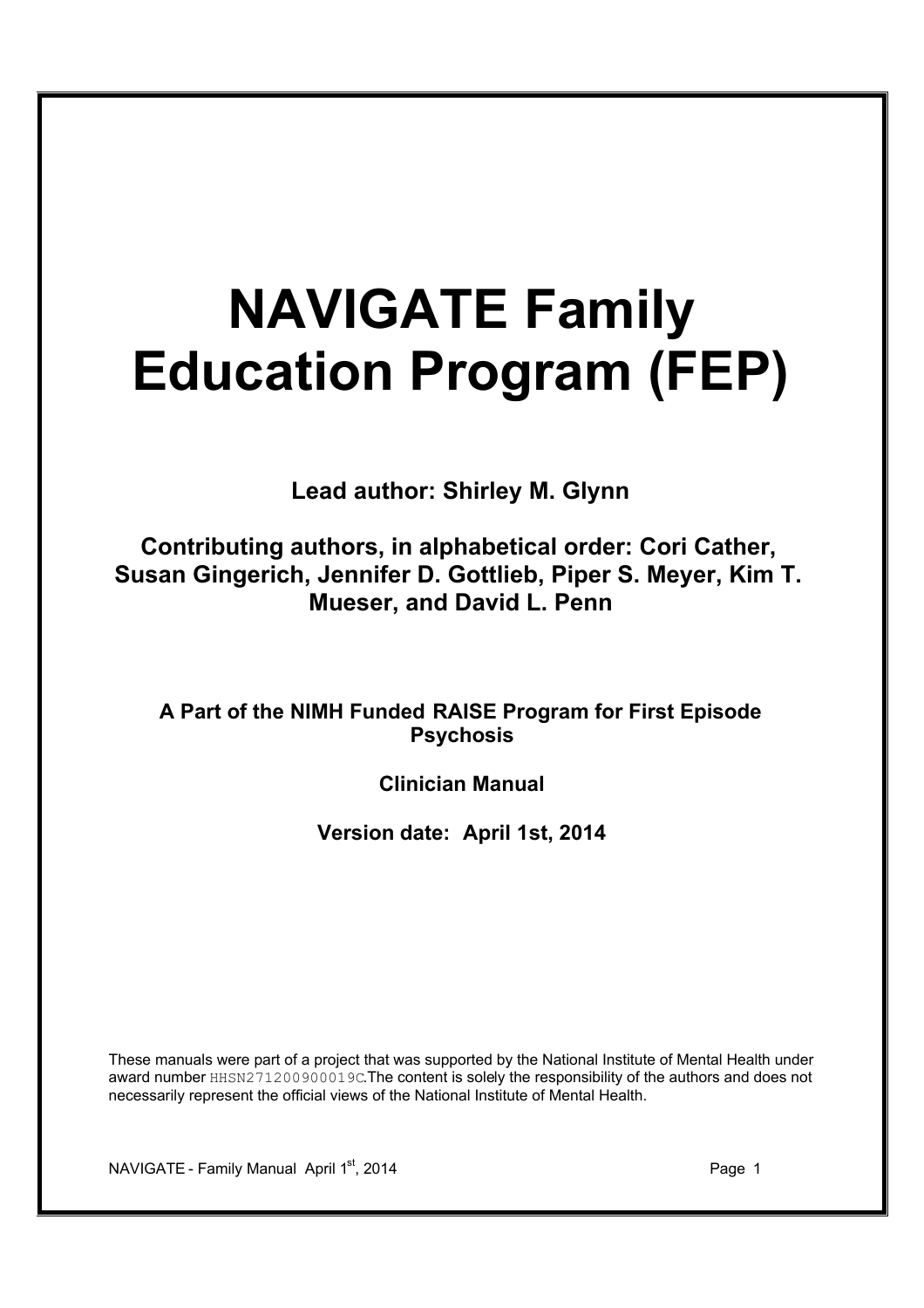### **NAVIGATE Program for First Episode Psychosis Authorship of Manuals NAVIGATE Psychopharmacological Treatment Manual**

This manual was written by a committee chaired by Delbert G. Robinson, M.D. Christoph U. Correll, M.D., Ben Kurian, M.D., Alexander L. Miller, M.D., Ronny Pipes, M.A. and Nina R. Schooler, Ph.D. contributed to the scientific content of the Manual and the COMPASS Computer Decision Support System. Preston Park, MCSD led the programming team and Patricia Marcy, R.N. and Cristina Gomes Gonzalez, CCRP provided administrative support.

### **NAVIGATE Psychosocial Treatment Manuals**

Overall General Editors: Kim T. Mueser and Susan Gingerich Project Coordinator for Manuals: Karen A. Sullivan

### **Directors Manual**

Lead author: Jean Addington

### **Individual Resiliency Training (IRT) Manual**

Lead authors: David L. Penn and Piper S. Meyer Contributing authors, in alphabetical order: Cori Cather, Susan Gingerich, Jennifer D. Gottlieb, Kim T. Mueser, and Sylvia Saade

### **Supported Employment and Education (SEE) Manual**

Lead author: David W. Lynde Contributing authors, in alphabetical order: Susan Gingerich, Susan R. McGurk, and Kim T. Mueser

### **Family Education Program (FEP) Manual**

Lead author: Shirley M. Glynn Contributing authors, in alphabetical order: Cori Cather, Susan Gingerich, Jennifer D. Gottlieb, Piper S. Meyer, Kim T. Mueser, and David L. Penn

### **NAVIGATE Team Members' Guide**

Lead authors: Kim T. Mueser and Susan Gingerich Contributing authors, in alphabetical order: Jean Addington, Mary F. Brunette, Cori Cather, Jennifer D. Gottlieb, David W. Lynde, and David L. Penn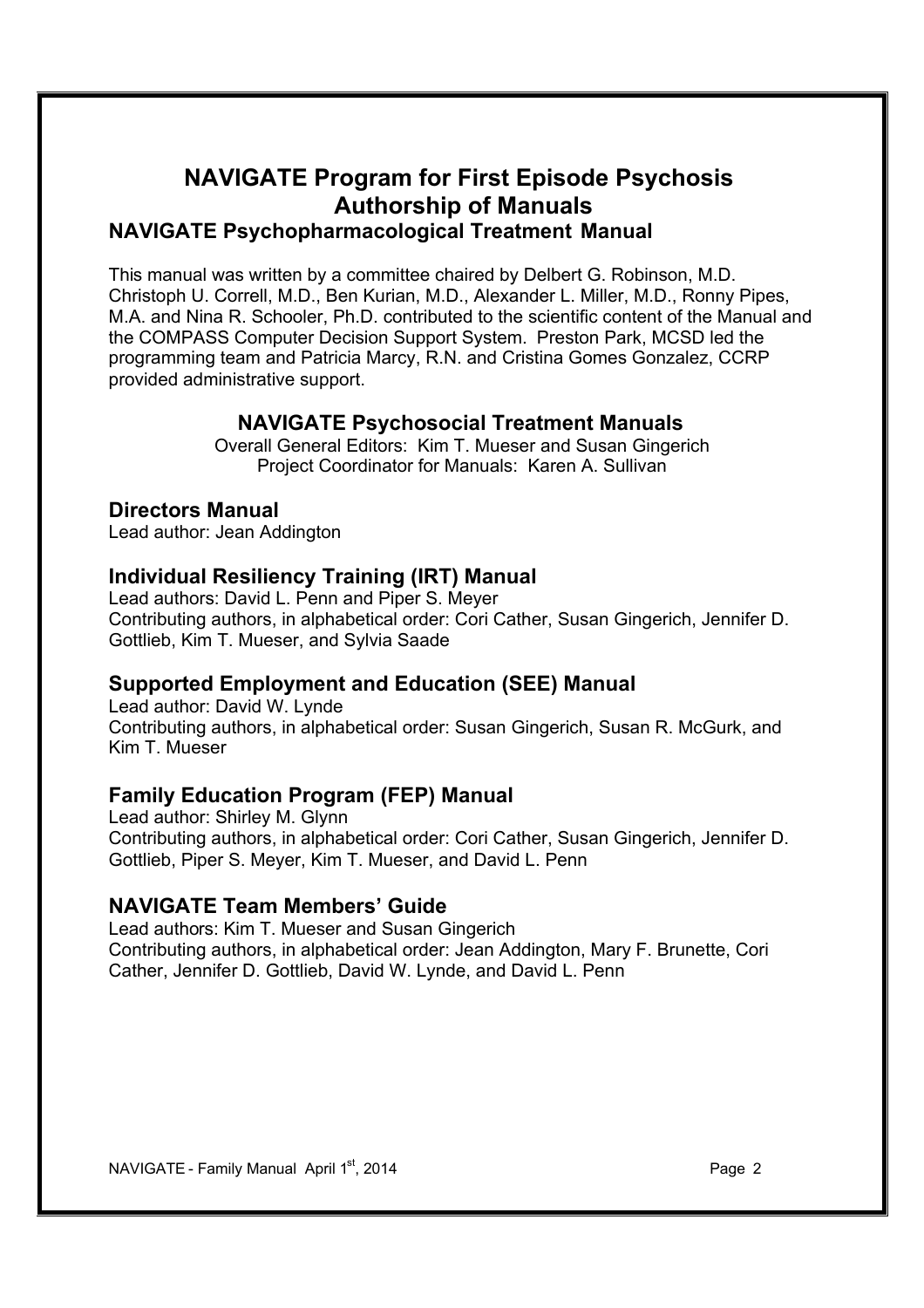## Table of Contents

## **Family Education Program (FEP)**

### **Family Manual Page Numbers**

| Clinical Guidelines for the Family Engagement, Orientation, and                |  |
|--------------------------------------------------------------------------------|--|
| Clinical Guidelines for "Just the Facts" Participant Educational Handouts46-65 |  |
| Family Engagement, Orientation, and Assessment Worksheets and                  |  |
|                                                                                |  |
|                                                                                |  |
| Clinical Guidelines for Family Consultation to Solve Problems and              |  |
| Family Consultation to Solve Problems and Make Decisions                       |  |
|                                                                                |  |
|                                                                                |  |
|                                                                                |  |
|                                                                                |  |
|                                                                                |  |
|                                                                                |  |
|                                                                                |  |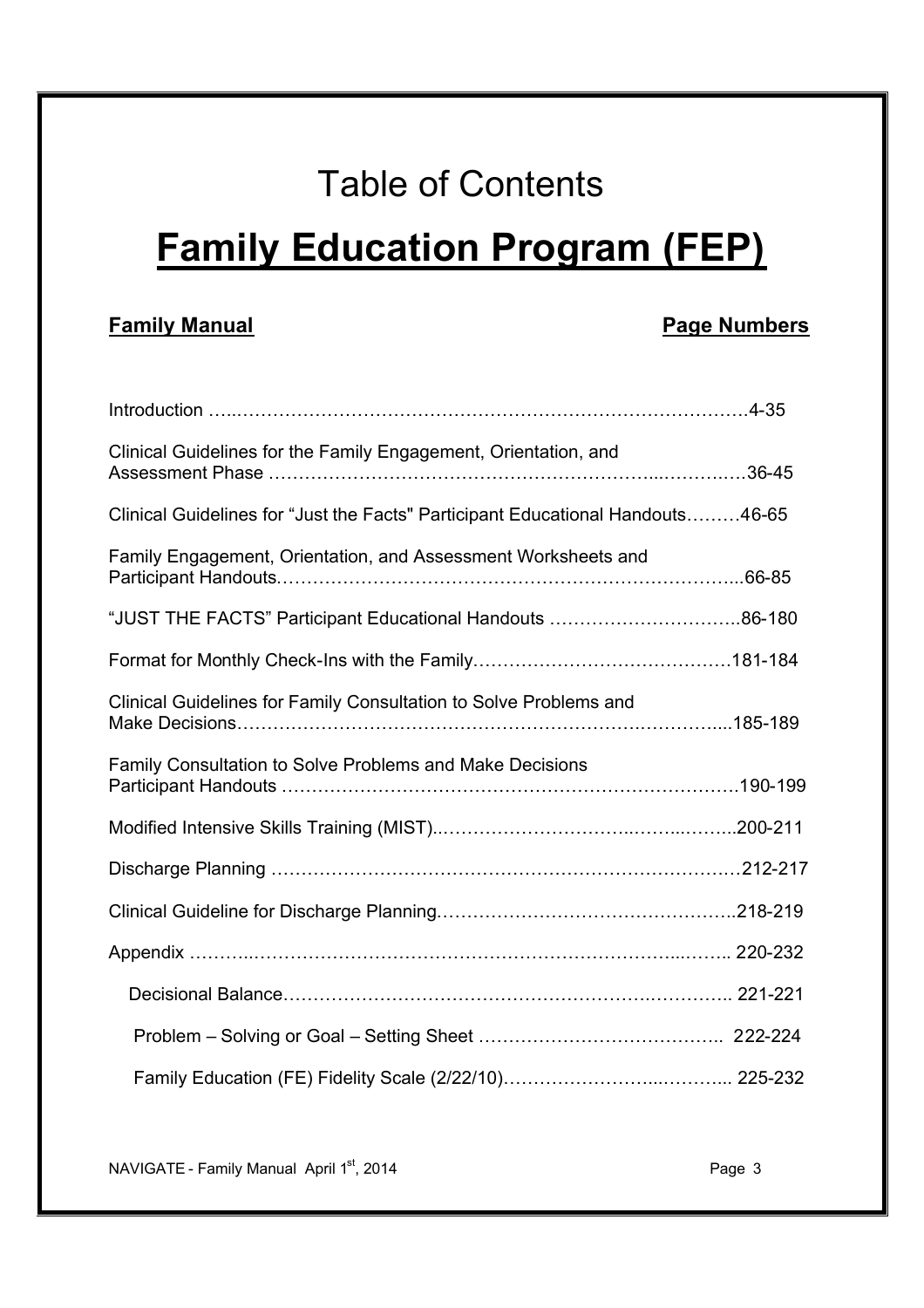### **Introduction**

### *Please Read First:*

*NAVIGATE is a comprehensive intervention program for people who have experienced a first episode of psychosis. Treatment is provided by a team of mental health professionals who focus on helping people work toward personal goals and recovery. More broadly, the NAVIGATE program helps consumers navigate the road to recovery from an episode of psychosis, including supporting efforts to function well at home, on the job, at school, and in the social world. The NAVIGATE program includes four different treatments, each of which has a manual: NAVIGATE Psychopharmacological Treatment Manual, Supported Employment and Education, Individual Resiliency Training (IRT), and Family Education. There is also a Team Members' Guide that describes the overall NAVIGATE structure and how team members work together, and a manual for the Director of the NAVIGATE team.*

*The manual you are reading now describes the NAVIGATE Family Education Program and how to implement it.*

Relatives typically respond with a variety of emotions when their loved one develops a psychotic illness—they want to help improve the situation, but they are usually bewildered, confused, and frightened. Many may feel angry or disbelieving about the situation. A small, but not insubstantial number, may have prior experience of psychotic illness with other family members, and may feel hopeless or discouraged about the illness in another loved one. Regardless of the relative's response, the family clinician always has two objectives in every interaction—1) to reduce relative burden and 2) help the relatives build on their strengths to create and maintain an environment to support the client's recovery. To meet these objectives, the family clinician must help the relatives cultivate the necessary knowledge base, attitudes, and skills to cope effectively with the situation and support the client's progress; this is the work of the family services component of the NAVIGATE program.

### **Philosophical Foundation of Family Work In NAVIGATE**

### Why Involve Families In Care?

 A first psychotic episode (FPE) can have a devastating impact on families, but clients who maintain relationships with their relatives and have them involved in their care tend to have better outcomes (Brekke and Mathiesen 1995; Clark 2001; Evert, Harvey et al. 2003). However, tense, conflictual family relationships are often associated with worse outcomes (Leff and Vaughn 1985; Butzlaff and Hooley 1998). Thus, shoring up the relatives' ability to support the recovery of the client is most often the treatment goal. There are occasional times when a treatment team may have reservations about involving a family member in care because of concerns that the

NAVIGATE - Family Manual April 1st, 2014 **Page 4** Page 4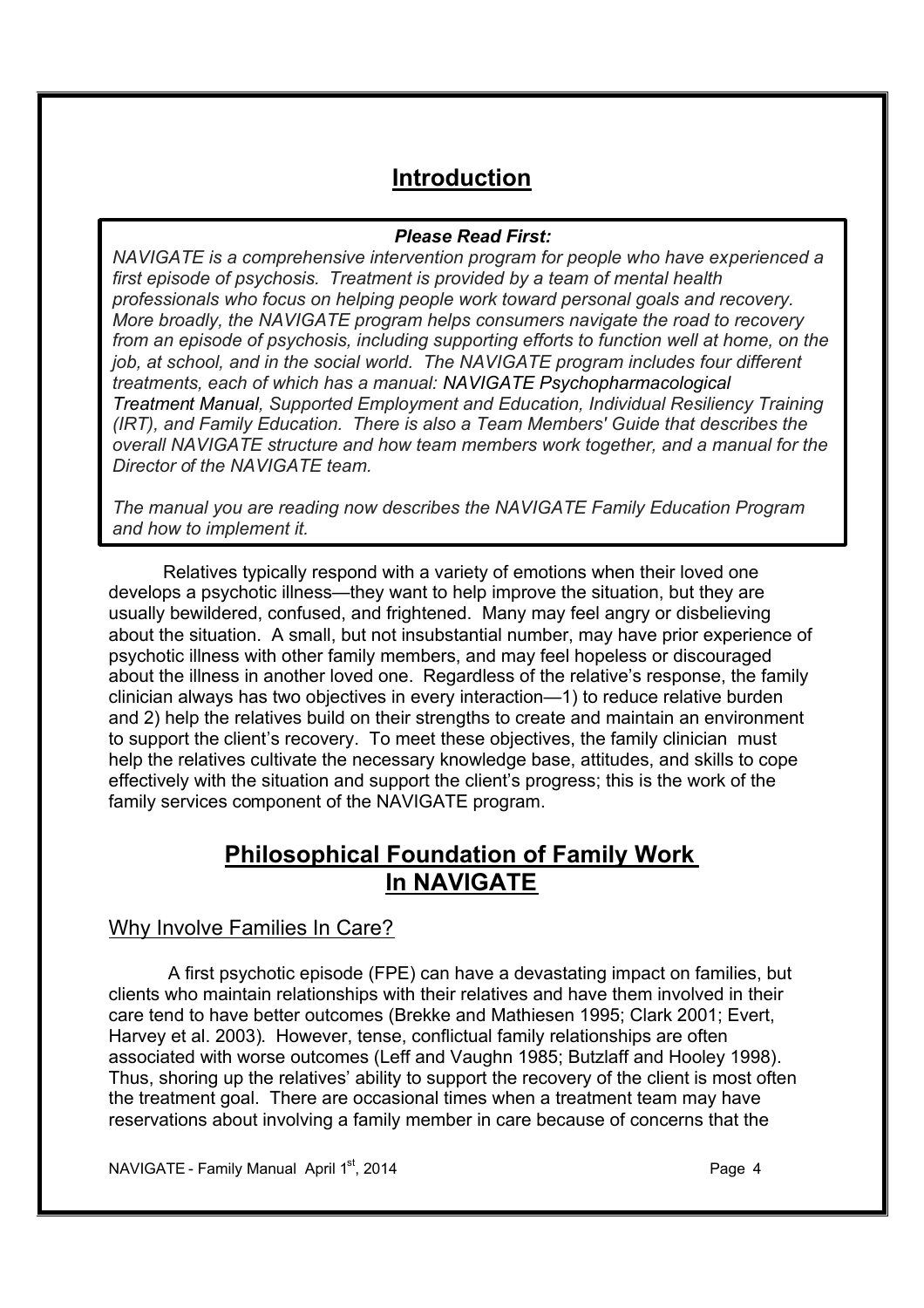family member has a negative impact on the client. Nevertheless, it is important to recognize that, in many of such cases, the relative still has an impact on the client whether or not the family clinician develops a relationship with him or her. Thus, developing an alliance between the treatment team and the relative is often in the client's best interest as it can be used to improve their relationship, and the ability of the relative to support the client's participation in treatment.

### Managing Relapses

In spite of everyone's best efforts, relapse after a first episode psychosis happens. The family clinician must take a thoughtful stance in discussing relapses. While avoiding relapses can be a potent motivator for program participation, emphasizing this benefit may lead to the unfortunate consequence that relapses/hospitalizations are considered "failures." The family clinician should work proactively to counter this thinking. While relapses are certainly unfortunate, by examining the circumstances in which they occurred, they provide the client and his/her relatives the opportunity to learn more about what is needed to secure stability.

Clients and their relatives are encouraged to remain in the NAVIGATE program. As soon as possible after a discharge from a relapse/hospitalization, the clinician and family (including the client) should meet to process the relapse. The clinician should inquire into how everyone is coping and be sympathetic and supportive; each participant should be given the opportunity to air his/her concerns. The relapse prevention sheet should be completed or reviewed and updated with any newly acquired information, and the clinician should also ask the participants if there is anything the treatment team could have done differently to help manage the crisis. The clinician must be prepared for family members to be discouraged about the relapse, particularly if it appeared that all participants were adhering to the treatment plan. Here, the clinician can highlight (if appropriate) that the length and severity of the relapse may have been minimized, if not prevented, by the hard work everyone is doing.

### The Importance of Ongoing Engagement and Support

As clients and relatives move through NAVIGATE, there may be periods where things seem to be going very well and other times when things are difficult. There may be times when the family is pleased with the NAVIGATE team and times when it is disappointed. Regardless of how the family feels, it is critical that the NAVIGATE team continue to extend a hand to the family. Ongoing accessibility is the key. Learning to respond to psychosis effectively is a process that takes time, and how individuals feel one day may not reflect how they feel a month later. Family members greatly value a mental health professional "hanging in there" with them for the long haul.

### Imbuing Interactions with Hope

Given how persons with psychosis are portrayed in the media, it is perhaps not surprising that many people are distraught or disbelieving when they learn they or a loved one has a psychotic illness. Similarly, mental health professionals who have been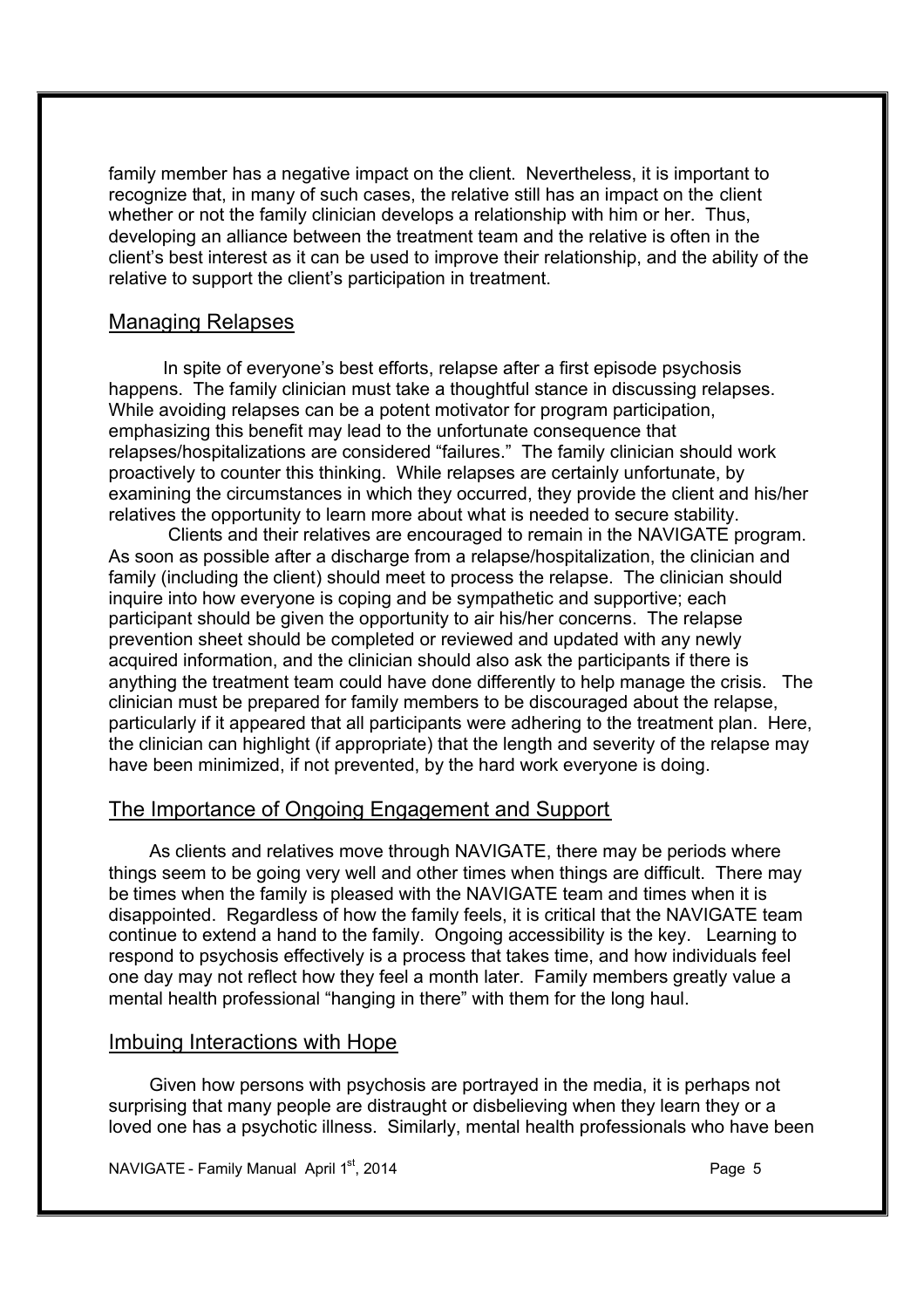working with more chronic clients may not see many reasons to be hopeful about the outcome of a recently developed psychotic disorder. Nevertheless, it is very important to recognize that we do not yet know the likely outcomes of persons who are just developing psychotic disorders, and there are more reasons to be hopeful than ever before. These reasons include

- · Perhaps as many as 20% of these episodes remit and subsequently persons live relatively symptom-free lives
- · Even those who have multiple episodes of psychosis tend to improve over time.
- · With newer treatment advances and more emphasis on community care, there are fewer persons with first episode psychosis who will experience the severe effects of deinstitutionalization that others before them did. We do not know for certain what benefits programs like supported education, specialized psychotherapy, and better tolerated medications will have in 20 years, but there is reason to believe these innovations will lead to better outcomes.
- · Many clinicians in the public sector have little experience with persons with psychosis who are currently living rich non-disabled lives in spite of their illnesses. These people often hold professional jobs, can go into the private sector for care, keep their medical histories private, and are frequently not obviously impaired. Any one of us could be working alongside such a person and not know. Even though persons working in publicly funded or non-profit clinics may never see them, it is important to remember these individuals are walking testaments to the possibility of recovery.

### Strengths Perspective

It is natural for any clinician interacting with a client to scan for abnormalities symptoms, odd behavior, withdrawal from life, poor hygiene, speech that may be difficult to understand, etc.—and make this the focus of attention and intervention. In some cases, this is unavoidable, especially then there is a risk of harm or injury. However, it is becoming increasingly apparent that one can "flip the focus" and concentrate on identifying and developing strengths and positives to good effect. Psychology has shown that it is much easier to build on strengths—things we are already good at—than to try to remediate weaknesses—things we tend to be bad at.

Applying this information to the NAVIGATE family perspective, it is critical that the clinician work to identify strengths in both relatives and clients and work to shore them up. For example, one first episode psychosis client with whom we worked had never been very social and the development of a psychotic episode in her junior year of high school did not help the situation. Her parents were acutely aware of her isolation and worried about it a great deal. However, the client had many strengths - she had a very pleasant demeanor, she was committed to returning to school even though her concentration was still shaky, she was very respectful to her parents, and liked and still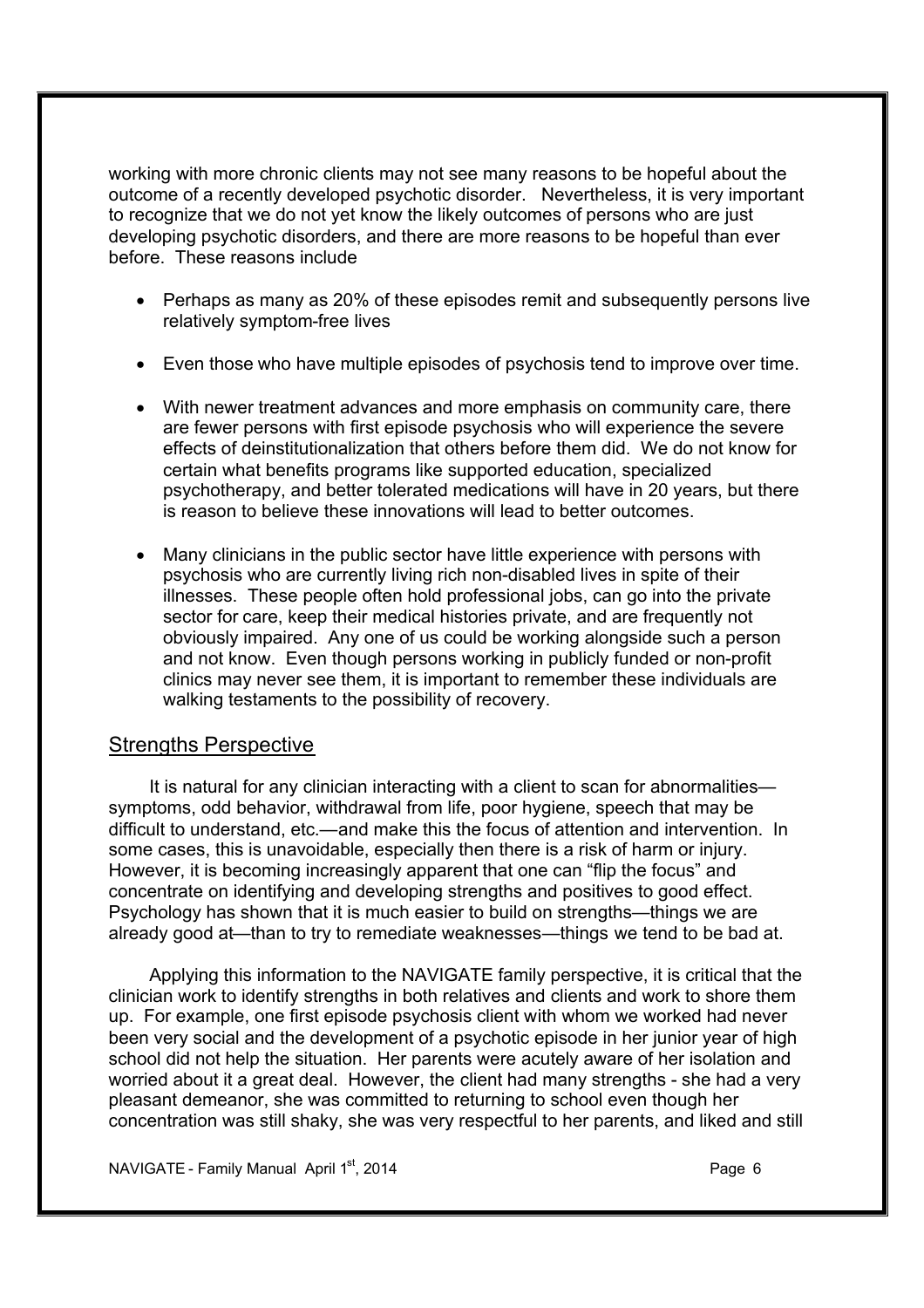engaged in some sports. While the clinician was also concerned about the client's social development, she decided to minimize negative comments about the lack of it, praise any suggestion of interaction with peers, and to focus the work on activities where the client could succeed—snowboarding, working out, games on the computer because these were interests and strengths in which the client had skills. The clinician encouraged the relatives to do the same and explained the rationale. Over time, the client began to spend more time in these activities and began to develop some acquaintances through doing them. She did not make a dramatic change, but she felt the benefits of not being totally alone.

### The Imperative of "Seeing the World through the Participant's Eyes"

As with all clinical work, the strongest relationships are created when participants feel understood and accepted. The development of a psychosis is overlaid on a whole history of family experiences and situations. Having a child who develops a psychosis may mean very different things in a family where everything seems to have been going fine compared to one where there are other major health issues and this is just "one more thing." It is critical to avoid assumptions about what the experience means to participants. Rather, it is essential to be a good listener, to pay attention to what is said, to do a careful assessment, and to put one's own perspective aside when getting to know the family. For example, some relatives will think medication is a godsend; others will believe in natural healing. Some will think their ill family member should stop doing drugs, and others will be doing drugs with their ill family member. Don't make assumptions about anything. Ask a lot of questions. Try to see the world through each participant's eyes and tailor advice or counsel to that world view—it will make it much more likely that the counsel will bear fruit.

### Shared Decision-Making as a Foundation for the Work

Shared decision making in mental health is a process by which clients and clinicians consider likelihood of outcomes and client preferences to reach a health care decision based on mutual agreement The technique of shared decision-making acknowledges that, while clinicians have a wide array of knowledge about the odds that an intervention is likely to improve a particular situation, the client also has a wide array of knowledge regarding his/her preferences, attitudes, beliefs, and history. Both the clinician and the client are "experts" on what they know, and both sets of knowledge are important to resolving problems. In mental health treatment, providers have traditionally made recommendations—"You should take this medication" or "You should attend this group" and then used any persuasive means possible to try to get the client to follow the recommendation.

Shared-decision making offers a different framework for clinicians and clients working together. Here, the clinician can recommend treatments, and even the likelihood that they will work based on research, but the client also provides information on what he/she is willing to do. For example, participation in structured family work of at least nine months has been found to reduce subsequent relapse rates 20-50% (Pitschel-

NAVIGATE - Family Manual April  $1<sup>st</sup>$ , 2014 **Page 7 Page 7**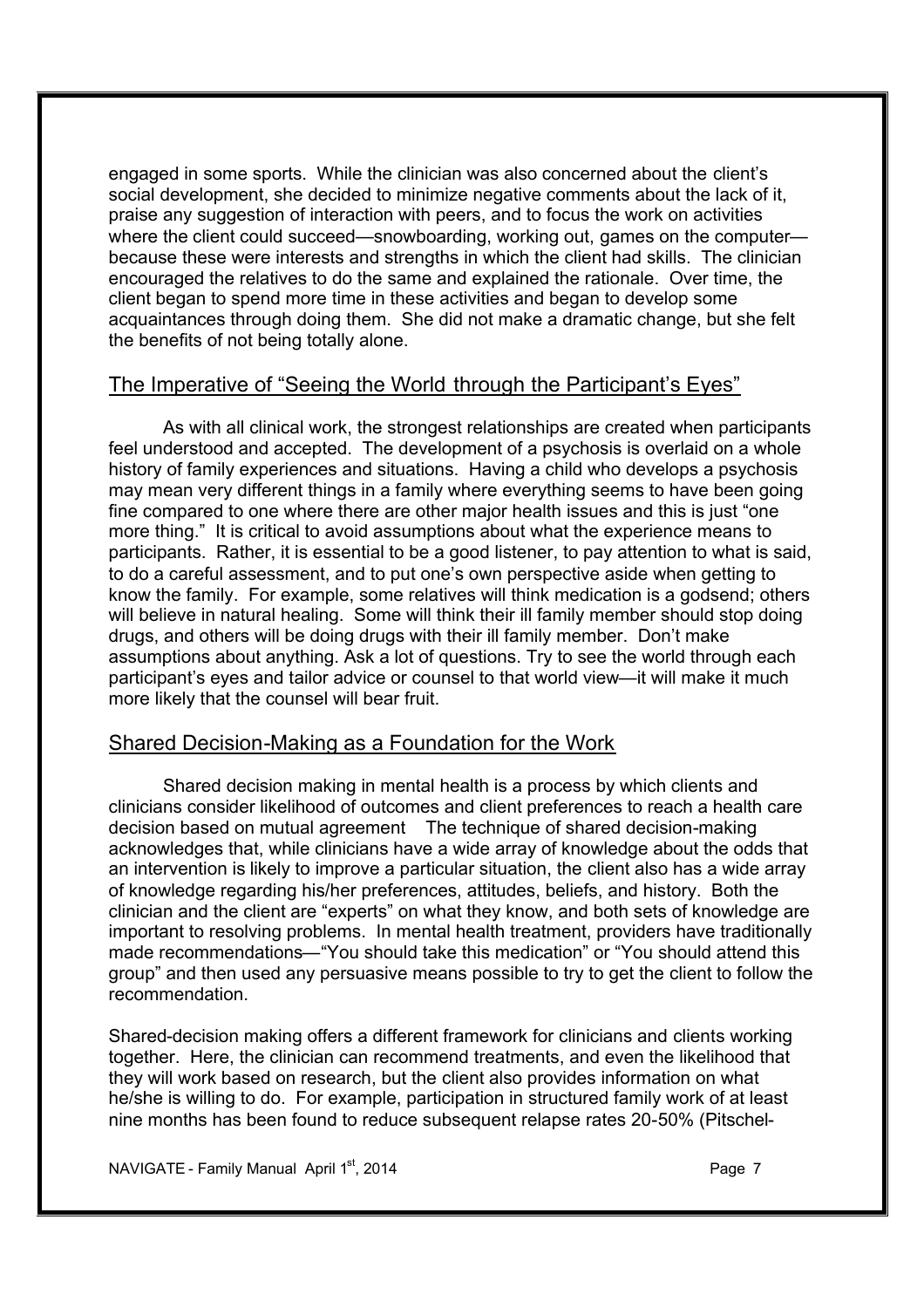Waltz, Leucht, et al, 2001) over and above medication alone in persons who have had a recent relapse in schizophrenia. However, family work can be demanding and many clients may not want to expend the effort initially to do the treatment. In the traditional model of mental health treatment, the clinician, if aware of the research, would make the recommendation for family work without much explanation why and then try to persuade the client and his/her relative to do it. In the shared-decision making model, the clinician would raise the issue of family work with the client along with the information on why the recommendation is being made. He/she might even mention a few possible types of family work with different advantages and disadvantages, so the client would then have some options. The client would indicate his/her preference, the two could continue the discussion to make sure that they each understood each other, and some type of family work would be initiated or not, depending on their mutual agreement. The clinician and client would typically agree to revisit the topic in the future to see if the client's preferences still hold or if new information has changed his/her level of interest in this treatment option.

Shared decision-making is a core foundation of the NAVIGATE program. While the program has many components, it will be up to the individuals in NAVIGATE to make decisions about which components to try, and when with members of the NAVIGATE team. If the client does agree to family work as described in this manual, the family clinician is likely to play an invaluable role 1) explaining the shared decisionmaking concept to relatives, as well as 2) helping relatives be involved in the decisionmaking process when appropriate as their preferences, knowledge, and history can also be critical in some treatment decisions.

#### The Importance of Active Engagement

As will become clear below, the formal initiation of family work in NAVIGATE begins with engagement and orientation sessions. However, both the client and the relatives may not be aware initially of the potential benefits of working together with the treatment team, or may be hesitant to become involved with the NAVIGATE program, perhaps due to other role demands, their own mental health issues, or practical constraints with time or transportation. It is imperative that the NAVIGATE family clinician be prepared for initial reluctance on either the client's or relatives' part when the family component of the NAVIGATE program is first presented. This reluctance may make it difficult even to establish an initial engagement meeting with the relatives. In such a case, the family clinician has a number of options. First, the family clinician can join IRT sessions occasionally, especially when family relevant topics are being discussed (e.g. the relapse prevention plan) to encourage the client to reconsider involving his/her family in care. Second, the family clinician can look for opportunities for casual contact with relatives—saying hello in the waiting room or making them aware of community or facility services that might be useful to them—to shore up the relationship and keep lines of communication open. Third, with the client's consent, the family clinician can have an initial home visit with the client and relatives to help discuss the utility of family work in recovery from psychosis. Fourth, some facilities find it useful to set up occasional social activities—picnics, holiday parties, open houses—for participants of the program (clients and relatives) and these can provide an opportunity for participants to become acquainted with the staff and perhaps more open to ongoing involvement. Finally, the family clinician should maintain an open attitude and remind him/herself that engagement is often a *process*. As the situation evolves

NAVIGATE - Family Manual April 1<sup>st</sup>, 2014 **Page 8**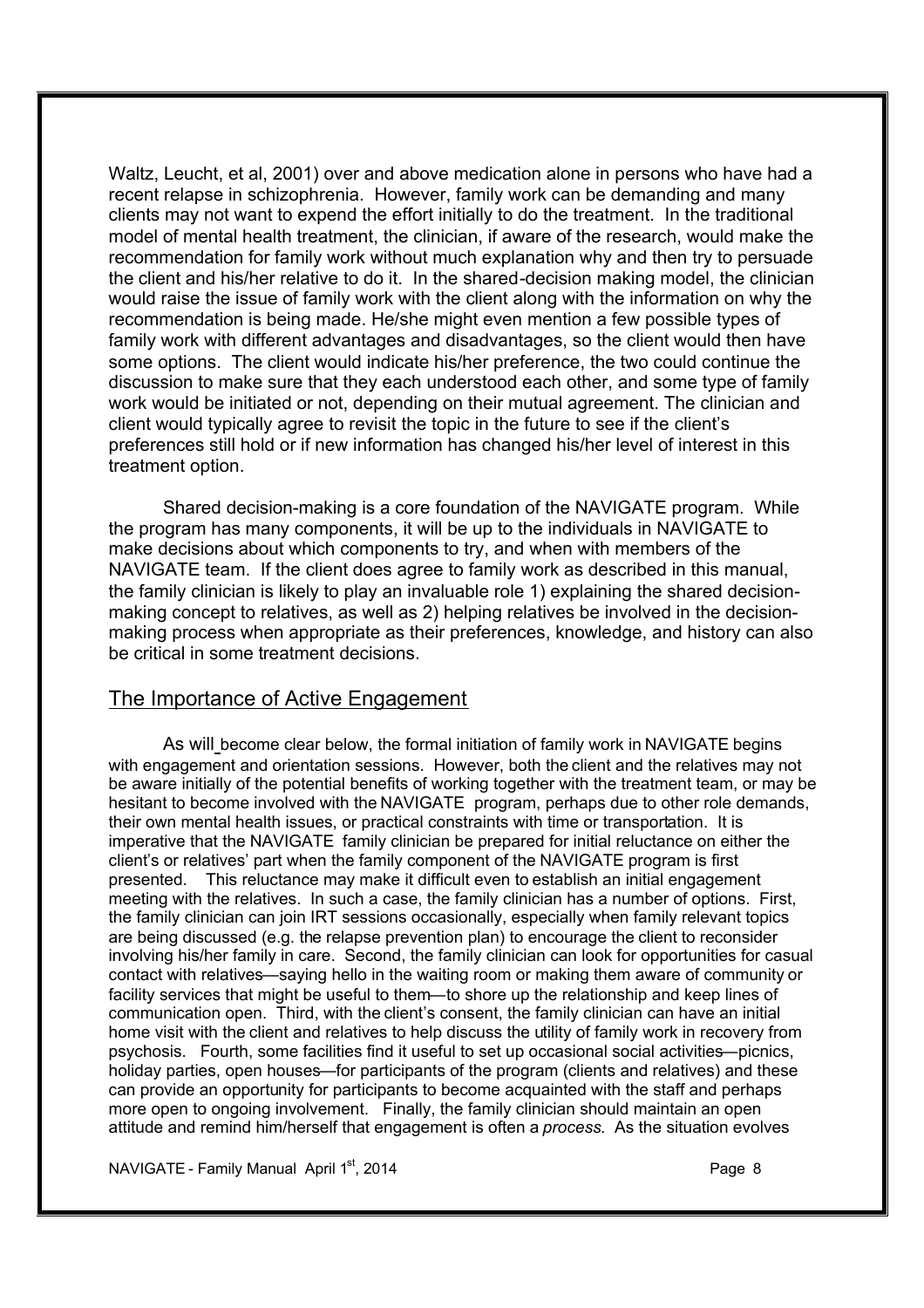(e.g., the client has an exacerbation, family status changes, or the client develops a stronger relationship with the NAVIGATE team), either the client or the relatives may be willing to become involved and be available for engagement sessions. The overriding principle is in the family program that the family clinician needs to be open, flexible, and make repeated attempts to establish relationships with the client and relatives.

### **Logistics for NAVIGATE Family Work**

In many ways, the guidelines of family work mirror those of traditional individual work—respecting the client, supporting empowerment, thoughtful treatment planning and implementation, shared decision-making, attention to issues regarding mandated reporting, etc. However, family work often raises unique challenges for the family clinician and the agency. The overarching principle in family work is the need for *logistical flexibility*. Family sessions often require more time than individual sessions, they sometimes need to be held at off hours to meet the needs of working individuals, there may be some flux in who actually participates as family constellations change (e.g., sibling going to or coming back from college), and even the venue may be variable—typically sessions are held in the clinic, but home visits may help with engagement, transportation problems, and the like. The setting should be a comfortable room which can easily accommodate all the participants without feeling cramped. As the family confronts new challenges, they may have need for more frequent contact, though much of this may be by phone.

Finally, issues regarding consent for sharing of information need to be addressed in advance. Typically, *prior* to beginning family work, an agency will have a client sign a consent form for sharing of information for the relatives who participate in the program for its duration. Family clinicians should work closely with the NAVIGATE team and/or their colleagues at the agency to resolve any logistical issues, since they can "make or break" a successful intervention program.

### Flexibility in Defining the Members of the Support Network

It is important to remember that families come in all kinds of constellations and it is up to the client to define who the important "family" is for them. For most FPE clients, this involves someone from their family of origin (typically a parent or step-parent), but for others it may be a sibling, partner, or friend. The client should be queried at the beginning about who should attend family sessions as his/her supporters; if the client is living with any kin and/or having frequent contact, it is optimal for those individuals to be involved as they will likely have a significant role in the person's recovery. Most often, one of the relatives identified to participate in the program will also serve as an important support person in the other parts of the NAVIGATE program.

### What to Do When the Client or Relative Refuses Family Involvement

One of the benefits of working with FPE clients is that when illnesses are developing and situations are dynamic, potential participants are especially amenable to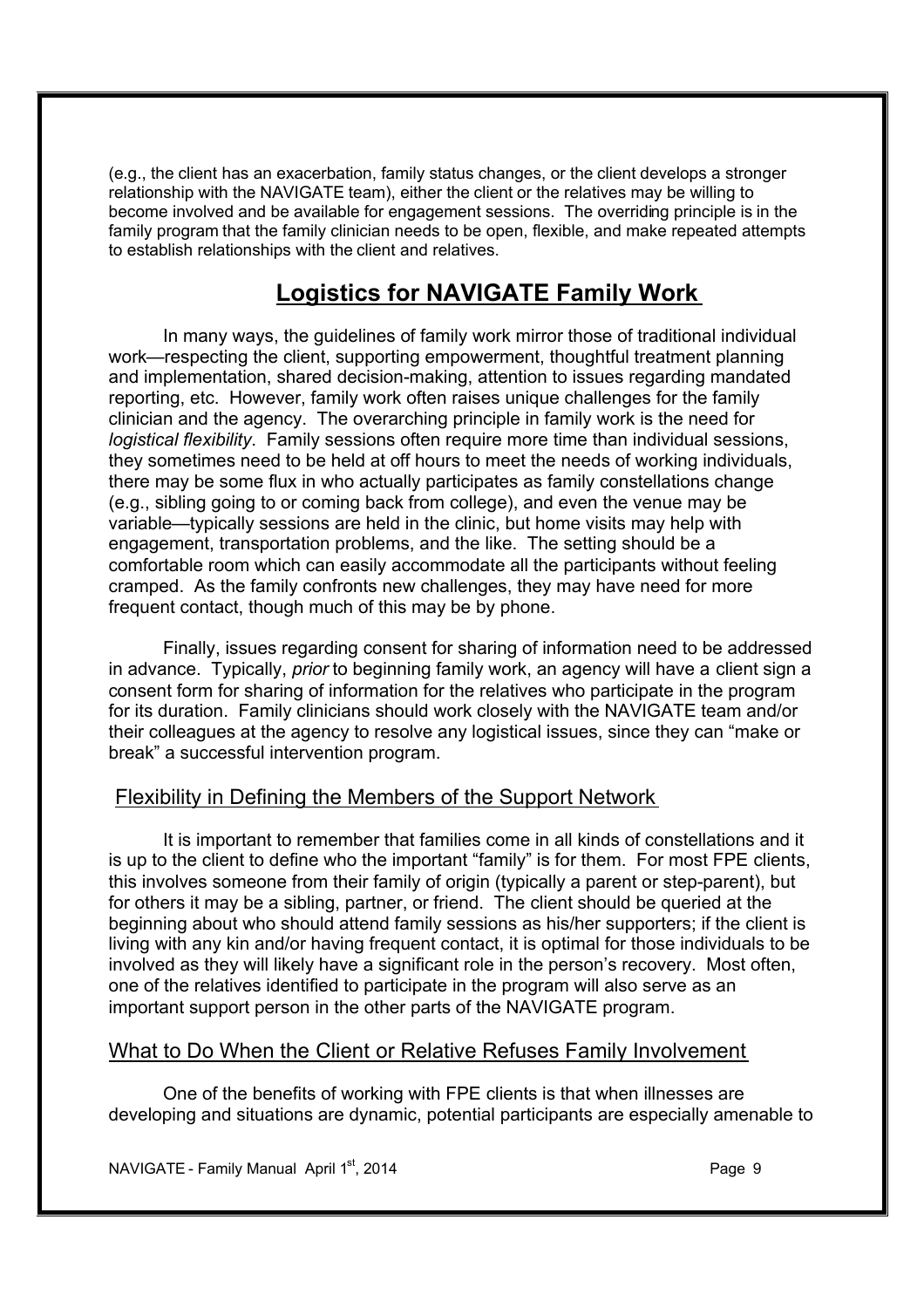suggestions from the treatment team that everyone works together as a unit towards recovery. Furthermore, the use of motivational enhancement techniques when interacting with clients and relatives can maximize the likelihood that they will agree to work together. However, it sometimes happens that clients refuse to have their relatives involved in their care, or relatives refuse to be involved. These obstacles to engagement can reflect long-standing conflicts that have little to do with the illness, or may be more illness related (e.g., the client is paranoid about a relative or angry because he/she initiated hospitalization). In such situations, the family clinician can continue to bring up the topic as the treatment progresses and the client improves, in the hopes that at some point the client will change his/her mind. These requests will be echoed in the IRT work, which includes asking the client to practice strategies and skills with supporters in the community. If the relative refuses, the family clinician can ask the client if another family member or friend might be available for involvement and pursue that relationship. The family clinician can also accept pertinent information from the relatives—through letters, messages, or conversations—though of course he/she cannot disclose any specific information about the client without consent.

### Clients May Not Attend Family Sessions

Ideally, relatives and clients will attend the family educational meetings together. However, sometimes the client will agree to his/her relatives getting support, but will not want to attend sessions. Although it is usually preferable to have the client and his or her relatives receive educational information at the same time, since much of the educational material can be covered in Individual Resiliency Training (IRT), and the client may have other responsibilities, such as school or work, this reluctance is understandable. The relatives should be assured that the family work can continue and that the client can review much of the same material in IRT. However, it is optimal to negotiate with the client that he/she attends occasional family meetings where his/her input would be vital—such as when developing the relapse prevention plan. Most clients will agree to this intermittent participation. They are relieved that someone is helping their relatives more regularly but they can avoid most session conflict and friction. Even if the client attends the family education sessions regularly, the client may benefit from reviewing and processing the information independently in IRT sessions after attending joint sessions. In some instances, the client may miss some family education sessions, and the IRT clinician can help him or her to catch up.

### The Need for Other Family Work

Family work must be tailored to the needs of the participants. For the majority of clients and families, the work described in the manual will be sufficient to stabilize the client and support recovery while reducing family burden. There are, however, occasional situations where it becomes clear during the family work that there are longstanding problems in the family, typically independent of the psychotic illness, which are interfering with implementing the family program and/or affecting the client's progress. This might include, for example, psychiatric illness in another family member, longstanding conflict between the parents of a client, or parenting difficulties with other

NAVIGATE - Family Manual April  $1<sup>st</sup>$ , 2014 **Page 10** Page 10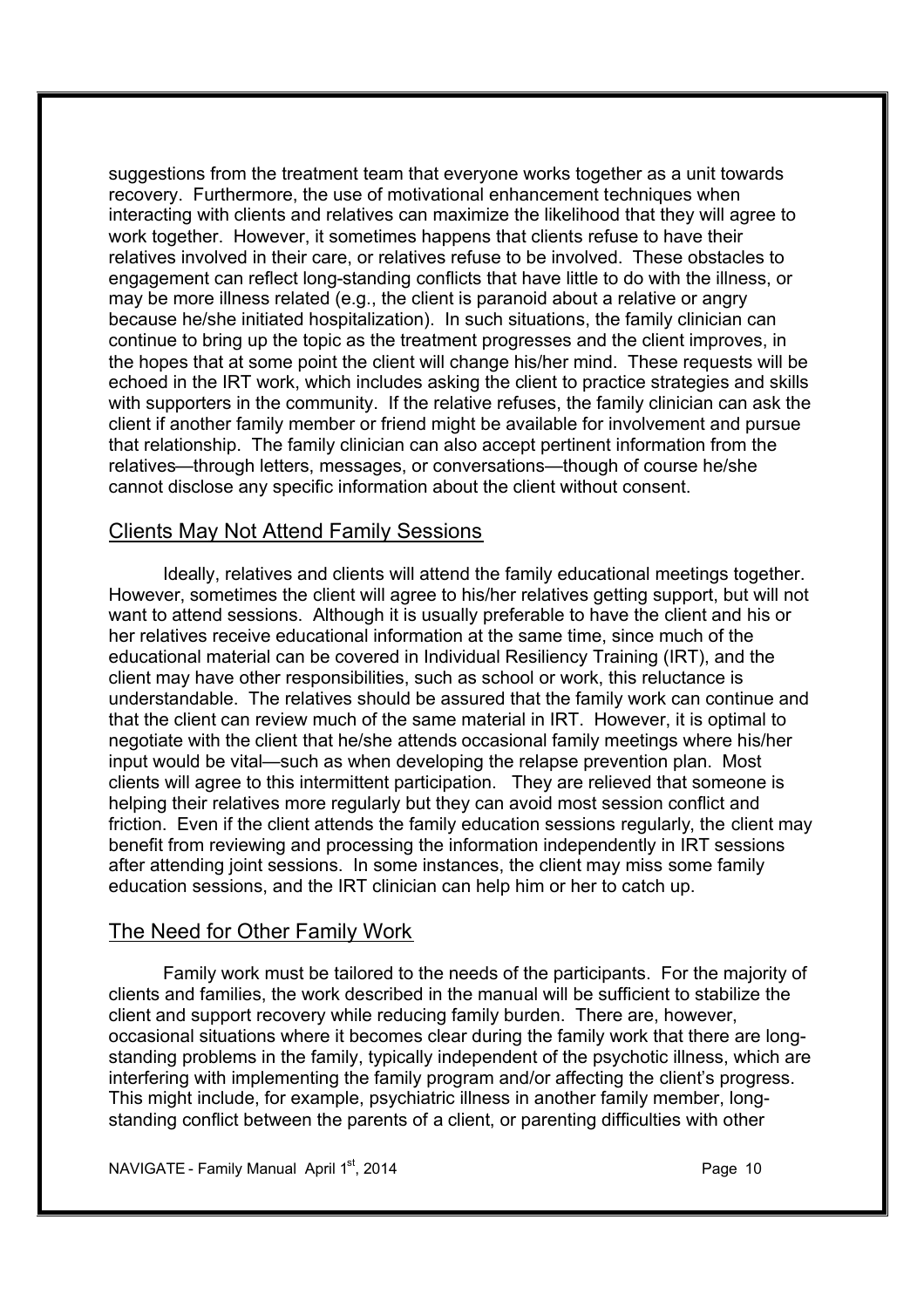children. In such situations, participation in the family program may help but not resolve these issues and other intervention may be needed. Here, the family clinician can be a vital resource in helping identify the problem and helping the relevant family members seek other, more targeted, treatment. It is essential that the family clinician become an expert on family services in his/her own agency, as well as the local community, so he/she can make referrals as warranted.

### Keeping Family Sessions Low Stress

During an FPE, both the client and the relatives are typically highly stressed. Because psychosis renders people very susceptible to stress, it is imperative to keep conflict during family sessions to a minimum. The family clinician models a temperate, measured tone at all times. If family members get agitated, the family clinician takes an active role in "cooling things down" by encouraging participants to stay calm, reminding participants of the role of stress in making symptoms worse, suggesting participants take a break and get a drink of water or take a few deep breaths before continuing, and briefly separating participants if necessary. It is preferable to not terminate a session due to conflict as this can convey to the family that the clinician cannot handle the challenges they present; rather, a brief break is usually sufficient to allow family members to recompose themselves and begin participating again.

### Referrals to Relative Support Programs Such as NAMI

Participation in family programs such as the National Alliance on Mental Illness (NAMI) can lead to increases in knowledge and reductions in burden (Dixon, Lucksted et al. 2004); however referrals to such programs can be more complicated in a FPE. Many NAMI programs draw relatives of more chronic clients, and their concerns are often vastly different from those of first episode psychosis relatives. The family clinician must be familiar with the local NAMI groups to know if there is a core of FEP relatives who attend and with whom new referrals can become acquainted. Often, FEP relatives can still benefit from participation in the 12 session NAMI Family to Family program, which usually has more of a mix of participants, even if the local meetings are skewed more to relatives of chronic clients.

### Working as Part of the NAVIGATE Team

The NAVIGATE program incorporates a team structure and it is critical that the family clinician work closely with the rest of the team to share perspectives and develop and implement the treatment plan. By virtue of his/her work with the family, the family clinician is likely to have information about the client's social network that no one else does. Also, the family clinician can encourage family members to be involved in other aspects of the client's care, such as the Supported Employment and Education (SEE) program that is also part of the NAVIGATE program.

Most of the client's work in NAVIGATE is conducted as part of IRT. However, whenever possible, we recommend the bulk of the educational work be done with

NAVIGATE - Family Manual April 1<sup>st</sup>, 2014 **Page 11** Page 11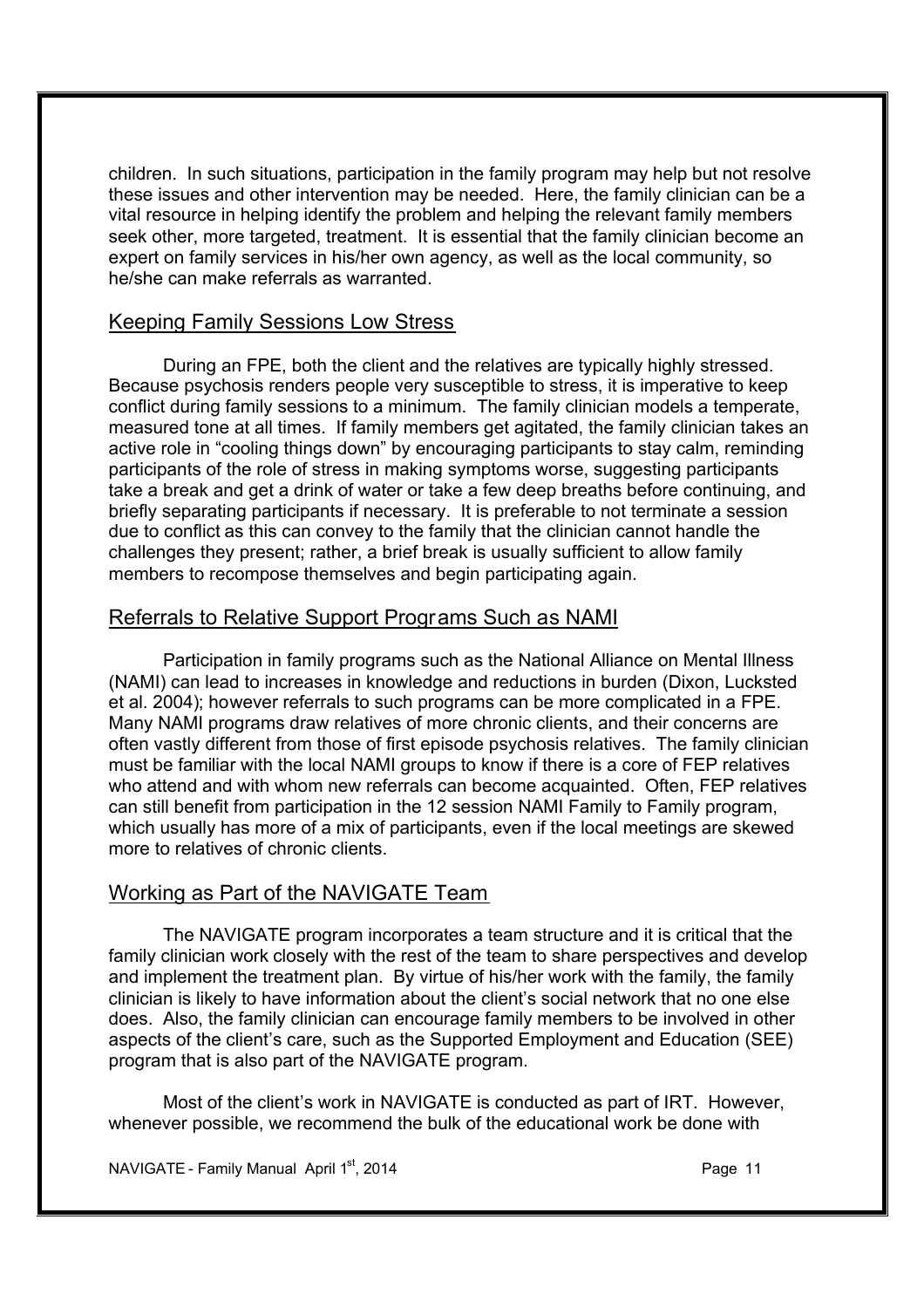clients and families in weekly family sessions. In the overall structure of NAVIGATE, this typically means that, after the engagement into the whole program and an initial family education orientation meeting, the client will have met a couple of times with the IRT clinician to begin to establish goals, and then the family education will begin. For the successive 8-10 educational sessions, the family clinician will meet with the client and relatives together. As time and circumstances dictate, the client will also be working with the IRT clinician, but this work may be slowed a bit if the client finds it difficult to come to the clinic multiple times a week or participate in more than one meeting a day. In some such cases, some of the IRT work will be deferred until the completion of the initial family sessions and/or the client feels ready to meet with the team multiple times a week.

### Pace and Content of Sessions

There is a great deal of material to cover in the NAVIGATE family program and it is important to use the client and relative time well. To this end, clinicians are encouraged to be directive, structured, and to follow handouts closely. Certainly some small talk is needed at the beginning and end of each session to facilitate relationships, and there may be occasional sessions in which urgent issues must be handled, but the educational handouts should be seen as setting the structure for most sessions. While all topics in each session should be covered thoroughly, it is not necessary to ask every prompt question.

### Language

Until the family clinician is clear on how the client and family conceptualize the illness, he/she should avoid using terms such as "illness," "disorder," and "sickness." Mirroring the language of the family can be very helpful in strengthening the alliance. For example, relatives may refer to symptoms as "the recent problems." Sessions should be conducted in a conversational style.

### Making Sessions Comfortable

The family clinician expressing warmth, empathy, and respect for the client and relatives can be invaluable. The objective is to make the participants feel valued, by assuring that they have a chance to share their attitudes, opinions, and preferences. Methods of making the participants feel welcome include offering coffee, tea, or water if it is available, offering praise for positive efforts and participation in sessions, being cautious about giving constructive feedback until the family clinician has a clear grasp on the situation being discussed, using participants' names as they are being addressed, informing participants that the family clinician has been thinking about them between sessions, and showing interest in participants' life situations.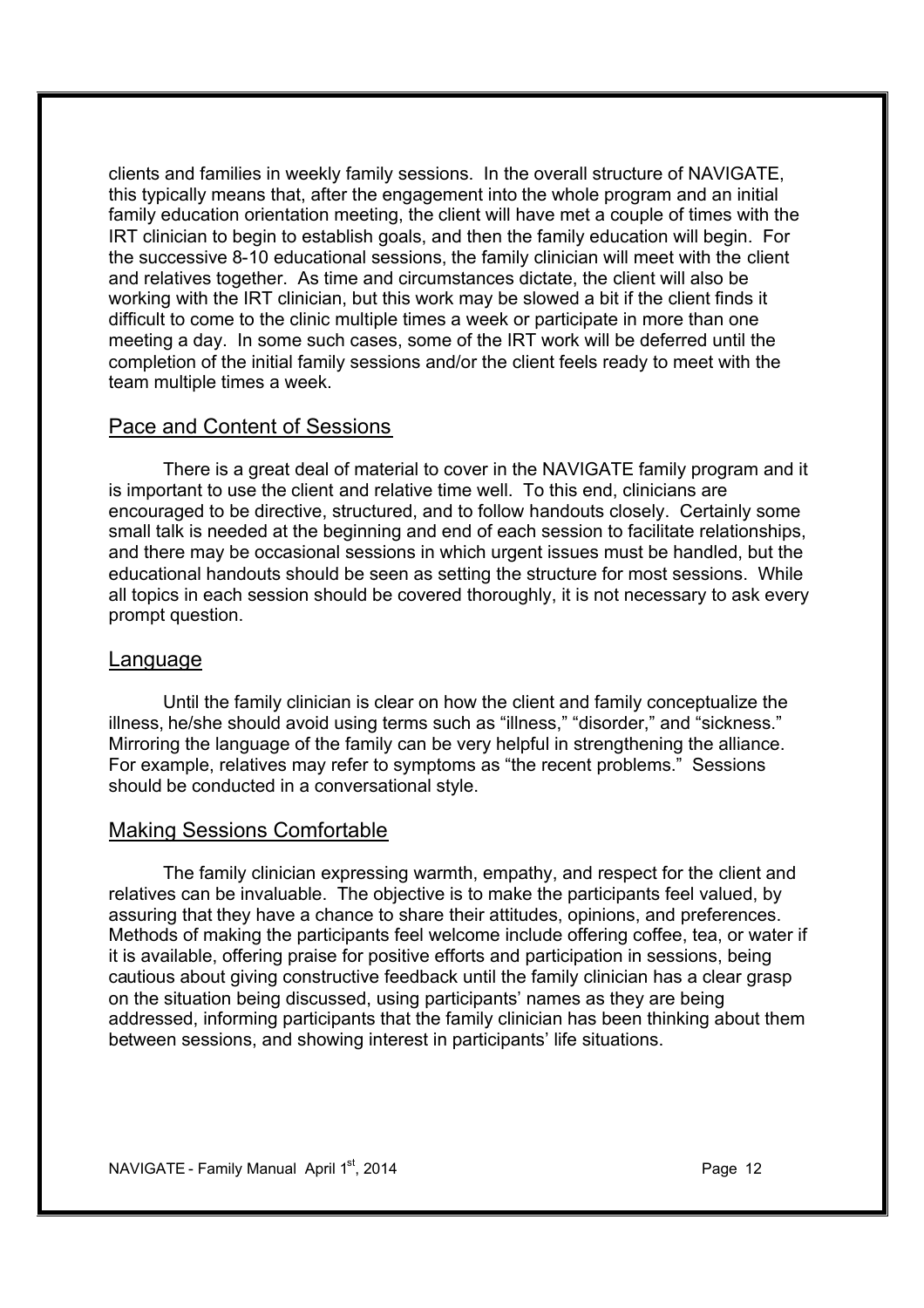### Monitoring and Managing Urgent Issues during Family Sessions

In every family meeting, it is important to identify and resolve any urgent issues that might compromise the client's community tenure in the coming weeks—other issues are deferred until after the session and/or referred to the treatment team. When problems are identified, the family clinician can give advice, use the skills taught in IRT, refer to community agencies and/or make a plan to address the issue through work with the treatment team as appropriate.

### Suicide Risk and Prevention in Early Psychosis

Approximately 5-10% of people with schizophrenia will commit suicide. Further, there is a particularly high risk of suicidality among individuals recovering from their first episode of psychosis. At least 50% of individuals with first episode psychosis have experienced suicidal thoughts and approximately 25% have made a suicide attempt by the time of first contact with treatment services (Power, 2004). Indeed, while the acute phase of the illness represents a risky period regarding suicidality, it is the early recovery phase following remission of psychotic symptoms when most suicides actually occur. Individuals during this phase are beginning to experience the psychological and social impact of the illness, and many are likely to experience "post-psychotic depression" (Birchwood et al., 2000). Depression and suicidal ideation are especially common among individuals who feel engulfed and trapped by their illness, and who become hopeless about the future, predicting a loss of social status and limited potential for improvement (Birchwood, 2003). Specifically, suicide risk in early psychosis is highest during the following periods:

- · During emerging psychosis (i.e., prodromal phase)
- · Immediately prior to hospitalization and immediately following discharge
- · Several months following symptom remission (early recovery period)
- · After first relapse (i.e., when realization occurs that illness is recurrent)

Given the heightened risk of suicide following a first episode of psychosis, you are strongly encouraged to consider all NAVIGATE clients as being "high risk" and to regularly monitor their clients for suicide risk. Risk factors for suicide in early psychosis include:

- · Male gender
- · Single
- · Unemployed
- · Suicidal ideation and/or previous suicide attempt(s)
- · Good premorbid functioning with high personal expectations
- · High premorbid IQ
- · Good insight
- · Depression and/or hopelessness
- · Substance abuse

NAVIGATE - Family Manual April  $1<sup>st</sup>$ , 2014 **Page 13** Page 13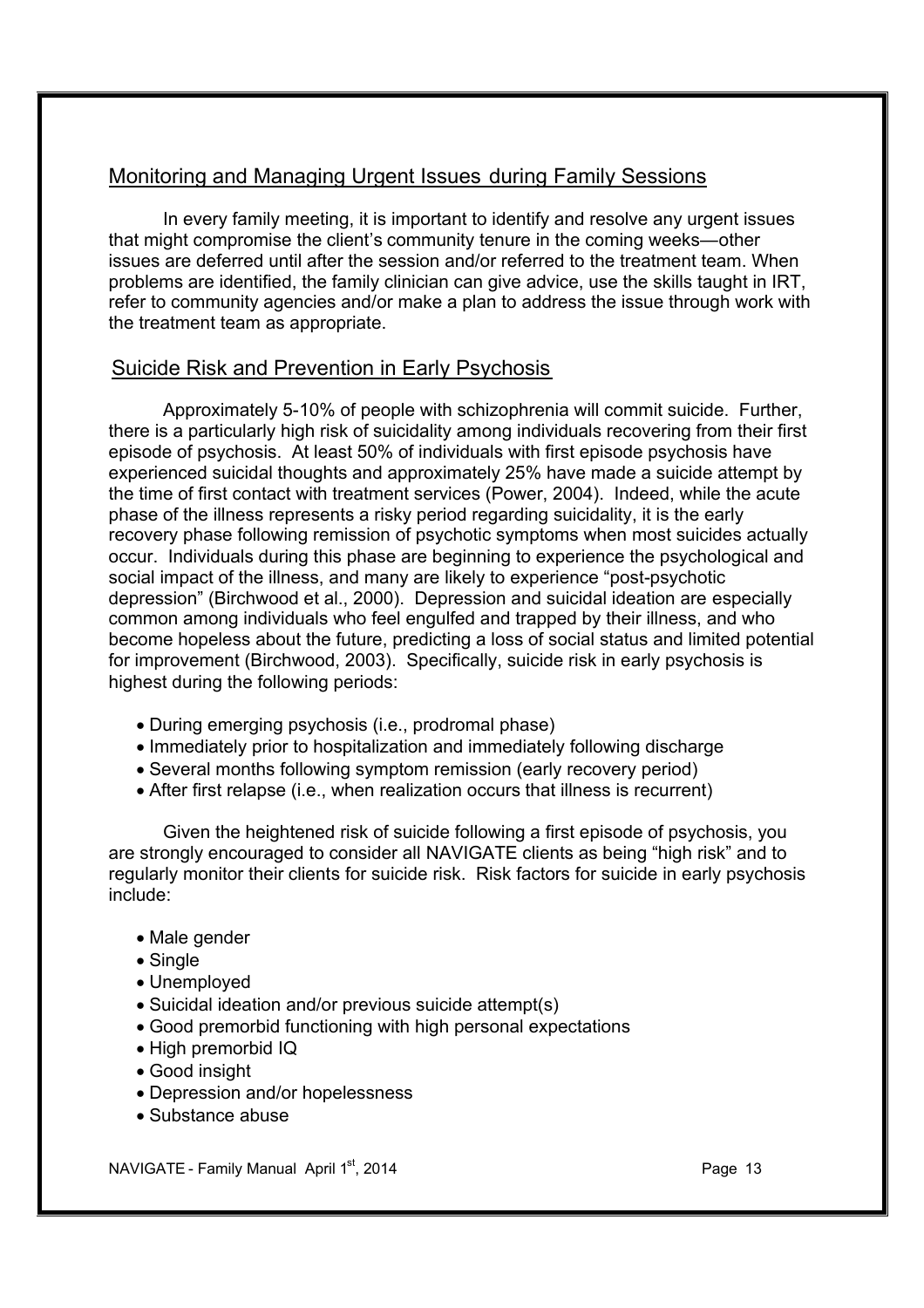- · Large degree of illness-related deterioration
- · Command hallucinations
- · Grandiose or persecutory delusions (may result in self-destructive behavior)
- · Family history of suicide

Additional factors that may increase the risk of suicidality include:

- · Recent loss of social support
- Isolation/reduced supervision
- · Treatment non-adherence
- · Environmental stress/conflict (e.g., family conflict or criticism)

The NAIVIGATE team should be mindful of the above risk factors, and identify clients who may be at increased risk of suicide. On the NAVIGATE team, the Prescriber routinely assesses for suicidal ideation. Family members may also bring information about their relative's suicidal thinking to their family clinician on the NAVIGATE team, and thus the family clinician may know that this is a significant clinical issue and need to bring this to the team. If the family clinician becomes aware of suicidal thoughts or statements, in order to evaluate it further, he or she should obtain the following information: frequency of thoughts, presence of active intent and plan, lethality and availability/feasibility of the plan, and potential obstacles to implementation of the plan. If clients express active suicidal ideation, hospitalization may be required. If clients express suicidal thoughts without active intent (e.g., "I'd be better off dead"), ensure that they are willing to contract for safety and be certain that they will be closely monitored. **In any case, the presence of any suicidal ideation in clients must be communicated immediately to the rest of the NAVIGATE team**. If a client is actively suicidal and other healthcare providers are unavailable, a member of the NAVIGATE team should contact his or her local emergency department and ask for the Mental Health Professional or crisis worker on call. The following should be documented in the client's chart: all risk assessment and safety plans, all supervision and consultative contacts, all contacts with outside providers, current disposition of client, and any other action taken on behalf of the client.

### Involving Supporters in Other NAVIGATE Care

As was just mentioned**,** relatives are encouraged to be active in other parts of the NAVIGATE program and the family clinician can be instrumental in linking the relatives to the other programs and motivating them to be involved.

### When Participants Do Not See Eye to Eye with the Clinician or with Each **Other**

If multiple family members attend the sessions, they may have different opinions about many of the topics discussed in NAVIGATE—including the cause of the disorder, the value of medication, and whether substance use make symptoms worse, for

NAVIGATE - Family Manual April 1<sup>st</sup>, 2014 **Page 14** Page 14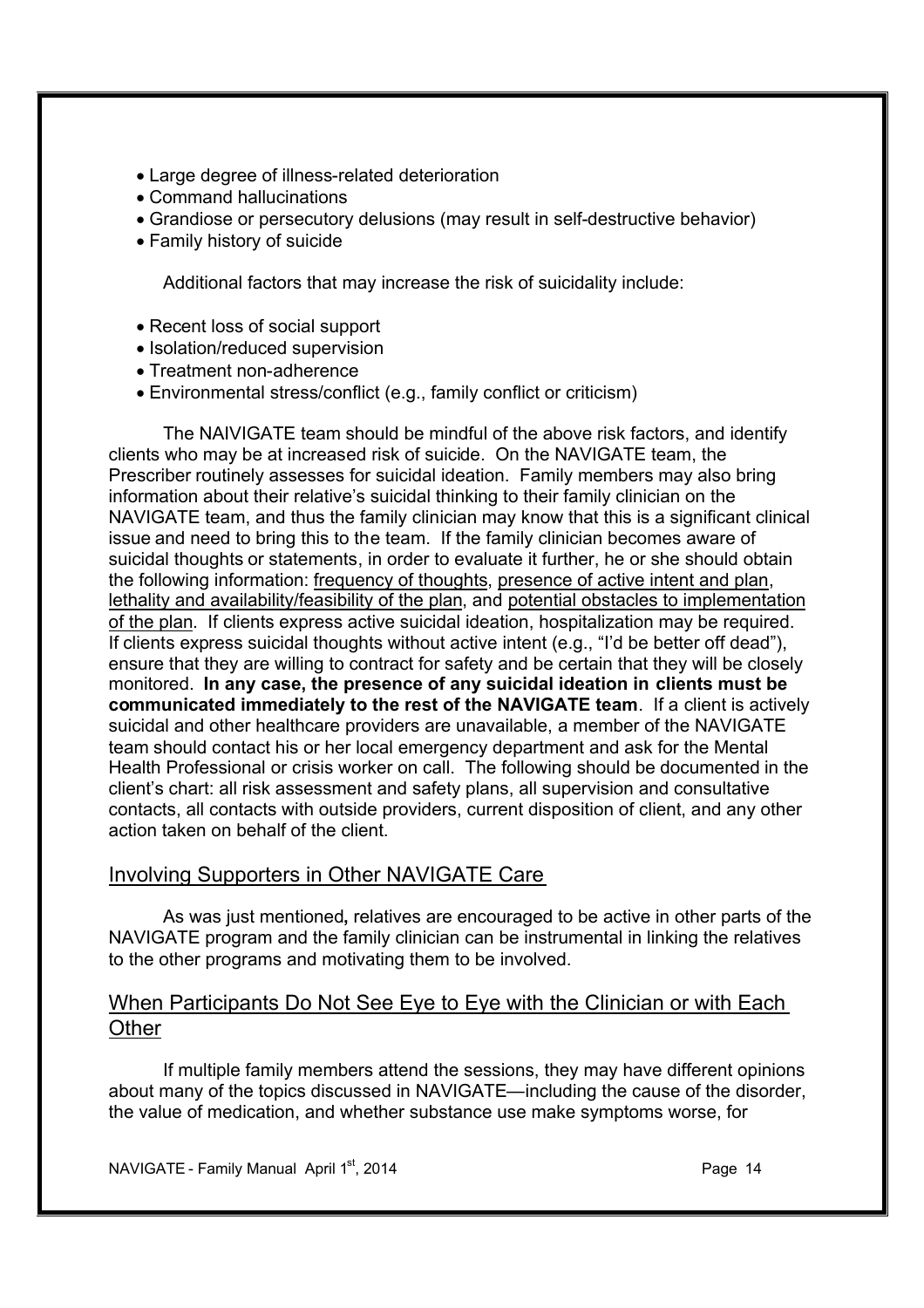example. Even after the clinician presents the educational material here, the participants may still hold to their beliefs. This can be a complicated situation to manage and still keep stress levels in sessions low, which is a core feature of family work in psychosis. The clinician certainly can explore whether there can be a meeting of the minds through gentle probing and use of compromise. For example, we worked with one relative who had a strong religious background and believed that faith would cure her daughter of psychosis. The daughter did not share the belief and repeatedly pointed out how much better she felt on medication. The mother was not to be dispelled of this belief, however, in spite of the daughter's opinion. As we recommend in NAVIGATE family work, the clinician asked if there was a possible compromise available and used the "Compromise and Negotiation" Handout from the *Behavioral Family Therapy for Serious Psychiatric Disorders* (Mueser & Glynn) appendix. This involves inviting each person to state their opinion, restate the other person's opinion, and suggest a compromise. In this case, the compromise was that the daughter would keep taking the medication, but not try to change the mother's beliefs. Compromise and negotiation are good ways to handle differences in NAVIGATE sessions, as is, in the end "agreeing to disagree" respectfully if all else fails.

### **Techniques in NAVIGATE**

### Positive Reinforcement

In the beginning, the primary motivator that the family clinician has to offer families is that it is a positive experience to be in the room with him/her. Even when families are working diligently following the guidance offered by the treatment team, change may be slow and sometimes residual symptoms and impaired behaviors remain, making the situation with the client hard. While families are going through these periods, one of the few positives they may recognize in their lives is the support and encouragement of the NAVIGATE treatment team. To solidify this relationship, team members should be generous with their praise for any positive changes participants are making—no matter how small. The positive reinforcement should highlight specific changes—"I really liked the way you decided to just take a break and go into the other room when you were getting frustrated with (client)". Encouraging family members to note improvements and provide positive reinforcement to each other is a key part of this work. More about this topic will be discussed in the communication section below.

#### Motivational Enhancement

A core competency for NAVIGATE family clinicians is motivational enhancement, which includes techniques to increase the client's commitment, both to his/her recovery and treatment.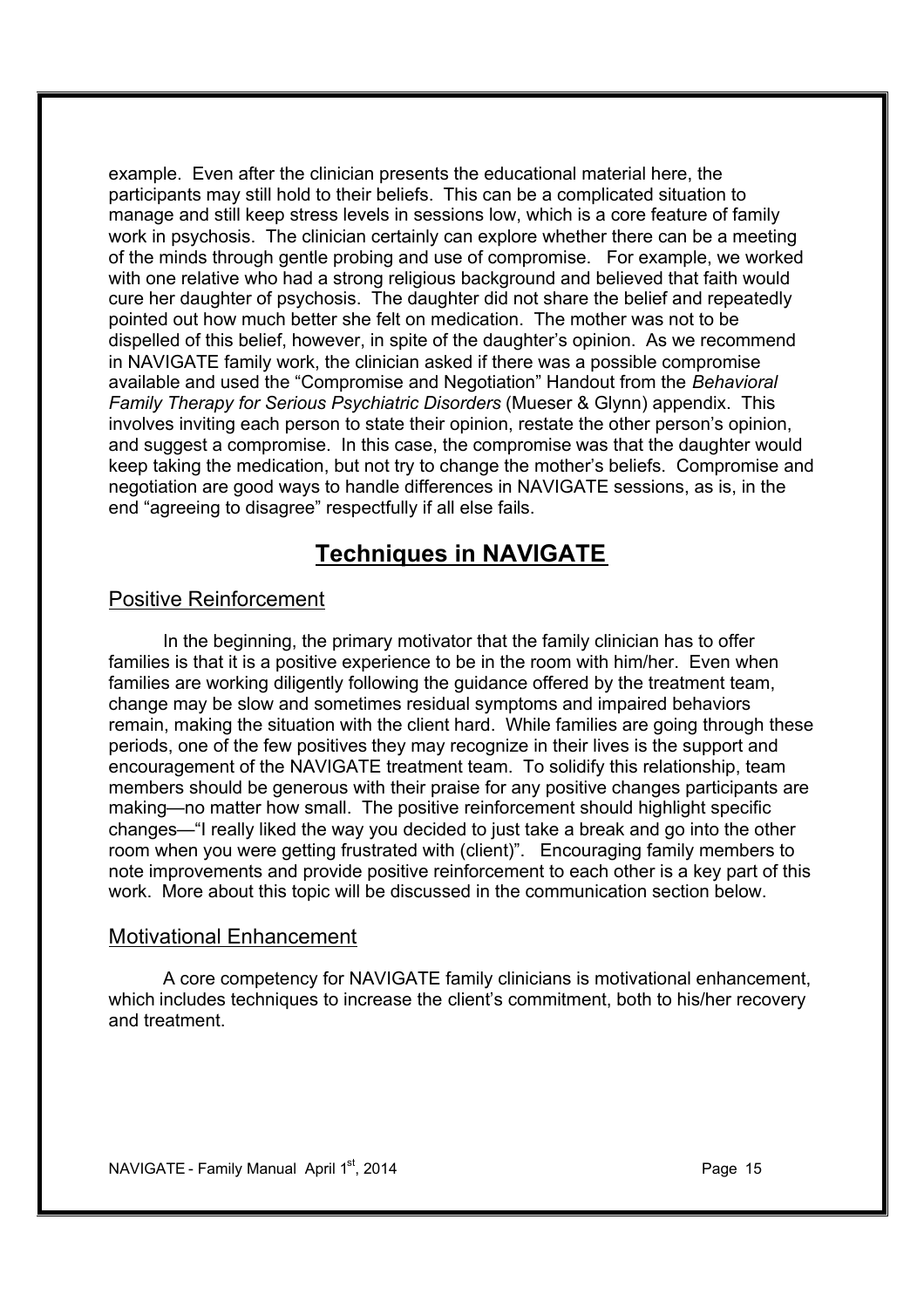### I. Motivational Interviewing

Motivational interviewing (Miller & Rollnick, 2002) is a client-centered, directive method for enhancing intrinsic motivation to change by exploring and resolving ambivalence. It can be used for many clinical problems throughout NAVIGATE; the session intervention described here is designed to help clients resolve any ambivalence they may have about mental health treatment. The work is conducted in a casual, conversational style. Rather than utilizing confrontation, the family clinician uses active listening and careful questioning to assist clients to move to a greater commitment to having their relatives collaborate in their care. Interactional style is a critical component of motivational interviewing. The overarching principles of interpersonal interaction during motivational interviewing are as follows:

### Principle 1: Express Empathy

- · Acceptance facilitates change.
- · Skillful reflective listening is fundamental.
- · Ambivalence about change is normal.

### Principle 2: Develop Discrepancy

- · Change is motivated by a perceived discrepancy between present behavior and important personal goals or values.
- · Whenever possible, the client rather than the family clinician should present the arguments for change.

### Principle 3: Avoid Arguments and Direct Confrontation

- · Avoid arguing for change.
- · Resistance is not directly opposed.

### Principle 4: Roll with Resistance

- · New perspectives are invited but not imposed.
- The client is a primary resource in finding answers and solutions.
- · Resistance is a signal for the family clinician to respond differently.

### Principle 5: Support Self-Efficacy

- · The client's belief in the possibility of change is an important motivator.
- · The client's family's belief in the person's ability to change becomes a selffulfilling prophecy.

While the format is semi-structured, all interactions should follow a conversational style utilizing the OARS interaction format:

NAVIGATE - Family Manual April 1<sup>st</sup>, 2014 **Page 16** Page 16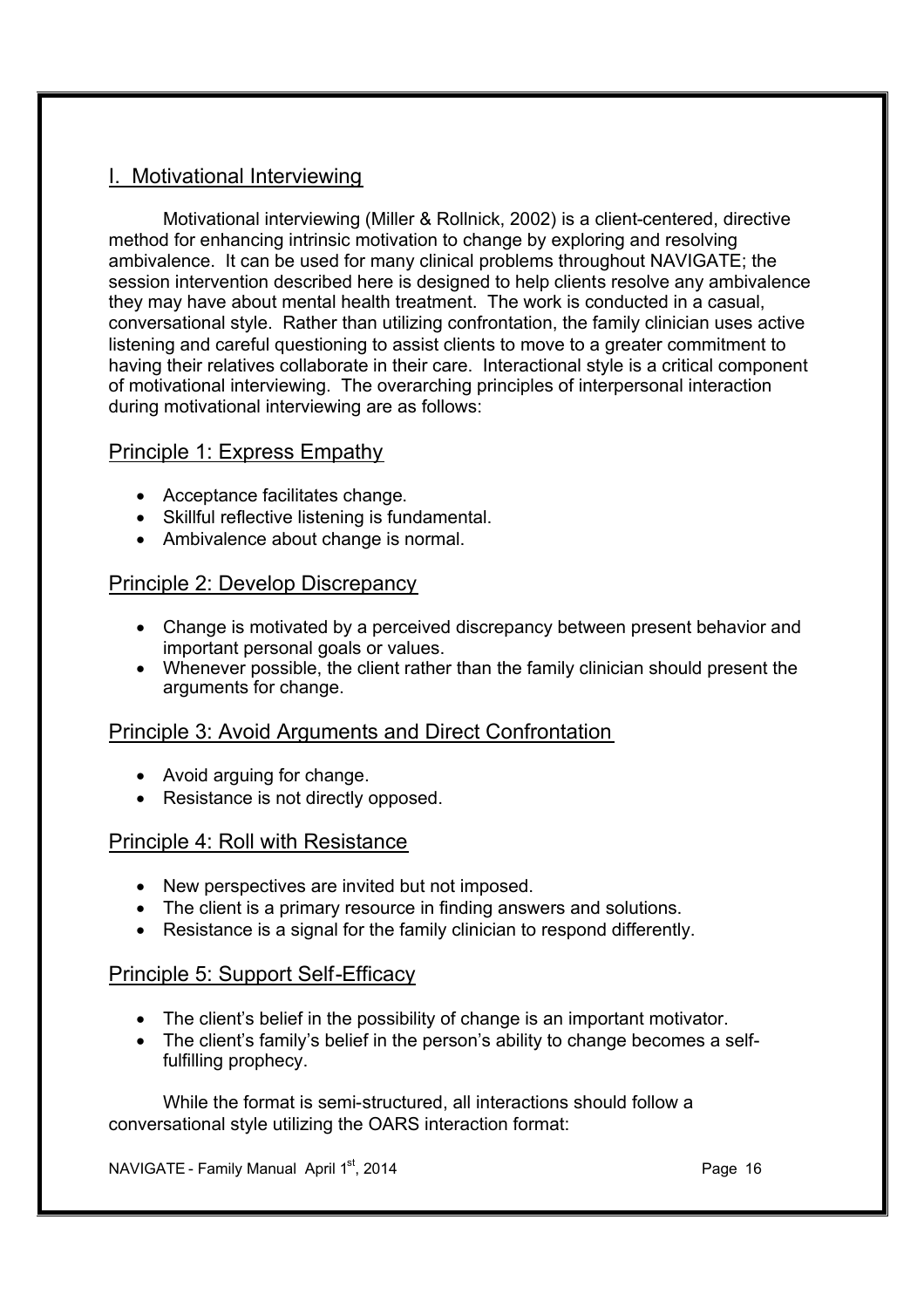- Ask Open-ended Questions
- · Affirm Positive Statements
- · Listen Reflectively—continuing the client's statements, guessing feelings, moving to a deeper level of feelings (amplified reflective listening)
- Summarize what the client has said

The goal of the family clinician is to establish a collaborative relationship with the client, to resolve any ambivalence about being involved in treatment and to encourage him/her to develop a stronger commitment to working with the treatment team. The general format for interaction is as follows: family clinician asks open-ended questions, the client responds, and the family clinician summarizes the response, utilizing an empathic stance. Summarizing, restatements, and affirmations are crucial. The family clinician should monitor the number of direct questions asked and avoid asking more than two questions in a row.

In all conversations, the family clinician strives to support "change talk," which works against maintaining the status quo (disengagement). The key elements of change talk include helping clients:

- · Recognize disadvantages of the status quo
- · Recognize advantages of change
- Express optimism about change
- · Express intention to change

Many probes can be used throughout the session. Typical ones are listed below. Selected questions can be asked from each section. The following section contains a motivational enhancement discussion that focuses on the client deciding if he/she is willing to join NAVIGATE. The family clinician might start with a statement such as:

· *"So, I know you have been thinking about joining the NAVIGATE program. Let's talk about that."* 

### **Examples of Open-ended Questions to Evoke Change Talk**

### 1. Disadvantages of the Status Quo

- · *"What worries you about your current situation?"*
- · *"What kinds of difficulties have your problems brought to you and your family?"*
- · *"What difficulties or hassles have you had in relation to your current situation?"*
- · *"How has your situation stopped you from doing what you want to do in life?"*
- · *"What do you think will happen if you don't change anything? Would trying a recovery program offer another opportunity for change?"*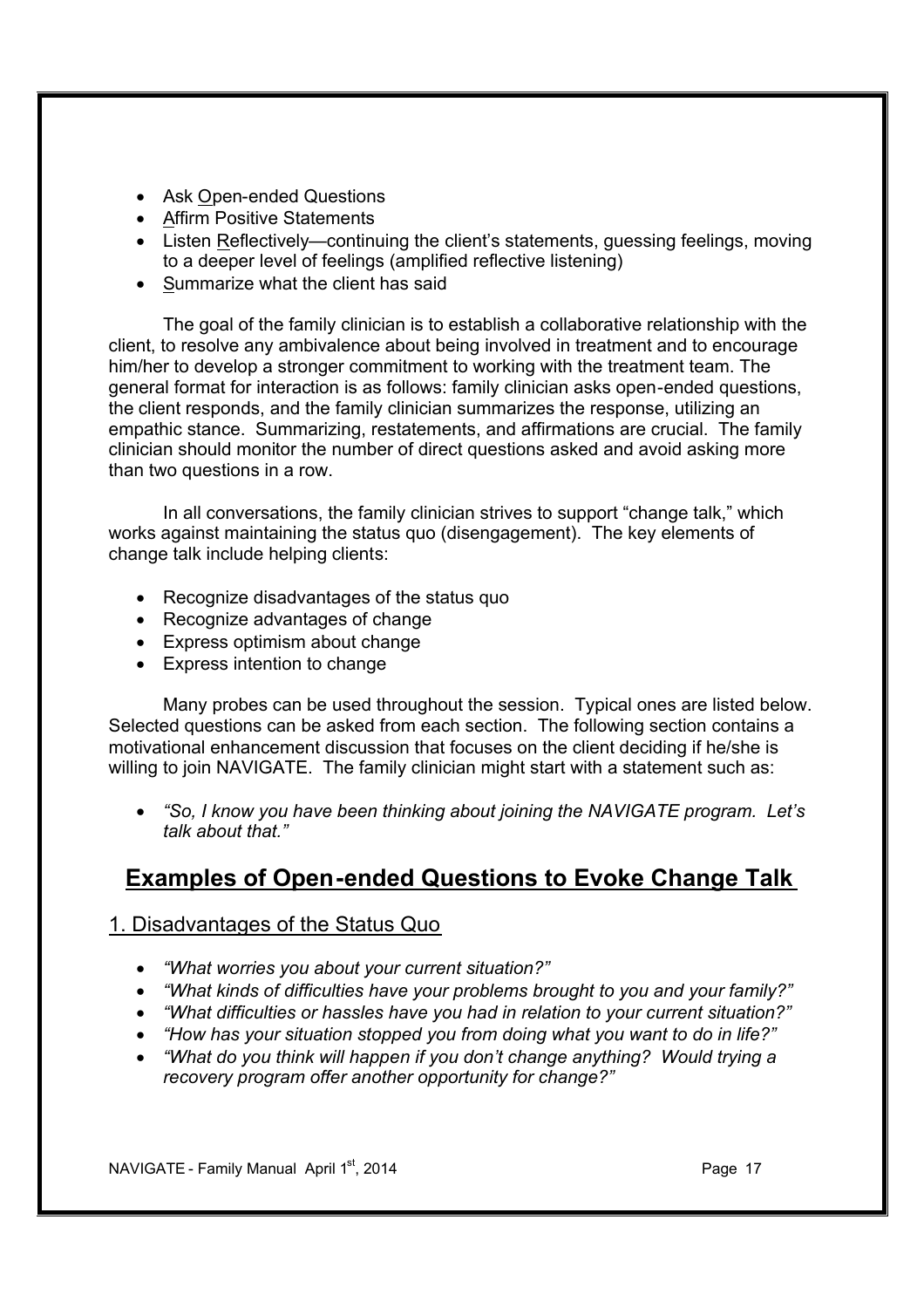### 2. Advantages of Change

- · *"How would you like for things to be different?"*
- · *"What would be good about you getting a better handle on your situation?"*
- · *"If you could make a change by magic, if you could get better immediately, by magic, how might things be better for you?"*
- · *"Do you think you might benefit from more support?"*
- · *"The fact that you're here indicates that as least part of you thinks it's time to do something to change things. What is prompting you to consider this?"*
- · *"What would be the advantages of working with a team of professionals to help you get back on track?"*

### 3. Optimism about Change

- · *"What makes you think that if you did decide to put out some effort into improving things, you could?"*
- · *"What encourages you to think that some treatment might help?"*
- · *"What do you think would work for you, if you decided to try to be more open to participating in a recovery or resiliency program?"*
- · *"How confident are you that you can make this change? What would make you feel more confident?"*

### 4. Intention to Change

- · *"What are you thinking about joining the NAVIGATE program at this point?"*
- · *"I can see that you're feeling stuck at the moment. What's going to have to change for you to stay involved?"*
- · *"What do you think you might do?"*
- · *"How important is improving your situation? How much do you want to do this?"*

As clients respond to these questions, the family clinician's goal is to reiterate statements they make supporting positive change, while acknowledging impediments and discouragement. The family clinician should utilize frequent summaries and restatements of client's input. This technique both assures clients that they have been heard, and helps clarify the specifics of the client's comprehension of the situation.

### II. Decisional Balance

This task involves identifying reasons for the client to commit to treatment. The client is asked to complete the modified decisional balance form (see Appendix). Here, the client, with coaching from the family clinician, lists positive and negative consequences of committing to mental health treatment on the "Considering Joining" NAVIGATE Decisional Balance sheet. The client is prompted to take the lead in completing the form, though the family clinician is allowed to make comments, based on information elicited earlier.

NAVIGATE - Family Manual April 1<sup>st</sup>, 2014 **Page 18** Page 18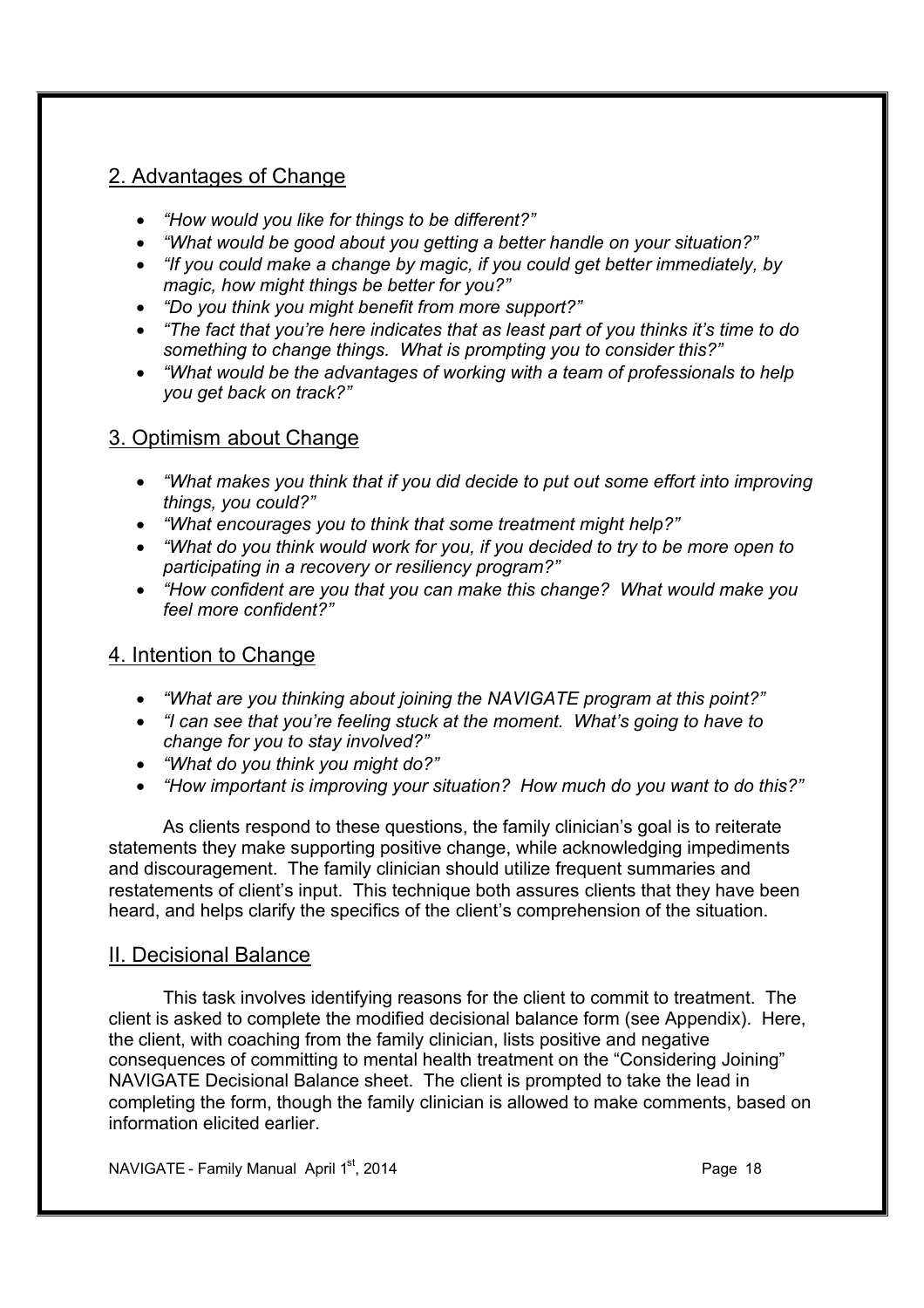- · *"I want you to have the chance to think systematically about the pros and cons of joining the NAVIGATE program. Let's look at this form where we can list your reasons. What would be all the good points of joining NAVIGATE?"* (fills out form)
- · *"What would be the negatives of joining NAVIGATE?"* (fills out form)
- · *"Ok, now I would like you to go back and circle the most important reasons to joining NAVIGATE and the most important reasons not to join NAVIGATE. Which reasons really count?"*

### **Considering Joining NAVIGATE Decisional Balance**

| <b>Potential Good things from</b><br>joining NAVIGATE (e.g., might feel<br>better, might get help with goals,<br>relatives might feel calmer if they<br>know the doctor, might be able to<br>manage medication better, reduce<br>risk of relapse) | <b>Potential Bad Things from Joining</b><br><b>NAVIGATE</b> (e.g., might risk privacy,<br>might feel too controlled, might have<br>to take medication, do not need help<br>right now) |
|---------------------------------------------------------------------------------------------------------------------------------------------------------------------------------------------------------------------------------------------------|---------------------------------------------------------------------------------------------------------------------------------------------------------------------------------------|
|                                                                                                                                                                                                                                                   |                                                                                                                                                                                       |
|                                                                                                                                                                                                                                                   |                                                                                                                                                                                       |
|                                                                                                                                                                                                                                                   |                                                                                                                                                                                       |
|                                                                                                                                                                                                                                                   |                                                                                                                                                                                       |
|                                                                                                                                                                                                                                                   |                                                                                                                                                                                       |
|                                                                                                                                                                                                                                                   |                                                                                                                                                                                       |
|                                                                                                                                                                                                                                                   |                                                                                                                                                                                       |
|                                                                                                                                                                                                                                                   |                                                                                                                                                                                       |

When the decisional balance is completed, the family clinician asks the client to identify the most important positive consequence of joining and negative consequence of joining NAVIGATE and these are circled on the sheet. The family clinician summarizes the work.

· *"So, you are saying the main good point of joining NAVIGATE would be XXX, but your concerns are YYY. So where do you stand with that? How could we make it easier to give it a try? Would you like to?"* 

While the example here is about joining NAVIGATE, the strategy can be used for many clinical issues—not coming to treatment, not taking medication, using drugs—and is likely to be a core aspect of many NAVIGATE interactions.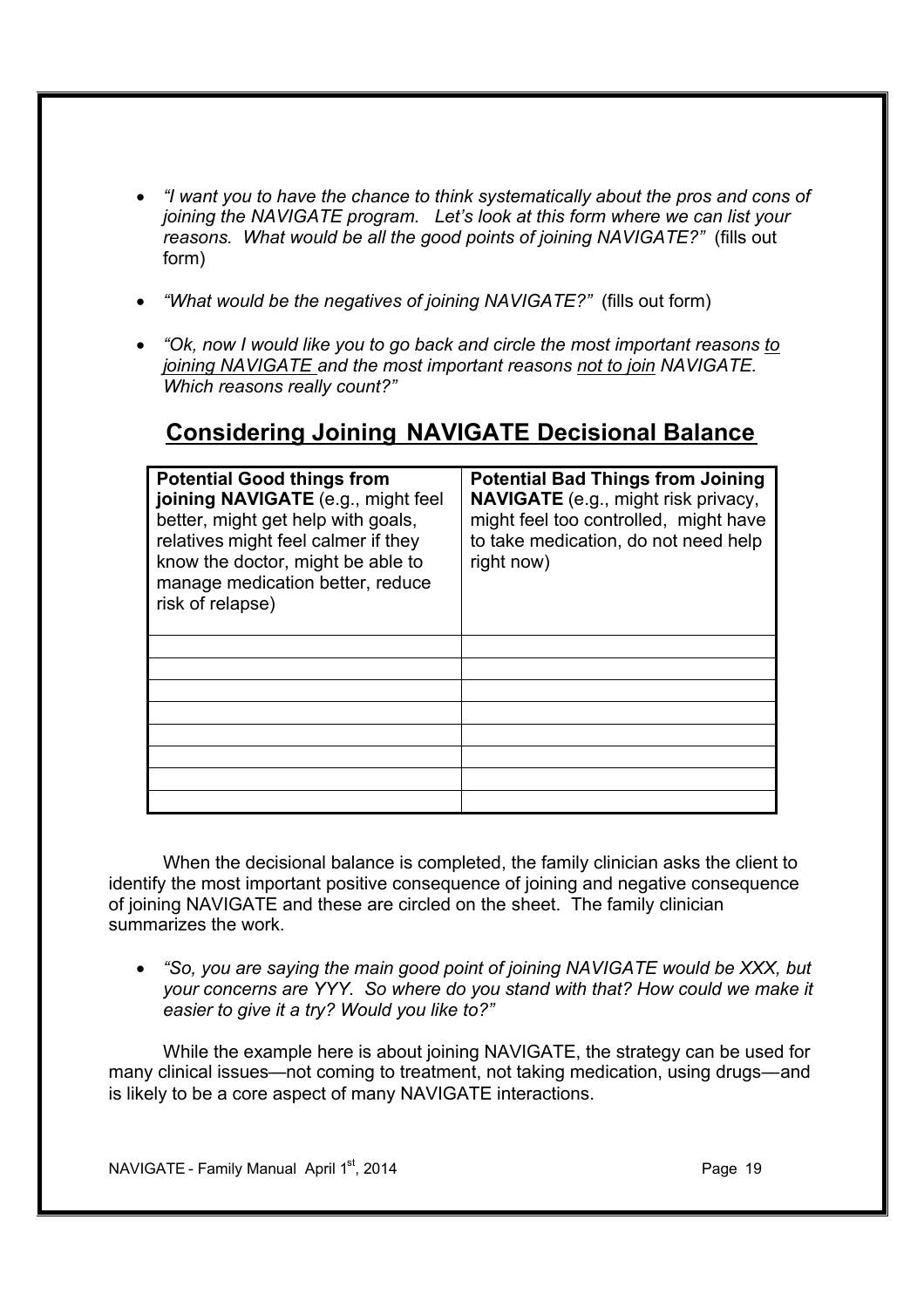### **Overview of the NAVIGATE Fami ly Program**

In the NAVIGATE program, family work is conceptualized as having four phases—1) engagement, orientation, and assessment, 2) stabilization and facilitating recovery, 3) consolidating gains, and 4) prolonged recovery (Addington, Collins et al. 2005). The *engagement*, *orientation and assessment phase* involves meeting with clients and their relatives to explain about the family work in NAVIGATE in more detail and to conduct assessments with family members to identify their strengths, concerns, and illness knowledge level. The *stabilization and facilitating recovery phase* includes 10-12 sessions of psychoeducation and beginning work on the development of family and client coping skills. *Consolidating gains* involves ongoing contact with the treatment team through monthly check-ins and targeted work on specific problems utilizing a family consultation model on an "as needed" basis. If families are having particular difficulties, they can also be offered Modified Intensive Skills Training (MIST), which is a version of a communication and problem-solving skills program called Behavioral Family Therapy. *Prolonged recovery* prepares the family either for the transition of treatment services back to either a primary care practitioner or Psychiatrist when recovery has been substantive and does not require the client's continued involvement in the NAVIGATE program. An evaluation of the gains made by the client and family is conducted, and a mutual understanding of the patients' needs, and how they will be addressed, is made.

### Engagement, Orientation, and Assessment Phase

The overarching goal of the orientation and assessment phase is to engage family members in NAVIGATE and to have an individual meeting with each participant to obtain his/her point of view of the family situation and understanding of psychosis. Using motivational enhancement techniques, first episode psychosis clients are empowered to commit to their care and facilitate family and treatment team collaboration. The engagement, orientation and assessment phase typically involves two joint meetings with all interested family members and one individual meeting with each participant scheduled over a few weeks; the shorter duration the better, but with some very ambivalent or symptomatic clients, a longer period of engagement or extra sessions may be required. The first joint meeting involves an introduction to the whole NAVIGATE program and a determination if participants wish to continue. The second joint meeting involves 1) an orientation to the NAVIGATE family education program, 2) covering some housekeeping aspects (e.g. consents for treatment, mandating reporting, etc.), 3) reviewing tips to help distressed persons in NAVIGATE, 4) distribution of a recovery story, and 5) scheduling or conducting family assessments. Core competencies of shared decision-making and motivational enhancement are critical aspects of the engagement phase. There are handouts guiding the specifics of this component of NAVIGATE in this binder.

It is important to recognize that relatives of persons with a serious psychiatric illness may exhibit many different types of responses to their ill family member and his/her mental health treatment; the family clinician will benefit from being prepared for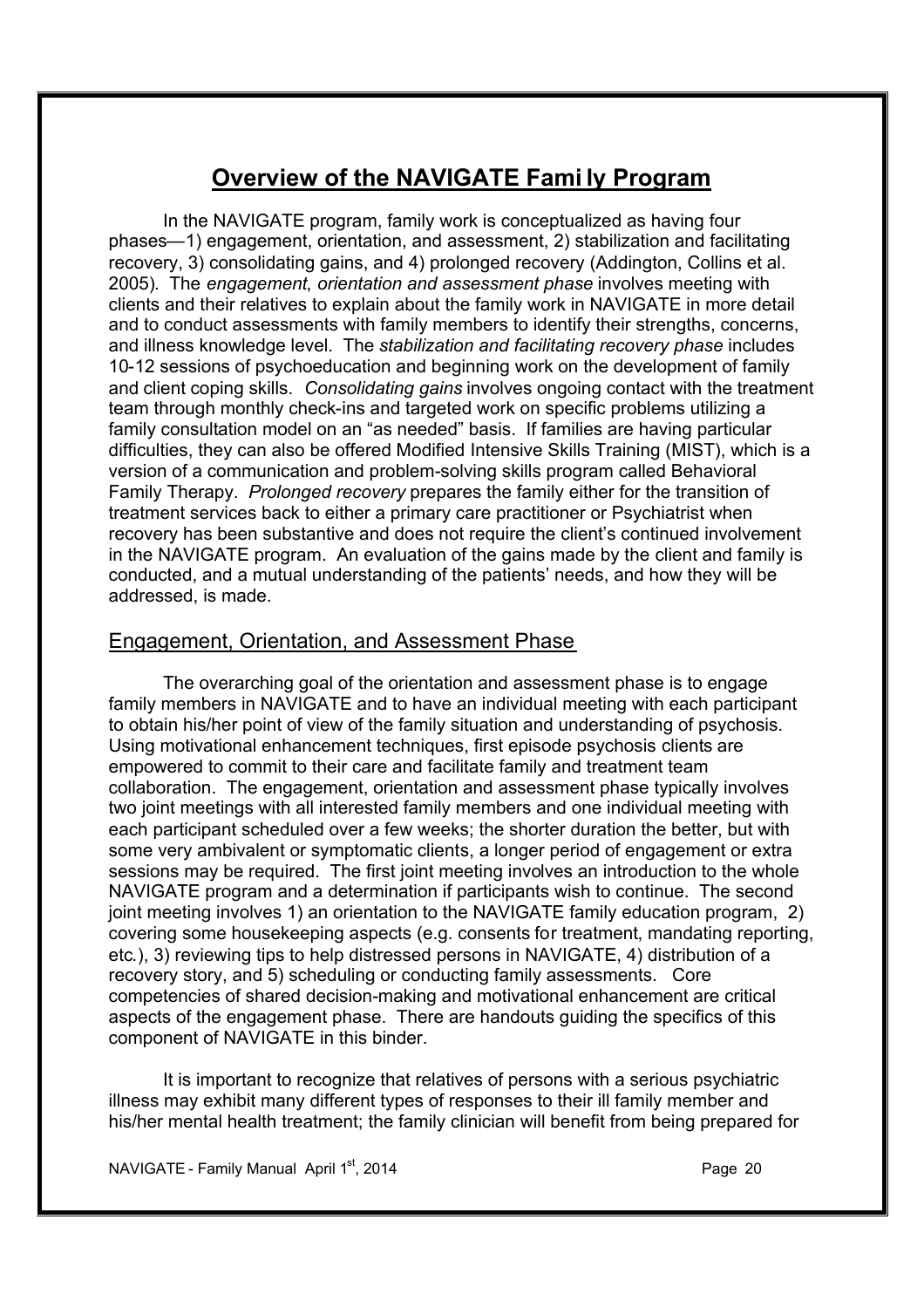this range of responses. Some relatives will have had positive relationships with the mental health treatment team as they seek treatment for the client, others may be very disappointed with the level of services available to their ill relative and be either angry or disengaged, some will be struggling with so many other pressing issues in their lives (e.g., financial hardship, physical or psychiatric illness in him/herself or other family members, etc.) that it may be difficult for them to prioritize assisting the client. The family clinician must be able to adapt to all of these circumstances, with the goal of trying to solidify the collaboration among the client, the family, and the treatment team to lay the ground work for the subsequent recovery work.

The family clinician should utilize frequent summaries and restatements of participant's input. This technique both assures participants that they have been heard, and helps clarify the specifics of the participant's comprehension of the situation. The family clinician should be especially alert to statements that are either consistent or inconsistent with the current biopsychosocial model of psychiatric illness. Some participants will be very sophisticated in their understanding of the illness, some will have a general lack of knowledge about the illness, and some will have ideas that are in direct contrast with current medical thinking about serious psychiatric illnesses (e.g., medications are bad, some drug use is good because it helps relax the client, the only thing that will help is prayer). These are all important to note as this information will serve as the foundation for much of the later educational work.

### Treatment Planning for the Stabilization and Facilitating Recovery Phase

At this point, the family clinician will have a great deal of information about the client and his/her relatives. Prior to beginning the educational sessions in phase 2, the family clinician consolidates the information learned so far, with a special eye to 1) beginning treatment planning to address problems the family has identified for which it needs help; 2) considering ways the family's belief system about psychiatric illness may beneficially influence how the educational materials are delivered; 3) articulating family strengths that can be incorporated into the client's recovery plan; and 4) beginning to identify families who may need a higher level of ongoing support and skills training subsequent to the educational sessions. Signs that a more intensive course of family work aimed at improving communication and problem solving skills may be necessary include: 1) the client not making progress towards goals; 2) high levels of conflict in family; or 3) the relative frequently initiating contact with the clinic with many concerns about treatment and/or the client. Consistent problems in these areas would merit a referral to the more intensive MIST (Modified Intensive Skills Training) program.

### Stabilization and Facilitating Recovery Phase --Family Education about **Psychosis**

Until recently, many professionals provided minimal information to first episode psychosis clients about the nature of their psychiatric disorder, assuming they were either incapable or not interested in making informed decisions about the treatment of their own condition. Instead, most clients with psychosis were viewed as possessing

NAVIGATE - Family Manual April 1<sup>st</sup>, 2014 **Page 21** Page 21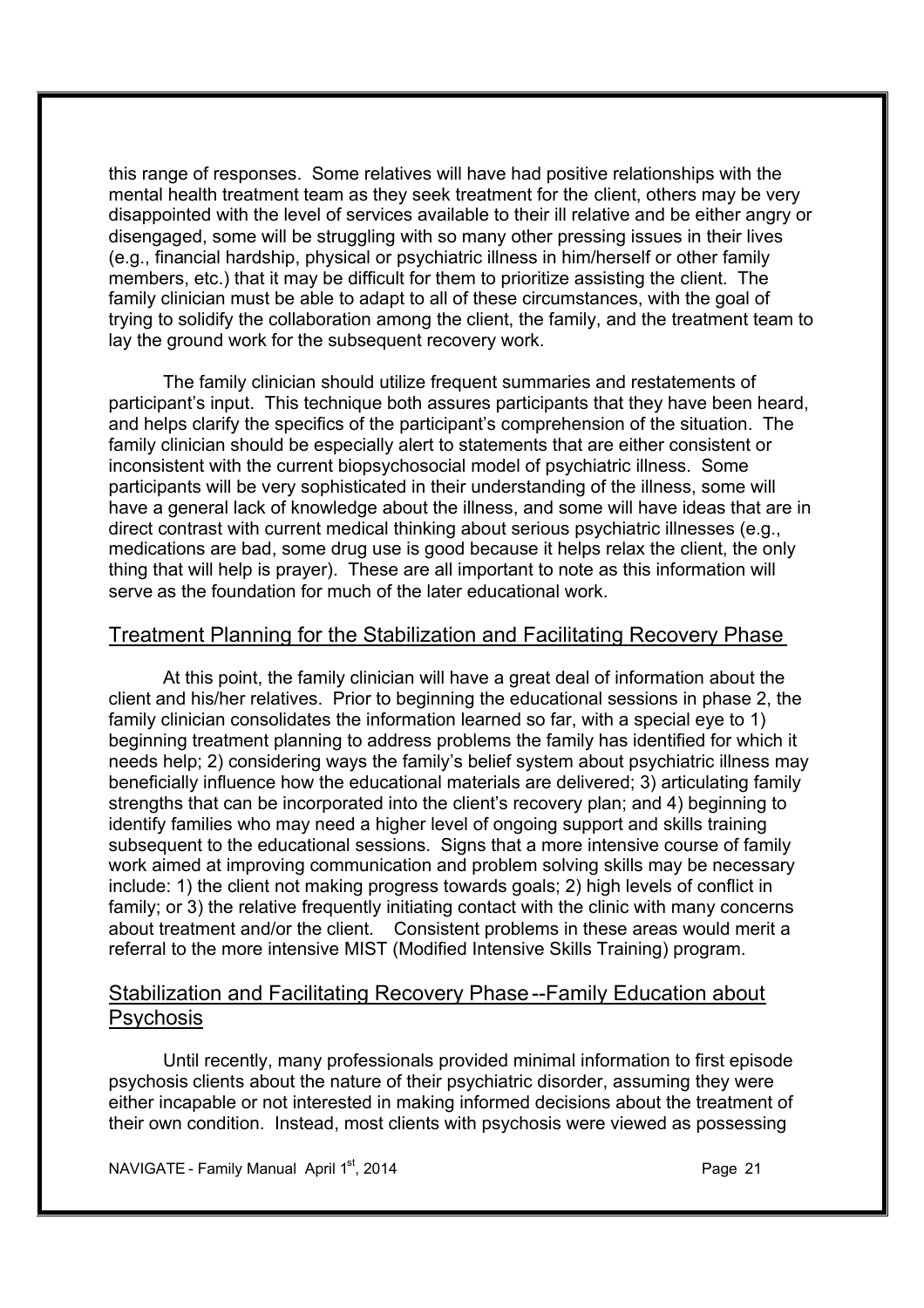limited insight and were relegated to the role of passive recipients of treatment. These assumptions have been challenged, and it is now widely recognized that clients are capable of learning more about their mental illness as one step in their recoveries. Furthermore, educating clients about their disorder respects the importance of allowing them to participate actively in shared decision-making about their own treatment, and this may avert non-adherence problems that arise out of resentment of an authoritarian medical approach.

### Principles of First Episode Family Education

There are several fundamental principles of family education that serve to guide the family clinician. As long as the family clinician keeps these core principles in mind throughout the course of the educational intervention, he or she will be able to make progress toward the goals of education.

### 1. The Importance of Legitimizing the Psychiatric Disorder

The symptoms of most nonpsychiatric disorders (e.g., coughing, angina, fever) are easily recognized as being due to physiological problems that are beyond the client's control. In contrast, psychiatric symptoms (e.g., depression, anxiety, social withdrawal) are less readily viewed as reflecting a "disorder" and are more likely assumed to be under the client's voluntary control. One reason why relatives often believe clients have control over their psychiatric symptoms is that many symptoms are defined by the *absence* of particular behaviors or emotions (e.g., negative symptoms in schizophrenia, avoidance in anxiety disorders), rather than the conspicuous *presence* of other behaviors (e.g., bizarre behavior, responding to internal stimuli). It is easier to understand that auditory hallucinations may be due to a chemical imbalance (i.e., disorder) than severe social withdrawal, apathy, or avoidance. A second reason why some psychiatric symptoms may be thought to be under voluntary control is that almost everyone has experienced at least mild levels of depression or anxiety with which they have successfully coped and not allowed to interfere much with day-to-day functioning. These experiences can lead to a false impression that psychiatric clients could recover from their problems if only they tried hard enough.

The goal of legitimizing the client's psychiatric disorder is achieved chiefly through providing information about the causes of the illness and factors that improve or hinder recovery. At the same time as legitimizing the psychiatric disorder, the client is encouraged to take responsibility in areas where this seems possible, to avoid assuming the "sick role" and diminishing expectations for a full life. Thus, improving coping through adherence to treatment recommendations, avoiding substance use, and using skills are all important concepts.

### 2. The Family Clinician Must be Knowledgeable about the Psychiatric **Disorder**

Clearly, if family clinicians are to succeed in educating individuals about

NAVIGATE - Family Manual April 1<sup>st</sup>, 2014 **Page 22** Page 22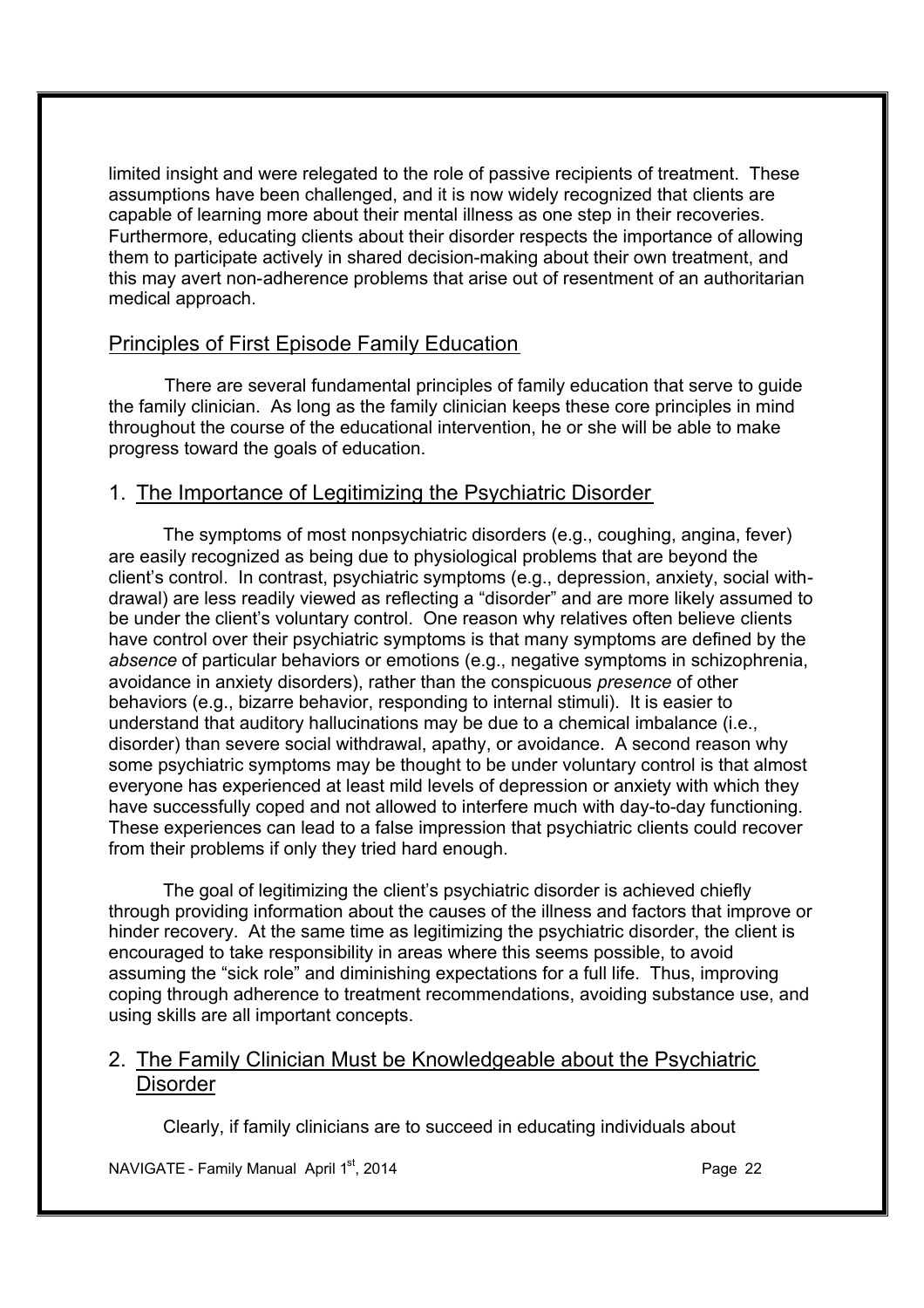psychosis, they must be sufficiently knowledgeable about it. Basic knowledge about psychosis includes an understanding of the diagnostic criteria and symptoms of the disorder, its prevalence and longitudinal course, effective psychiatric and psychological treatments, and theories regarding its etiology. Family clinicians must also be conversant with the details of likely long-term diagnoses (schizophrenia, schizoaffective disorders, delusional disorder, bipolar illness, psychotic depression). While family clinicians are not expected to be accomplished researchers, the more they know about the disorder, the more comfortable they will be in the educational discussions. At a minimum, they should know more about the disorder than the participants and be at ease fielding questions about it. Family clinicians cannot be expected to have expertise in every possible area. Rather, they must be open to educating themselves when necessary; similarly, family clinicians need not be able to answer every conceivable question raised by the participants but they should know how to find the answers to these questions through resources such as other professionals, books, or journals. In sum, the family clinician must possess an adequate body of knowledge about the disorder and understand how to utilize other resources when necessary in order to educate participants.

### 3. The Family Clinician Must Manage Initial Diagnostic Uncertainty

First episode psychosis can presage a number of subsequent psychiatric diagnoses (e.g., schizophrenia, schizoaffective disorder, bipolar illness, delusional disorder, psychotic depression) but it can also remit completely. Since the diagnosis is likely to evolve while the client is in the NAVIGATE program, the family clinician must be comfortable with diagnostic and prognosis uncertainty. Some clients will go on to develop chronic disorders with poor functioning, but many will either remit or be able to function reasonably well, in part because of their participation in the NAVIGATE program. Thus, the treatment team needs to model (and have) hope, while being honest about issues on which there is uncertainty. Clients and families may have been given firmer diagnoses by other treatment teams; the family clinician will need to be adept at discussing the diagnostic uncertainty inherent in early psychosis. If, as the client continues in NAVIGATE, another diagnosis is confirmed, that is an opportunity to revisit the issue with the client and the family and provide additional information as warranted.

### 4. Information is Presented in an Honest, Direct Manner

Family clinicians sometimes feel uncomfortable when talking with a client and his/her relatives about the client's disorder. All too often, professionals are keenly aware of their own limits in treating serious mental illness, and they recognize the difficult and long struggle many clients and relatives will face. Nobody likes to be the bearer of bad news. An understandable response of some professionals is to "protect" these participants from what they perceive to be potentially upsetting information about the client's condition. This occurs particularly in first episode psychosis, when there may still be some doubt about the accuracy of the client's diagnosis and the client and relatives may seem overwhelmed and/or fragile.

NAVIGATE - Family Manual April  $1<sup>st</sup>$ , 2014 **Page 23** Page 23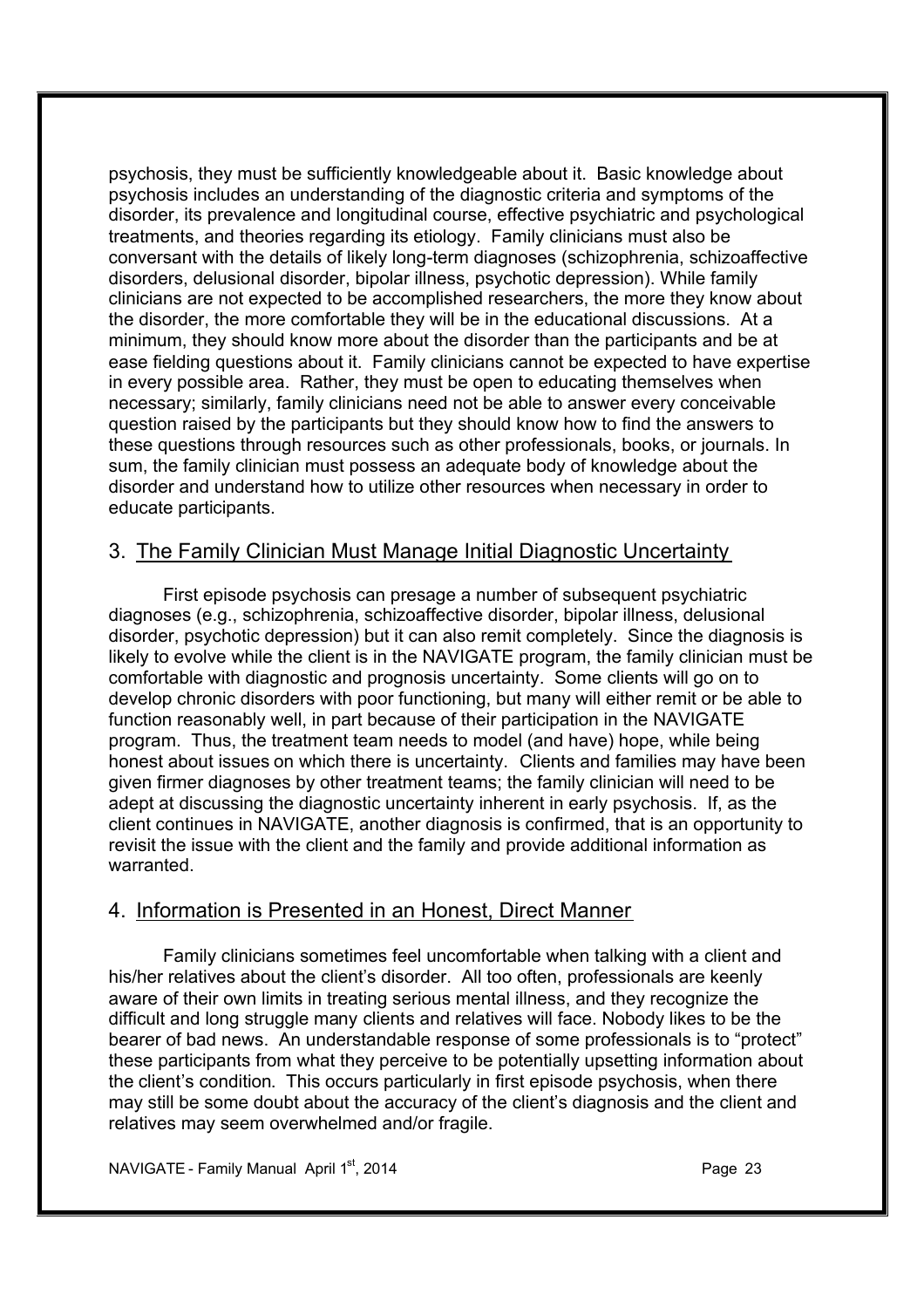The common, but erroneous, assumption is that clients and relatives will be shocked and dismayed to learn the client has a specific psychiatric disorder. The opposite is often true. Participants frequently express gratitude to professionals who are direct in educating them about their disorder, even when it is a serious one. A vital principle of education is that the family clinician always strives to provide participants directly and honestly with the most accurate facts available about the disorder, while never deliberately withholding information. Through direct communication about the client's disorder, the family clinician creates a supportive and collaborative working relationship with the whole family that will endure throughout the course of therapy.

### 5. Avoid Making Assumptions about Participants' B eliefs

Clients and relatives come to the experience of a psychosis with a whole life history learning about psychiatric illness through the media, their social networks, and (possibly) personal experiences. The family clinician can have no way in advance of knowing what beliefs participants are bringing to the work. Religious beliefs may color how individuals conceptualize the illness, and even medical and mental health professionals may have ideas that are inconsistent with optimal recovery strategies as supported by research. Thus, the family clinician should not make any assumptions about a shared knowledge and attitude base among participants. Rather, he/she should always ask questions to discern how the participants understand topics prior to presenting the materials outlined below, and may have to tailor discussions to accommodate unusual beliefs. This is why conducting an initial assessment with each family member is so vital.

### 6. Education is Interactive

The family clinician cannot rely solely on didactic teaching methods, but must make the educational sessions as interactive as possible. Successful educational sessions require that the family clinician continually elicit the client's experiences with the disorder as well as the family's experience of the disorder through observation and interaction with the client. The family clinician must probe the participants regarding their knowledge about educational topics to be covered, including what they've "heard" about the disorder (e.g., myths, readings they've done). There are "check-ins" with participants throughout the sessions regarding the information presented and the pace of the presentation. As well, the family clinician should ask questions to elicit the participants' understanding of the material that has been presented. By adopting an interactive approach to education, the family clinician is able to evaluate the participants' acquisition of basic information about the disorder, identify any misinformation they hold about the disorder, and to pace the presentation of new material accordingly. Furthermore, by continually seeking feedback and input, the family clinician avoids the pitfalls of overloading participants with information, resulting in boredom and disengagement.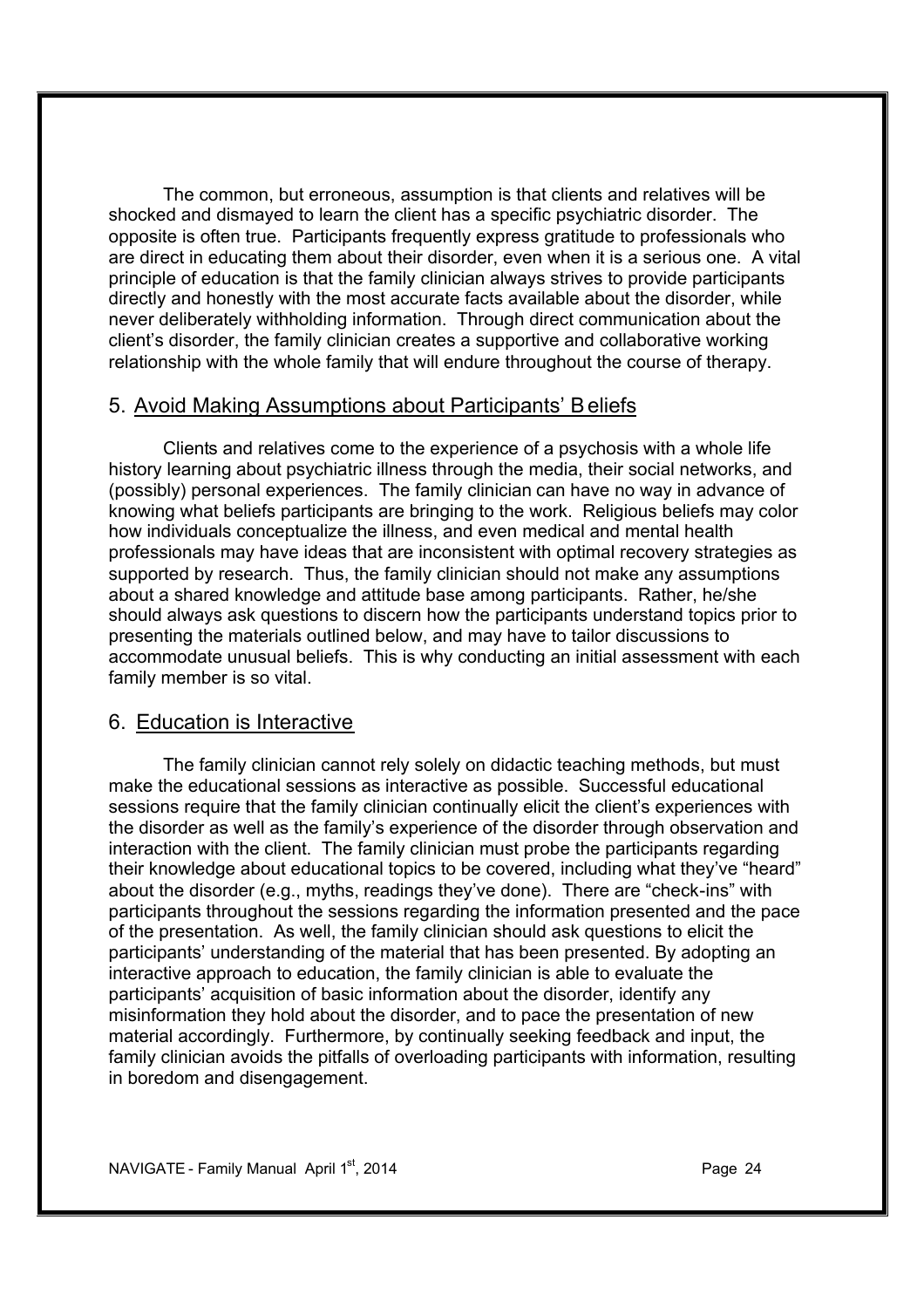## **Formant of Educational Sessions in NAVIGATE**

### **Scheduling**

Sessions should be scheduled weekly or every other week, depending on the availability of the family. A routine schedule is optimal. We anticipate sessions will be 45-60 minutes in length.

### Topics Covered

All participants should cover 8 topics—typically one per session, although some topics may benefit from more than one session. There is an optional 9<sup>th</sup> topic, "Basic Facts about Alcohol and Drugs" which is used if a client has a past or current substance use problem. The eight basic topics are:

- Facts about Psychosis
- Facts about Medication
- Facts about Coping with Stress
- · Facts about Developing Resilience
- · Relapse Prevention Planning
- · Developing a Collaboration with Mental Health Professionals
- Effective Communication
- · A Relative's Guide to Supporting Recovery from Psychosis

### Session Format

All the educational sessions follow an agenda based on curriculum that has been prepared in advance, with the pace of teaching tailored to the individual needs of the client and relatives. The agenda involves:

- · Greeting participants
- Setting the session agenda
- · Asking about urgent issues
- Inquiring about client status (meds, IRT, symptoms)
- Following up on out-of-session assignments
- Introducing new topics
- · Developing an out-of-session assignment (if appropriate)
- · Deferred problem-solving

Sessions are usually 50 minutes, depending on content and family involvement. The information is summarized using visual aids, such as blackboards and handouts. The teaching format resembles a cross between a classroom, with the family clinician assuming the role of the teacher, and a discussion, with the family clinician acting as a facilitator. The conversation is guided by the family clinician so as to cover the curriculum as planned, while soliciting the experiences and understanding of

NAVIGATE - Family Manual April 1<sup>st</sup>, 2014 **Page 25** Page 25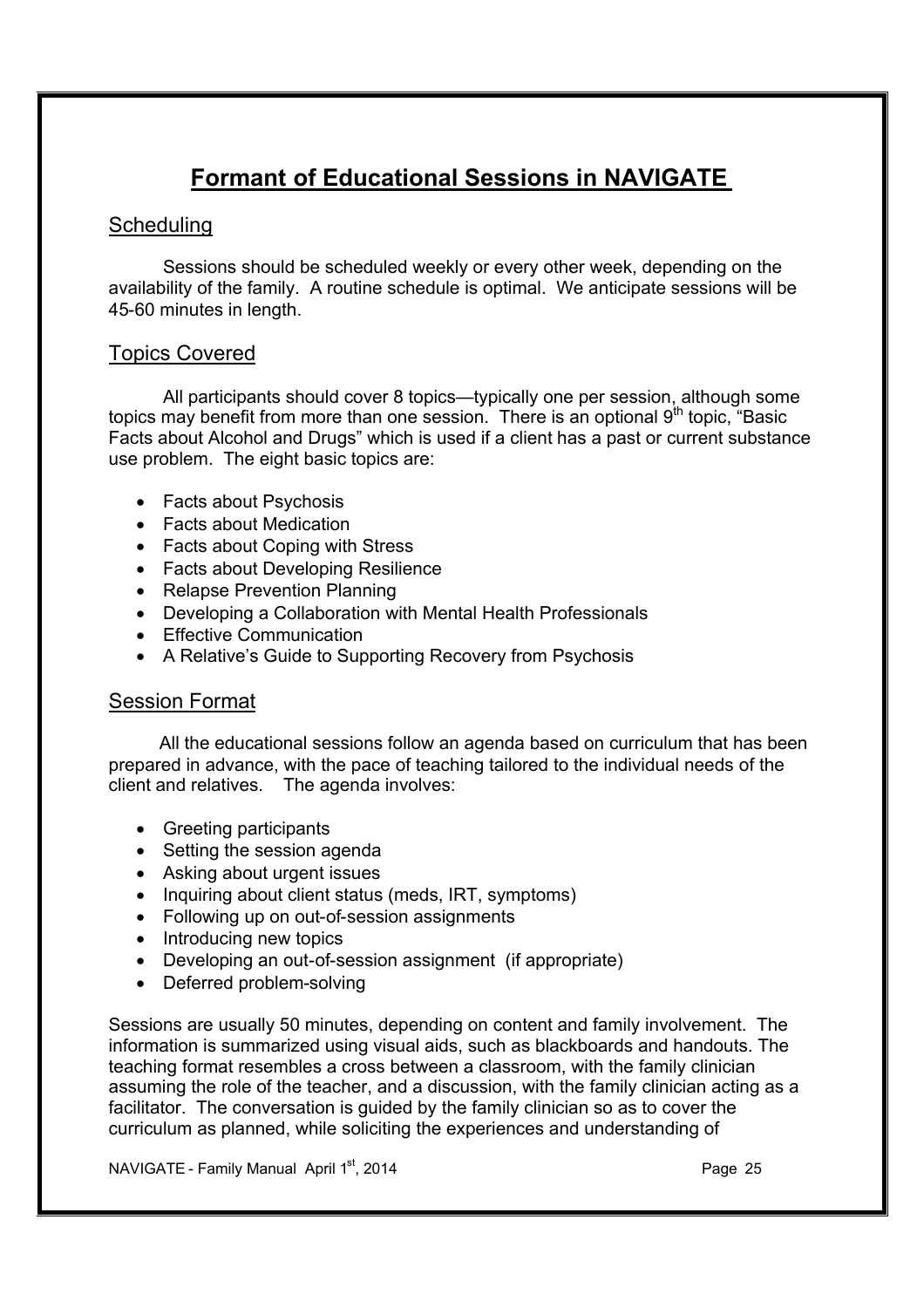participants, their comments and questions, throughout the session.

In the educational sessions, the family clinician first provides a brief overview of the material to be covered that day. An interactive discussion centered on that topic follows, with an emphasis on helping the participants comprehend how the information applies to them. Handouts are given to each participant, and they are encouraged to review them prior to the next session. Non-urgent problems can be deferred to the end of the session.

### Review Questions

 One strategy for helping participants actively process educational information they have learned is for the family clinician to ask open-ended review questions after each topic area has been covered. These questions also provide valuable information to the family clinician about what the participant has learned and in which areas the client needs further education. A convenient time to ask these questions is at the end of completing a topic or at the beginning of a session in which a new educational topic will be taught. The Clinical Guidelines for each topic area has review questions that can be used.

### Use of Educational Handouts

There are two basic approaches to the use of educational handouts in sessions devoted to teaching clients and families about a psychiatric disorder. One strategy is for the family clinician to give an educational handout to each participant at the beginning of the session and have him/her read the handout as the family clinician reviews and elaborates on the material. This method is best when the family clinician does not use other visual aids to summarize the material during the session (e.g., blackboard), and when the participant has good reading skills. A second method if for the family clinician to give the participants the handout at the end of the session and request that they review it as a homework assignment. This approach is preferable when the family clinician uses a blackboard during the session, as the handouts can be distracting. The family clinician can use either format, as tailored to the needs of the individual participants.

Each topic has a handout for participants and a clinical guideline handout that directs the family director/clinician to key points in the relevant handout*. Whenever you give resources to families, always check in after they have looked at them to be sure they have understood them in the way you intended*.

### Session Materials

 Prior to the session, the therapist should assure that all materials for the sessions are available—session materials (manual and *Clinical Guidelines* for the family clinician and a copy of the appropriate handouts for each participant), paper and pens/pencils, markers if a white board is being used. In addition, prior to the first session, a folder or

NAVIGATE - Family Manual April  $1^{st}$ , 2014 **Page 26** Page 26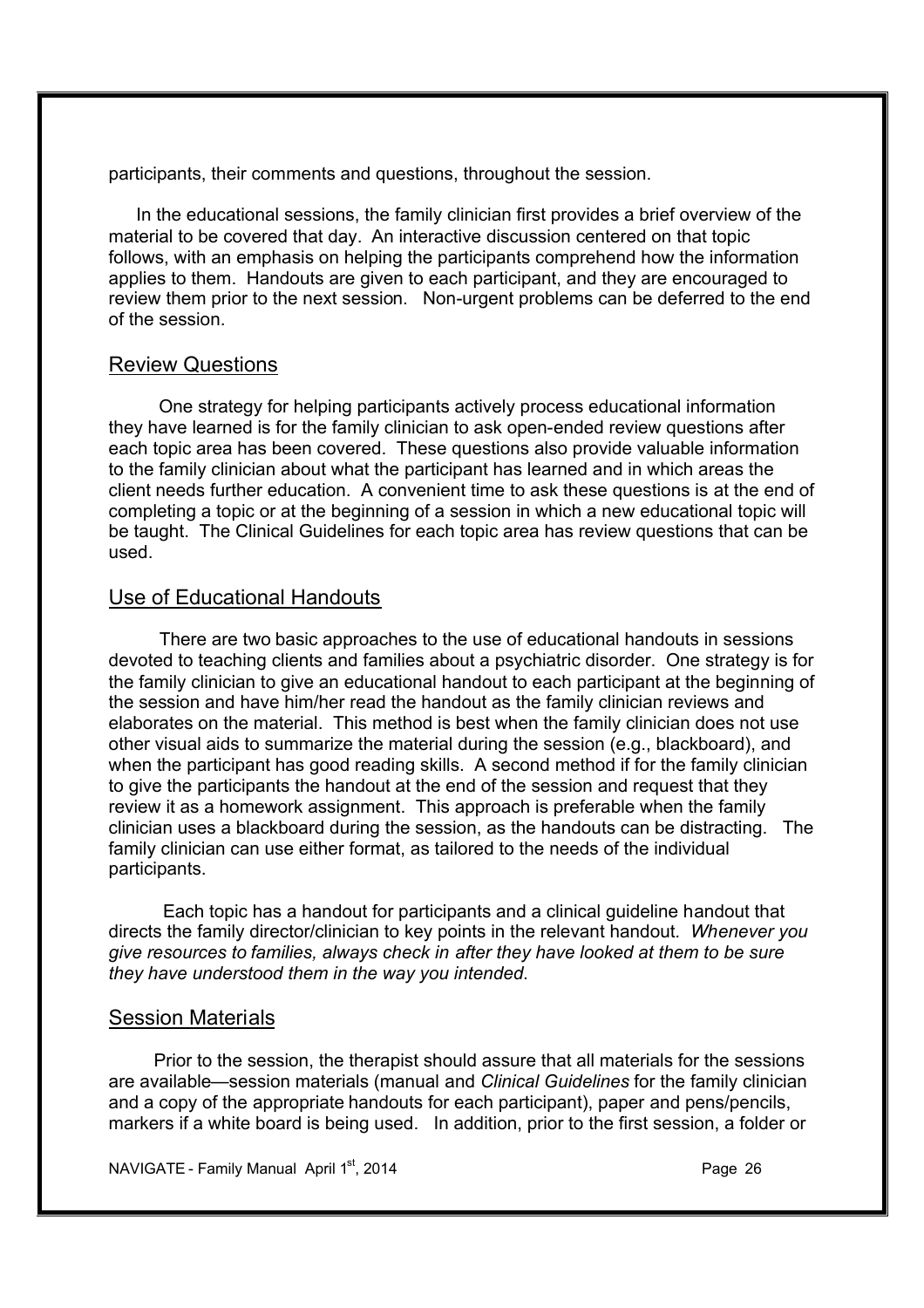binder should be prepared for the family in which they can keep the educational handouts. The family is encouraged to bring the folder or binder to each session. *The clinician should make a copy of all completed forms for his/her records and later review.*

### Complete Content Mastery is Not Required before Moving to the Next Topic

The content of each session is not necessarily fully assimilated by participants prior to moving on to the next topic. Therefore, it is often necessary to continue to look for opportunities to review older material when new topics are being discussed. For example, clients with substance use difficulties may improve up through the substance use sessions, but nevertheless still be at high risk for relapsing back into using substances following completion of the educational work. In subsequent meetings during the consultation and monthly-check-ins, it is important to routinely check in briefly about the client's substance use, his or her relapse prevention plan, and any other related issues that may need attention, such as symptoms that precipitate use. Similarly, if during a consultation session a relative starts complaining about how "lazy" or "unmotivated" a person in NAVIGATE is, it may be a good time to review the initial "Just the Facts-Psychosis" hand-out to highlight the impact of negative symptoms.

### Education with Symptomatic Clients

Three kinds of client circumstances can make education especially challenging when clients are too symptomatic to participate effectively in sessions, when clients are very withdrawn and uncommunicative, and/or when they deny then have an illness. These situations are quite common in the early phases of first episode psychosis.

In terms of managing participants who have a hard time participating because they are still agitated or confused, a number of strategies can be employed. Session length can be abbreviated, frequent (but simple) questions can be directed to the client to keep them on course, the family clinician can sit next to the client to orient him or her to what is on the board or written materials, and clients can be given permission to leave the session early or take a brief break if they wish. In the most severe cases, the initiation of the course of educational sessions can be deferred for a few weeks to see if the client becomes more able to concentrate.

It can also be challenging to work with clients who are very withdrawn and appear to have little to say. Often, this lack of speech may reflect preoccupation with internal stimuli—listening to voices, for example—or the slowed thinking and speech more typical of cognitive difficulties or negative symptoms. When conducting educational sessions with a person with this pattern of speech, it may be very hard to draw the client out and get his/her thoughts on the topic being discussed. Here, it is imperative that the family clinician slow the conversation down. Sitting close but across from the client so eye contact can be good may also help facilitate conversation. The director/clinician should direct occasional questions or comments to the client, and then be prepared for a period of silence while the client organizes his/her thoughts to

NAVIGATE - Family Manual April 1<sup>st</sup>, 2014 **Page 27** Page 27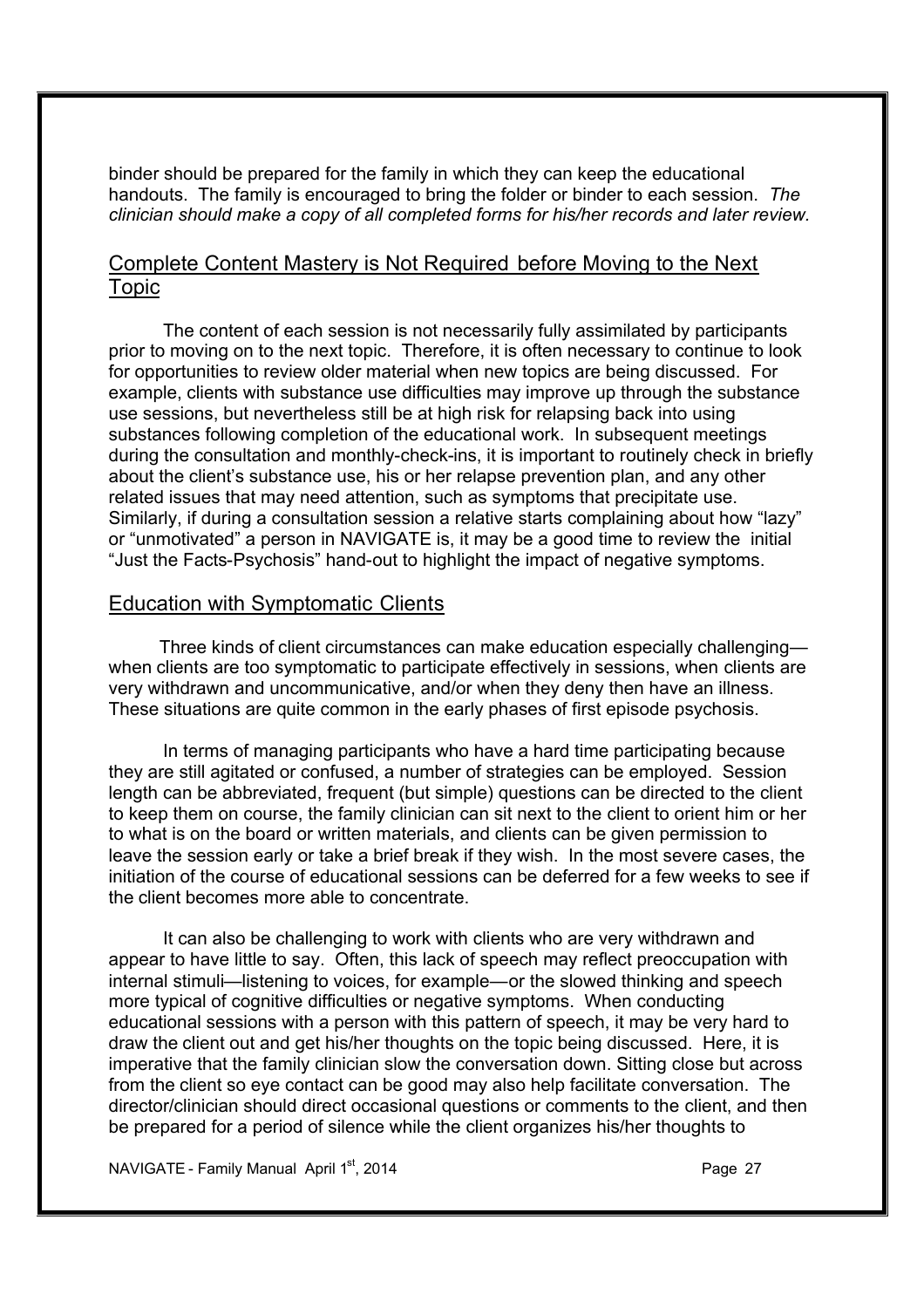respond. It is sometimes tempting for the clinician or another family member to "fill in the gap" rather than wait for the person in NAVIGATE to speak, but it is very important to provide enough space and time that for the client to provide his/her input on the topic at hand. Sometimes clients are confused or frustrated by their own lack of thoughts and get in the habit of responding quickly and almost automatically with "I don't know" after almost any question is asked of them. The family clinician should try to get past the "I don't know" by encouraging a guess, or telling the client to take his/her time, or asking how others might answer the question. The goal here is to give the client the chance to begin to speak his/her own mind, even if it is hard, and to model ways the relatives can do this at home.

Some clients, especially when they are symptomatic, refuse to acknowledge a specific psychiatric disorder. In light of the cognitive limitations imposed by psychosis and the stigma associated with having a psychiatric illness, this is not surprising. There is little value in trying to persuade these clients of their specific diagnosis as this often only agitates them and erodes the therapeutic alliance. Instead, the family clinician has three options:

- **1.** Many clients will acknowledge they are having "problems," "difficulties," or "emotional problems" even if they deny they have psychosis. In such cases, the family clinician can just mirror this language when talking about the specific client's experience and talk more generally about "people who have had psychosis" when conducting the education or using the handouts. If the client reiterates he/she has problems but does not have psychosis, the family clinician can just say, "We are talking about people who have problems like those you have experienced." Although this may seem awkward, this strategy actually works in many cases.
- **2.** If the client is insistent he/she does not have any problems, the family clinician can still offer an abbreviated education component, emphasizing the stress-vulnerability model and recovery stories, but de-emphasizing "Facts about Psychosis" and medication information. These can be revisited when the client seems more open to them.
- **3.** The client may agree to education for the family but decline to attend. Here, the family clinician proceeds with the material as planned and has an "open door" policy for the client.

### Treatment Planning and the Consolidating Gains Phas e

At this point, the family clinician will have a great deal of information about the client and his/her relatives, including the client's progress on goals and level of program participation, client and family strengths, levels of family conflict, and issues that may interfere with ongoing recovery. Prior to beginning the "Consolidating Gains" phase 3, the family clinician integrates the information learned so far with two objectives 1) treatment planning to address problems the family has identified for which they need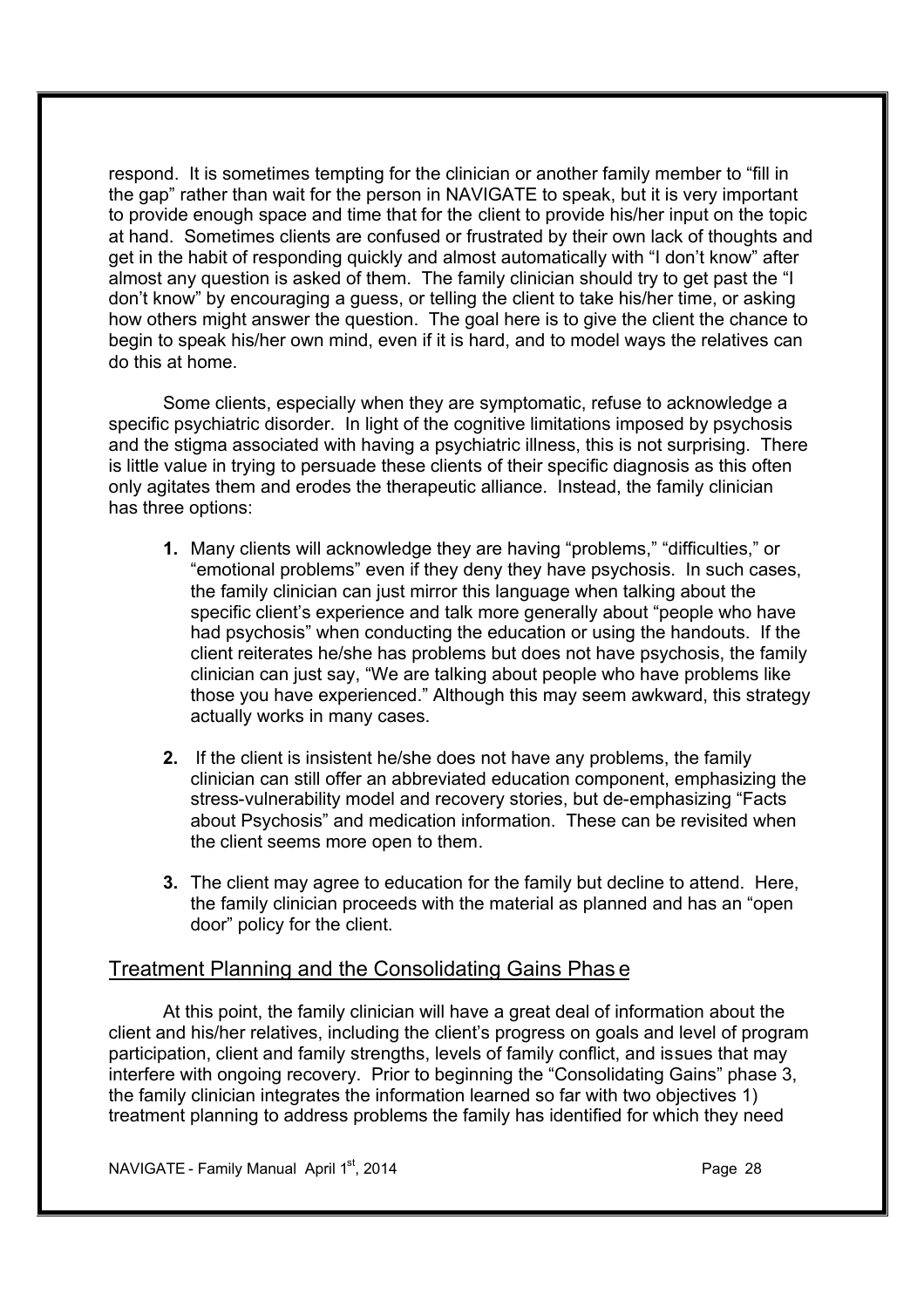help—services may be provided by the family clinician or other members of the team as appropriative and 2) developing a recommended treatment plan for subsequent family work.

Many families will only need a modest level of services from this point, which would typically include monthly contact ("monthly check-ins") with the treatment team (in person or phone), invitations to the every 6 month treatment team meetings, and "as needed" consultation meetings as problems arise. However, a subset of families will likely benefit from more intensive work, such as modified behavioral family therapy (such as Modified Intensive Skills Training, or MIST, offered as part of the family program) or a referral for some other kind of services for a serious family problem (e.g. depression in a relative, domestic violence not related to symptoms). Indicators of a need for a more intensive level of services include 1) client not making progress on goals; 2) high levels of conflict in family; and 3) relative initiating frequent contact with clinic with many concerns about treatment and/or client. In considering whether to recommend a more intensive family program for these families, the family clinician should also take into account 1) their attendance and motivation during the educational sessions and 2) whether the indicators for a need for intensive services reflects an illness management problem or another problem which might be handled through another resource. If the problem seems illness related and the family has been attending sessions, then a recommendation for a course of modified behavioral family therapy is made. If the problem seems more related to a non-illness issue, the family can be referred to other resources for appropriate assistance.

### Consolidating Gains Phase

By this point in the NAVIGATE program, the client will have been working with the treatment team for about four months, and the family clinician will have had time to learn which of the relapse risk factors are impinging on the client, and which protective factors are in place. The client is typically now participating in the IRT program and the situation is beginning to stabilize. At this point, the primary family work goals are to 1) incorporate knowledge into every day practice, 2) support the client's participation in the IRT program, 3) monitor relapse risk, and 4) develop realistic expectations for the client's short–term functioning. The family clinician will be learning of the client's progress through the IRT program staff, as well as having informal contact with the client, and will be making ongoing assessments on how well these objectives are being met.

If the situation is stable, the client is progressing and engaged in treatment, family conflict is moderate to low, and the relatives do not seem highly stressed, the family is offered a moderately intensive family intervention with the following components, which are discussed more fully below:

**1.** Formal monthly contact (monthly check-ins) with the family clinician, either through clinic meetings or planned phone calls; typically these sessions are face-to-face during the first year of participation in NAVIGATE, and then they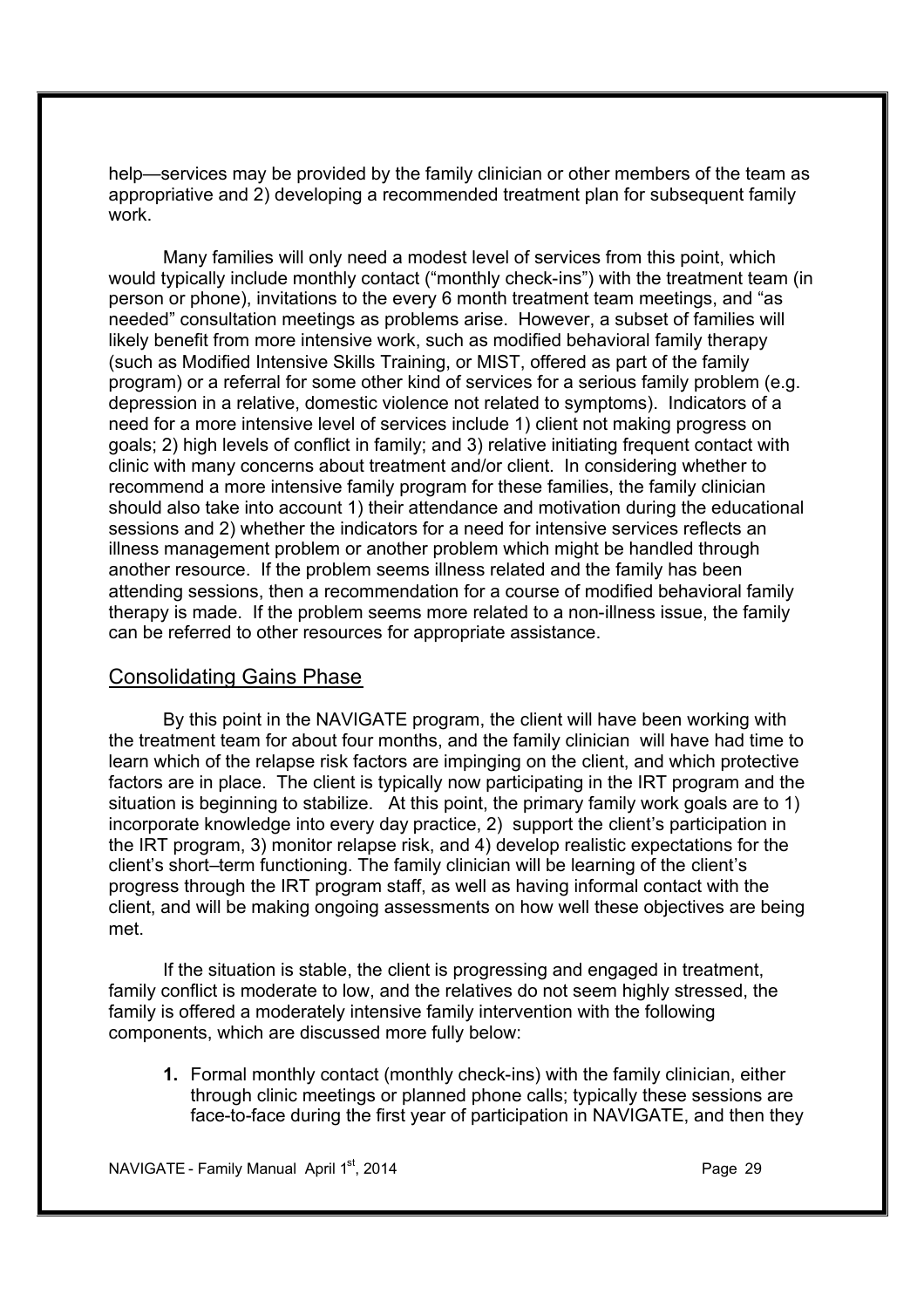can be moved to phone contact for the length of the client's participation in the NAVIGATE program;

- **2.** Invitations to the treatment team review meetings every 6 months for the client throughout the client's participation in the NAVIGATE program;
- **3.** Encouragement to act as natural support persons for clients as they move through IRT;
- **4.** Brief focused family consultation on an as needed basis throughout length of the client's participation in the NAVIGATE program.

If the situation is unstable, the client is not progressing and/or not engaged in treatment, and/or family conflict is high, the family clinician can recommend a course of modified behavioral family therapy, as described in Mueser and Glynn (Mueser and Glynn 1999).<sup>1</sup> The treatment includes five phases—(engagement, assessment, education, communication skills training, and problem-solving instruction). In NAVIGATE, the treatment is referred to as Modified Intensive Skills Training (MIST) and requires approximately six months, as some of the behavioral family therapy material overlaps with prior family work (e.g., engagement, education). Families offered the behavioral family therapy will also be invited to the treatment team meetings held every six months, concurrent with the behavioral family therapy, and will be offered family consultation meetings and discharge planning as discussed in the prolonged recovery phase after termination of the behavioral family therapy.

### Monthly Check-Ins with the Family

It is critical for the client, relatives, and the treatment team to continue to be able to share information. Planned monthly contacts provide a forum for this information sharing, as well as providing an opportunity to see how the family is faring. It is preferable for the meetings to be held face-to-face during the first year, with both the relatives and the client participating; however, it is preferable to have the meeting on the phone rather than missing it for a month. After the first year, if the client is doing well, phone check-ins may suffice. Participants should be called two days in advance to remind them of the face-to-face meetings. Typical monthly contact meetings would last for 45 minutes. As the participants raise issues, the family clinician reviews educational material, gives advice and guidance, or problem-solves to resolve concerns. The family clinician also reminds families, as appropriate, that as clients progress through NAVIGATE, discharge to other treatment is a typical outcome and keeps the long-term focus on moving towards the client and family being as fully integrated into the "nonmental-health" community as possible.

NAVIGATE - Family Manual April 1st, 2014 **Page 30** Page 30

i,

 $1$  As behavioral family therapy is fully manualized in the Mueser and Glynn text, it will not be included in this manual, but instead the Mueser and Glynn text will be used as a supplement when needed.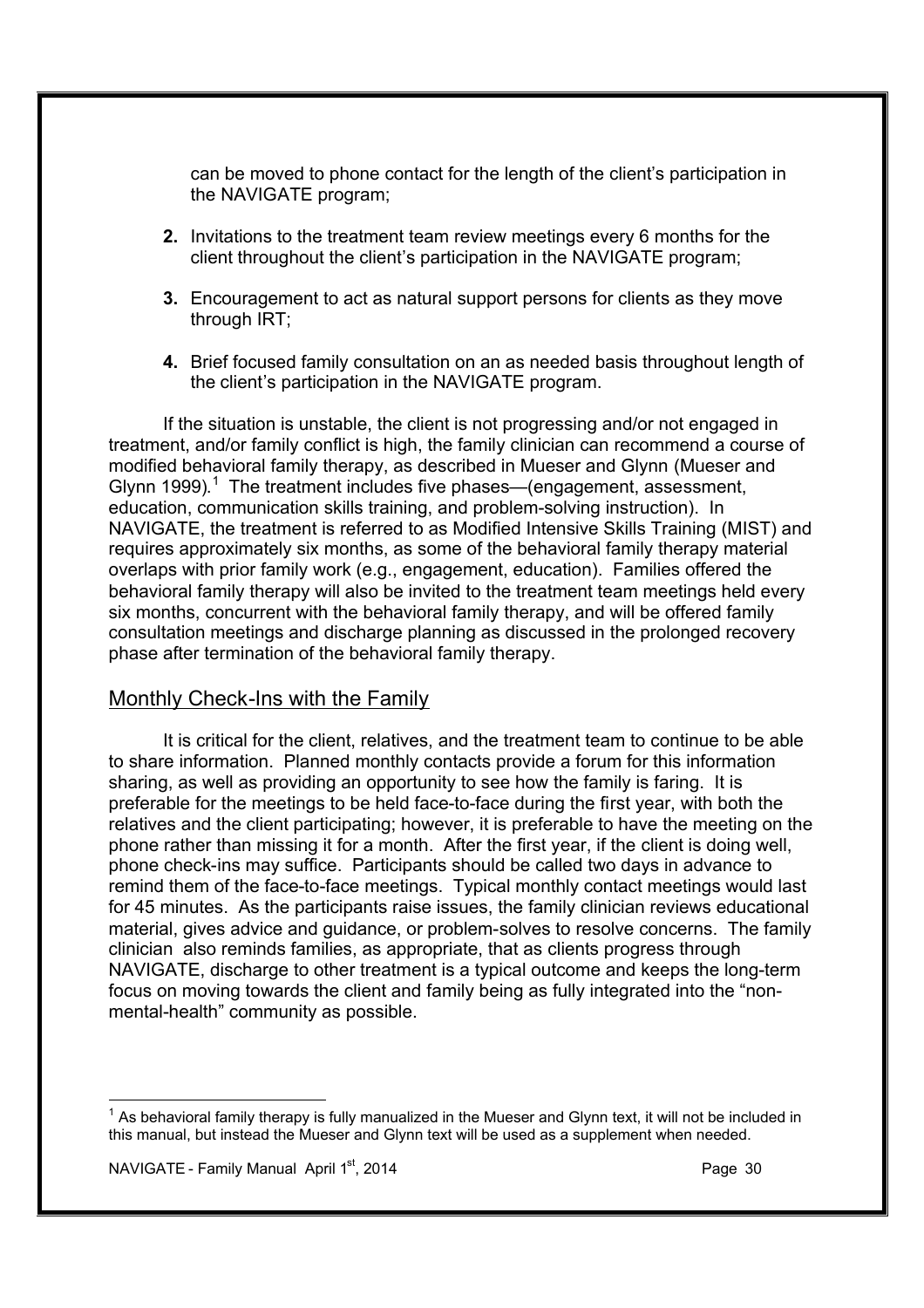### Invitations to Join Every 6 Month Treatment Team Meetings

Every NAVIGATE client has a full treatment team progress review every 6 months. Both the client and relatives are invited to be part of the meeting, provided the client has consented to family involvement in care. The family clinician invites the family to attend during the family meeting prior to the team meeting, and endeavors to schedule the meetings at a time convenient for the family. He/she follows up with a reminder phone call two days before the meeting.

### Encouragement to Act as Supporter for the Client's Participation in IRT

Generalization of skills is a critical element of the IRT program and one method to promote generalization is to have persons in the client's natural social network be available to practice skills and support their use in the client's everyday life. Relatives can be excellent support persons for the IRT program and the family clinician looks for opportunities to encourage their involvement whenever possible.

### Brief Focused Family Consultation

During the consolidating gains phase of the NAVIGATE family program, most of the contact between the relatives and the family clinician will occur during the monthly check-in meetings. While many problems/issues can be resolved during these sessions, some problems may require more extended effort to address successfully. Examples of these kinds of issues might include 1) managing an incident of aggression in the home; 2) client's ongoing problems with substance use; or 3) helping the client prepare to go back to school. When the family clinician becomes aware of such an issue, he/she can offer the family a series of meetings wherein he/she can consult with the client and relatives about how to address the issue. These should not be conceptualized as traditional "family therapy" sessions as the family clinician is serving primarily as a consultant and resource to the family. Typically one to three 45 minute sessions are scheduled over a month's time, with both the family clinician and family members' assigned specified homework between sessions to progress on the problem. Families can access multiple courses of family consultation during their participation in the NAVIGATE family program on an as needed basis. They can either request the consultation or a member of the treatment team can suggest it might be useful.

Many families find that working to solve problems *in a systematic way* can lead to better outcomes. Families can learn to use a specific set of strategies to resolve problems and meet goals effectively. In the NAVIGATE family program, we often use this strategy as the foundation of family consultations. Two strategies are available to the clinician—problem-solving or decisional balances. Some situations are *problems to be solved* while some situations involve *making a decision* rather than solving a problem.

Families often find that following a specific structure for solving a problem can help to organize the members and keep them focused on the problem at hand. The

NAVIGATE - Family Manual April 1st, 2014 **Page 31** Page 31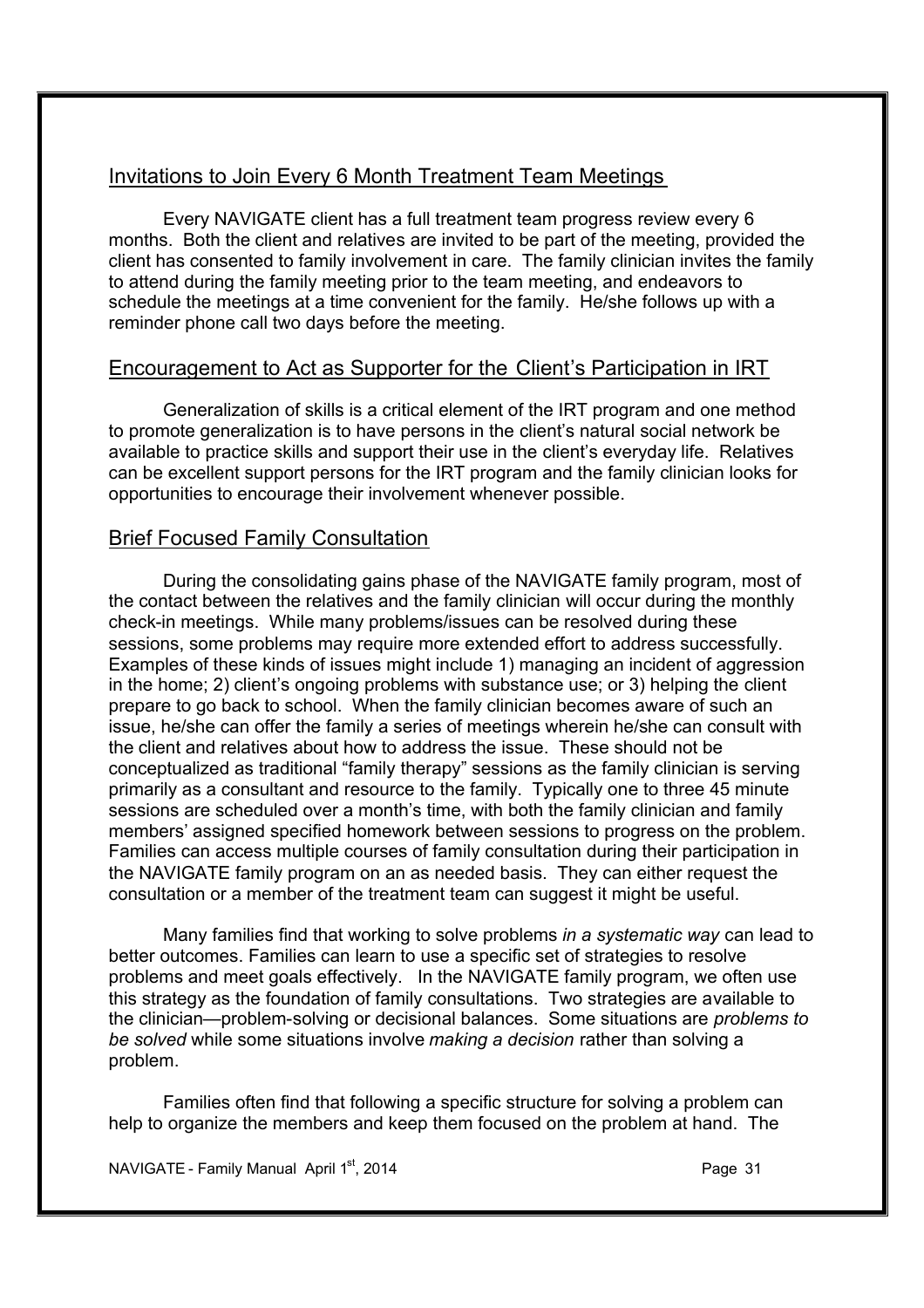family clinician helps organize the family and structure the discussion to follow the steps of problem-solving using the consultation handout that is part of the NAVIGATE family materials. Using these steps had been shown to increase the likelihood that successful solutions will be found. The structured approach to solving problems in NAVIGATE follows six steps. The clinician works with family members and focuses on one step at a time.

The six steps are as follows:

- · Discuss the problem or goal.
- · Brainstorm at least three possible solutions.
- Briefly evaluate each solution.
- Choose the best solution.
- · Plan the implementation.
- · Review the implementation at the next consultation meeting; modify as needed.

Sometimes people are faced with complex situations that do not immediately lend themselves to the steps of problem solving. They require that a preliminary decision or choice be made before the initiation of problem solving. Typically, such decisions involve major lifestyle changes, such as whether the person in NAVIGATE should continue to live at home, enroll in school, begin using alcohol again, or tell friends about his/her recent problems with psychosis. To help make these difficult decisions, the clinician can introduce the task of conducting a *decisional balance.* A decisional balance involves learning steps similar to problem solving, including: (1) define the decision to be made; (2) generate a list of the advantages and disadvantages of one decision, and the advantages and disadvantages of another decision; (3) discuss the relative advantages and disadvantages; (4) select the best choice; (5) plan on how to implement the decision; and (6) follow up the plan at a later time. Everyone in the consultation should help give ideas for the decisional balance. Once a course of action has been chosen, a variety of problems or goals can often be identified, to be worked on one at a time, using the problem-solving strategy discussed above.

Content for the consultation can be structured using the consultation handout in the NAVIGATE Family binder.

### Treatment Planning for the Prolonged Recovery Phase of Family Work in **NAVIGATE**

Clients often stay in the consolidating gains phase until a plan is made for their discharge from NAVIGATE, based on their overall level of improvement. This referral will typically be either to regular clinic care, to other community resources, or to the client's choice of physician (general or Psychiatrist). Some participants will have improved sufficiently to longer need specialty mental health care. A discharge plan is developed with the treatment team, client and family and then details reviewed in at least two consecutive meetings in the prolonged recovery phase.

NAVIGATE - Family Manual April  $1^{st}$ , 2014 **Page 32 Page 32**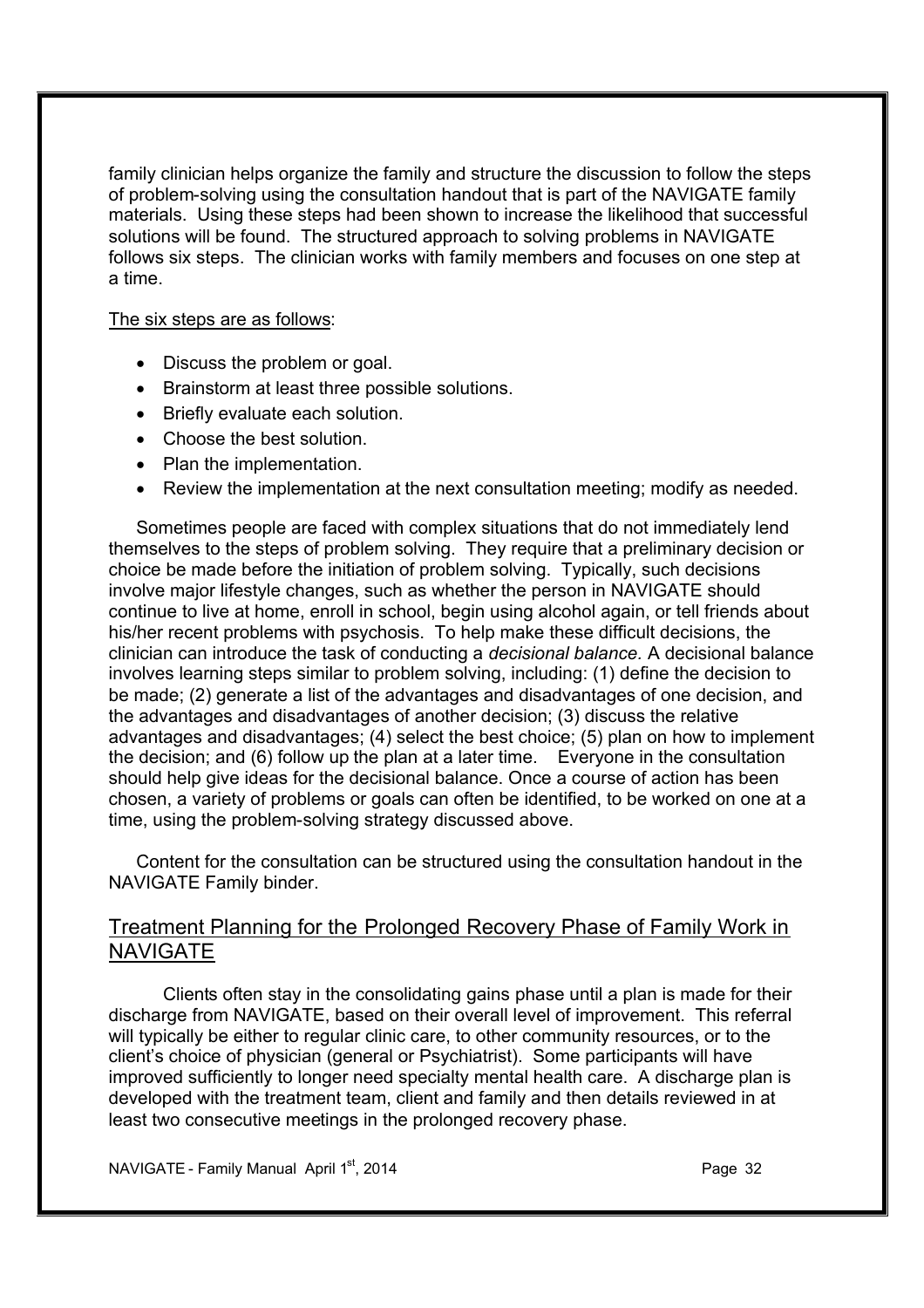### Prolonged Recovery

Clients may be involved in NAVIGATE for a number of years, and the family will continue with monthly check-ins, invitations to treatment team meetings, and the availability of consultation during this period; typically, after the first year, most family contacts will be by phone, but the option for face-to-face meetings remains. A critical aspect of NAVIGATE is information sharing (with appropriate consents) among the client, relatives, and treatment team, all with an eye to supporting the client's recovery and reducing the family's burden. Many clients will make sufficient improvements in NAVIGATE and will transition out of the program at some point. The timing and transition will be a result of shared decision-making among all the relevant participants. At the point of transition, the family clinician plans at least two conjoint sessions with the client and relatives. The goals of these sessions are to review progress made in the program, review and refine the discharge plan, and to make referrals to any additional resources needed by the family. These sessions can replace the monthly meetings.

### Treatment Planning Between the Two Discharge Planning Sessions

The family clinician reports to the team about any issues that arose as part of the first meeting and investigates referrals for any resources requested by the family.

### Family Education Contact Sheets and Fidelity

Each session should be documented using the family education contact sheet (see Appendix). The purpose of the contact sheet is to help family clinicians and supervisors keep track of the participant's progress in treatment and the kinds of interventions that are provided (motivational, educational, or cognitive-behavioral), and whether or not the participants are completing home practice assignments. On sitesupervisors may also find it useful to listen to tapes of the family sessions and provide feedback to clinicians on their adherence to the treatment model.

There is a fidelity scale available for the intervention, which supervisors and trainers may use to provide feedback (see appendix). The fidelity ratings cover the key ingredients of family work utilizing a 5 point scale from  $1 =$  unsatisfactory to  $5 =$ excellent. Ratings are based on listening to session audiotapes. The purpose of monitoring fidelity is to measure the extent to which family clinicians are implementing the treatment as intended by the model and to provide family clinicians with ongoing feedback about the implementation of the family work with clients. Feedback from listening to the family sessions and measuring fidelity can be used during supervision to help clinicians stay faithful to the model. The feedback also can help family clinicians assess weaknesses and strengths that can be addressed during supervision leading to better client outcomes.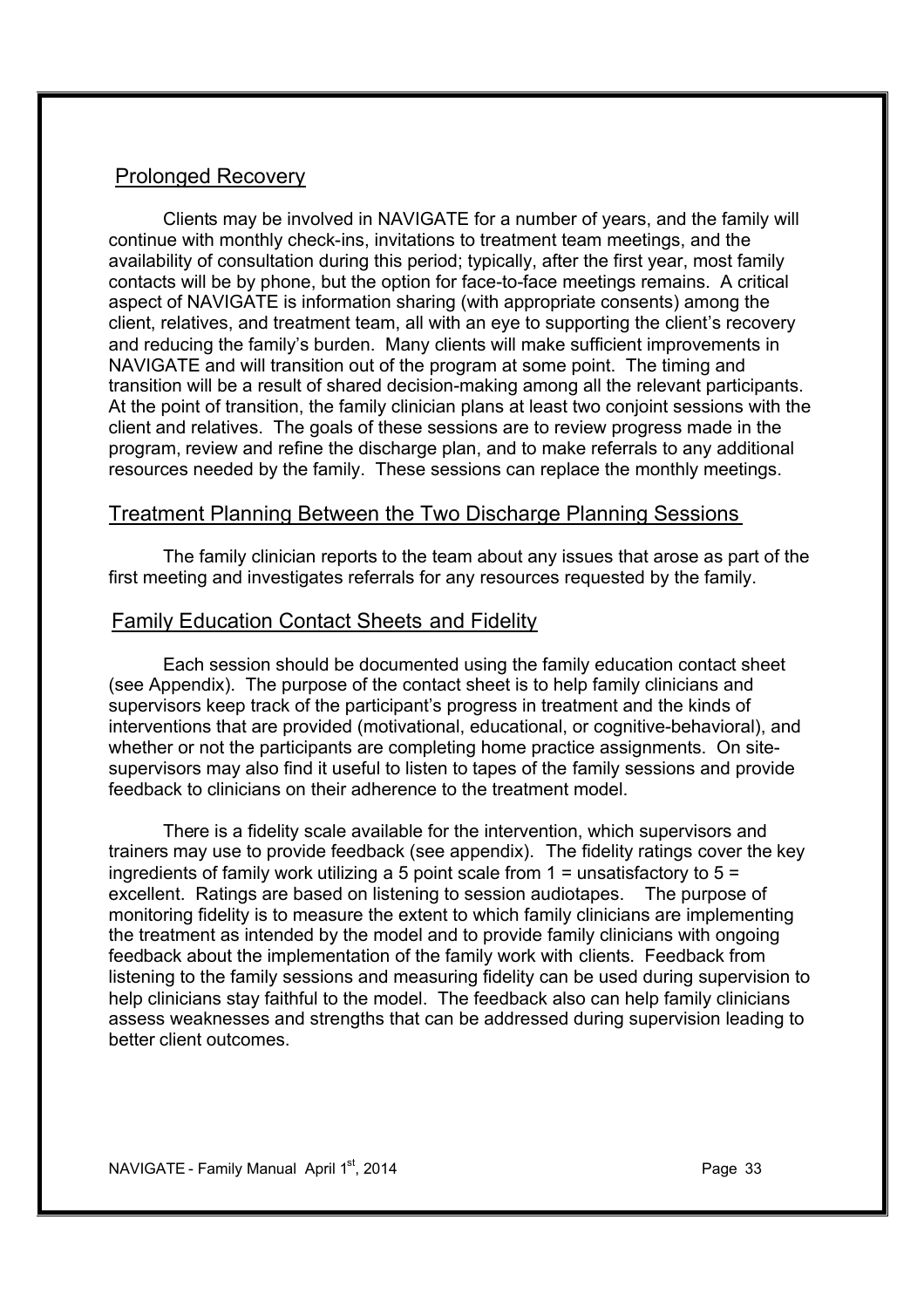### **Organization of the NAVIGATE Family Manual**

After this introduction**,** this manual is organized by section, with most sections beginning with *Clinical Guidelines* for the clinician and participant handouts suitable for the section. The *Clinical Guidelines* outline the goals of the sessions, the content, and strategies for troubleshooting implementation challenges, while the handouts are used to convey the critical information in educational and consultation sessions*.* There are no specific participant handouts for the monthly follow-up meetings, the work in MIST, or the discharge meetings, but there is text in the manual to guide these sessions.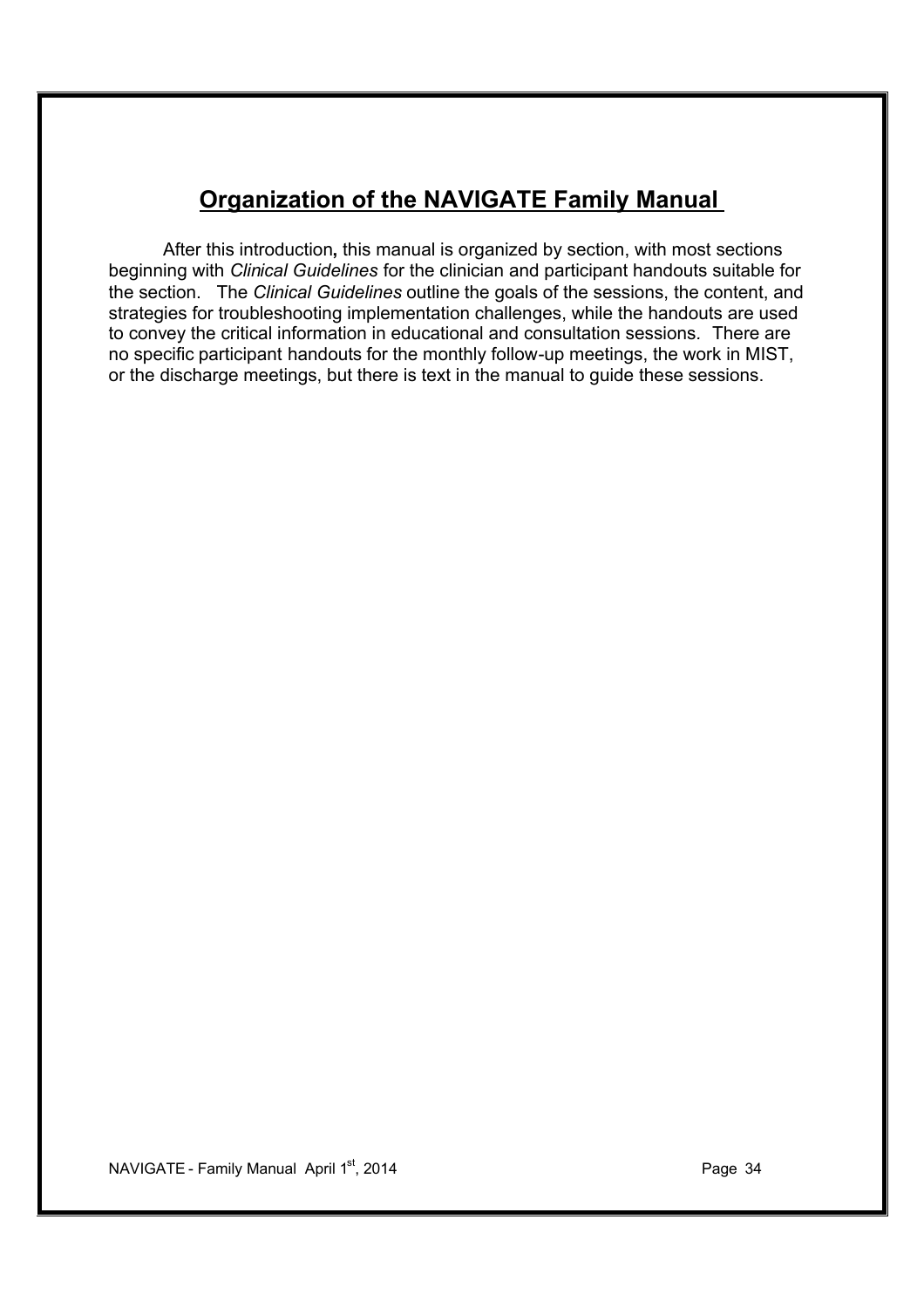### **References**

- *Addington, J., A. Collins, et al. (2005). "The role of the family in first episode psychosis." Schizophrenia Research 79: 77-83.*
- *Brekke, J. S. and S. G. Mathiesen (1995). "Effects of parental involvement on the functioning of noninstitutionalized adults with schizophrenia." Psychiatric Services 46(11): 1149-55.*
- *Butzlaff, R. L. and J. M. Hooley (1998). "Expressed emotion and psychiatric relapse: a meta-analysis." Arch Gen Psychiatry 55(6): 547-52.*
- *Clark, R. E. (2001). "Family support and substance use outcomes for persons with mental illness and substance use disorders." Schizophrenia Bulletin 27: 93-101.*
- *Compton, M. & Broussard, B. (2009). The First Episode of Psychosis: A Guide for Patients and Their Families. NY: Oxford University Press.*
- *Dixon, L., A. Lucksted, et al. (2004). "Outcomes of the peer-taught 12-week family-tofamily education program for severe mental illness." Acta Psychiatrica Scandinavica 109(3): 207-15.*
- *Evert, H., C. Harvey, et al. (2003). "The relationship between social networks and occupational and self-care functioning in people with psychosis." Social Psychiatry and Psychiatric Epidemiology 38(4): 180-8.*
- *Leff, J. and C. Vaughn, Eds. (1985). Expressed Emotion in Families*. *New York, Guilford Publications.*
- *Miller, W.R. & Rollnick, S. (2002) Motivational interviewing: Preparing people for change (2nd ed.). New York, NY: Guilford Press.*
- *Mueser, K. & Gingerich, S. (2006). The Complete Family Guide to Schizophrenia: Helping Your Loved One Get the Most Out of Life. NY: Guilford Press.*
- *Mueser, K. T. and S. M. Glynn (1999). Behavioral family therapy for psychiatric disorders. Oakland, CA, New Harbinger Publications, Inc.*
- *Pitschel-Walz, G., S. Leucht, et al. (2001). "The effect of family interventions on relapse and rehospitalization in schizophrenia--a meta-analysis." Schizophrenia Bulletin 21(1): 73-92.*

NAVIGATE - Family Manual April 1st, 2014 **Page 35** Page 35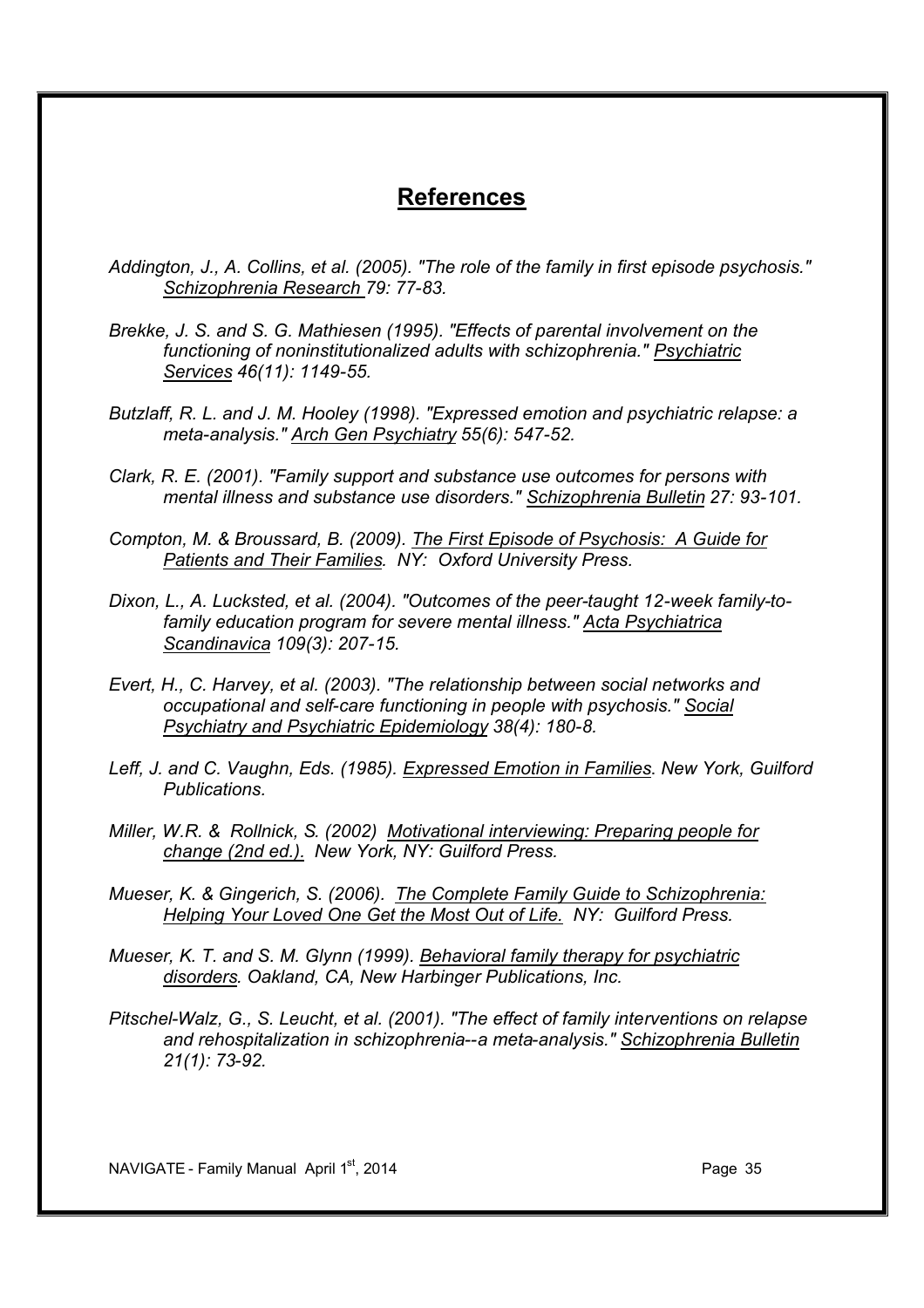## **Clinical Guidelines for the Family Engagement, Orientation, and Assessment Phase**

NAVIGATE - Family Manual April 1<sup>st</sup>, 2014 **Page 36** Page 36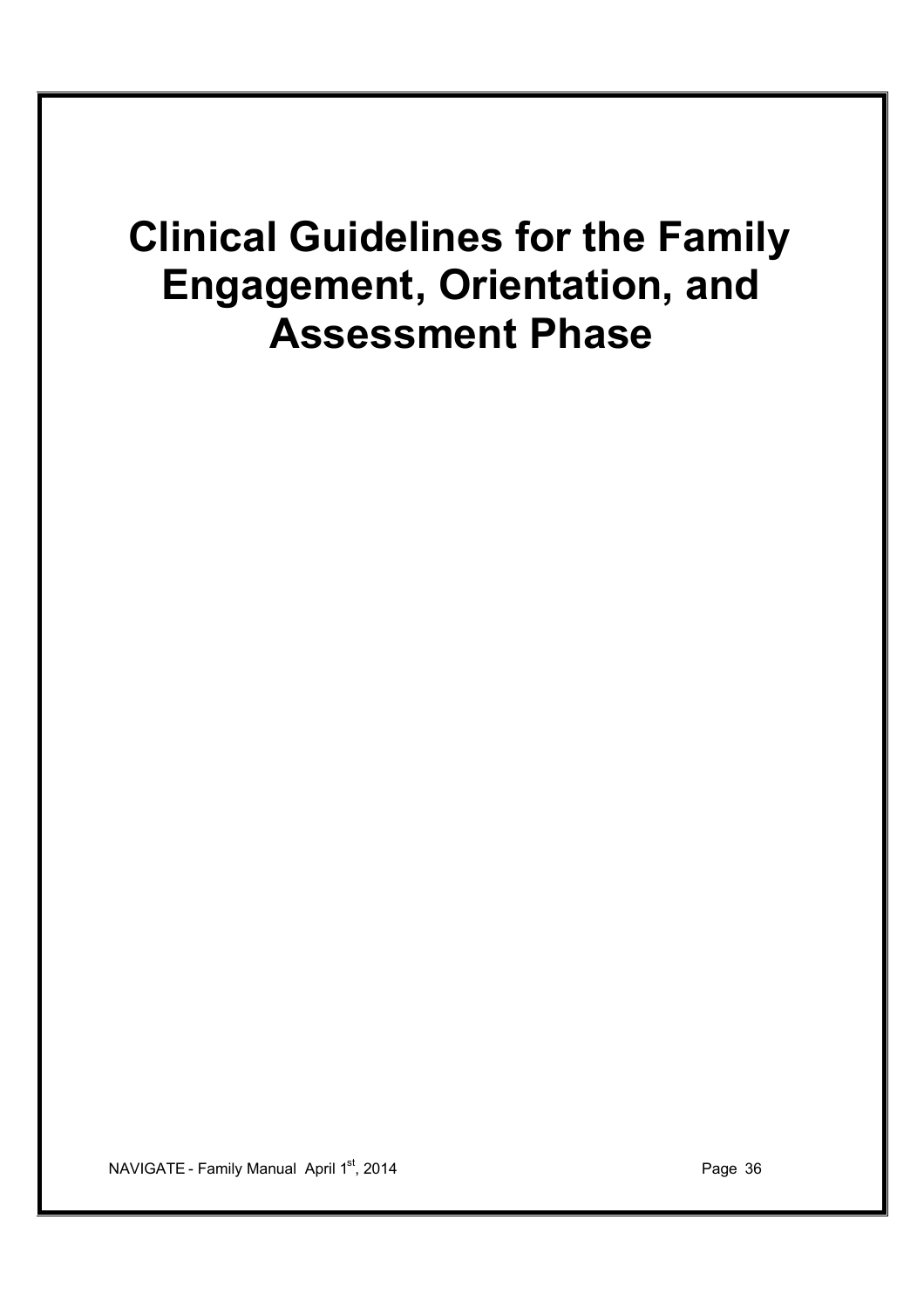# **Clinical Guidelines for the Family Engagement Phase**

#### Goals

- **1.** Help participants feel comfortable with the NAVIGATE Team approach and staff.
- **2.** Explain the components of NAVIGATE.
- **3.** Answer any participant questions.
- **4.** Schedule the first NAVIGATE family education orientation/assessment meeting.

#### Handout

1. Family Introduction to the NAVIGATE Program

#### **SESSION STRUCTURE:**

- · Informal socializing and introductions
- Introduce NAVIGATE program—explain philosophy and components
- · Answer any questions
- · Problem solve participation obstacles
- · Introduce participants to NAVIGATE staff
- Set time and date for next meeting

#### **GENERAL INTERVENTION STRATEGIES:**

- · The primary goal of this phase is to make participants feel comfortable with the team and to establish the mindset that this situation is manageable.
- Set a positive tone, give lots of praise and use humor when possible.

NAVIGATE - Family Manual April 1<sup>st</sup>, 2014 **Page 37** Page 37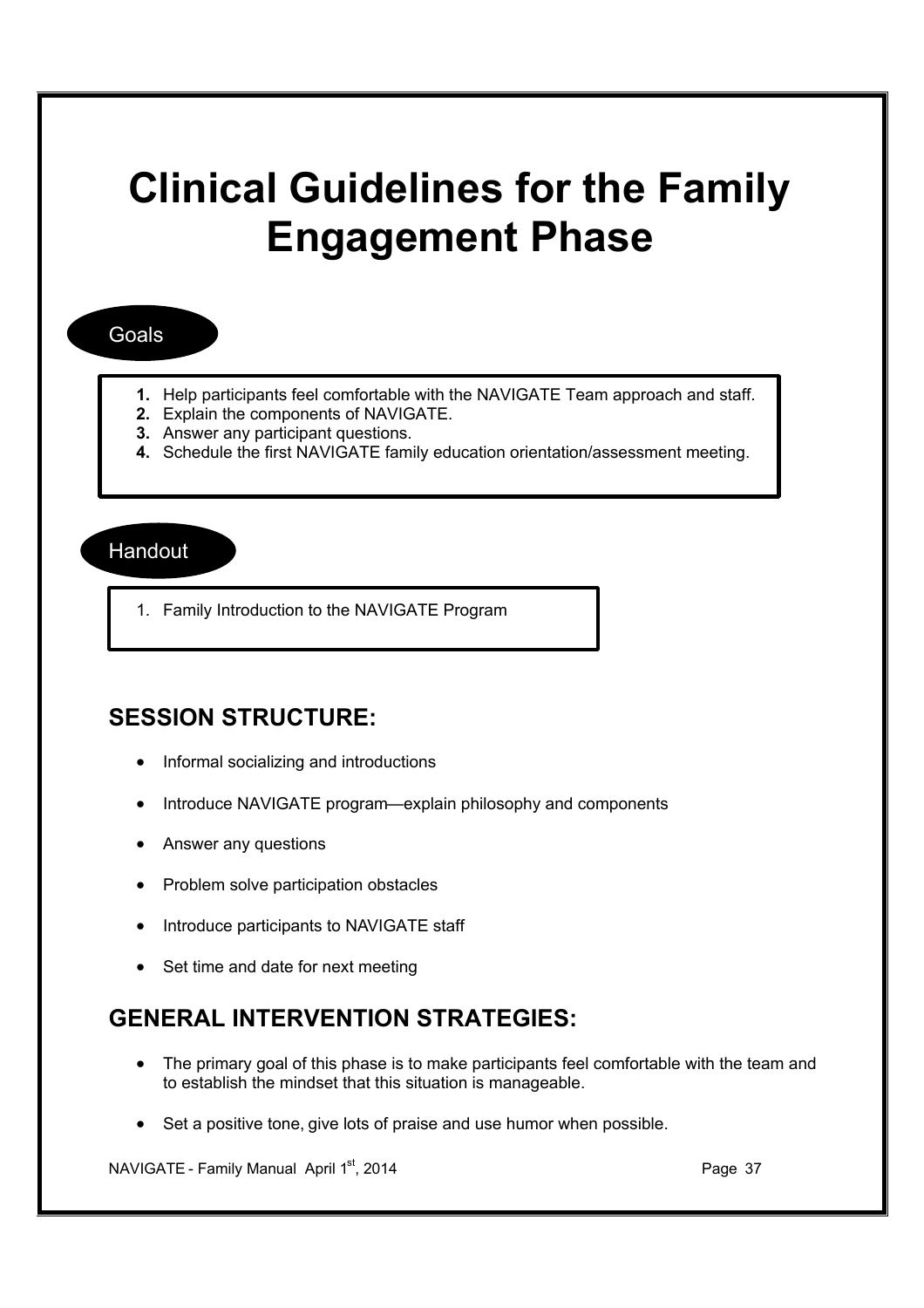- · Ask more questions than you make statements; use frequent summaries of what participants have said.
- · When discussing a given topic (e.g., auditory hallucinations; depression), ask the participants to give concrete examples, which will help them to better remember the concept.
- · When there are multiple participants, make sure all get a chance to talk.
- · Be prepared for a range of emotions as the information is explored. Concerns and anxiety about the causes of the illness as well as the future are to be expected. Relatives (especially parents) may also express guilt over some perceived responsibility for the development of the illness.
- · Keep conflict during the meetings to a minimum. Do not hesitate to be very active in reducing conflict.—strategies to reduce conflict include:
	- Highlighting members' strengths and similarities in participants' positions.
	- Encouraging family members to treat each other with respect.
	- Reminding family members that conflict tends to make symptoms worse.
	- Helping people "agree to disagree" on less critical points.
	- Take a short break (5 mins) in sessions so participants can compose themselves (get a drink of water; get a breath of fresh air, etc.).
	- Schedule shorter sessions if conflict is ongoing and consider moving training on communication skills earlier.
	- Confer with the IRT clinician frequently so that everyone is on the same page about how information is being conveyed; attending team meetings is essential.

#### **GENERAL INSTRUCTIONS FOR THE HANDOUT:**

- · Review the Family Introduction to the NAVIGATE Program handout; summarize each point on each sheet and ask if participants have questions.
- · Give each person a copy to take home.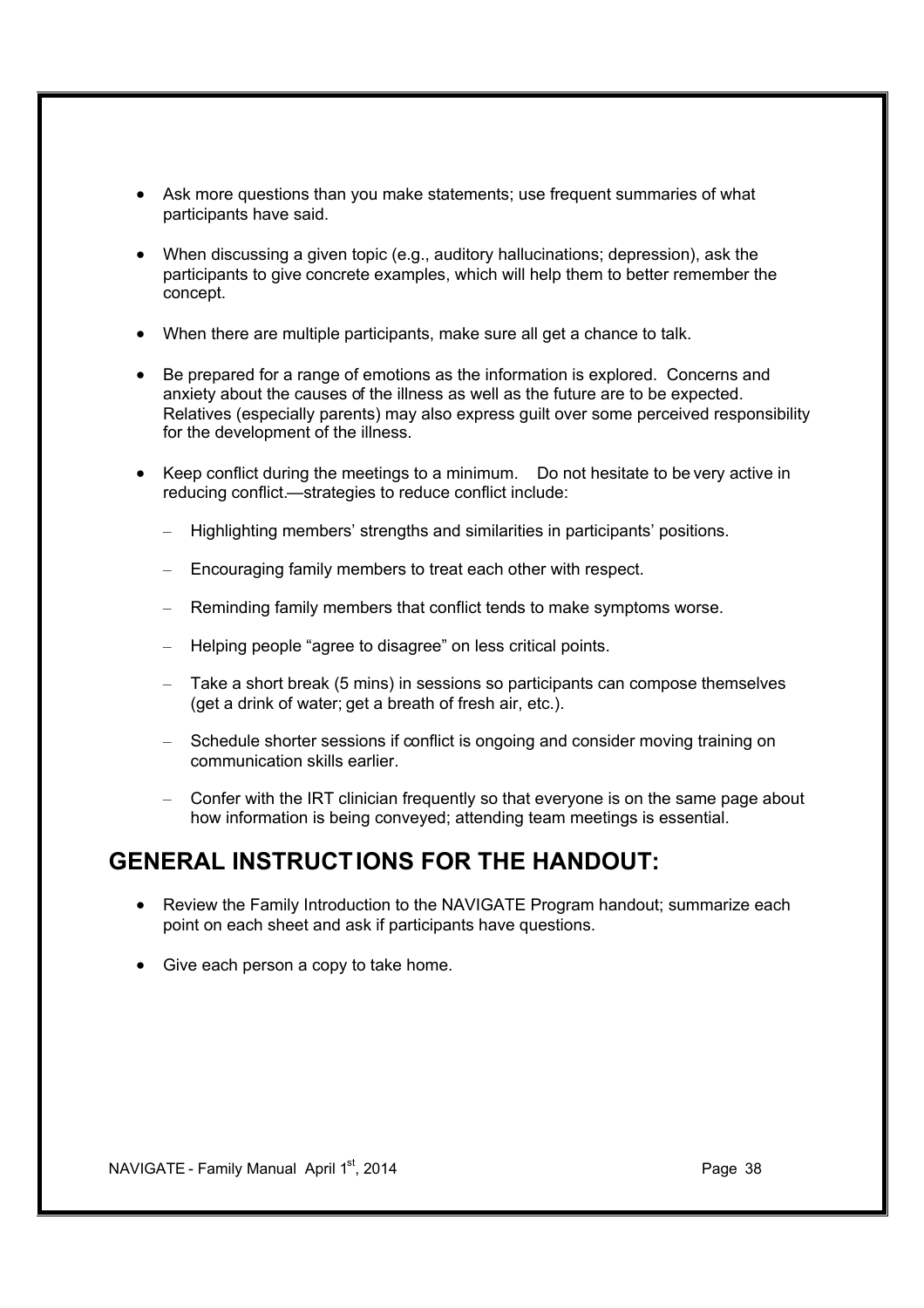# **Clinical Guidelines for the Family Orientation and Assessment Phase**

#### Goals

- **1.** Explain the format of the family education component of NAVIGATE
- **2.** Collect any consents needed for treatment and including relatives in sessions.
- **3.** Review issues about mandated reporting.
- **4.** Review the Tip Sheet for Helping Persons in NAVIGATE
- **5.** Give participants the "Sam's Story" handout
- **6.** Elicit information on the participants' understanding of symptoms, causes, course, medications, and the impact of stress on the client's life.
- **7.** Schedule the first NAVIGATE educational meeting.

#### **Handouts**

- 1. Family Education Orientation Sheet
- 2. Tip Sheet for Helping Persons in NAVIGATE who are Experiencing High Levels of **Distress**
- 3. Any necessary consent forms from your agency
- 4. Sam's Story handout
- 5. Staff contact info and emergency phone numbers (this handout should be written by the NAVIGATE team and copied for participants)
- 6. NAVIGATE Family Member Interview (copy one per person and plan to schedule individual interview times)

#### **SESSION STRUCTURE:**

- · Informal socializing and introductions
- · Introduce the Family Education portion of the NAVIGATE program
- · Problem solve participation obstacles
- Review quidelines on confidentiality and mandated reporting
- Review Tip sheet

NAVIGATE - Family Manual April 1<sup>st</sup>, 2014 **Page 39** Page 39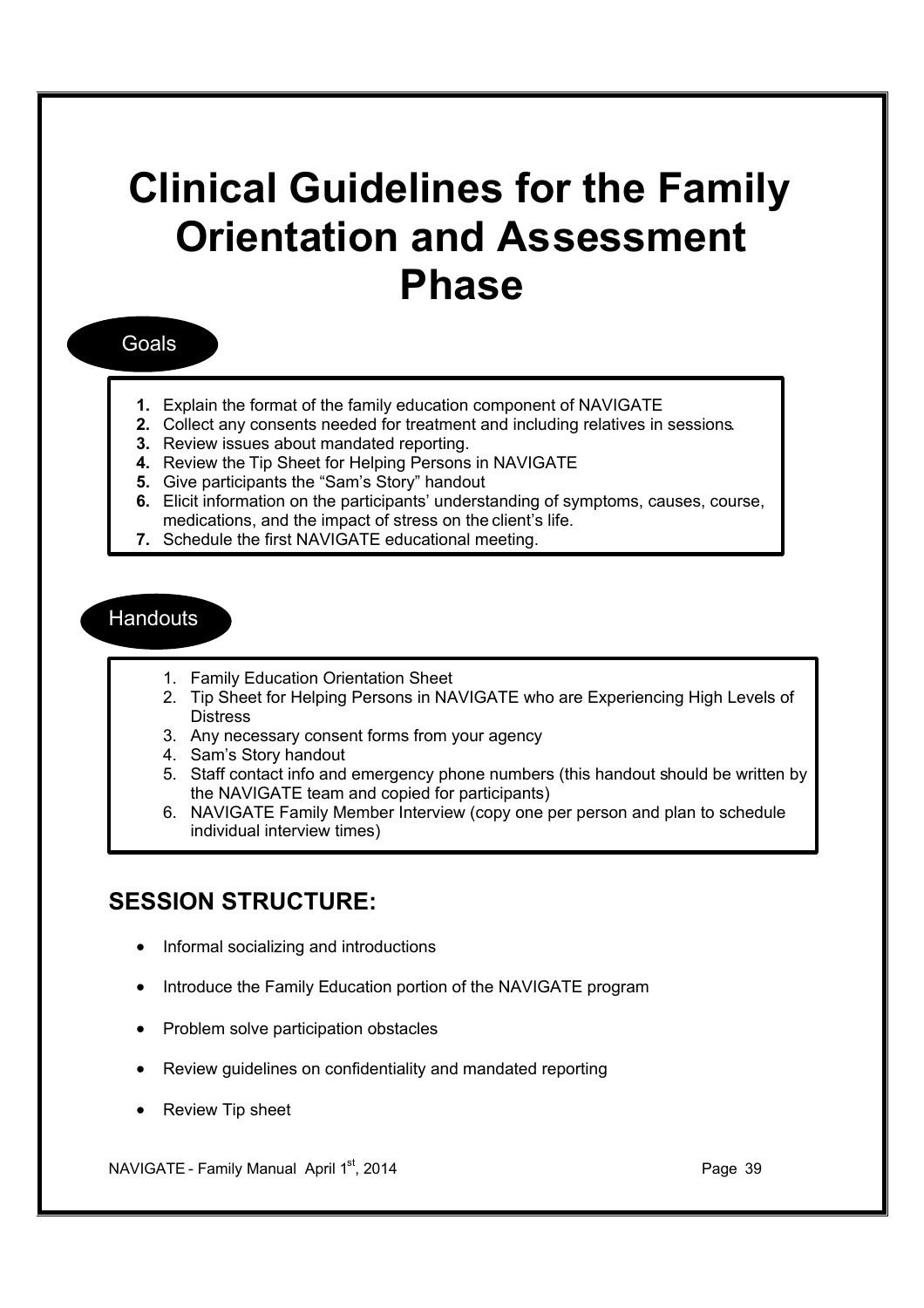- · Conduct assessment or schedule for it—more than one session may be necessary if there are multiple relative participants (some clients and their relatives can do interviews the same time as the orientation; most will need additional times set up for this purpose)
- · Give participants a copy of "Sam's Story" to read either for homework or while waiting for assessments
- Set time and date for next meeting

### **GENERAL INTERVENTION STRATEGIES:**

- The primary goal of this phase is to help participants understand the NAVIGATE Family education program and for you to get to know them better.
- Set a positive tone, give lots of praise and use humor when possible.
- Ask more questions than you make statements; use frequent summaries of what participants have said.
- · When discussing a given topic (e.g., auditory hallucinations; depression), ask the participants to give concrete examples, which will help them to better remember the concept.
- · When there are multiple participants, make sure all get a chance to talk.
- · Be prepared for a range of emotions when information is explored. Concerns and anxiety about the causes of the illness as well as the future are to be expected. Relatives (especially parents) may also express guilt over some perceived responsibility for the development of the illness.
- · Keep conflict during the meetings to a minimum. Do not hesitate to be very active in reducing conflict.—strategies to reduce conflict include:
	- Highlighting members' strengths and similarities in participants' positions.
	- Encouraging family members to treat each other with respect.
	- Reminding family members that conflict tends to make symptoms worse.
	- Helping people "agree to disagree" on less critical points.
	- Take a short break (5 mins) in sessions so participants can compose themselves (get a drink of water, get a breath of fresh air, etc.).
	- Schedule shorter sessions if conflict is ongoing and consider moving training on communication skills earlier.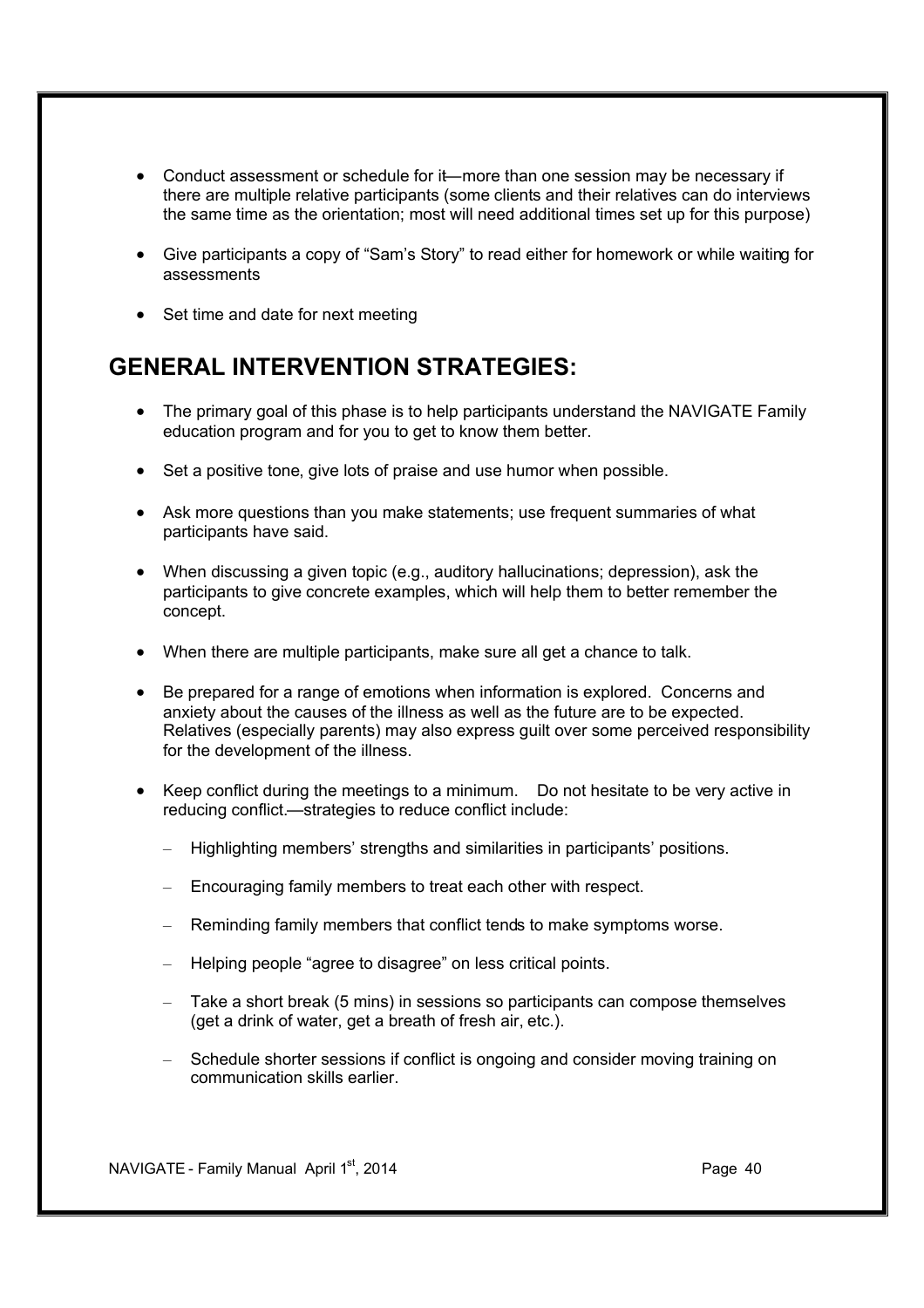– Confer with the IRT clinician frequently so that everyone is on the same page about how information is being conveyed; attending team meetings is essential.

### **GENERAL INSTRUCTIONS FOR THE HANDOUTS:**

- · Review the orientation and Tip sheet; summarize each point on each sheet and ask if participants have questions.
- · Give each person a copy to take home.
- · Conduct an individual interview with each family member, including client, using the Family Member Interview form; be flexible in scheduling.
- · Give participants a copy of "Sam's Story"; they can read it while they are waiting for an assessment or before the next session.
- · Provide participants with staff contact information and emergency phone number (note that this should be prepared in advance by the NAVIGATE team).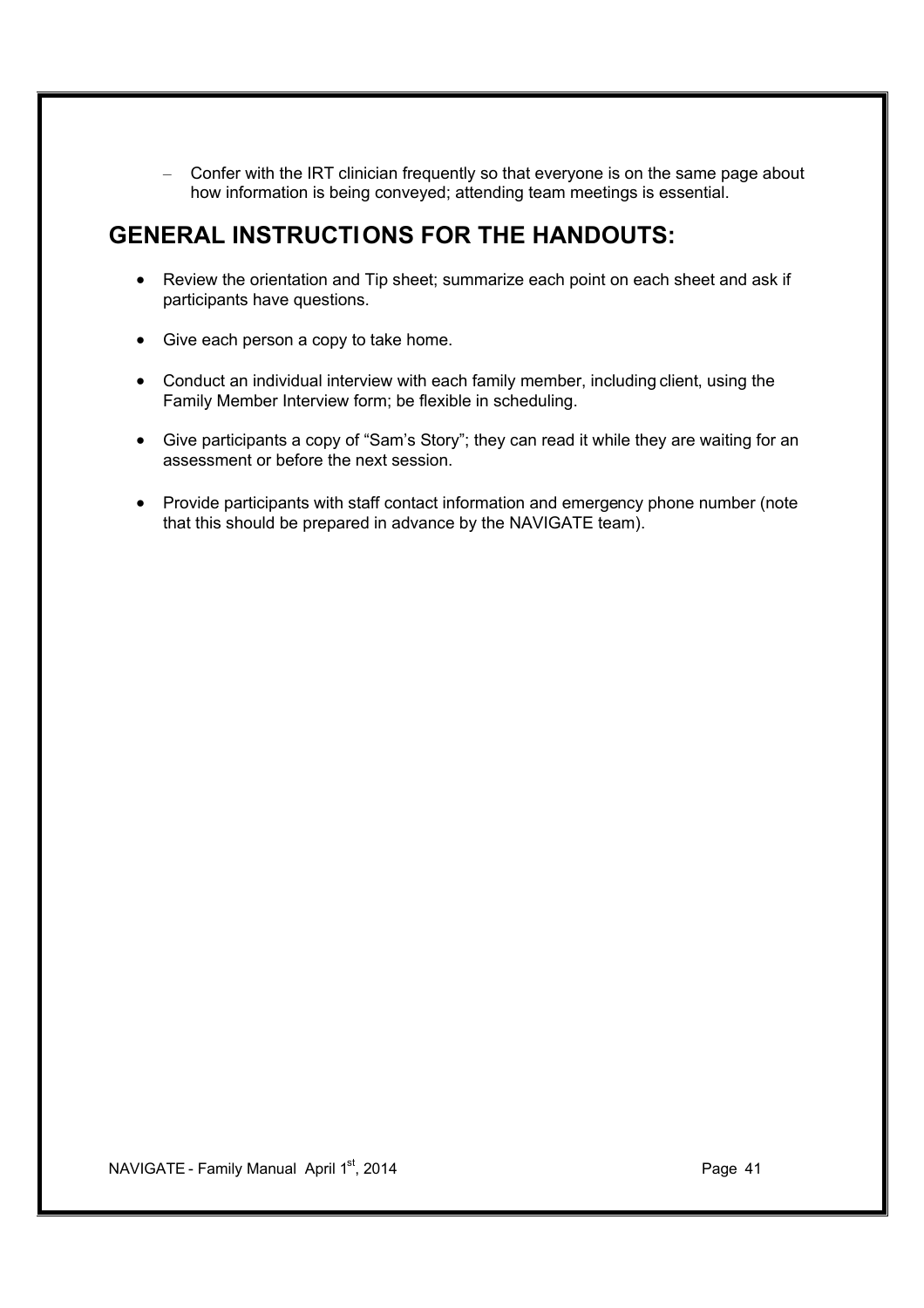# **Clinical Guidelines for the Orientation to Family Education**

Providing information to families and other supporters so they can assist in recovery from psychosis is a critical aspect of NAVIGATE. All participants should be encouraged to involve their family members and/or other supporters in NAVIGATE. Approximately half of the participants in NAVIGATE are likely to participate in joint educational sessions with their relatives and supporters. Some of the other half of the NAVIGATE participants will agree to their relatives' participating in educational sessions, but will not attend the sessions. These clients will receive the basic educational materials in Individual Resiliency Training (IRT) sessions. Typically, the first formal educational session will begin with a review of the "Introduction to the Just the Facts" handout and then move to the first specific topic "Just the Facts-Psychosis"

#### Goals

- **1.** Elicit information on the participants' understanding of symptoms, causes, course, medications, and the impact of stress on the client's life.
- **2.** Provide psychoeducation that addresses gaps in the participants' knowledge about psychosis, treatment, substance use, strategies to cope with stress, and the role of the family in recovery.
- **3.** Imbue hope.
- **4.** Legitimize the psychiatric disorder.
- **5.** Reduce negative emotions in family members.
- **6.** Enlist family members' cooperation with the treatment plan.
- **7.** Facilitate family members' ability to monitor the disorder.

#### \*Handouts-Just the Facts

Introductory Handout: "Introduction to Just the Facts Sessions"

- 1. Psychosis
- 2. Medications for Psychosis
- 3. Coping with Stress
- 4. Strategies to Build Resilience
- 5. Relapse Prevention Planning
- 6. Developing Collaboration with Mental Health Professionals
- 7. Effective Communication
- 8. A Relative's Guide to Supporting Recovery from Psychosis
- 9. Optional—Basic Facts about Alcohol and Drugs

\* Each Handout takes at least one session to complete. There is a separate clinical guideline for each handout.

NAVIGATE - Family Manual April 1<sup>st</sup>, 2014 **Page 42** Page 42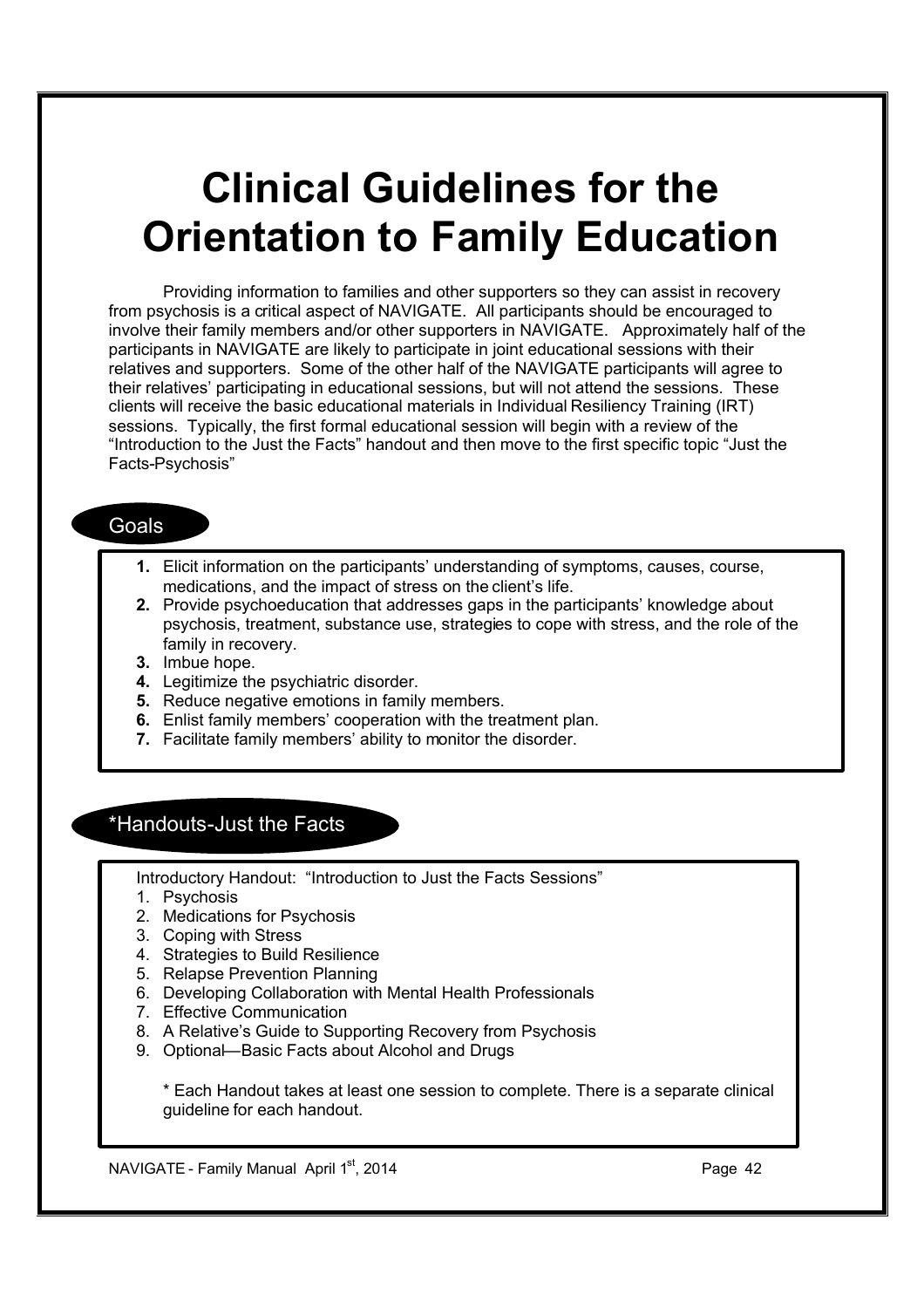#### Bring to every NAVIGATE session

- · A copy of all the educational hand-outs so you can review if a topic comes up unexpectedly
- · A copy of the completed relapse prevention sheet (once it is completed)
- · Blank copies of the problem-solving and decisional balance sheets to address unexpected issues
- · Copies of all the problem-solving sheets the family has completed (make sure you copy before they leave each session)
- · A flip chart and writing utensils

### **SESSION STRUCTURE:**

- · Informal socializing and identification of any major problems.
- · Set the agenda.
- · Review the previous session. Use the questions at the end of each clinical guideline at the beginning of the next session to be sure the material was clear.
- · Discuss/review the home practice assignment. Praise all efforts and problem-solve obstacles to completing home practice.
- · Teach new material (or review materials from a previous session if necessary). Take advantage of opportunities to role play and practice skills.
- · Summarize progress made in the current session.
- · Agree on home practice to be completed before the next session (Consider writing it down to help participants remember). Problem solve any perceived obstacles—"What could get in the way? How will you deal with that?"

## **GENERAL TEACHING STRATEGIES:**

· The educational process should be collaborative. Do not treat participants as students, but as individuals with whom you are trying to share information reciprocally and come to a common understanding.

NAVIGATE - Family Manual April 1<sup>st</sup>, 2014 **Page 43** Page 43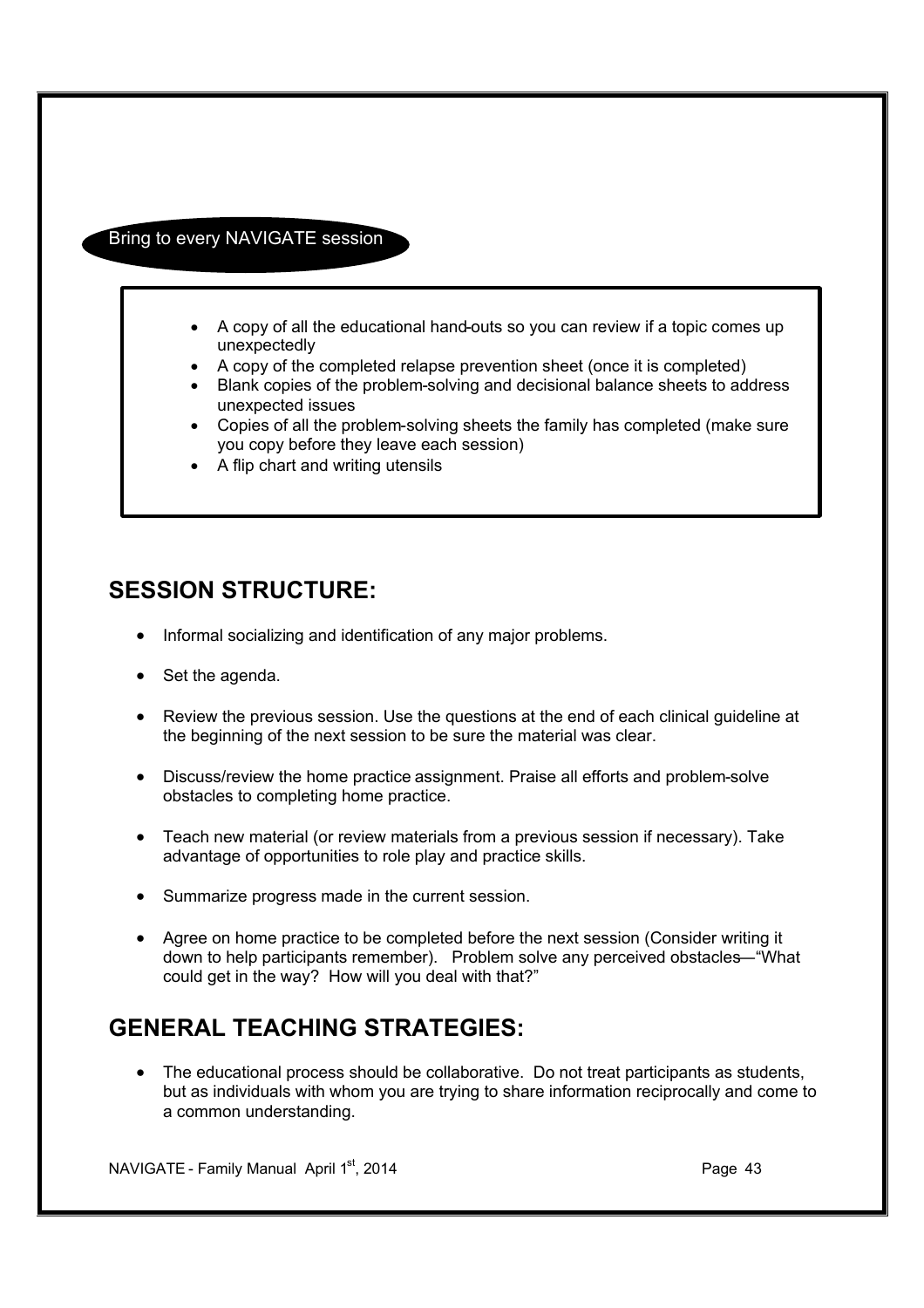- Set a positive tone, give lots of praise and use humor when possible.
- · Optimal education involves seeing **the world through the participants' eyes** and then making information relevant.
- · Ask more questions than you make statements; use frequent summaries of what participants have said.
- · Use the handouts to "fill in the gaps."
- · When discussing a given topic (e.g., auditory hallucinations; depression), ask the participants to give concrete examples, which will help them to better remember the concept.
- · Go at a reasonable pace, but do not force the material on the participants.
- · When there are multiple participants, make sure all get a chance to talk.
- · Be prepared for a range of emotions as the information is explored. Concerns and anxiety about the causes of the illness as well as the future are to be expected. Relatives (especially parents) may also express guilt over some perceived responsibility for the development of the illness.
- · Keep conflict during the meetings to a minimum. Do not hesitate to be very active in reducing conflict. Strategies to reduce conflict include:
	- Highlighting members' strengths and similarities in participants' positions.
	- Encouraging family members to treat each other with respect.
	- Reminding family members that conflict tends to make symptoms worse.
	- Helping people "agree to disagree" on less critical points.
	- Take a short break (5 mins) in sessions so participants can compose themselves (get a drink of water, get a breath of fresh air, etc.).
	- Schedule shorter sessions if conflict is ongoing and consider moving training on communication skills earlier.
	- Confer with the IRT clinician frequently so that everyone is on the same page about how information is being conveyed; attending team meetings is essential.

## **GENERAL INSTRUCTIONS FOR THE HANDOUTS:**

Begin with the "Introduction to Just the Facts Sessions" handout at the beginning of the first educational session to orient participants to the work over the next few months. Briefly review the contents.

NAVIGATE - Family Manual April 1st, 2014 **Page 44** Page 44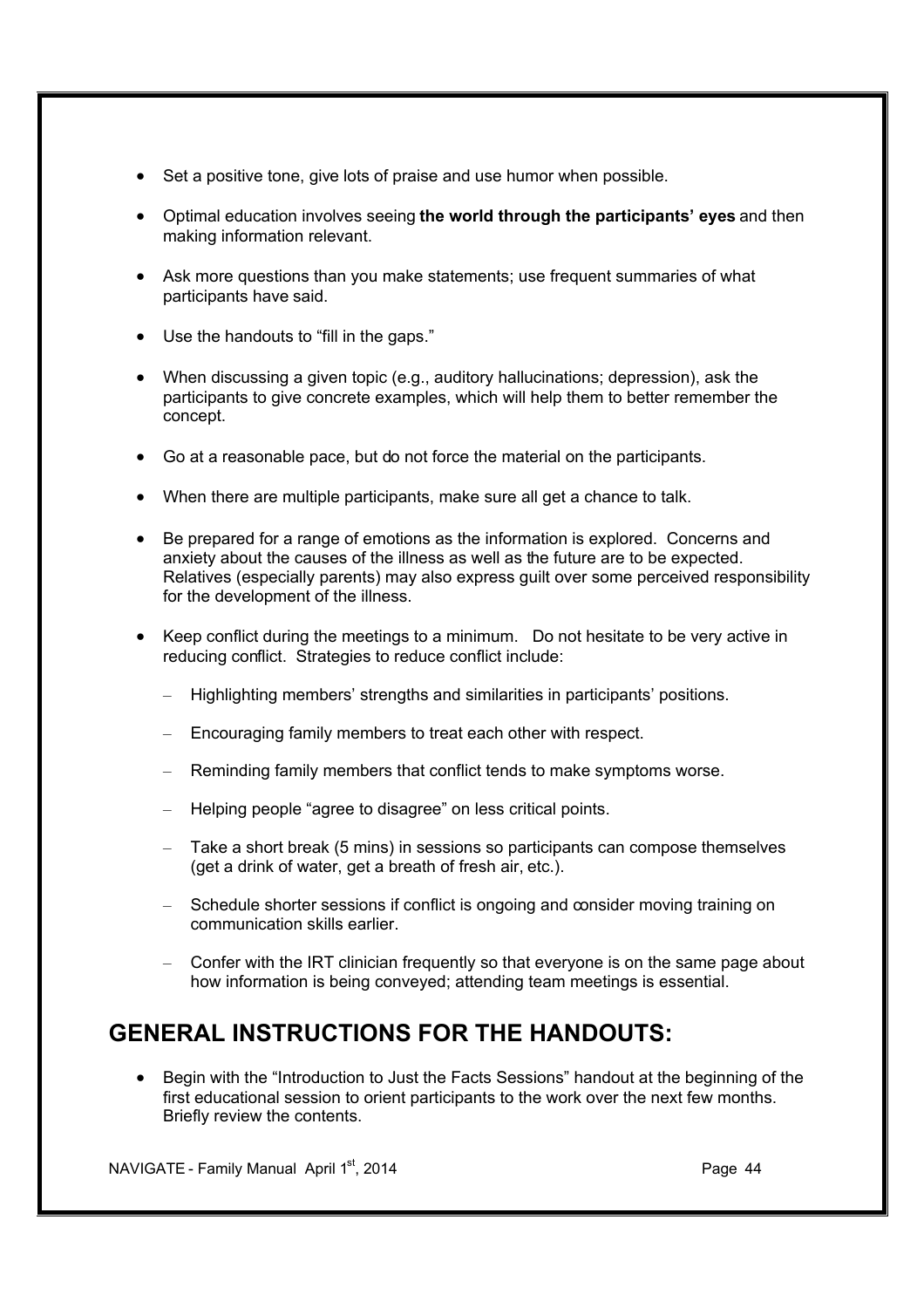- · When using the review questions, introduce them as a way to tell if you have been clear but NOT a way to tell if the participants learned anything. You should take responsibility about any information that was not understood and be open and willing to repeat briefly any critical information from the prior session.
- · Home practice should be reviewed before starting a new handout. The Educational Module provides one of the first opportunities to set up a routine for home practice assignments. By reviewing home practice at the beginning of each session, the participant understands the importance of practicing the skills learned in treatment in his/her own environment.
- · Each handout includes: sections of text, main points that are highlighted in boxes, questions, tables, and suggested home practice assignments.
- · You can either have participants take turns reading the text out loud or summarize the text for the participants, using Socratic questioning whenever possible to draw out members' understanding and thinking about the material.
- · The highlighted boxes are useful talking points and take home message for the participant. They can also be used to help the participant to connect facts with his/her own life situation and goals whenever possible.
- · Ask the participant highlighted questions to assess the participants' knowledge, and understand his/ her perspective.
- · The tables can be filled out together or used as a discussion tool to individualize the topic to the participant's situation.
- · You can use one of the home practice suggestions or individualize the home practice for the participant.
- · Typically one session will be spent on each handout; however, with more complicated topics such as managing stress or relapse prevention, two sessions may be required to cover the material adequately.
- · Review the substance use handout if this has been a past or current problem for the client.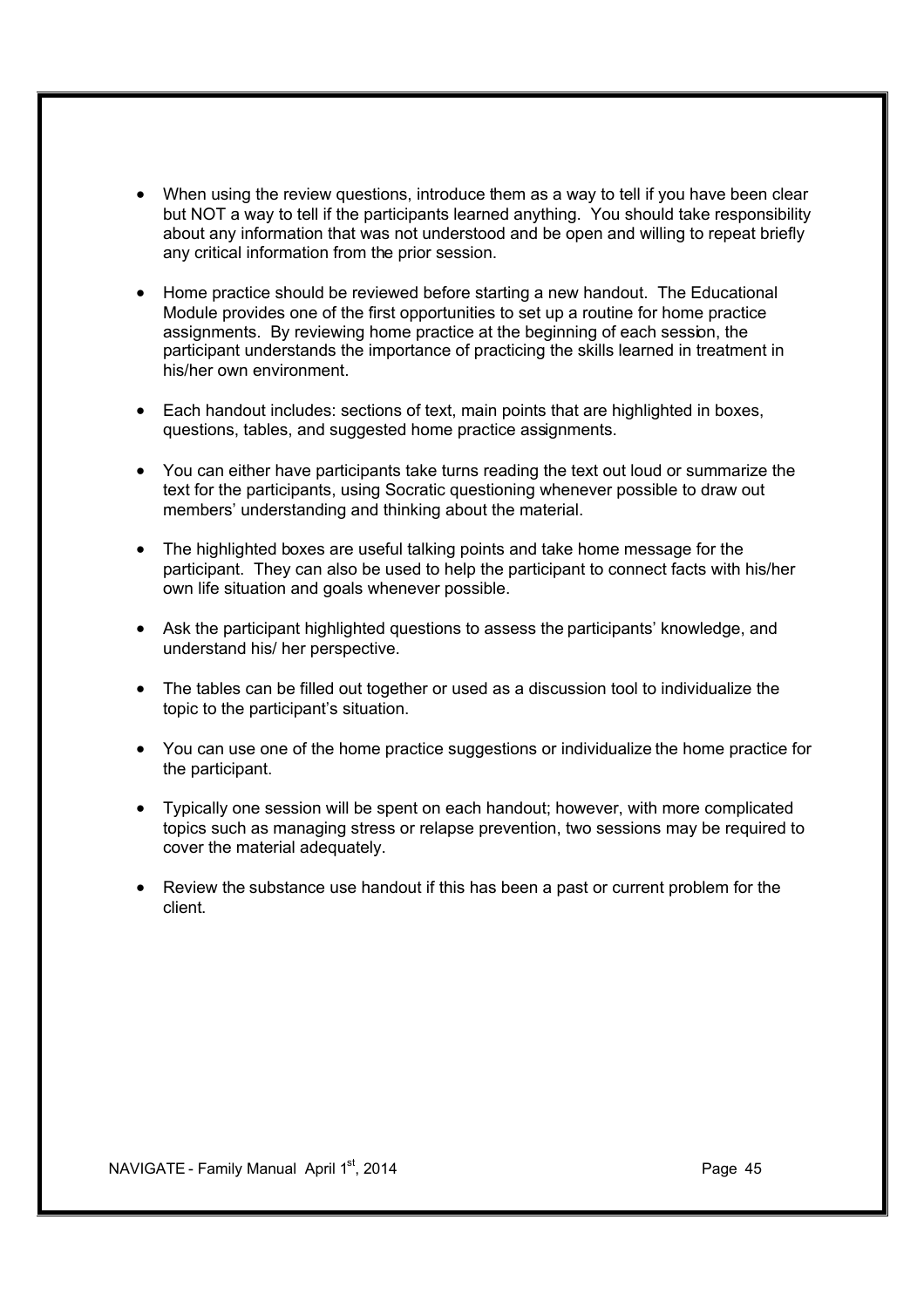# **Clinical Guidelines for "Just the Facts" Participant Educational Handouts**

NAVIGATE - Family Manual April 1<sup>st</sup>, 2014 **Page 46** Page 46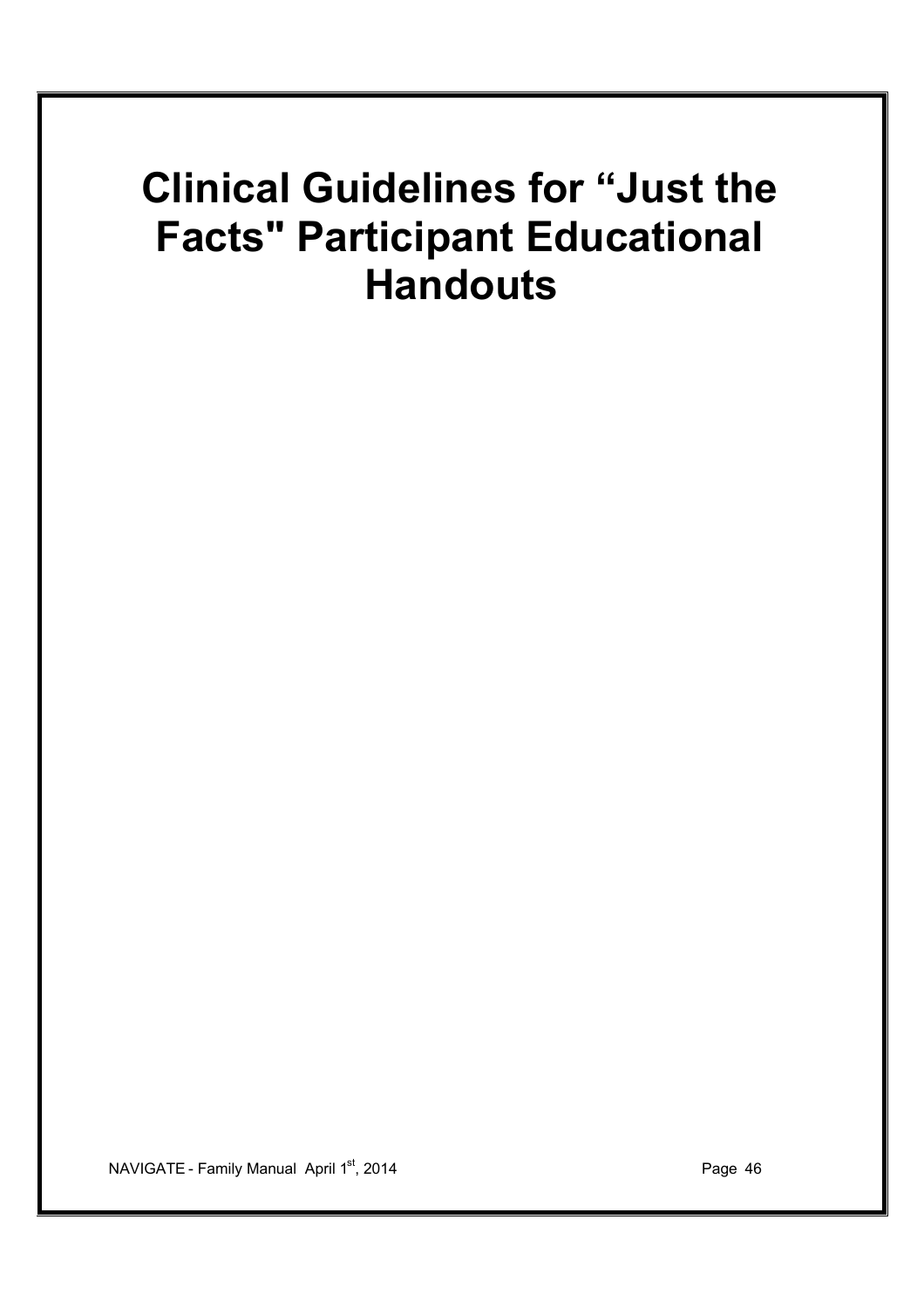# **Clinical Guidelines for "Just the Facts-What is Psychosis?"**

#### **OVERVIEW:**

This topic area covers the basic facts about psychosis. You can inquire about the participants' understanding of illness and answer common questions that people often have about mental illness. As a result, participants will become informed about the illness and be able to more actively be involved in the recovery of their loved ones.

#### Goals

- **1.** Elicit information on all of the participants' understanding of the client's symptoms, causes, and course of illness.
- **2.** Provide psychoeducation that addresses gaps in the participants' knowledge about firstepisode psychosis.
- **3.** Introduce the stress-vulnerability model.
- **4.** Provide a message of hope and optimism by outlining the possibilities for treatment and recovery in the future.

#### Materials Needed

Educational handouts

- 1. Introduction to Just the Facts Sessions
- 2. Just the Facts-Psychosis

## **TEACHING STRATEGIES:**

- · Be prepared to destigmatize symptoms, either by normalizing them or dispelling myths associated with mental illness.
- · Keep in mind how knowledge about symptoms can help relatives support recovery.
- · Recognize the participants' current knowledge and experience about psychosis.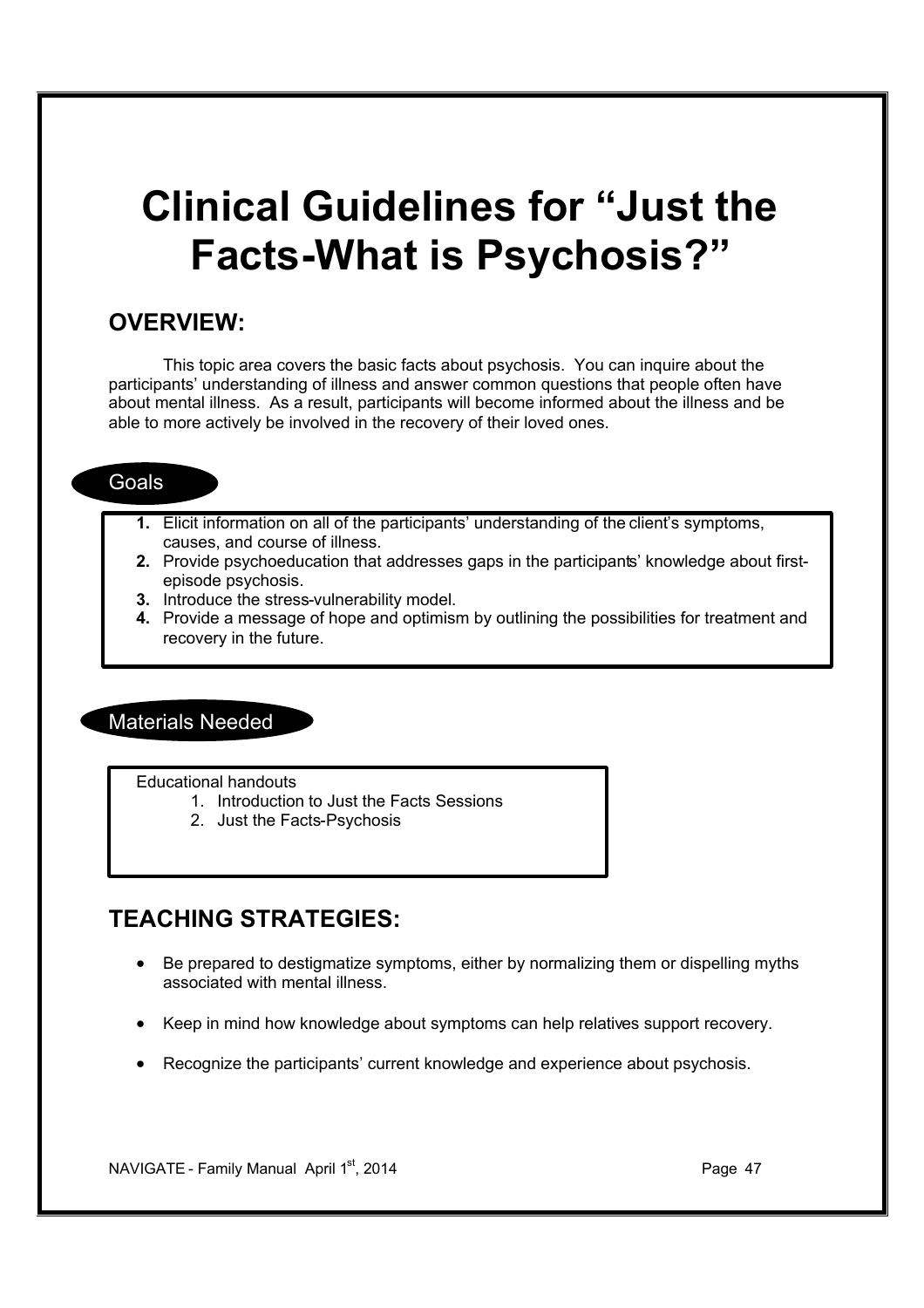- · Discuss how relatives can elicit information from the person in NAVIGATE if he/she is not attending the session. Help them practice how to approach this person and discuss his/her symptoms or treatment.
- If the client attends, officially recognize him/her as someone who has special knowledge in this area—the expert-- and encourage him/her to talk about what experiencing symptoms is like; this strategy can help relatives gain empathy.

## **TIPS FOR COMMON PROBLEMS:**

- · Be prepared for the person in NAVIGATE'S denial of having ever had symptoms. Accept the denial and discuss the symptoms in the spirit of informing the client, but not accusing him/her of having them*.*
	- Focus on symptoms, rather than diagnoses, due to the diagnostic uncertainty that occurs following an initial psychotic episode.
	- At times it may be more effective to link learning the contents of the module to a goal that the person has previously identified. For example, you could say, "I think working together on this handout will help you with your goal of going back to school."
	- Alert relatives that persons who have had an episode of psychosis do not have to acknowledge "illness"; they only have to want to improve their situation.
	- Note that many persons who have had a psychotic episode do not believe they are "ill" but will often acknowledge they have "emotional problems" or "emotional challenges." They will frequently assent that they are having trouble with "focus," "memory," "concentration" or "attention" and agree to receiving help in improving these challenges.

### **THE MOST IMPORTANT GOAL OF THE SESSION:**

Help the participants understand the stress-vulnerability model as it is the basis for all the interventions in NAVIGATE.

## **EVALUATING GAINS:**

- · After completing this module it may be helpful to assess how much knowledge the participant has retained about the symptoms and course of psychosis. You can assess participants' knowledge using the following questions:
	- 1. What are some of the symptoms of psychosis?
	- 2. Does everyone who has psychosis have the same experience with symptoms?
	- 3. What do you think causes symptoms?
	- 4. How are diagnoses of psychosis made?
	- 5. What do you know about treatments for psychosis, like therapy?
	- 6. Can you tell me a bit about the stress-vulnerability model?

NAVIGATE - Family Manual April 1<sup>st</sup>, 2014 **Page 18** Page 48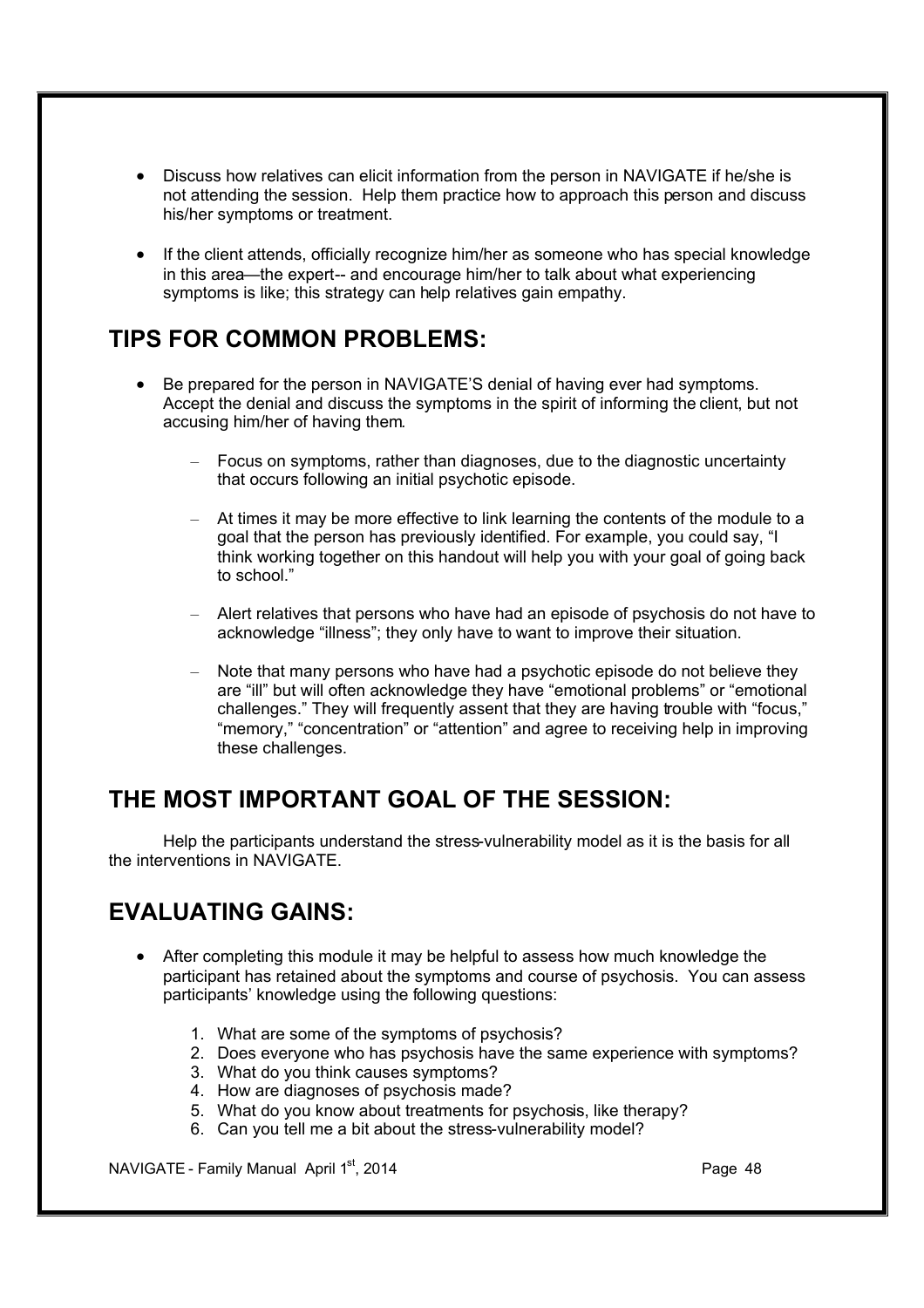# **Clinical Guidelines for "Just the Facts-Medication for Psychosis"**

#### **OVERVIEW:**

This module provides the basic facts about medication for psychosis. You will inquire about the participants' understanding and attitudes toward medication and answer common questions that people often have about medications. As a result, participants will become informed about treatment options for psychosis and help their loved one develop an effective plan to manage medications.

#### Goals

- **1.** Provide basic information on which medications are used to treat psychosis, their clinical benefits and side-effects.
- **2.** Help the family support the client in becoming an informed client about his/her medications.
- **3.** Help the participants identify strategies to help her take the medications as prescribed.

#### Handout Needed

Educational handout - Just the Facts--Medications for Psychosis

### **TEACHING STRATEGIES:**

- Before teaching the participants about the specific topic, assess their knowledge by asking them what he/she already knows about medications, benefits and side-effects, etc.
- · Do not assume that all participants believe medication is a desirable treatment.
- · Normalize ambivalence about taking medications. It is important to note that many individuals don't want to be on medications (for any disease or disorder) and that it is easy to forget to take them.
- Ask the relative if he/she ever has any reluctance or difficulty in following any medication prescriptions he/she may have had (e.g., antibiotics, hypertension medications)—

NAVIGATE - Family Manual April 1<sup>st</sup>, 2014 **Page 49** Page 49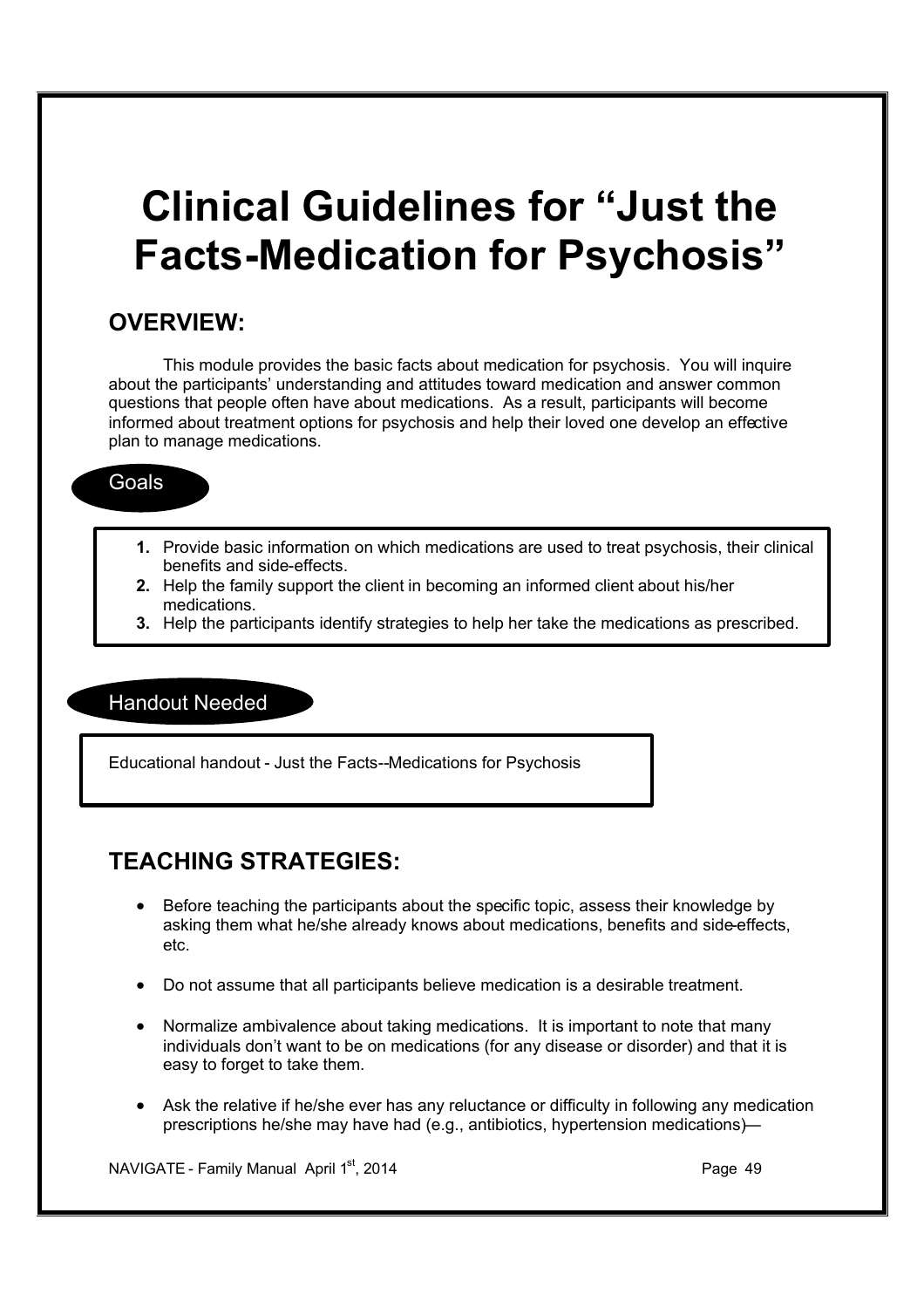typically they have had this experience, and this may create empathy with the member who has psychosis if he/she is having difficulty taking medication as prescribed.

- · When weighing the pros and cons of taking medications, ask the participants to generate as many as they can (i.e., use "brainstorming"). Also, look for either pros or cons that are particularly strong or compelling. For example, the absolute number of pros of taking medications may outweigh the cons, but certain cons may be very important to the participants (e.g., taking medications means that the client is ill). Help the participants consider how the pros and cons relate to the client's goals. For example, if a client identifies having better concentration as one of the pros of taking medication, this could be connected to his or her goal of wanting to maintain employment.
- · Use behavioral rehearsal, if necessary, to help the relatives prepare for discussion of medications with the client (if not present) and/or the doctor.
- · Ask the participants what strategies they use to remember to take medications. Use the table at the end of this handout to identify new strategies.

### **TIPS FOR COMMON PROBLEMS:**

- Participant says that medications have no benefits, and may insist that they only have disadvantages. Do not challenge the participant on this point. Rather, concede that there are disadvantages and help the participant identify additional strategies that will support recovery.
- · Participant reports little interest in learning about medications. Do not force the issue. You can either review the material (but not in great depth) or wait until later in treatment when there is more motivation to learn about them.
- · Client has poor medication adherence.
	- Find out if non-adherence is due to motivation or memory difficulties, if you can, and address with targeted interventions.
	- If the former, focus on the pros and cons of taking medications, as well as how medication use relates to his/her broader goals.
	- If the latter, review strategies for remembering to take medications as prescribed such as taking morning medication right after brushing teeth.

### **THE MOST IMPORTANT GOAL OF THE SESSION:**

Help the participants figure out how to support the client's regular medication taking during early recovery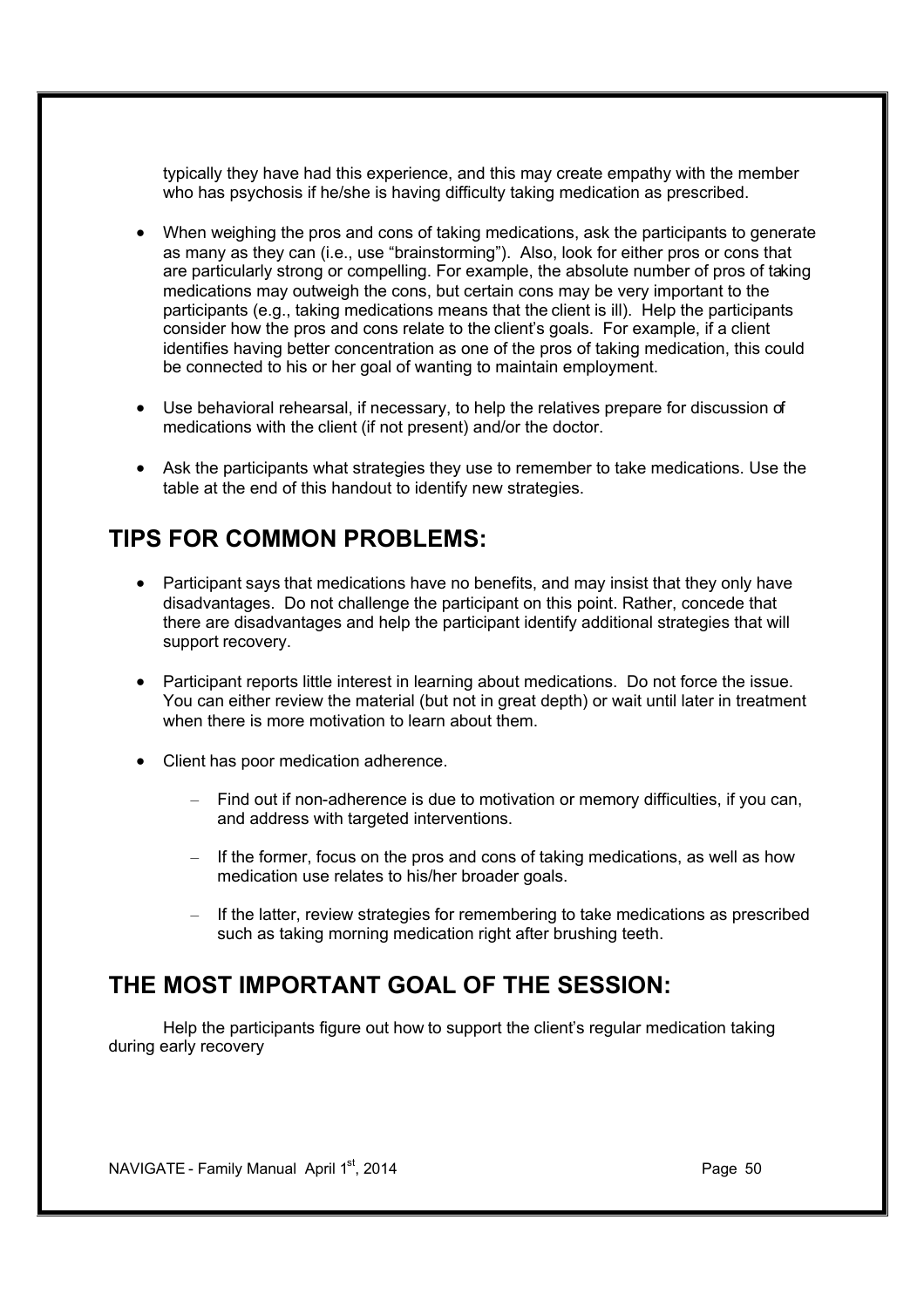- After completing the handout for this topic area it may be helpful to assess how much knowledge the participants have retained about medications. You can assess a participant's knowledge using the following questions:
	- 1. What medications are used to treat psychosis?
	- 2. What are some common benefits of these medications? How about side-effects?
	- 3. What are some strategies to try if weight gain is an issue?
	- 4. If you met someone who just had an initial psychotic episode, how would you advise them to talk to their doctor? What sort of questions would you suggest that they ask their doctor?
	- 5. What sorts of strategies are used to help people remember to take medications?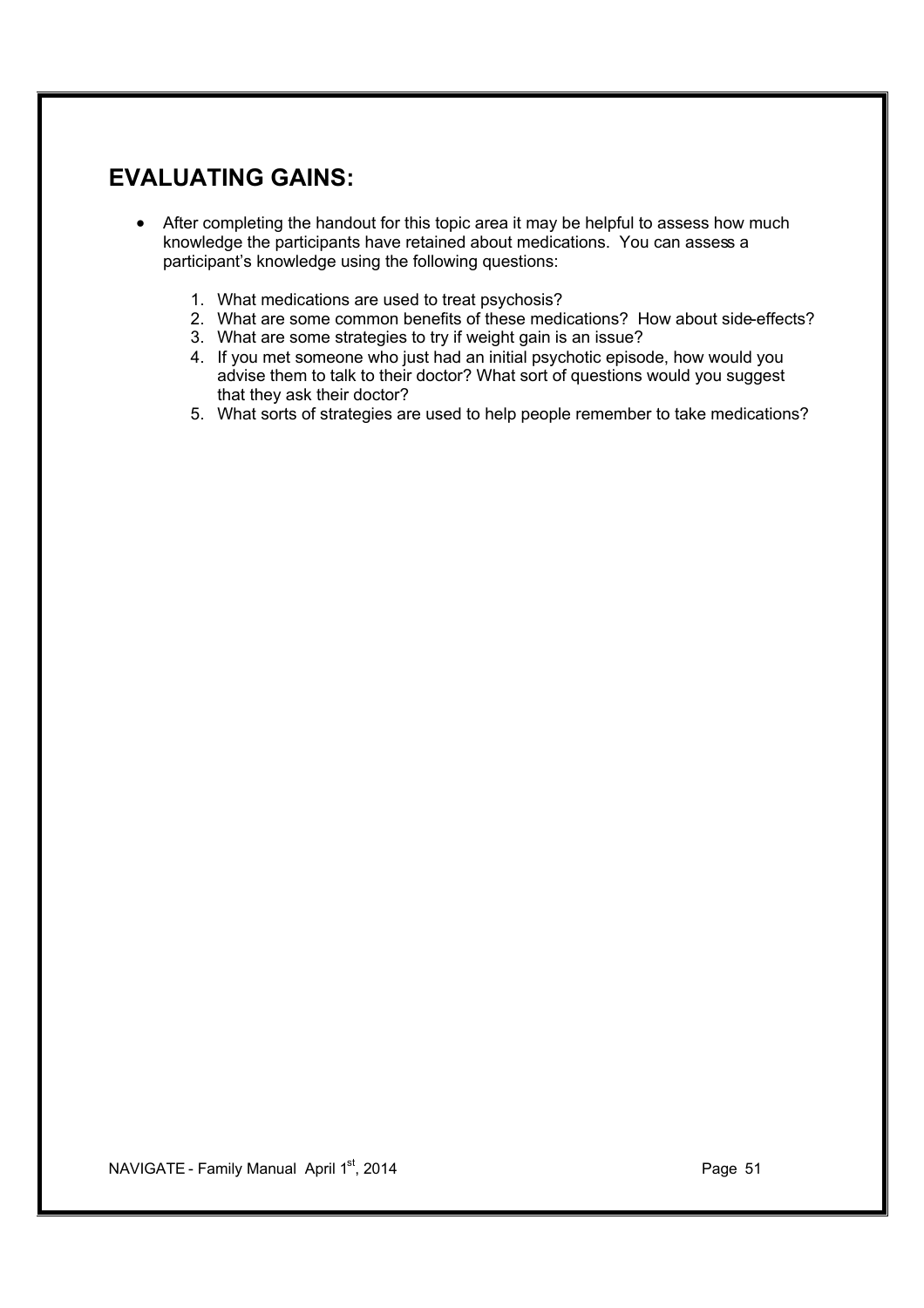# **Clinical Guidelines for "Just the Facts-Coping with Stress"**

### **OVERVIEW:**

The handout for this topic provides an overview on stress: what is stress, what are the signs of stress, and what types of situations cause stress (both in general and for the client in particular). It also provides information on how to prevent and cope with stress. Stress is conceptualized as a potential problem in both the client and relatives' lives.

#### **Goals**

- **1.** Provide information on stress, its signs, causes and consequences.
- **2.** Help the participant identify factors that contribute to their own stress and ways to prevent and manage them.
- **3.** Teach specific relaxation techniques for managing stress.

#### Handout Needed

1. Just the Facts-Coping with Stress

#### **TEACHING STRATEGIES:**

- · Ask the participant about what stresses him/her out and what strategies he/she uses to manage it.
- · Normalize stress as something that everyone experiences.
- · Assess the participants' knowledge about his/her own daily hassles and life events as well as his/her perception of the client; fill in the gaps of the knowledge with the handout (life events and daily hassles checklists).
- Informally ask the participants about their own stress reactions and how they manage them. Use exercises such as "signs of stress checklist," "strategies to prevent stress," and "how can you cope more effectively with stress," to complement their knowledge.
- · Incorporate the participant's own coping strategies (if he/she has some) into the "individual plan for coping with stress."

NAVIGATE - Family Manual April 1<sup>st</sup>, 2014 **Page 12** Page 52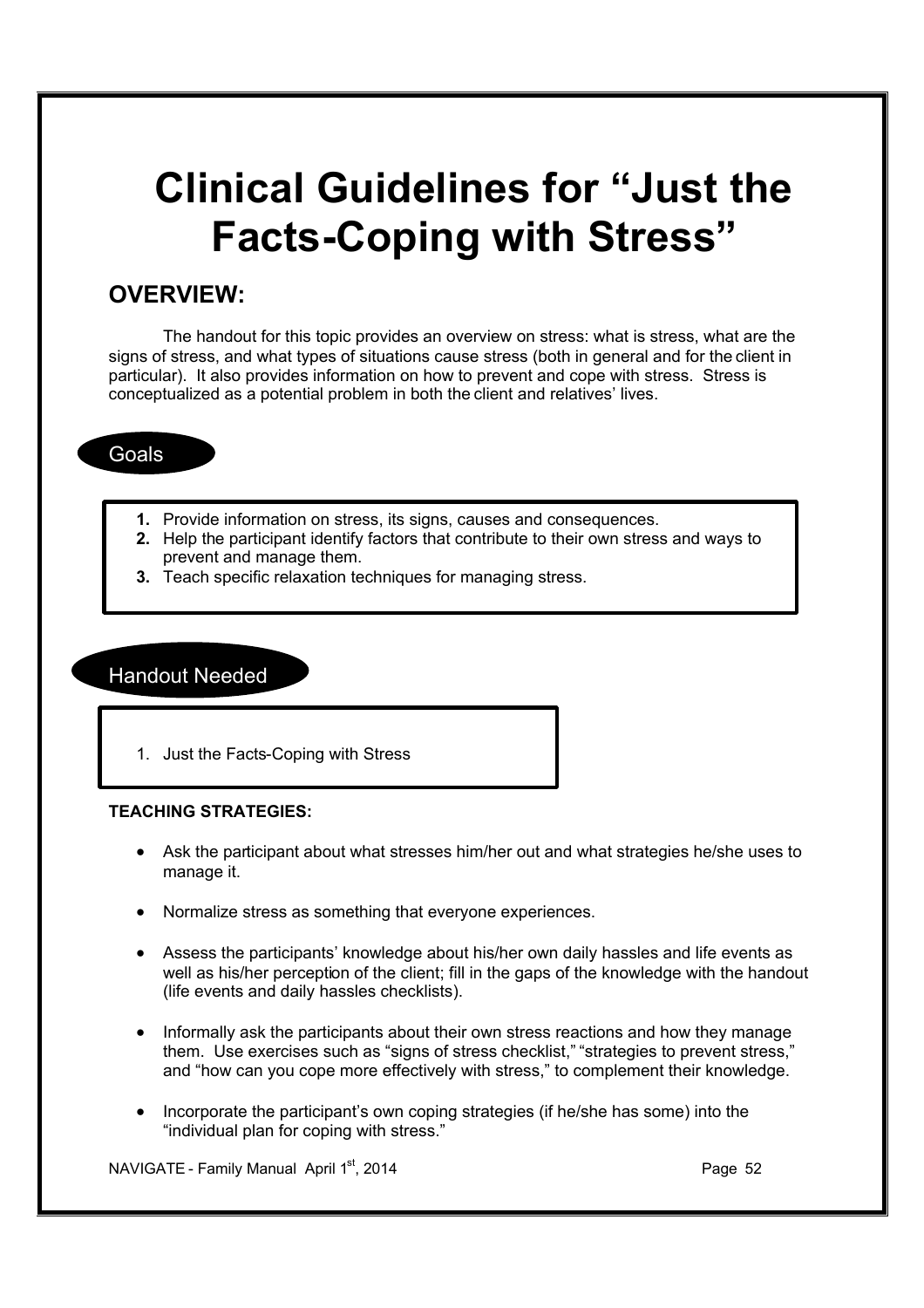- Find out if the participant is using relaxation techniques. If so, ask which ones and assess their effectiveness. If not, find out which techniques the participant wants to learn. Practice the techniques in the session.
- Ask the participant to practice a relaxation technique during the week.

## **TIPS FOR COMMON PROBLEMS:**

- Participants may use maladaptive coping strategies to manage stress (e.g., substance use). If the participant is willing to discuss them, examine the pros and cons of using such strategies.
- Relatives may not see how becoming good in their own stress management can be relevant to the outcomes of their relatives with psychosis. However, we know persons with psychosis living with relatives who use less nagging, prompting, or criticism do better.
- · Time may be short to cover everything in the session. If so, only one relaxation exercise needs to be practiced.

### **THE MOST IMPORTANT GOAL OF THE SESSION:**

Help participants learn to manage their own stress a bit better, which should reduce tension in the family and have a positive outcome on the person in NAVIGATE.

- · After completing the handout for this topic it may be helpful to assess how much knowledge the participant has retained about stress. You can assess a participant's knowledge using the following questions:
	- 1. What is stress?
	- 2. What is the difference between daily hassles and life events?
	- 3. What are some ways that people experience stress?
	- 4. How would you teach someone an individual plan for coping with stress?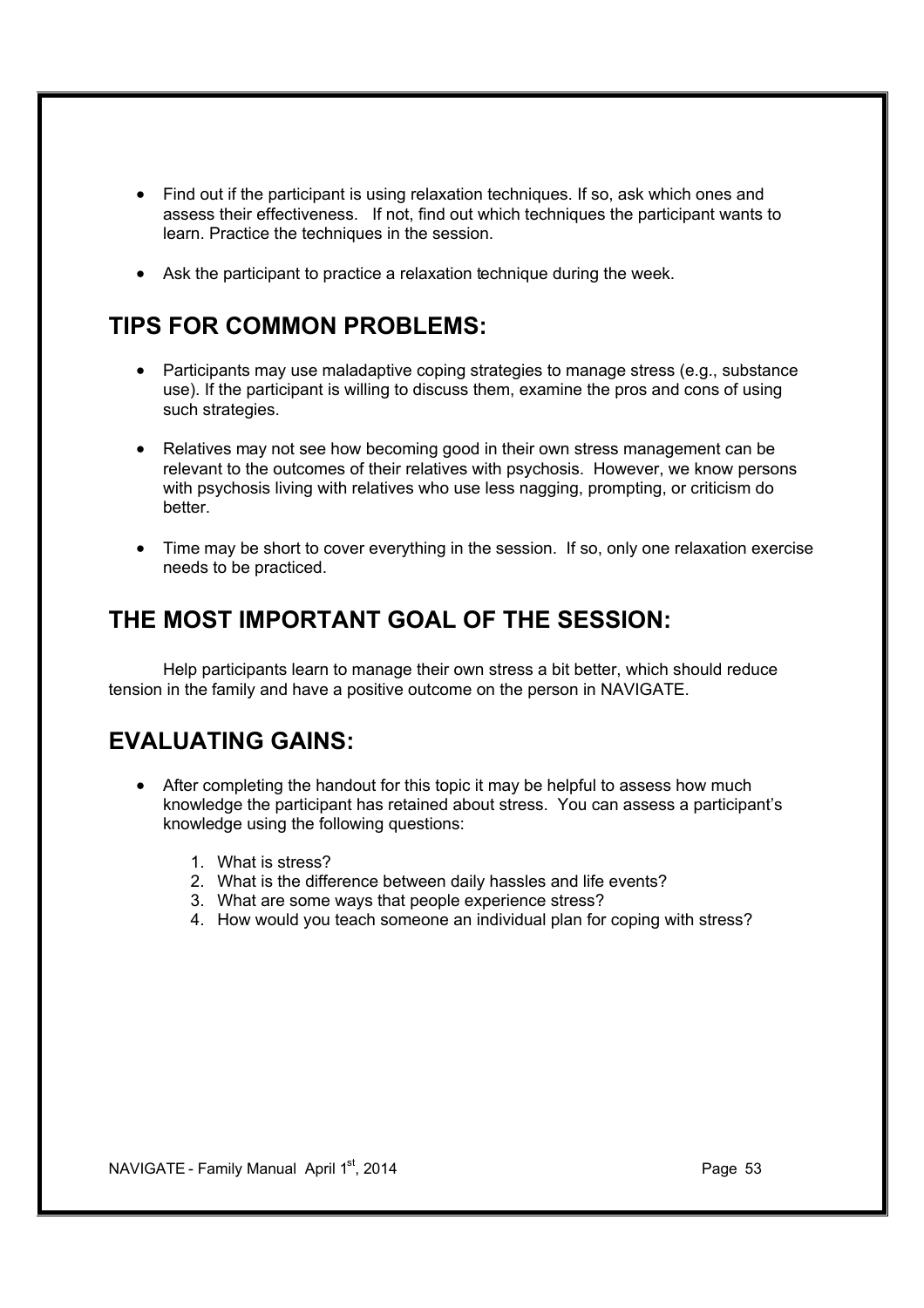# **Clinical Guidelines for "Just the Facts-Strategies to Build Resiliency"**

#### **OVERVIEW:**

The handout for this topic provides an introduction to the topic of resilience. While much discussion in NAVIGATE is about the resiliency of the client, this is also an opportunity to talk about the resilience of the relative and to bolster him/her for any anticipated challenges.

**Goals** 

- **1.** Define resilience.
- **2.** Review the benefits of resilience.
- **3.** Identify personal characteristics and strengths.
- **4.** Introduce the concept of "resiliency stories" and help the participant develop one for his/her own life.

Handout Needed

1. Strategies to Build Resilience

## **TEACHING STRATEGIES:**

- · In this handout, you will be doing less formal teaching and using more open questions to elicit from the participant his or her understanding of resilience, strengths, and experiences where he or she felt resilient.
- · Review the participants' definition of resilience.
- Review the participant's strengths.
- · Engage the participant in discussion on how resilience is related to well-being and recovery.

NAVIGATE - Family Manual April 1<sup>st</sup>, 2014 **Page 14** Page 54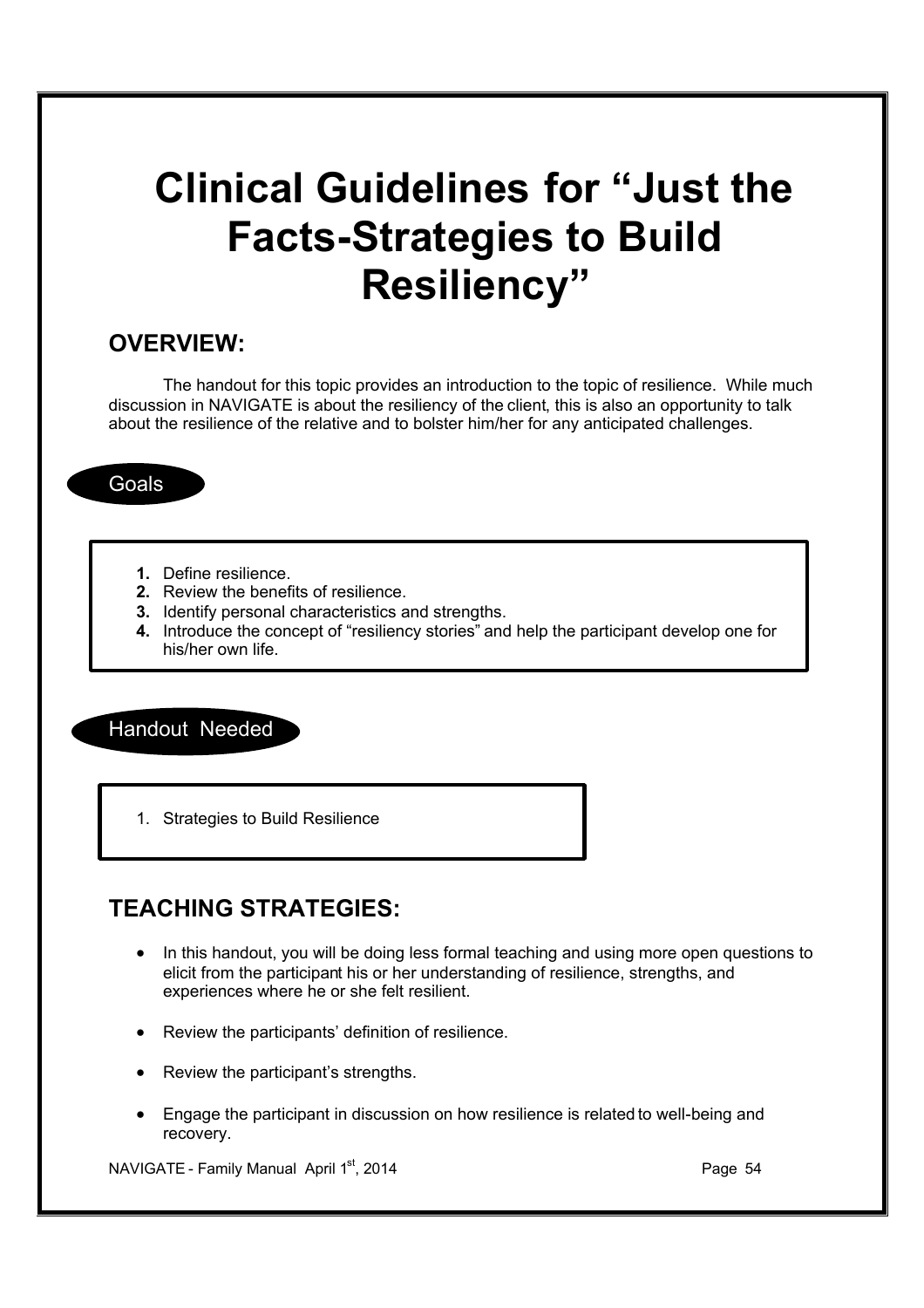- · Highlight resilience as something that is relevant to everyone.
- Ask the participant if they know what a "resilience story" is.
- · Engage participants in a discussion of their own resilience experiences; have them tell their own resilience story, and how that situation has impacted their life. This story does not have to be associated with their experience with psychosis. For example, they could discuss how they overcame a difficult situation at a previous job or a difficult experience with a friend.
- · Ask about the qualities they observed in themselves as a function of the resilience story/situation.

## **TIPS FOR COMMON PROBLEMS:**

- · Participant might have difficulty identifying a situation where he/she was resilient in the past. In that case, use probes to help the participant remember situations that required resilience (e.g., "what did you do after a break-up, someone dying, failing an exam, etc.?").
- Participant may have difficulty coming up with their own strengths. Ask the participant what others have said about him or her in that regard. Also, ask for examples of situations when people seek the participant's help, advice, etc.

## **THE MOST IMPORTANT GOAL OF THE SESSION:**

Connect participants with their own strengths.

- · After completing the handout for this topic, it may be helpful to periodically assess how much knowledge the participant has retained about resilience. You can assess a participant's knowledge using the following questions:
	- 1. Is there anything in your life that can help you build resilience?
	- 2. What is an example of a resilience story—a time you overcame the odds and showed what you were made of-- in your own life?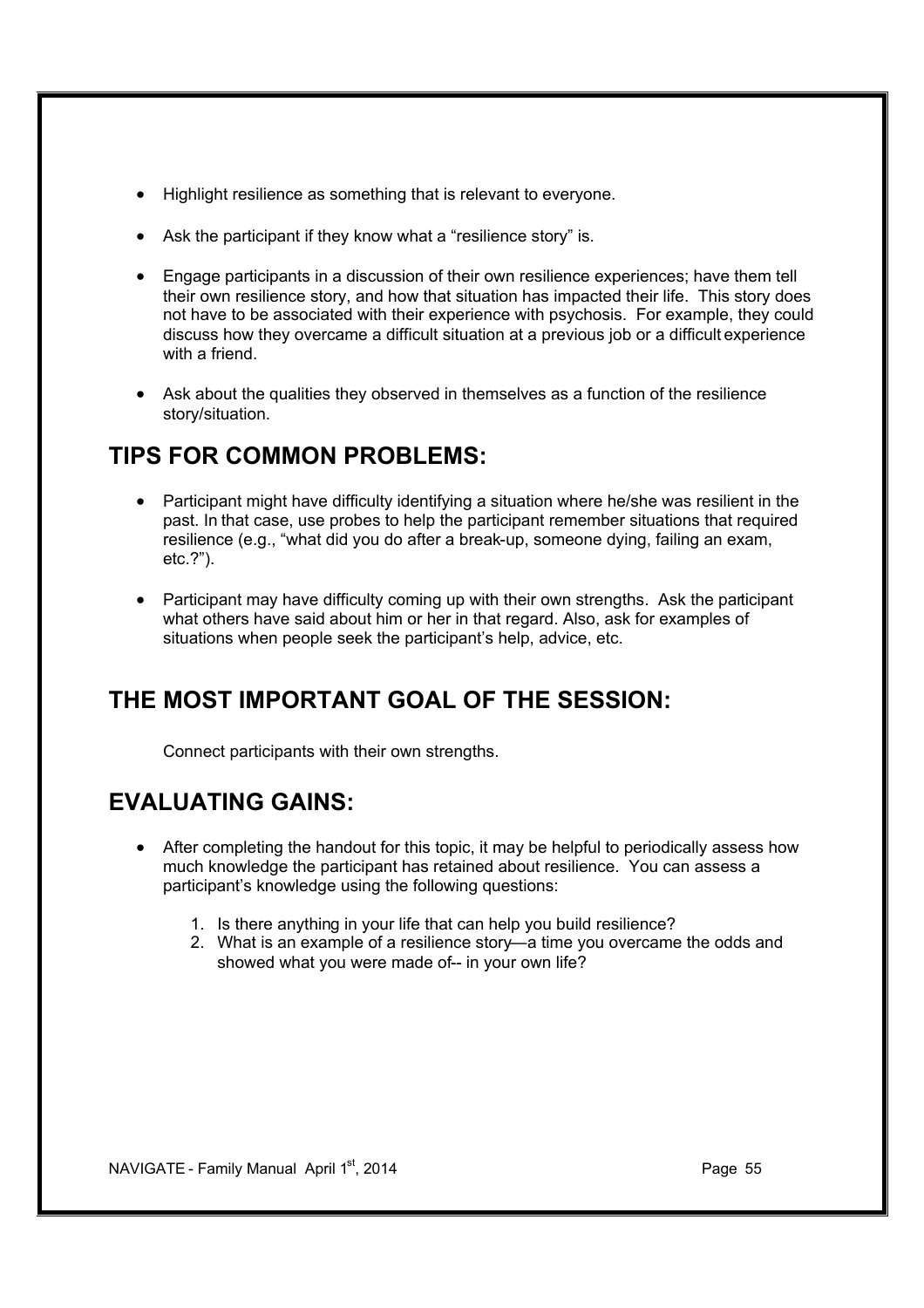# **Clinical Guidelines for "Relapse Prevention Planning"**

### **OVERVIEW:**

This handout for this topic provides information and a strategy for relapse prevention planning. Both the concept of a relapse and an early warning sign are introduced, followed by a discussion of triggers that can bring about relapse. Finally, a plan for responding to early warning signs is discussed.

#### Goals

- **1.** Educate participants to the idea that symptoms wax and wane but flare-ups can be managed.
- **2.** Help participants identify OBSERVABLE early warning signs.
- **3.** Help participants identify potential triggers for symptom flare-ups
- **4.** Help participants consider developing a relapse prevention plan and develop one if wiling.

Materials Needed

1. Educational forms – Relapse Prevention Planning

## **TEACHING STRATEGIES:**

- · Be matter of fact about the content; normalize variations in symptoms over time.
- · Discuss how relatives can elicit information from the person in NAVIGATE if he/she is not present in the session. Help them practice how to approach this person and discuss his/her symptoms or early warning signs if he/she is not attending family sessions.
- · If the client attends, the family can actually discuss early warning signs, triggers, and develop a relapse prevention plan. This is more difficult, though possible, if the client does not attend.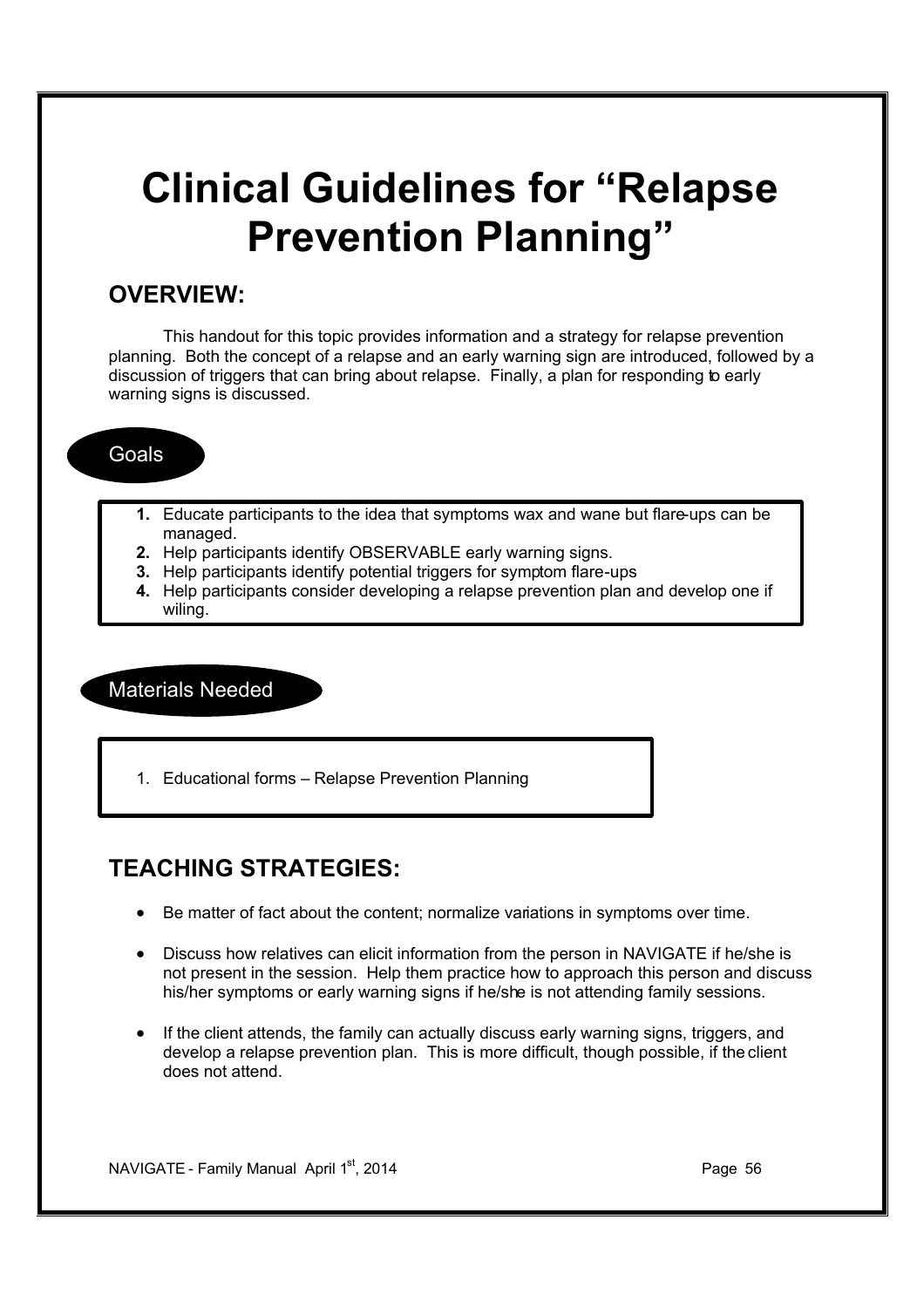The relapse prevention section of the IRT is very extensive—this is a good time to work with the IRT clinician to see, even if the client is not attending family meetings, regularly, if a family meeting might be useful.

### **TIPS FOR COMMON PROBLEMS:**

- · Be prepared for participants to be nervous talking about relapses—the experience needs to be normalized and families helped to see these are normal but can be managed. Also, be prepared that first episode clients may not have experienced a relapse. They may also firmly believe that they will never have one.
- · If the client does not attend, it may be impossible to complete a relapse prevention plan. However, the client will complete a relapse prevention plan in IRT and the relatives could be coached to ask the client to talk about the plan, using good communication skills.

#### **THE MOST IMPORTANT GOAL OF THE SESSION:**

Help participants understand that symptoms go up and down, but early steps to act on them can often minimize big problems.

- · After completing this module it may be helpful to periodically assess how much knowledge the participant has retained about the symptoms and course of psychosis. You can assess a participant's knowledge using the following questions:
	- 1. What are some of the common signs of a relapse?
	- 2. What are some of the common triggers for a relapse?
	- 3. Has your family member in NAVIGATE had a relapse?
	- 4. What is your family's relapse prevention plan?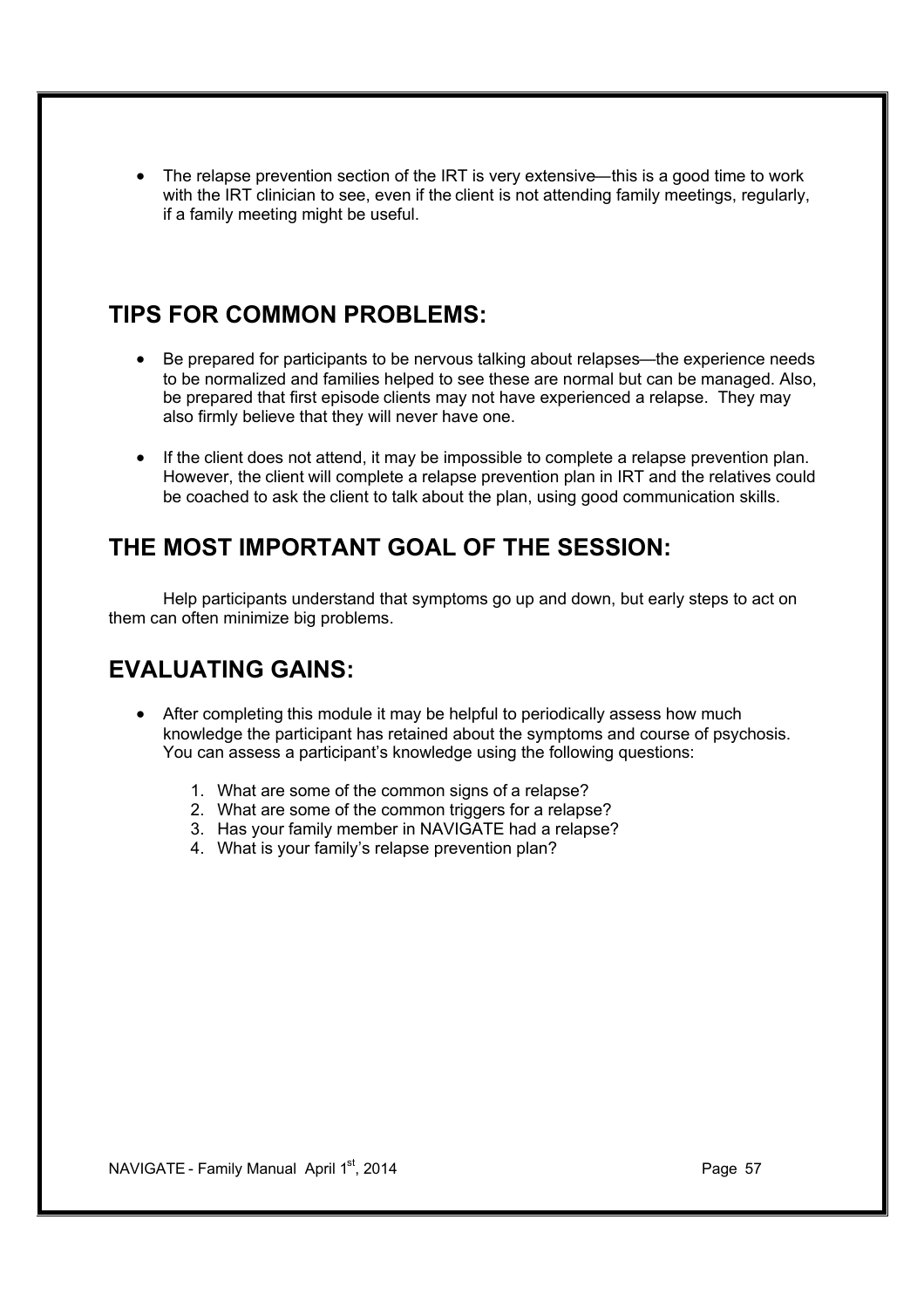# **Clinical Guidelines for "Just the Facts - Developing Collaboration with Mental Health Professionals"**

#### **OVERVIEW:**

This handout for this topic is designed to provide participants with key information about how the professional mental health system works, including types of mental health services, types of staff, facilitating communication, issues of confidentiality, and language. Many participants will be new to the system, and while they have an orientation to the NAVIGATE program, they may have had little other opportunity to acquaint themselves with "how the system works".

#### **Goals**

- **1.** Inform participants about the types of mental health services typically available, including staff titles, responsibilities, and organization.
- **2.** Help participants learn why communication is important among everyone on the team, and how sharing of information works.
- **3.** Help participants learn about confidentiality laws.
- **4.** Encourage participants to ask for clarification when they do not understand what is being said to them by professionals.

#### Materials Needed

Educational handout: Just the Facts - Developing Collaboration with Mental Health Professionals

## **TEACHING STRATEGIES:**

- Before teaching the participant about a specific topic, assess his/her knowledge by asking him/her what he/she knows about the local mental health system.
- Ask who the members of the team are that are serving the client; see what participants know; clarify any inaccuracies.

NAVIGATE - Family Manual April  $1<sup>st</sup>$ , 2014 **Page 18** Page 58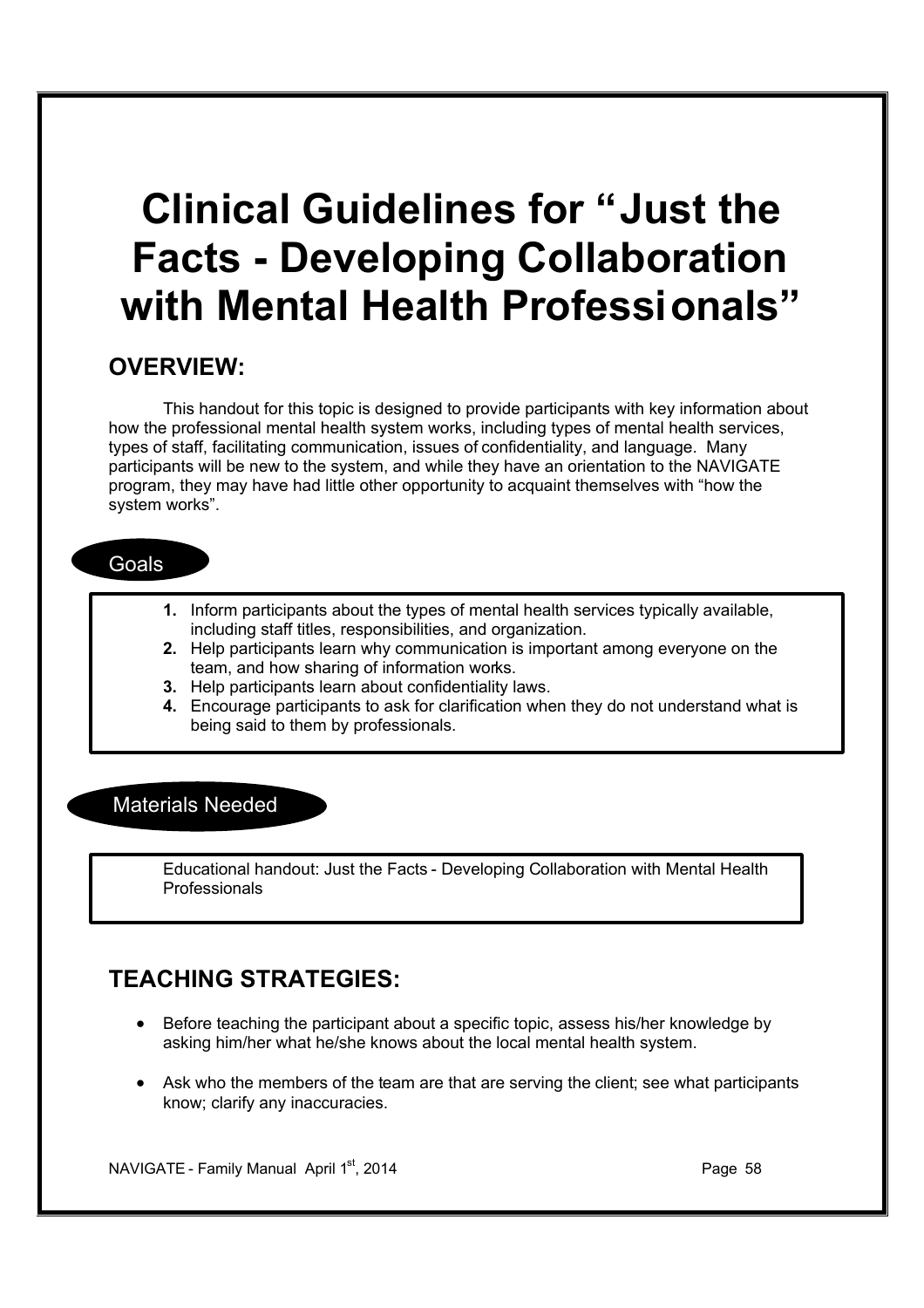- The confidentiality laws and issues about sharing information can be daunting; go slow, be prepared to discuss the rationale for laws that may seem harsh.
- · Encourage relatives to be creative in how they think about sharing information with staff.
- · Role-play asking a staff member for clarification if they are stumped by something the staff member said.
- · Consider revisiting issues with the client around sharing information if this has been a problem in this family.

### **TIPS FOR COMMON PROBLEMS:**

- · Many participants, especially relatives, will have had some very difficult situations arise pertaining to confidentiality. They many want to "tell their story"; this is fine—just be empathic.
- · Likely the experience in NAVIGATE is very different from other mental health experiences the families have had, in terms of attentiveness to relatives' needs. Acknowledge this, if it is brought up.
- · You need to educate the client both about the NAVIGATE program and the rest of the mental health system, since people may graduate or transition out of NAVIGATE at some point. Sometimes participants do not have a good context for this material since they are part of a more richly staffed "first episode clinic" but members often transition off this clinic so the general information in this handout can be reviewed again or delayed for first time review until the transition if that seems more appropriate.

## **THE MOST IMPORTANT GOAL OF THE SESSION:**

Encourage relatives to work closely with the professional mental health team, even when it is challenging.

- · You can assess a participant's knowledge using the following questions:
	- 1. What are the titles and duties of two people typically on a mental health treatment team? Are there people with these responsibilities on the NAVIGATE team?
	- 2. If your relative does not consent to an open sharing of information between staff and relatives, how can you get information to the team anyway?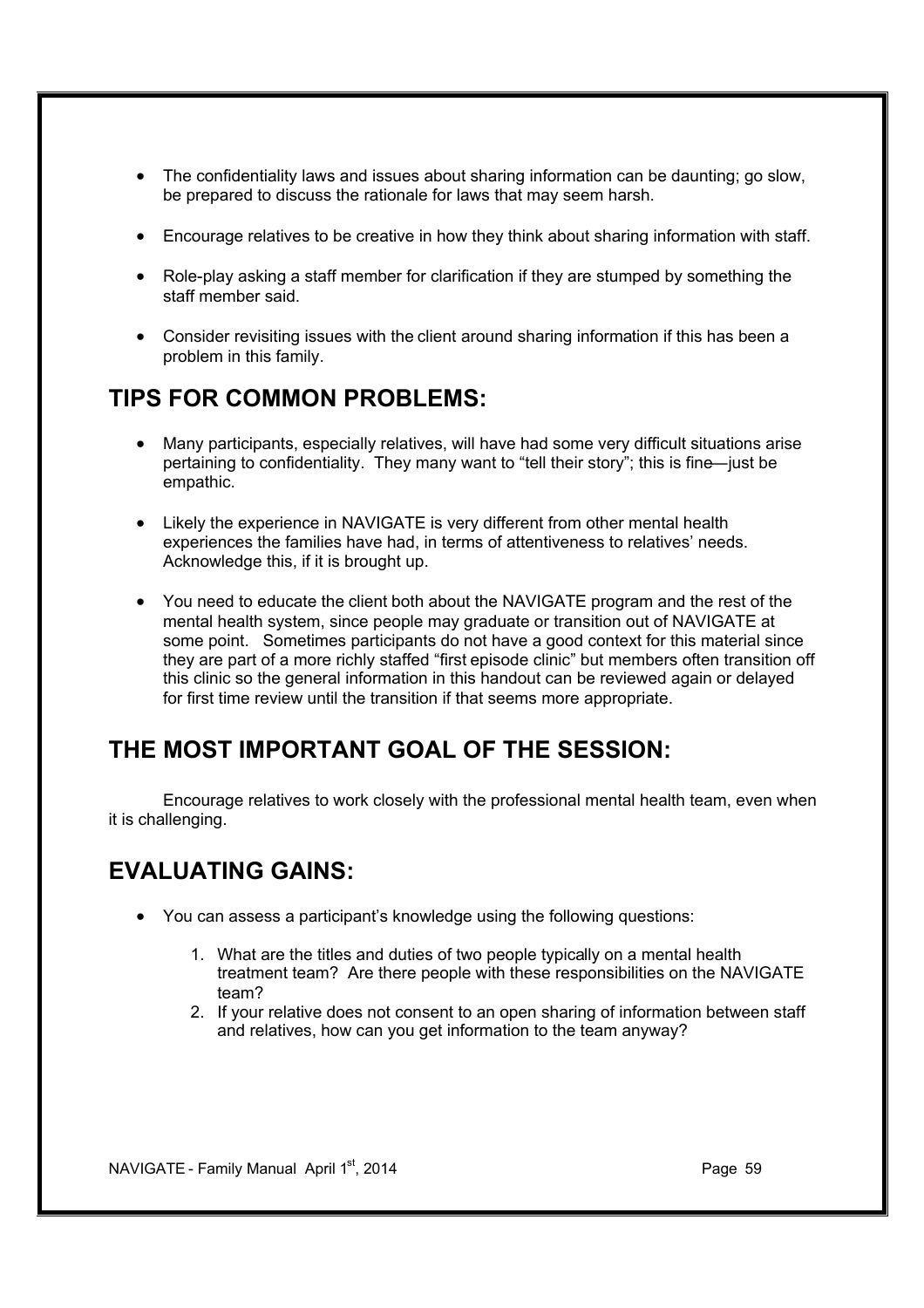# **Clinical Guidelines for "Just the Facts – Effective Communication"**

### **OVERVIEW:**

The handout for this topic is designed to provide a rationale for why improving communication can be important for families with a member dealing with psychosis, as well as strategies to do so. Role-play and home practice are especially important here.

#### Goals

- **1.** Remind participants of the cognitive challenges that usually are found in psychosis, so that they are motivated to work on improving their communication.
- **2.** Remind participants that conflict and tension typically are reduced when communication is good.
- **3.** Offer clear strategies to improve communication, using the guidelines in the text.
- **4.** Have each family member practice at least one communication skill in the session.

#### Materials Needed

- 1. Educational Handout: Just the Facts–Effective Communications
- 2. Pointers for Good Communication (make a poster of pointers from handout or a large copy of pointers which can be seen by all)

## **TEACHING STRATEGIES:**

- Remind families that compensating for cognitive deficits from psychosis is the primary reason for improving family communication.
- · Discuss the pointers for good communication broadly and then give specifics.
- Reinforce any positive communication you see in the session.
- · Set up behavioral rehearsals so each participant practices at least one communication skill—two is even better. Make sure each person:
	- Does at least two rounds of practice on **each** skill he/she chooses.
	- Gets positive feedback first from other family members then from you after the first practice.

NAVIGATE - Family Manual April 1st, 2014 **Page 19th Contract Contract Contract Contract Contract Page 60**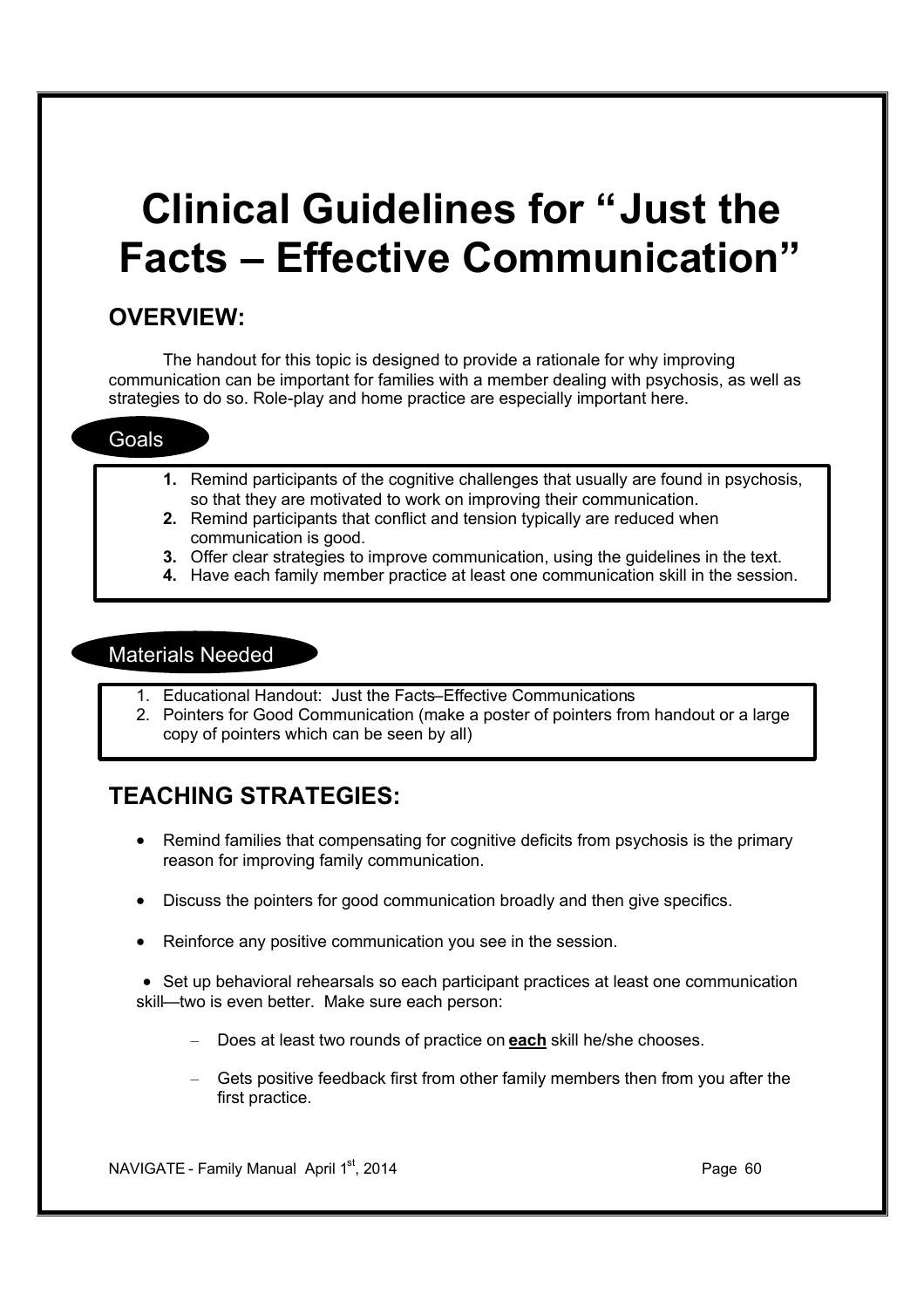- Receives one suggestion for change ("One thing you might try to make the role play even better is. . . . ) before the second practice
- $-$  Practices the role play again.
- Receives more positive feedback.
- Elicit a strong rationale from participants about why home practice is critical to learning new skills.

### **TIPS FOR COMMON PROBLEMS:**

- · The participant says, "We talk just fine." Acknowledge the strength of the participant's communication skills, but again offer the rationale that extra skill is required because of the situation.
- · Participants can be reluctant to do role-plays— you should do the first one, move fast, and give lots of praise for ANY efforts.
- If families are engaged but need more help with their communication, consider offering them a second session of communication skills.
- · Be alert to cultural differences; modify guidance as needed by openly discussing issues with family.

#### **THE MOST IMPORTANT GOAL OF THE SESSION:**

Encourage participants to be "brief, clear, and specific" in their speech.

- After completing the handout for this topic area, it may be helpful to assess how much knowledge the participants have retained about communication. You can assess a participant's knowledge using the following questions:
	- 1. What are three of the key points to good communication?
	- 2. Why is sharpening up good communication vital in families dealing with psychosis?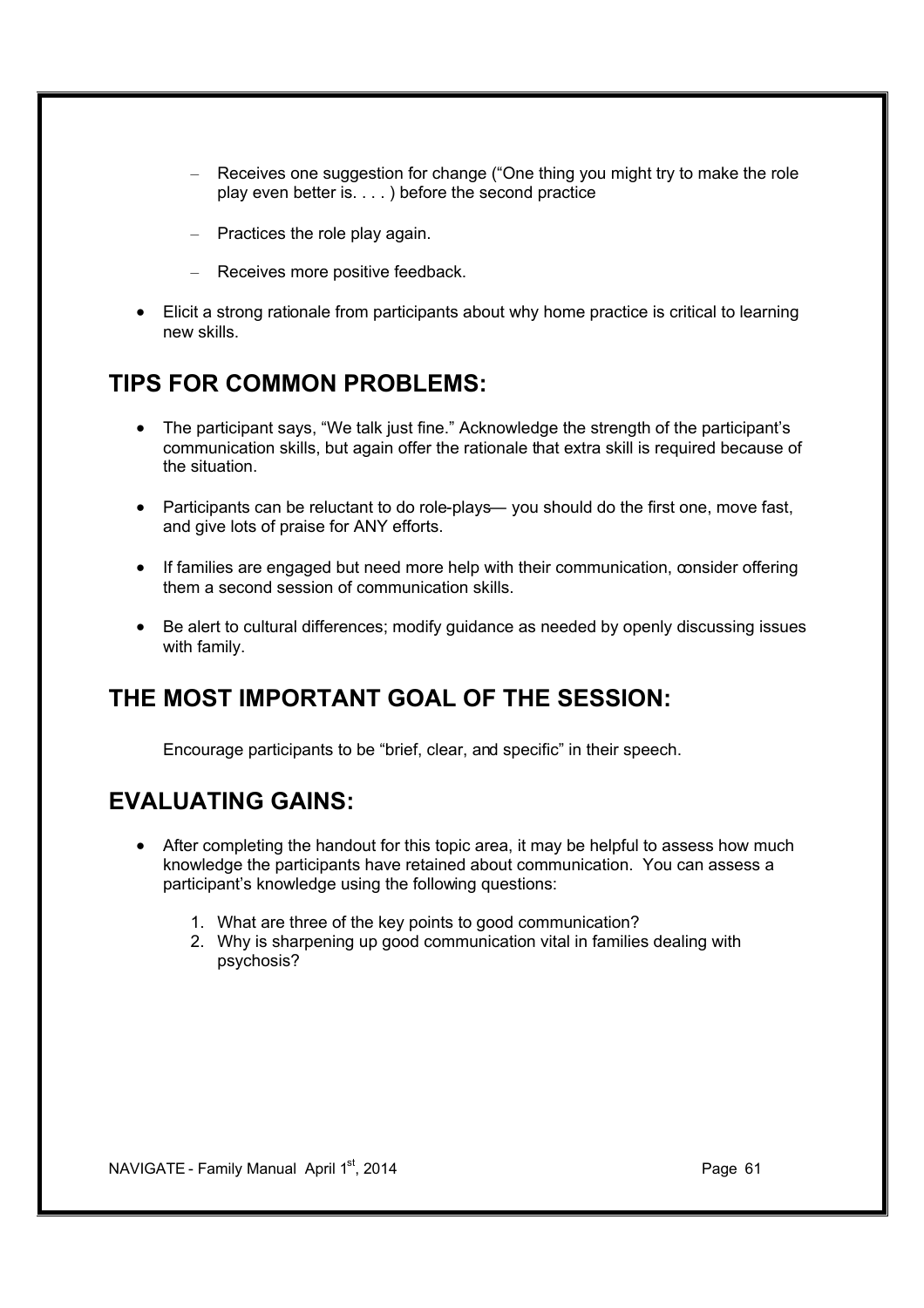## **Clinical Guidelines for "Just the Facts - A Relative's Guide to Supporting Recovery from Psychosis"**

#### **OVERVIEW:**

This module is designed to provide relatives with key points on how they can support recovery from psychosis—by supporting engagement in treatment, by keeping conflict and tension in the family to a minimum, and by pursuing personally meaningful goals.

#### **Goals**

- **1.** Review the key points of supporting recovery from earlier handouts:
	- Take medication as prescribed.
	- · Avoid drug and alcohol use.
	- · Participate in a rehabilitation program and/or find something productive to do.
	- · Limit the amount of stress experienced within the family.
- **2.** Inform participants about the link between low rates of family conflict and criticism and better outcomes.
- **3.** Inform participants that data show that the client who has relatives who are pursuing personal goals and continuing to develop themselves does better.

#### Materials Needed

**1.** Educational handout: Just the Facts - A Relative's Guide to Supporting Recovery from **Psychosis** 

### **TEACHING STRATEGIES:**

· Begin by asking participants about recovery supports they are offering; praise all efforts.

NAVIGATE - Family Manual April  $1<sup>st</sup>$ , 2014 **Page 62 Page 62**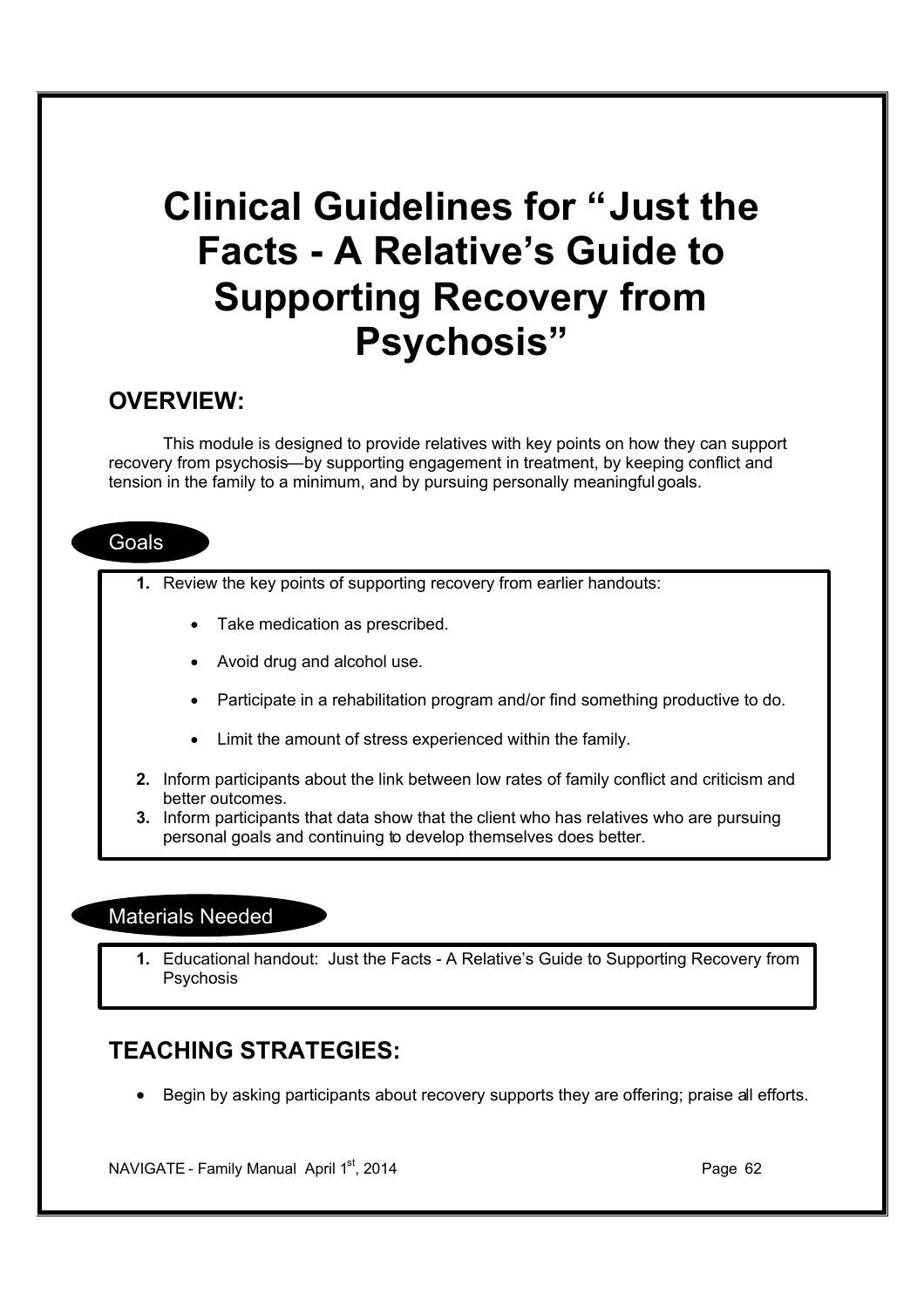- · Normalize high levels of tension in families dealing with psychosis, but point out the value of change.
- Pitch the discussion about reducing family conflict and stress in a positive light—you do not want to be perceived as criticizing the family but rather helping members think about things in a new way.
- · Encourage all members to take good care of themselves and pursue important goals health, social, career—as this is a way to model successful living for the client.

#### **TIPS FOR COMMON PROBLEM S:**

- The participants perceive the topics as critical of them. Remind them that this information is offered to all families in NAVIGATE routinely. Note that occasional criticism in families is completely normal—the problem is that persons with psychosis may be uniquely sensitive to it.
- Counter any negative feedback by lots of praise to participants for what they are doing well. Many participants may be reluctant to pursue personal goals—here, highlighting their place as vital role models for the recovering client may help. Bad situations can improve with effort.

### **THE MOST IMPORTANT GOAL OF THE SESSION:**

Encourage participants to support engagement in treatment, give praise for positive behavior rather than criticism for negative behavior, and take care of themselves.

- After completing the handout for this topic area it may be helpful to assess how much knowledge the participants have retained. You can assess a participant's knowledge using the following questions:
	- 1. What are four ways relatives can help support recovery?
	- 2. Describe the impact of intensive criticism on a person with psychosis.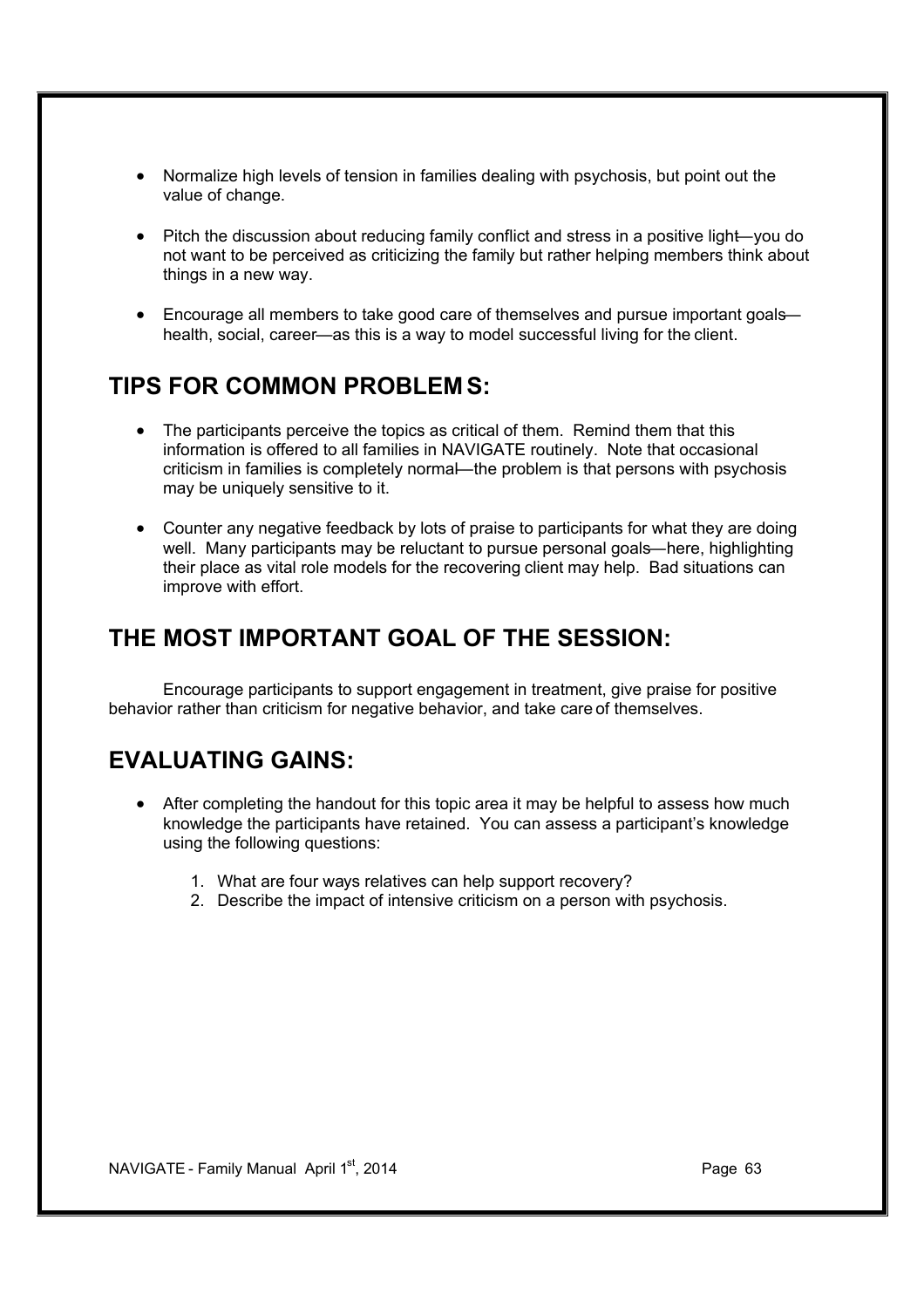# **Clinical Guidelines for "Just the Facts – Basic Facts about Alcohol and Drugs"**

#### **OVERVIEW:**

This is an optional module designed to help participants understand reasons for substance use and how it can be particularly problematic in psychosis. Relatives are also offered some tips on supporting abstinence/recovery from substance use.

#### **Goals**

- **1.** Review information on commonly used substances.
- **2.** Review reasons for use, especially as they pertain to person with psychosis.
- **3.** Place substance use in the context of the stress-vulnerability model.
- **4.** Remind relatives how they can support low levels of use.

#### Materials Needed

1. Educational handout: Just the Facts – Basic Facts about Alcohol and Drugs

## **TEACHING STRATEGIES:**

- · Begin by asking participants about what they know about substance use and what role it may play in psychosis.
- · Normalize substance use (not abuse) in the culture; the point here is that people with psychosis are uniquely sensitive to substance use effects, even if they do not use more than others.
- Review types of drugs briefly; if the client is present and willing to talk about the impact of various drugs on his/her life, especially regarding symptoms and losses, this is to be encouraged.
- · Encourage all participants to recognize perceived benefits (even if they are short-lived) for the substance use for the client—this is a way to create empathy with his/her struggles.

NAVIGATE - Family Manual April 1<sup>st</sup>, 2014 **Page 12 and April 1st and April 1st and April 1st and April 1st and April 1st and April 1st and April 1st and April 1st and April 1st and April 1st and April 1st and April 1st an**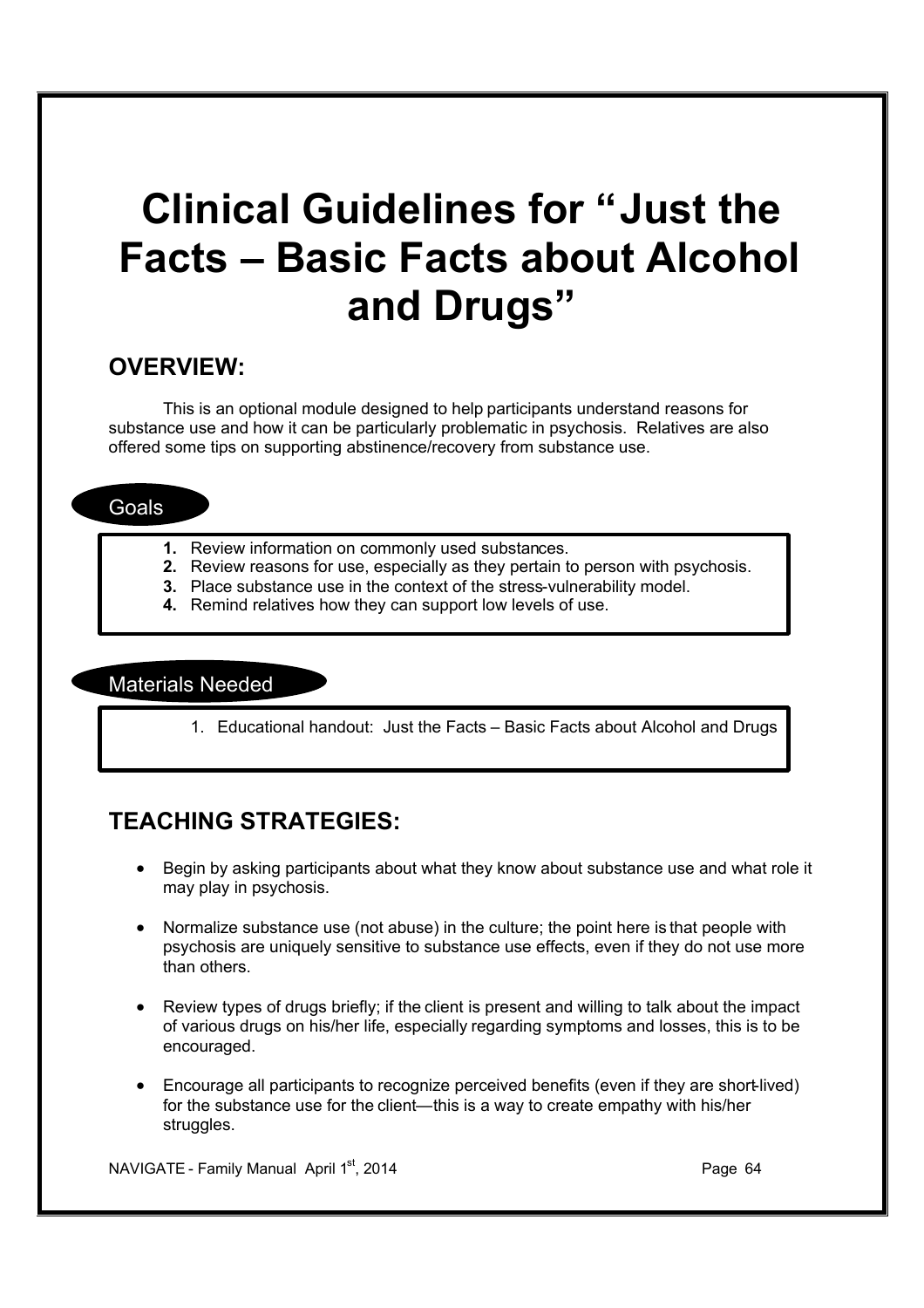- Review the list of negative outcomes from substance use—make sure the ones the client has experienced are identified.
- · Encourage participants to commit to as many tips for helping with substance use listed in the handout as possible.
- · Encourage relatives to praise the participant for even small changes in behavior.

## **TIPS FOR COMMON PROBLEMS:**

- · Be prepared for varying degrees of openness on this topic between families; support candor wherever you can.
- · If the topic arises, remind participants we do not think substances cause psychoses that last more than a month, but may combine with underlying *vulnerabilities* to develop psychosis and thus the ultimate development of symptoms.
- · Be prepared to act quickly if tensions arise, using the strategies mentioned at the beginning of the overview to the clinical guidelines.
- Some relatives may be unprepared to support abstinence in the client (e.g. be unwilling to reduce their own substance use). Do not fight over this—just point out that the situation may be different for the client because of his/her underlying vulnerability, and any help is positive. Praise any willingness to be supportive.
- · It may become clear that family members use together. This means the topic may need to be revisited frequently. See the point immediately above.

## **THE MOST IMPORTANT GOAL OF THE SESSION**

Help participants to understand that, while there may be perceived short term benefits, substance use tends to make recovery from psychosis more difficult because people with psychosis are uniquely sensitive to substance use effects.

## **EVALUATING GAINS:**

- After completing the handout for this topic area it may be helpful to assess how much knowledge the participants have retained about medications. You can assess a participant's knowledge using the following questions:
	- 1. Why do people with psychosis often use alcohol and drugs?
	- 2. What are two ways relatives can help support reduction or elimination of alcohol or drug use?
	- 3. Why is substance use a particular problem in a person who has had a psychotic episode?

NAVIGATE - Family Manual April 1st, 2014 **Page 65** Page 65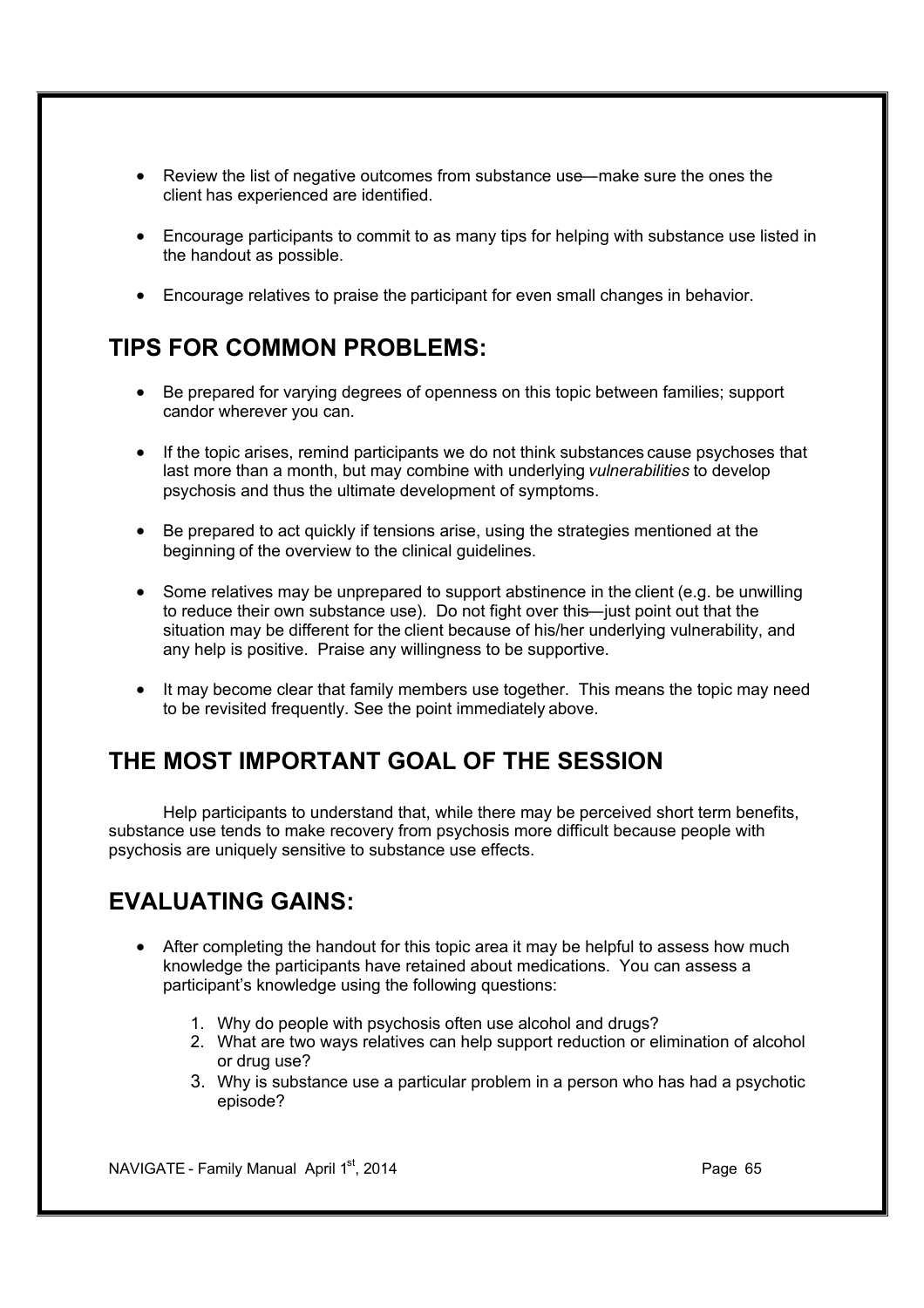# **Family Engagement, Orientation, and Assessment Worksheets and Participant Handouts**

NAVIGATE - Family Manual April 1<sup>st</sup>, 2014 **Page 19th Page 12th Page 12th Page 66**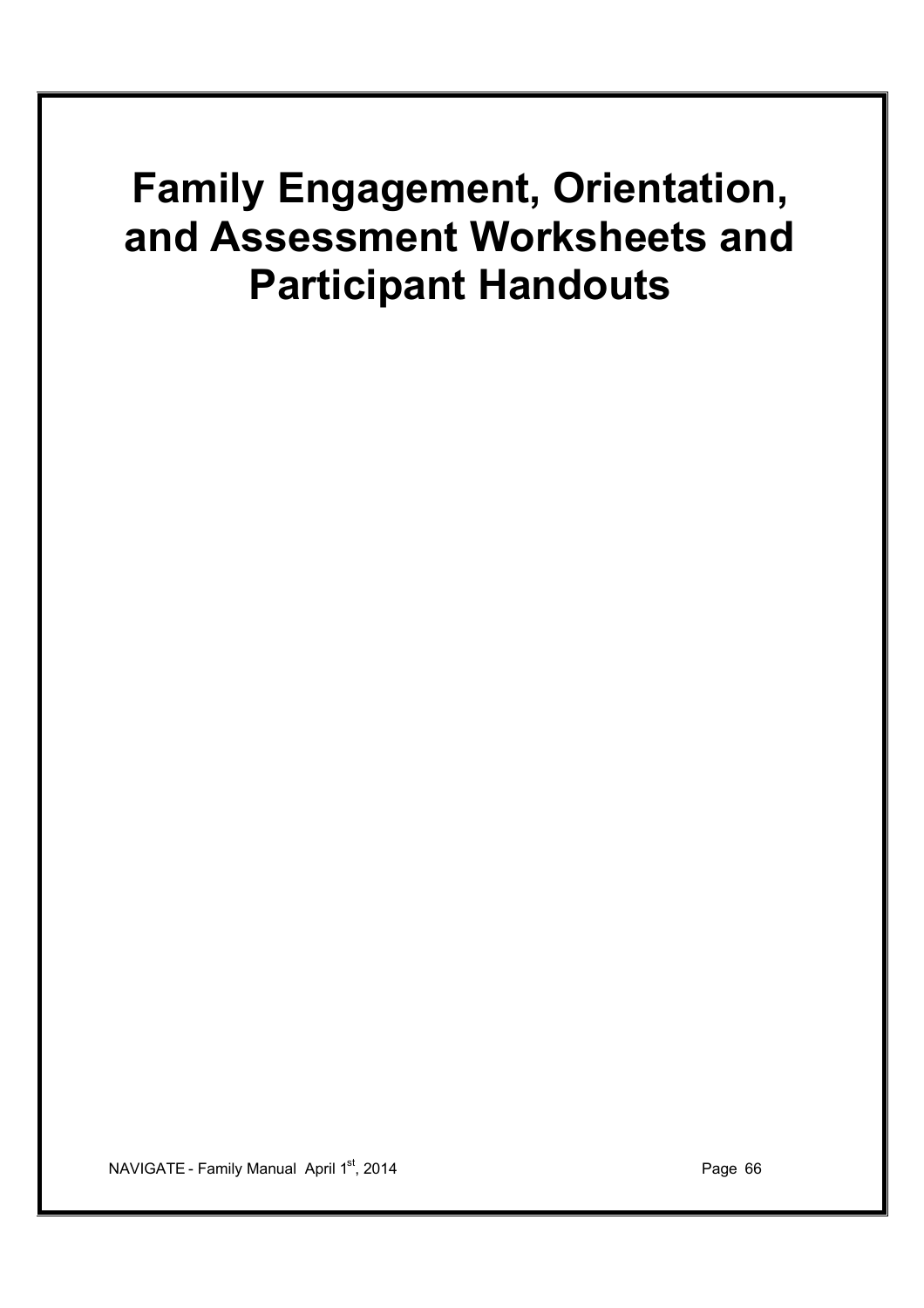# **Family Introduction to the NAVIGATE Program**

- The NAVIGATE program is designed to help a person who has experienced a psychotic episode, and his/her relatives and supporters, learn the skills and information needed to help the person get back on his/her feet, and work towards having a rich and full life.
- The NAVIGATE program involves a number of different interventions, including medication, individual resiliency training (IRT), help getting back to work or school (Supported Employment and Education or SEE), and a family support/education program to increase the chances of recovery from psychosis.
- · These interventions have been shown to be effective in helping people get on with their lives after they have experienced a psychotic episode. There is hope for recovery.
- · Participants will learn strategies that will them support the person in NAVIGATE to pursue his/her goals and get on with his/her life.
- · The person in NAVIGATE will be working with a team to help him/her with his/her goals including a medication prescriber, program director, a clinician for counseling and resiliency training, and an expert on work and school issues. He/she will learn coping strategies that will help him/her better manage his/her situation and reach his/her goals.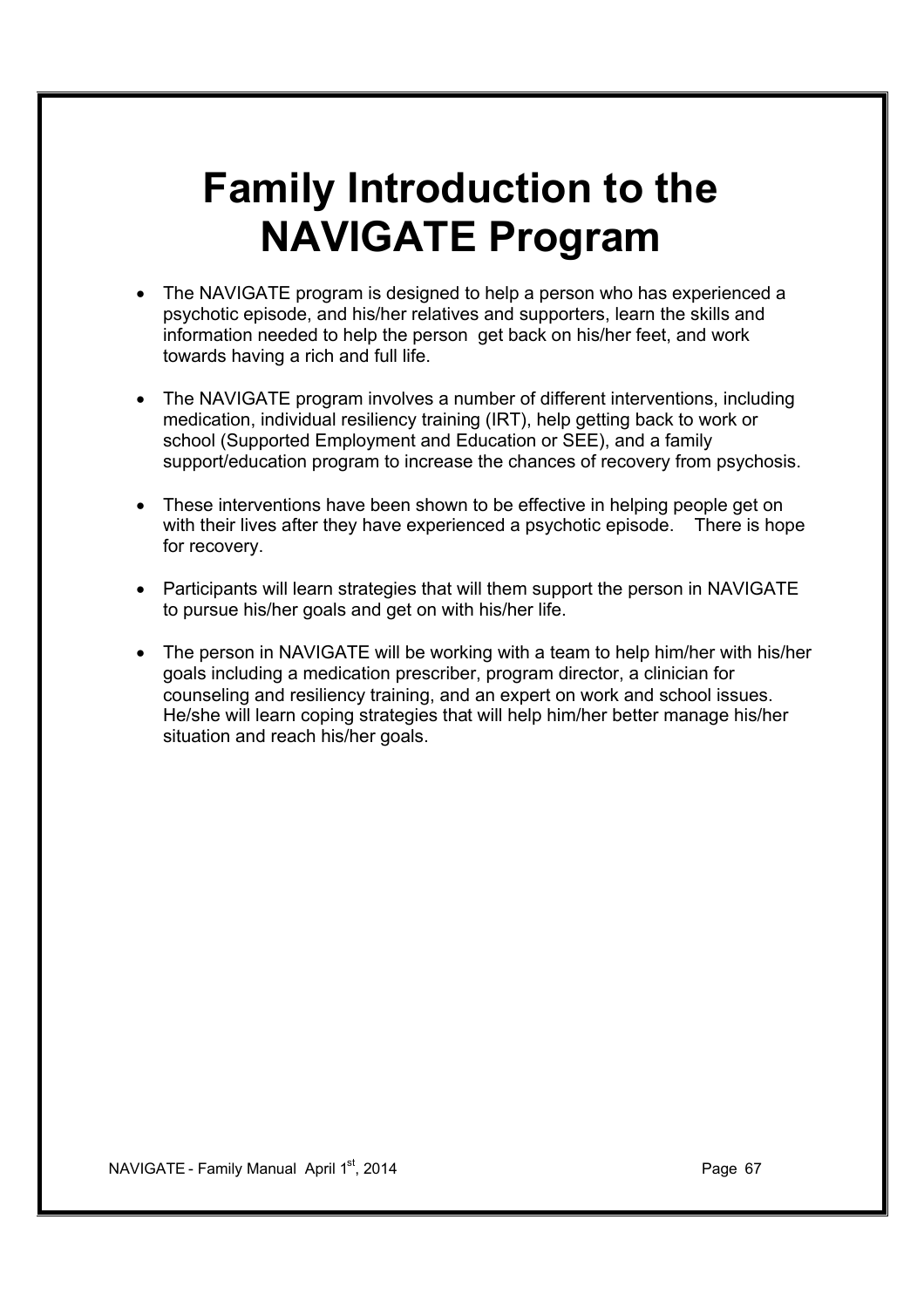## **NAVIGATE Treatment Components**

| <b>Treatment</b>                               | <b>Provider</b>                                             | <b>Aims</b>                                                                                                                                      |
|------------------------------------------------|-------------------------------------------------------------|--------------------------------------------------------------------------------------------------------------------------------------------------|
| <b>Medication Management</b>                   | Psychiatrist, Nurse<br>Clinician, Prescriber                | Monitor use of medication to reduce<br>symptoms                                                                                                  |
| <b>Family Education</b><br>Program (FEP)       | <b>NAVIGATE Program</b><br>Director or another<br>clinician | Provide information and skills to help<br>relatives support their family<br>member's involvement in treatment<br>and to move forward in recovery |
| <b>Individual Resiliency</b><br>Training (IRT) | <b>IRT Clinician</b>                                        | Work collaboratively to make<br>progress towards goals and improve<br>functioning                                                                |
| Supported<br>Employment/Education<br>(SEE)     | <b>Employment and</b><br><b>Education Specialist</b>        | Provide support and tips to help the<br>relative in NAVIGATE get back to<br>work/school or stay in work/school                                   |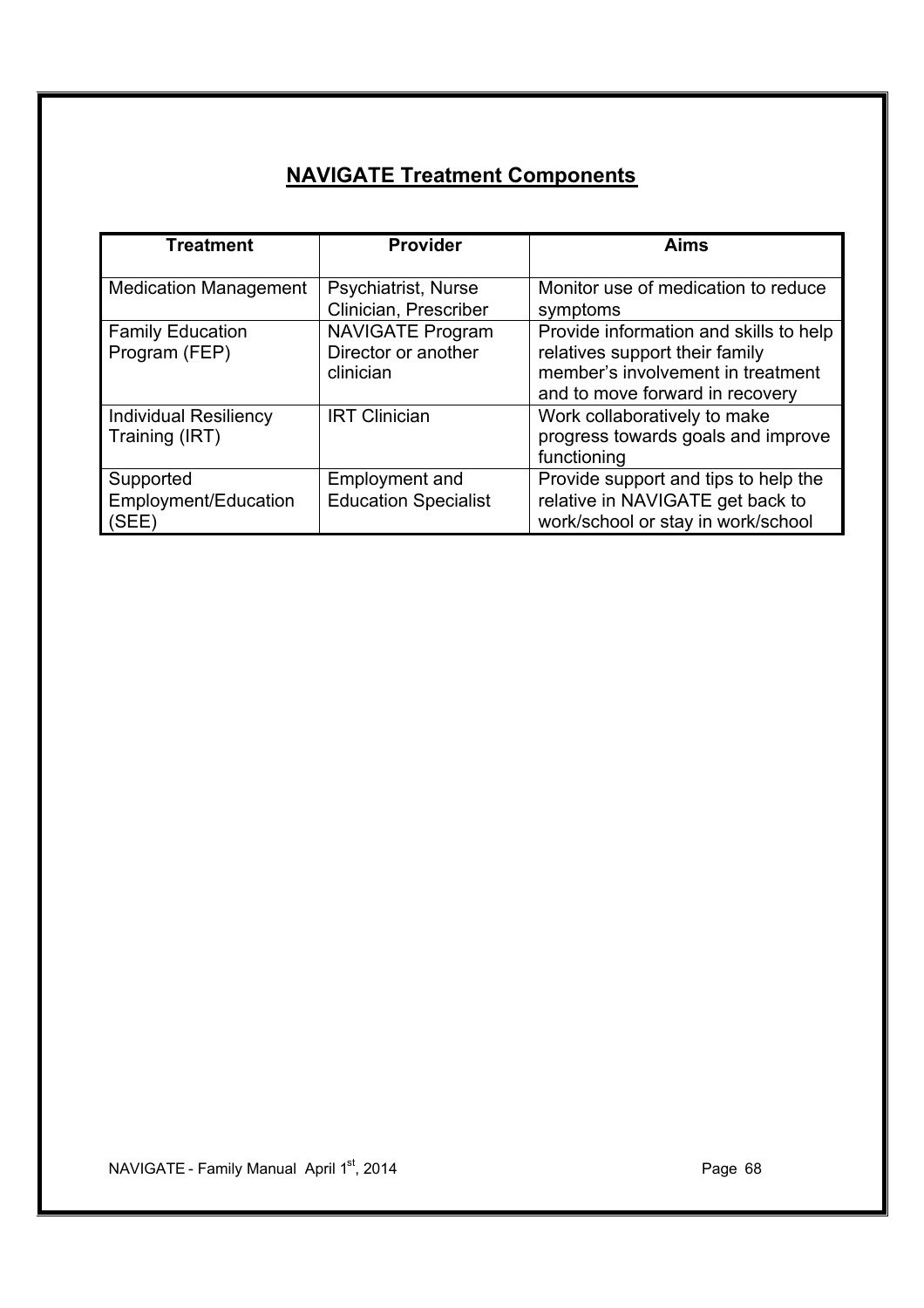# **Family Education Orientation Sheet**

Welcome! This program has been developed for families who have a member recovering from an initial episode of psychosis. We understand that an episode of psychosis can be upsetting and difficult to deal with. We also believe that support from loved ones can be a critical building block in recovery from psychosis.

- · In the Family Education Program you will meet regularly with a clinician who is a member of the NAVIGATE team. It is ideal to meet with the whole family together, including, of course, the member who is recovering from an initial episode of psychosis.
- · Even if the relative in NAVIGATE does not come to these sessions, other family members should still come to the sessions. The relative in NAVIGATE will be learning much of the same information in other parts of NAVIGATE, so you can still work together.
- · Family members will also be invited to be part of the NAVIGATE Individual Resiliency Training (IRT) and Supported Employment/Education (SEE) programs, as long as the relative in NAVIGATE consents. We value your input.

| <b>Stages of NAVIGATE Family Program</b> | <b>Summary</b>                                                                                                                                                                   |
|------------------------------------------|----------------------------------------------------------------------------------------------------------------------------------------------------------------------------------|
| Orientation/Assessment                   | Overview of the Family Program<br>$\bullet$                                                                                                                                      |
|                                          | Learning more about everyone in the<br>family and how they are coping                                                                                                            |
|                                          | This will take 2-3 sessions                                                                                                                                                      |
| Education                                | Learning facts about psychosis,<br>$\bullet$<br>illness, medications, coping with<br>stress, how relatives can be helpful,<br>and good communication in 10-12<br>weekly sessions |
| <b>Ongoing Consultation</b>              | A series of 2-3 sessions offered on an<br>$\bullet$<br>"as needed" basis after completing<br>education, when family members<br>encounter difficulties along the<br>recovery path |
| Ongoing Support from the NAVIGATE Team   | This involves monthly check-ins-<br>$\bullet$<br>either in person or on the phone-to<br>get relatives' views on how the                                                          |

NAVIGATE - Family Manual April 1st, 2014 **Page 19th** Page 69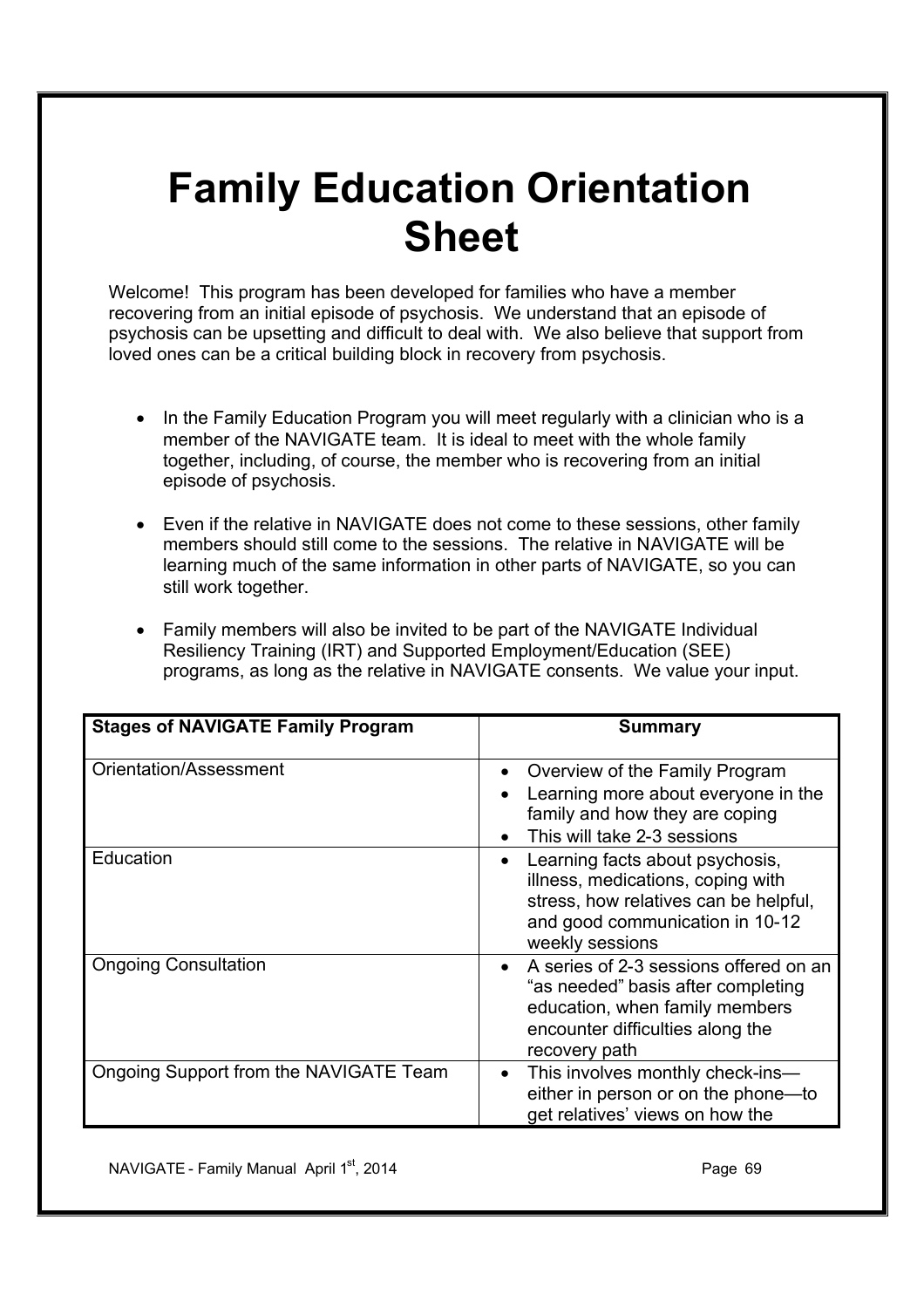|                                                                               | person in NAVIGATE is doing and to<br>identify any areas of improvement or<br>concern; relatives also participate in<br>regular treatment planning and review<br>meetings with the NAVIGATE team |
|-------------------------------------------------------------------------------|--------------------------------------------------------------------------------------------------------------------------------------------------------------------------------------------------|
| Behavioral Family Therapy/Modified Intensive<br><b>Skills Training (MIST)</b> | • This is an optional program when<br>family members decide they would<br>benefit from more extended work on<br>improving communication and<br>problem solving skills                            |

- The goals of the NAVIGATE Family Education Program are to:
	- Find out what you already know about the symptoms, causes, course, medications, and the impact of stress on the person in NAVIGATE's life.
	- Provide information that addresses any gaps in your knowledge about psychosis, treatment, substance use, strategies to cope with stress, and the role of the family in recovery.
	- Provide realistic hope for recovery.
	- Support relatives.
	- Enlist relatives' input to, and cooperation with, the treatment plan.
	- Help relatives assist the person in NAVIGATE to monitor his or her symptoms and prevent relapses.
- · The Family Education Program is organized into a series of stages, each containing a number of specific topics.
- First, we are going to review with you a tip sheet on how you might manage difficult situations you may be encountering in your first few months in NAVIGATE.
- · We also have the story of one of our clients with psychosis, who is working on his recovery with his family, which we want to share.
- In the following section, we will also be asking you questions to get a better picture of how to best help you.
- · Information about your situation helps us figure out what types of treatment your family needs to support recovery from psychosis.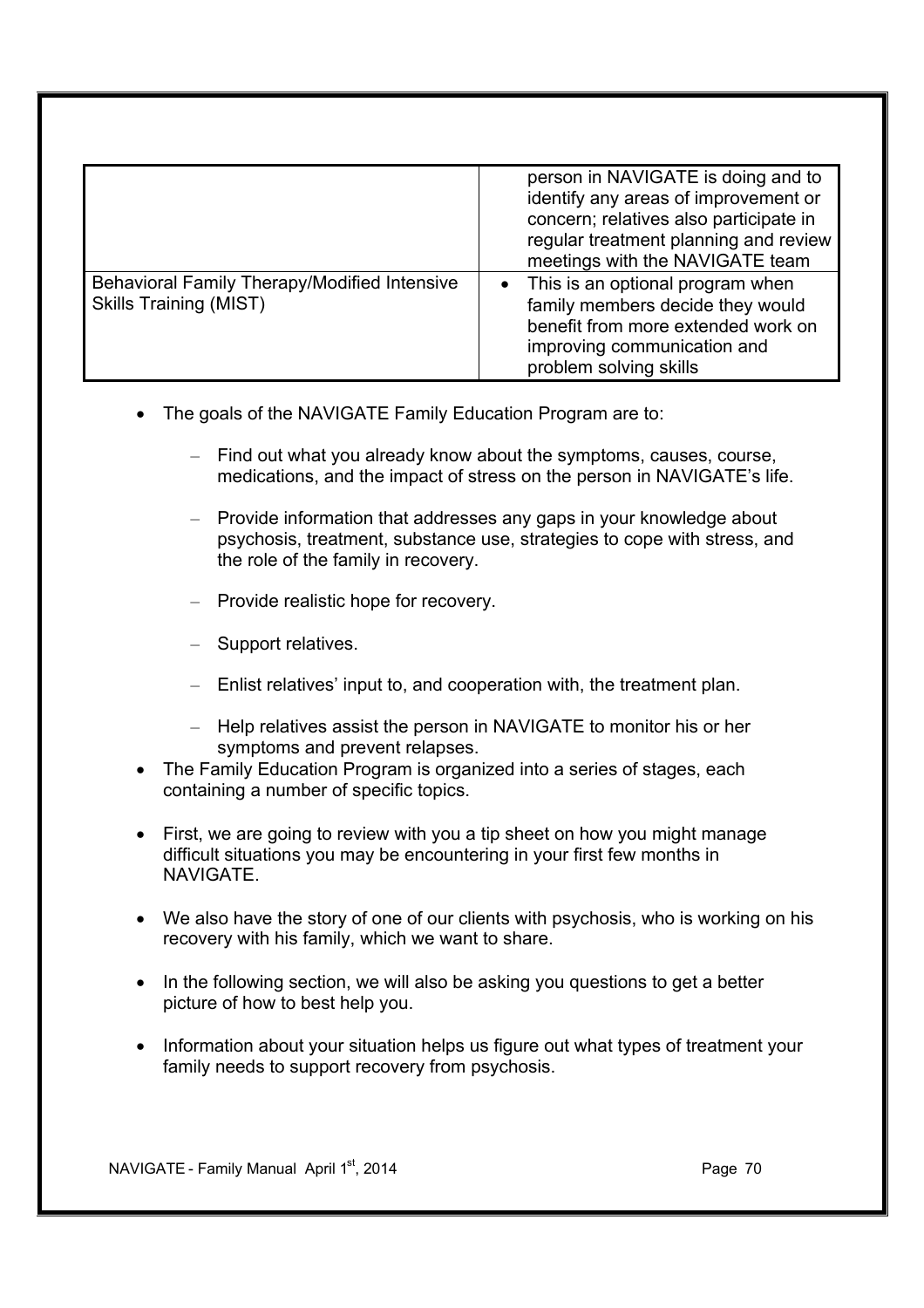#### A few words on keeping everyone safe

The NAVIGATE teams works together closely to support the recovery of participants in the program, and information shared with any member of the team will be shared with other members of the team if it might be useful in developing the strongest recovery plan possible. The NAVIGATE Team is also committed to protecting the safety of all family members. As you may know, there are laws that require mental health professionals to get help if there are concerns about the safety of individuals with whom they work. If anyone on our team has concerns about child abuse, elder abuse, or impaired person abuse, we will tell the authorities and get help. We will also get help from others if we have concerns that any participant may do something to hurt him or herself or anyone else.

> We are eager to begin this program. We look forward to working with you.

NAVIGATE - Family Manual April 1<sup>st</sup>, 2014 **Page 71** Page 71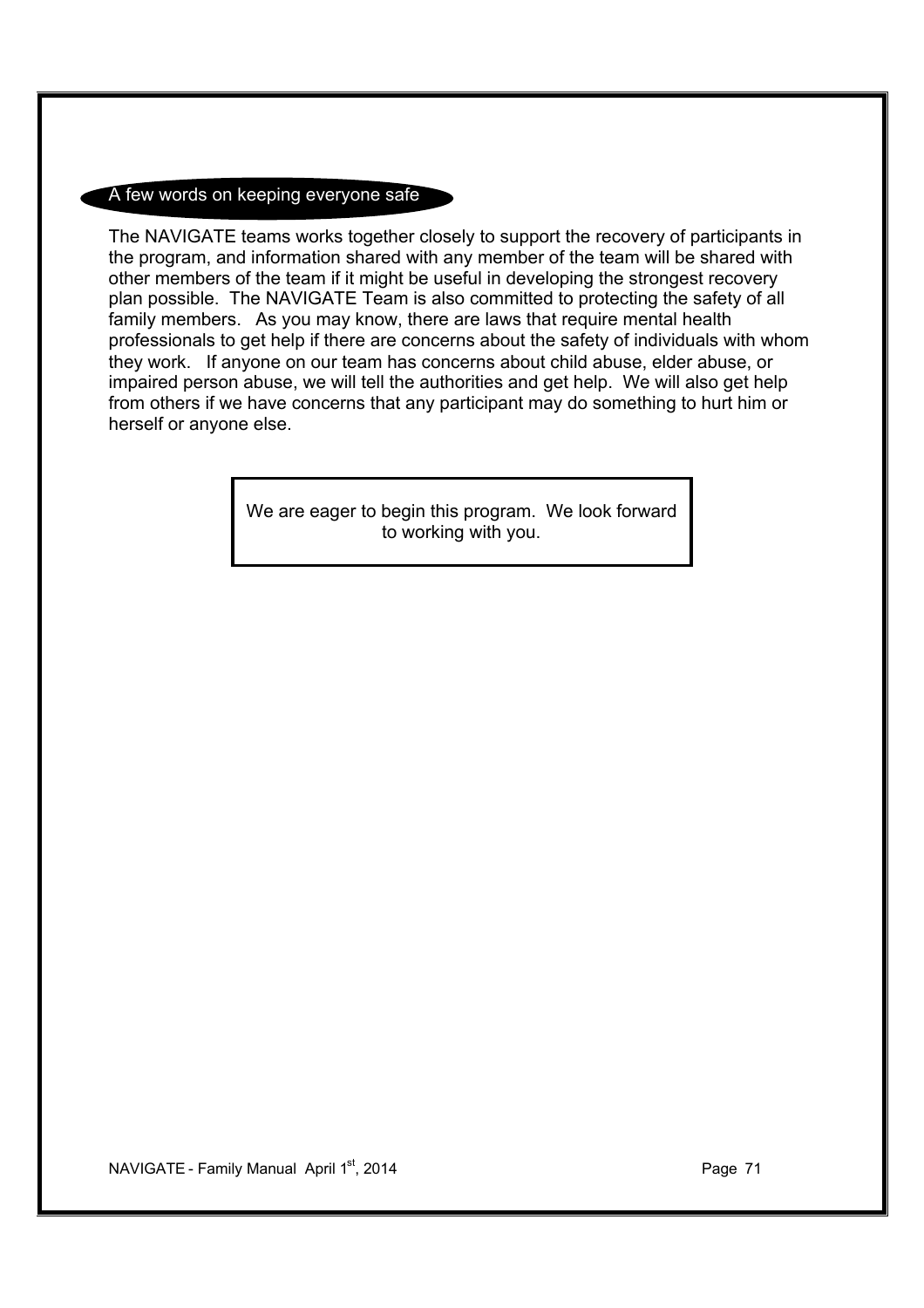#### **Tip Sheet for Helping People in NAVIGATE**

Psychosis often causes people to experience high levels of distress—such as anxiety, suspiciousness, confused thinking, or unusual thoughts or perceptions. Medications usually help with this, but they sometimes take a few weeks or months to achieve their full benefits. In the meantime, many relatives have found the following guidelines useful when interacting with a family member in acute distress.

#### Keep expectations minimal, but don't let them all go

In addition to having unusual thoughts and perceptions, persons with psychosis may be dealing with unpleasant medication side-effects and confused thinking. They may be so uncomfortable that they stop doing routine activities, such as taking showers, coming to meals, or taking medication. While relatives should be understanding about how difficult it may be to continue to do day-to-day activities, taking care of oneself often lifts our mood and helps us feel more a part of the world. Relatives should continue to have small but manageable expectations for their family members to maintain their routines, such as washing each day, attending family meals, getting out of the house for some fresh air most days, etc.

#### Encourage but do not nag. Choose your battles

People with psychosis are uniquely sensitive to criticism, and this can lead to an increase in symptoms or social withdrawal. When individuals first begin treatment, they may have a hard time functioning. Praise your relative for taking *any* small steps to getting better, and limit your criticism. Focus on the priority issues—taking medication, making appointments, getting up for a part of each day. There will be time to deal with bigger issues later.

#### Help your relative keep to as close to a normal routine as possible

It is very easy for persons experiencing psychosis to get off their schedules—such as sleeping most of the day and staying up much of the night. This kind of schedule develops for some people because medication side effects make them feel sleepy during the day or because they feel a little "safer" being awake at night when fewer people are around and social demands are less. Unfortunately, sleeping all day may lead to missing appointments and interfere with recovery efforts. While it is important to recognize that persons recovering from psychosis usually need more rest, helping them keep a regular schedule as much as possible can help them get back on track sooner.

#### Don't argue with a relative over worrisome thoughts

If the relative in NAVIGATE expresses an unusual thought or experience as a "fact," don't argue the truth of it. If the relative with psychosis reports an odd belief such as "The TV is watching me" or "We are not safe here," arguing with him/her may only prompt him/her to state his/her point more firmly. Few of us like to be contradicted. If

NAVIGATE - Family Manual April  $1^{st}$ , 2014 **Page 72 Page 72**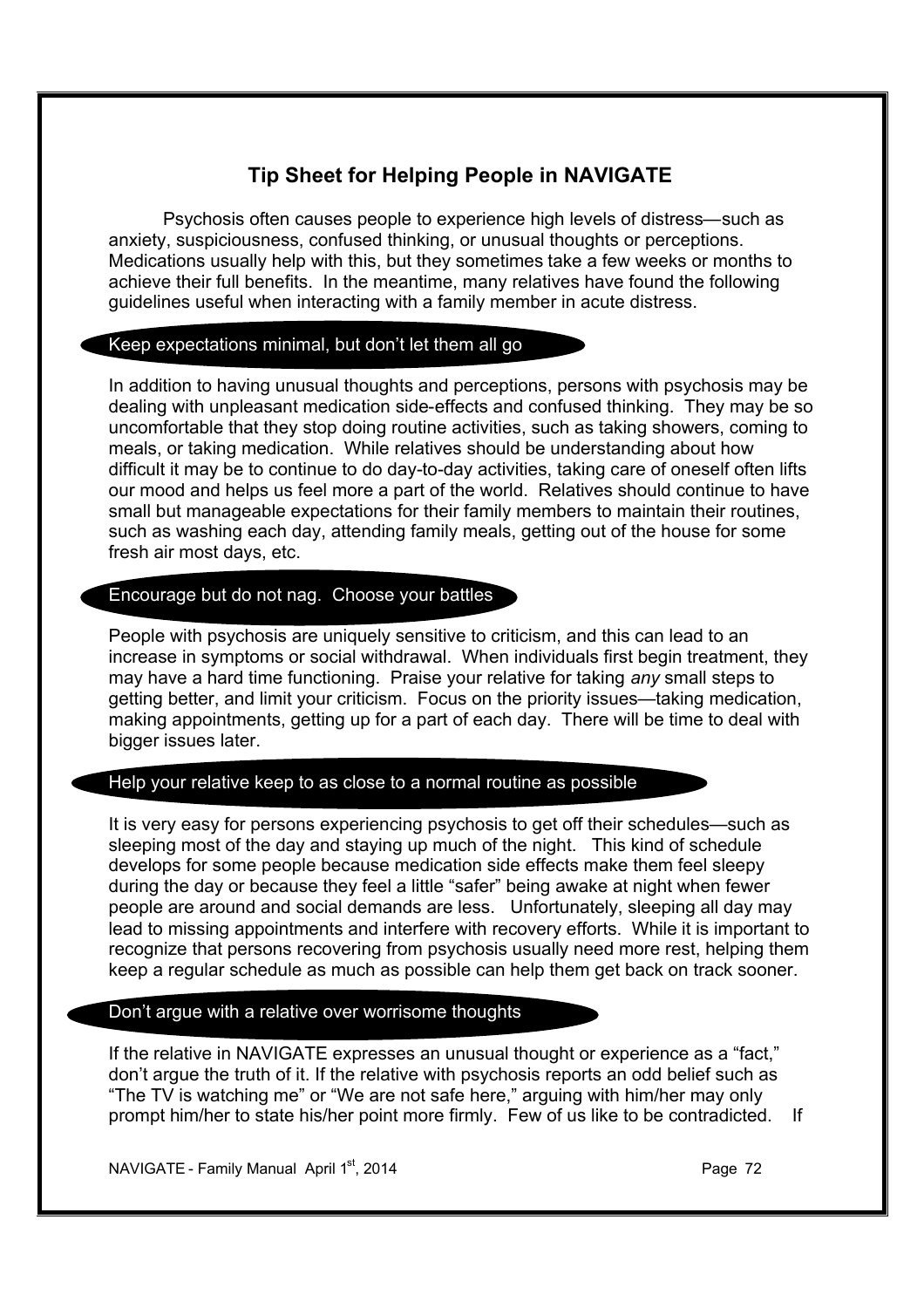the relative offers an odd belief such as "The TV is watching me" or "We are not safe here," you don't have to agree with him or her, but you don't have to argue either. When people with a psychosis state these types of beliefs, they usually believe them firmly, and hold onto them tenaciously. Instead of arguing, family members can empathize with the underlying feeling the relative might be having—such as fear, confusion, frustration, or uncertainty.

Here is an example:

- Person with psychosis*—"We need to leave the restaurant. Everyone is looking at me."*
- Family Member*—"It sounds like you feel very uncomfortable. I know this is hard. Let me just finish my sandwich and we can go."* Note that the family member *did not say "No, that is not true. No one is looking at you."* This statement might only make the person with psychosis argue more strongly that people *are* looking at him.

Continue to do any enjoyable activities together

If you and your relative with psychosis used to like watching sports together, see if you can watch a little of a ball game together. If the two of you used to like going for a ride to get a cup of coffee, try to go even if you only spend a short time at the coffee shop. Continue to look for positive, low stress activities to help you feel connected.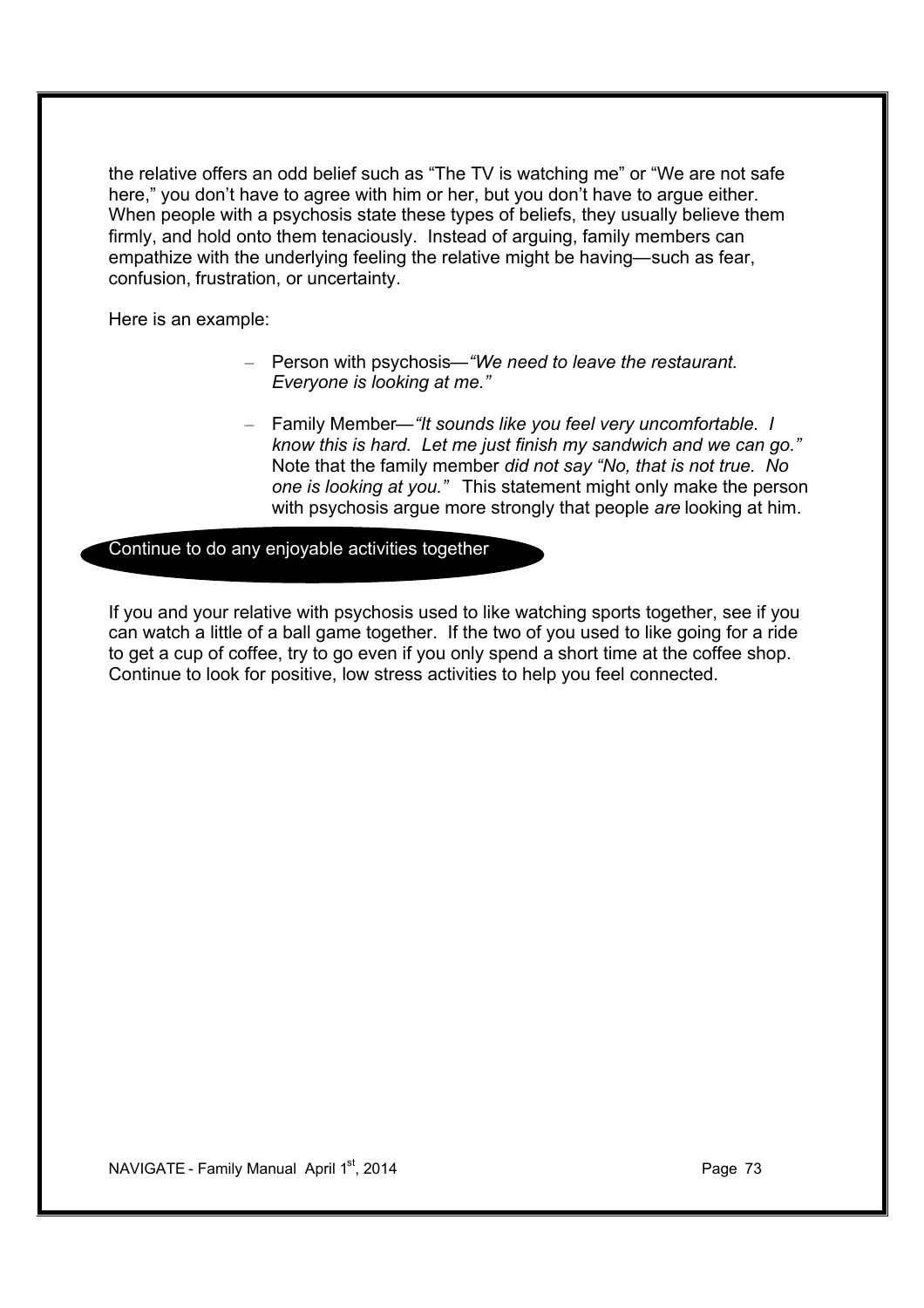### Take Care of Yourself

In times of stress, relatives sometimes neglect their own health and wellbeing. It is important to attend to your own needs, too. Try to eat regular meals, get enough sleep, get out of the house, and do things that help you cope with the stress you are naturally experiencing. Be gentle with yourself.

### **Managing Crises**

Many urgent situations can be anticipated—relatives may have a suspicion the person is NAVIGATE is not taking his/her meds, or feeling hopeless, or getting more agitated. You may be able to use the tools you develop in the NAVIGATE family education program to resolve difficulties. Sometimes clients just need a day or two of reduced stress to feel back to their old selves. However, in more urgent situations, getting help earlier (rather than later) can help alleviate a lot of stress and reduce the likelihood of hospitalization. Here are some quick guidelines if more help than the family can provide is needed:

- 1. Have the contact information for the client's IRT and family clinicians readily available so you can call easily if you think the family needs help.
- 2. Call for help earlier in the day. If you call the clinic at 9:00 in the morning, your relative may be able to see the clinician or prescriber that day. If you call at 4:00 pm, this will be much harder to accomplish and you may end up in the emergency room.
- 3. Know the emergency procedures for the clinic in advance—your family clinician can help with this. Is there a crisis team that can come out to your house if there is a need for an emergency evaluation and you cannot get to the clinic (like at night or on the weekend)?
- 4. Err on the side of caution. If there is any issue of safety—you think someone may get hurt or hurt themselves—address the issue immediately!!!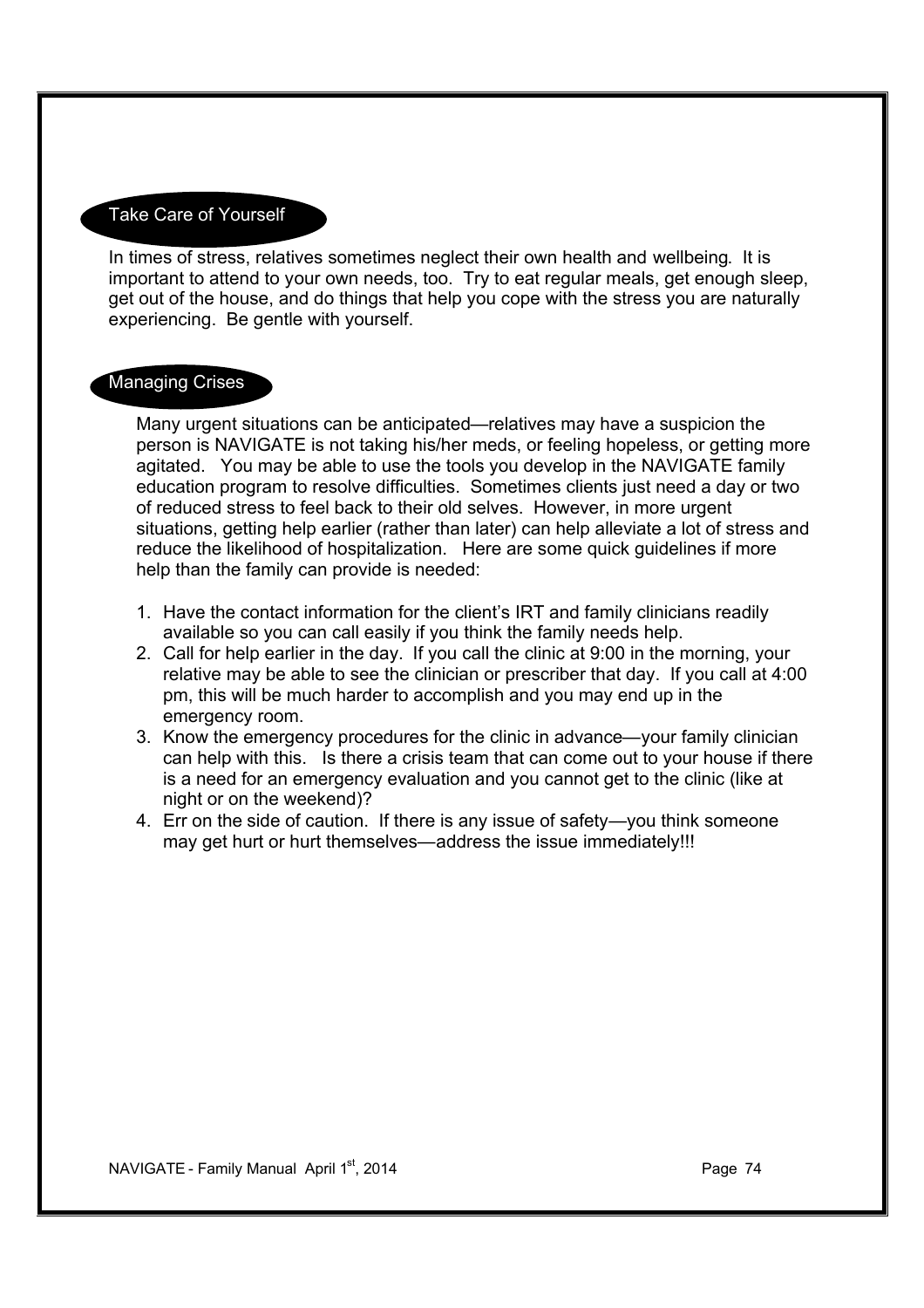## **Sam's Story**

In 2003, Sam felt he was at the top of the world. He was 23--the assistant art editor of a local magazine, had graduated from a great college a year ago, and was living a wonderful life in San Francisco. He thought things were going very well—so well that he started taking on a lot of extra responsibilities at work and was working very long hours—often leaving the apartment at 7:00 am and not getting home till 8:00 pm at night. His boss was pleased with him. Between work and going out to clubs with friends three of four nights a week, he had a lot going on. In retrospect, he thinks he was partying more then he should have been. He began to have some difficulty settling down at night when he tried to go to sleep—he felt keyed up, with a lot of thoughts on his mind—some about projects at work, some about people he was meeting. He found himself staying up later and later, often only getting a few hours sleep. He felt more tired in the morning—everything seemed a bit more of an effort—dressing sharply for work, taking a shower. Nevertheless, he thought he was being very creative at work and became increasingly convinced others were stealing his ideas and his thoughts. He was thinking so clearly, he was pretty sure they could tell what he was thinking. He started calling his parents at least every other day complaining about his co-workers taking his ideas.

At first his mom and dad just tried to reassure him, but when he started calling them at all hours of the night to complain, they got increasingly nervous. They kept telling him to not worry about what others were doing and just concentrate on himself, but obviously the reassurance was not working. After a couple of weeks, they decided to drive to his apartment one weekend. When they got there, they were shocked—there was artwork and pictures everywhere, the place was a mess and Sam seemed distracted, often mumbling to himself, looking off, very disheveled. They were at a loss at what to do. They finally persuaded him to come home with them for a couple of days rest; he was awake most of the nights pacing. On Monday, Sam's mom called her physician and she suggested they take Sam to the emergency room. At first Sam's dad was reluctant—he just wanted his son to "settle dawn and stop it." Sam's mother argued that that strategy was not working and since they did not know any psychiatrists or other mental health professionals they should go to the emergency room. They could not figure out whether to tell Sam where they were going; they finally drove to the hospital and just told Sam they needed to get some help to relax him. He initially did not want to go in, but admitted he needed some help for sleep and finally agreed to go in. Sam was evaluated at the hospital and admitted. He did not want to be admitted but the staff told him if he did not sign in voluntarily they would put him on a hold—he signed in himself. The doctors said he was having a "psychotic" reaction.

Then began the "year of hell" as Sam's father used to say. Sam got out of the hospital and was on medication, but he was slowed and distracted. He was not in any shape to work and his parents had to call and get him a medical leave. Sam's parents were too afraid to have Sam live alone so he stayed with them and they found a local psychiatrist. They tried to be sure one of them was always at home. Sam was clearly depressed and talking about suicide. He was hearing voices that said he should hurt

NAVIGATE - Family Manual April 1st, 2014 **Page 75** Page 75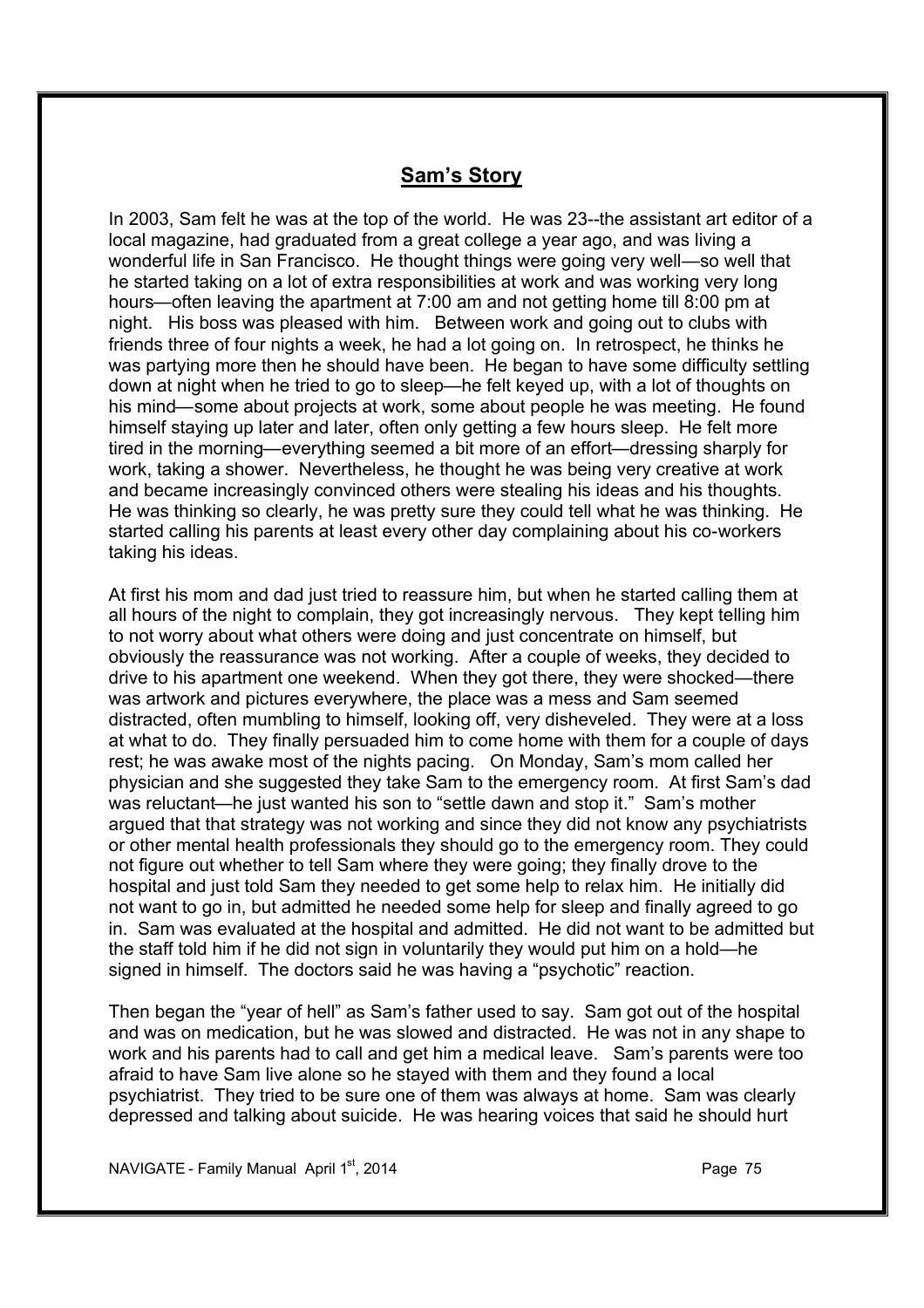himself and he was doing little with his days; he was not working, he did not see his friends, he was too distracted to watch TV or read. Another medication was tried, but Sam still thought others could read his thoughts and was very suspicious. He was in and out of the hospital. His parents monitored his medication closely, but little seemed to help. The whole family was stressed. Sam's father's blood pressure was high and his mother's ulcers started acting up. After about 6 months Sam's doctor finally added a new medication—Sam's third —and this one seemed to help a bit. Sam could sleep through the night and quit talking to himself. He still complained he "could not think straight" and he was very withdrawn, but he no longer talked about hurting himself. He did not want to see friends or extended family and spent most of his time in his room. He was "tired" all the time.

Sam's mom and dad (and sometimes his brother when he was home from college) began to see a family mental health clinician who helped explain serious psychiatric illnesses to them. Sam had been in treatment for about 8 months by then, and now had a diagnosis of "schizoaffective" disorder. The family went to sessions for about 6 months every other week. They learned about symptoms and stress and medication and about not expecting too much from Sam early on. They started reading up on schizophrenia and schizoaffective disorder. Sam's parents encouraged him to go to the family sessions with them. For a few months he resisted, but he finally agreed to meet with the clinician one time. He liked her—she was not too pushy and she acted like he could go back to work or move out from his parents—something good might happen eventually--like he would not be stuck forever. Sam did not want to go to family sessions but agreed to see a clinician on his own. They started working on symptom management and coping skills. The clinician kept asking him if he had goals or plans he did not see how he could go to work, but he had always thought he would need to get more training in graphic design if he was going to be a successful art editor of a magazine, so he said he might want to try that. The clinician helped him figure out where he could take some classes and they developed strategies so he could keep up with assignments even if he felt tired or confused and to manage it if he felt anxious or suspicious in class. Sam's father kept asking when Sam was going to get back to work—"be a man"- but his wife reminded him that Sam seemed to be having some negative symptoms and they needed to go slow. She also reminded him that the family clinician had told them nagging would likely make Sam's symptoms worse.

Sam took the classes and did well. Even though he missed some classes because it was hard to get out of bed, he remembered he liked art a lot. He even made a couple of acquaintances in the class and agreed to go out with them to celebrate the end of the semester. He decided to continue the classes and get a Master of Arts in graphic design. It took another 18 months, but he felt relieved not to be working and he had some savings he could use to tide himself over. He even got a few freelance jobs. During that time, he grew tired of living with his parents and found a studio apartment he could rent (with his parent's help). His parents were very anxious--they only consented to let him move out if he agreed to meet them twice a week for dinner and to tell them about his medication taking. Sam thought that was a bit much, but he appreciated their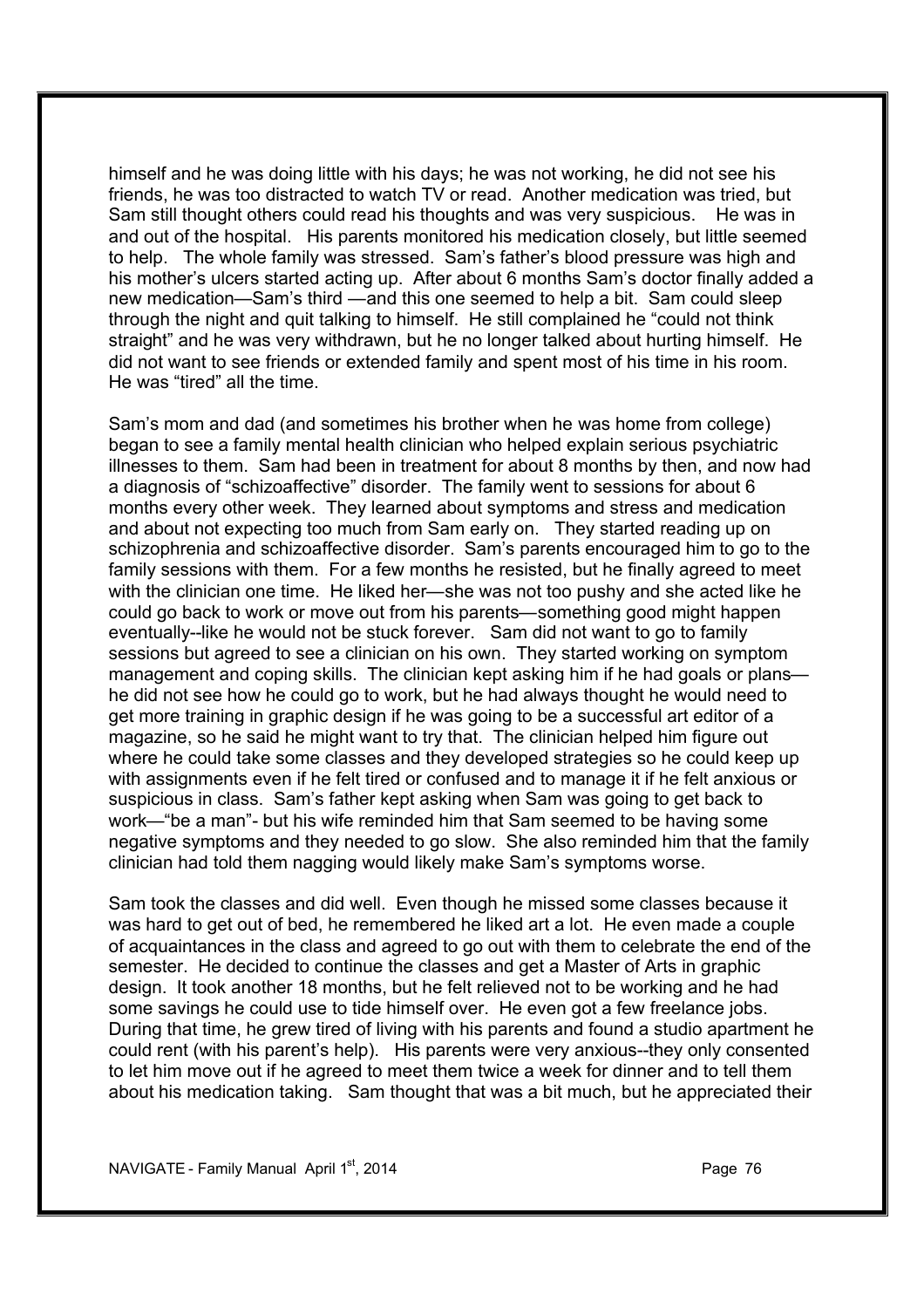support so he agreed. He did not like being on medication but he was pretty certain it was keeping him out of the hospital and that was enough for him.

It is now seven years later. Progress has been up and down, but Sam is living on his own and works part-time. He has a girlfriend and is in touch with many of his friends from high school and college. He has psychotic symptoms occasionally but nothing he cannot manage. Sam continues to see his psychiatrist and psychologist but less frequently, and most people meeting him would not think there is anything usual about him. He has not been in the hospital since he got his medication stabilized. He worries a little that he will get sick again, but most days he does just fine. His family has been able to resume their normal activities; his brother decided to become a neuroscientist to try to understand mental illness better. Sam found out he has a number of strengths that help him be resilient. He is smart, creative, sociable, persistent, appreciative, and courageous. His parents found out they also had a number of traits that help them be resilient—they are caring, loyal, assertive when they need to be, and diligent. Sam and his parents still try to make a point of having dinner once a week—Sam figures it is the least he can do to help them feel ok, and he enjoys their company.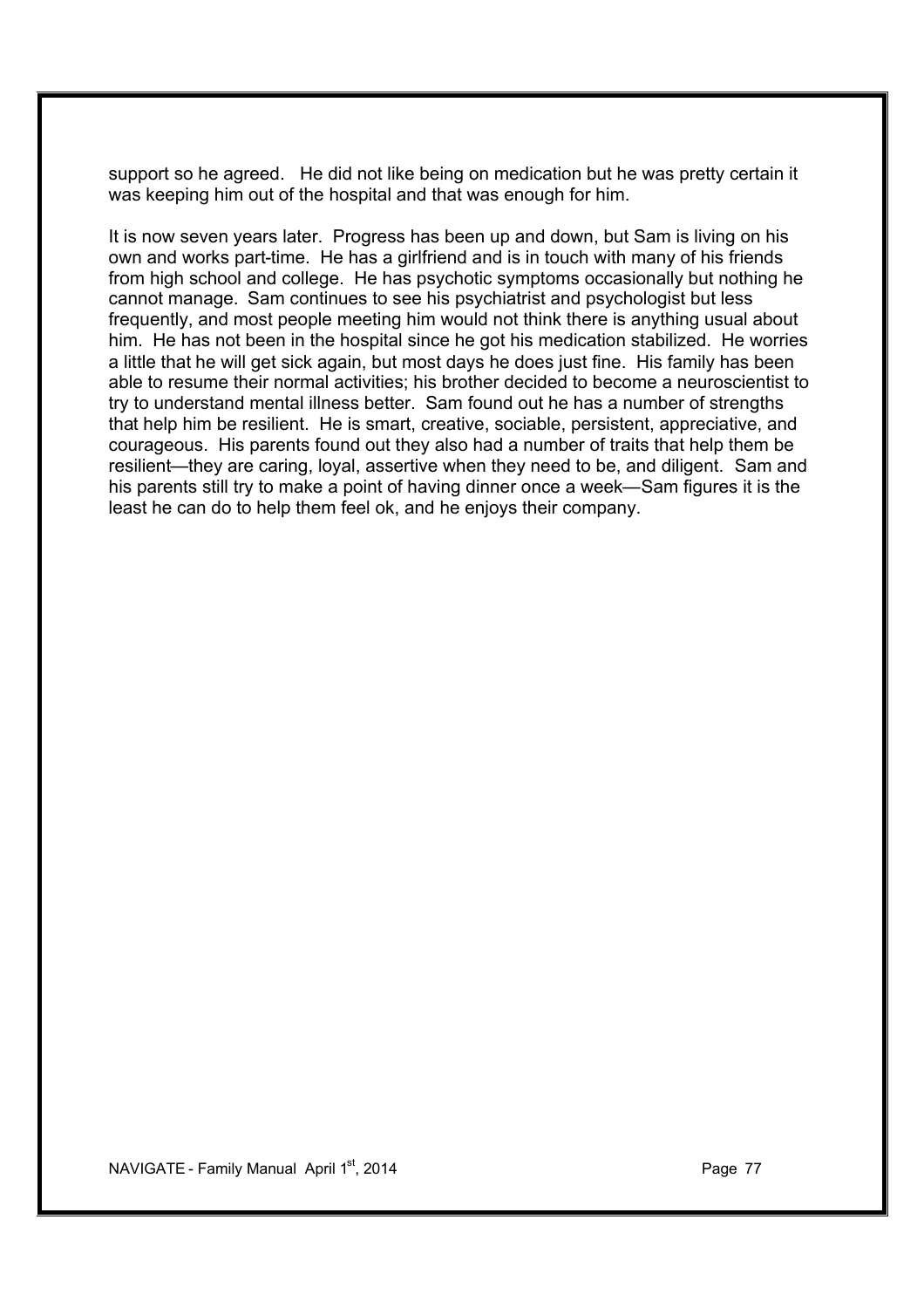## **NAVIGATE Family Member Interview:**

|                                                                                                                                                                                                                                                              | (Rephrase as necessary to make questions appropriate for the client or the relatives) |
|--------------------------------------------------------------------------------------------------------------------------------------------------------------------------------------------------------------------------------------------------------------|---------------------------------------------------------------------------------------|
| <b>Background Information</b>                                                                                                                                                                                                                                |                                                                                       |
|                                                                                                                                                                                                                                                              |                                                                                       |
|                                                                                                                                                                                                                                                              |                                                                                       |
|                                                                                                                                                                                                                                                              |                                                                                       |
|                                                                                                                                                                                                                                                              |                                                                                       |
|                                                                                                                                                                                                                                                              |                                                                                       |
|                                                                                                                                                                                                                                                              |                                                                                       |
|                                                                                                                                                                                                                                                              |                                                                                       |
|                                                                                                                                                                                                                                                              |                                                                                       |
|                                                                                                                                                                                                                                                              |                                                                                       |
| Knowledge of relative's in NAVIGATE Disorder (phrase for relative or client as<br>appropriate)                                                                                                                                                               |                                                                                       |
|                                                                                                                                                                                                                                                              |                                                                                       |
| together.                                                                                                                                                                                                                                                    |                                                                                       |
| ,我们也不会有什么。""我们的人,我们也不会有什么?""我们的人,我们也不会有什么?""我们的人,我们也不会有什么?""我们的人,我们也不会有什么?""我们的人<br>,我们也不会有什么。""我们的人,我们也不会有什么?""我们的人,我们也不会有什么?""我们的人,我们也不会有什么?""我们的人,我们也不会有什么?""我们的人<br>What do you understand about________________________________'s psychiatric problems? |                                                                                       |
| Tell me about the circumstances that led up to _____________getting treatment here?<br>Why did he/she need help?<br>,我们也不会有什么。""我们的人,我们也不会有什么?""我们的人,我们也不会有什么?""我们的人,我们也不会有什么?""我们的人,我们也不会有什么?""我们的人                                                         |                                                                                       |
| <b>Causes</b>                                                                                                                                                                                                                                                |                                                                                       |
| What do you think caused _____________ mental health problems?                                                                                                                                                                                               |                                                                                       |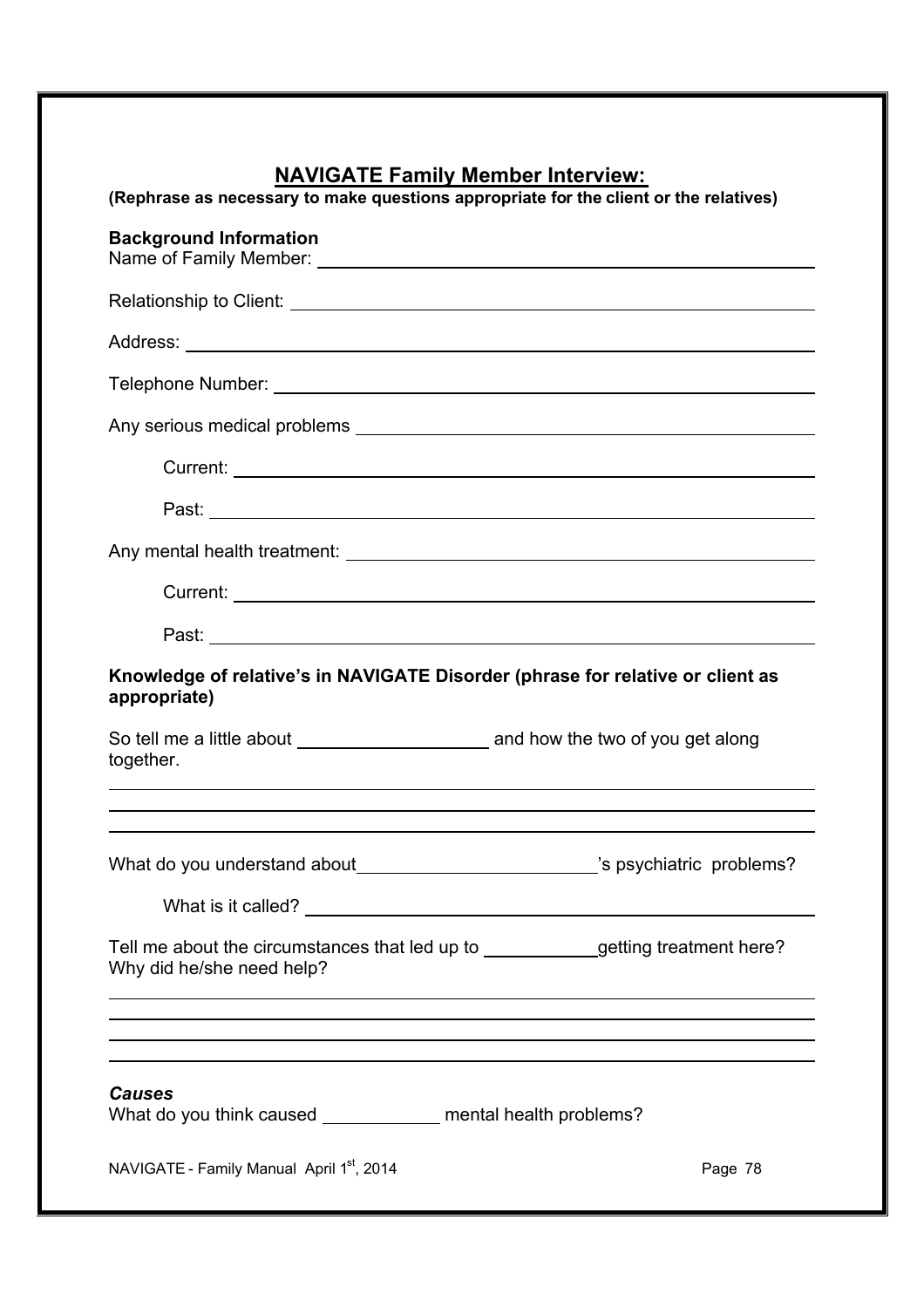#### *Beneficial Factors*

Have you noticed anything that seems to make his or her disorder better?

#### *Detrimental Factors*

Have you noticed anything that seems to make his or her disorder worse?

Has substance use or alcohol been an issue???

Has there been any problem with violence and aggression?

Any involvement with the criminal justice system?

#### *Prognosis*

What do you think will happen with his or her disorder in the future?

#### *Medications*

How do you feel \_\_\_\_\_\_\_\_\_\_\_\_\_\_'s psychiatric treatment is going?

What do you know about the medication he or she is currently receiving?

NAVIGATE - Family Manual April 1<sup>st</sup>, 2014 **Page 79** Page 79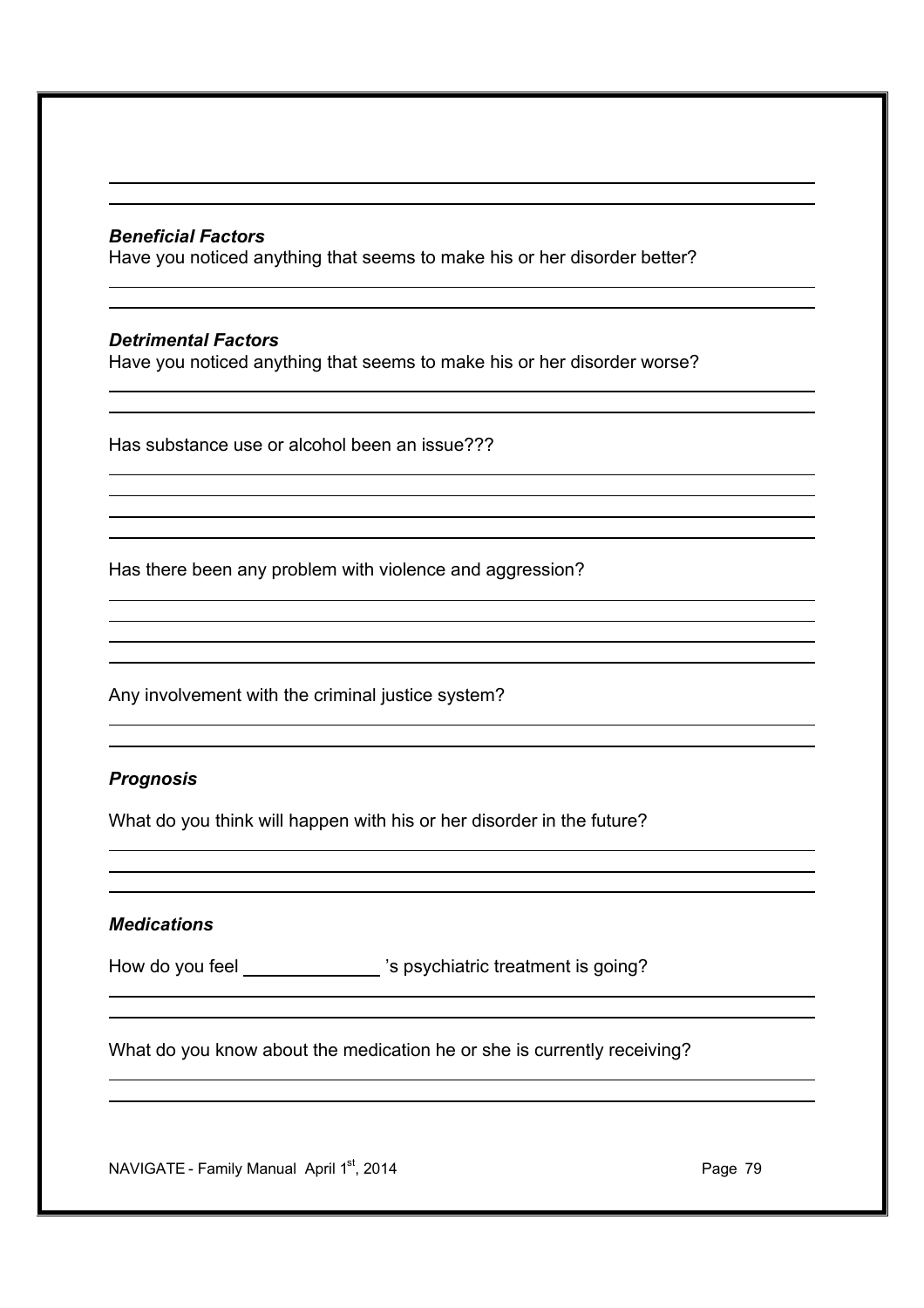### *Type & Dosage*

What do you see as the benefits of this medication?

What are the unpleasant effects of this medication?

What does he or she do to cope with these unpleasant side effects?

#### *Taking Medication*

Has he or she been taking medications as the prescriber instructed?

What types of problems has he or she experienced regarding taking the medication (e.g., forgetting, troubling side effects)?

#### **Difficulties Experienced and Coping Strategies Used**

What are the main difficulties you have experienced with ? What worries you the most?

How do you cope with these difficulties?

**Strengths**

What are some of \_\_\_\_\_\_\_\_\_\_\_\_\_\_\_\_\_\_\_\_\_'s good points? Some of his/her strengths?

NAVIGATE - Family Manual April 1<sup>st</sup>, 2014 **Page 1908** Page 80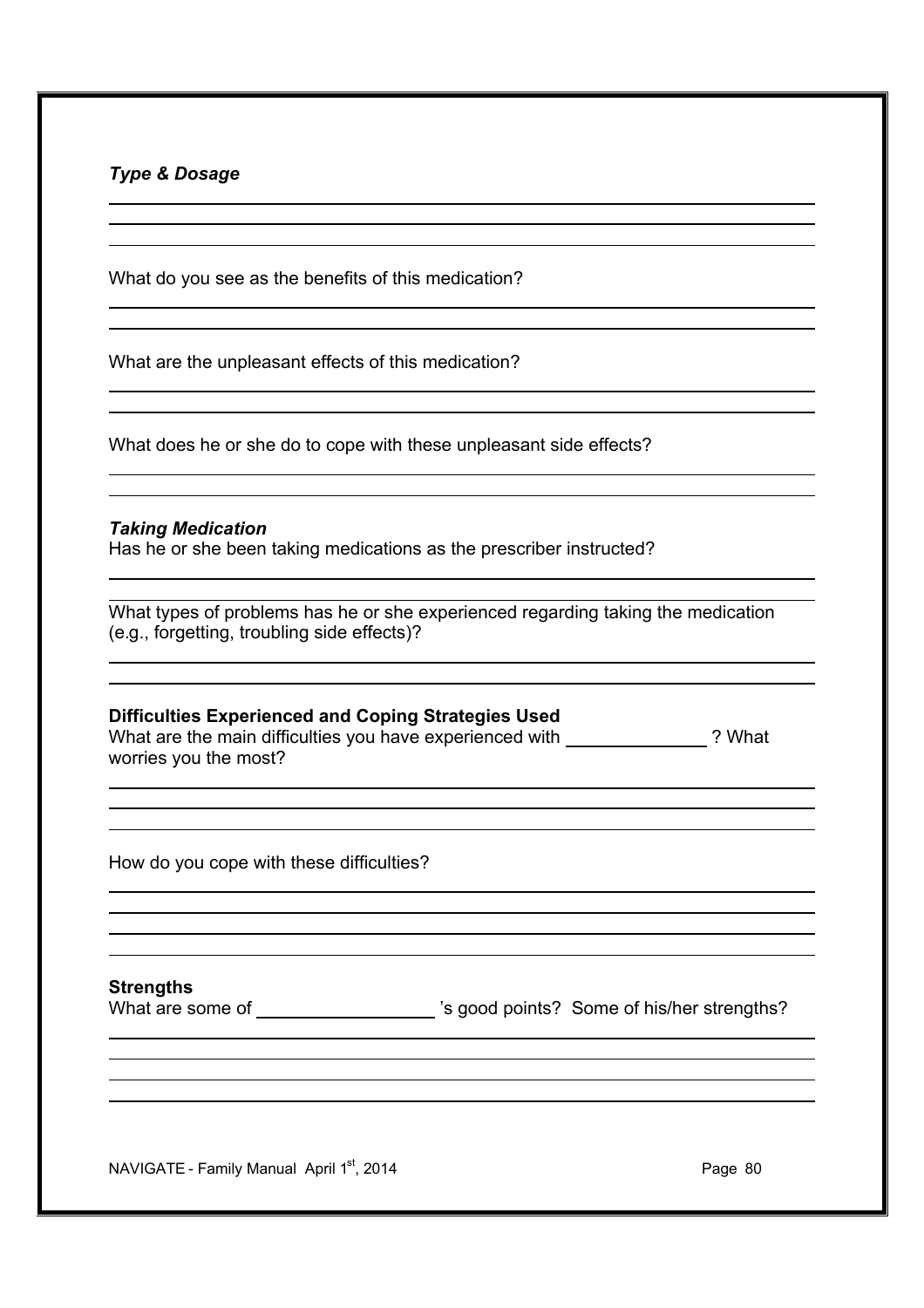What do you like about him/her?

#### **Daily Routine**

How do you spend a typical day (get details)? What activities do you spend time doing (e.g., work, chores, hobbies, doing nothing)? (Describe a typical day briefly).

#### **Leisure Activities**

What are the things you like to do on a day off from work or a free day? (List several).

Do you have enough opportunity to do these things?

What prevents you from doing the things you like?

#### **Relationships**  *Current Relationships*

Who are the other members of your family?

Do you have someone you can discuss your problems with? (Specify who).

Does anyone in your family concern or irritate you? How much time do you spend with them? How would you like it to be different (specify)?

NAVIGATE - Family Manual April 1<sup>st</sup>, 2014 **Page 81** Page 81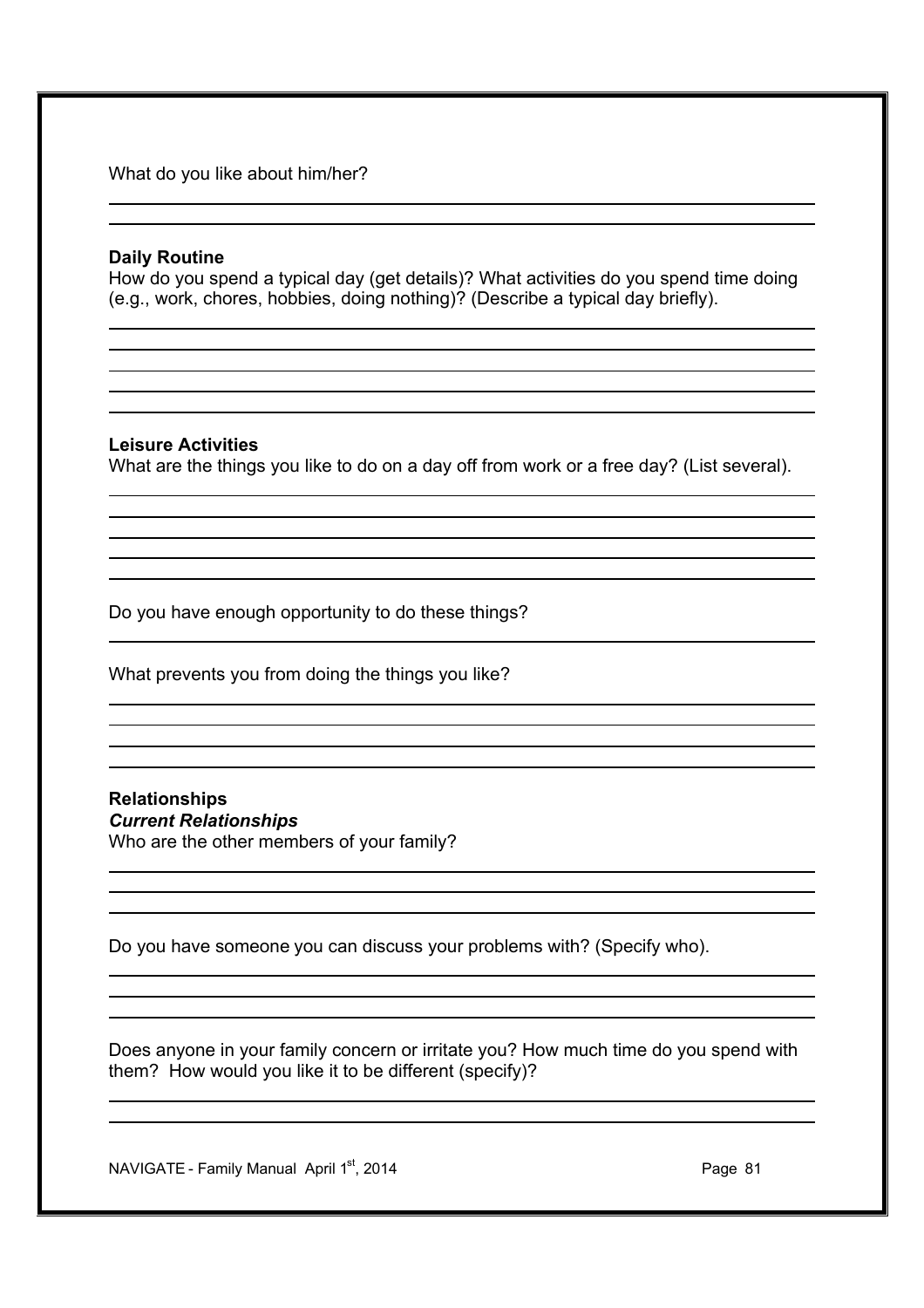Does your family see eye-to-eye about what is happening with \_\_\_\_\_\_\_\_\_\_\_\_\_\_\_\_\_\_\_\_

### **Problem Questions**

Any other problems you are currently facing in your life (elicit specific examples)?

With what problems are other people in your family struggling?

With what issues, situations, or problems do you feel you need the most help. (*To the therapist: Include problems you have noted that may not have been identified by the family member as current limitations of functioning (e.g., marital conflict, medical or psychiatric symptoms, lack of friendship, social-skills deficits, substance abuse, financial stress, housing problems, work-related problems, cultural conflicts)?.*

Tell me a little bit about why you decided to join this program.

#### **Recent History**

Tell me a little bit about your life before your relative (you) developed these recent difficulties. What were you doing with your time? How had work or school been going? What was happening in your family? Any problems you were dealing with?

 $NAVIGATE - Family Manual$  April 1st, 2014 **Page 82** Page 82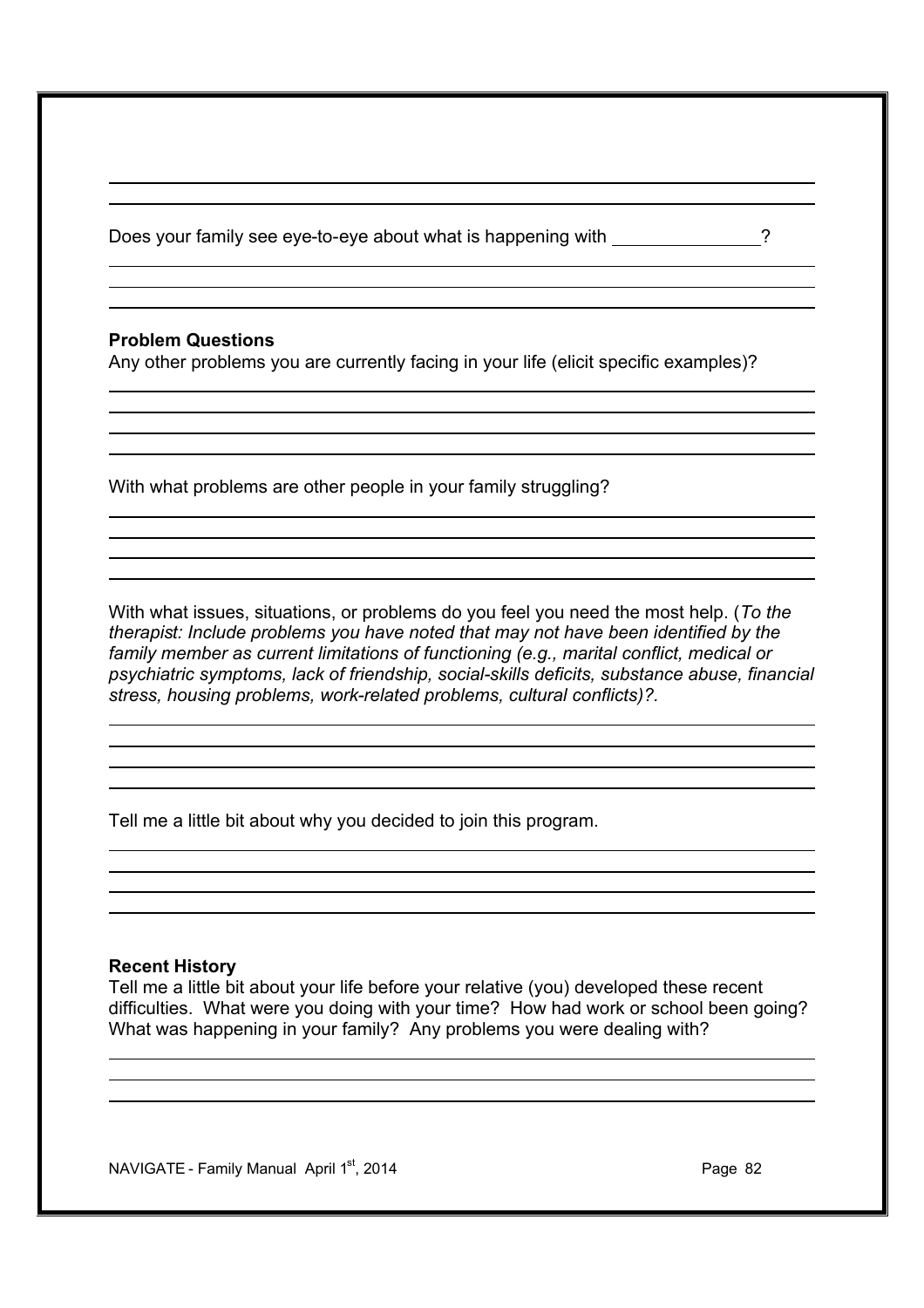Anything else that you think would be important for me to know?

Any questions for me before we end?

NAVIGATE - Family Manual April 1<sup>st</sup>, 2014 **Page 19th** Page 83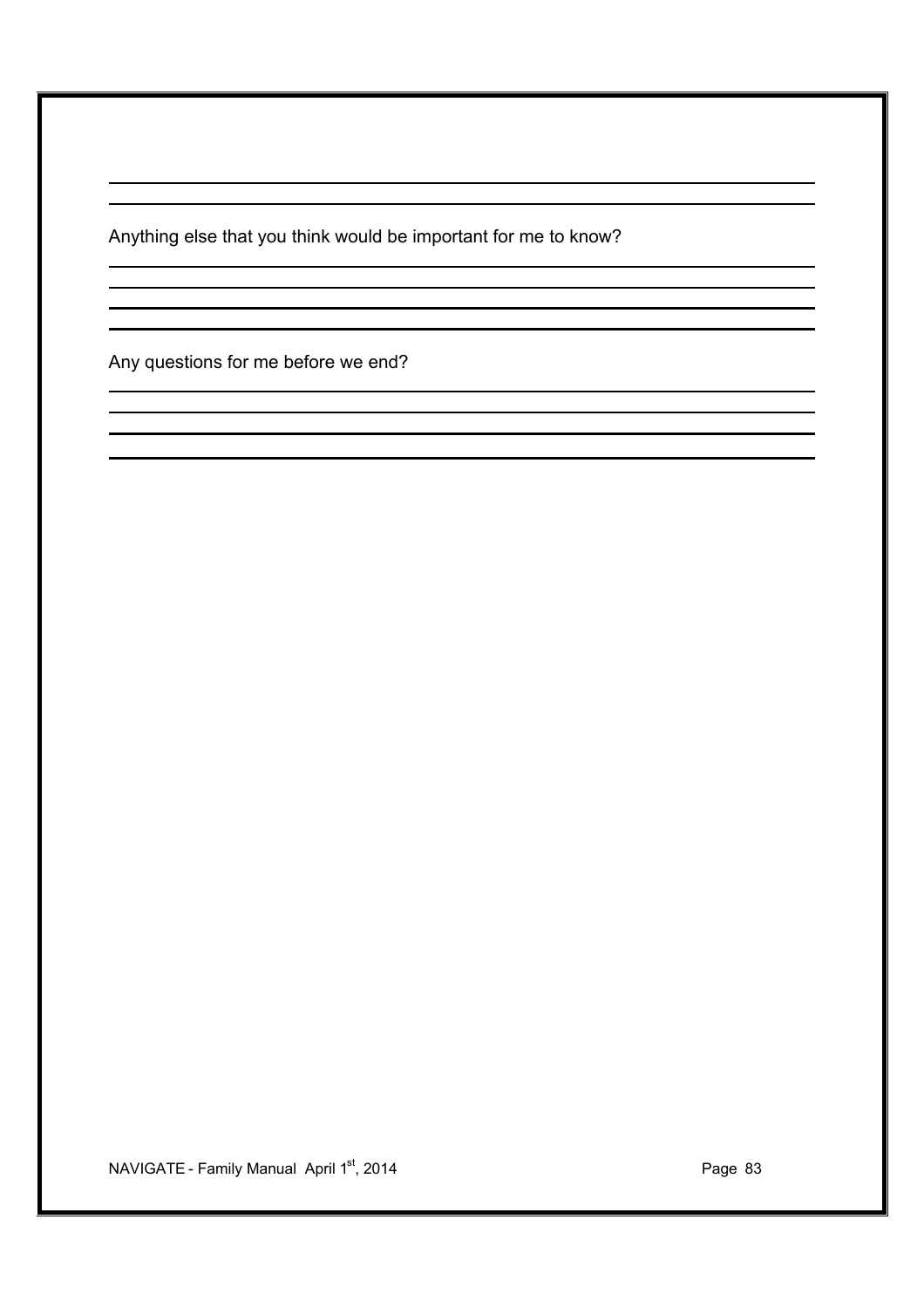## **INTRODUCTION TO "JUST THE FACTS" SESSIONS**

We believe that recovery chances are increased if everyone in the family—the person in NAVIAGATE and the key supporters of the person with a first episode of psychosis-- learns about the disorder and what can be done to improve the situation. The "Just the Facts" educational handouts review eight basic topic areas critical to first episode psychosis:

- Facts about Psychosis.
- · Facts about Medication.
- · Facts about Coping with Stress.
- · Facts about Developing Resiliency.
- · Relapse Prevention Planning.
- · Developing Collaboration with Mental Health Professionals.
- · Effective Communication.
- · A Relative's Guide to Supporting Recovery from Psychosis.

In addition, there is an optional handout on substance use and psychosis.

 Each topic area will typically be discussed with the family clinician in one or two sessions. When you review the handouts with your family clinician, you will discuss each topic area and have an opportunity to ask questions and voice your concerns. You will:

- · Review and discuss the symptoms of psychosis.
- · Learn how the stress-vulnerability model can help you understand the biological and environmental factors associated with psychosis and how to reduce vulnerability.
- · Learn facts about medications used to treat psychosis including the advantages and disadvantages and the side effects associated with them.
- · Develop strategies to help support the relative in NAVIGATE taking medication regularly.
- · Identify areas of stress and strategies to cope more effectively with those stressors.

NAVIGATE - Family Manual April 1st, 2014 **Page 84** Page 84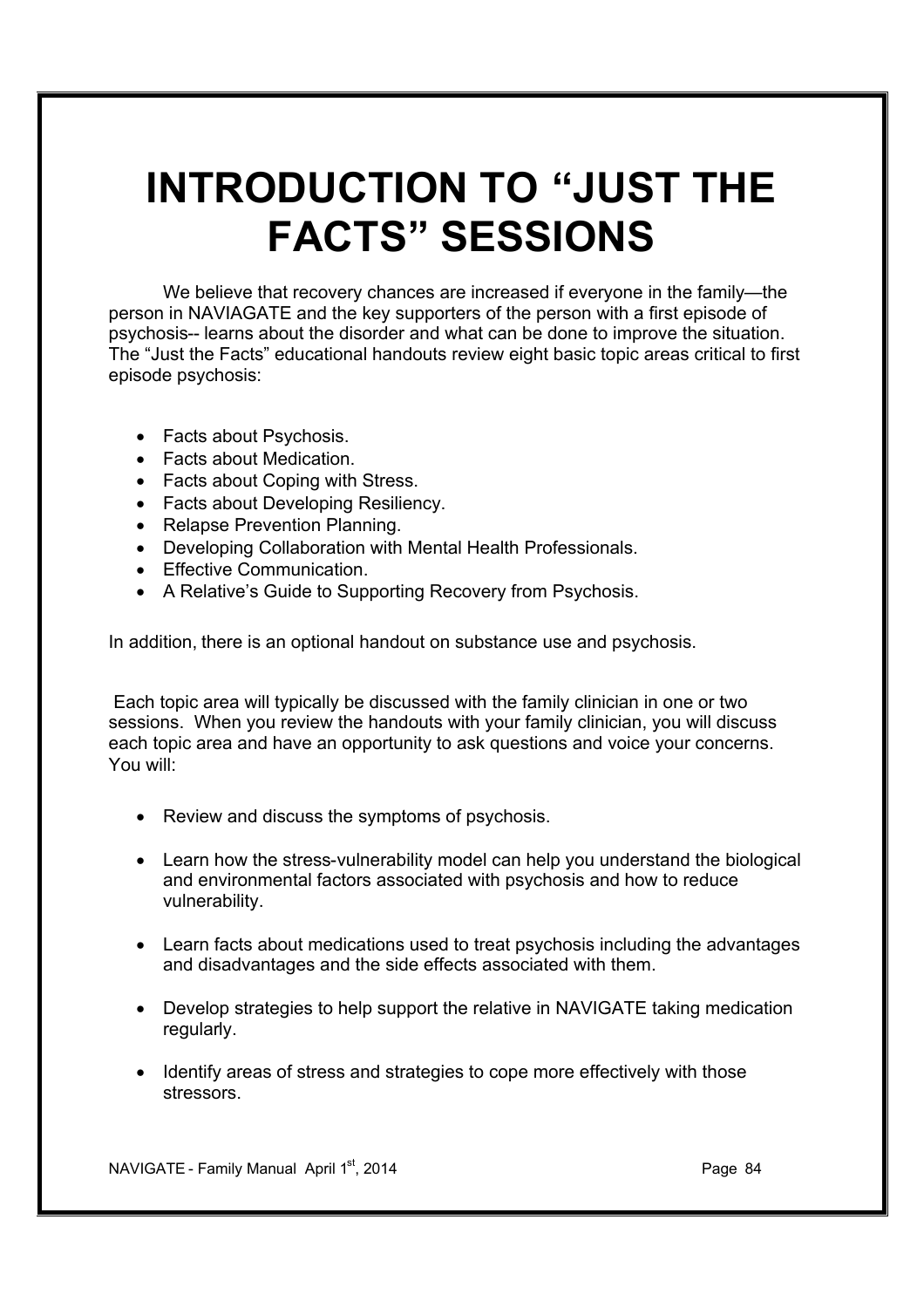- · Develop a plan to cope more effectively with stress.
- · Learn how developing resilience can help all move forward to support the relative in NAVIGATE's recovery.
- · Identify early warning signs of relapse.
- Prepare for possible flare-ups of symptoms.
- · Learn how to work closely with the relative in NAVIGATE's treatment team.
- · Understand confidentiality laws.
- · Sharpen up communication.
- · Learn the benefits of keeping family conflict low to help support recovery.
- · Recognize the importance of everyone in the family continuing to build his or her own life.
- · Learn tips for addressing substance use if that is an issue in your family.

## **The NAVIGATE team looks forward to collaborating with you.**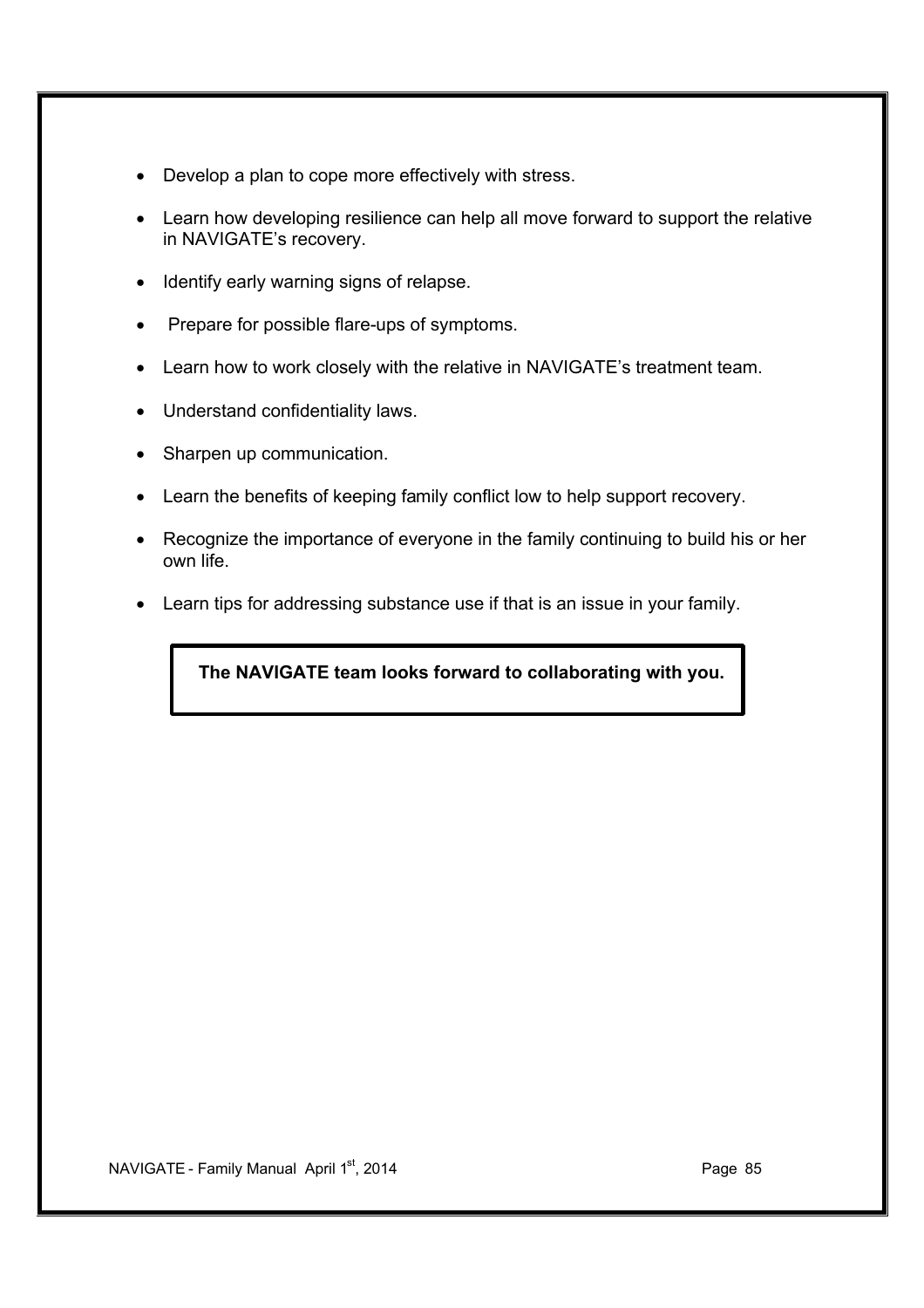# **"JUST THE FACTS" Participant Educational Handouts**

NAVIGATE - Family Manual April 1<sup>st</sup>, 2014 **Page 19th** Page 86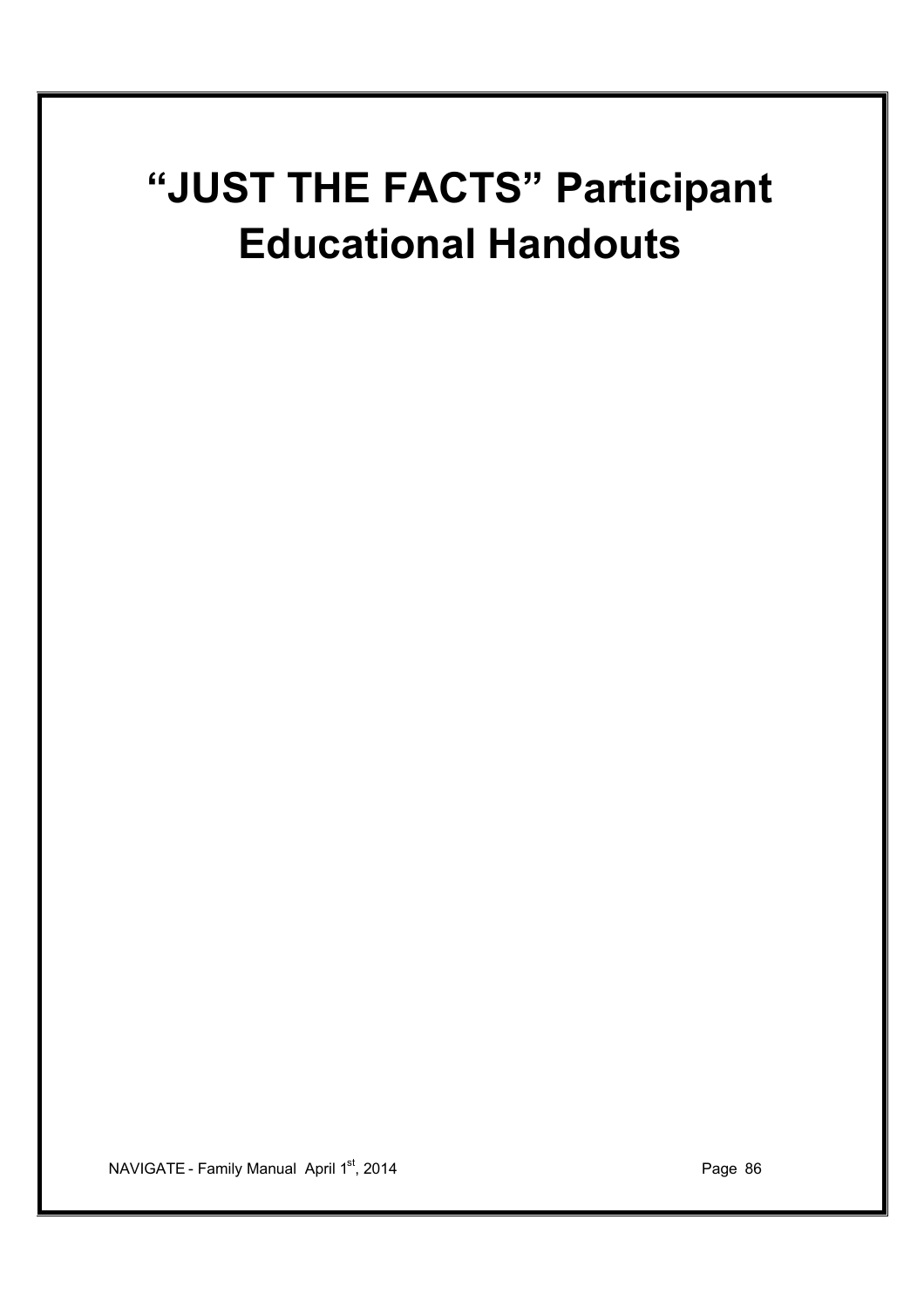## **JUST THE FACTS – PSYCHOSIS**

## **What is psychosis?**

The word psychosis is used to describe conditions which affect the mind and where there appears to have some loss of contact with reality. When someone has these experiences it is called a "psychotic episode." Psychosis is most likely to occur in young adults and is quite common. Around *3 out of every 100 people* will experience a psychotic episode. Psychosis can happen to anyone. Like other illnesses it can be treated.

> **3 out of every 100 people will experience at least one psychotic episode.**

#### Question:

· What did you and your family member in NAVIGATE know about psychosis before your recent experiences?

## **What are the symptoms of psychosis?**

Psychosis can lead to changes in perception and thinking and unusual ideas, making it hard to understand how the person with psychosis feels. In order to try to understand the experience of psychosis it is useful to group together some of the more characteristic symptoms.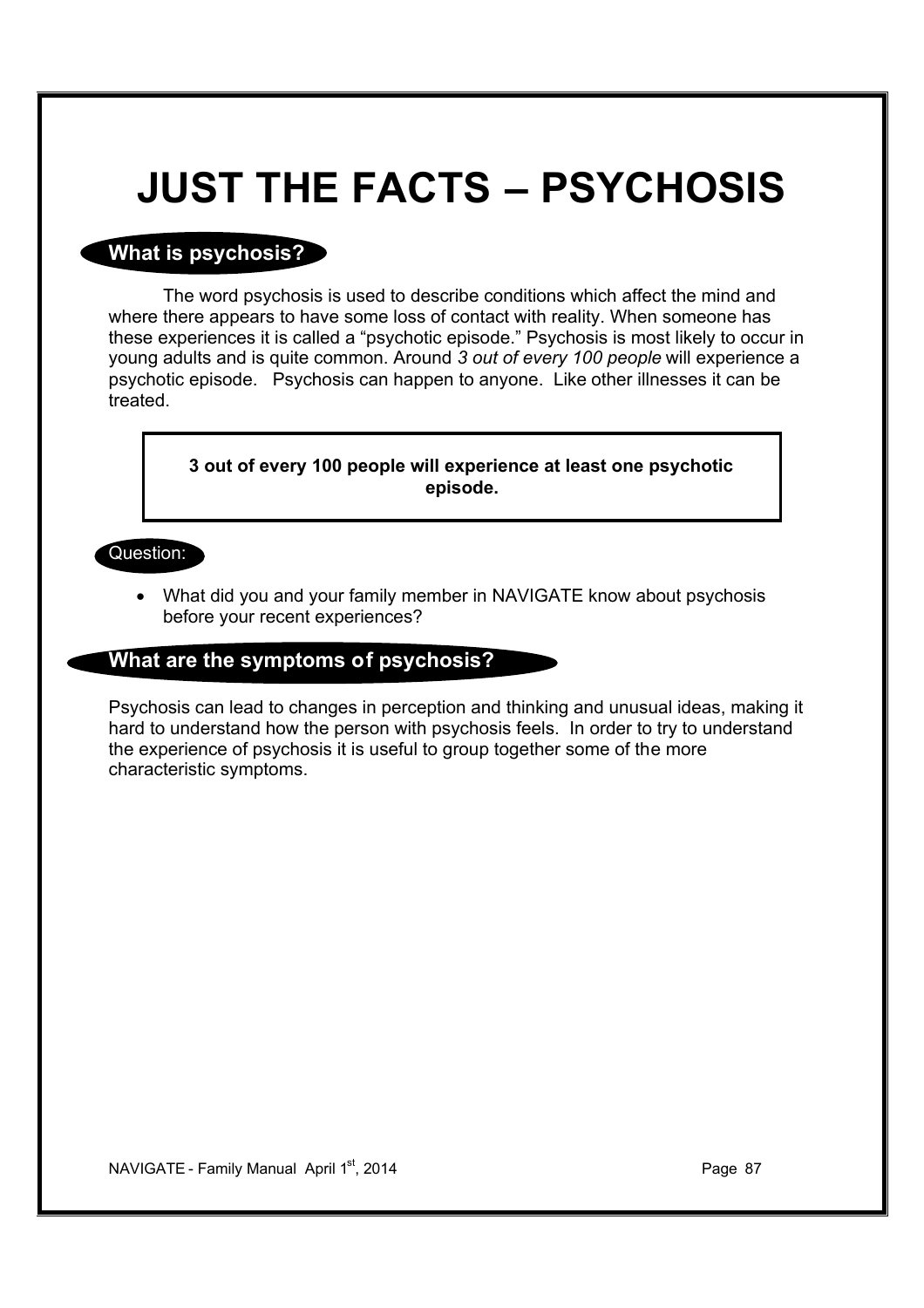## **Symptoms of Psychosis**

| Symptom                                                              | <b>Description</b>                                                                                                           | <b>Example</b>                                                                                                              |
|----------------------------------------------------------------------|------------------------------------------------------------------------------------------------------------------------------|-----------------------------------------------------------------------------------------------------------------------------|
| <b>Hallucinations</b>                                                | Hearing, seeing, feeling, or<br>smelling something that others<br>do not experience                                          | Hearing voices, which no one<br>else can hear, or seeing<br>things which others do not<br>see.                              |
| Delusions (having false<br>beliefs or worrisome<br><i>thoughts</i> ) | Having a strong belief that is<br>firmly held in spite of contrary<br>evidence                                               | Feeling convinced from the<br>way cars are parked outside<br>his/her house that a person is<br>being watched by the police. |
| Confused Thinking and<br><b>Other Cognitive Difficulties</b>         | Difficulty with thinking clearly<br>and expressing oneself clearly<br>Problems with concentration,<br>memory, and reasoning. | Sentences are unclear or<br>don't make sense. Thoughts<br>seem to speed up or slow<br>down, easily distractible.            |

#### **These symptoms can occur for lots of different reasons including:**

- · Hallucinations can occur when people are deprived of sleep, following the death of a close friend or relative, or the result of using certain drugs such as LSD.
- · False beliefs can occur when people use drugs or are frightened and alone in an unsafe environment.
- · Cognitive difficulties can occur when people have sleeping problems, get too anxious, or are under stress.

People who are experiencing symptoms of psychosis will sometimes report additional experiences or symptoms. These symptoms include difficulties relating to other people, problems at school or work, and a lack of motivation or energy to do things. These experiences may linger after the symptoms of psychosis mentioned above have improved. The chart below provides information on some of the symptoms that other people with psychosis have reported.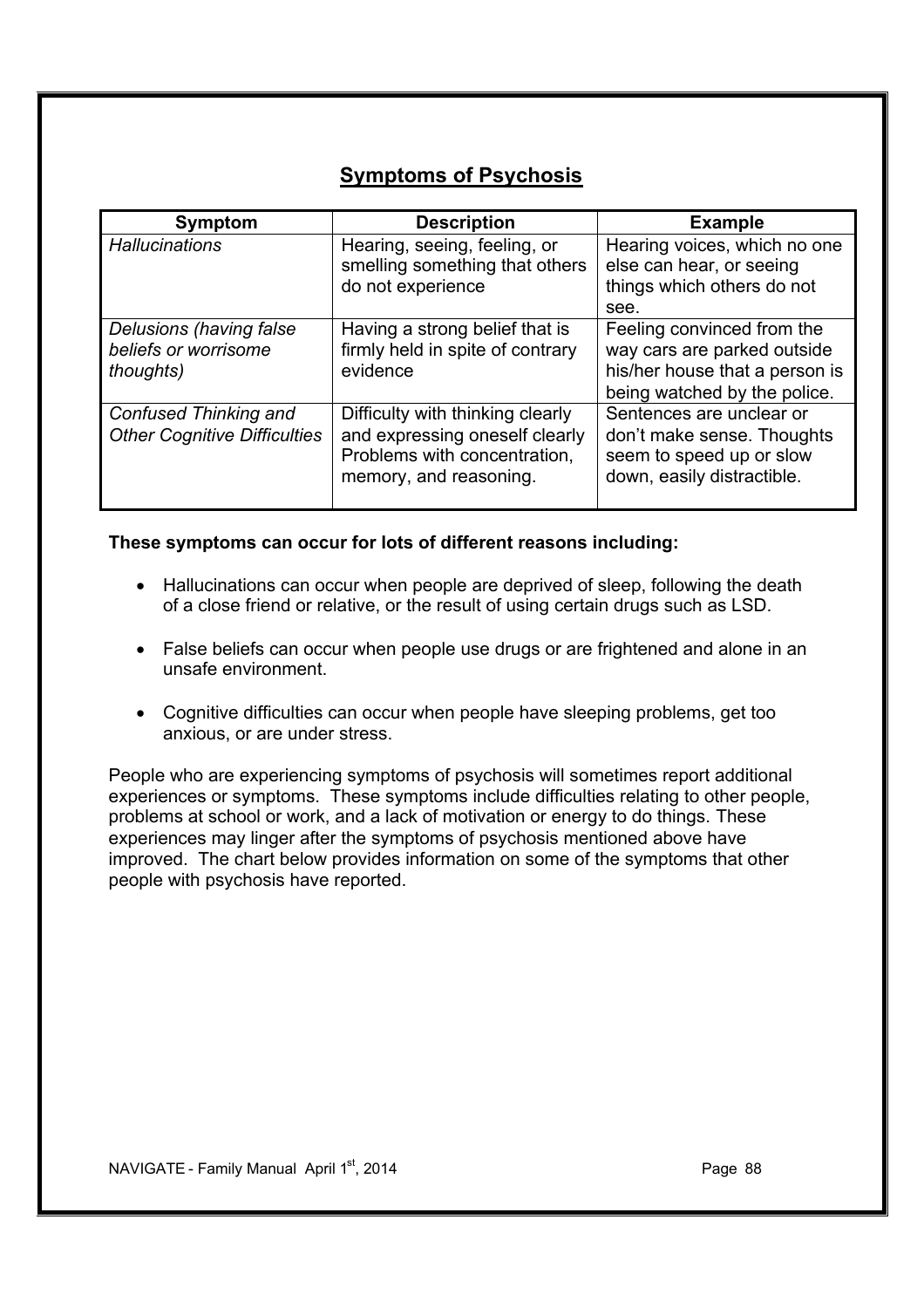## **Symptoms Sometimes Associated with Psychosis**

| <b>Symptom</b>           | <b>Description</b>          | <b>Example</b>                                                  |
|--------------------------|-----------------------------|-----------------------------------------------------------------|
| Decline in Social        | Less time socializing,      | Difficulty making friends or                                    |
| Functioning              | problems at school or work. | spending time with friends or                                   |
|                          |                             | family; spending a lot of time                                  |
|                          |                             | alone in one's room.                                            |
| Disorganized Behavior    | Unpredictable movements or  | Standing looking at the sun for                                 |
|                          | remaining motionless for    | hours; staying in a stuck                                       |
|                          | extended periods.           | position.                                                       |
| <b>Negative Symptoms</b> | Lack of energy, motivation, | Things that you used to enjoy                                   |
|                          | pleasure, or emotional      | don't bring the same pleasure;                                  |
|                          | expressiveness.             | difficulty "getting going" or<br>following through with things; |
|                          |                             | people say that                                                 |
|                          |                             | they can't read your facial                                     |
|                          |                             | expression.                                                     |
| Depression               | Feeling extremely sad or    | Loss of interest in activities                                  |
|                          | blue; can affect appetite,  | you used to enjoy or feeling                                    |
|                          | sleep, or energy level.     | sad; sleeping too much;                                         |
|                          |                             | feeling tired and having low                                    |
|                          |                             | energy; not eating enough or                                    |
|                          |                             | eating too much.                                                |
| Suicidal thoughts        | Thoughts that you want to   | Feeling that you want to hurt                                   |
|                          | harm yourself.              | yourself because you think                                      |
|                          |                             | have no hope for your                                           |
|                          |                             | situation or no way out or are                                  |
|                          |                             | you angry; sometimes voices                                     |
|                          |                             | tell people they should hurt                                    |
|                          |                             | themselves.                                                     |
| Anxiety                  | Being nervous; feeling      | Avoiding a situation or                                         |
|                          | scared, worried or afraid.  | experience because of fear;                                     |
|                          |                             | constant worry or concern;<br>difficulty concentrating;         |
|                          |                             | physical symptoms such as                                       |
|                          |                             | heart palpitations, perspiration,                               |
|                          |                             | trembling, or shortness of                                      |
|                          |                             | breath.                                                         |

## Questions:

- · Has your family member in NAVIGATE experienced any of these symptoms? If so, which ones?
- · What do you and your family member in NAVIGATE think causes psychosis?

NAVIGATE - Family Manual April 1<sup>st</sup>, 2014 **Page 19** Page 89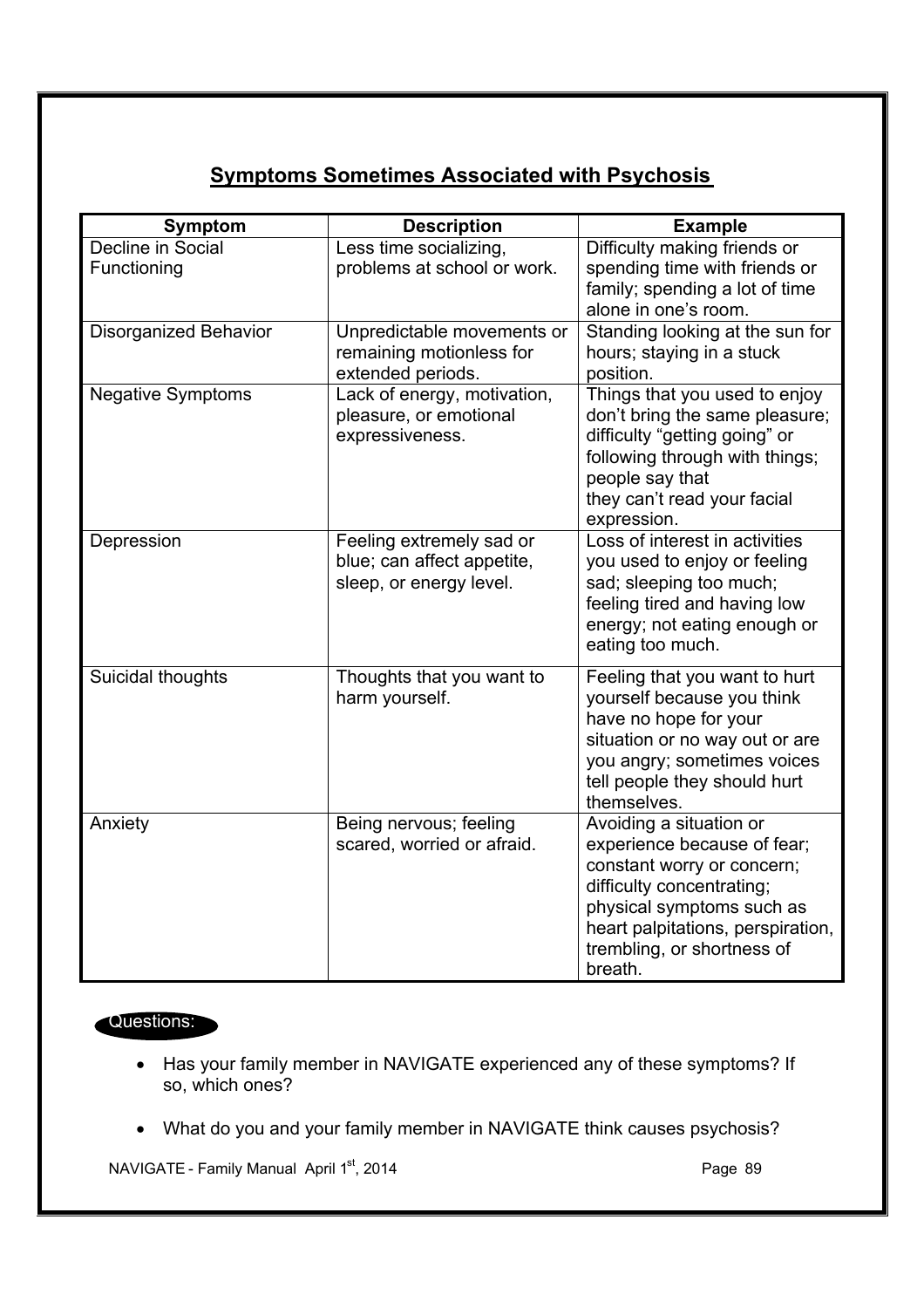## **How a Diagnosis is Made**

A diagnosis based on a clinical interview conducted by a specially trained professional, usually a medical doctor, but sometimes a nurse, psychologist, social worker or other mental health practitioner. In the interview, there are questions about symptoms experienced, how long the symptoms have been present, the possible role of drug and alcohol use, and how the person is functioning in different areas of his/her life, such as relationships and work.

There is currently no blood test, X-ray, or brain scan that can be used to make a diagnosis. To make an accurate diagnosis, however, the prescriber may also request a physical exam and certain lab tests or blood tests in order to rule out other causes of symptoms, such as a brain tumor or an injury to the brain.

A diagnosis of schizophreniform disorder, schizophrenia, or schizoaffective disorder is most often associated with the symptoms of psychosis; sometimes people with are eventually diagnosed with a mood disorder like depression or bipolar illness often experience psychosis. The following table describes the criteria for each diagnosis. Often, which diagnosis is made depends on how long the symptoms have been experienced.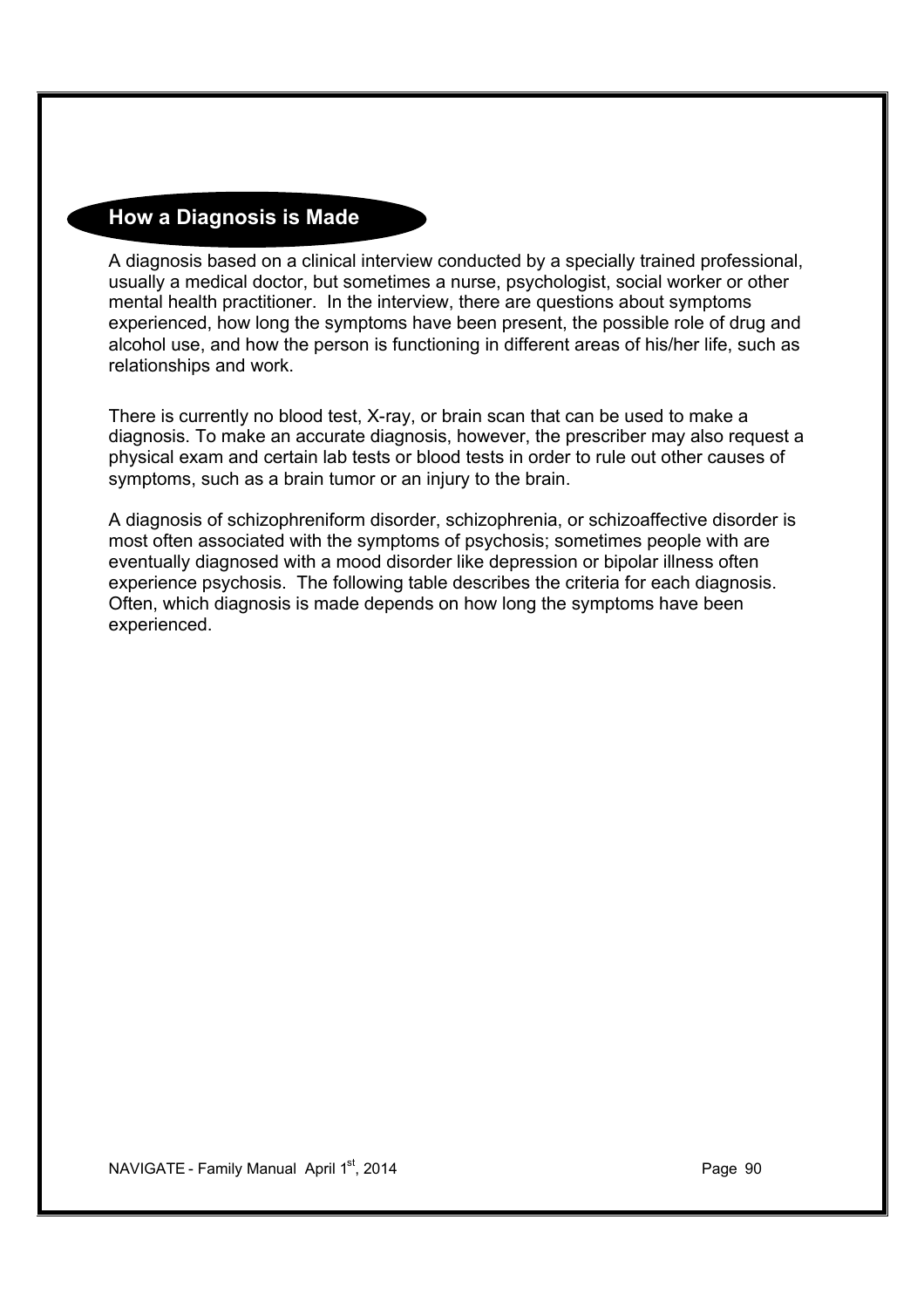## **Criteria For Each Diagnosis**

| <b>Diagnosis</b>                          | <b>Symptoms</b>                                                                                                                                                                                                                         | <b>Timing of Symptoms</b>                                                                                                                                                                 |
|-------------------------------------------|-----------------------------------------------------------------------------------------------------------------------------------------------------------------------------------------------------------------------------------------|-------------------------------------------------------------------------------------------------------------------------------------------------------------------------------------------|
| Schizophreniform<br><b>Disorder</b>       | Psychotic symptoms-delusions,<br>hallucinations, negative<br>symptoms, cognitive impairment                                                                                                                                             | Symptoms last at least 1<br>month that cause significant<br>impairment and then<br>completely subside before 6<br>months                                                                  |
| Schizophrenia                             | Psychotic symptoms-delusions,<br>hallucinations, negative<br>symptoms, cognitive impairment                                                                                                                                             | Symptoms last at least 1<br>month that cause significant<br>impairment and overall the<br>problems must persist for at<br>least 6 months                                                  |
| <b>Schizoaffective</b><br><b>Disorder</b> | Psychotic symptoms-delusions,<br>hallucinations, negative<br>symptoms, and cognitive<br>impairment.<br>Mood episodes-significant<br>symptoms of depression or<br>mania that last for a substantial<br>portion (but not all) of the time | Mood symptoms that last at<br>least several weeks while<br>having some of the symptoms<br>of schizophrenia at times<br>when mood symptoms are not<br>present; lasts at least 6<br>months. |

· It may be difficult to distinguish schizophrenia from schizoaffective disorder, but fortunately the disorders respond to the same treatments and have a somewhat similar course.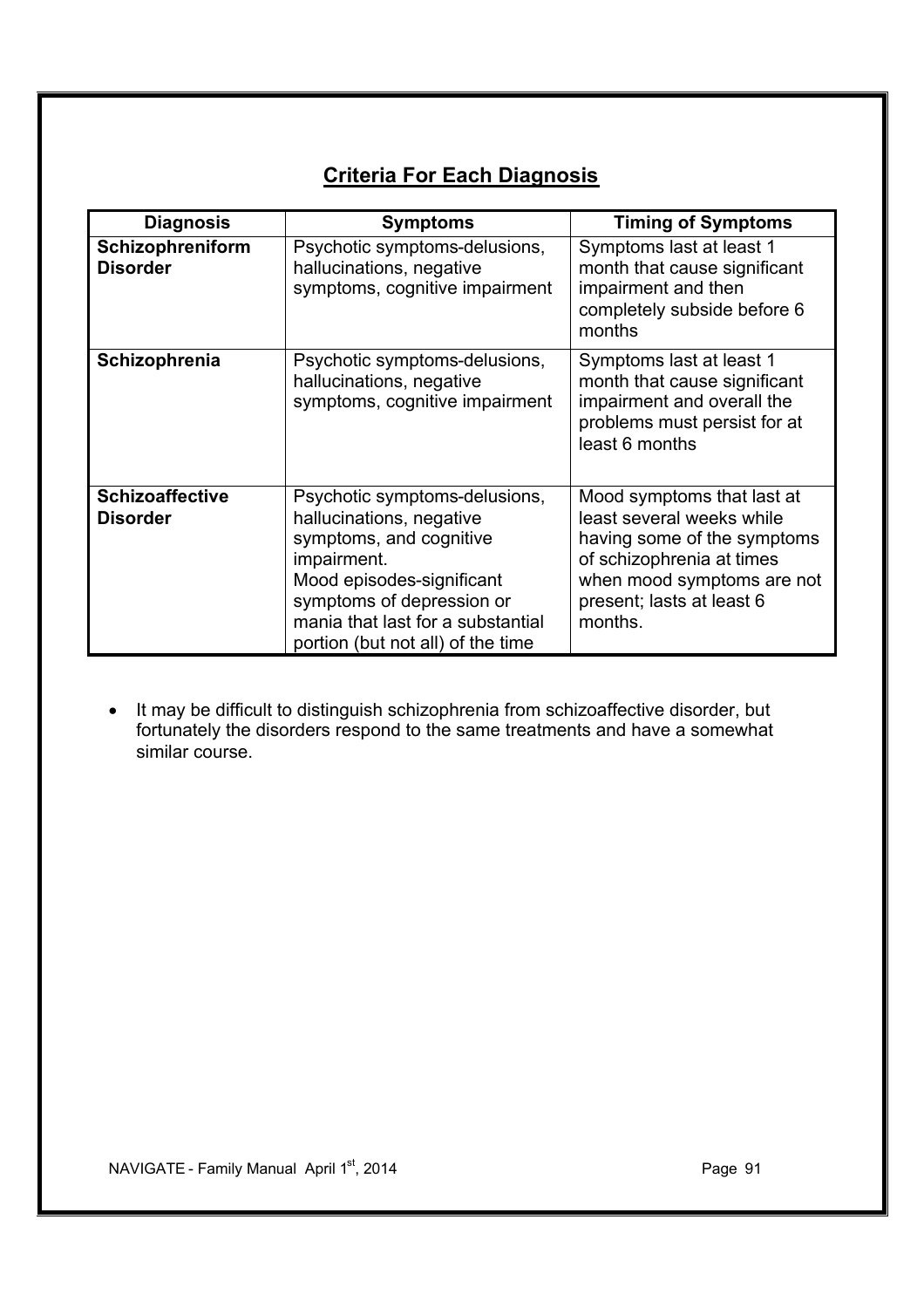## Home Practice Options

Between sessions, most people in our program find it helpful to try putting some knowledge or skill into practice at home, so they can see how it works in their own situation. Here are some home practice options for this handout that you can review now or at the end of the session.

- **1.** Discuss the Just the Facts-Psychosis handout with a family member or another supportive person in your life. What did you learn that you didn't know? How could this information be helpful to you and your family in your current situation? What do you want the members of your family to understand about psychosis?
- **2.** Review the symptoms in the Just the Facts-Psychosis handout. Identify and write down symptoms your family member in NAVIGATE has experienced.

## **What causes psychosis?**

A number of theories have been suggested as to what causes psychosis, but there is still much research to be done. There is some indication that psychosis is caused by a combination of biological factors, which create a vulnerability to experiencing psychotic symptoms during adolescence or early adult life. These symptoms often emerge in response to stress, drug abuse or social changes in such vulnerable individuals. Some factors may be more or less important in one person than in another. The combination of biological vulnerability and stress, which can lead to psychosis, is called the "Stress-Vulnerability Model."

 **Psychosis is nobody's fault – people do not cause it.**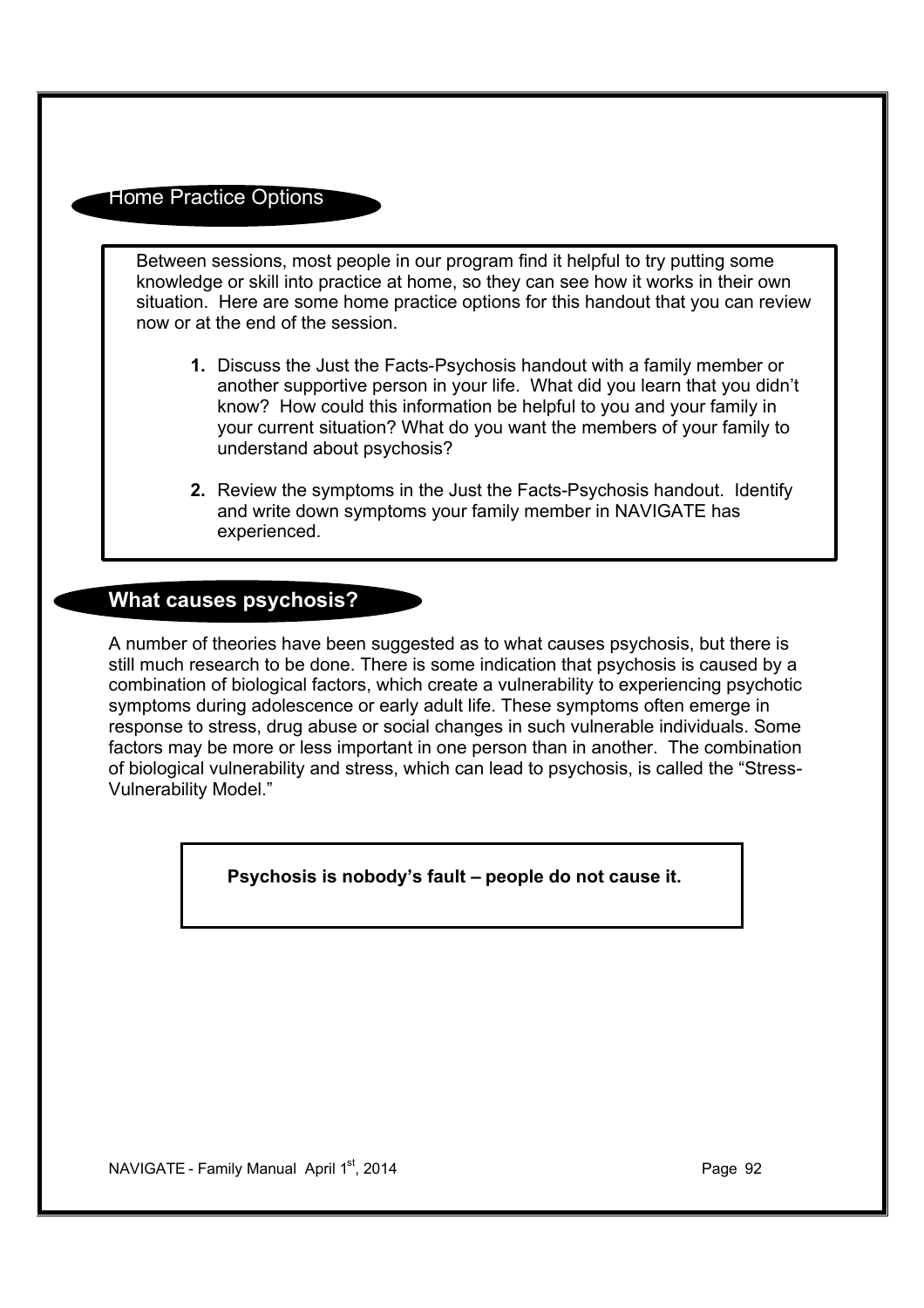

According to the stress-vulnerability model, psychiatric illnesses have a biological basis. This biological basis or vulnerability can be made worse by stress and substance use, but can be improved by medication and by leading a healthy lifestyle. The stress-vulnerability model can help you understand what influences the disorder and how the effects of the disorder can be minimized.

Both stress and biological vulnerability contribute to symptoms

What is biological vulnerability?

The term "biological vulnerability" refers to people who are born with, or who acquire very early in life, a tendency to develop a problem in a specific medical area.

- · Scientists believe that the symptoms are caused by a chemical imbalance in the brain.
- · Some people have a biological vulnerability to develop psychosis.
- · As with other disorders, such as diabetes, hypertension, and heart disease, genetic factors play a role in the vulnerability to psychosis. The chances of a person developing psychosis are higher if a close relative also has a psychiatric disorder.
- · Alcohol and drug use may trigger symptoms or make them worse.

#### Questions:

· Are you aware of any biological factors in your family for any medical problems? What about for psychiatric problems?

NAVIGATE - Family Manual April 1st, 2014 **Page 93** Page 93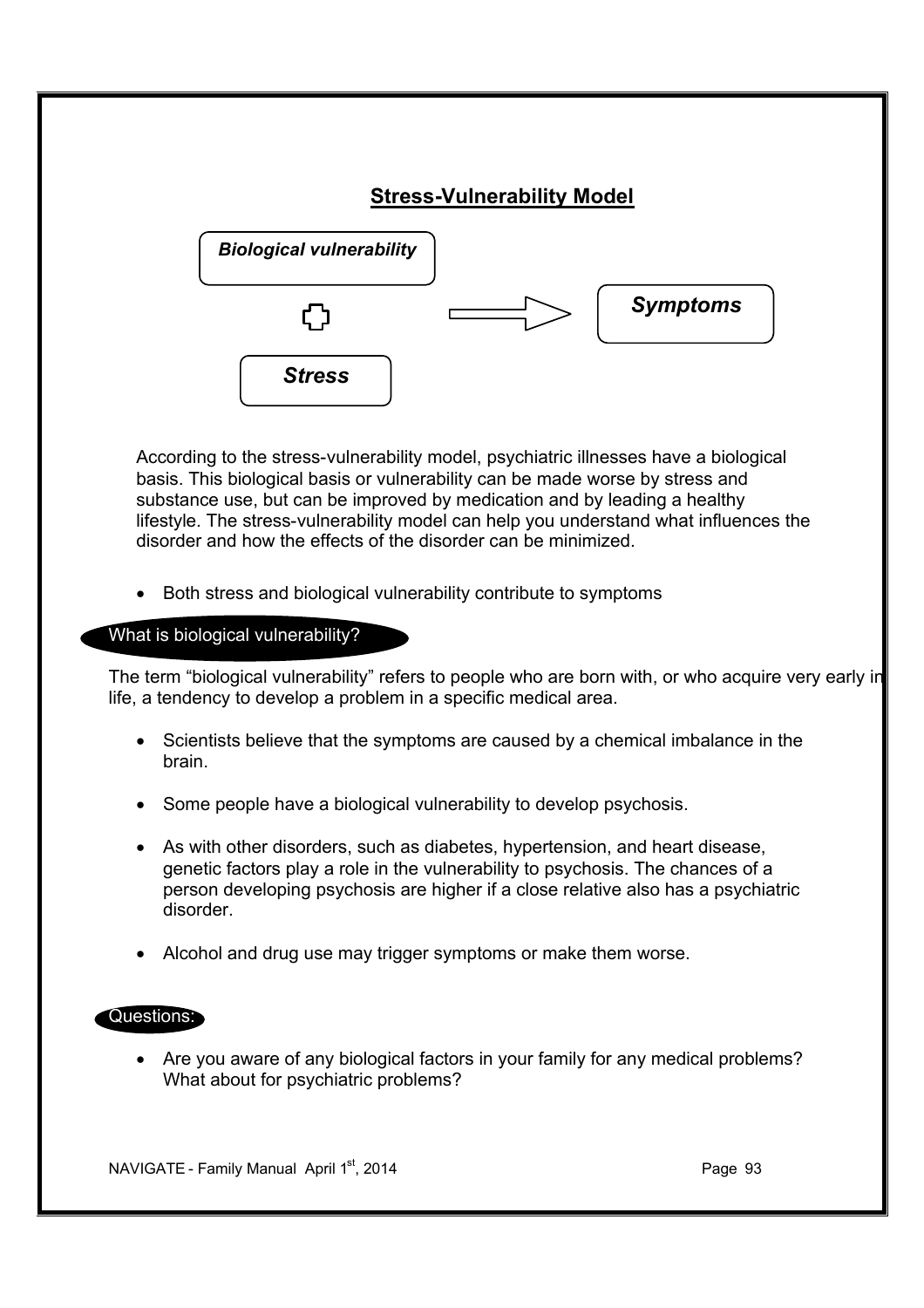· Has anyone in your family struggled with drugs or alcohol? Has the relative in NAVIGATE had any experience with drugs or alcohol related to his/her symptoms?

#### What are stress factors?

- Stress can trigger the onset of symptoms or make them worse.
- Family relationships can sometimes be stressful.
- · How people experience stress is very individual. In fact, what is stressful to one person may not be stressful at all to someone else. For example, some people love roller coasters and others avoid them at any cost.
- There is no such thing as a stress-free life, so you can't avoid all stress. But it is helpful to be aware of times when a person is under stress and to learn strategies for coping with it effectively.
- · We will present ways to prevent stress and cope more effectively with stress in the Just the Facts-Coping with Stress Handout.

#### Question:

· Have there been times anyone noticed the relative in NAVIGATE being under more stress? Did that seem related to symptoms? What are the stressful situations in your family?

#### A Few Words about Substance Use

Drugs and alcohol can worsen biological vulnerabilities to develop psychosis. However, we would not say the drugs "caused" the illnesses. Many people use drugs and alcohol and never develop psychosis. However, if a person has a tendency to develop psychosis (usually unknown to him or her) drugs and alcohol can bring it out**.**

What can family members or the relative in NAVIGATE do to decrease his/her biological vulnerability and stress factors?

Because both biological vulnerability and stress contribute to symptoms, treatment for psychiatric symptoms needs to address both of these factors.

#### **Things people can do to influence the biological vulnerability factor of psychosis:**

- Take medication as prescribed
- · Avoid street drugs and alcohol
- · Take care of physical health

NAVIGATE - Family Manual April 1st, 2014 **Page 94** Page 94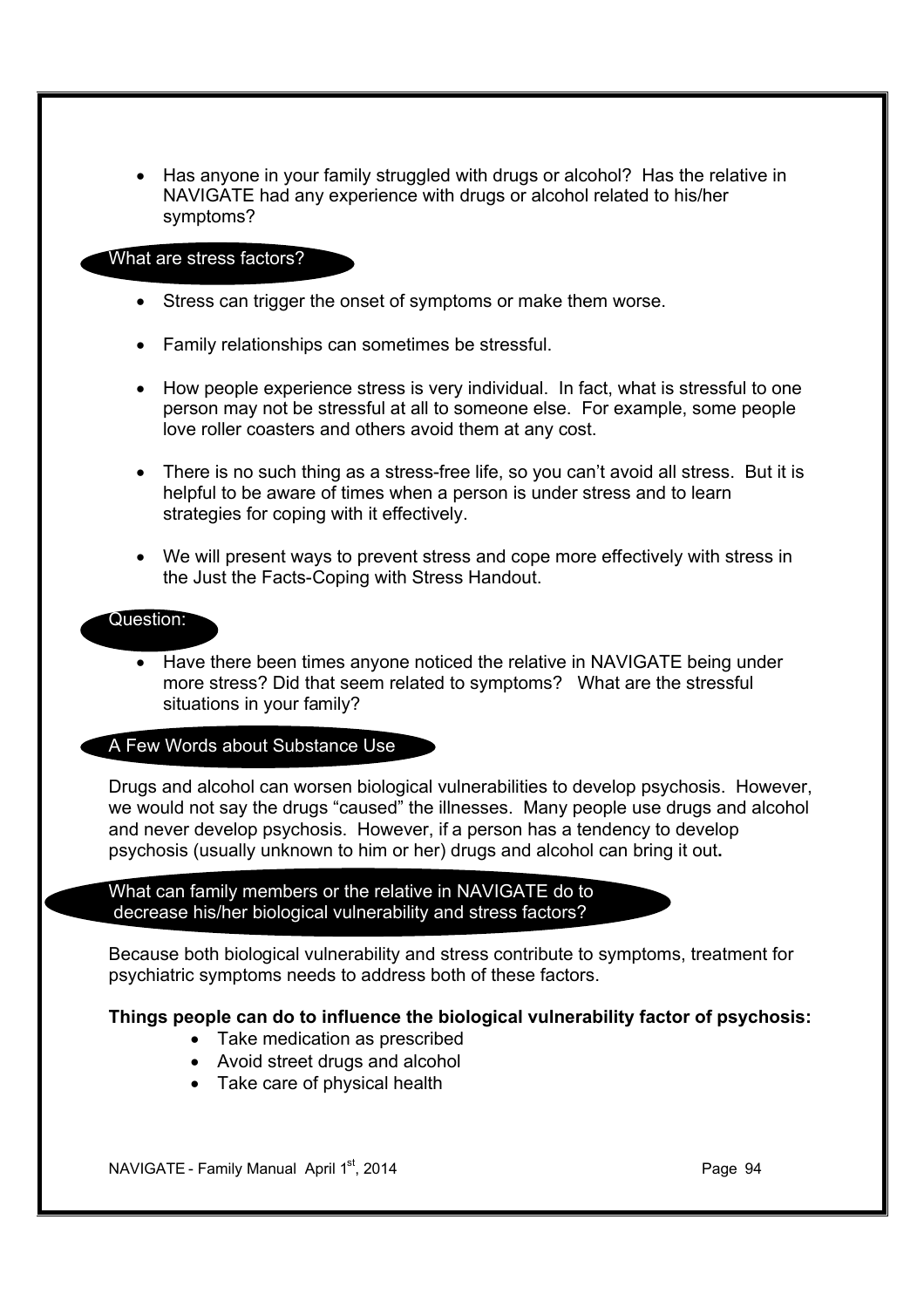#### Questions:

- · Have medications helped the relative in NAVIGATE to reduce symptoms?
- · Has avoiding (or decreasing) drug and alcohol use helped the relative in NAVIGATE to reduce symptoms?

#### **Things people can do to influence the stress factor of psychosis:**

- · Engage in meaningful activities
- · Develop relationships with supportive people
- · Learn strategies for managing stress
- · Keep family conflict low
- · Develop coping strategies for persistent symptoms

## Question:

- What does the relative in NAVIGATE do to reduce stress?
- How do other family members help?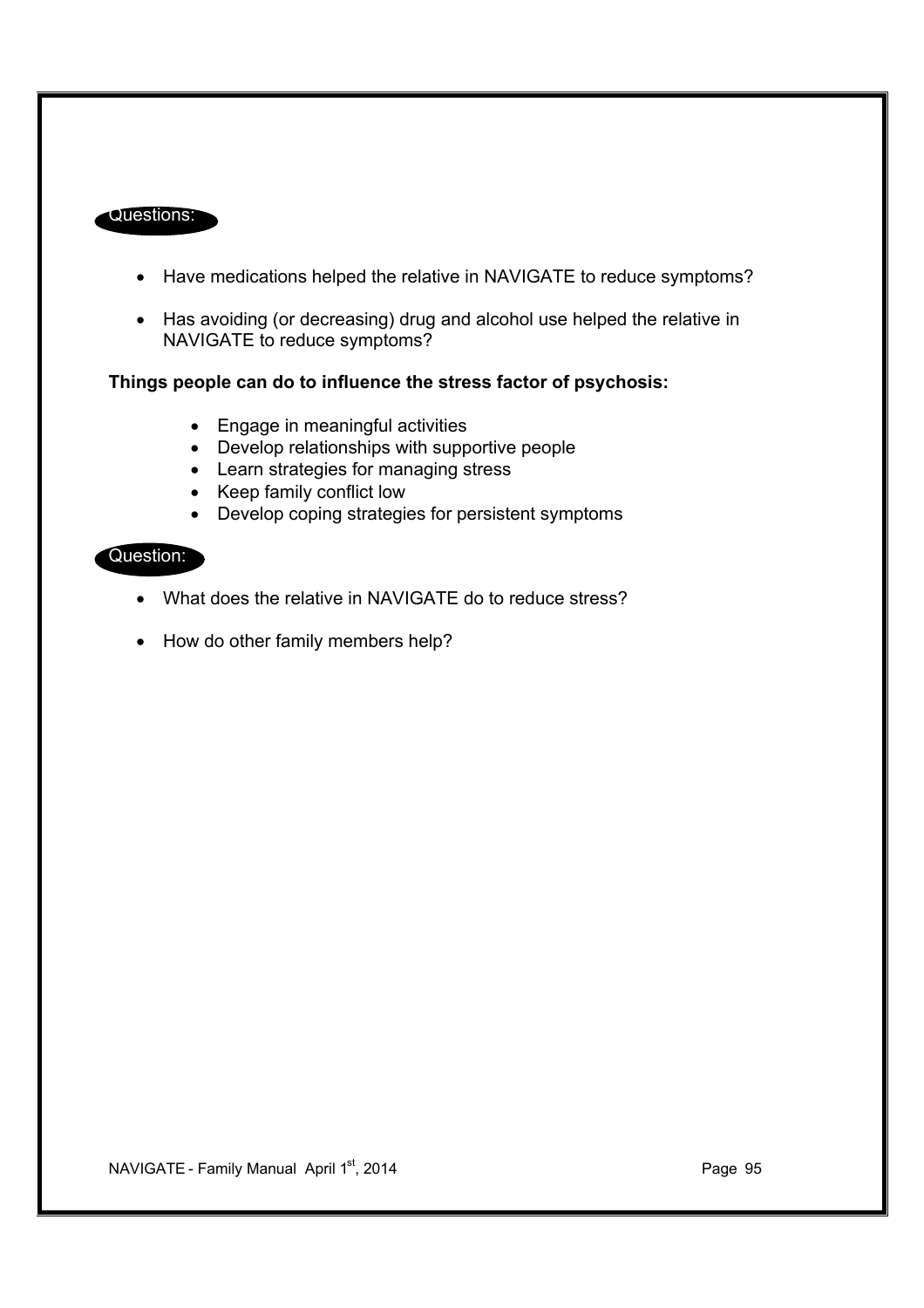Home Practice Options

(Can be reviewed now or at the end of the session)

Between sessions, most people in our program find it helpful to try putting some knowledge or skill into practice at home, so they can see how it works in their own situation. Here are some home practice options for this handout that you can review now or at the end of the session.

- **1.** Explain to a supportive person what the stress-vulnerability model is. You may do this with the family member in NAVIGATE or someone else close to you.
- **2.** Consider the biological vulnerability of the relative in NAVIGATE. What is he/she already doing to minimize his/her biological vulnerability (e.g., taking medication)? Is there anything more that could be done to minimize the impact of biological factors? If so, anything you might recommend?
- **3.** Consider the stress factors of the relative in NAVIGATE. What is the relative in NAVIGATE already doing to minimize stress (e.g., getting some regular exercise, talking with friends)? Is there anything more the family member can do to minimize the impact of stress? Anything anyone else might do to help reduce stress on the relative in NAVIGATE? If so, select something that could be tried over the next week.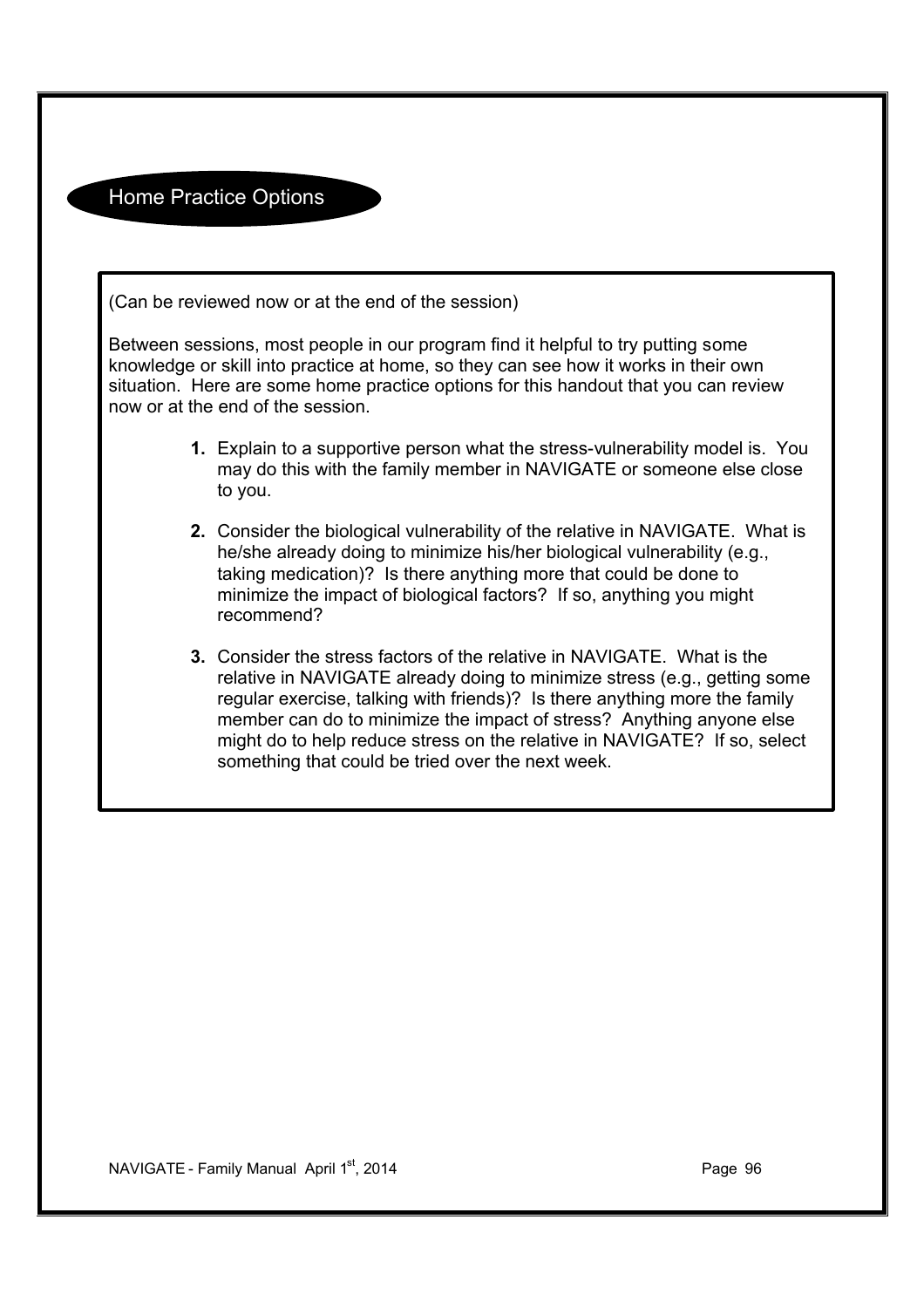## **What is First Episode Psychosis?**

First-episode psychosis refers to the first time someone experiences psychotic symptoms. People experiencing a first episode of psychosis may not understand what is happening. The symptoms can be disturbing and completely unfamiliar, leaving the person confused and distressed. It is usually unclear during a first episode what will happen with symptoms over the long run and if the early problem will develop into something more long-term.

· A psychotic episode occurs in three phases. The length of each phase varies from person to person.

#### **Phase 1: Prodrome**

The early signs are vague and hardly noticeable. There may be changes in the way some people describe their feelings, thoughts and perceptions.

#### **Phase 2: Acute**

Clear psychotic symptoms are experienced, such as hallucinations, delusions or confused thinking.

#### **Phase 3: Recovery**

Psychosis is treatable and most symptoms improve. The pattern of recovery varies from person to person.

#### Question:

• Which of these phases did the relative in NAVIGATE go through?

Most people first experience psychosis as teenagers or young adults. For some people, psychosis tends to be episodic, with symptoms coming and going at varying levels of intensity after the first episode. Many people can and do recover from psychosis.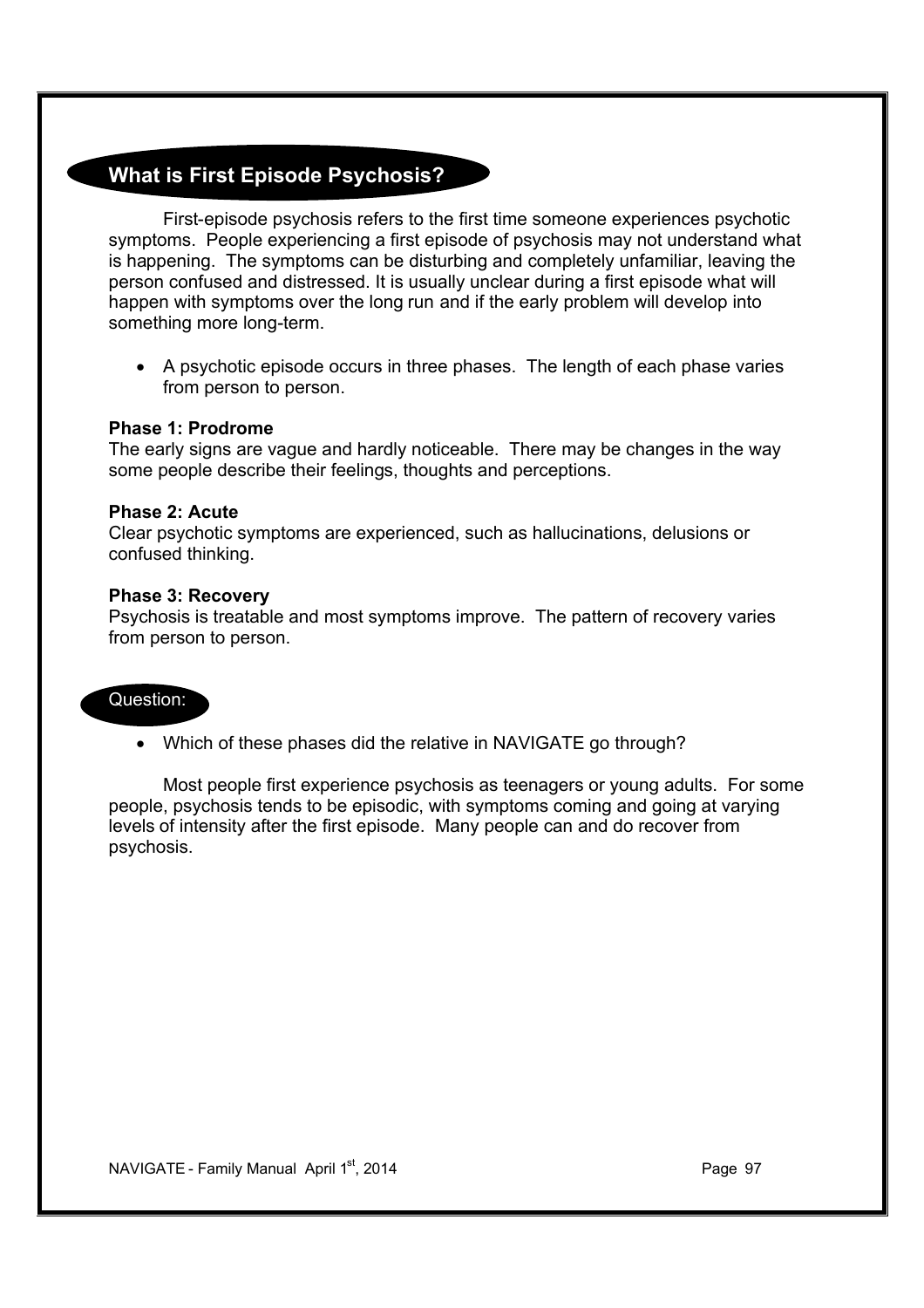## **Treatment Recommendations**

- · What people and their families do makes a difference in the person in NAVIGATE's recovery.
- · When people experience psychotic symptoms, there are many things they can do to get their life back on track. Joining the NAVIGATE program is the first step.
- · Here are some additional recommendations:
	- Take antipsychotic medication as prescribed
	- Participate in individual, group, and family therapy
	- Work toward getting life back on track such as returning to work or school
	- Hang out with friends
	- Avoid alcohol and drugs
	- Learn to manage stress
	- Learn strategies to manage symptoms
	- Exercise and eat healthy foods
	- Stay involved in a treatment program
	- Keep communication in the family strong

#### **Treatment is important in first episode psychosis and the earlier a person receives it the better he or she will feel and do.**

Questions:

- · What treatment recommendations is the person in NAVIGATE already following? How have family members changed their behavior to support him/her?
- · What steps could family members take to help your relative get his or her life back on track?

#### Will all the symptoms go away?

Most people with psychosis find taking regular medication helps symptoms, and the person with first episode psychosis in your family may now be experiencing few or no symptoms. However, sometimes the medication does not eliminate all the symptoms of first episode psychosis and people have to learn to cope with them while they pursue their goals and dreams. The situation is not unlike someone who has a "bad back." Surgery and physical therapy may help, but the pain occasionally flares up and folks have to "nurse" it along while they go to work or school and are with their

NAVIGATE - Family Manual April 1<sup>st</sup>, 2014 **Page 98** Page 98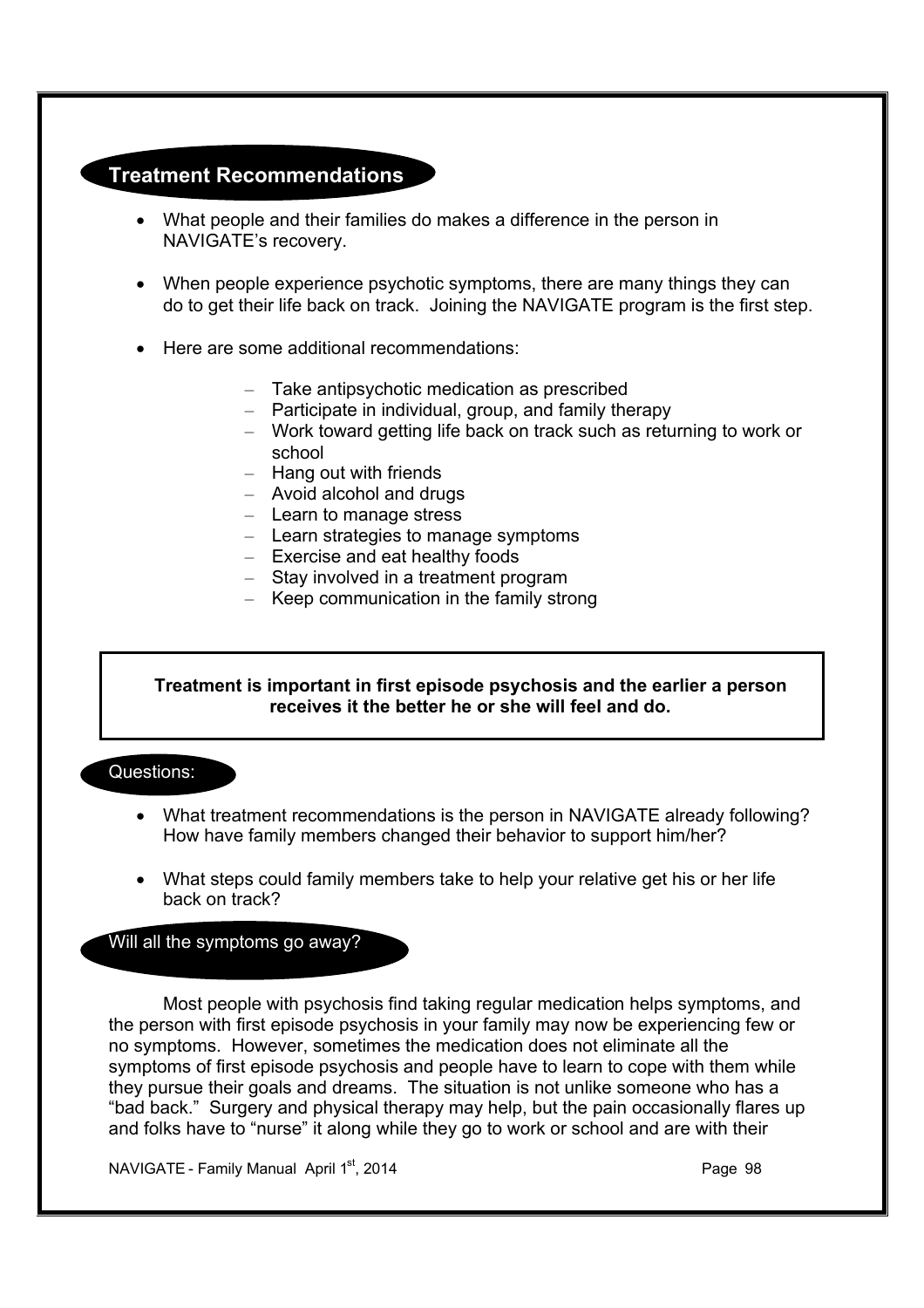families. Medication may help, but you can still feel the pain sometimes, especially when stress is bad. It is important to note that it is normal for symptoms of psychosis to flare up during times of stress. People can still have very full lives even if they have some ongoing symptoms of psychosis or occasional flare-ups. Strategies for coping with psychosis are discussed more in the IRT program, and relapse prevention to address big symptom flare-ups is discussed in a handout later in the family education program.

## **The person in NAVIGATE is already on the road to recovery!**

- · Individual and family counseling, in addition to antipsychotic medication, have been shown to be effective at improving symptoms and quality of life in people with psychosis
- · The NAVIGATE team can assist your family to better manage symptoms, develop a plan for staying healthy and avoiding relapse, and work toward goals

#### Questions:

· What mental health services could help other family members support your relative in NAVIGATE? Are there any other mental health services other family members might need?

For additional information about psychosis, please refer to the following web sites:

General information, fact sheets, videos, links, and more: – *EPPIC Program in Australia:* http://www.eppic.org.au/

> – *Early Psychosis Intervention Program in Canada:* http://www.psychosissucks.ca/epi/

– *Calgary Early Psychosis Treatment Program in Canada:* http://www.calgaryhealthregion.ca/mh/sites/eptp/epp/index.htm

- · Resources for family and friends:
	- http://www.eastcommunity.org/home/ec1/smartlist\_12/family\_and\_f riends.html

NAVIGATE - Family Manual April 1st, 2014 **Page 99** Page 99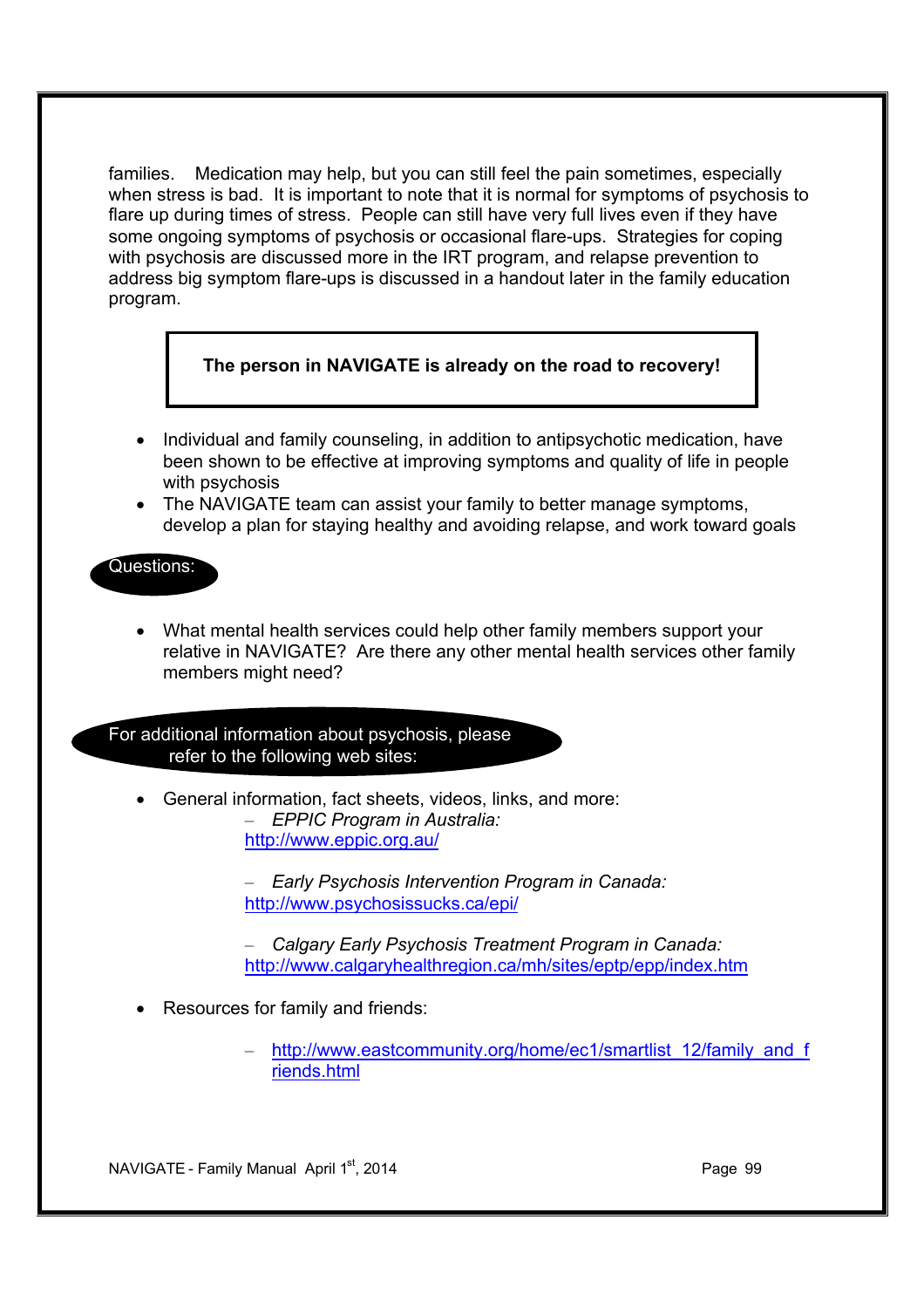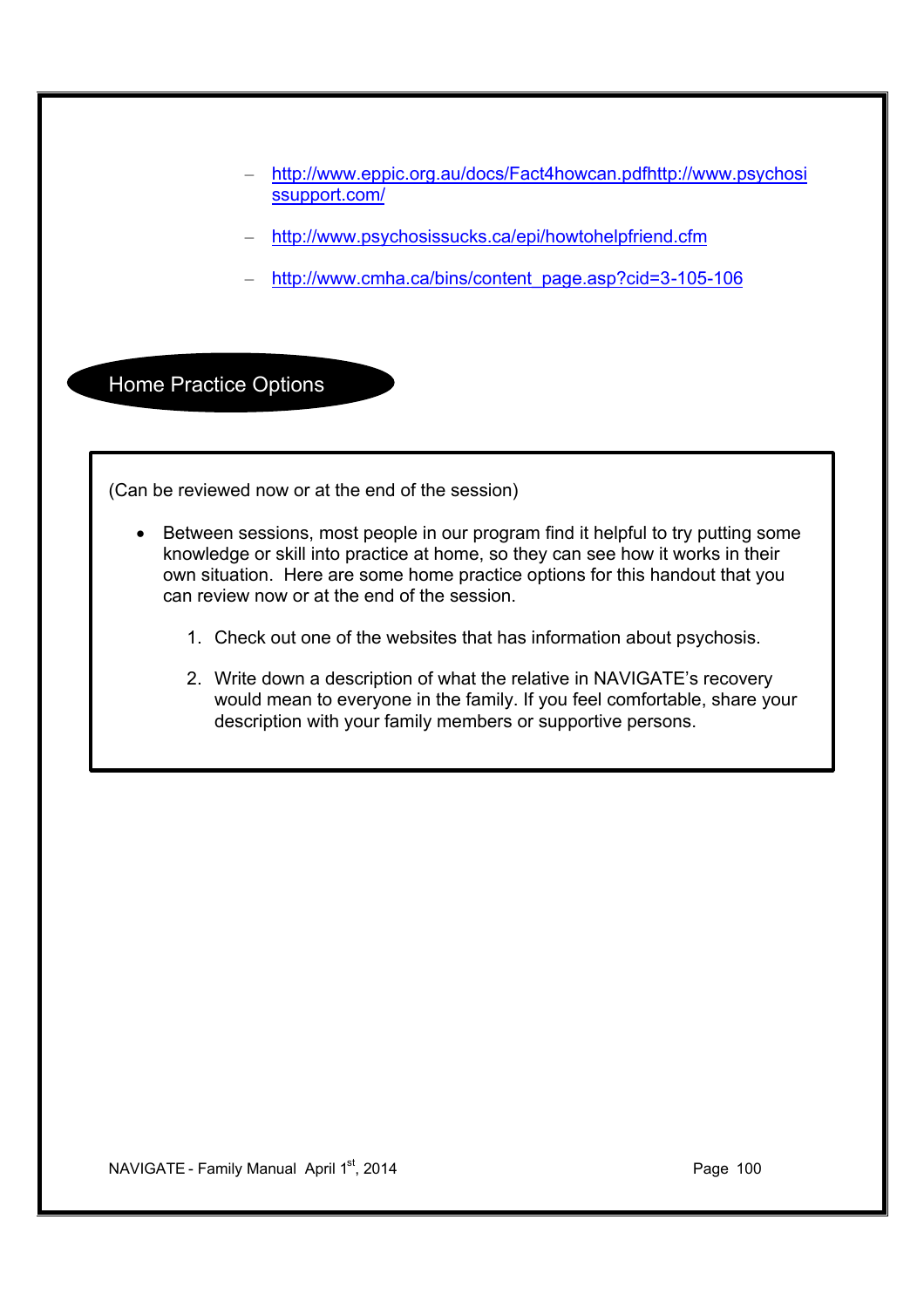## **Summary Points Just the Facts-What is psychosis?**

- · *Psychosis is a condition which affects the mind and where people have unusual experiences, thoughts, and problems with thinking clearly.*
- · *Psychosis is very common, with 3 out of every 100 young people reporting a psychotic experience.*
- · *The major symptoms of psychosis include hallucinations, delusions or false beliefs, and confused thinking or other cognitive difficulties.*
- · *Everyone experiences psychosis differently.*
- · *Psychosis is nobody's fault.*
- · *Scientists believe psychosis is caused by a chemical imbalance in the brain.*
- · *Both stress and biology contribute to psychotic symptoms.*
- · *Biological factors contribute to the chemical imbalance in the brain that scientists have associated with psychotic symptoms.*
- · *Stress can make symptoms worse or may even trigger the onset of symptoms.*
- · *The goals of treatment are to reduce biological vulnerability, minimize stress, and improve the ability to cope with stress.*
- · *First episode psychosis refers to the first time someone experiences psychotic symptoms.*
- · *Treatment is important and the earlier a person receives it the better he/she will feel.*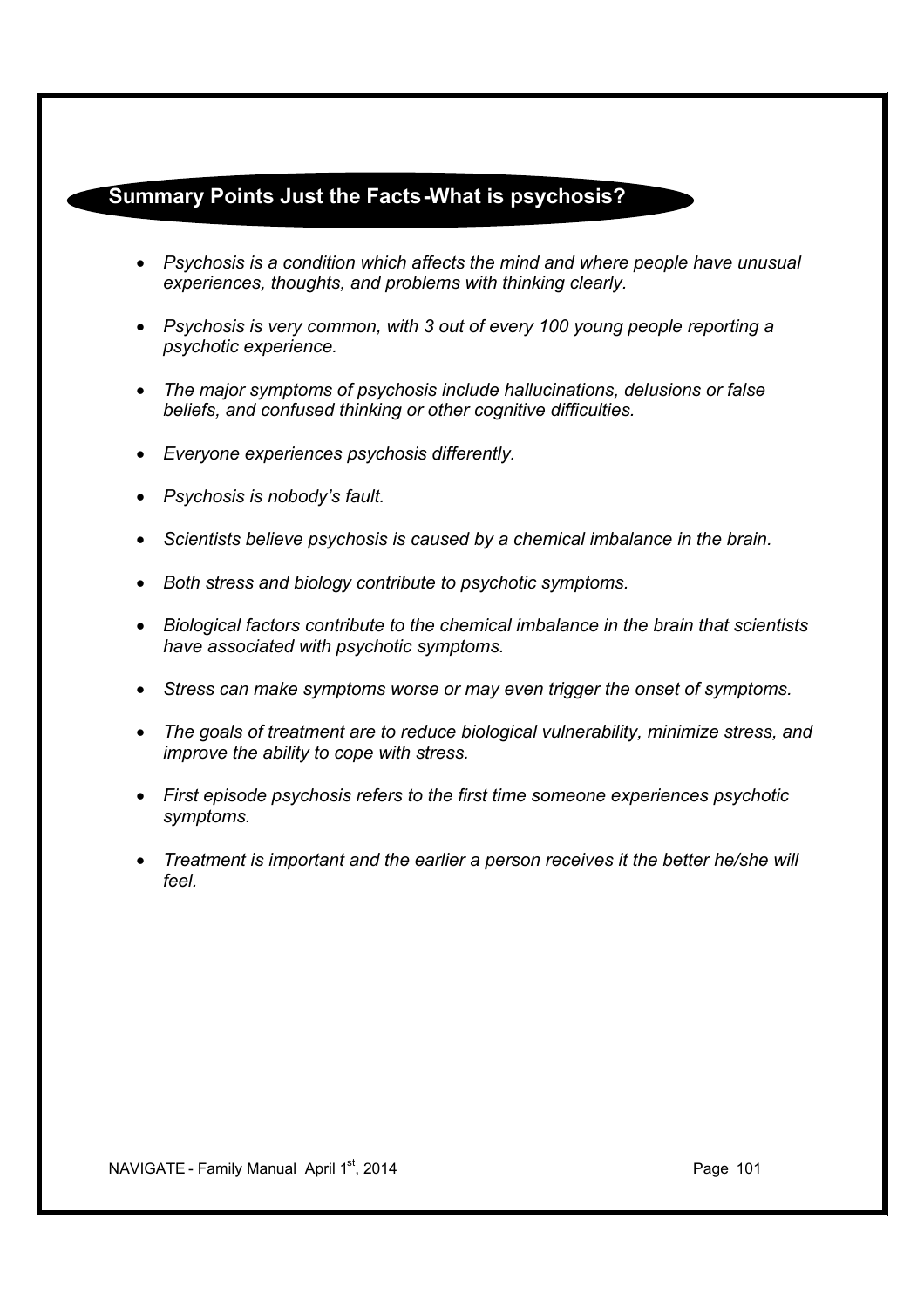## **JUST THE FACTS - MEDICATIONS FOR PSYCHOSIS**

Why is medication recommended as part of the treatment for psychosis?

Taking medication regularly can reduce the severity of symptoms and prevent or minimize relapses. When people take medications regularly as part of their treatment, they are less affected by symptoms and they are less likely to have relapses. In the Just the Facts-Psychosis handout, you learned about the "stress-vulnerability model." This model is based on evidence that both biological vulnerability and stress contribute to the symptoms of mental disorder. Medications reduce biological vulnerability by helping to correct the chemical imbalance in the brain. In mental disorders, the part of the body that is affected is the brain, which is made up of billions of nerve cells (neurons) containing different chemicals (neurotransmitters). Scientists believe that mental disorders can cause imbalances in these neurotransmitters in the brain. Over time, the actual structure of the brain may change in persons with psychosis.

Between 70-90% of people with psychosis who take medication and receive psychosocial treatment experience a significant reduction in symptoms and improved quality of life.

#### Question:

· What are your personal beliefs about medication? Do you see benefits or have concerns? Does anyone in the family have concerns about the medication the person in NAVIGATE is on?

### **What types of medications are used to treat psychosis?**

• The major category of medication that is used to treat psychosis is called antipsychotics. There are many different types and the dosages depend on the individual need.

## **Antipsychotic Medications**

|               | <b>Possible Benefits</b>   | <b>Examples</b>              |
|---------------|----------------------------|------------------------------|
| Antipsychotic | For most people, low doses | Zyprexa, Abilify, Risperdal, |
|               | of these medications can   | Seroquel, Clozaril, Invega,  |
|               | reduce symptoms            | Prolixin, Haldol, Symbyax,   |
|               |                            | Stelazine, Geodon, Fanapt    |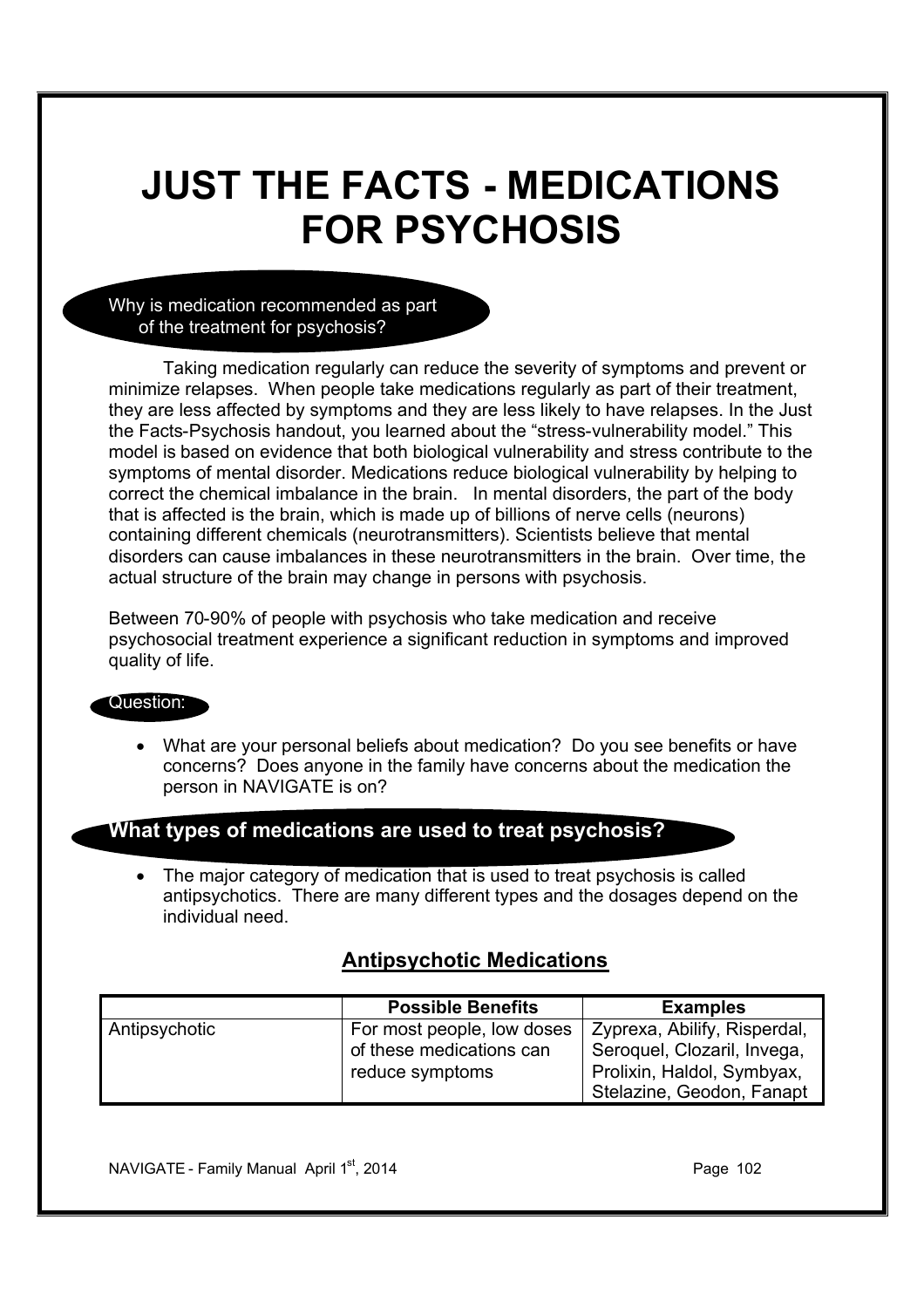· Additional medications are sometimes used to help people feel better. These include several different categories of medication

| <b>Medication Category</b> | <b>Possible Benefits</b>   | <b>Examples</b>            |
|----------------------------|----------------------------|----------------------------|
| <b>Mood Stabilizer</b>     | Treat problems with        | Depakote, Lithium,         |
|                            | extremes of moods,         | Tegretol, Lamictal,        |
|                            | including mania and        | Cymbalta,                  |
|                            | depression                 |                            |
| Anti-anxiety               | Reduce anxiety and feeling | Xanax, Ativan, Klonapin,   |
|                            | overly stimulated          | Atarax, Catapres, Vistaril |
| Anti-depressant            | Treat the symptoms of      | Zoloft, Lexapro, Prozac,   |
|                            | depression, including low  | Paxil, Celexa, Effexor,    |
|                            | mood, low energy, appetite | Wellbutrin, Remeron,       |
|                            | problems, sleep problems,  | Pristig                    |
|                            | and poor concentration     |                            |
| Anti-cholinergic           | Treat the side effects of  | Cogentin, Benadryl, Artane |
|                            | some medications such as   |                            |
|                            | restlessness and muscle    |                            |
|                            | spasms                     |                            |

## **Additional Medication Possibilities**

- Important tips to remember about taking medication:
	- Everybody responds differently, so some people may need a higher dose or a different medication for best results.
	- It is recommended that a person continue taking antipsychotic medication for a significant period of time even after symptoms are better to reduce the risk of relapse.

## Question:

· What changes have family members noticed since the relative in NAVIGATE began medication?

## **How does taking medications for psychosis benefit the relative in NAVIGATE?**

- Reducing symptoms (e.g., voices, delusions, difficulty with thinking clearly) during and after an acute episode.
- · Reducing the chance of a relapse and hospitalization.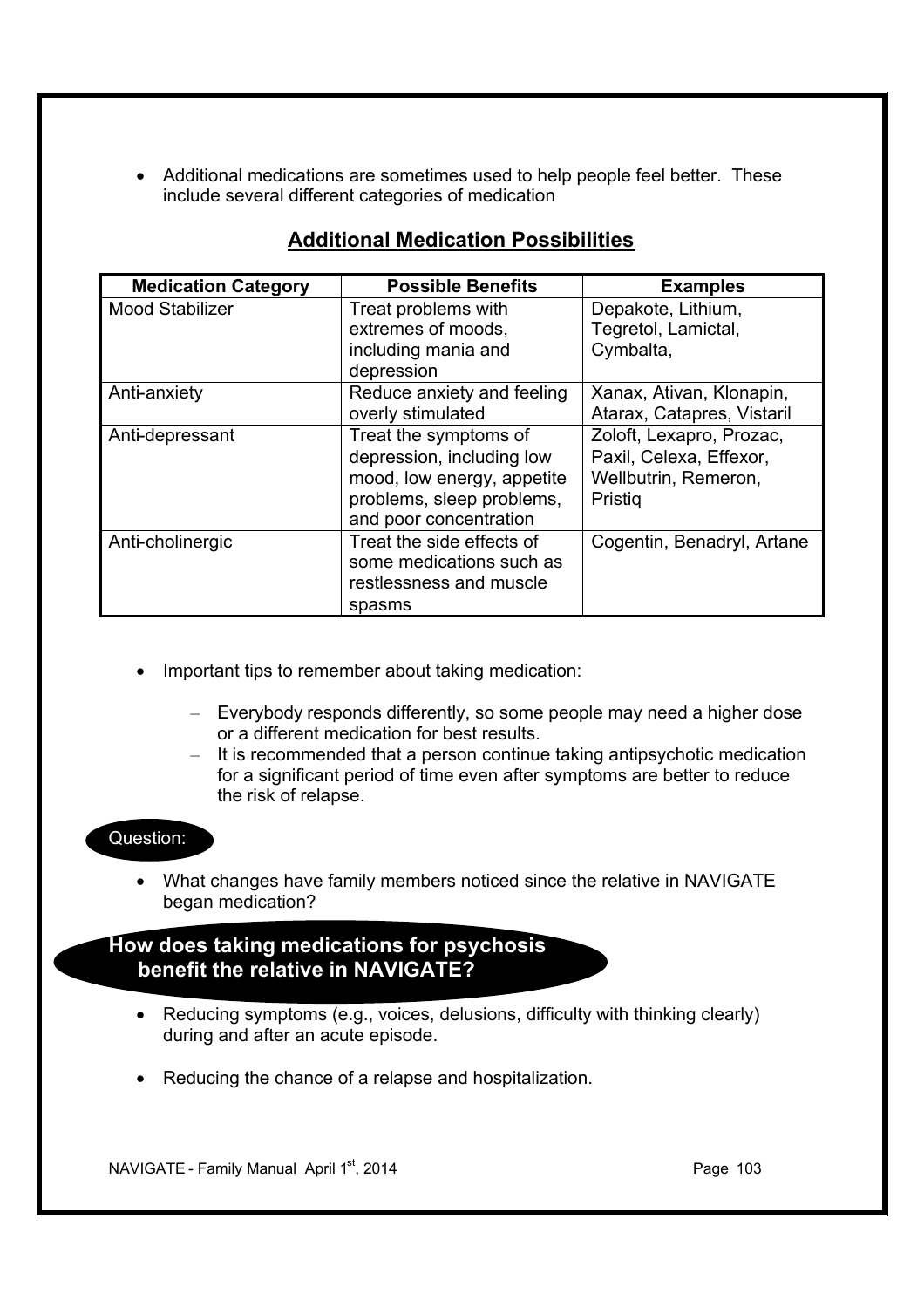**Taking psychiatric medications can help to reduce symptoms during an acute episode. When taken on a regular basis, they can reduce the risk of having relapses.**

### Questions:

- · Which medication(s) has the relative in NAVIGATE taken?
- · Which symptoms were helped by the medication(s)? Please record your answers below.

| <b>Category of</b><br>medication | <b>Medication used</b> | <b>Benefits experienced</b> |
|----------------------------------|------------------------|-----------------------------|
| Antipsychotic                    |                        |                             |
| Mood Stabilizer                  |                        |                             |
| Anti-anxiety                     |                        |                             |
| Anti-depressant                  |                        |                             |
| Anti-cholinergic                 |                        |                             |
| Other:                           |                        |                             |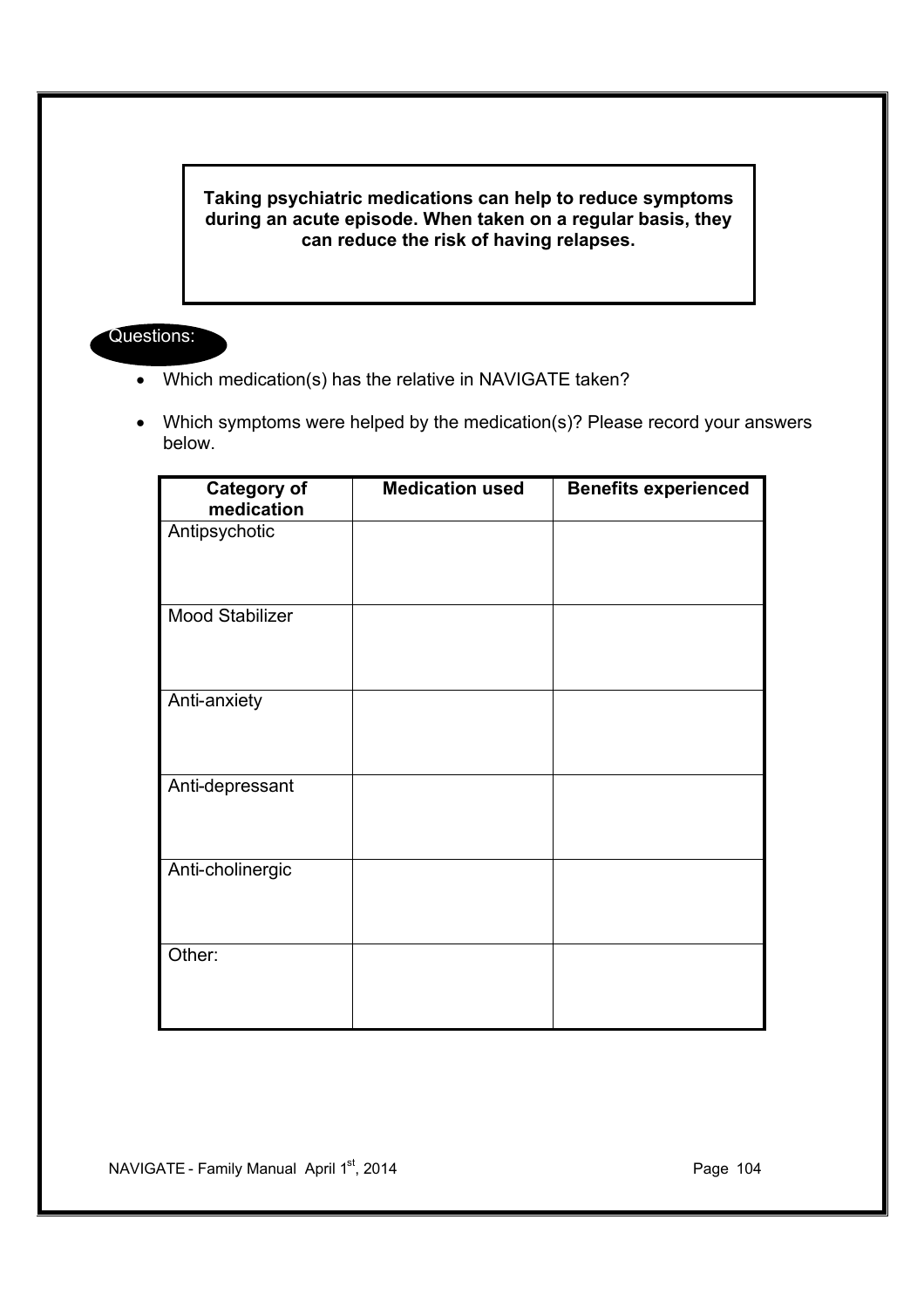Home Practice Options

(Can be reviewed now or at the end of the session)

- · Between sessions, most people in our program find it helpful to try putting some knowledge or skill into practice at home, so they can see how it works in their own situation. Here are some home practice options for this handout that you can review now or at the end of the session.
	- 1. Share the table about the benefits of medication with a family member or supportive person (perhaps the relative in NAVIGATE if they are not attending these sessions). Ask the person if he or she has noticed any other benefits with the medication.
	- 2. If you have any questions about medications your family member were prescribed, make an appointment to discuss your concerns with the prescriber or other members of the NAVIGATE team.

## **What are the potential side effects of medications for psychosis?**

It is important to be informed about both the potential benefits and the potential side effects of the specific medication that has been prescribed. Psychiatric medications, like other medications, can cause undesired side effects.

- · Different medications have different side effects, and not everybody experiences the same side effects.
- · Common side effects of newer antipsychotic medications:
- Weight Gain
- Drowsiness
- Dizziness
- Restlessness
- Dry Mouth
- Constipation
- Blurred Vision
- Increased blood sugar
- · Many side effects may go away over time.

#### **If any side effects are experienced, it is important to tell the prescriber right away.**

NAVIGATE - Family Manual April 1<sup>st</sup>, 2014 **Page 105**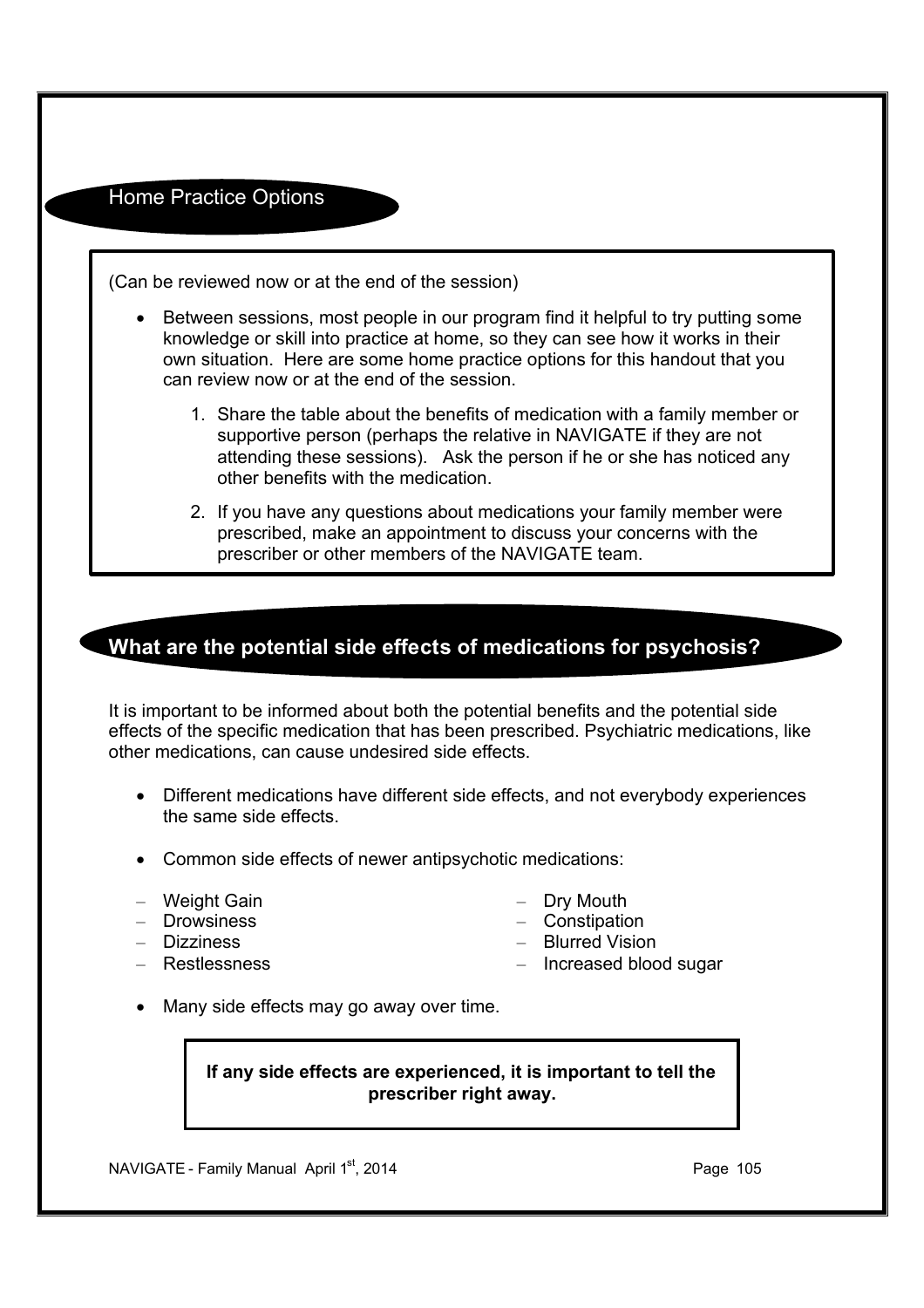## Questions:

· What side effects has the relative in NAVIGATE experienced from medication? Please record your answers below.

| <b>Category of</b><br>medication | <b>Specific medication</b><br>used from this category | Side effects while<br>taking this<br>medication |
|----------------------------------|-------------------------------------------------------|-------------------------------------------------|
| Antipsychotics                   |                                                       |                                                 |
| Mood stabilizers                 |                                                       |                                                 |
| Antidepressants                  |                                                       |                                                 |
| Antianxiety and<br>sedatives     |                                                       |                                                 |
| Other:                           |                                                       |                                                 |

## **Side Effects from Medications**

## Some Words about Weight Gain

Some of the most troubling side-effects of the newer antipsychotic medications involve weight gain. There may be many reasons for the weight gain—some of the medications may slow metabolism, people in recovery from psychosis are often less active, and some may eat more to deal with anxiety or boredom. Unfortunately, even if they are not eating more, some clients still gain weight. However it happens, the weight gain can be very disturbing to the client and relatives. There are many strategies to try if weight gain becomes a problem in recovery from psychosis.

- The medical professionals in NAVIGATE work hard to keep an eye on the problem through frequent weigh-ins and discussions with their clients.
- · Sometimes a change from a medication that is more likely to cause weight gain to one less likely to cause weight gain can help.

NAVIGATE - Family Manual April 1st, 2014 **Page 106** Page 106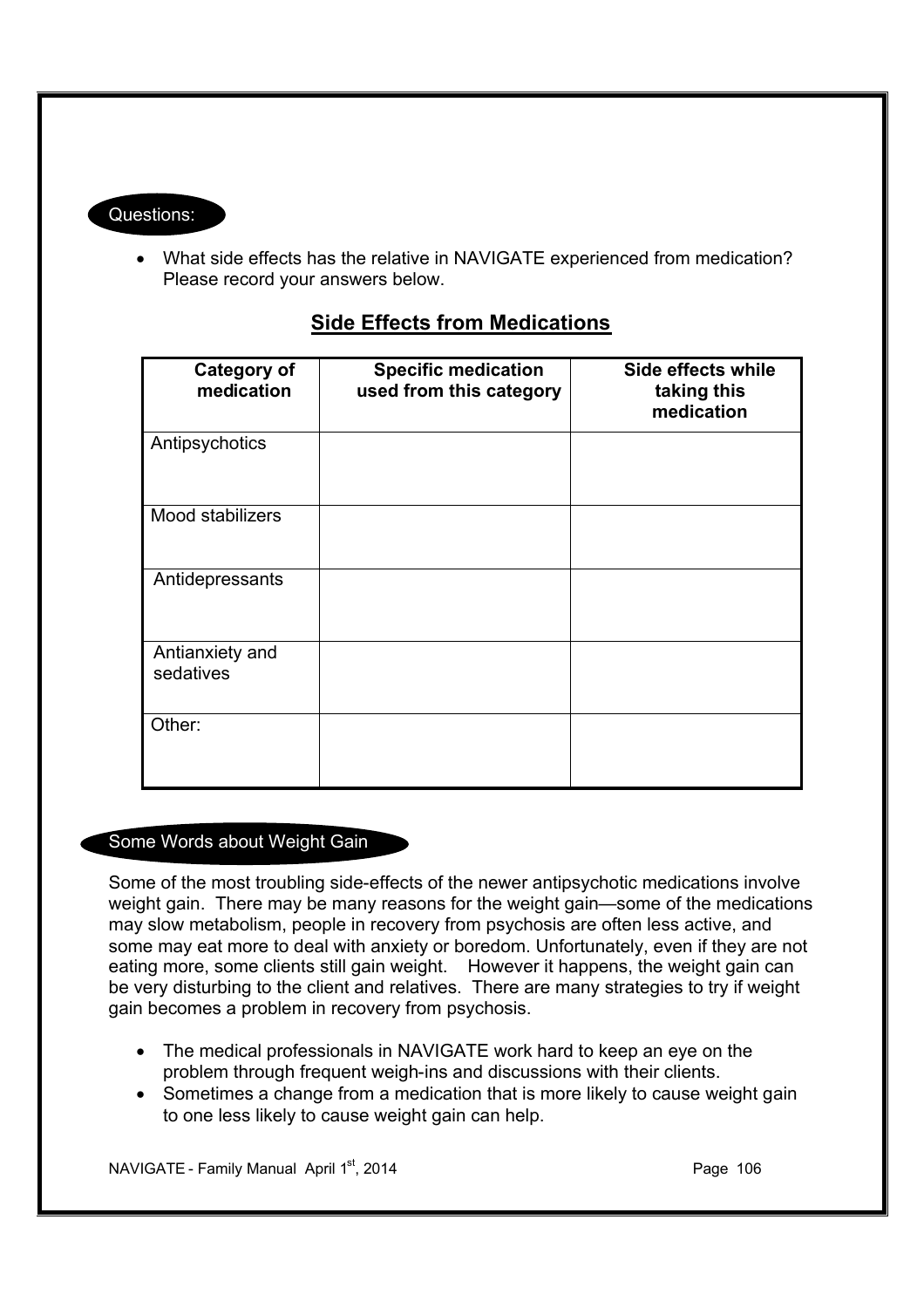- · Clients can start watching their food intake. In fact, there are special modules on health in the IRT section of the program. Relatives can help by having nutritious snacks around.
- · Clients can work on becoming more active. Here, family members can be helpful by asking the client if he/she wants to go for a walk or some other activity.
- · Clients can ask for a referral to a nutritionist to help design a more balanced food plan.

It is important to note that nagging and criticism rarely help the problem. In fact, some studies show that frequent nagging and prompting about weight can increase tension and make the problem worse.

#### Question:

· What did the relative in NAVIGATE do when he/she experienced side effects? If you have any questions about side effects, make an appointment with the prescriber or other members of the NAVIGATE team to discuss.

#### Check it out:

- Many people find it helpful to plan out in advance how they might talk to their prescriber if they experienced side effects. They then feel more comfortable talking to their prescriber when they are sitting with him or her in the office. Practicing in advance makes people even more comfortable.
- $\checkmark$  How do you think the family could help the relative in NAVIGATE talk with the prescriber about concerns about medication and side-effects? It may be helpful for family members to use information from the table above to make a plan to go over side effects during the next prescriber's appointment. Be sure to include the following steps (sample ways of discussing this issue with the prescriber are noted in italics).
	- Introduce the topic of side effects during the prescriber's visit.
		- *"Recently I have noticed some side effects with my medication. Could we take a moment to discuss this?"*
	- · Include information about side effect(s) and what help is needed from your prescriber. Be specific.
		- *"After I take my medication I become very tired and it is difficult to keep awake at work. Do you have any suggestions on how I could be less tired during the day?"*
	- Make a plan with the prescriber to resolve the problem.

NAVIGATE - Family Manual April  $1<sup>st</sup>$ , 2014 **Page 107** Page 107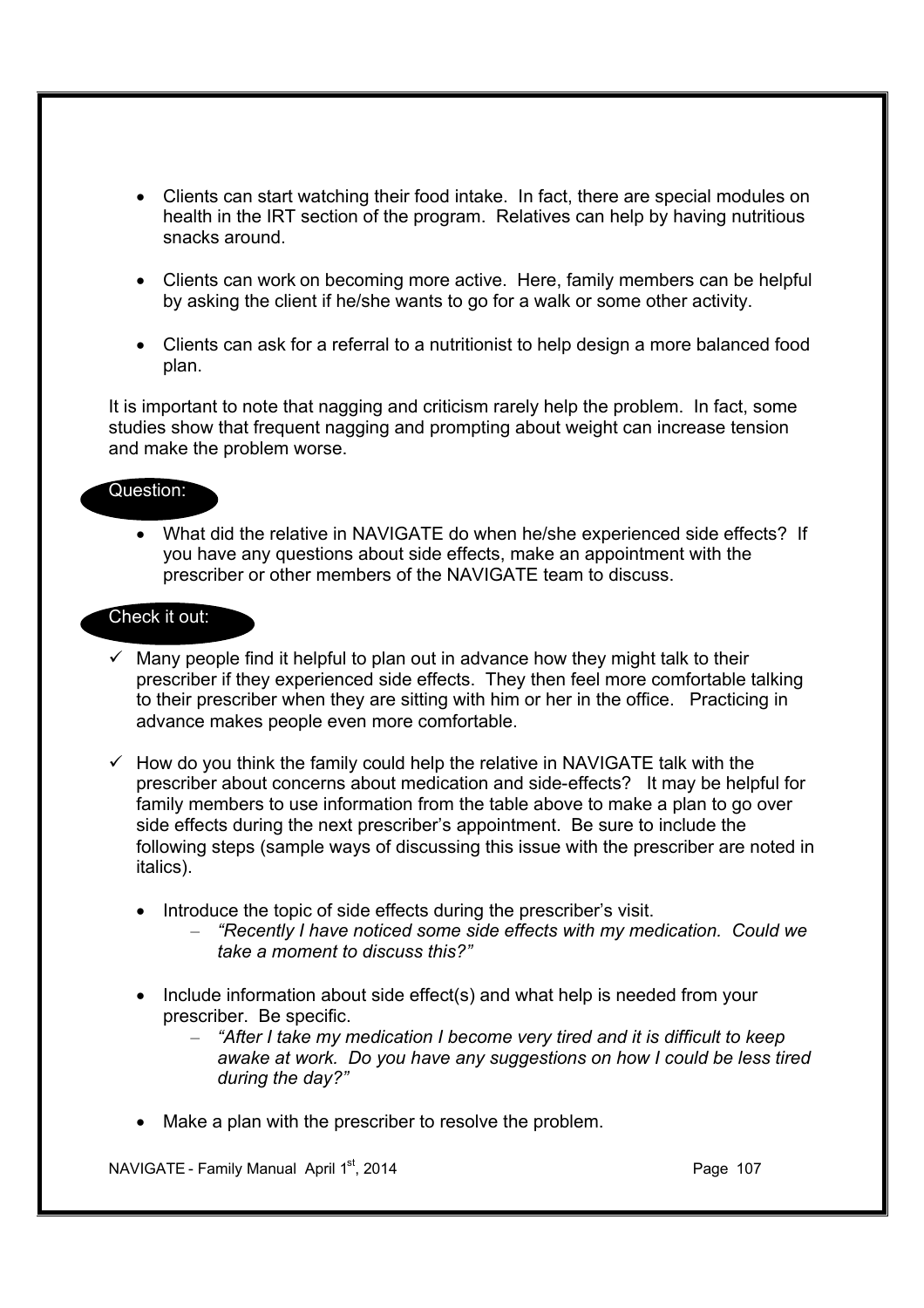- *"What do you suggest doing so I am not hungry or eating all the time?"*
- *"How can I sit in class if I am feeling like I have to move around and can't concentrate?"*
- Ask questions if you do not understand – *"What if the medication doesn't work for me?"*
	- *"I feel better. Why can't I just stop taking the medication?"*
	- *"So are you saying that it is okay to just take all of my medication in the evening before bed or do I need to still take a pill in morning?"*
- Relatives can help practice conversations with the prescriber to increase confidence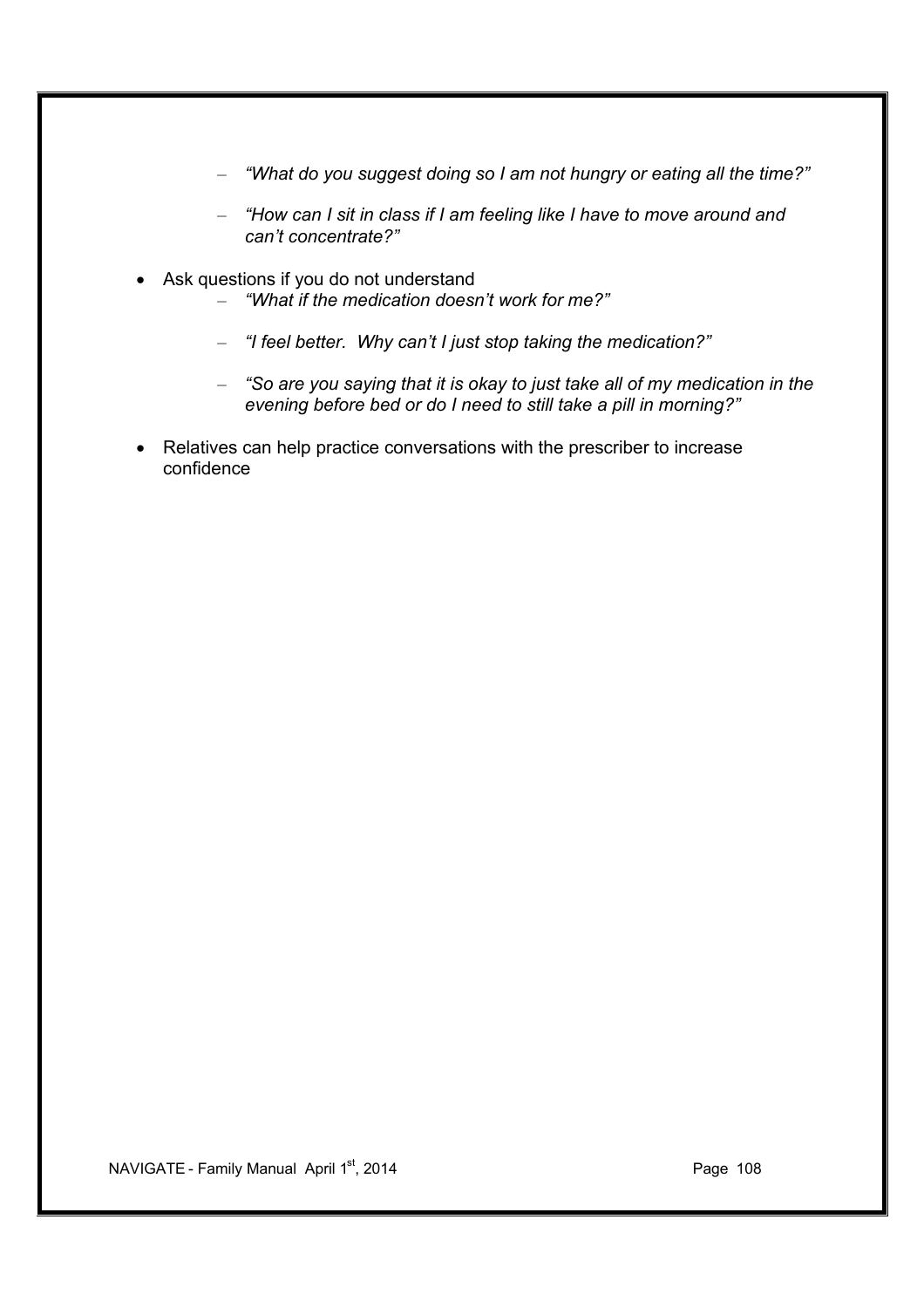## **Home Practice Options**

Between sessions, most people in our program find it helpful to try putting some knowledge or skill into practice at home, so they can see how it works in their own situation. Here is a home practice option for this handout that you can review now or at the end of the session.

**1.** Your relative in NAVIGATE can make a plan with his/her therapist to talk to his/her prescriber about concerns or questions that he/she has about medication. Make a special appointment if needed. A family member might also want to go if he/she has questions as well.

## **How to make an informed decision about taking medications**

The first step in getting the best results from medication is to make an informed decision with the prescriber about the potential benefits and risks. In making an informed decision about medications, it is important to learn as much as possible to weigh the potential benefits and possible drawbacks of taking medication. The prescriber is vital to the decision-making process. He or she is an expert about medication and has experience helping others find effective medications.

It is also important for the person considering taking the medication to be very active in making decisions about medication. After all, he/she is the expert about his/her own experience of psychosis and what makes him/her feel better or worse. It can take time for a person and his/her prescriber to find the medication that is most effective. Talking to the prescriber on a regular basis about how one is feeling, so that the two can work together to find the best medicine, is critical.

- · Here are some questions that a person considering medication or a loved one may want to ask his/her prescriber:
	- What are the benefits of taking the medication?
	- How long does it take to work?
	- Will it interfere with things I want to do such as work or school?
	- What are the side effects or other drawbacks of taking the medication?
- At the same time, the person in NAVIGATE should continue to use as many recovery strategies as possible, such as participating in IRT, exercising, maintaining a healthy diet, avoiding alcohol and drugs, and minimizing stress. Recovery takes more than medication.

NAVIGATE - Family Manual April 1<sup>st</sup>, 2014 **Page 109** Page 109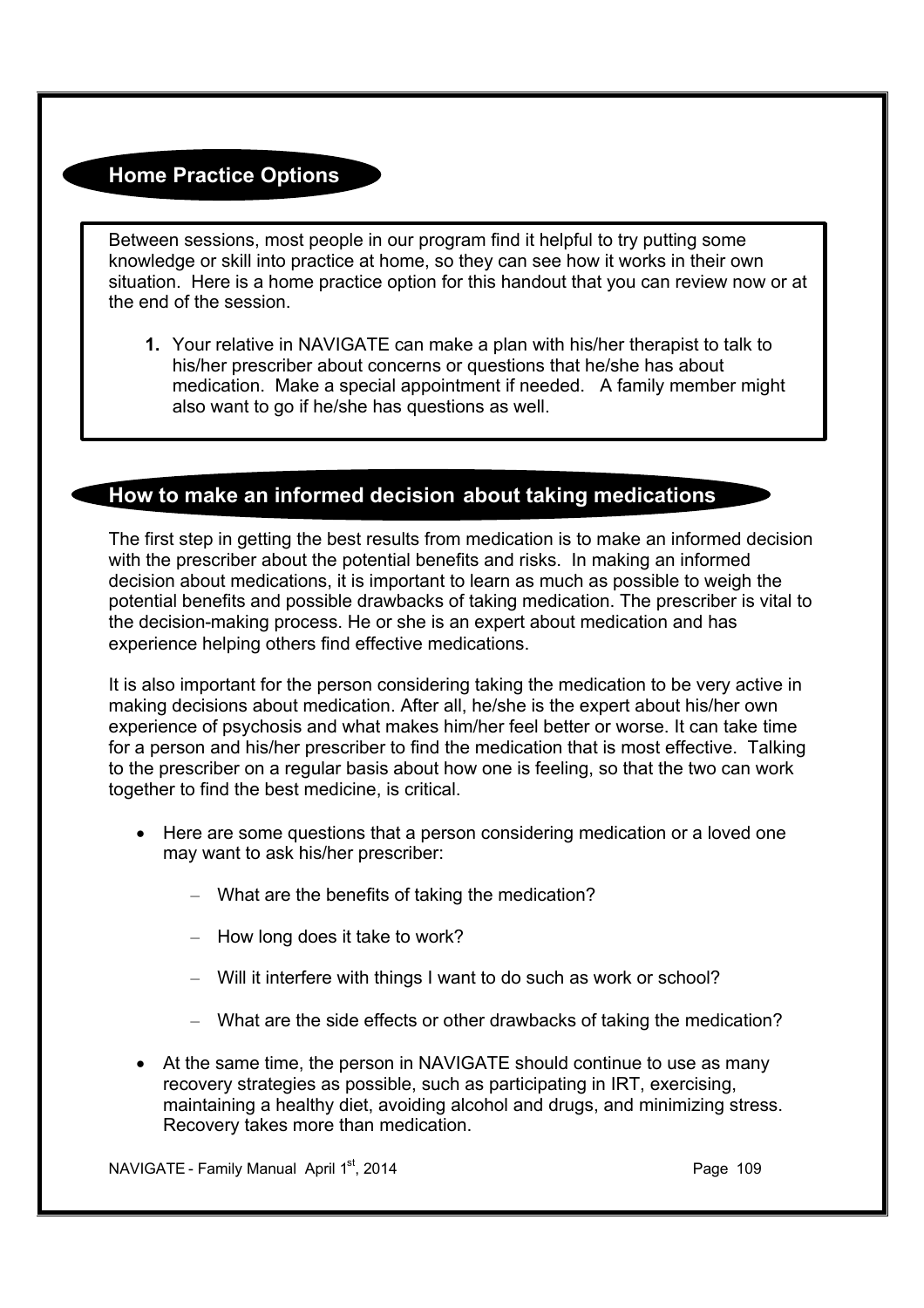It is important to be an active partner with the prescriber when making decisions about medication.

### Questions:

• What are your thoughts about medication as a treatment option for psychosis? How might medication be helpful for symptoms?

Home Practice Options

- Between sessions, most people in our program find it helpful to try putting some knowledge or skill into practice at home, so they can see how it works in their own situation. Here are some home practice options for this handout that you can review now or at the end of the session.
	- **1.** Help make a list of questions that the person in NAVIGATE will ask the prescriber and practice the questions.
	- **2.** Make a list of reasons why it could be important for the relative in NAVIGATE to be involved in decisions about his/her medication.

## **The pros and cons of taking medication for psychosis**

To make an informed decision about medications, it is important to weigh the potential benefits (the pros) and the potential drawbacks (the cons) of taking them. The following chart may be useful in summarizing the information:

| <b>Pros of taking medications</b><br>(the benefits)                                                                                                                                                                 | <b>Cons of taking</b><br>medications<br>(the drawbacks)                                             |
|---------------------------------------------------------------------------------------------------------------------------------------------------------------------------------------------------------------------|-----------------------------------------------------------------------------------------------------|
| For example-reducing symptoms,<br>preventing symptoms from coming<br>back, keeping symptoms from<br>interfering with the person's life,<br>helping to achieve goals, making<br>progress in other areas of life such | For example-remembering<br>to take the medication,<br>possible side effects,<br>"feeling different" |

NAVIGATE - Family Manual April  $1<sup>st</sup>$ , 2014 **Page 110** Page 110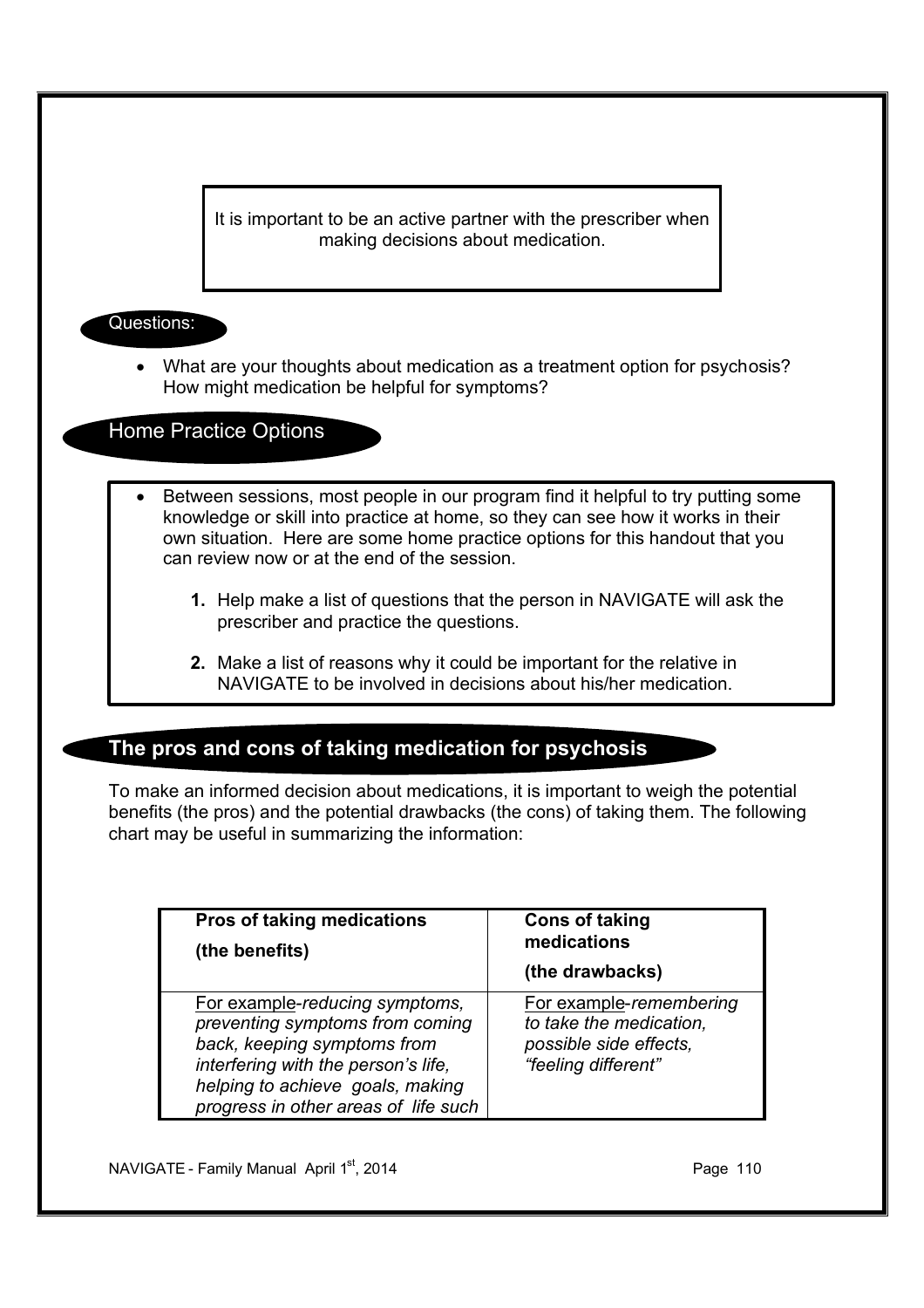| as relationships |  |
|------------------|--|
|                  |  |
|                  |  |
|                  |  |
|                  |  |
|                  |  |

#### Question:

· Do the benefits of taking medication outweigh the drawbacks or vice versa? Why? Has anyone in your family discussed these concerns about medication with the prescriber?

#### Check it out:

- $\checkmark$  How can the relative in NAVIGATE talk to his/her prescriber about medications? How can other family members help? Use the information from the table above to help the relative in NAVIGATE make a plan to talk to his/her prescriber about taking medication. Here are some strategies the relative in NAVIGATE can use:
	- Ask the prescriber a question and be specific.
		- Make a list of medication concerns/questions and bring the list to your appointment.
		- No question is too small. Don't be afraid or nervous to ask.
	- If it is hard understand the answer, ask more questions.
		- If you get confused ask for clarification- *"Could you please repeat that, I am not sure that I understand your answer?"*
		- Repeat the answer back to the prescriber to make sure that you understood his or her answer- *"So, let me make sure I understand . . ."*
	- Thank your prescriber for his or her help
		- *"Thank you for answering my questions."*

Family members can help the relative in NAVIGATE practice talking to his/her prescriber to increase his/her confidence.

NAVIGATE - Family Manual April 1<sup>st</sup>, 2014 **Page 111** Page 111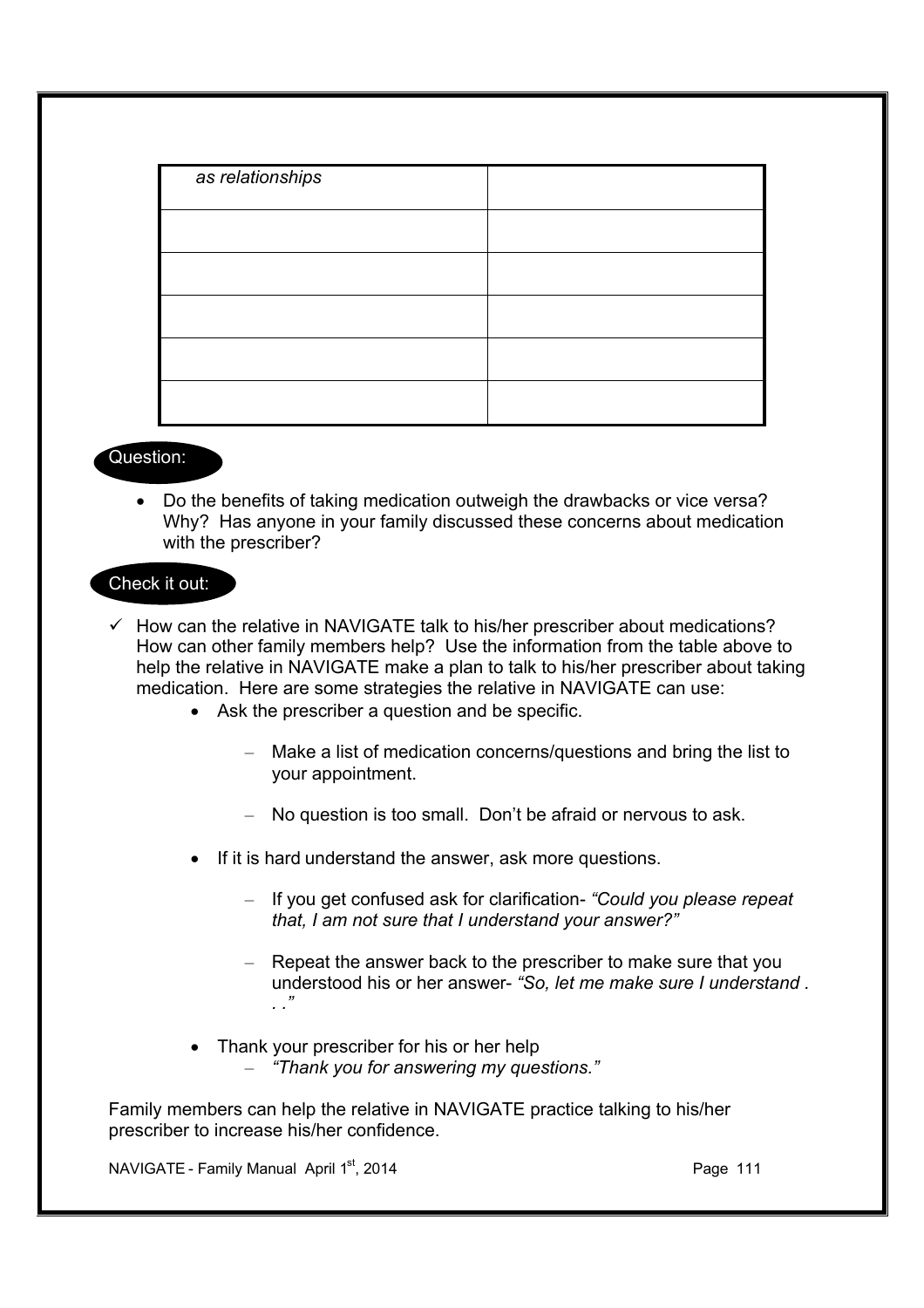## Home Practice Options

Between sessions, most people in our program find it helpful to try putting some knowledge or skill into practice at home, so they can see how it works in their own situation. Here are some home practice options for this handout that you can review now or at the end of the session.

- 1. Review your list of pros and cons about taking medication.
- 2. The relative in NAVIGATE can plan to talk to the prescriber as practiced above. Make a special appointment if necessary.
- 3. The person in NAVIGATE can practice with another family member or supportive person to give him/her more confidence.

## **Strategies for Taking Medication Regularly**

Some medications only need to be taken when there is a specific problem—like aspirin for a headache or ibuprofen for a pulled muscle. Other medications need to be taken regularly every day to continue to have benefits. For example, medications for high blood pressure or high cholesterol need to be taken every day to achieve good effects. Antipsychotics, mood-stabilizers, and antidepressants need to be taken every day to have their benefits. Even when the person does not appear to be having symptoms, continuing the medication makes sure the situation continues to be positive and that symptoms do not "break through" unexpectedly in the future.

- · Take medications at the same time every day.
- · Make taking medication part of the daily routine (like brushing teeth).
- · Use cues and reminders (e.g., calendars, post it notes, pill organizers, cellphone reminders).
- · Remind oneself of the benefits of the medications.
- · Talk to the prescriber about simplifying the medication schedule.

#### Questions:

· Does the relative in NAVIGATE have difficulty remembering to take his/her medication? What strategies have other relatives used to help the relative in NAVIGATE remember to take his/her medication? Are there more strategies that might be helpful? You might use the following chart below to make a plan to help remember to take medication regularly. Here are strategies to use: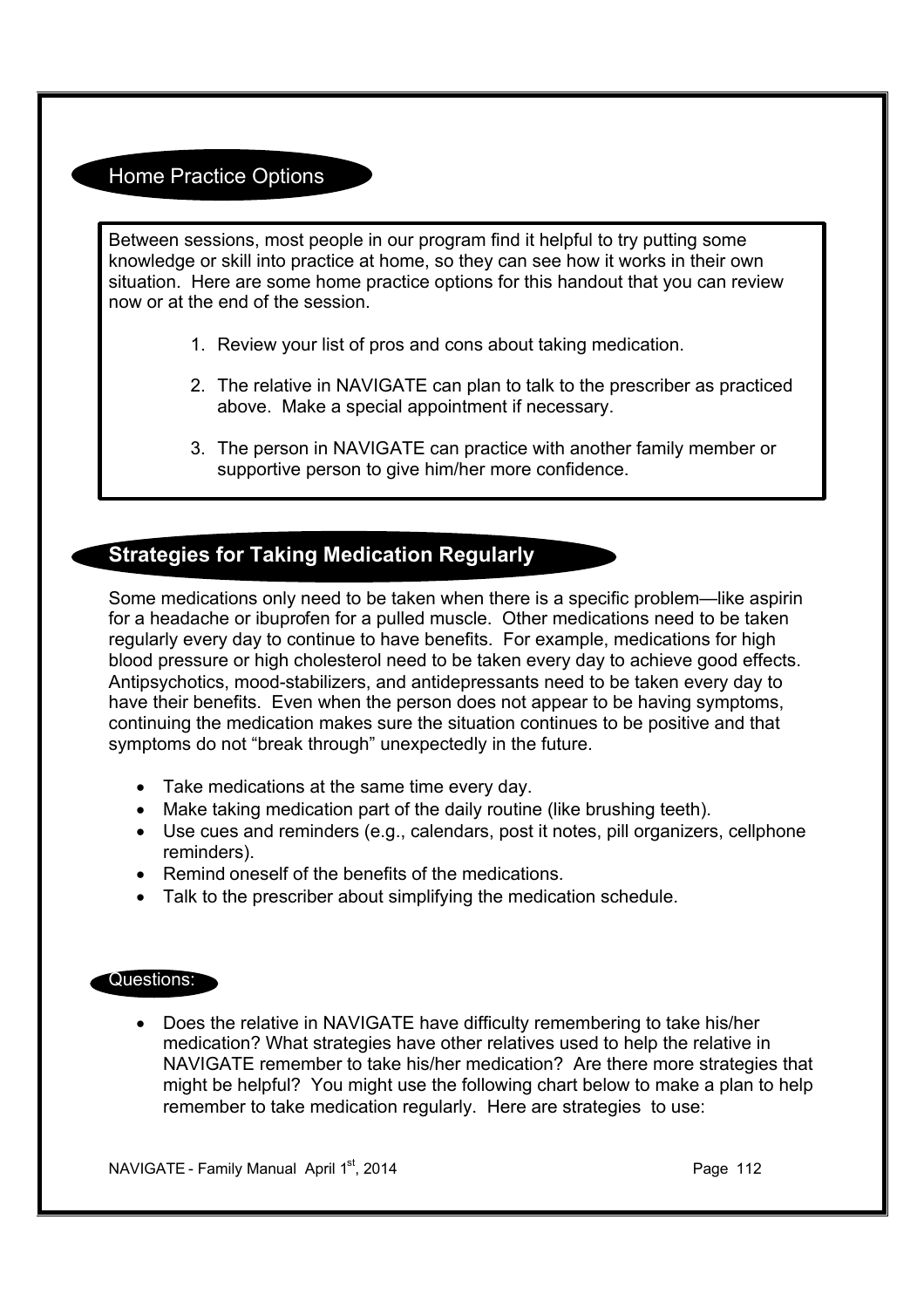## **Strategies for Getting the Best Results from Medication**

| <b>Strategy</b>                                                                        | <b>Strategy to</b><br>try | Plan to use this strategy |
|----------------------------------------------------------------------------------------|---------------------------|---------------------------|
| Talk to the prescriber<br>about simplifying the<br>medication schedule                 |                           |                           |
| Take medications at the<br>same time every day                                         |                           |                           |
| Build taking medication<br>into the daily routine                                      |                           |                           |
| Use cues and reminders<br>(calendars, notes, pill<br>organizers, cell phone<br>alarms) |                           |                           |
| Remind oneself of the<br>benefits of taking<br>medications                             |                           |                           |
| Other:                                                                                 |                           |                           |

**Developing strategies to take medication regularly is crucial to recovery.**

## Are Medications Forever?

Most people do not like to be on medication. Sometimes medications have side-effects and sometimes they are a reminder of problems. However, for most people who have developed psychosis, taking medication can "make or break" whether they can get back on track. Even so, the person in NAVIGATE and his/her family often want to know how long the person needs to be on medication. This is a critical issue to discuss with the prescriber and the team. In a person with a first episode psychosis, after a good period of stability and under low stress circumstances, the prescriber and person in NAVIGATE may eventually decide to try to decrease or eliminate the antipsychotic medication while monitoring the person in NAVIGATE closely. Often, the prescriber will recommend the person with a first episode of psychosis take medication regularly for at least a year

NAVIGATE - Family Manual April  $1^{st}$ , 2014 **Page 113**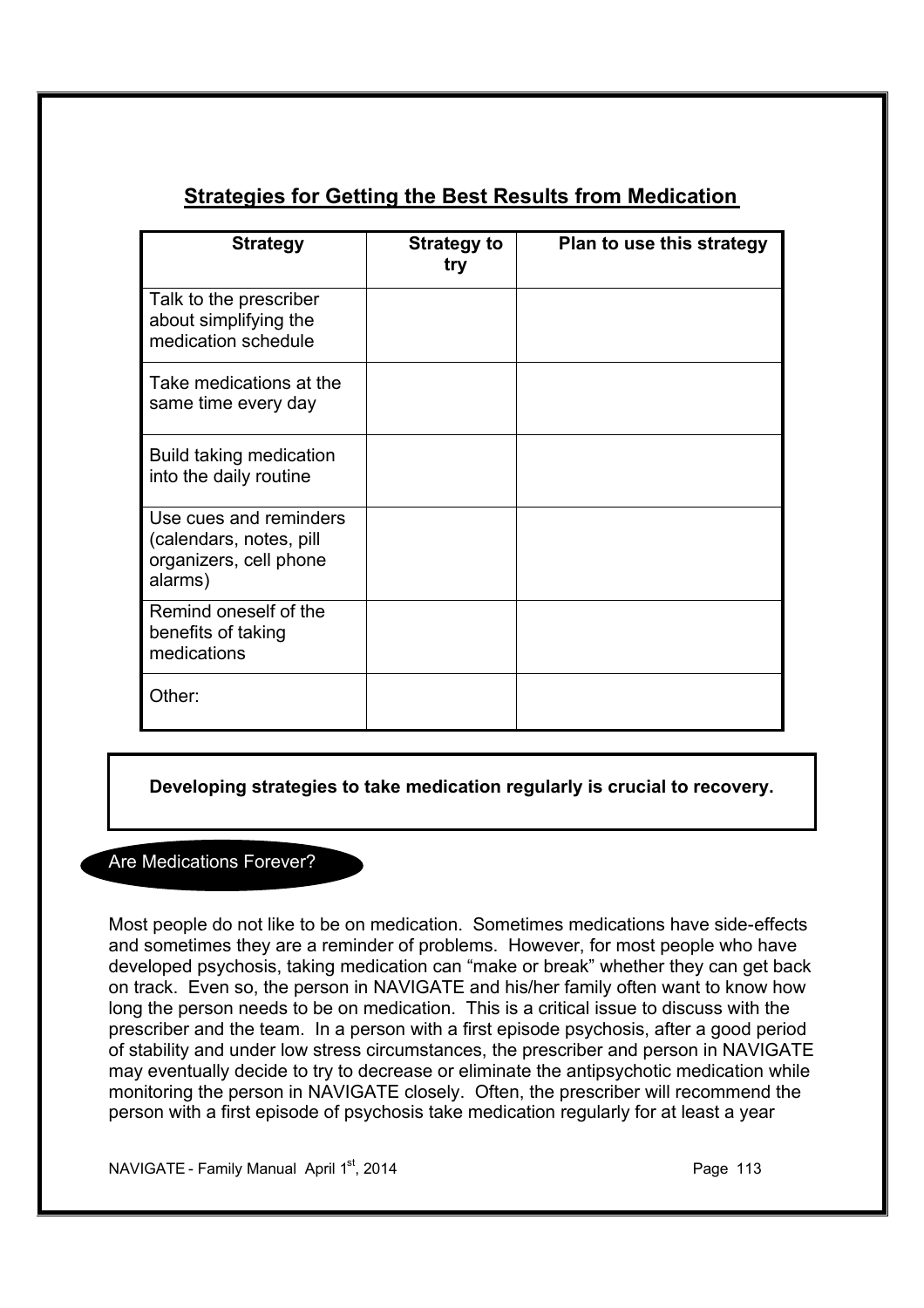before trying to get off it. While most people find they need to continue on medication to live the fullest life possible, a small minority of persons with first episode psychosis (perhaps 10-20%) can live successfully even off medication.

#### Injectable Medications

Most of the medications discussed so far are usually given in pills. However, some antipsychotic medications can be given in injections every few weeks. While no one likes injections, long-acting injectable medications can be a good option for people who are very busy, have irregular schedules, or who forget to take their medications. The pros and cons of taking injectable medication is a good topic to discuss with the prescriber.

- · For additional information about medications and other forms of treatment for psychosis, please refer to the following web sites:
	- http://www.nimh.nih.gov/health/publications/mental-healthmedications/complete-index.shtml
	- http://www.psychosissucks.ca/epi/pdf/@medication.pdf

## Home Practice Options

- · Between sessions, most people in our program find it helpful to try putting some knowledge or skill into practice at home, so they can see how it works in their own situation. Here are some home practice options for this handout that you can review now or at the end of the session.
	- 1. The relative in NAVIGATE can make a plan to try one of the strategies for taking medication regularly. The family can help.
	- 2. The relative in NAVIGATE can track when he/she misses any of his/her doses of medication. The family can help.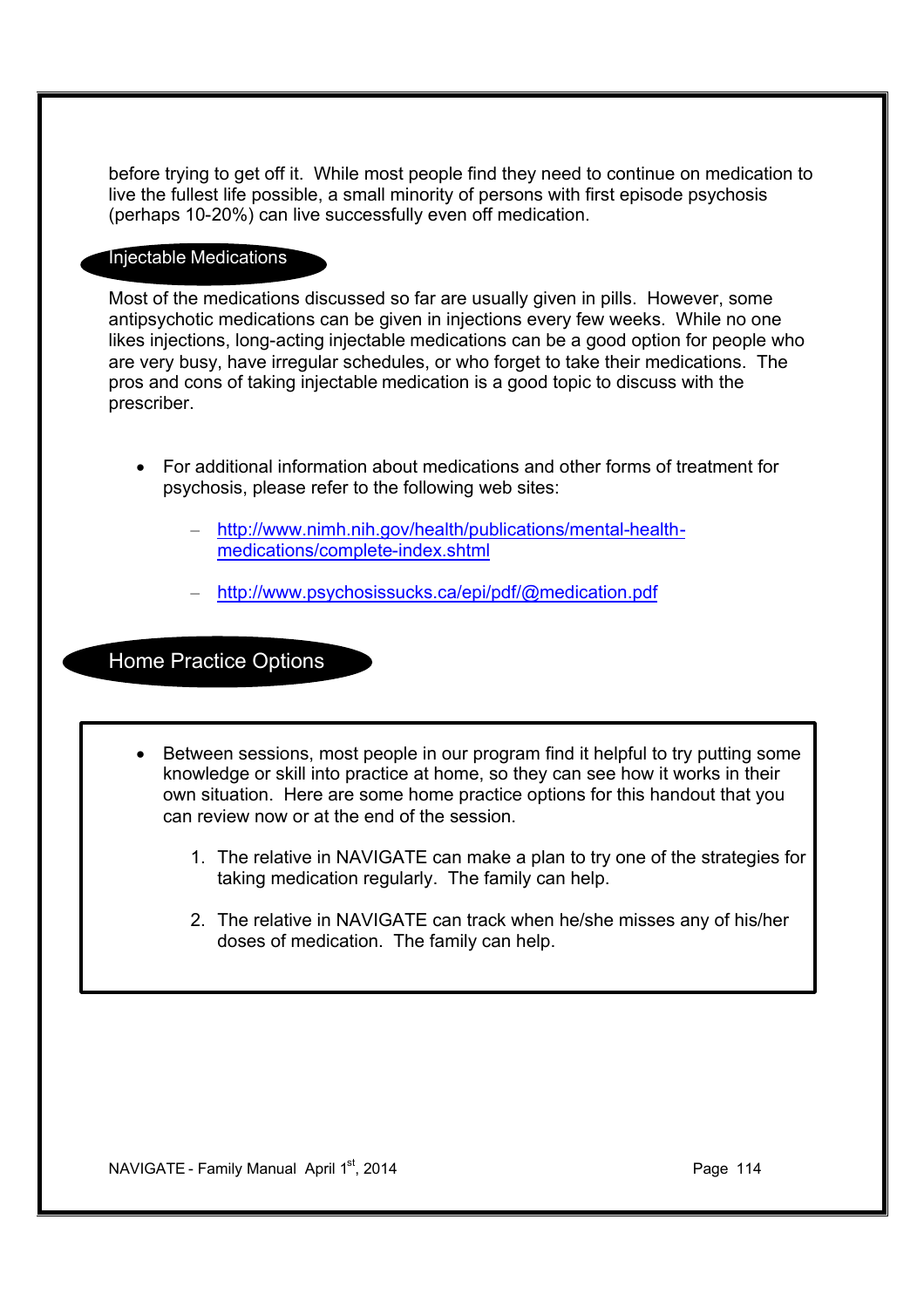## **Summary Points Just the Facts-Medications for Psychosis**

- · *Medications reduce the biological vulnerability to psychosis.*
- · *Between 70-90% of people with psychosis who take medication and receive psychosocial treatment experience a significant reduction in symptoms and improved quality of life.*
- · *The major category of medication that is used to treat psychosis is called antipsychotics.*
- · *Additional medications may be used to treat other symptoms.*
- · *Taking psychiatric medications can help to reduce symptoms during an acute episode. When taken on a regular basis, medication can reduce the risk of having relapses.*
- · *If a person experiences any side effects with medications, it is important to tell the prescriber right away.*
- · *It is important to be an active partner with the prescriber when making decisions about medication.*
- · *To make an informed decision about medications, it is critical to weigh the potential benefits (the pros) and the potential drawbacks (the cons) of taking them.*
- · *If a person decides to take medications, he/she will get the best results by taking them at the same time every day.*
- · *It is helpful to develop strategies for fitting medications into a daily routine.*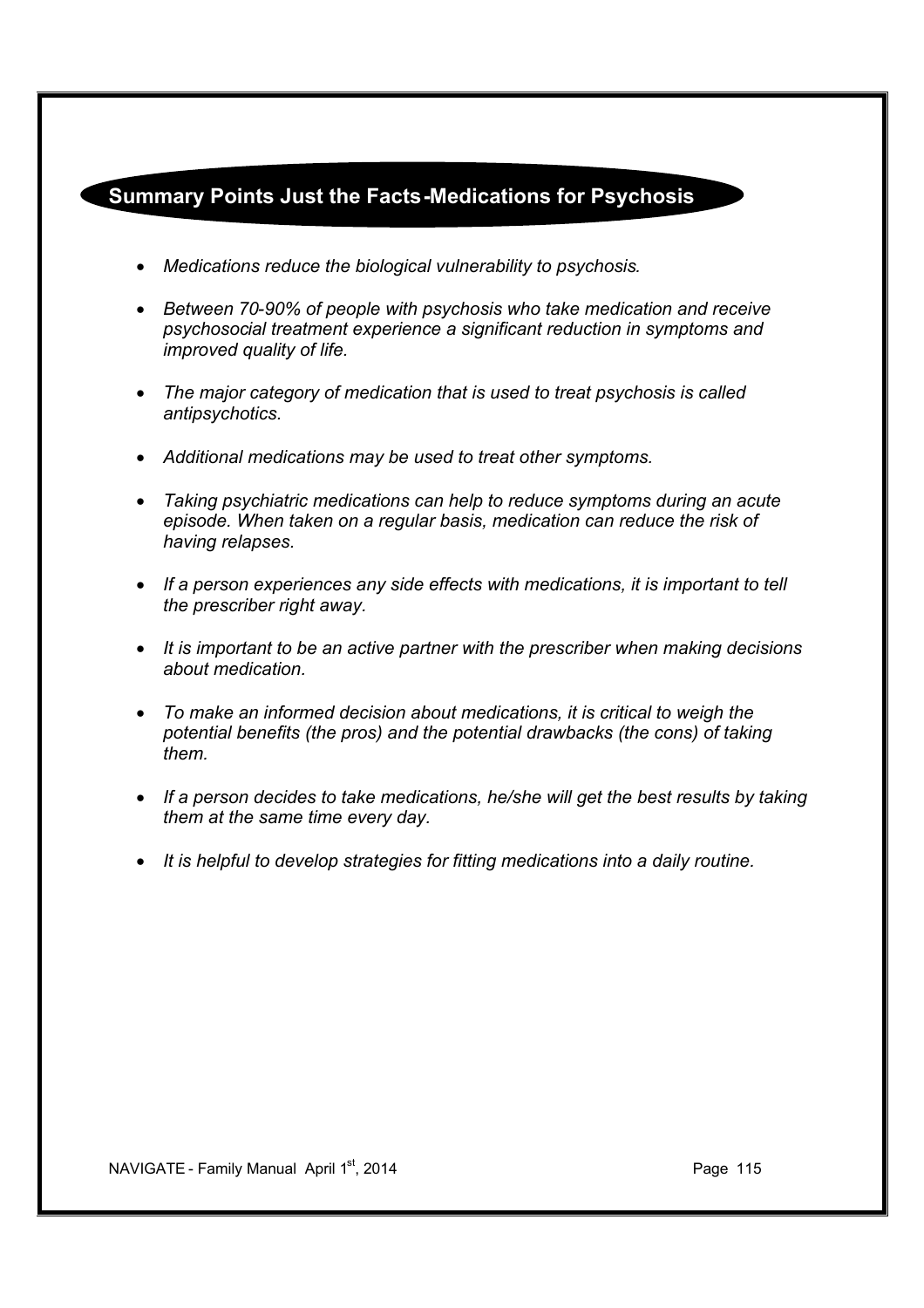# **JUST THE FACTS-COPING WITH STRESS**

## **What is Stress?**

"Stress" is a term people often use to describe a feeling of pressure, strain, or tension. People often say that they are "under stress" or feel "stressed out" when they are dealing with challenging situations or events. In this handout, we will talk about how relatives and the person in NAVIGATE can all cope more effectively with stress. People who have developed psychosis are often stressed. Furthermore, relatives with a loved one with a psychotic illness often experience high levels of stress, and this stress can impact negatively on the ill relative. Persons who develop psychosis seem to have better outcomes if their families find positive ways to deal with stress—so good stress management becomes important from everybody in the family.

- · Everyone encounters stressful situations.
- Sometimes the stress comes from something positive (like a new job, new apartment, or new relationship) and sometimes from something negative (like being bored, having an argument with someone, or being the victim of crime).
- · According to the stress-vulnerability model, stress can lead to an increase in symptoms and is associated with relapse.
- · You can develop strategies to help you cope better in stressful situations.
- · Family members may be able to help the relative in NAVIGATE deal with stress effectively.

#### **One in five people report some problem with stress.**

#### Questions:

· Describe the last time you felt stressed. What was that like? How did you feel? When was the last time you saw your relative in the NAVIGATE program under stress? How could you tell? How did the stress affect his/her symptoms?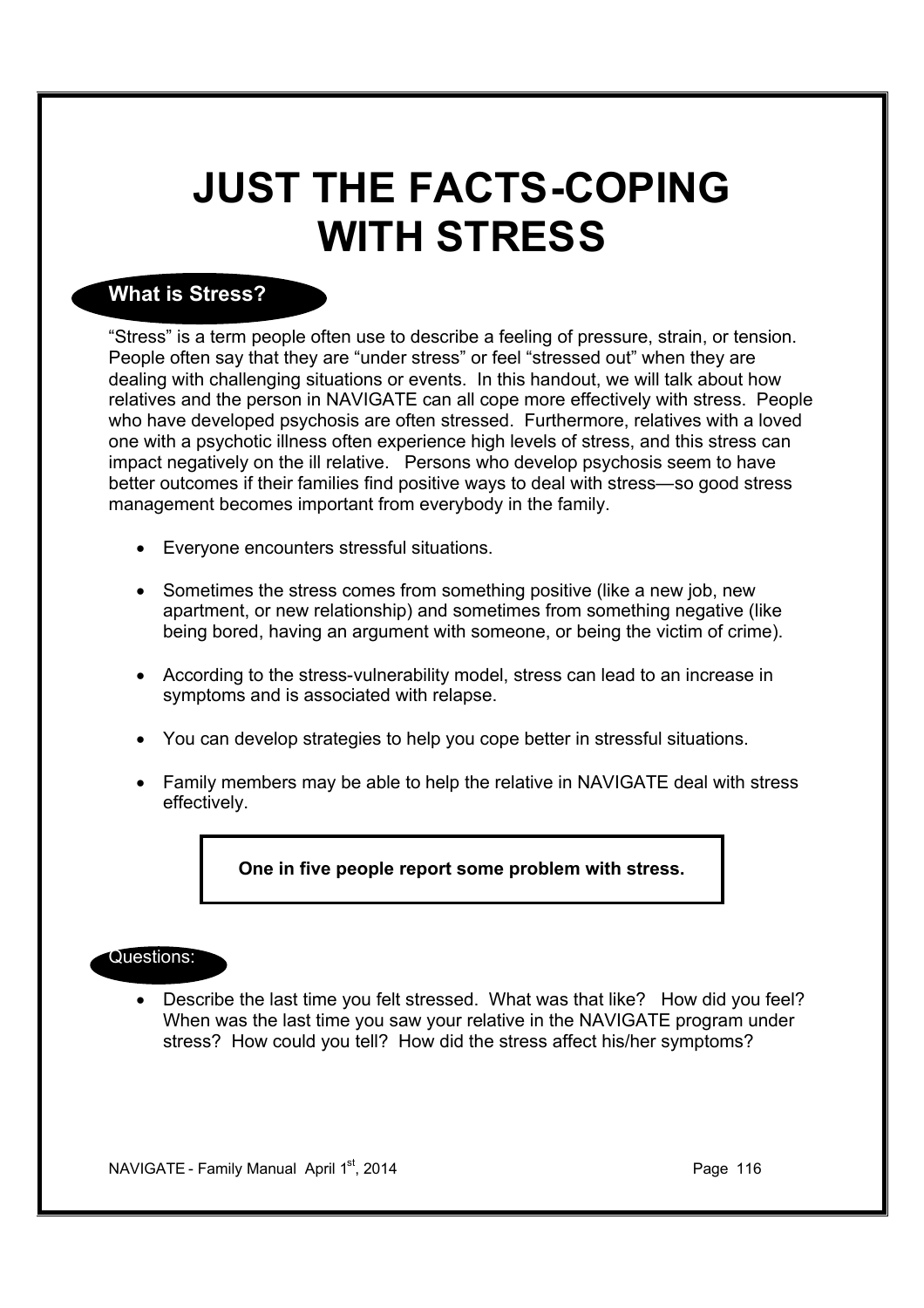What makes family members feel stressed? What makes the relative in NAVIGATE feel stressed?

- Different people find different things stressful.
	- For example, some people enjoy going to a party and meeting new people; others find it makes them nervous.
- Knowing what a person finds personally stressful will help him/her cope better.
- There are two main types of stress: significant life events and daily hassles.
- · Significant life events refer to experiences such as moving, getting married, the death of a loved one, or having a baby. Some life events are more stressful than others; for example, getting a divorce is usually more stressful than changing jobs. Importantly, even positive life events (like having a baby or getting a new job) can be stressful.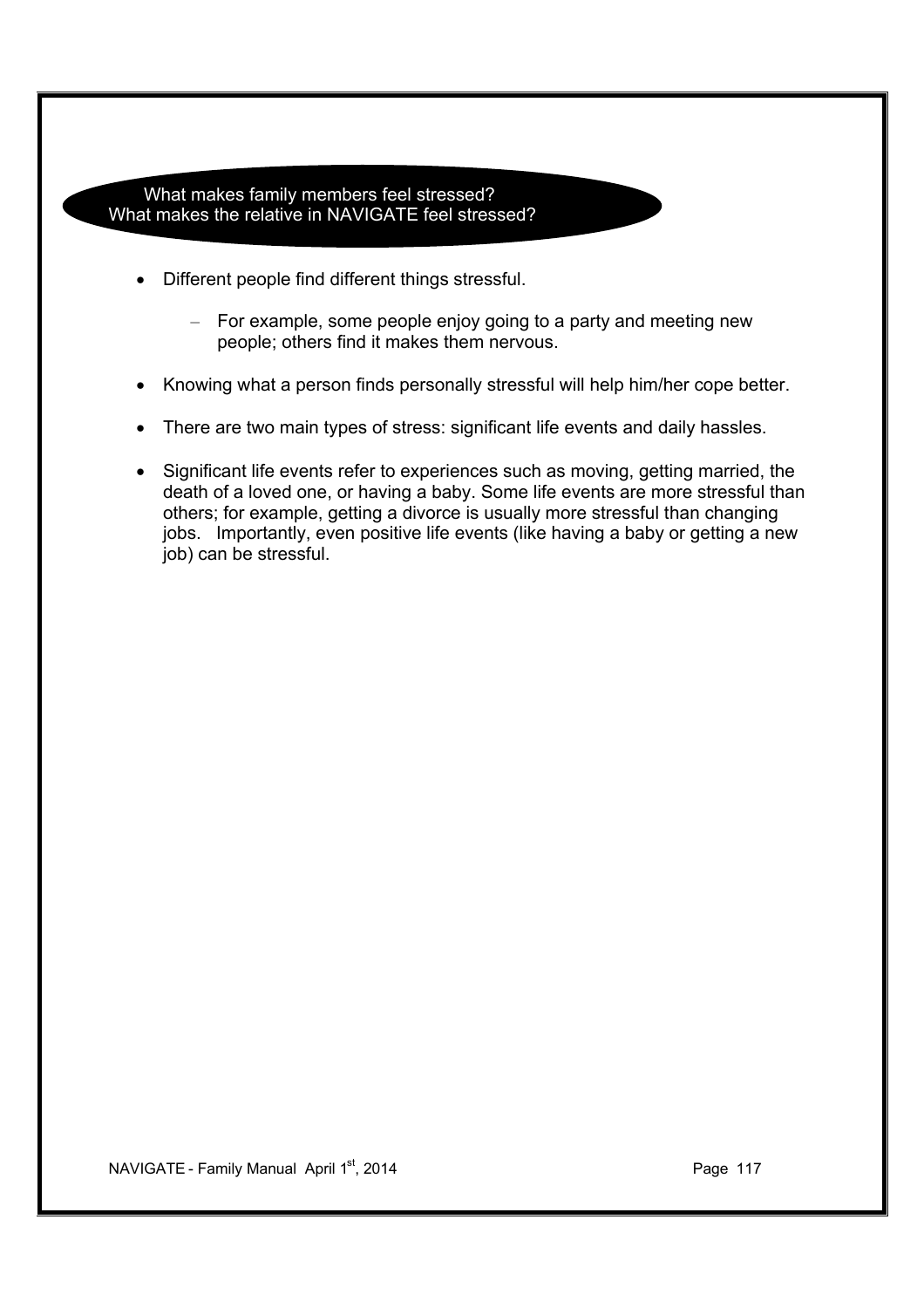## **Life Events Checklist**

Put a check mark next to each event that you have experienced in the past year. If the relative in NAVIGATE is not attending the session, circle the stressors he/she experienced in the past year.

| Moving                       | Legal problems               |
|------------------------------|------------------------------|
| Getting married              | New boyfriend or girlfriend  |
| New baby                     | Broke up with a boyfriend    |
| Divorce or separation        | or girlfriend                |
| Injury                       | Went on a diet               |
| <b>Illness</b>               | New responsibilities at work |
| New job                      | No place to live             |
| Loss of a job                | Hospitalization              |
| Inheriting or winning money  | Stopped smoking              |
| Financial problems           | New responsibilities at home |
| Injury or illness of a loved | Drinking or using street     |
| one                          | drugs caused problems        |
| Death of a loved one         | Other:                       |
| Victim of a crime            |                              |

Total number of life events checked off for you

Total number of life events checked off for the relative in NAVIGATE

**Moderate stress**= 1 event **High stress**= 2-3 events; **Very high stress**= more than 3 events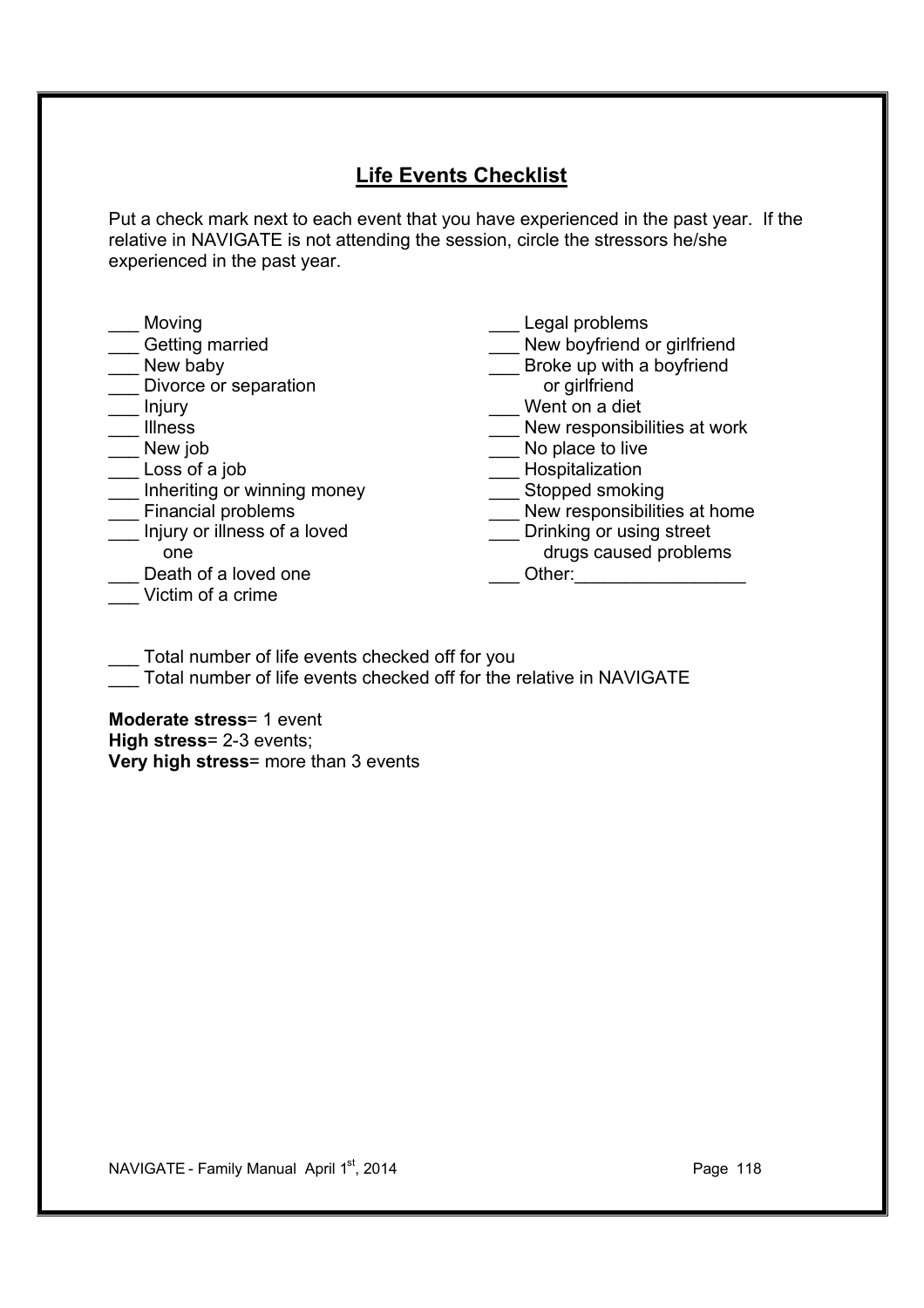"Daily hassles" are the small daily stresses of everyday life that can add up if they occur over time.

## **Daily Hassles Checklist**

Place a check mark next to each event that experienced in the past week: Circle the hassles your relative in NAVIGATE experienced in the past week if he/she is not attending the session.

- Not enough money for
	- necessities
- Not enough money to spend on
- leisure \_\_\_ Crowded living situation
- \_\_\_ Crowded public transportation
- Long drives or traffic back ups
- Feeling rushed at home
- \_\_\_ Feeling rushed at work
- \_\_\_ Arguments at home
- \_\_\_ Arguments at work
- Doing business with unpleasant people (sales clerks, waiters/ waitresses, transit clerks, toll booth collectors)
- Noisy situation at home
- \_\_\_ Noisy situation at work
- Not enough privacy at home
- Minor medical problems
- Lack of order or cleanliness at home
	- Lack of order or cleanliness at work
- Unpleasant chores at home
- Unpleasant chores at work
- Living in a dangerous
- neighborhood
- Other:

NAVIGATE - Family Manual April 1st, 2014 **Page 119** Page 119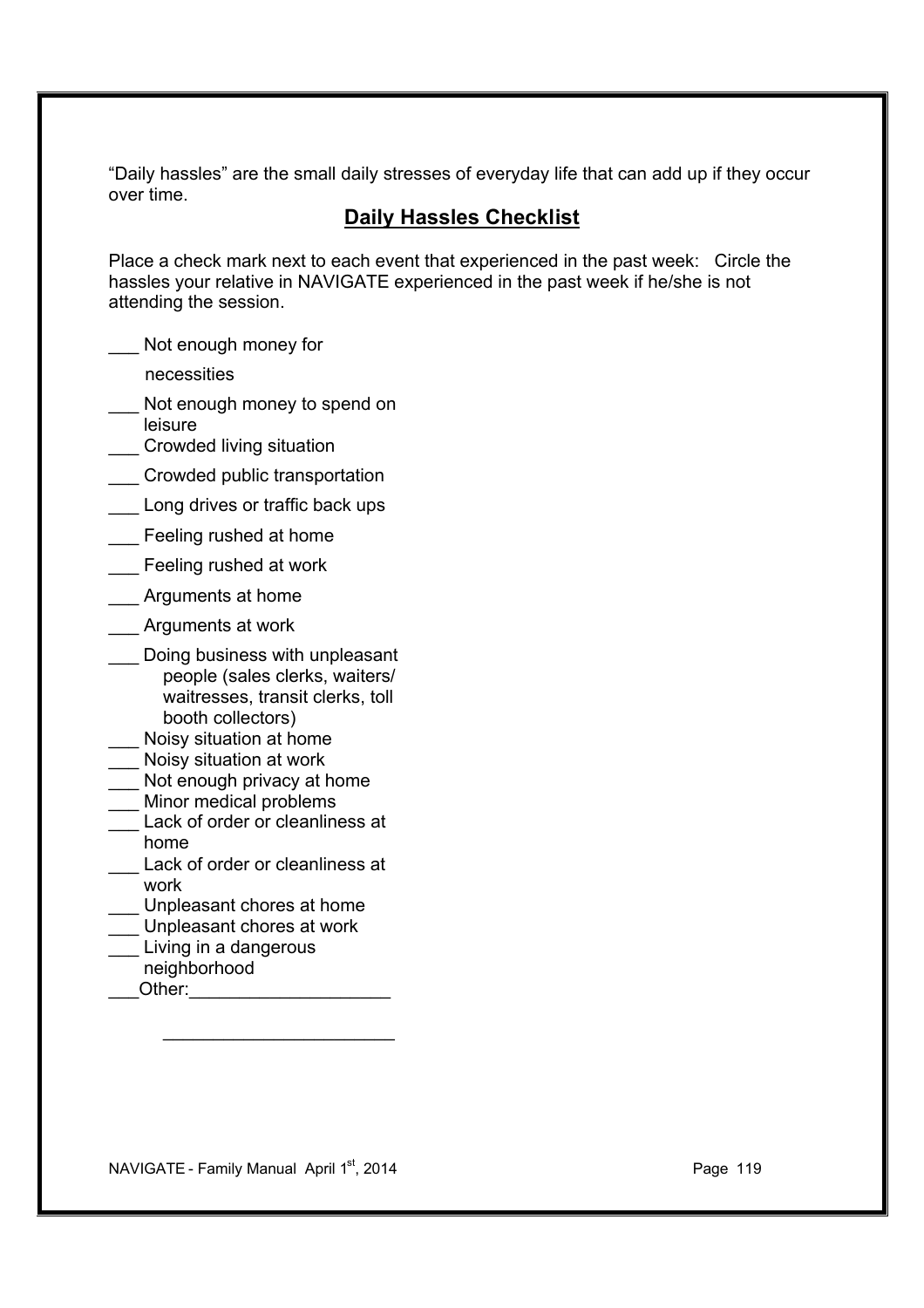**Moderate stress**= 1 or 2 daily hassles **High stress**= 3-6 daily hassles **Very high stress**= more than 6 Questions: · What is the most stressful life event you have experienced in the past year? How about your relative in NAVIGATE, if he/she is not attending the session? · What are the most stressful daily hassles you have experienced in the past week? How about your relative in NAVIGATE? Home Practice Options Between sessions, most people find it helpful to try putting some knowledge or skill into practice at home, so they can see how it works in their own situation. Here are some home practice options for this handout that you can review now or at the end of the session. 1. Use the daily hassles checklist to track stressful events over the next week. 2. Go over the life events and daily hassles checklists with a family member or supportive person to identify stressful events. Ask your family member or friend what daily events he or she finds stressful. Check it out:  $\checkmark$  How could the family talk together about the stressors the family member in

Total number of life events checked off for the relative in NAVIGATE

Total number of life events checked off for you

NAVIGATE is under if he/she is not attending the sessions?

1. Make a list of questions you can ask that person and practice asking the questions of your relative. Plan ahead so you can address concerns or questions about the level of stress your family member in NAVIGATE is under.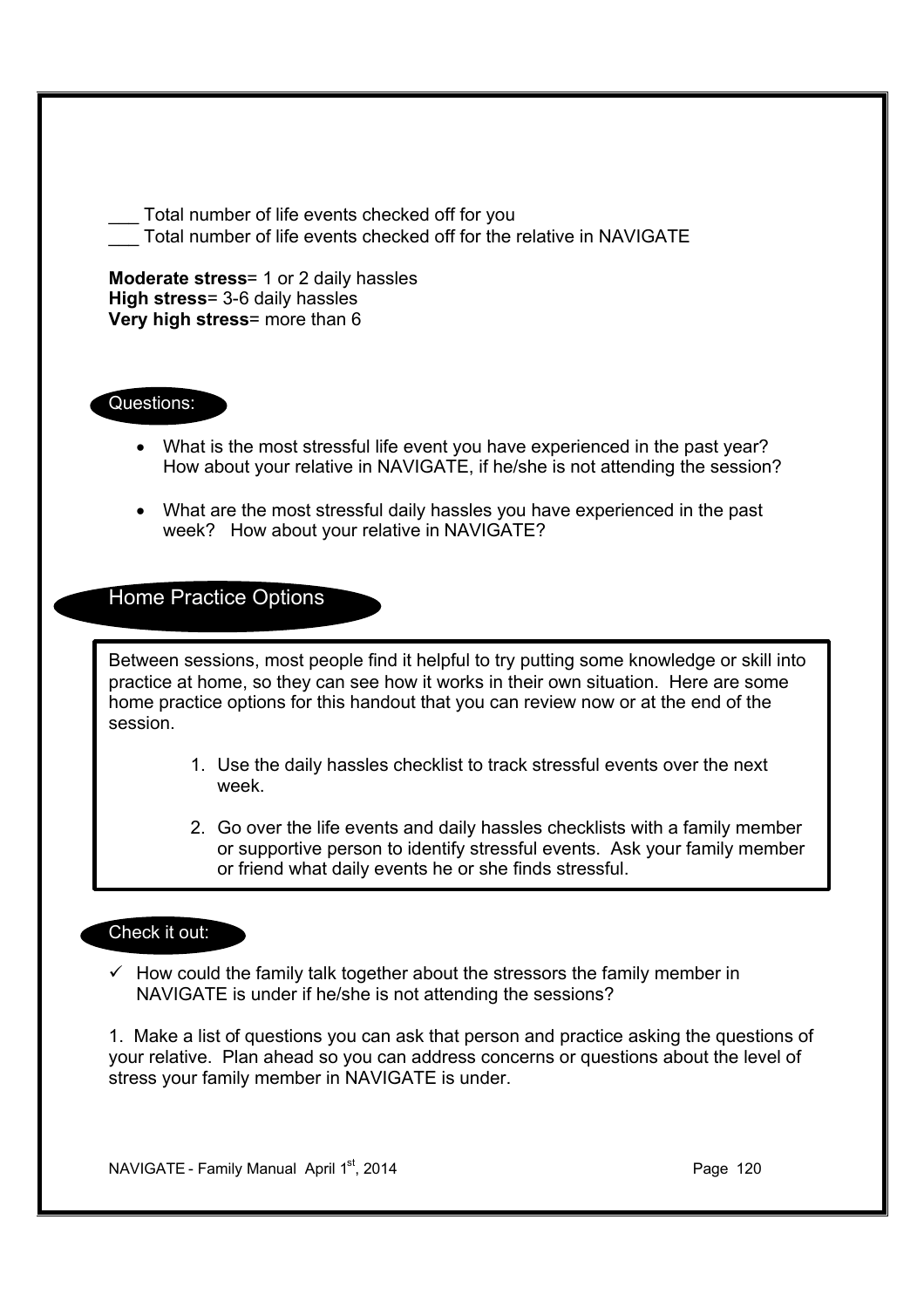### **How to recognize stress**

- · Stress can affect your physical health and emotions as well as your thoughts, behavior, and mood.
- · Recognizing your personal signs of stress can help you do something about it.

Use the following checklist to identify your own personal signs of being under stress.

## **Signs of Stress Checklist**

Place a check mark next to each sign that experienced in the past week: Circle the hassles your relative in NAVIGATE experienced in the past week if he/she is not attending the session..

- \_\_\_ Headaches
- \_\_\_ Sweating
- \_\_\_ Increased heart rate
- Back pain
- \_\_\_ Change in appetite
- \_\_\_ Difficulty falling asleep
- \_\_\_ Increased need for sleep
- \_\_\_ Trembling or shaking
- \_\_\_ Digestion problems
- Stomach aches
- Drv mouth
- \_\_\_ Problems concentrating
- Anger over relatively minor things
- \_\_\_ Irritable
- \_\_\_ Anxious
- \_\_\_ Feeling restless or "keyed up"
- \_\_\_ Tearful
- **Forgetful**
- Prone to accidents
- Using alcohol or drugs (or wanting to)
- Other:
- Other:

Being aware of signs of stress can help you take steps to prevent it from getting worse.

NAVIGATE - Family Manual April 1<sup>st</sup>, 2014 **Page 121** Page 121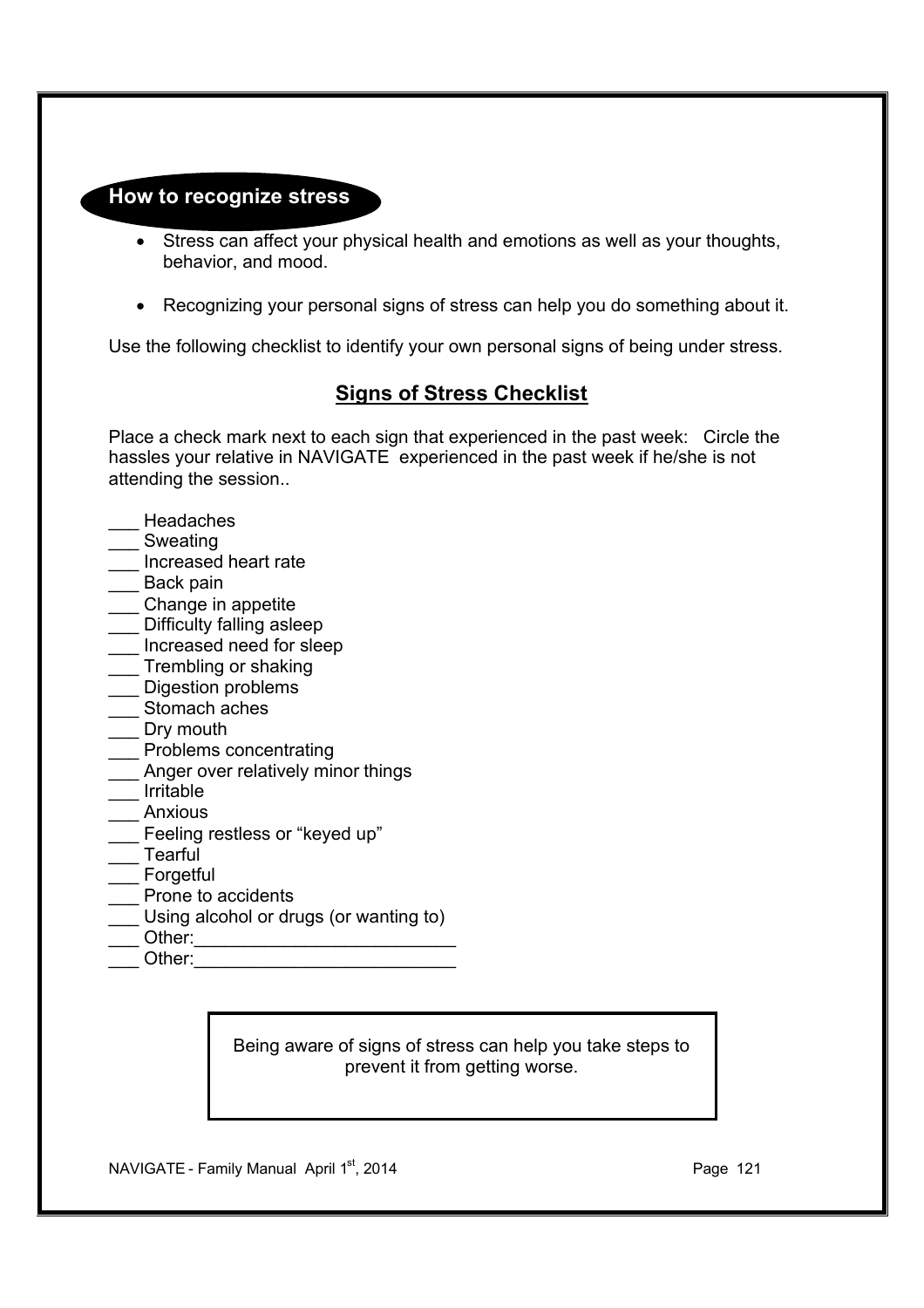#### Questions:

· Have you noticed any signs of stress of stress over the last week? What do you do when notice you are under stress? How do other family members recognize that the relative in NAVIGATE is under stress?

#### Home Practice Options

Between sessions, most people in our program find it helpful to try putting some knowledge or skill into practice at home, so they can see how it works in their own situation. Here are some home practice options for this handout that you can review now or at the end of the session.

1. Use the signs of stress checklist to track your daily stress over the next week. How many times a week are you feeling stressed? What do you do when you feel stressed? 2. Review signs of stress checklist with your family member in NAVIGATE.

#### Family Members and Stress

Family conflict can make psychotic symptoms worse. When relatives learn to deal with stress well, this is one way to reduce tension in families and improve the quality of life for the person in NAVIGATE and their loved ones.

> **Improving stress management is critical for ALL family members.**

## **Strategies to Prevent or Cope with Stress**

- · Recognizing stressful situations is the first step to preventing and coping with stress.
- · By avoiding some stressful situations, you can focus more of your time on enjoying yourself and achieving your goal(s).
- · If you can't avoid stressful situations, you can get better at dealing with the stress they cause.

NAVIGATE - Family Manual April  $1<sup>st</sup>$ , 2014 **Page 122** Page 122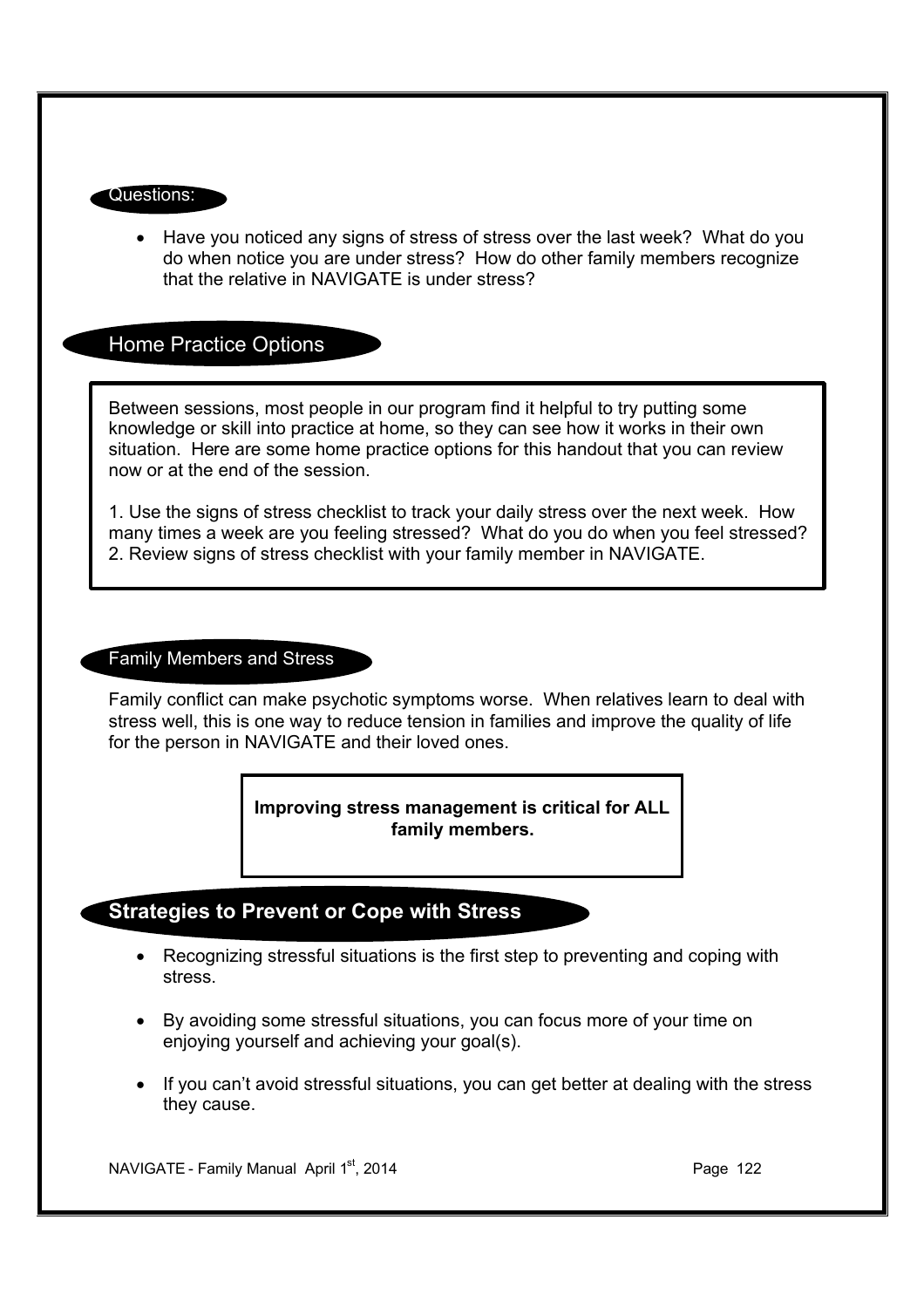· Most people find it helpful to be familiar with a variety of stress management strategies.

| <b>Strategy</b>                                                           | <b>Example</b>                                                                                                                                                                                                                 | already | I would<br>like to |
|---------------------------------------------------------------------------|--------------------------------------------------------------------------------------------------------------------------------------------------------------------------------------------------------------------------------|---------|--------------------|
|                                                                           |                                                                                                                                                                                                                                | use     | try                |
| Recognize situations that<br>caused stress in the past                    | Think of ways to handle stressful situations. If<br>large holidays with your family make you feel<br>tense, try taking short breaks away from the<br>larger group.                                                             |         |                    |
| Schedule meaningful<br>activities                                         | Identify activities that reduce stress. For some<br>people, work is meaningful and enjoyable while<br>other people look to volunteering, hobbies,<br>music, or sports.                                                         |         |                    |
| Schedule time for relaxation                                              | Take time to relax each day, to refresh your<br>mind and body from the tensions of the day.                                                                                                                                    |         |                    |
| Have a balance in my daily<br>life                                        | Evaluate your activities and determine if too<br>much activity is causing stress. Be sure to<br>leave time for sleep and for restful, relaxing<br>activities.                                                                  |         |                    |
| Develop my support system                                                 | Seek out people who are encouraging and<br>supportive, rather than critical and pressuring.                                                                                                                                    |         |                    |
| Take care of my health                                                    | Be sure you are eating well, getting enough<br>sleep, exercising regularly, and avoiding<br>alcohol or drug abuse to help prevent stress.                                                                                      |         |                    |
| Talk about my feelings                                                    | Share positive or stressful feelings with a friend<br>or family member.                                                                                                                                                        |         |                    |
| Write down my feelings in a<br>journal                                    | Keep a journal of the positive and negative<br>feelings to avoid bottling up your feelings.                                                                                                                                    |         |                    |
| Avoid being hard on myself.<br>Identify positive features<br>about myself | Create reasonable expectations for yourself,<br>and give yourself credit for your talents and<br>strengths. Identify positive features about<br>yourself and remind yourself of these things<br>when you are feeling stressed. |         |                    |
| Using relaxation techniques                                               | Make a plan to use a relaxation technique such<br>as relaxed breathing, progressive muscle<br>relaxation or imagining a peaceful scene. (see<br>below)                                                                         |         |                    |
| Using positive self-talk                                                  | Develop a short phrase to say to yourself when<br>you feel stressed such as "This is hard, but I<br>can do it," or "If I take this one step at a time, I'll<br>be able to handle it."                                          |         |                    |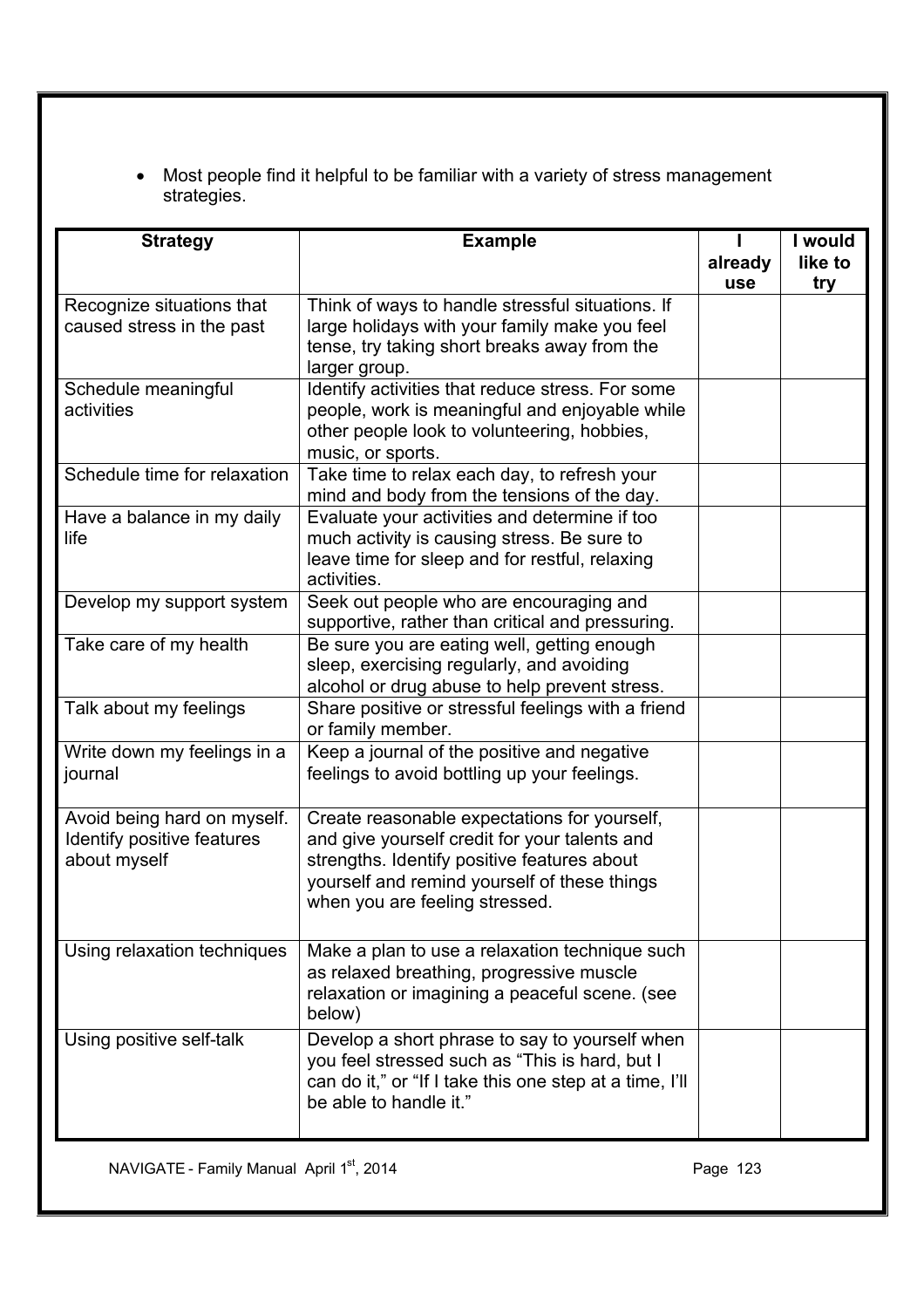| Maintaining my sense of<br>humor                           | It is hard to feel stressed when you are<br>laughing. Make a list of things that make you<br>laugh and try one the next time you feel<br>stressed. |  |
|------------------------------------------------------------|----------------------------------------------------------------------------------------------------------------------------------------------------|--|
| Participating in religion or<br>other form of spirituality | Make a plan to participate regularly in a<br>religious or spiritual activity.                                                                      |  |
| Exercising                                                 | Work off your stress by making a plan to<br>exercise regularly.                                                                                    |  |
| Listening to music                                         | Put together a playlist of your favorite songs to<br>listen to when you are feeling stressed.                                                      |  |
| Doing artwork or going to<br>see artwork                   | Make a plan to fit art into your weekly routine.<br>Read an art book or draw pictures.                                                             |  |
| Participating in a hobby                                   | Find a hobby you enjoy. Make a plan to try it<br>out with a friend.                                                                                |  |
| Other:                                                     |                                                                                                                                                    |  |

**Reducing stress in the family can help the relative in NAVIGATE avoid worsening symptoms or a relapse, and help you live a more satisfying life.**

## Question:

· Which strategies for reducing stress are you most interested in trying?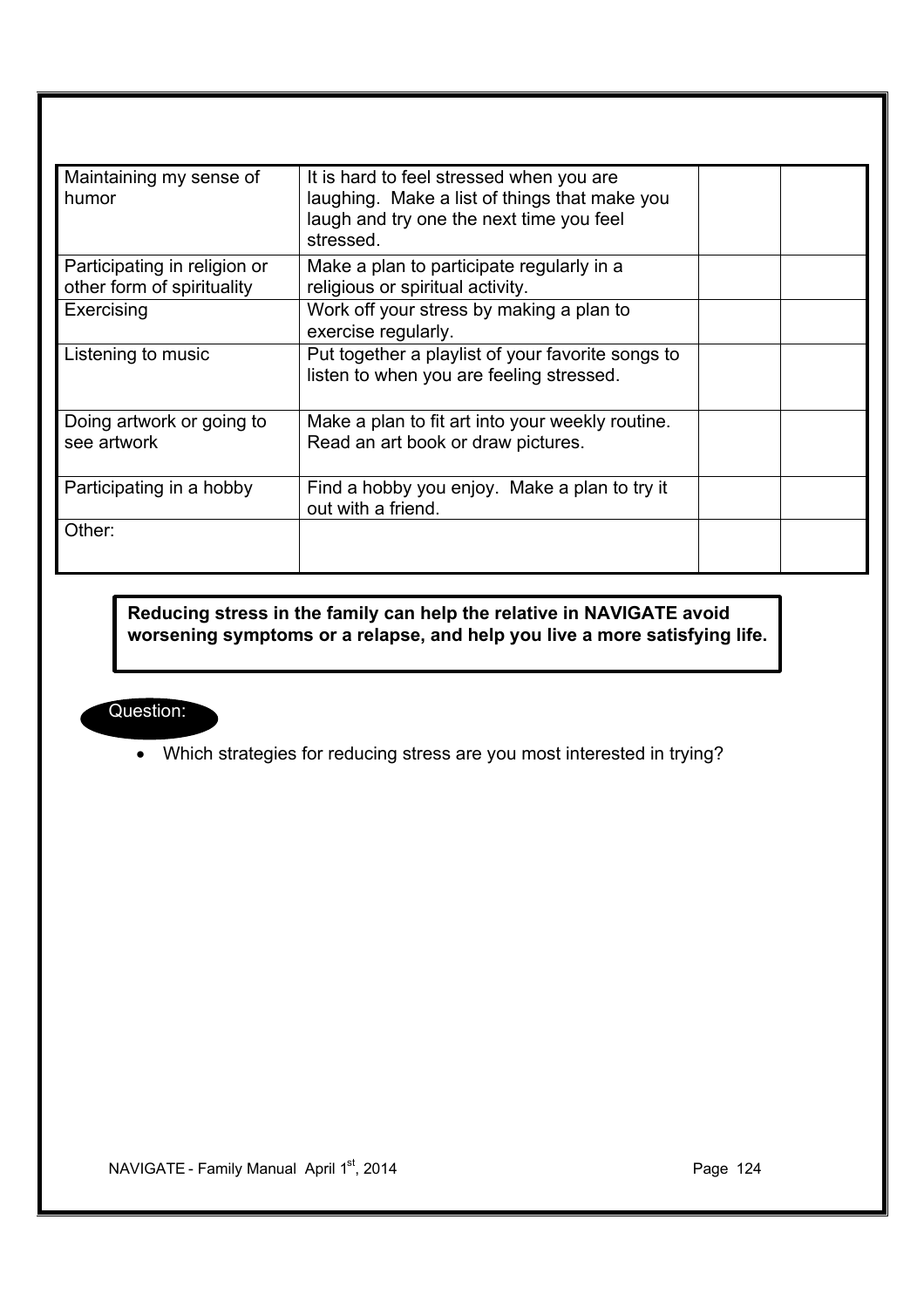## Home Practice Options

Between sessions, most people in our program find it helpful to try putting some knowledge or skill into practice at home, so they can see how it works in their own situation. Here are some home practice options for this handout that you can review now or at the end of the session.

- **1.** Identify a stressful situation that may occur over the next week. Select a strategy for preventing stress to try out and make a plan to use it in the coming week. Get supplies if you need them (e.g. a journal, a schedule of church activities). Track how well the strategy works to reduce stress.
- **2.** If the person in NAVIGATE is not in the session, other relatives can ask the relative in the NAVIGATE program which stress management strategy he/she might want to try over the next week Help him/her make a plan to practice the strategy.

## **Relaxation Techniques**

Using relaxation techniques can be very helpful in coping with stress. Three types of relaxation techniques are described below:

- · Relaxed breathing
- · Muscle relaxation
- Imagining a peaceful scene

Relaxation techniques are most effective when they are practiced on a regular basis. When you are first learning a technique, you usually concentrate on doing the steps according to the instructions. As you become familiar with the instructions, you will be able to concentrate more on the relaxation you are experiencing. Choose one of the following techniques and try practicing it daily. After a week, evaluate whether you think the technique is effective for you.

#### Relaxed Breathing

The goal of this exercise is to slow down your breathing, especially your exhaling.

NAVIGATE - Family Manual April  $1<sup>st</sup>$ , 2014 **Page 125** Page 125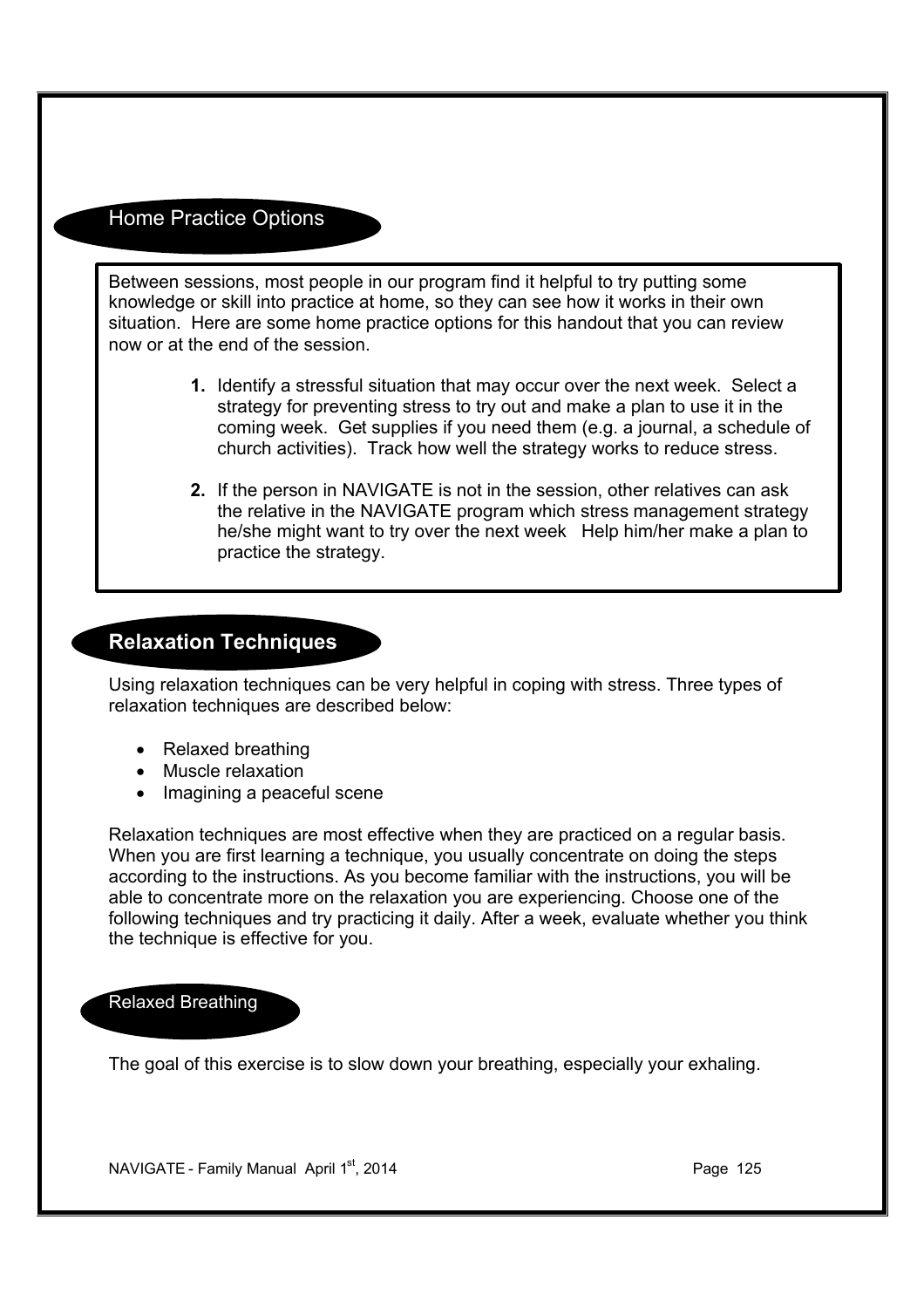#### Steps:

- · Choose a word that you associate with relaxation, such as CALM or RELAX or PEACEFUL.
- Inhale through your nose and exhale slowly through your mouth. Take normal breaths, not deep ones.
- · While you exhale, say the relaxing word you have chosen. Say it very slowly, like this, "c-a-a-a-a-a-a-l-m" or "r-e-e-e-l-a-a-a-x."
- · Pause after exhaling before taking your next breath. If it's not too distracting, count to four before inhaling each new breath.
- Repeat the entire sequence 10 to 15 times

#### Muscle Relaxation

The goal of this technique is to gently stretch your muscles to reduce stiffness and tension. The exercises start at your head and work down to your feet. You can do these exercises while sitting in a chair.

#### Steps:

- · *Shoulder shrugs.* Lift both shoulders in a shrugging motion. Try to touch your ears with your shoulders. Let your shoulders drop down after each shrug. Repeat 3-5 times.
- · *Overhead arm stretches\*.* Raise both arms straight above your head. Interlace your fingers, like you're making a basket, with your palms facing down (towards the floor). Stretch your arms towards the ceiling. Then, keeping your fingers interlaced, rotate your palms to face upwards (towards the ceiling). Stretch towards the ceiling. Repeat 3-5 times.
- · *Stomach tension.* Pull your stomach muscles toward your back as tight as you can tolerate. Feel the tension and hold on to it for ten seconds. Then let go of the muscles and let your stomach relax, further and further. Then focus on the release from the tension. Notice the heavy yet comfortable sensation in your stomach.
- · *Knee raises.* Reach down and grab your right knee with one or both hands. Pull your knee up towards your chest (as close to your chest as is comfortable). Hold your knee there for a few seconds, before returning your foot to the floor. Reach

NAVIGATE - Family Manual April  $1<sup>st</sup>$ , 2014 **Page 126** Page 126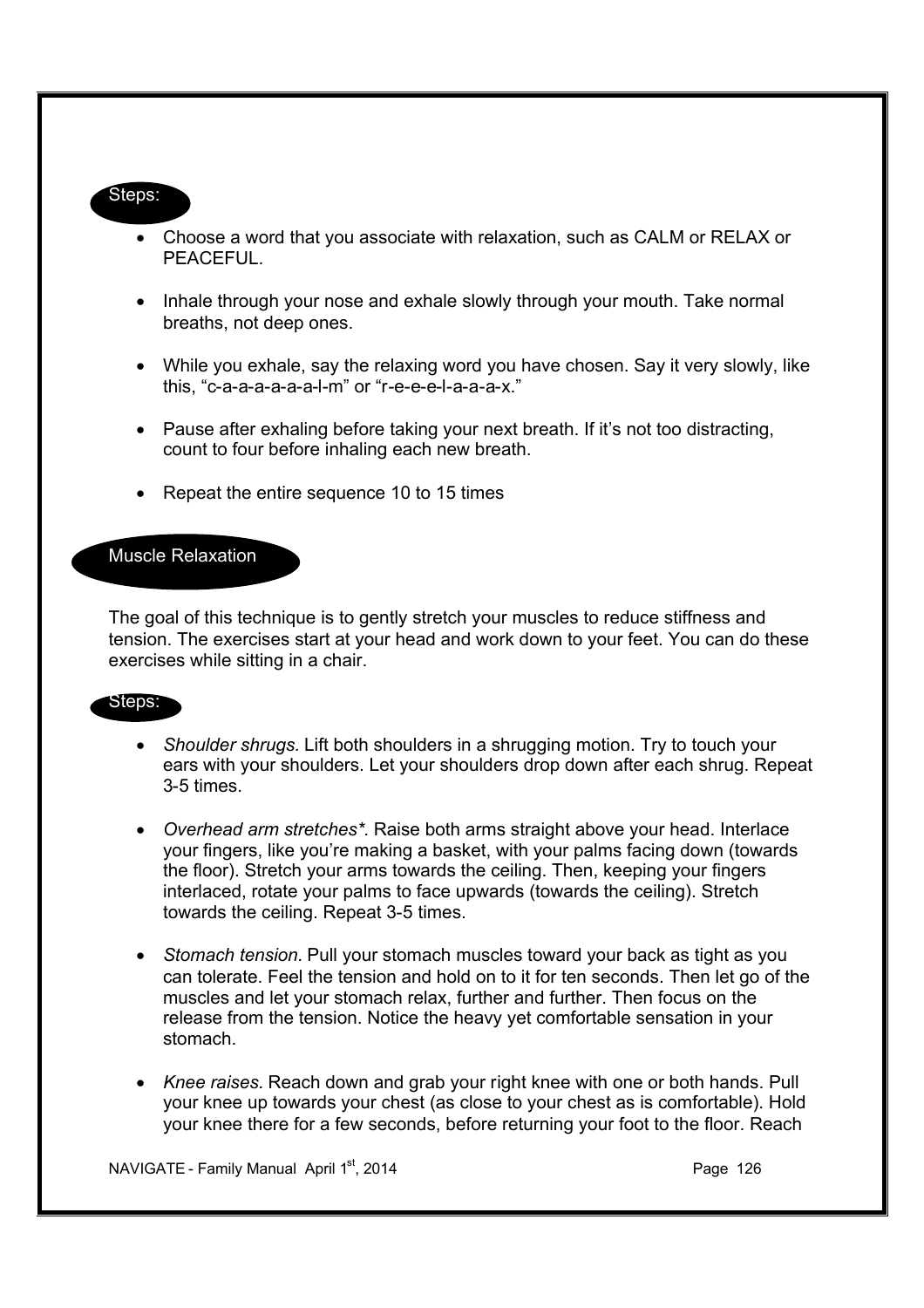down and grab your left knee with one or both hands and bring it up towards your chest. Hold it there for a few seconds. Repeat the sequence 3-5 times.

· *Foot and ankle rolls.* Lift your feet and stretch your legs out. Rotate your ankles and feet, 3-5 times in one direction, then 3-5 times in the other direction.

\*If it is not comfortable to do step #2 with your arms overhead, try it with your arms reaching out in front of you.

Imagining a Peaceful Scene

The goal of this technique is to "take yourself away" from stress and picture yourself in a more relaxed, calm situation.

#### Steps:

- **1.** Choose a scene that you find peaceful, calm and restful. If you have trouble thinking of a scene, consider the following:
	- at the beach
	- on a walk in the woods
	- on a park bench
	- on a mountain path
	- in a canoe or sailboat
	- in a meadow
	- traveling on a train
	- $-$  in a cabin
	- beside a river
	- next to a waterfall
	- in a high rise apartment overlooking a large city
	- riding a bicycle
	- on a farm
- **2.** After choosing a peaceful scene, imagine as many details as possible, using all your senses.
- **3.** What does the scene look like? What are the colors? Is it light or dark? What shapes are in the scene? If it's a nature scene, what kinds of trees or flowers do you see? What animals? If it's a city scene, what kind of buildings? What kind of vehicles?
- **4.** What sounds are in your peaceful scene? Can you hear water or the sounds of waves? Are there sounds from animals or birds? From the breeze? From people?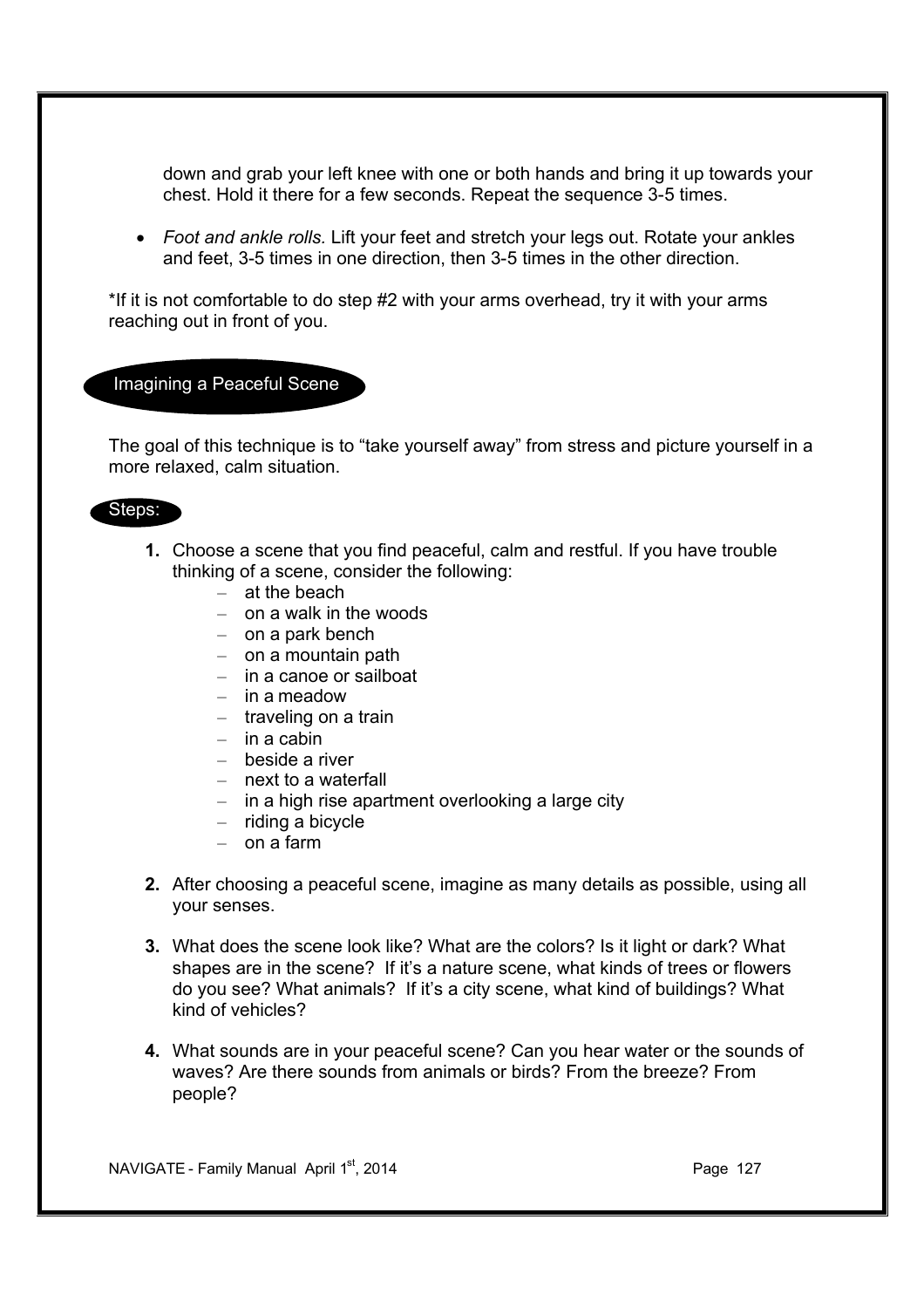- **5.** What could you feel with your sense of touch? Are there textures? Is it cool or warm? Can you feel a breeze?
- **6.** What smells are there in your peaceful scene? Could you smell flowers? The smell of the ocean? The smell of food cooking?
- **7.** Disregard any stressful thoughts and keep your attention on the peaceful scene.
- **8.** Allow at least five minutes for this relaxation technique.

Home Practice Options

Between sessions, most people in our program find it helpful to try putting some knowledge or skill into practice at home, so they can see how it works in their own situation. Here is a home practice option for this handout that you can review now or at the end of the session.

> 1. Choose at least one of the relaxation techniques and try it out at least 1 time each day for 5-10 minutes for 1 week. Try building up to 20 minutes per day.

## **How can I develop a plan to cope with my stress?**

- In this handout you have identified stressful situations, signs of stress, strategies for preventing stress, and strategies for coping with stress.
- · The following form can help you put this information together as an individual plan for coping with stress.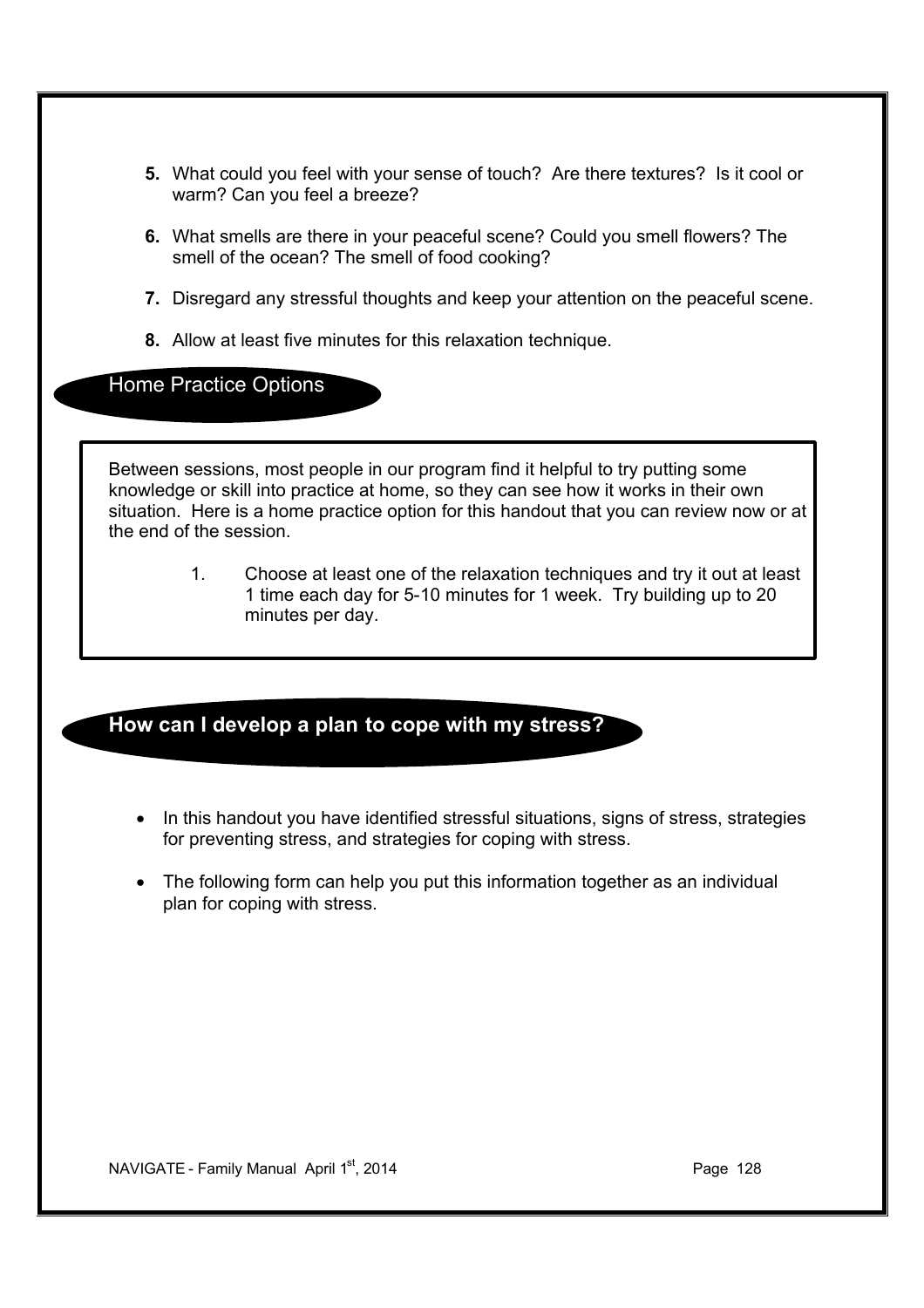# **Individual Plan for Coping with Stress**

| Stressful situations to be aware of:<br>1.  |
|---------------------------------------------|
| 2.                                          |
| 3.                                          |
| Signs that I am under stress:<br>1.         |
| 2.                                          |
| 3.                                          |
| My strategies for preventing stress:<br>1.  |
| 2.                                          |
| 3.                                          |
| My strategies for coping with stress:<br>1. |
| 2.                                          |
| 3.                                          |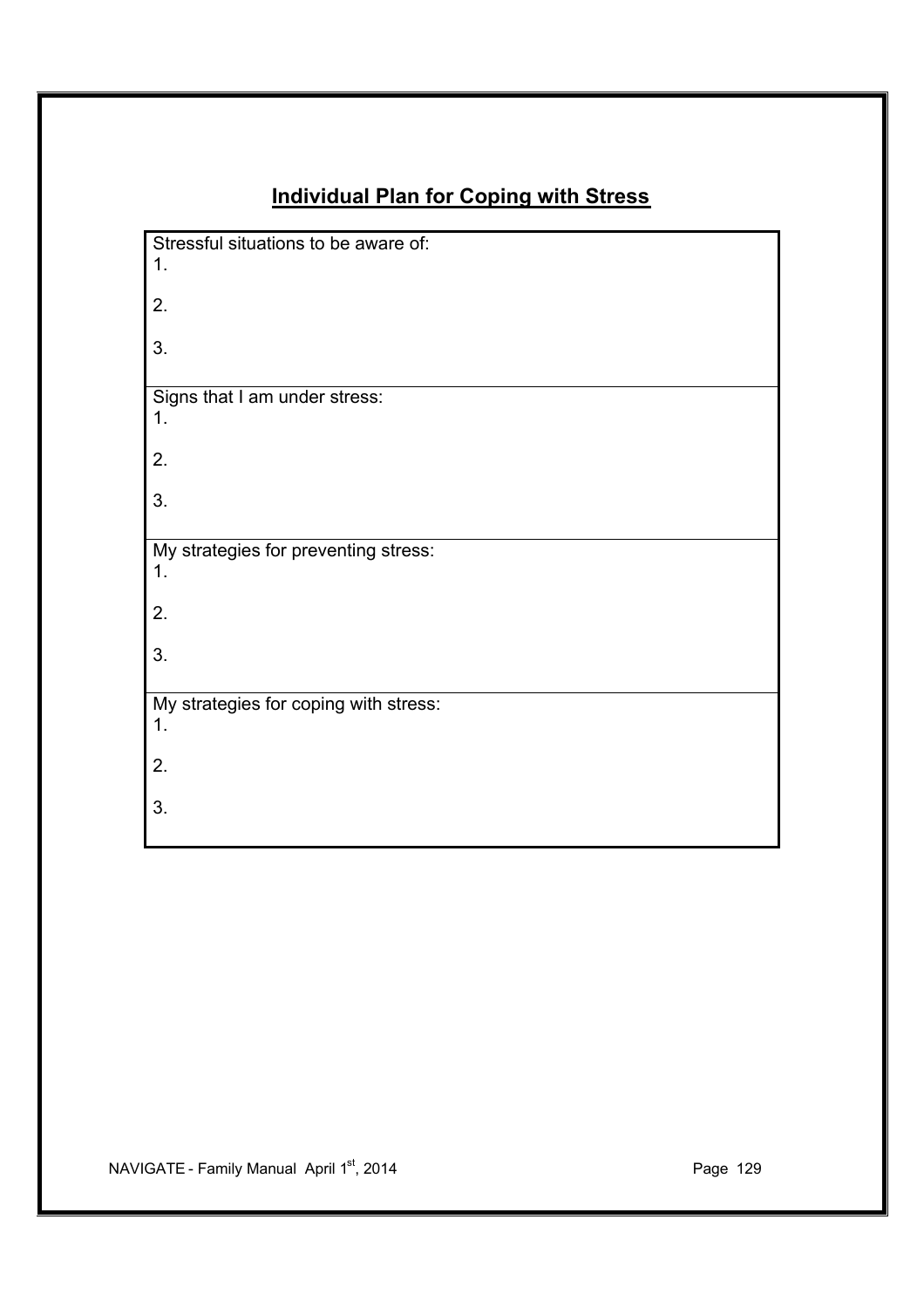## Home Practice Options

Between sessions, most people in our program find it helpful to try putting some knowledge or skill into practice at home, so they can see how it works in their own situation. Here are some home practice options for this handout that you can review now or at the end of the session.

- **1.** Share your plan for coping with stress with a family member or support person. Ask that person to help you practice one of your strategies for preventing or coping with stress over the next week. If the person is part of your plan, practice the coping strategy with him or her.
- **2.** If your relative in NAVIGATE did not attend the session, offer to help the family member in NAVIGATE practice one of his/her strategies for preventing or coping with stress over the next week. If he/she is willing, help him/her complete an "Individual Plan for Coping with Stress" form.

## **Summary Points Just the Facts-Coping with Stress**

- · *"Stress" is a term people often use to describe a feeling of pressure, strain, or tension.*
- · *Persons with psychosis seems to do better if their relatives exhibit fewer signs of distress*
- · *One in five people report some problem with stress.*
- · *Life events and daily hassles are both sources of stress.*
- · *Being aware of signs of stress can help someone take steps to prevent it from getting worse.*
- · *Preventing stress can help someone avoid worsening symptoms or a having a relapse.*
- · *Coping more effectively with stress allows one to focus on goals and important areas in one's life.*

NAVIGATE - Family Manual April 1st, 2014 **Page 130** Page 130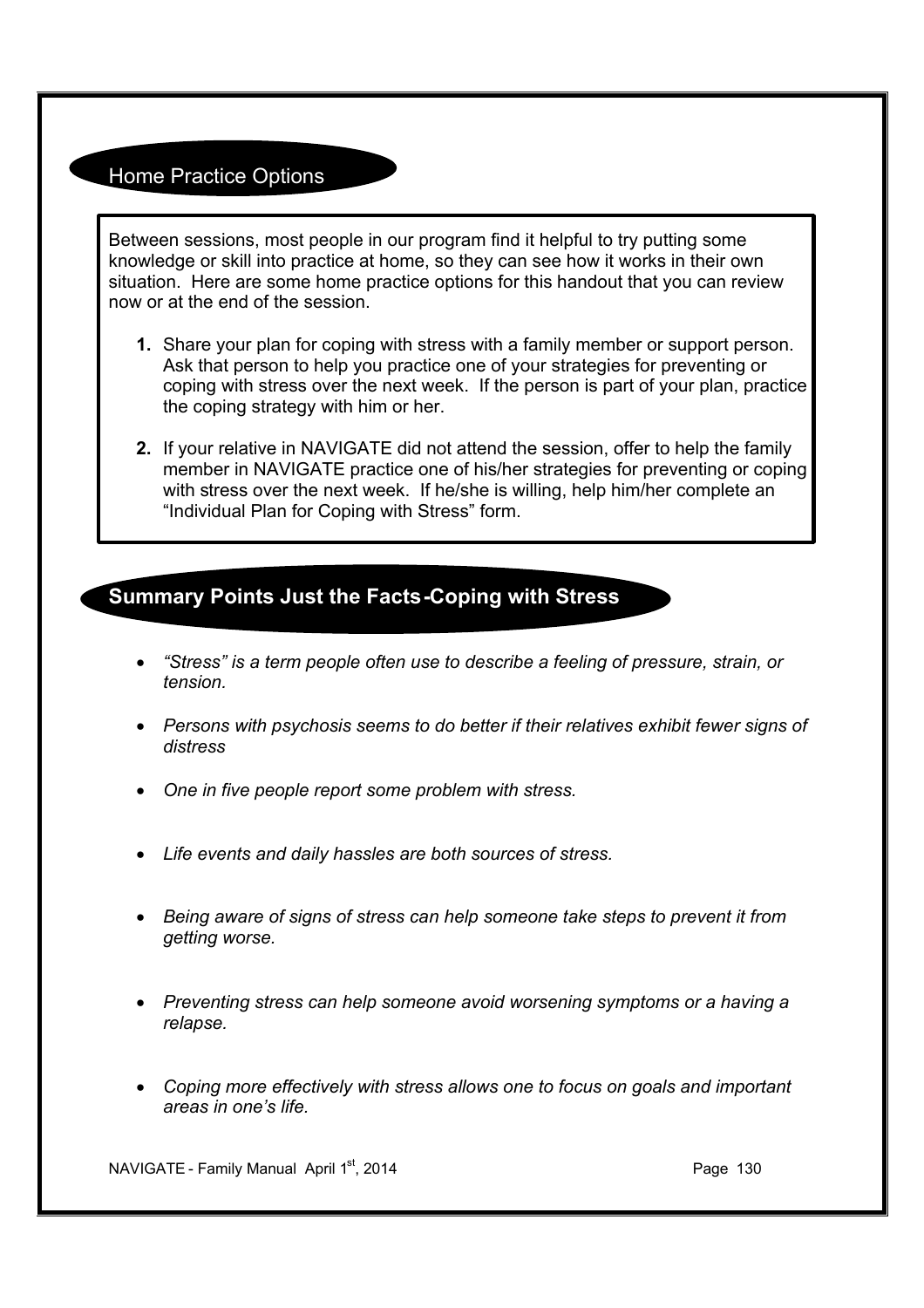# **JUST THE FACTS-STRATEGIES TO BUILD RESILIENCY**

## **Building Resilience**

Resiliency is the process of adapting in the face of adversity by building strengths and developing coping skills. For many families, having a loved one develop a psychotic illness is a very distressing occurrence. Resilience is a very individual characteristic, but a characteristic that each person can strengthen. What helps one person, such as creative expression, may not be helpful for another person who finds strength in his or her spirituality.

- · Building resilience can help you deal with life's unexpected challenges.
- · Developing resiliency serves as a protective factor against stress factors as discussed in the stress-vulnerability model.
- · You can learn to be resilient by becoming aware of your strengths and developing strategies to cope with your life stresses.

Common elements of resilience include:

- problem-solving skills
- flexibility
- · sense of purpose
- · sense of humor
- remaining calm under pressure
- · optimizing strengths in difficult situations
- being hopeful
- using healthy coping skills
- increasing positive emotions
- increasing positive experiences
- putting things in perspective
- taking opportunities to grow and change

#### Questions:

- · What qualities of resilience do you identify with in your life?
- · What strengths have you shown in dealing with other life challenges?

NAVIGATE - Family Manual April 1st, 2014 **Page 131** Page 131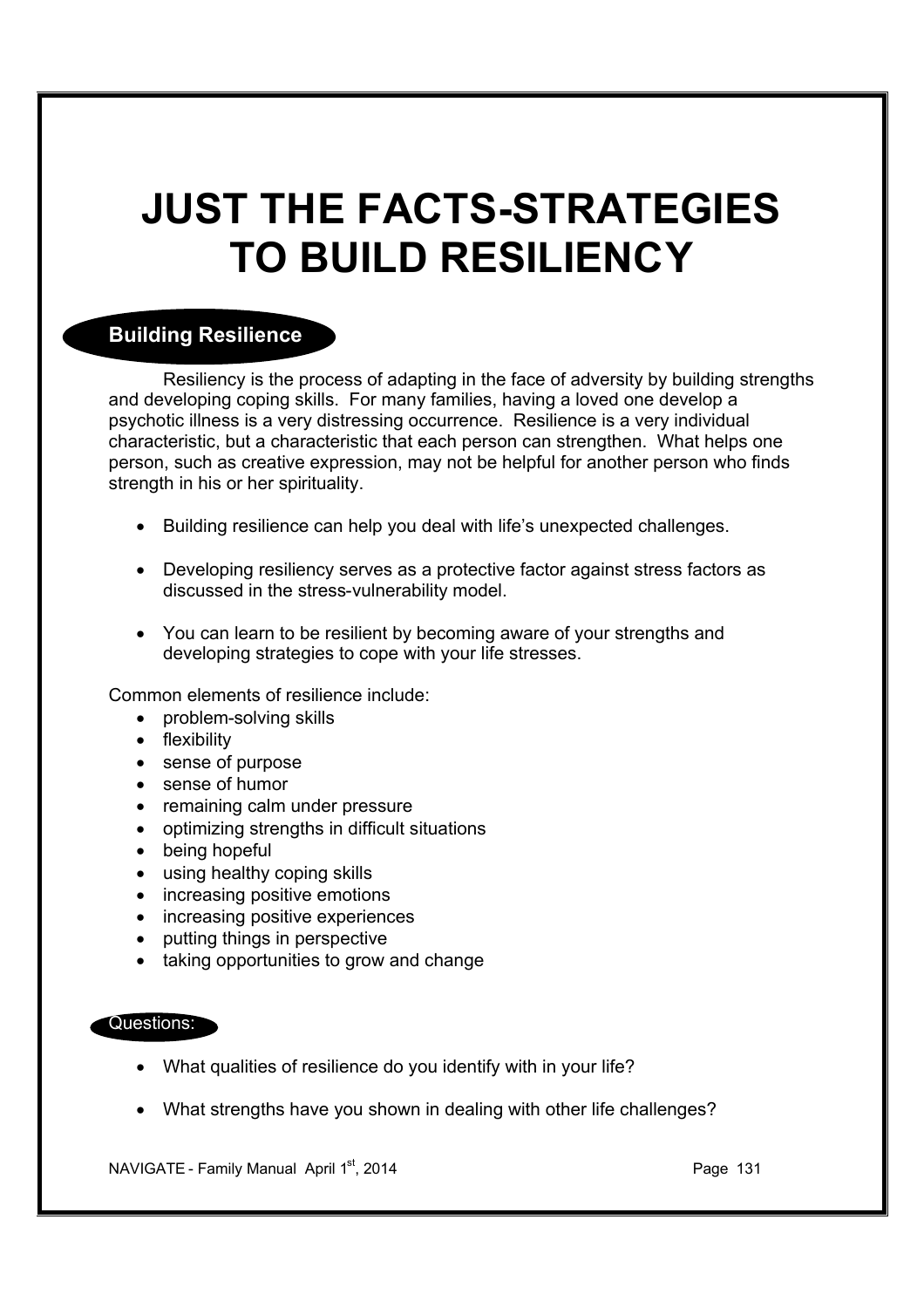- What are your strengths and how could you relate them to the process of resilience?
- How do you define resilience?

How can resiliency help the family support recovery from psychosis?

- · Resilience will help you:
	- Build your strengths.
	- Feel more hopeful about the future.
	- Feel more confident using stress-management techniques.
	- Look toward to a time when no one in the family is consumed with dealing with a psychiatric illness.
- In the NAVIGATE program, you can
	- Learn more effective coping strategies for stressful situations.
	- Practice using your stress management techniques to feel more comfortable using them when you are under stress.
	- Build your resources to help you achieve your goals and build resilience.
	- Develop your support system.
- · Family members and supporters have an important role in building resilience in persons who have experienced a psychotic episode. They can
	- Reinforce resilient qualities in the person who has experienced the psychosis.
	- Practice effective coping strategies with the person who has experienced the psychosis.
	- Support the person with psychosis as he/she take steps towards his/her goals.
	- Learn strategies to help the person with psychosis to cope more effectively in times of stress.
	- Provide encouragement when it is difficult for the person with psychosis to see him/herself as resilient.

#### Questions:

- · What are the most important aspects of strengthening your resilience?
- · Who could support you? How?
- · What can other family members do to support the relative in NAVIGATE's resilience?

NAVIGATE - Family Manual April  $1<sup>st</sup>$ , 2014 **Page 132** Page 132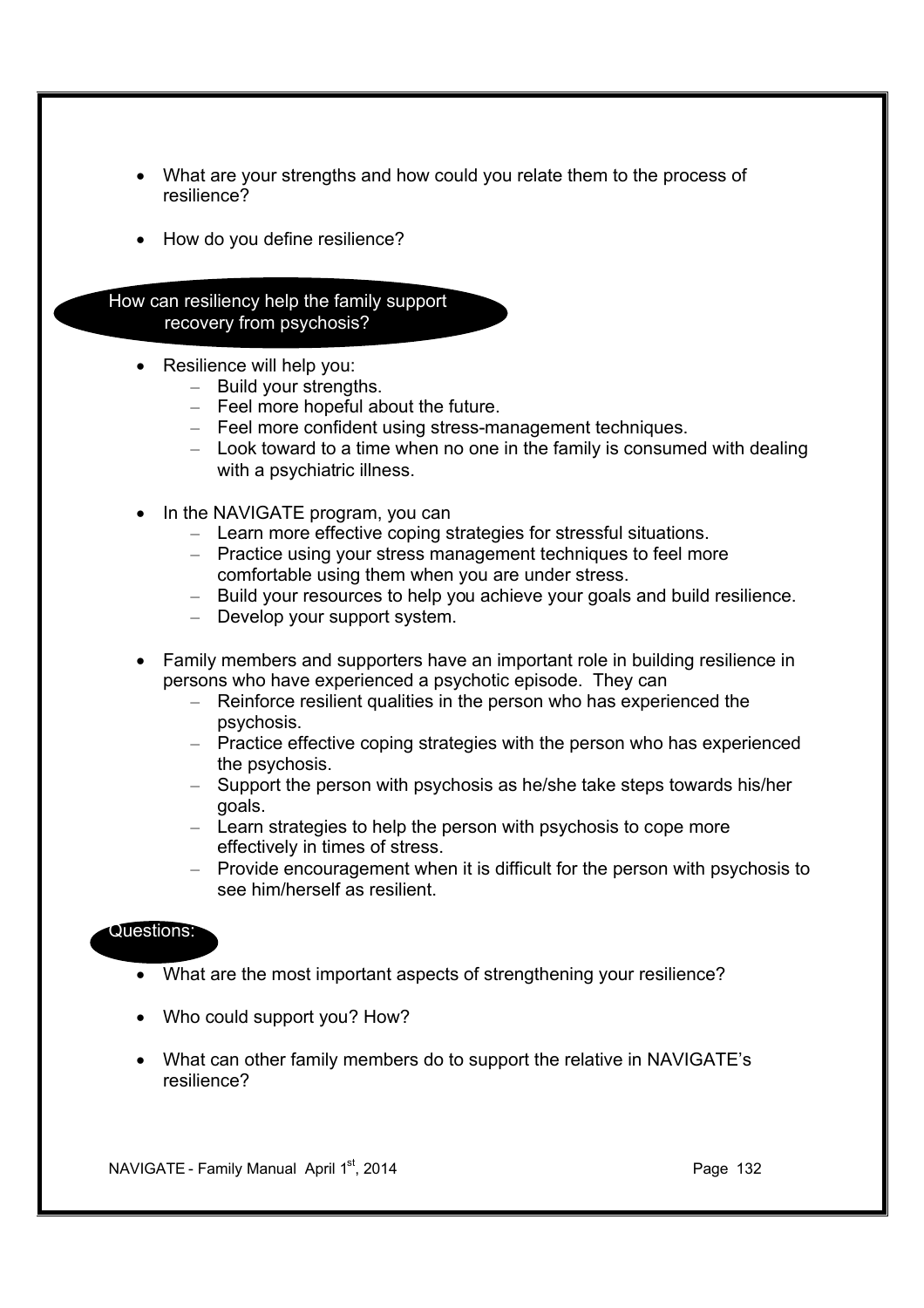One way of shoring up resilience is by emphasizing personal strengths. Personal strengths include traits such as:

Curiosity Love of learning Judgment **Ingenuity** Emotional intelligence **Perspective** Valor **Valor** Perseverance Integrity **Kindness** Loving **Citizenship** Fairness Leadership Self-control **Prudence** Humility **Appreciation** Gratitude Hope Spirituality **Forgiveness** Humor **Passion** Honesty Zest

### Questions:

• Which of these strengths do you have? Which ones do you see in other members in your family?

## **What is a resilience story?**

People often find it helpful to examine resilience in the context of their own lives as a first step to building resilience. Think back in your life about stressful situations or events that you had to overcome. Resilience plays an important role in those stories. It is not always easy to think back about the qualities that make us resilient, but oftentimes people can remember a difficult time in their past. By exploring the process of overcoming adversity in your own life, you can begin to discover the resilient qualities and strengths that could be helpful strategies for you in the future.

- · Resilience Stories:
	- Reflect a difficult experience in your life that you were able to overcome.
	- Help you discover resilient qualities within yourself.
	- Provide hope for you to find ways to use resilience in your current situation.
- · Begin by thinking about a situation or event in your life that challenged you.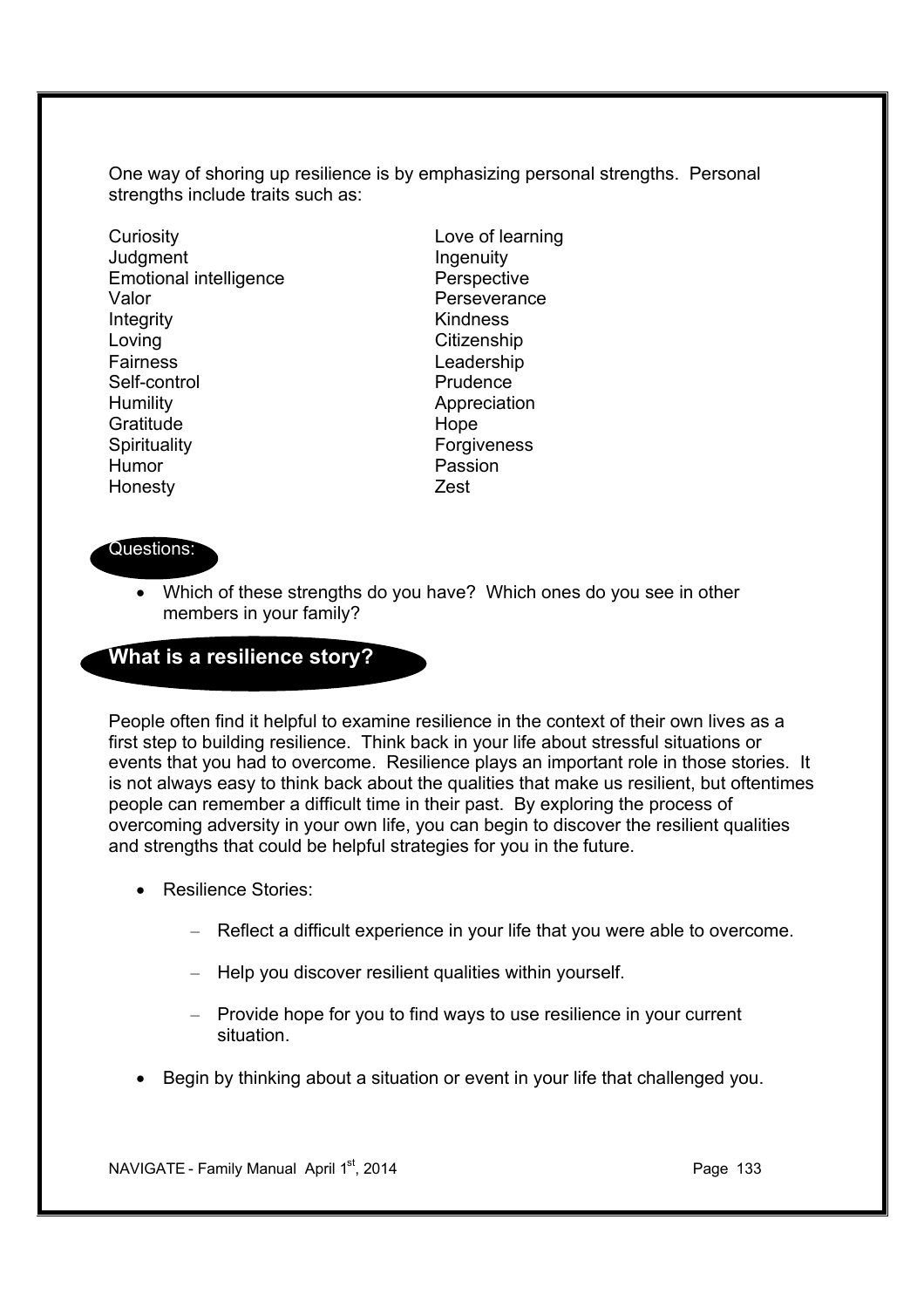#### Questions:

- · How did you face that challenge?
- · What do you admire about yourself for facing that challenge?
- · It may also be helpful to think about some specific details about your experience.
	- What happened?
	- Why was this difficult for you?
	- Because of this experience, what did you learn about yourself?

#### Questions:

- What impact did this event have on your life?
- · What were some of the first signs that you would overcome this event?
- How did you prepare yourself to face this challenging event?
- What did you discover about yourself after you faced this event?

Home Practice Options

Between sessions, most people in our program find it helpful to try putting some knowledge or skill into practice at home, so they can see how it works in their own situation. Here are some home practice options for this handout that you can review now or at the end of the session.

- **1.** Think about a family member or supporter that you see as resilient. Approach that person and ask them to share a resilience story from his/her life. Be sure to listen for answers to the above questions so you can pick out his/her resilient qualities. Ask the person what qualities helped him or her get through the experience.
- **2.** Share your resilience story with a family member or supporter. Ask that person what resilient qualities that he or she sees in you. How does that compare to the qualities that you have listed?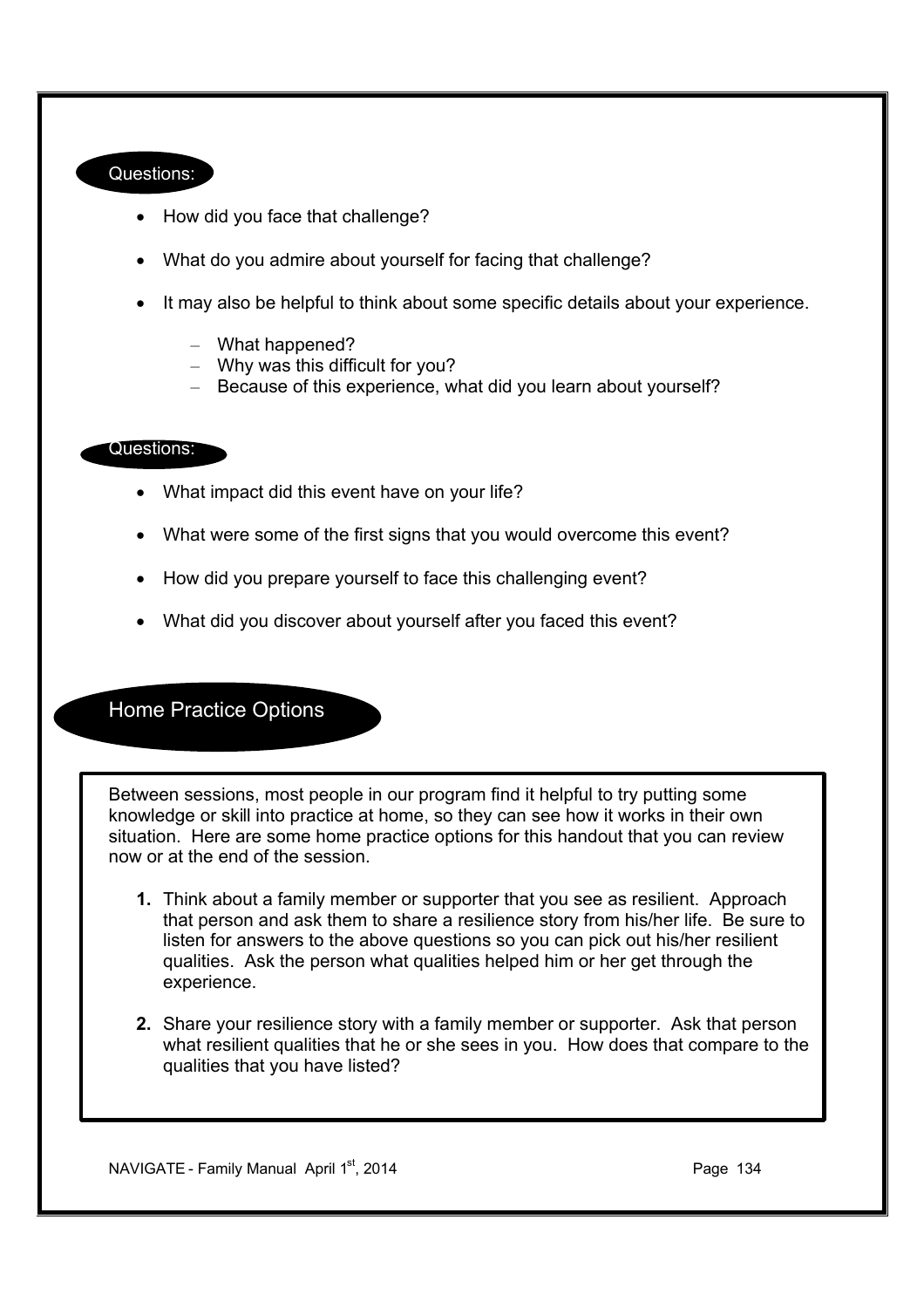## **Summary Points Just the Facts-Strategies to Build Resilience**

- · *You can learn to be resilient by recognizing your strengths and using them and by developing additional strategies to cope with your stress and symptoms.*
- · *Building resilience can help you feel more hopeful and confident about the future.*
- · *You can build resilience by learning more effective coping strategies and developing support and resources to help you achieve your goals.*
- · *A resilience story is a challenging experience that you have had to overcome in your life. Remembering and sharing this story can help you rediscover your strengths.*

NAVIGATE - Family Manual April 1<sup>st</sup>, 2014 **Page 135**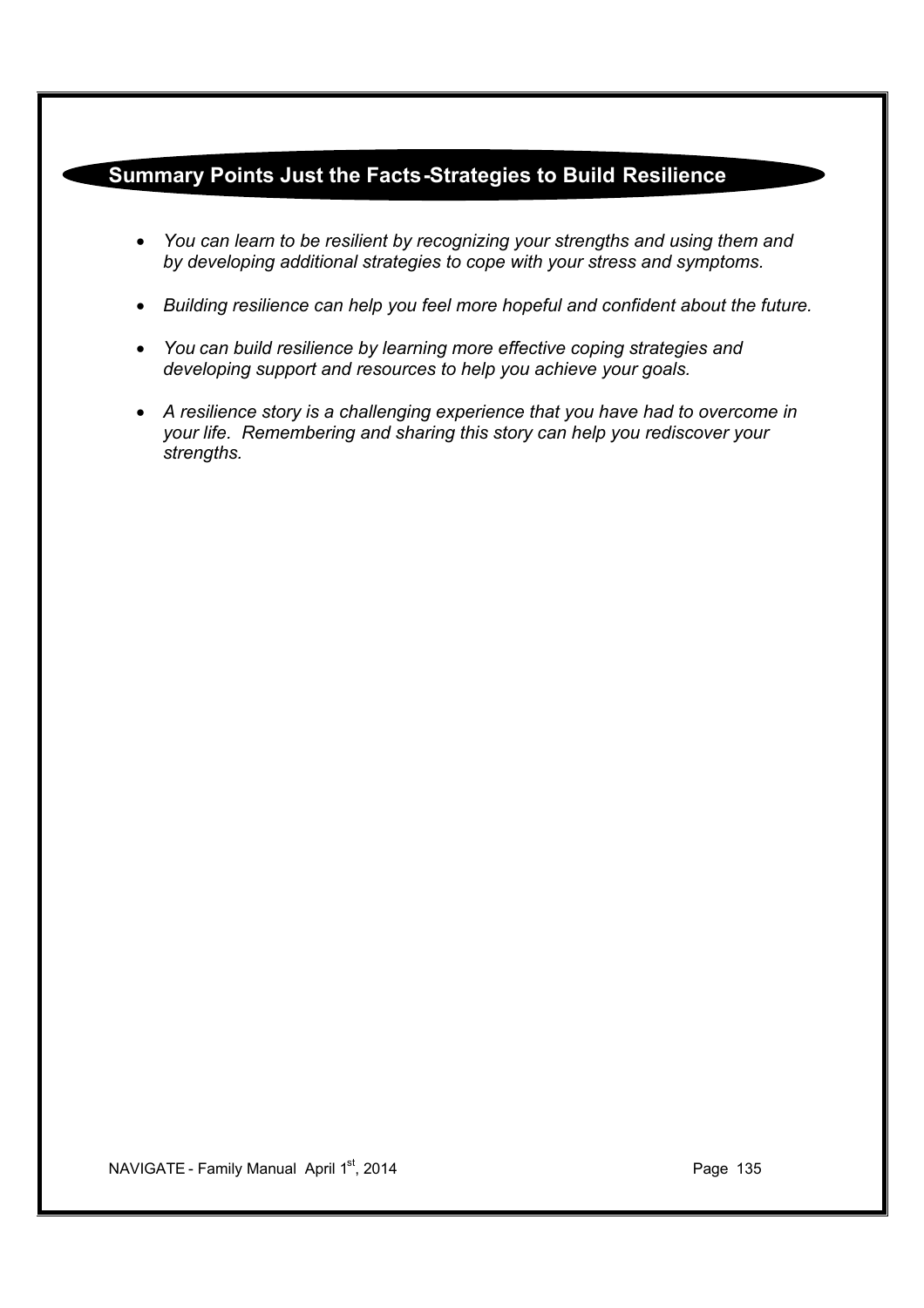# **RELAPSE PREVENTION PLANNING**

## **What is a relapse?**

Psychiatric symptoms tend to vary in intensity over time. Sometimes the symptoms may be absent; sometimes they may be mild or moderate; sometimes they may be strong. When symptoms become severe, it is usually referred to as a "relapse" or an "acute episode." Some relapses can be managed at home, but other relapses require hospitalization to protect the person or other people. Relapses are most likely when individuals stop paying attention to the stress and vulnerability factors that were discussed earlier.

Psychosis affects people in very different ways. Some people have a milder form and only have an episode once or a few times in their lives. Other people have a stronger form and have several episodes, some of which require hospitalization. It is critical to recognize that, while relapses do tend to occur, these are best considered "setbacks" from which much can be learned. Experiencing a relapse does NOT mean that recovery is impossible.

If individuals have recovered successfully from a psychotic episode, they and their supporters can sometimes be reluctant to talk about potential relapses because they prefer to think they will not happen. They may also be a little afraid talking about them might be more likely to bring them on—kind of like tempting fate. Instead, they want to put the incident "in the past." While this attitude is very understandable and common, most times it can be very helpful to plan in advance for a problem, even if everyone hopes the plan never needs to be used.

#### **Relapses are more likely to occur when people are under more stress, stop taking their medications or use alcohol or drugs.**

#### Questions:

- · Have you noticed any changes in the intensity of the symptoms of your family member in NAVIGATE'?
- · Describe a time when his/her symptoms were worse and a time when they were more under control.

NAVIGATE - Family Manual April 1<sup>st</sup>, 2014 **Page 136** Page 136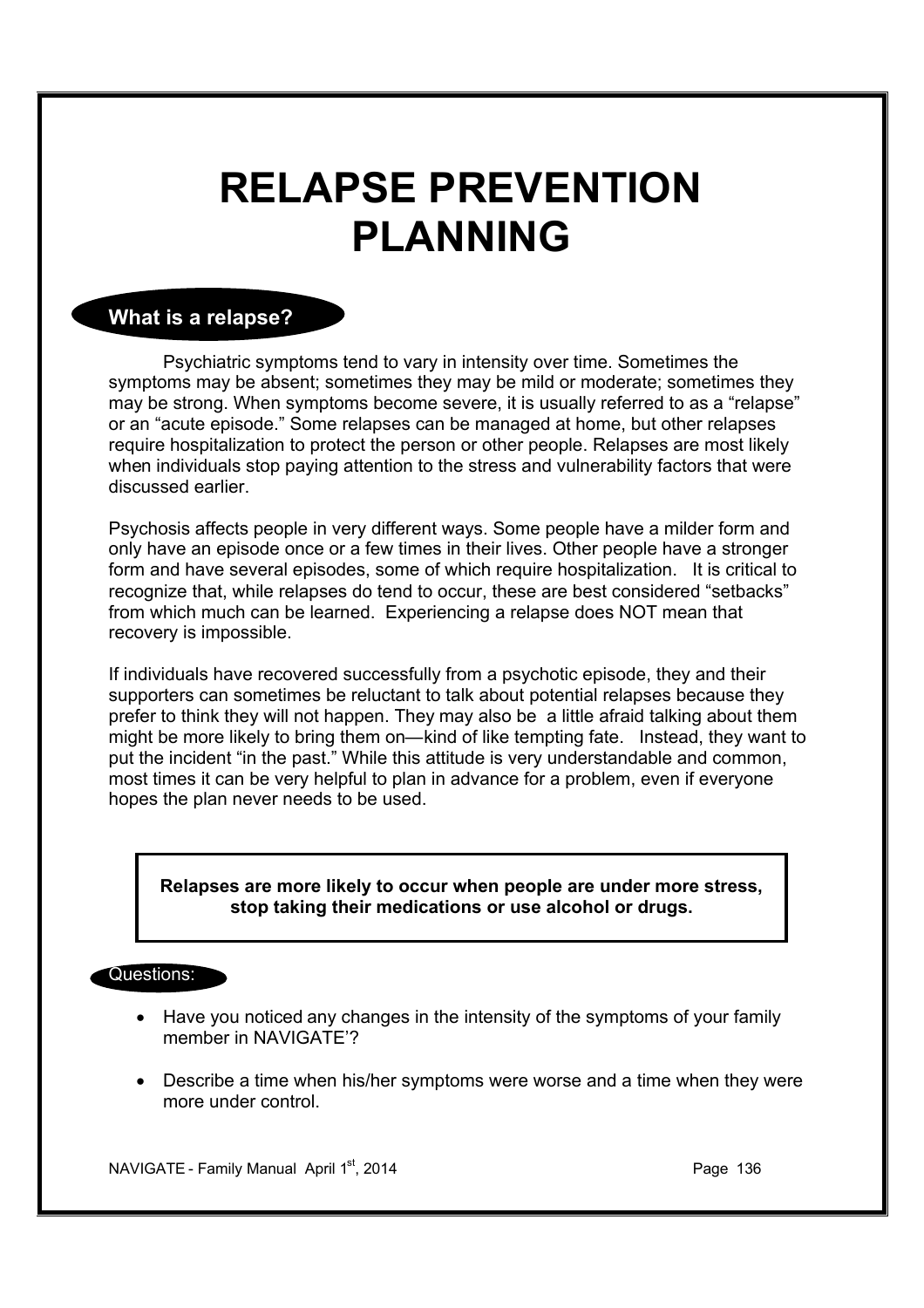#### Reducing Relapses Can Help People Take Charge of Their Recovery

· Preventing or minimizing periods of increased symptoms, or relapses, is a critical aspect of recovery from the illness.

There are many things that can be done to prevent or reduce relapses. You have already learned some important relapse reduction strategies in the earlier handouts. Family members can:

- · Learn as much as possible about psychosis.
- · Be aware of the relative in NAVIGATE's specific symptoms.
- · Be conscious of when he/she is under stress and help support strategies for reducing or coping with stress.
- · Support participation in treatment.
- · Help your relative in NAVIGATE build social supports.
- · Assist your relative in NAVIGATE to use medication effectively.
- · Establish reasonable expectations in times of high stress.
- · Keep conflict in the family at low levels

Another strategy that can be helpful in reducing a relapse is to identify signs, symptoms, and stressors that happened before the relative's first episode of psychosis, and then make a plan to follow if they re-occur.

#### Question:

· What is one step your family has taken to help prevent or reduce relapse in the relative in NAVIGATE?

## **What are early warning signs?**

Even when people do their best to avoid it, their symptoms may start to come back and they may have a relapse. Some relapses may occur over short periods of time, such as a few days, with very little or no warning. However, often relapses develop gradually over longer periods of time, such as over several weeks.

There are often changes in the person's inner experience and changes in their behavior when a relapse is starting. For some people, the changes may be so subtle at first that they may not seem worth noticing. For others, the changes are more pronounced and distressing. When people look back after a relapse, they often realize that these early changes, even the subtle ones, were signs that they were starting to have a relapse. These changes are called "early warning signs." Relatives can play a critical role in helping identify and monitor early warning signs.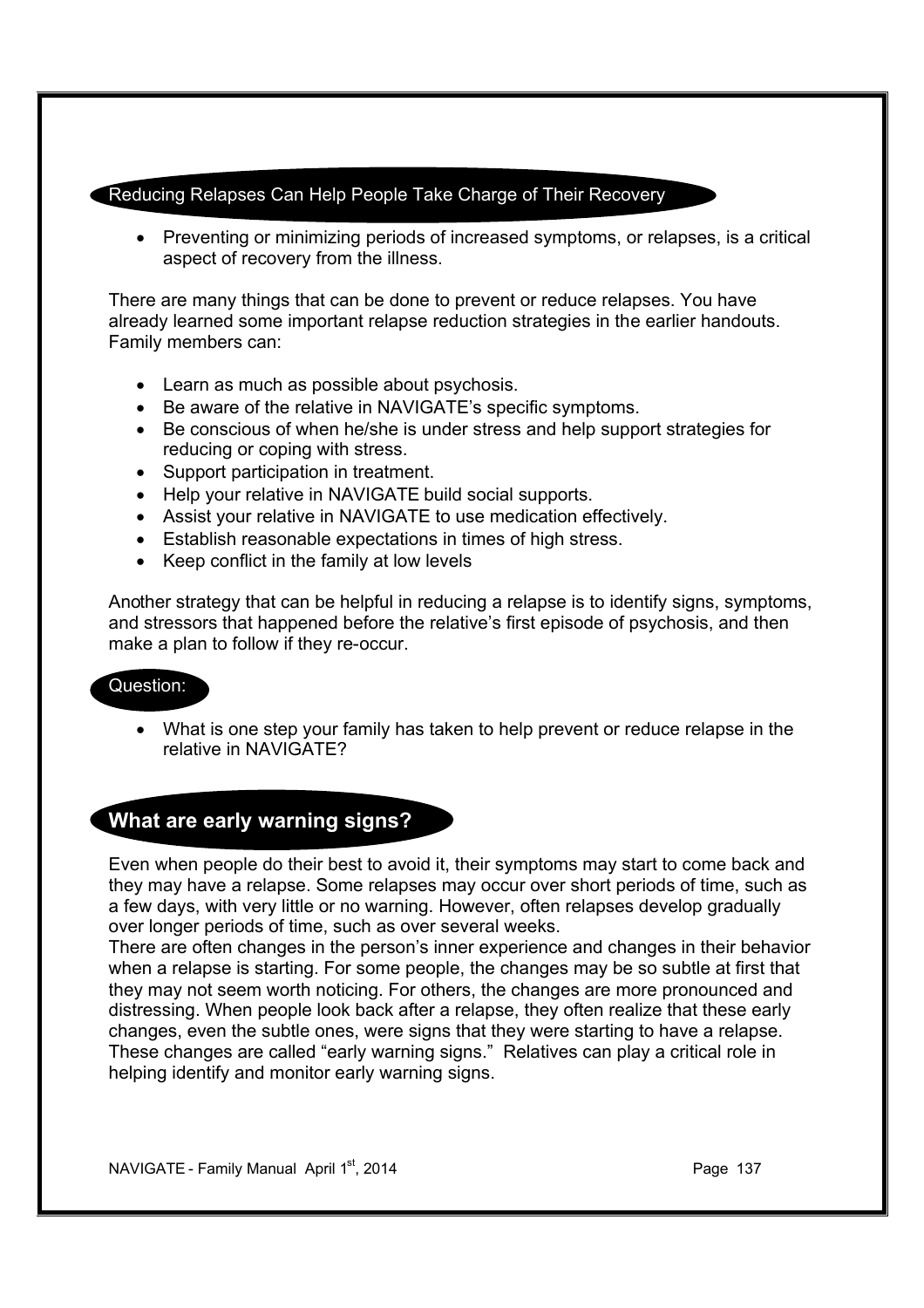Typical early warning signs that relatives might notice in the person in NAVIGATE include:

- **1.** Not sleeping
- **2.** Irritability
- **3.** Social withdrawal
- **4.** Odd clothing choices
- **5.** Decline in personal hygiene
- **6.** Increase in talking to self
- **7.** Increase in suspiciousness

#### **Learning about early warning signs can help you predict and avoid a relapse.**

Questions:

- · Has the relative in NAVIGATE experienced any relapses of his/her symptoms?
- If he/she did, did family members notice any early signs of the relapses?

## **What are common events or situations that can "trigger" relapses?**

Some people can identify certain events or situations that appear to have led to relapses in the past. The events or situations that seemed to contribute to relapses can be thought of as "triggering" relapses.

The following chart lists some examples of common triggers. Please check off the examples that reflect an experience that the relative in NAVIGATE had before experiencing a relapse of symptoms.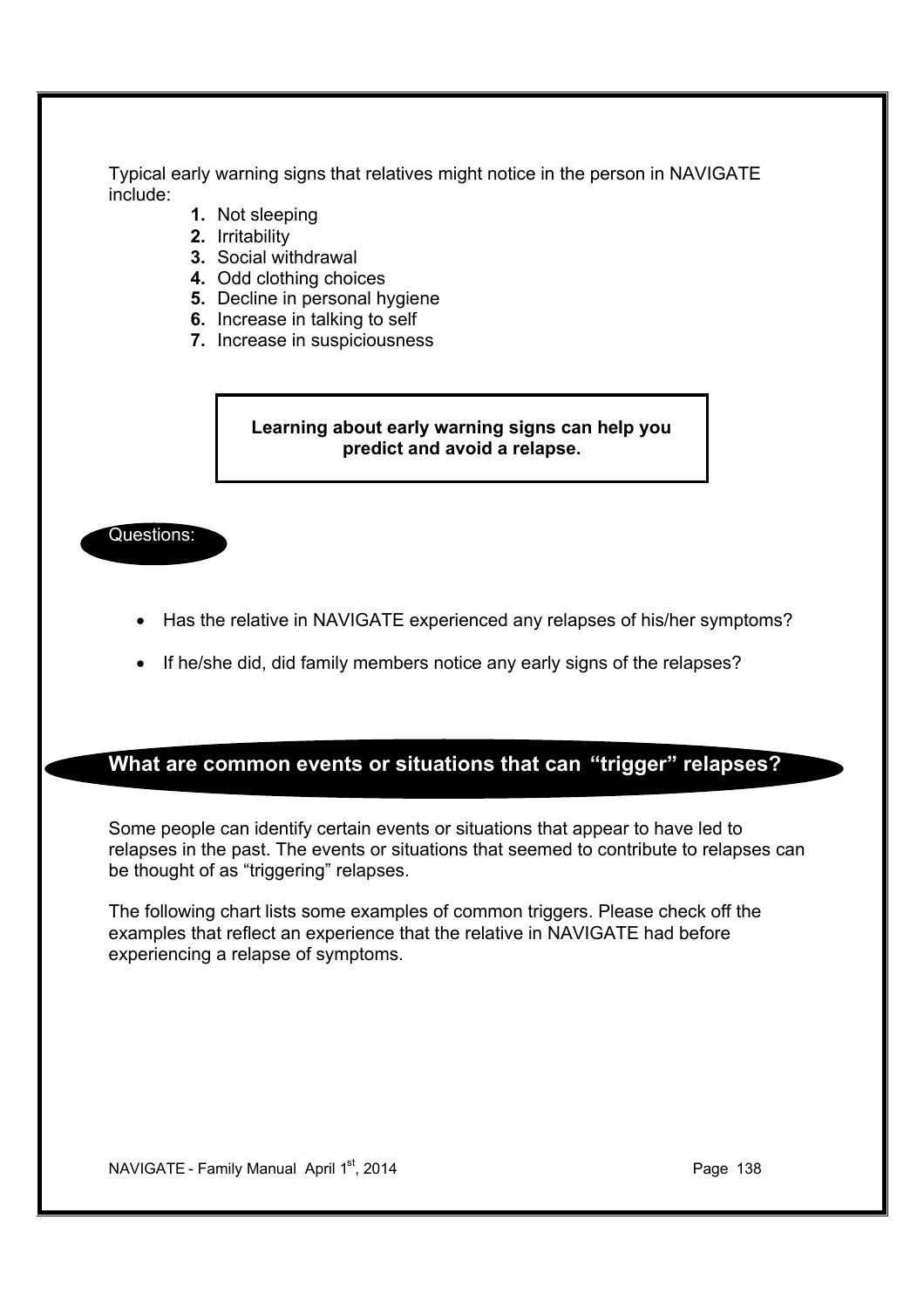## **Triggers of Relapse Checklist**

| <b>Personal Descriptions of Triggers</b>                                                                     | The person in<br><b>NAVIGATE</b><br>experienced<br>something like<br>this |
|--------------------------------------------------------------------------------------------------------------|---------------------------------------------------------------------------|
| "Not getting enough rest or sleep."                                                                          |                                                                           |
| "An increase in stress (at home, work, school, etc.)."                                                       |                                                                           |
| "Drinking alcohol or taking drugs."                                                                          |                                                                           |
| "A major change in his/her life (e.g. moving to a new apartment,<br>starting school)."                       |                                                                           |
| "Arguments or tension with family members, friends or significant<br>others (e.g. boyfriend or girlfriend)." |                                                                           |
| "Discontinuing any prescribed medication."                                                                   |                                                                           |
| Other:                                                                                                       |                                                                           |
| Other:                                                                                                       |                                                                           |

- · Once you have identified a situation that appeared to trigger a relapse in the past, it is helpful to think about how it might be handled differently if it were to occur again.
	- For example, if a family member noticed that drinking beers with his/her friends tends to trigger an episode in a relative in NAVIGATE, he/she could help your relative plan some activities with friends that do not involve drinking.
	- If a family member noticed that being under stress tends to trigger an episode in the relative in NAVIGATE, he/she could talk with the relative about using a specific relaxation technique, such as deep breathing, the next time he/she encounters a stressful situation.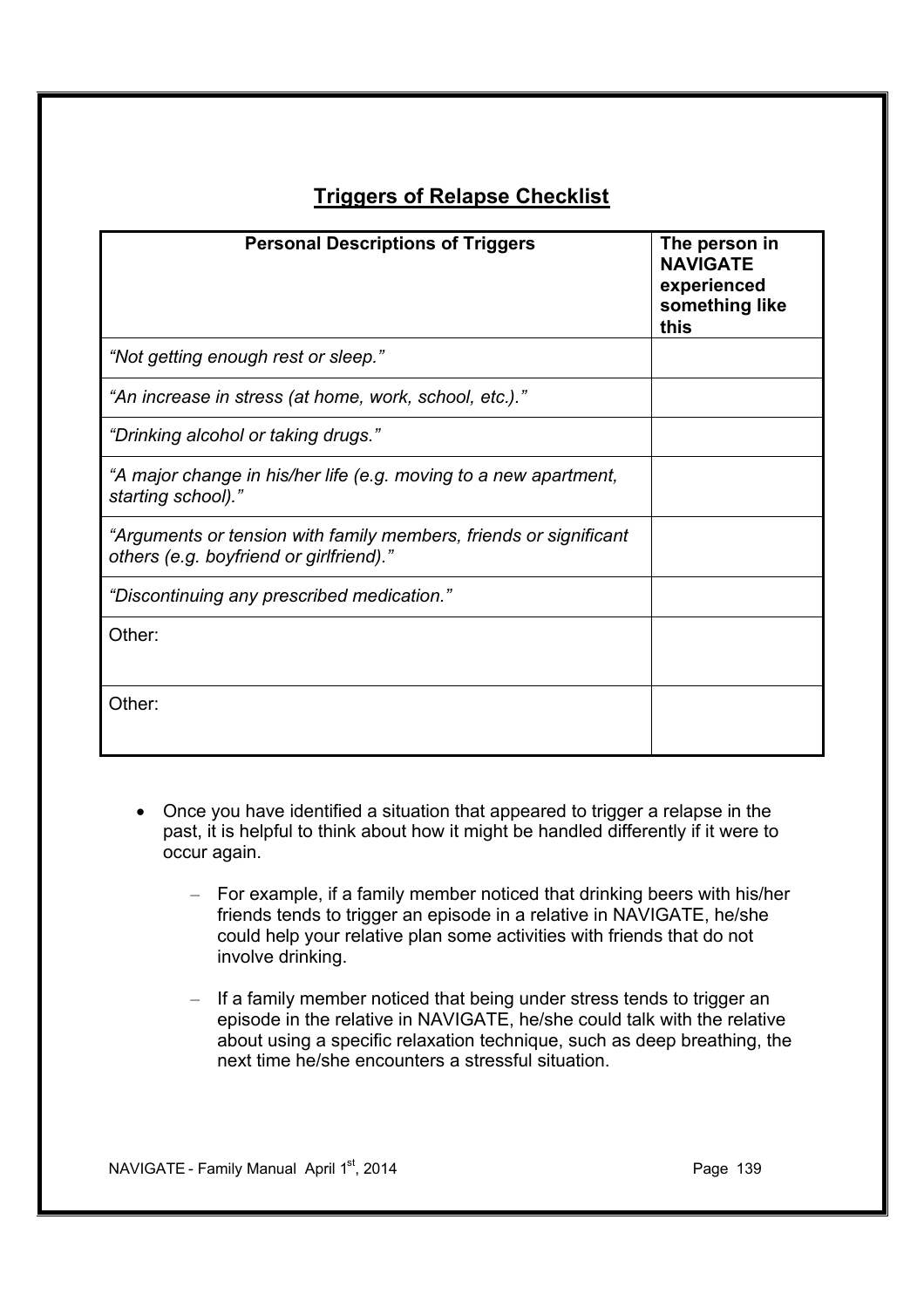### Questions:

- · Are you able to identify situations or events that triggered past relapses?
- · If so, do you have any ideas about how the situation could be handled differently?

## **Learning about Triggers**

| <b>Early Warning Sign</b><br>experienced by your<br>relative in NAVIGATE | Trigger experienced by your<br>relative in NAVIGATE | How family members<br>might have responded<br>differently |
|--------------------------------------------------------------------------|-----------------------------------------------------|-----------------------------------------------------------|
|                                                                          |                                                     |                                                           |
|                                                                          |                                                     |                                                           |
|                                                                          |                                                     |                                                           |
|                                                                          |                                                     |                                                           |
|                                                                          |                                                     |                                                           |
|                                                                          |                                                     |                                                           |

NAVIGATE - Family Manual April 1<sup>st</sup>, 2014 **Page 140** Page 140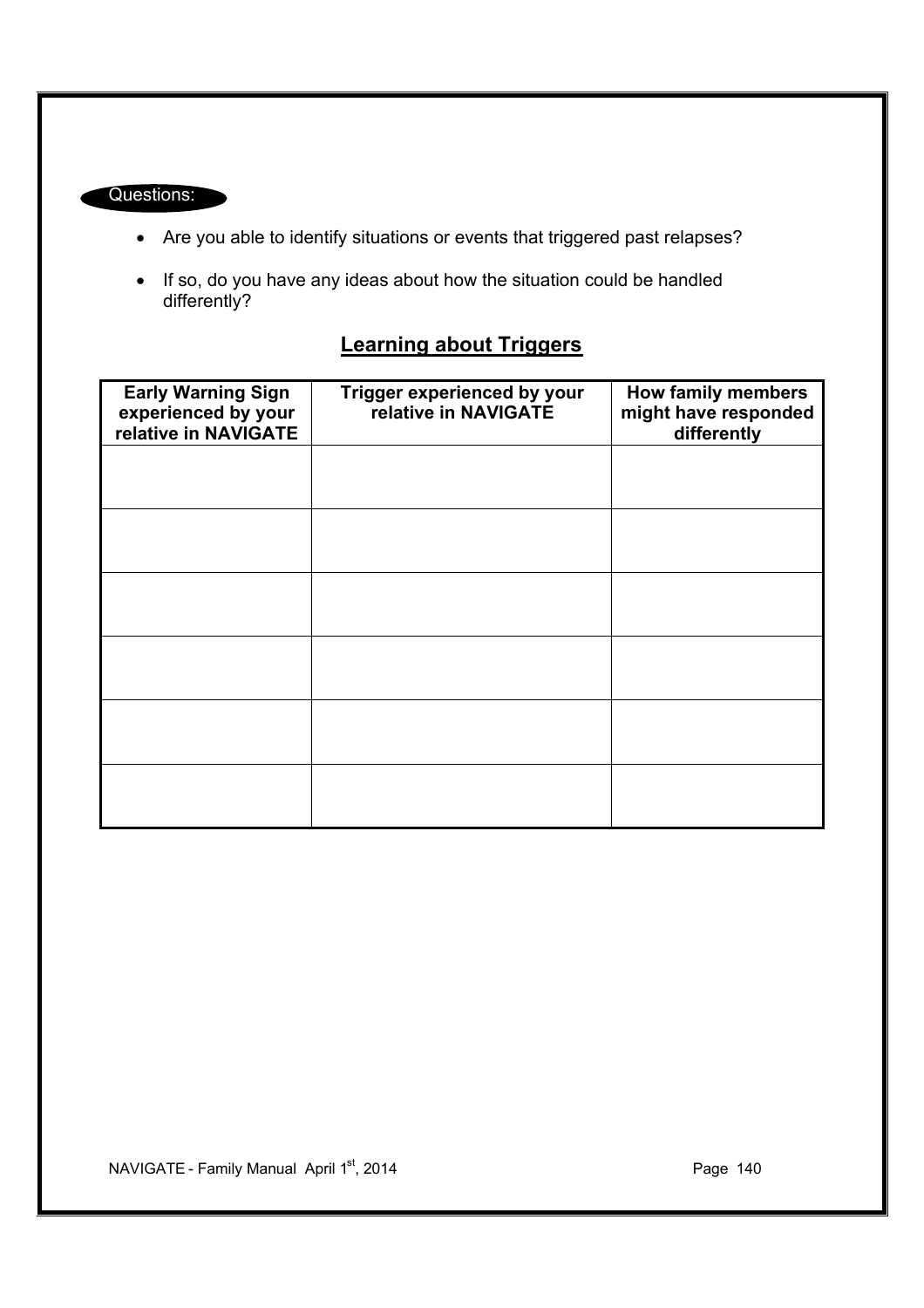## Home Practice Options

Between sessions, most people in our program find it helpful to try putting some knowledge or skill into practice at home, so they can see how it works in their own situation. Here are some home practice options for this handout that you can review now or at the end of the session.

- **1.** Review the Learning about Triggers table as a family. Review strategies to respond differently to that situation.
- **2.** If the person in NAVIGATE did not attend the session, ask him/her relative what he or she remembers as possible triggers before his or her most recent relapse.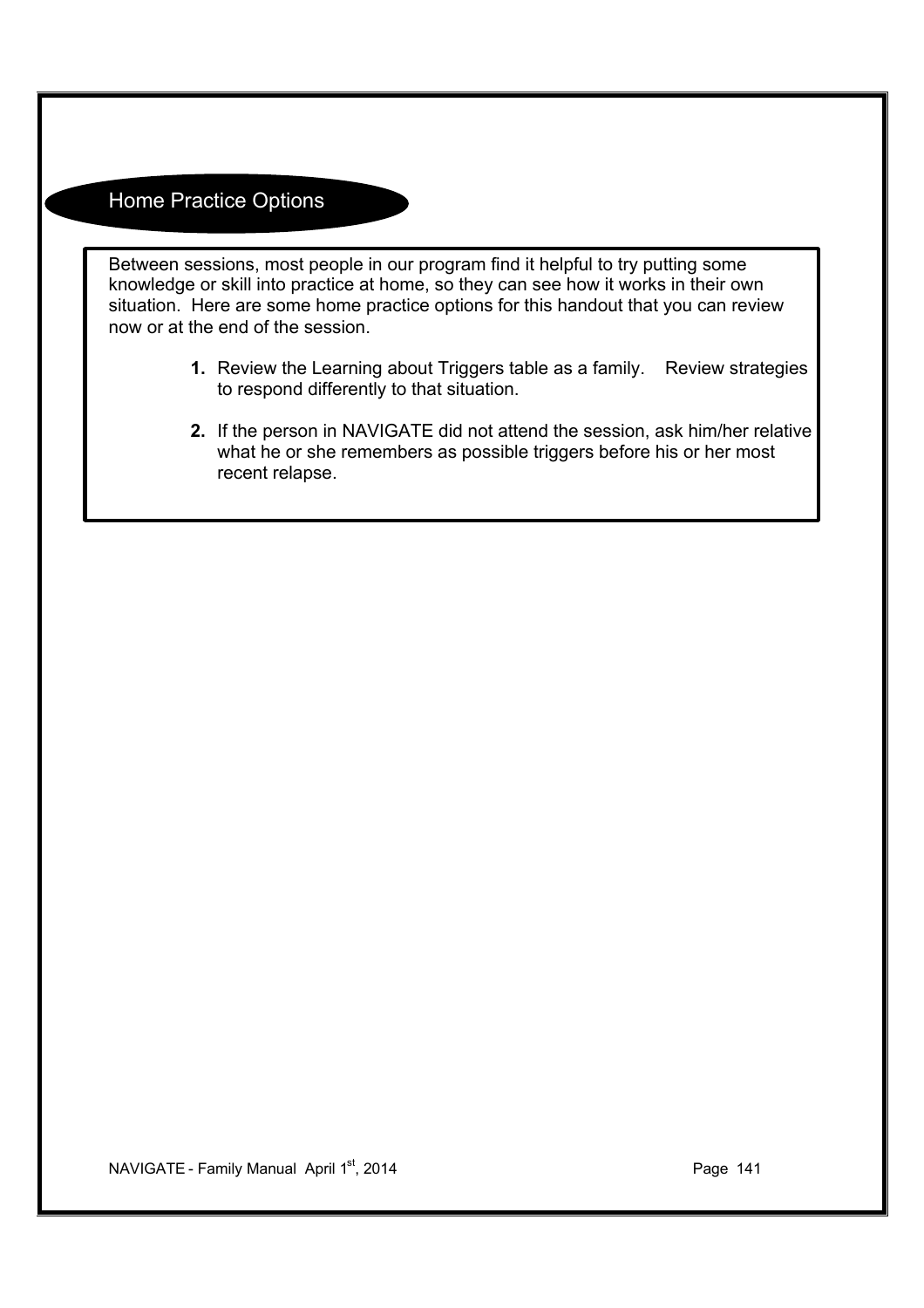# **Recognizing Early Warning Signs**

People are not always aware when their behavior has changed and they are experiencing an early warning sign of a relapse. For example, someone might not realize that he or she is feeling unusually irritable. Instead, it may seem to him or her that other people are being especially annoying.

Friends, family members, co-workers, healthcare practitioners and other supportive people often notice when someone seems different or is acting out of character. They can be helpful allies in recognizing early warning signs.

## **Strategies to help notice early warning signs:**

- · Family members, friends and mental health practitioners can be "extra eyes and ears" to notice early warning signs.
- · It can be helpful for family members to learn to identify possible early warning signs to look for.
- · Family members can also be involved in the person in NAVIGATE's "Relapse Prevention Plan" to help take action to keep early warning signs from becoming relapses.

What you can do if you become aware of an early warning sign?

The more quickly you act on early warning signs, the more likely it is that you can help avoid a full relapse. When early warning signs are noted, here are some things to check out about the person in NAVIGATE.

- · Have stress levels increased? Any new responsibilities?
- Is the person using stress management techniques?
- · Is the person still involved in treatment and attending appointments and groups?
- · Any changes in medication dosages or problem with missing doses or stopping medication?
- Any problem with alcohol or drugs?

NAVIGATE - Family Manual April  $1<sup>st</sup>$ , 2014 **Page 142** Page 142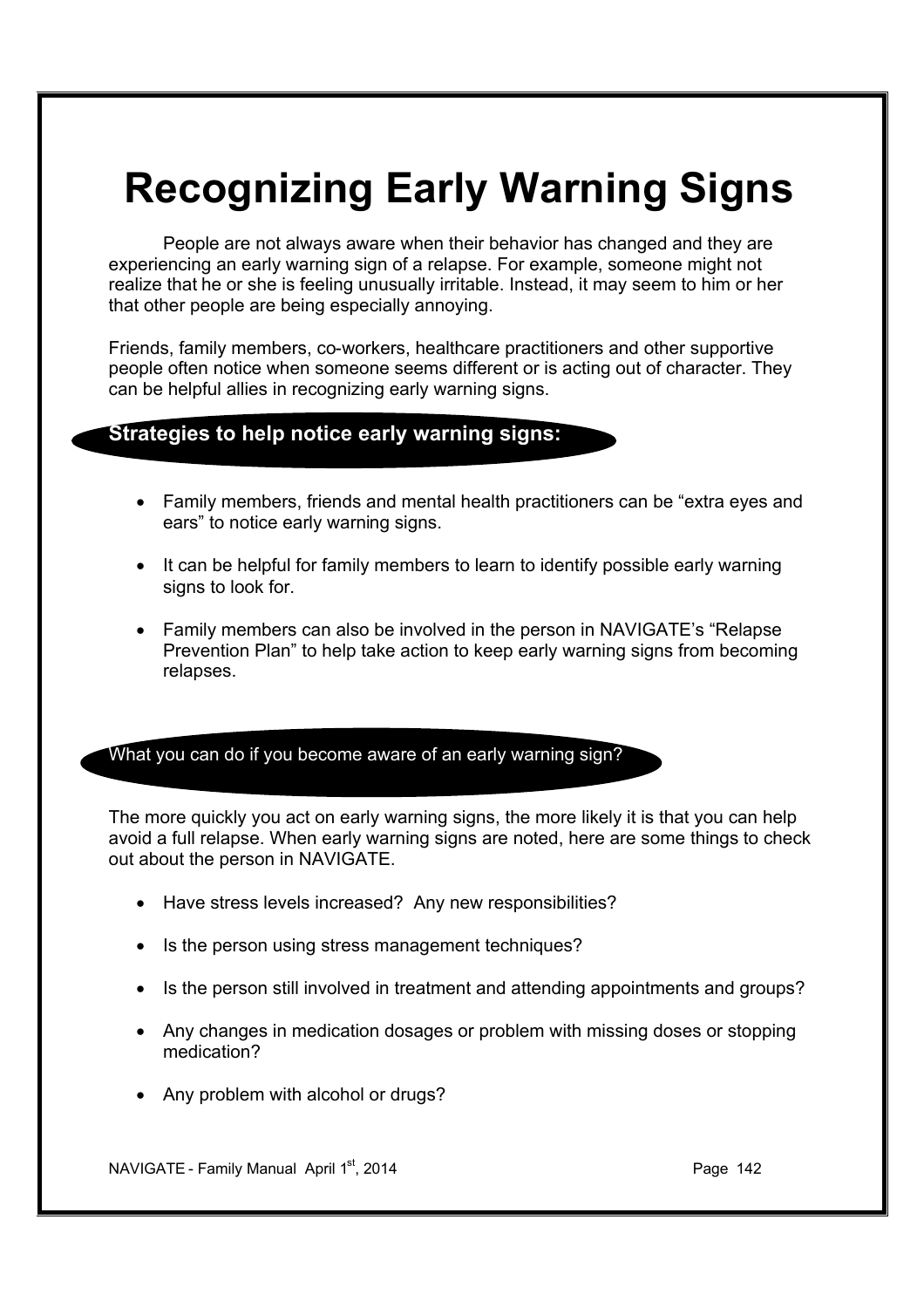• Should the NAVIGATE staff be contacted for extra support?

Often, if warning signs are recognized early, only a small action may be required– perhaps just remembering to take medications regularly or seeing if there is a way to reduce stress. Sometimes, of course, a call to the treatment team to alert them to the need for a medication reevaluation may be required. However, the overall goal is to respond quickly and effectively to reduce the need for emergency services or hospitalization. Developing a relapse prevention plan now can help early warning signs disappear.

> **Developing a relapse prevention plan can help everyone in the family identify steps to get help when there are early warning signs.**

#### Question:

· Have you had an experience where your family helped stop early warning signs from becoming a full relapse? If so, what did you do?

#### Check it out:

 $\checkmark$  Talk as a family about what you have learned so far about preventing relapses. Ask your relative in NAVIGATE if family members could help watch for early warning signs. Also determine with your relative what he or she would like others to say or do if they spot early warning signs.

#### Early Warning Sign Spot Check

- · It is helpful to review Early Warning Signs with the person in NAVIGATE and other family members.
- · If family members recognize early warning signs, they can let the person in NAVIGATE know. They can also ask what you can do to be of assistance.
- · These are some strategies that other people have used once they noticed an early warning sign
	- Talking to a clinician to find some coping strategies to reduce stress.
	- Talking to supporters or a family member about early warning signs.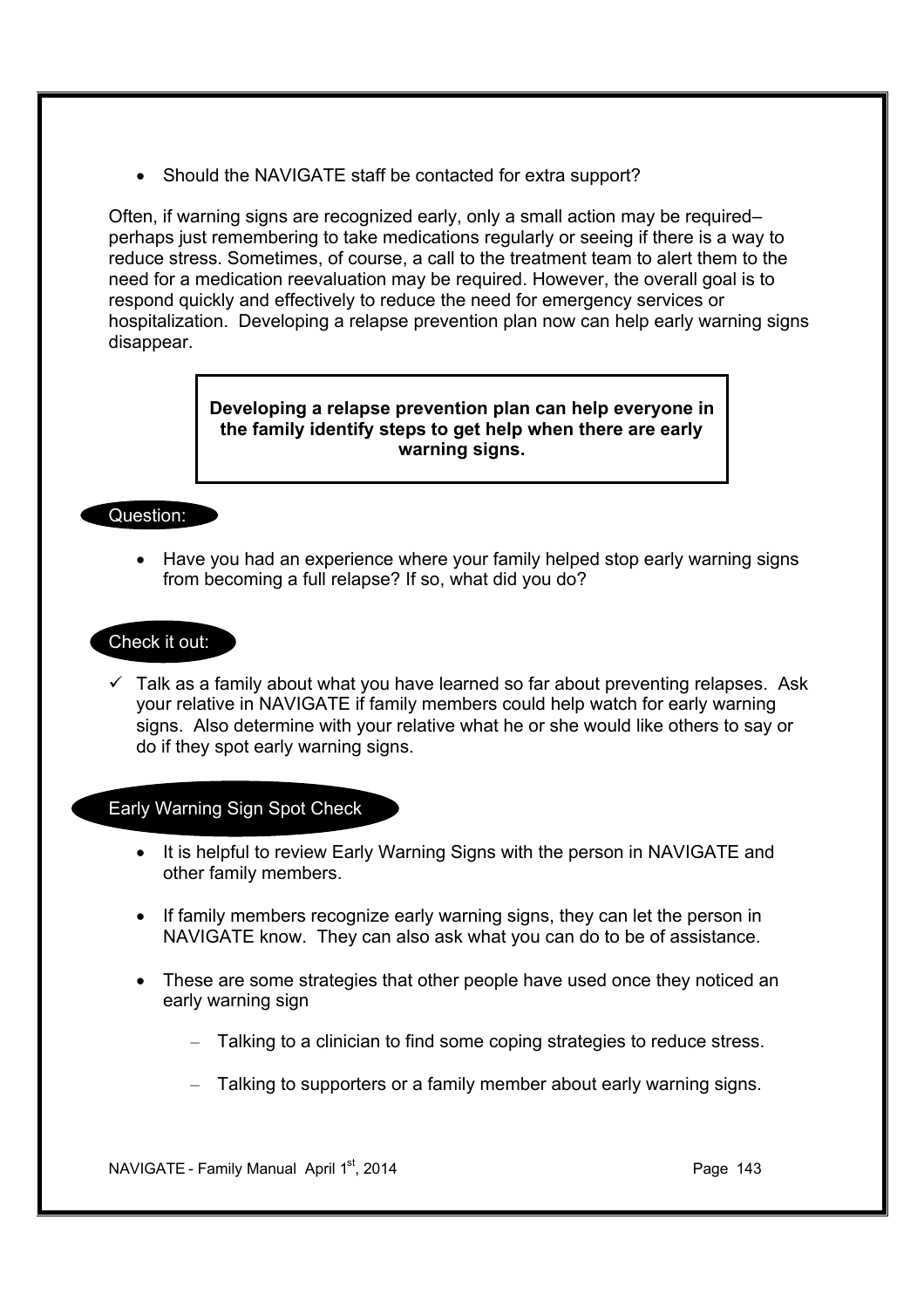- Getting involved in usual activities such as church or going out with friends.
- Taking medication as prescribed.
- Talking to a sober friend or a clinician if you experience an increase in drinking alcohol or using substances

## **What is a relapse prevention plan?**

- · A key part of successful relapse prevention is acting quickly and thoughtfully at the first sign of a symptom flare-up. To do this, individuals who had a psychotic episode and their families usually benefit from developing a relapse prevention plan in advance.
- The overall goal of this plan is to respond to warning signs early and effectively in order to minimize the need for hospitalization.

An example of a Relapse Prevention Plan is presented below.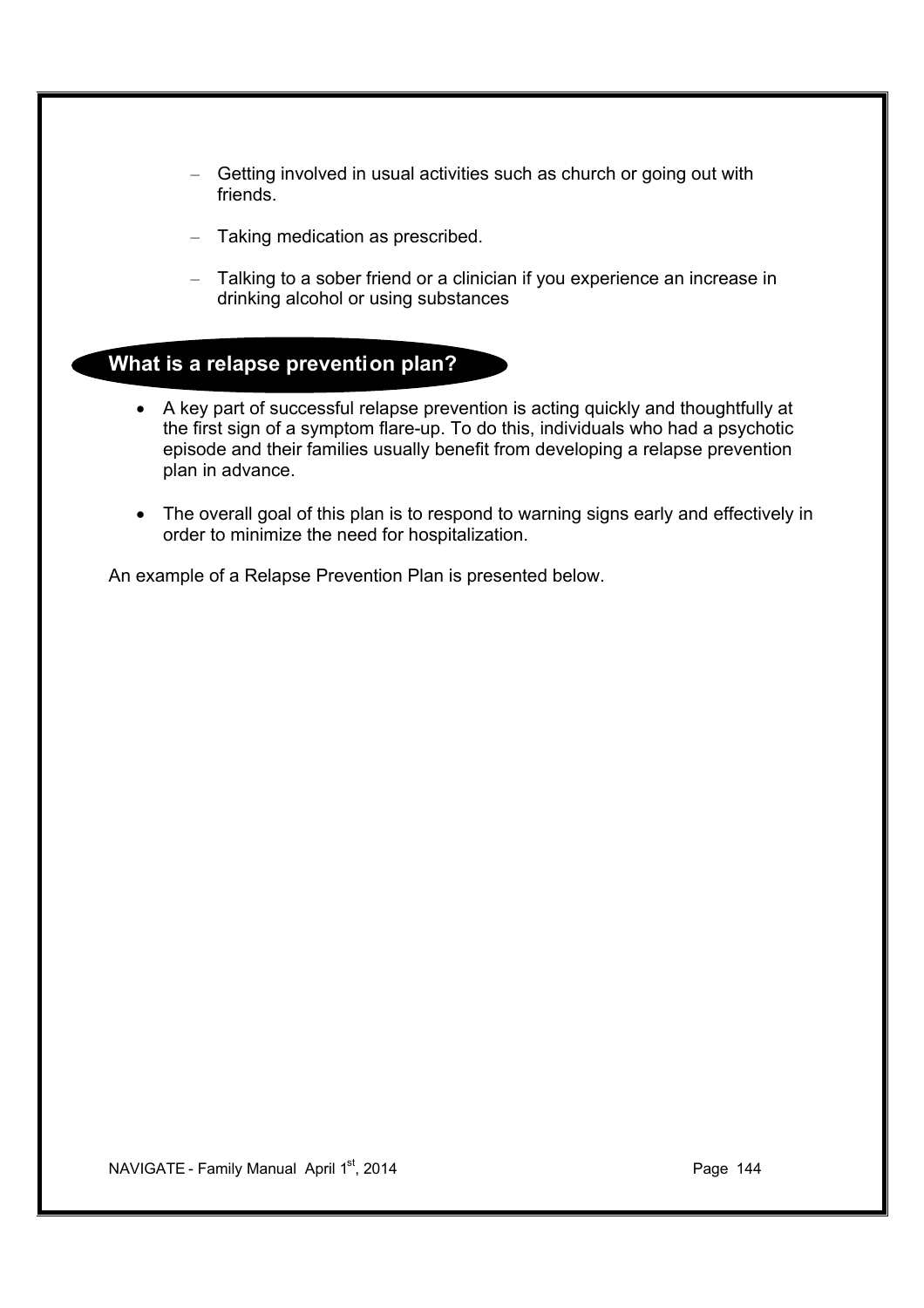## **Relapse Prevention Plan**

(Adapted from Birchwood et al., 2000)

| What are the warning signs that need to be watched for (in the order in which<br>they occurred)? |
|--------------------------------------------------------------------------------------------------|
| 1.                                                                                               |
| 2.                                                                                               |
| 3.                                                                                               |
| 4.                                                                                               |
|                                                                                                  |
|                                                                                                  |
| What types of triggers/stressors need to be watched out for?<br>1.                               |
| 2.                                                                                               |
| 3.                                                                                               |
| 4.                                                                                               |
|                                                                                                  |
| What can we do if these things happen?                                                           |
|                                                                                                  |
|                                                                                                  |
|                                                                                                  |
| Some coping strategies to use if experiencing an early warning sign:                             |
| 1.                                                                                               |
| 2.                                                                                               |
| 3.                                                                                               |
|                                                                                                  |
| 4.                                                                                               |
|                                                                                                  |
| Who can assist the person in NAVIGATE and what can they do?                                      |
| 1.                                                                                               |
| 2.                                                                                               |
| 3.                                                                                               |
| 4.                                                                                               |
|                                                                                                  |
|                                                                                                  |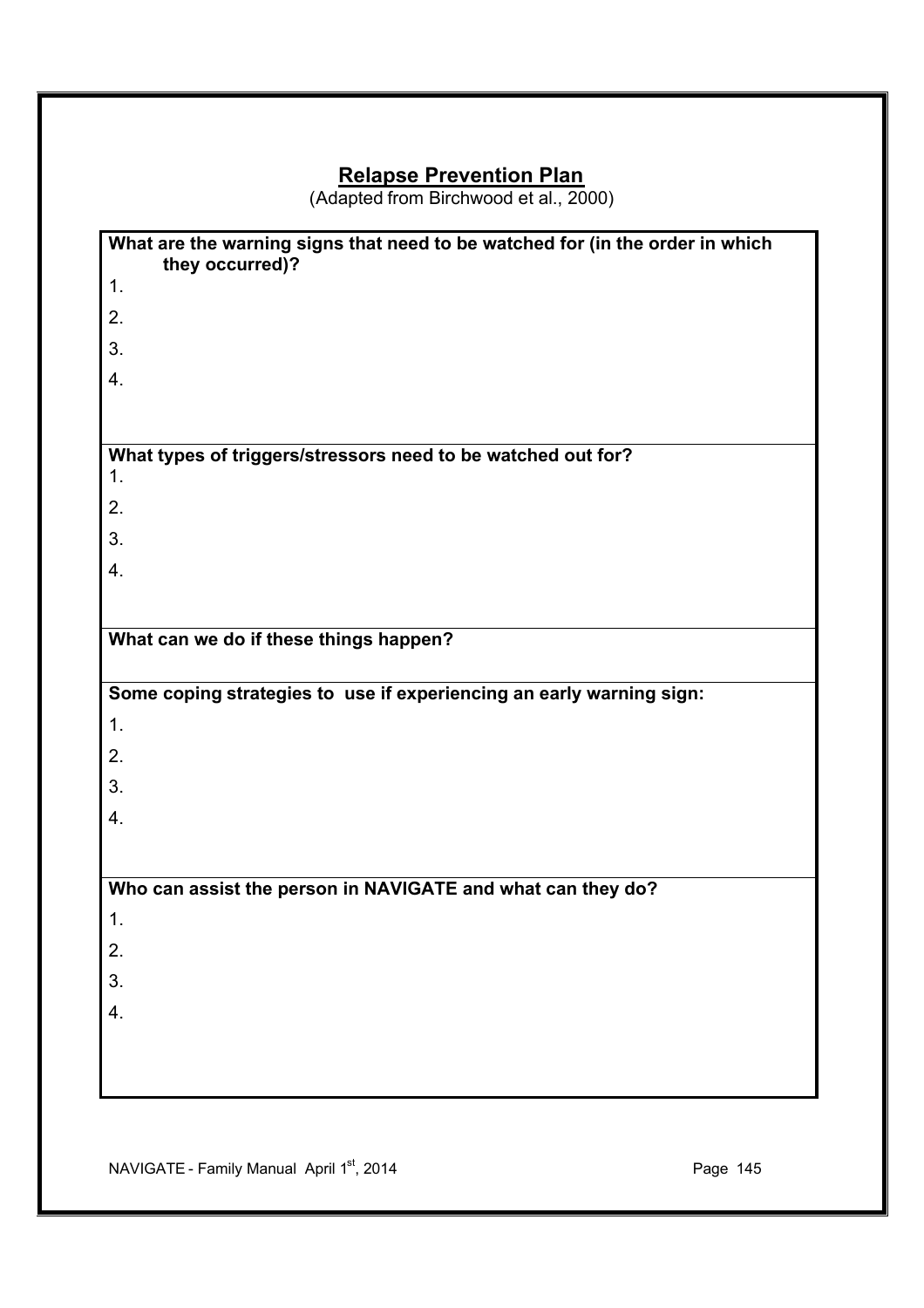| Who should be contacted in case of an emergency? |                     |  |  |  |
|--------------------------------------------------|---------------------|--|--|--|
| Name                                             | <b>Phone Number</b> |  |  |  |
|                                                  |                     |  |  |  |
| $\overline{2}$ .                                 |                     |  |  |  |
| $\vert$ 3.                                       |                     |  |  |  |
| I 4.                                             |                     |  |  |  |

Here is an example of a completed Relapse Prevention Plan

# **Marco's Relapse Prevention Plan Example**

#### **I. What are the warning signs that I need to look out for (in the order in which they occurred)?**

- 1. Irritability-conversations tend to turn into arguments.
- 2. Decreased need for sleep-not going to bed until 3-4am.
- 3. Thoughts that people didn't like me and were always watching me.

#### **What types of triggers/stressors do I need to watch out for?**

- 1. Increased alcohol use-drinking 3-4 beers daily.
- 2. Increased stress at school-at the end of the semester when I have tests and papers.
- 3. Conflict with my parents-arguing about going to class every day.

#### **II. What can I do if these things happen?**

#### **Some coping strategies I can use if I am experiencing an early warning sign:**

- 1. If drinking more regularly, I can stop and call my sober friends to hang out.
- 2. If feeling irritable, I can take a walk around the neighborhood or call my friend James to talk about computers.
- 3. If not sleeping, I can exercise during the day and tell my prescriber.
- 4. If having thoughts people don't like me, I can check it out with my clinician or my dad.

### **Who I would like to assist me, and what I would like them to do:**

- 1. Dad to tell me I am being irritable after I have calmed down. It is helpful if he can talk calmly and slowly.
- 2. James could talk to me about computers, take a walk or go rock climbing with me.
- 3. My clinician could help me find strategies to cope when I feel that people are watching me.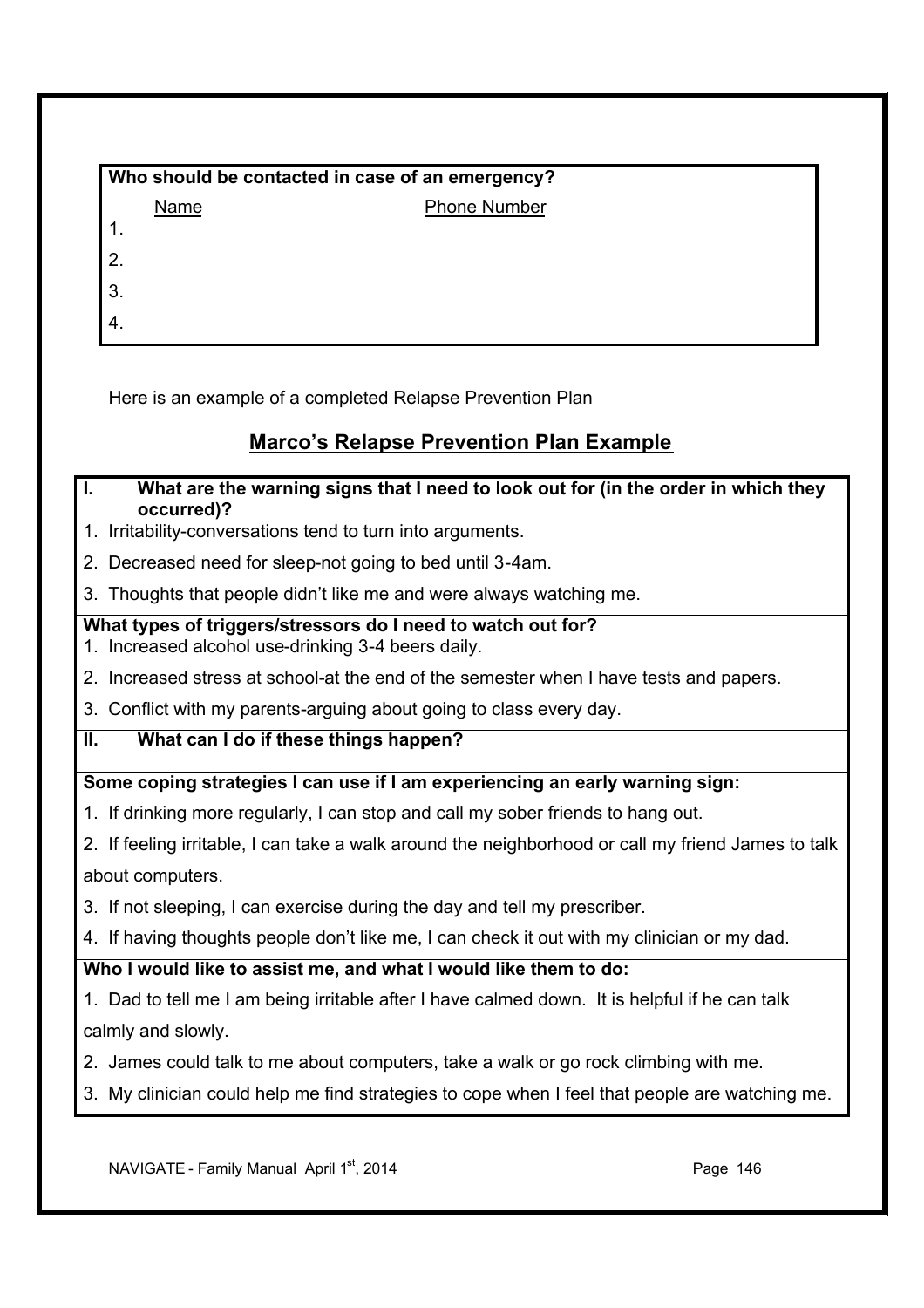4. My prescriber can help me determine if I need a change in my medications.

**Who would I like to be contacted in case of an emergency?** 

Name Phone Number

1. Alberto Smith (my dad) (###) ###-####

2. Sandy (my clinician)  $(\# \# \#) \# \# \# \# \# \# \# \#$ 

3. Dr. Martin (Psychiatrist) (###) ###-####

# Home Practice Options

Between sessions, most people in our program find it helpful to try putting some knowledge or skill into practice at home, so they can see how it works in their own situation. Here are some home practice options for this handout that you can review now or at the end of the session.

1. The family members can develop a Relapse Prevention Plan together.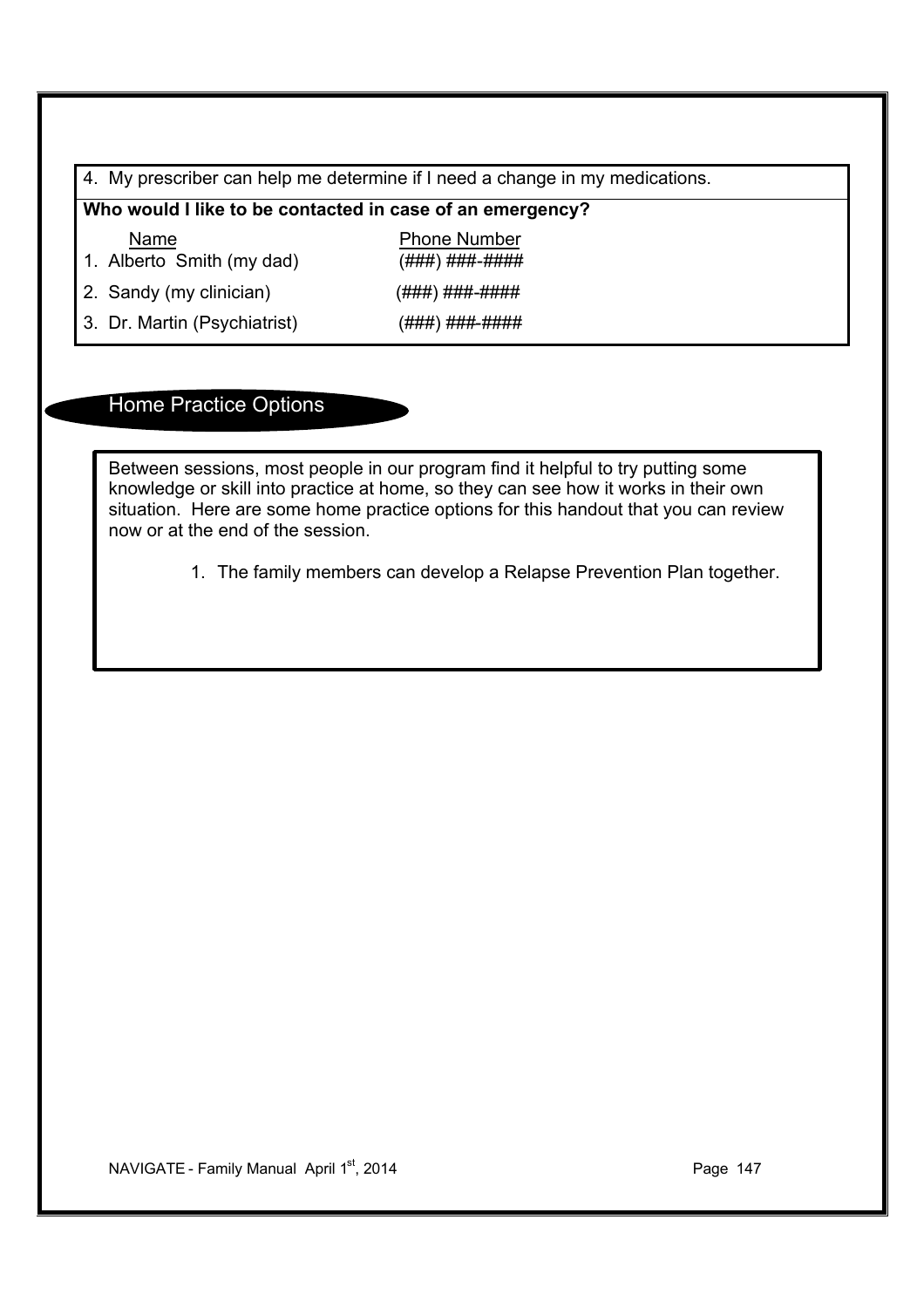# **Summary Points Just the Facts-Relapse Prevention**

- · *Psychiatric symptoms tend to vary over time. When symptoms become more severe, it is called a relapse.*
- · *Relapses of psychosis are more likely to occur when people are under more stress, stop taking their medications, or use alcohol or drugs.*
- · *Early warning signs are the subtle changes in a person's inner experience and behavior that signal that a relapse may be starting.*
- · *Learning about early warning signs can help someone predict and avoid a relapse.*
- · *It can be helpful to identify certain situations or experiences called triggers that led to the initial episode of psychotic symptoms in the past to avoid a relapse in the future.*
- · *Developing a relapse prevention plan can help identify steps to get help when anyone in the family notices early warning signs.*
- · *Friends, family members, practitioners and other supportive people can be helpful in developing a Relapse Prevention Plan and carrying it out.*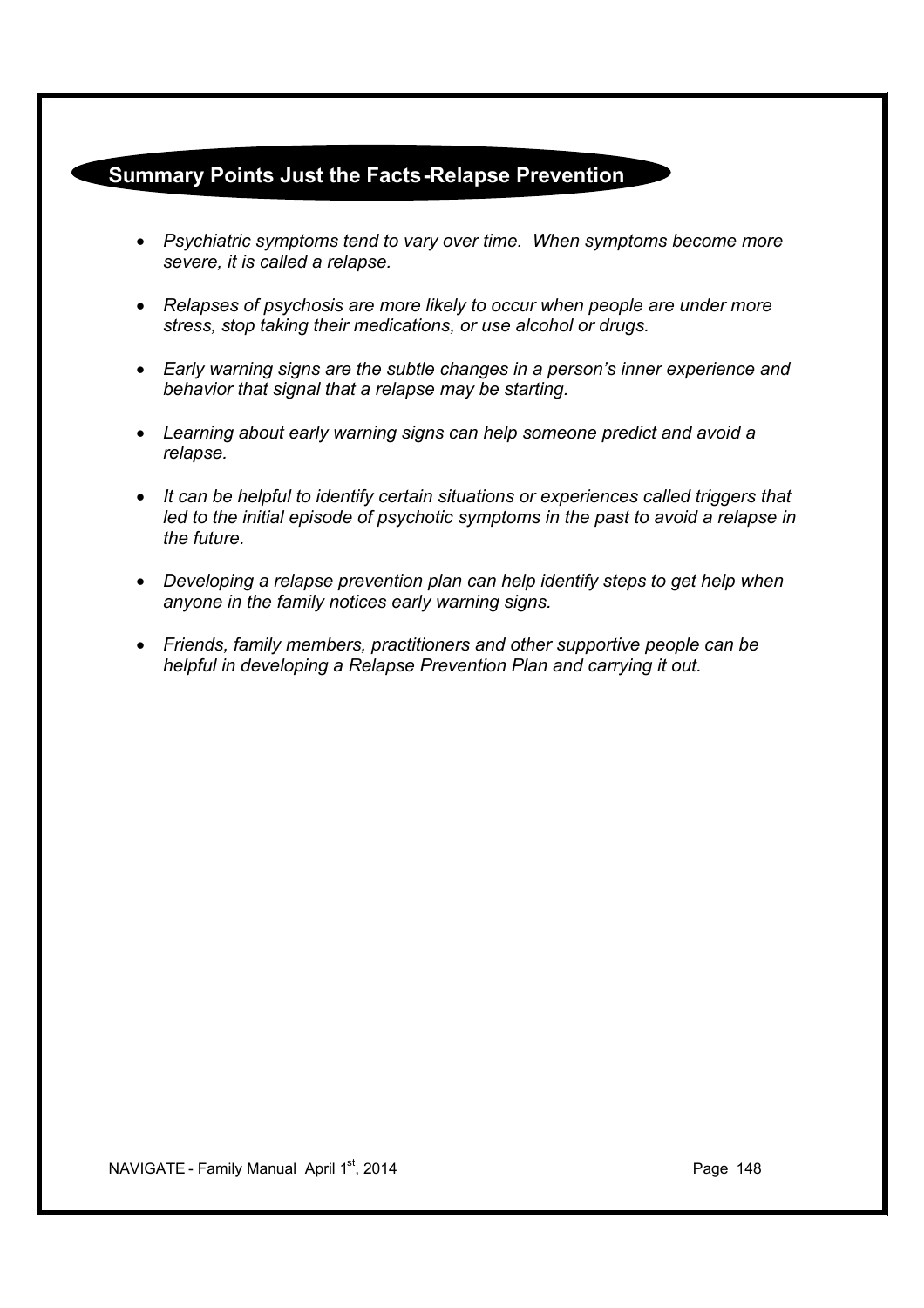# **JUST THE FACTS - DEVELOPING A COLLABORATION WITH MENTAL HEALTH PROFESSIONALS**

A key objective of the NAVIGATE program is to help relatives and friends work more effectively with the mental health professionals caring for their family members in NAVIGATE. In most cases, outcomes are best when the person who has had a first episode of psychosis, the treatment team, and relatives all work together.

What is involved in effective collaboration? The partnership may include sharing information, for example. Providing input into planning for services may be another component. The earlier this collaboration begins the better. If individuals who have had a first episode of psychosis want relatives or friends involved in treatment, there are many opportunities to work together. If individuals oppose this involvement, collaboration will probably take more time to develop in a trusting way. Even if individuals who have had a first episode of psychosis are totally opposed to their relatives interacting with treatment staff, relatives can still work to educate themselves and improve their own coping and stress management skills. These efforts should still lead to better outcomes.

· A strong collaboration among the person with a first episode of psychosis, relatives, and the treatment team increases the likelihood of a good recovery.

In this handout, a number of critical issues related to strengthening this partnership will be discussed.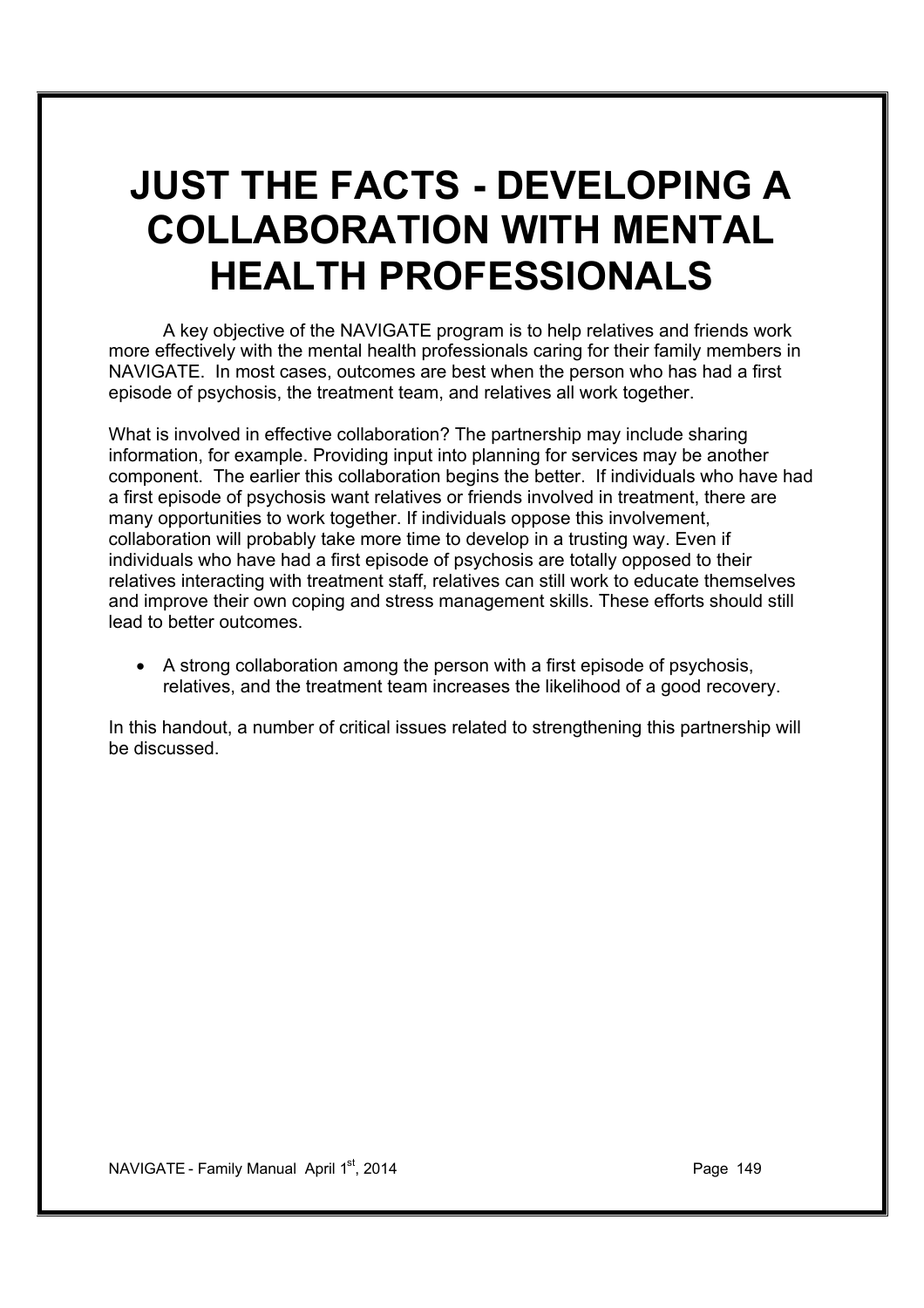# **Learning about Types of Mental Health Services**

Most communities are divided into what are called catchment areas. A specific mental health agency, funded at least in part by the government, offers services in each area. As a taxpayer, any adult has the right to contact these agencies. He or she can inquire about what services they offer and how to become eligible. Typically, the agency is listed in the telephone book in the government pages.

#### What is Case Management?

A key question is whether the agency supports a case management system. In the case management system, an individual or team of individuals assumes responsibility for organizing the person with psychosis's care. This care is not limited to managing the symptoms of the person with psychosis. It also includes providing support in how to meet basic living needs, such as housing or money. A knowledgeable case manager can be an outstanding resource for information on services, how they are paid for, etc.

Agencies differ widely in how they define case management. For some, case management is defined as intermittent meetings with the person with psychosis and the case manager in the office. For others, case management requires more "assertive" effort on the part of a comprehensive case management team. Examples of more assertive case management could include:

- · Going out to find the person with psychosis if he or she misses a medication appointment.
- · Accompanying the person with psychosis to important appointments at other agencies, such as the Social Security Office.
- · Visiting the person with psychosis at home to check in on him or her and offering assistance as needed.

Many studies have shown the value of assertive case management services. They can be vitally important in reducing relapse rates and improving living standards and quality of life of persons with serious psychiatric illnesses.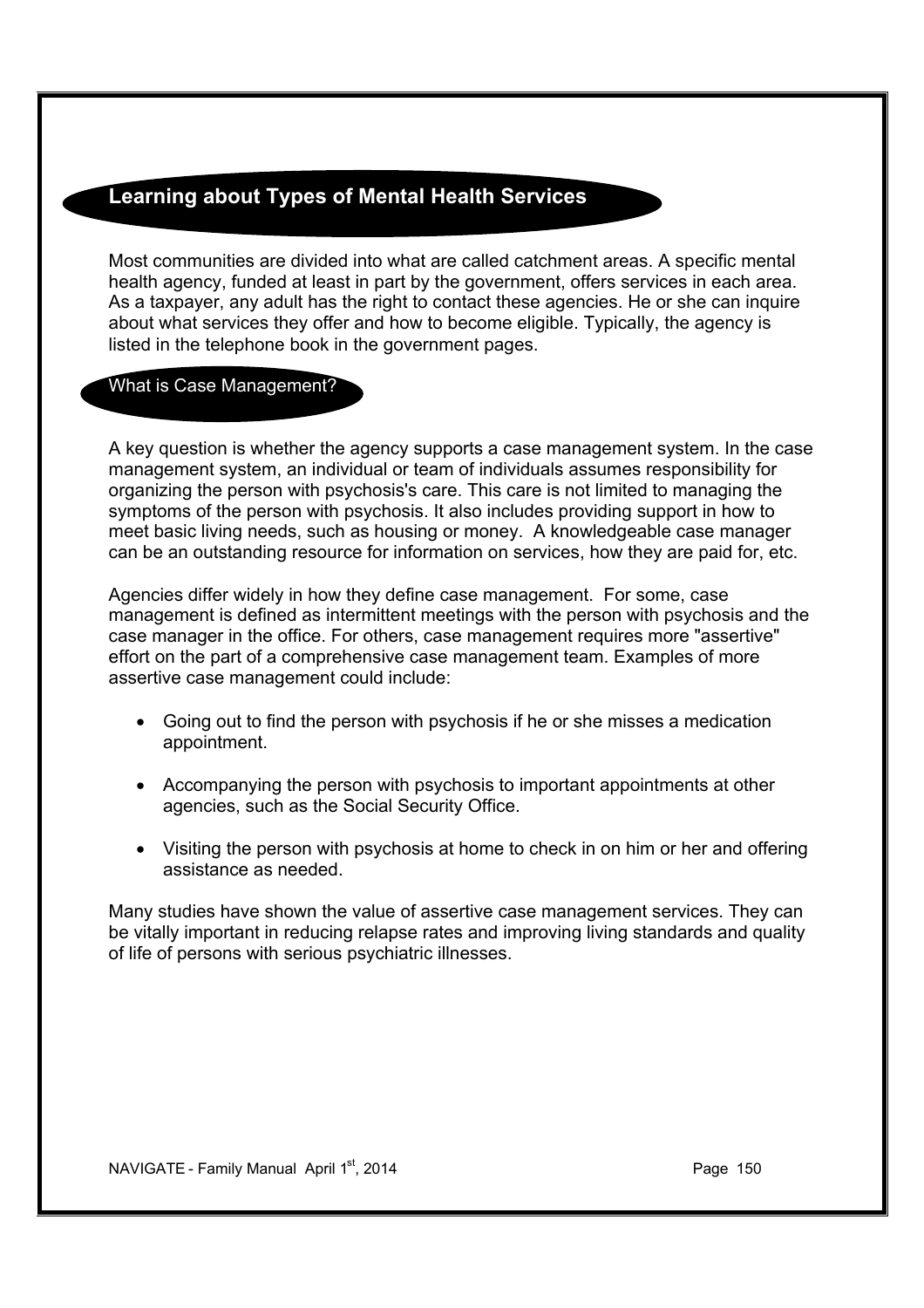# **Improving Relationships with Mental Health Professionals**

### Organizing Meetings

If the person with the psychotic episode is willing, it is often helpful for relatives to meet with the loved one and the professional who has primary responsibility for coordinating the patient's care. In a public agency, this is likely to be a social worker or case manager. In a private setting, this is likely to be the psychiatrist. Relatives can offer a lot of important information at this meeting, such as:

- · Answering questions professionals have about prior episodes of the illness and response to medications and other treatments.
- · Input about responses to medications (the person might have only limited memory of these responses) and side effects.
- Developing a treatment plan.

In addition, relatives can also ask questions about strengthening rehabilitation for their relative with the episode of psychosis. For example, relatives can ask about new treatment developments and the availability of crisis services. As in all dealings with health care professionals, the family's best strategy is to be respectful, but persistent, in obtaining answers to its questions! Remember, however, that no one has all the answers to mental illness. Mental health professionals likely share frustrations about slow progress and limited success as well.

**In the NAVIGATE program, we encourage frequent meetings among the individual with the psychosis, relatives, and the treatment team.**

## Providing Key Information

Sometimes the individual with the psychosis does not want his or her relatives involved in treatment. However, relatives may believe that they have information critical to the individual's care. What should a concerned relative do? One possibility is to telephone professionals to convey information. In most states, there is no statute or law prohibiting professionals from listening to the information the relative wants to provide. Similarly, the professional can usually answer general questions about the illness and its treatment.

NAVIGATE - Family Manual April 1st, 2014 **Page 151** Page 151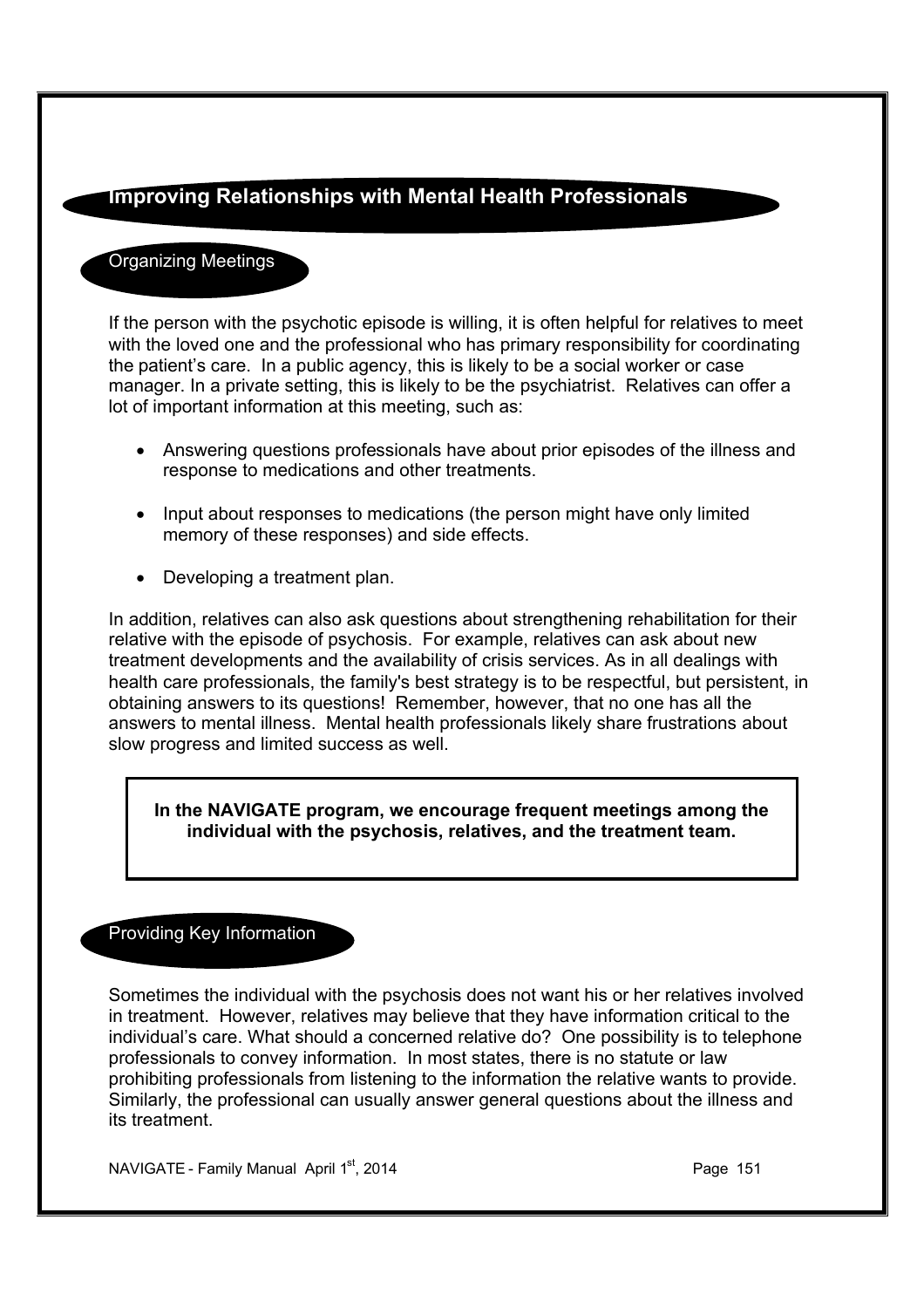Some professionals will refuse to take such a phone call. In a situation like this, relatives may have to reconsider whether partnership is even possible. They might want to explore other options for providing information. For example, they could write a letter to the professional outlining the important information. They could also try to talk with another healthcare professional who is working with the person with psychosis. Confidentiality issues are discussed in more detail below.

#### Questions:

• What do you want to talk about with the NAVIGATE team? How can you arrange to do it?

Home Practice Options

Between sessions, most people in our program find it helpful to try putting some knowledge or skill into practice at home, so they can see how it works in their own situation. Here are some home practice options for this handout that you can review now or at the end of the session.

**1.** Make a list of any concerns you want to discuss with the NAVIGATE team. Bring the concerns to the next meeting with the NAVIGATE team.

#### Collaboration in a Crisis

Collaboration in a crisis, when anxiety and uncertainty are high, can be difficult. One helpful technique is preparing a one to two page description of the individual's history and prior medication response before an emergency situation occurs. This summary can be updated as needed. It can easily be given to crisis workers or emergency room nurses if the need for a quick intervention arises.

Another critical step in managing urgent issues is to develop a structured relapse prevention plan. Ideally, this plan is developed in advance, and all family members have agreed to it. This topic is discussed more fully in the NAVIGATE Relapse Prevention handout.

> **Preparing in advance can help collaboration in a crisis go much more smoothly.**

NAVIGATE - Family Manual April  $1<sup>st</sup>$ , 2014 **Page 152** Page 152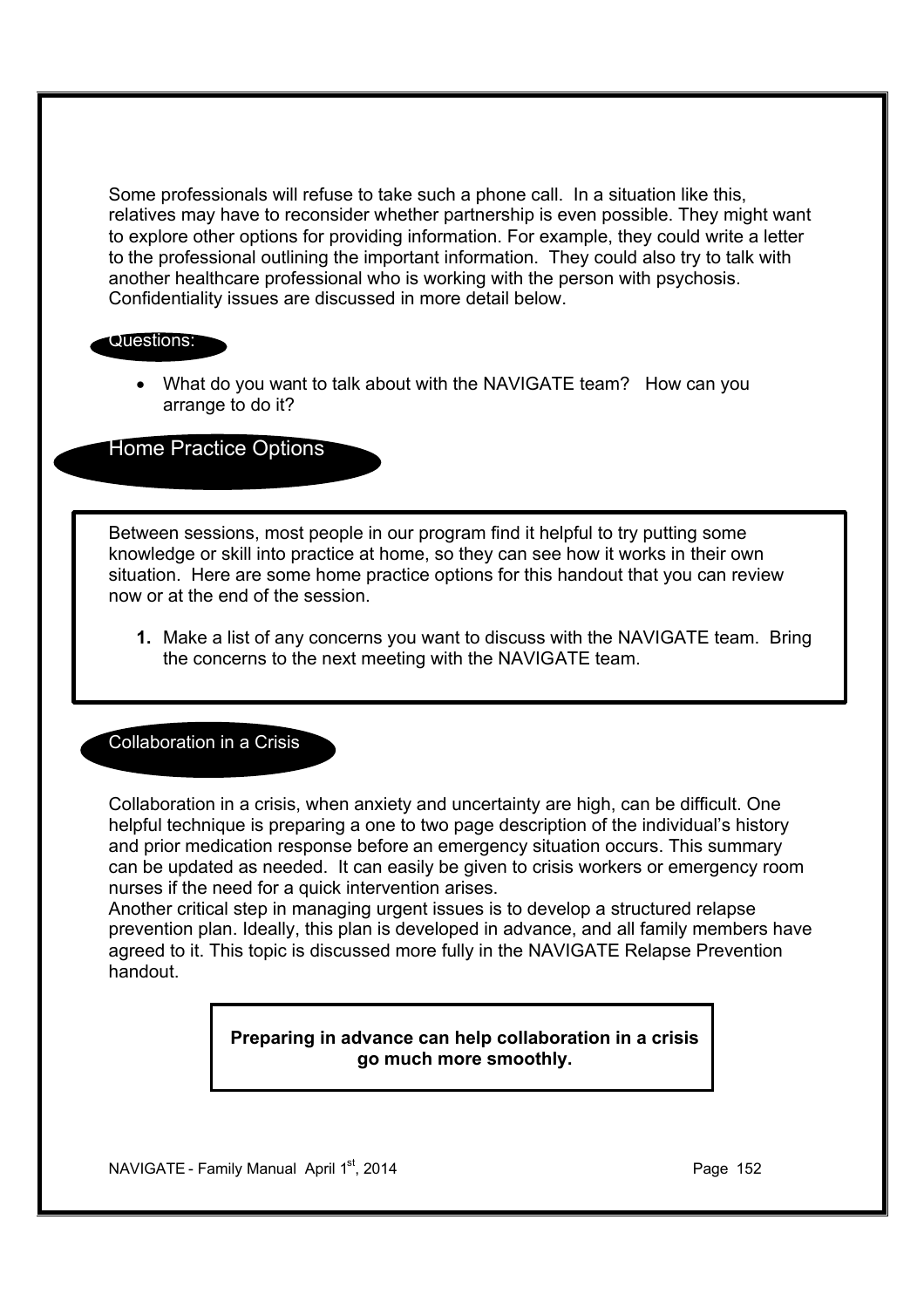## Home Practice Options

Between sessions, most people in our program find it helpful to try putting some knowledge or skill into practice at home, so they can see how it works in their own situation. Here are some home practice options for this handout that you can review now or at the end of the session.

**1.** Put together a 2 page description of the relative in NAVIGATE's psychiatric history and response to medication.

# **Confidentiality and Disclosure of Information**

#### Confidentiality Laws

In this country, laws on confidentiality protect interactions with mental health professionals. These laws assure that people seeking therapy are free to disclose their innermost thoughts and feelings. They do not have to fear that their thoughts and feelings will be revealed to others. The only exceptions are a threat of danger to the person or others, evidence of child, elder, or disabled person abuse, or involvement in some lawsuits.

Confidentiality laws help develop trust between the clinician and the person seeking treatment. These laws are grounded in the belief that the person in treatment can generally act in his or her best interest and can make good decisions about what is best for him/her. Unfortunately, psychosis can sometimes confuse a person's thinking. It can limit the ability to act in one's best self-interest. For example, a person with a psychotic disorder can decide he/she no longer need treatment before he/she has recovered. He/she may also become suspicious about relatives. In light of these problems, an optimal treatment plan for the individual is frequently based on open sharing of relevant information early in treatment.

This sharing can take place among the individual with psychosis's concerned relatives and friends, and the treatment team. "Relevant information" does not mean that every single thought the individual with psychosis or relative has is shared with other family members. It refers to circumstances related to managing the situation successfully. Relevant information sharing might include topics like strategies to encourage taking medication regularly, possible symptom flare-ups, what to do in an emergency, and knowledge of and adherence to treatment recommendations.

Many readers will be familiar with the HIPAA regulations that are designed to protect privacy. Many mental health professionals are trained to emphasize protection of confidentiality in treatment. They can be reluctant to communicate with relatives and

NAVIGATE - Family Manual April  $1<sup>st</sup>$ , 2014 **Page 153** Page 153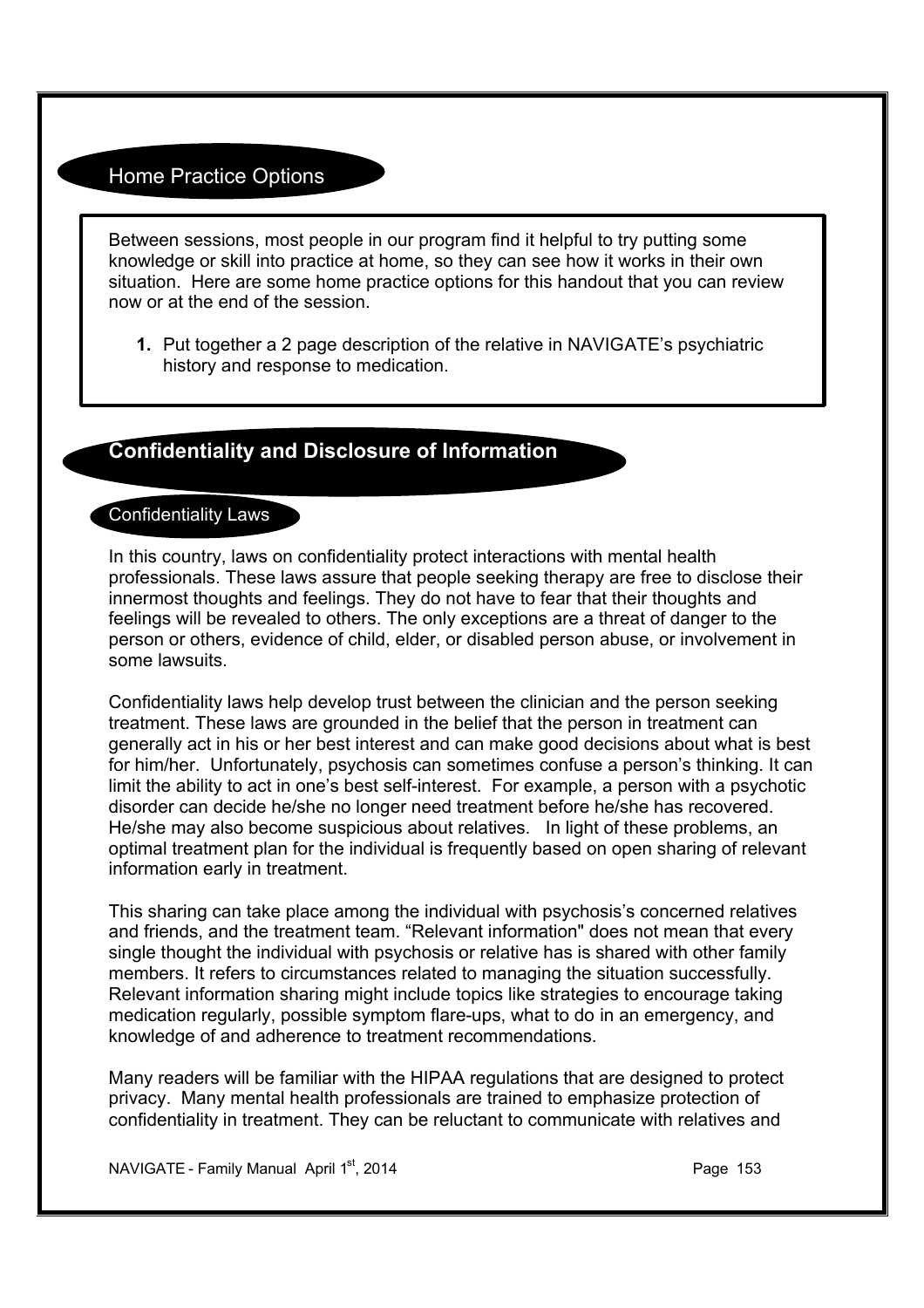friends of the individual. This reluctance is consistent with the laws protecting patient information disclosure. However, these concerns about confidentiality can sometimes impede effective treatment. This is especially the case when a person with psychosis is not able to act in his or her own best self-interest. In such a situation, communication between the treatment team and relatives can be vital.

#### Communication Options for Relatives

Relatives do have options in communicating with the treatment team. Under most circumstances, the person in treatment can consent to the treatment team sharing critical treatment planning information with the relative or concerned loved one. Many persons who have experienced an episode of psychosis see the value of having family or other supported involved in their recovery and readily sign a consent form for this purpose.

Sometimes the person in treatment is initially reluctant to have a dialogue between relatives and the treatment team. However, their relatives are a major source of support for the person in treatment. Sharing information is a topic that can be revisited at a later time to create a more satisfactory arrangement. In these types of situations, establishing dialogue is really an ongoing process instead of a one-time activity.

What if the person in treatment hesitates to have dialogue between the treatment team and relatives, but the relatives have important information for the team? In this case, the relatives can ask to provide information to one of the mental health professionals on the team. This information could be provided either on the phone or by letter. Note that the professional would not be able to reveal privileged clinical information in return. In initiating the contact, relatives could acknowledge the dilemma for the professional. The key is to assure the professional the relative is only providing information. He or she is not trying to obtain information protected by confidentiality laws.

#### **In the NAVIGATE program, the goal is open sharing of information among the individual, relatives and the treatment team, in order to most effectively support recovery.**

#### Kinds of Professional Roles

Most people experiencing psychosis are seen by several professionals. These professionals work together in either a formal or informal team. Team members have different roles.

Persons in treatment for psychosis will usually have a psychiatrist or other medication prescriber they see on a regular basis. Typically, these meetings primarily involve clarifying the diagnosis, evaluating current symptoms, and prescribing or adjusting

NAVIGATE - Family Manual April  $1<sup>st</sup>$ , 2014 **Page 154** Page 154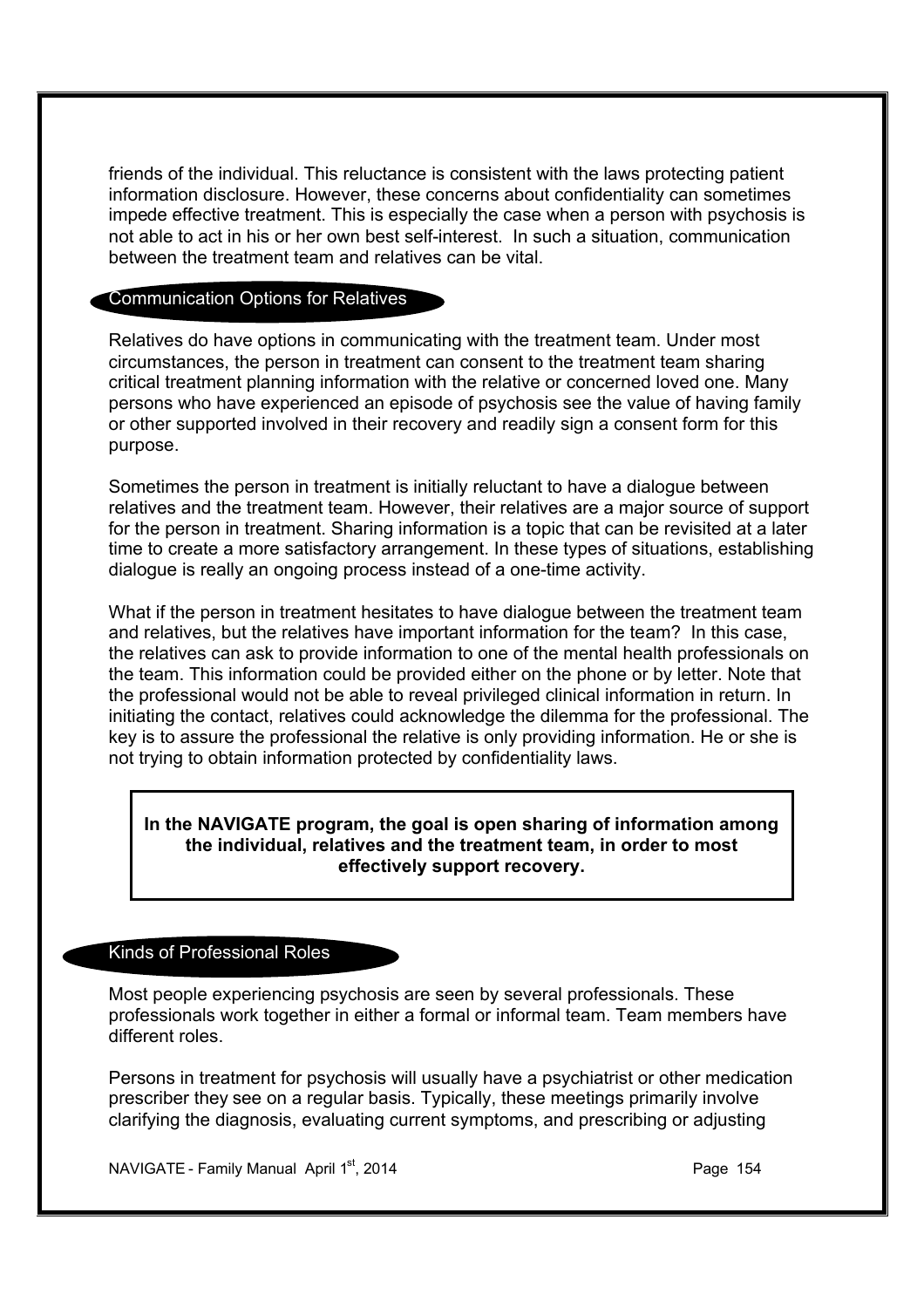medications. Other healthcare professionals provide most of the additional ongoing counseling and case management. Examples of other healthcare professionals include psychologists, social workers, case managers, and nurses. In NAVIGATE, the treatment team is comprised of a program director, a family clinician (may also be the program director), individual clinicians, a supported education/employment worker, and a psychiatrist or nurse practitioner.

Often, psychiatrists are scheduled to see individuals for very brief periods. They may have little time for returning phone calls or meeting with relatives. Relatives can deal with this limited access in several ways:

- · Cultivating a relationship with one of the other healthcare professionals working on the NAVIGATE team. This person can sometimes "troubleshoot" for families if there are specific concerns they want to bring to the attention of the treatment team.
- · Requesting a meeting with the person in treatment and the psychiatrist, accommodating whatever scheduling the psychiatrist can offer.

#### Advocating for the person in NAVIGATE

Recovery from psychosis takes a coordinated effort among the individual, his or her relatives, and the mental health professionals involved. In this handout, and in other parts of our program, family members may become aware that their relative might benefit from services which he or she is not currently receiving. Unfortunately, many persons with psychosis may be unaware or unable to request the services they need. Here, other family members can play a critical role. Encourage the family member in NAVIGATE to ask for what he or she may need. Family members can also advocate for this need. Consult with the treatment team, because understanding its thinking about what might benefit the relative in NAVIGATE can be essential to developing a strong recovery program. Remember, it is the squeaky wheel that gets the grease!

#### Language That Mental Health Workers Use

Becoming familiar with the language used by mental health professionals helps communication. Non-professionals often use common terms like "hearing voices" instead of "auditory hallucinations" or "emotions" instead of "affect" or "worrisome thought" instead of "delusion." Mental health professionals will of course understand these terms. However, relatives occasionally come across terms used by mental health professionals that puzzle or confuse them. If a term seems puzzling or confusing, ask! No one should be shy about inquiring about what terms mean when they are used in conversation with professionals.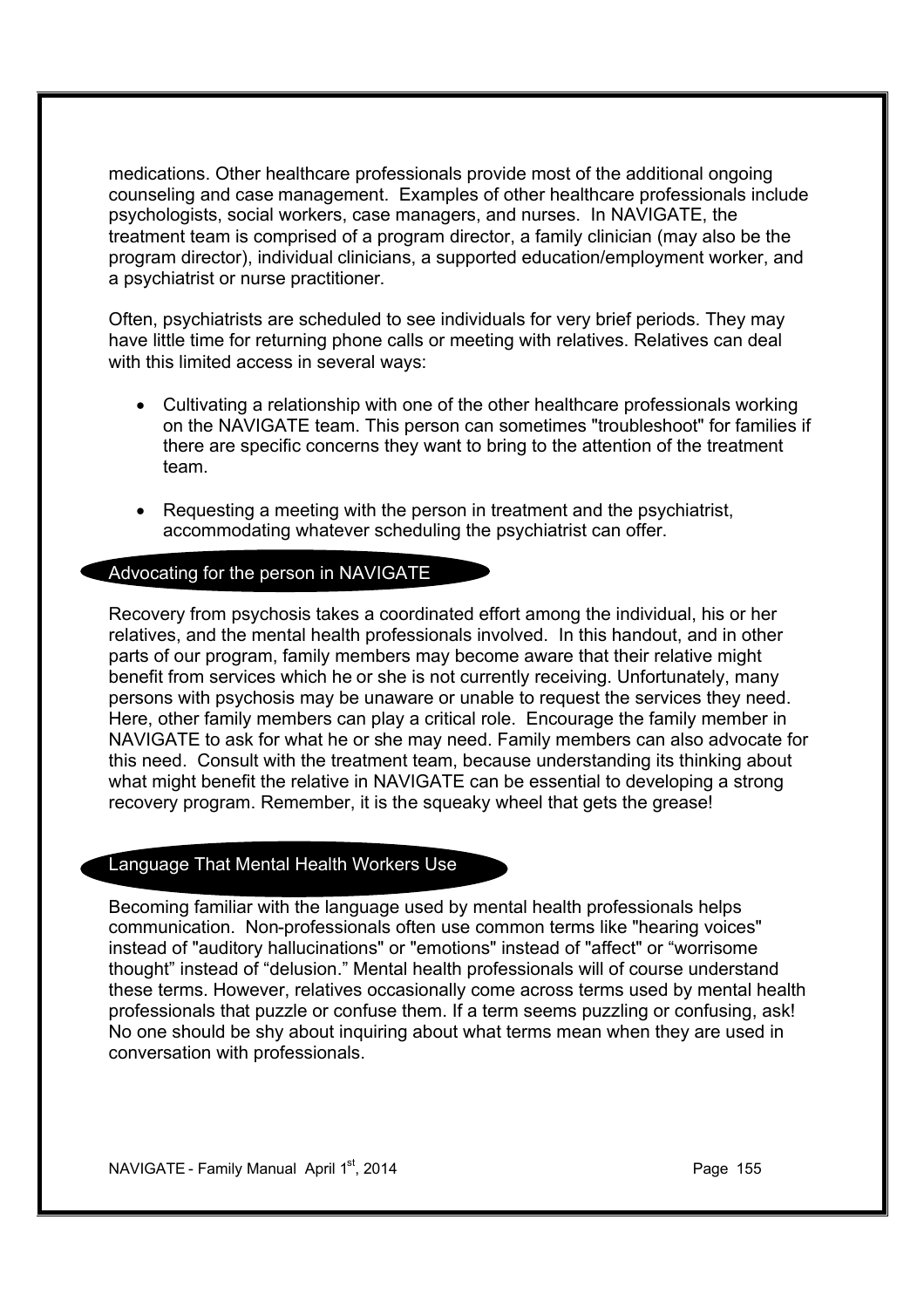#### Questions:

· Are you uncertain of any of the terms members of the NAVIGATE program has used in conversations with you?

Home Practice Options

Between sessions, most people in our program find it helpful to try putting some knowledge or skill into practice at home, so they can see how it works in their own situation. Here are some home practice options for this handout that you can review now or at the end of the session.

**1.** Keep a list of terms you would like defined and bring it to the next NAVIGATE meeting.

**In the NAVIGATE program, the goal is open sharing of information among the individual who has experienced an episode of psychosis, relatives, and the treatment team, in order to most effectively support recovery.**

## **Summary Points-- Just the Facts - Developing Collaboration with Mental Health Professionals**

- · *A strong collaboration among the person with a first episode of psychosis, relatives, and the treatment team increases the likelihood of a good recovery.*
- · *Frequent meetings among the individual with the psychosis, relatives, and the treatment team can strengthen recovery.*
- · *Preparing in advance can help collaboration in a crisis go much more smoothly.*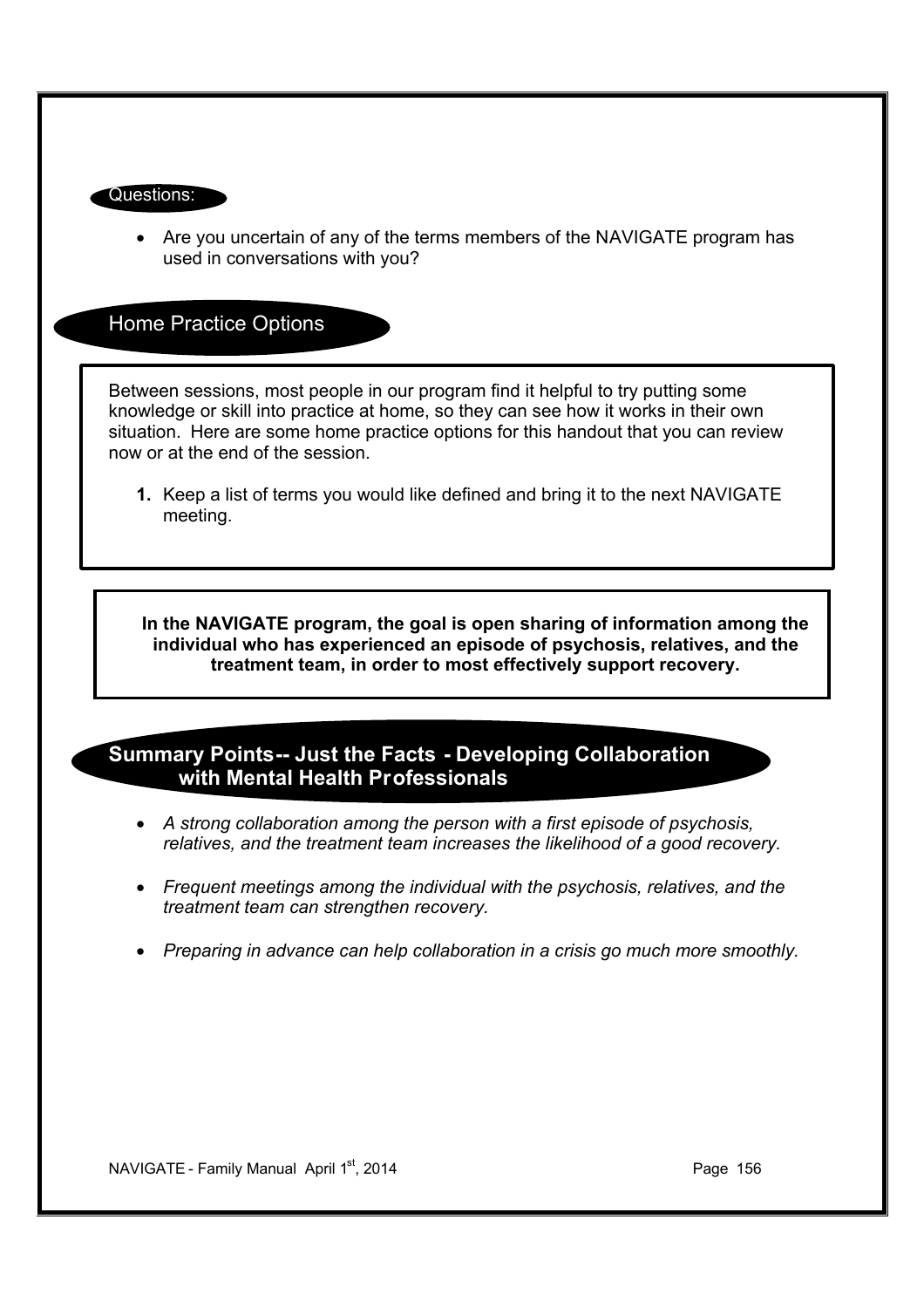# **JUST THE FACTS- EFFECTIVE COMMUNICATION**

All families need to communicate. Family members have shared interests and concerns, such as running a household, engaging in recreational activities, and solving problems together. Family members also need to be able to express feelings to each other, such as happiness, anger, sadness, and concern or worry. Effective communication can let people know that they care about and appreciate each other and their efforts. Effective communication can also make it easier for people to express and make requests of others when needed and to resolve conflict when it arises.

# **Communication and First Episode Psychosis**

Effective communication can be particularly important when a family member has had an episode of psychosis. Psychosis can disrupt communication in many ways. Some common examples include:

- · Not talking and withdrawing from other people when feeling depressed.
- · Irritability, anger outbursts, or unpredictable behavior due to mood changes.
- · Misunderstanding others leading to anxiety or suspiciousness.
- · Unreasonable demands or lack of concern about others because of preoccupation with fears or anxiety.
- · Difficulty accurately processing social information, such as facial expressions or hints, leading to misunderstandings.

These problems with communication can lead to high levels of stress in families. Conflict among family members can interfere with close relationships and detract from overall family life. In addition, family stress and tension can worsen the course of the psychosis, resulting in more relapses.

#### Question:

· What is good about the communication in your family? Are there any problems?

# Pointers for Good Communication

Several different strategies can be helpful for improving communication, resolving conflict, and developing a supportive family environment. These are described below:

#### Get to the point

Long-winded, roundabout statements can be hard for anyone to follow, but especially by someone who has difficulty concentrating. Problems paying attention and concentrating

NAVIGATE - Family Manual April  $1<sup>st</sup>$ , 2014 **Page 157** Page 157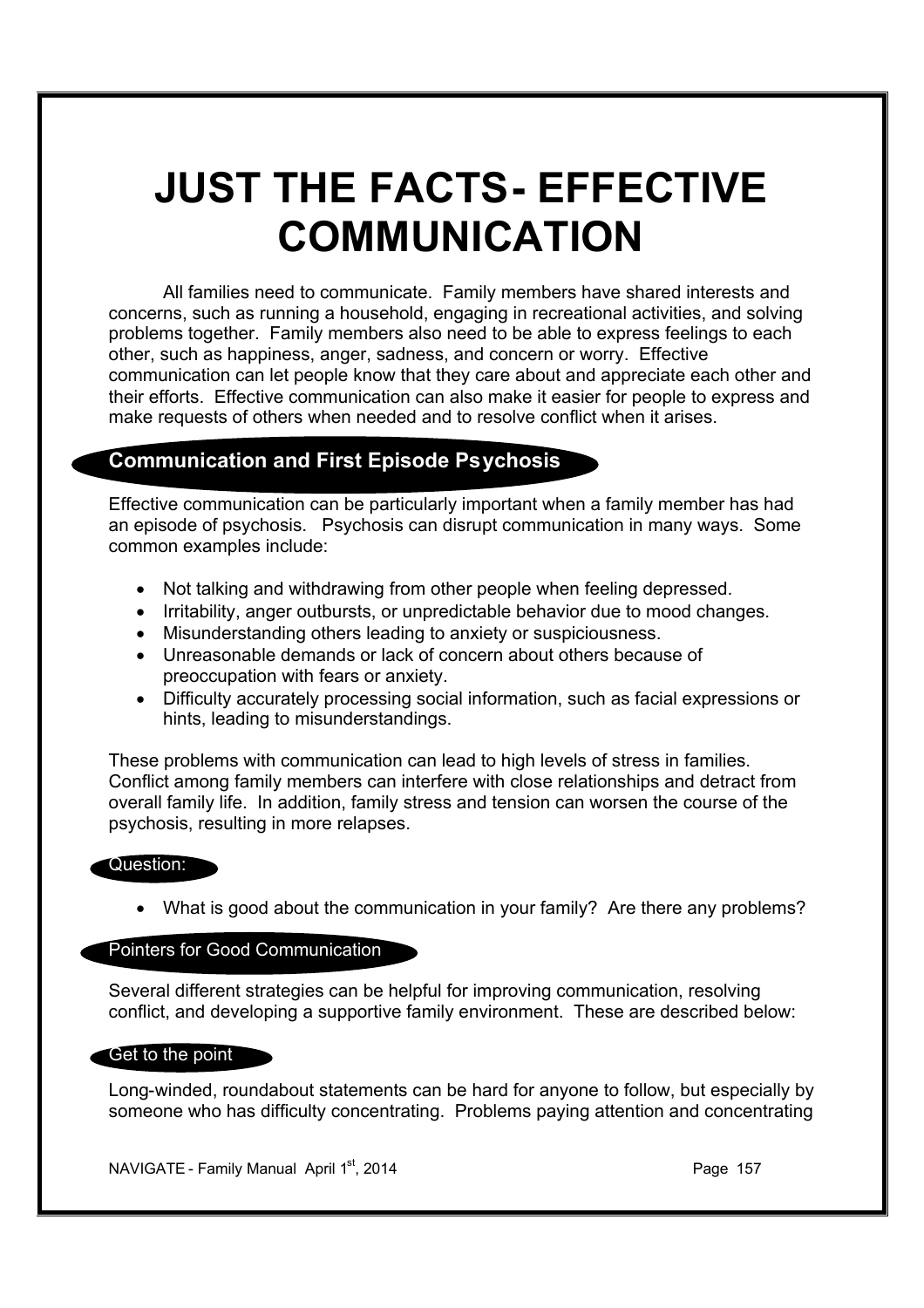are common symptoms of psychosis. Being brief and getting to the point quickly makes it easier to get across to the other person, and to be sure one is understood.

#### Express feelings clearly with "I" statements

Using words such as "angry," "happy," "upset," or "worried" to describe one's feelings avoids misunderstandings that can occur when people have to guess each other's feelings. Saying "I" statements such as "I feel…" are direct and to the point. When upset feelings are involved, using "I" statements can avoid putting the other person on the defensive as compared to "blaming you" statements. For example, instead of saying "You pissed me off when you were late for dinner last night," try saying "I was angry and worried when you came home late for dinner last night. I would appreciate it if you'd be on time next time or call if you're going to be late."

#### Speak for yourself and not others

People often speak for others because they think they know what others are feeling. Families also may use "backchannel communication" to indirectly communicate with each other (for example "Your mother is angry with you"). Speaking for other people and using backchannel communication (either communicating indirectly to others or listening to such messages) naturally leads to misunderstandings since each person is truly an expert on only his or her feelings. The problems of people speaking for each other can be avoided if everyone is responsible only for expressing his/her own feelings. This change may seem hard for family members who are not used to direct communication, but in the long run it can be helpful to everyone.

#### Listen to the other person

Family members often know each other so well that they think they know what someone is going to say even before they say it. This can lead to cutting off the other person when he/she is the middle of talking, or not really listening to what he/she has to say. The problem with assuming one knows what the other person has to say is that it is often wrong, and it can interfere with change that both people desperately want. Not listening invalidates the other person's perspective and implies that change is not possible. Listening to each other, and letting the other person know that one understands by repeating what he/she is saying and asking questions, can let the person know you are interested and care about what he or she has to say. For example:

John: *"I feel so down and lonely that I drink to feel better."* Mary: *"It sounds like your mood really affects your drinking. Would planning some regular activities with me be helpful?"*

Focus on behaviors rather than personality

It is easier for people to change behavior than to change personality, attitudes, or feelings. Focusing communications on behavior rather than traits is especially

NAVIGATE - Family Manual April  $1<sup>st</sup>$ , 2014 **Page 158** Page 158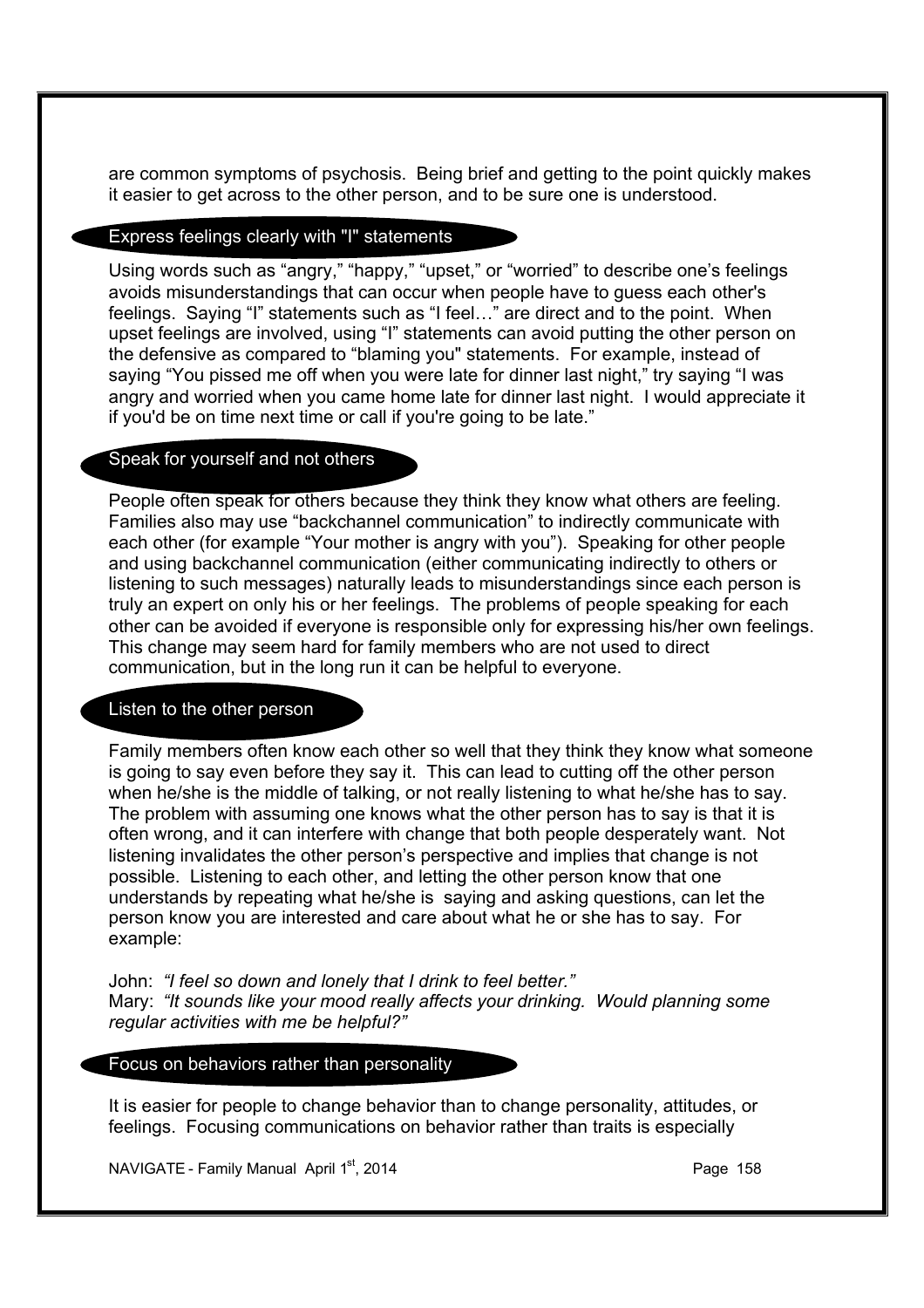important when you are upset, because you can make it clear to the person what you are upset about. For example:

INSTEAD of saying, *"You are an alcoholic."* SAY, *"I am concerned because you are drinking so much and I worry about your health."*

INSTEAD of saying, *"You're thoughtless-- you only think of yourself."* SAY, *"I sometimes think you don't care about me because you rarely ask about my feelings. I wish you would show more concern by asking how I'm feeling more often."*

# **Pointers for Good Communication**

\*Get to the Point

\*Use "I" statements

\*Use feeling words

\*Speak for yourself and not others

\*Listen at least as much as you talk

\*Focus on behavior instead of personality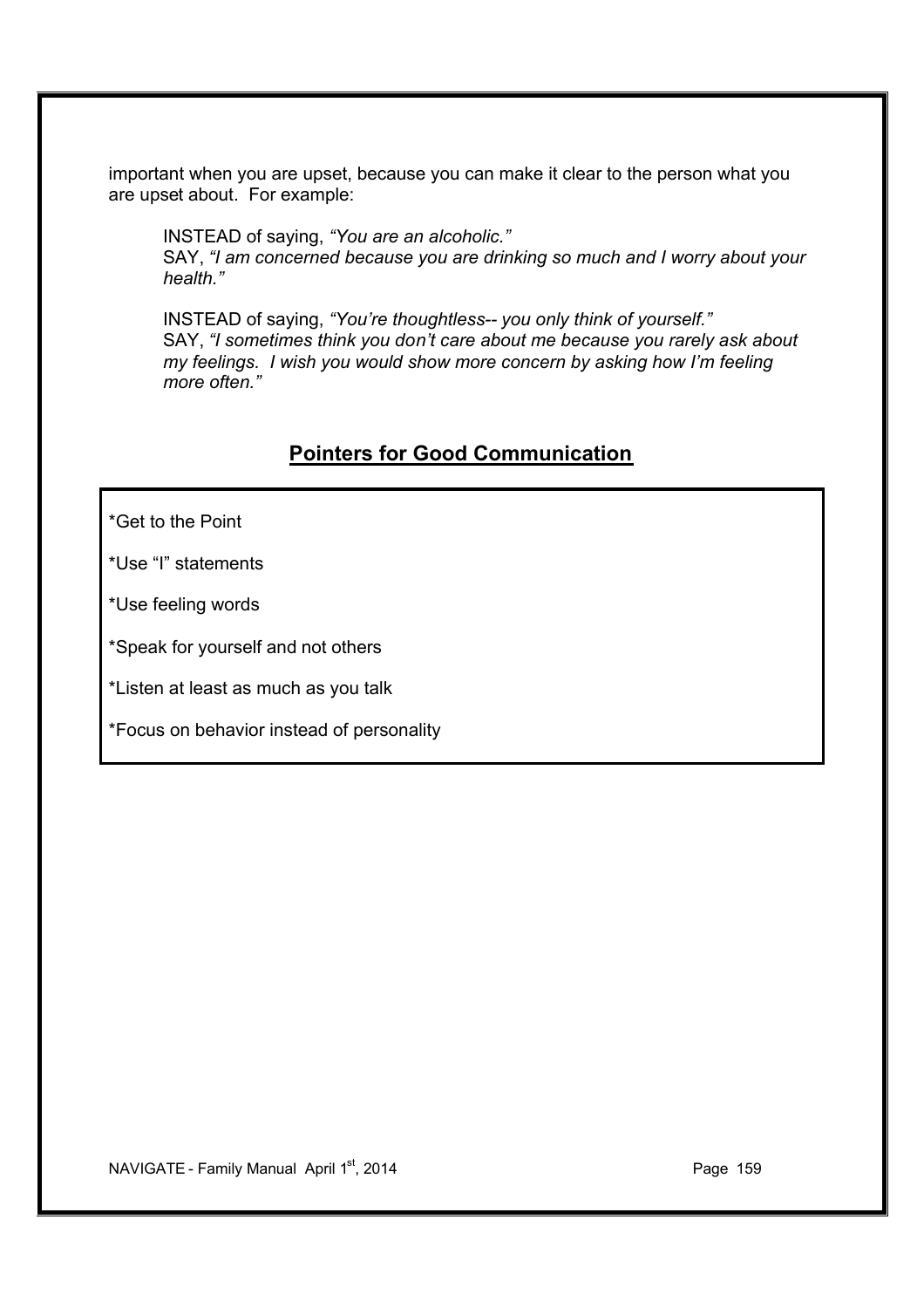# **Communication Skills**

In addition to using the pointers described above, communication can be improved by following some basic techniques described below. These skills can be used when expressing different feelings to each other, and when there are disagreements or conflicts among family members. The rationale and steps of these communication skills are summarized below.

#### Expressing positive feelings

Everyone feels good when his/her efforts are acknowledged. Expressing positive feelings about what someone has done, however small, lets him/her know that they are appreciated. Positive feedback can also let the other person know what one cares about, which can foster change. Expressing positive feelings is especially important when a person has had a psychotic episode and may feel confused or depressed about it. Positive feelings can be expressed by using the following steps:

- · Look at the person.
- · Tell the person what he or she did that pleased you.
- · Tell the person how it made you feel.

For example:

· *"I'm proud of you that you went to your appointment even though you weren't feeling like it."*

#### Making positive requests

All close relationships involve some degree of doing things for each other. How people communicate their wants and needs can have an important impact on how the other person responds. Making a request of another person is most effective when it is clear, specific, and stated in a positive way. The following steps can be helpful when making requests:

- Look at the person.
- Make a specific request.
- · Tell the person how you would feel if the request were granted.

For example:

- · *"I would appreciate it if you could go shopping for groceries today."*
- · *"I'd like you to come with me to my prescriber's appointment this Wednesday. I would like your help in explaining my medication side effect to her. I would be relieved to know you can be there with me."*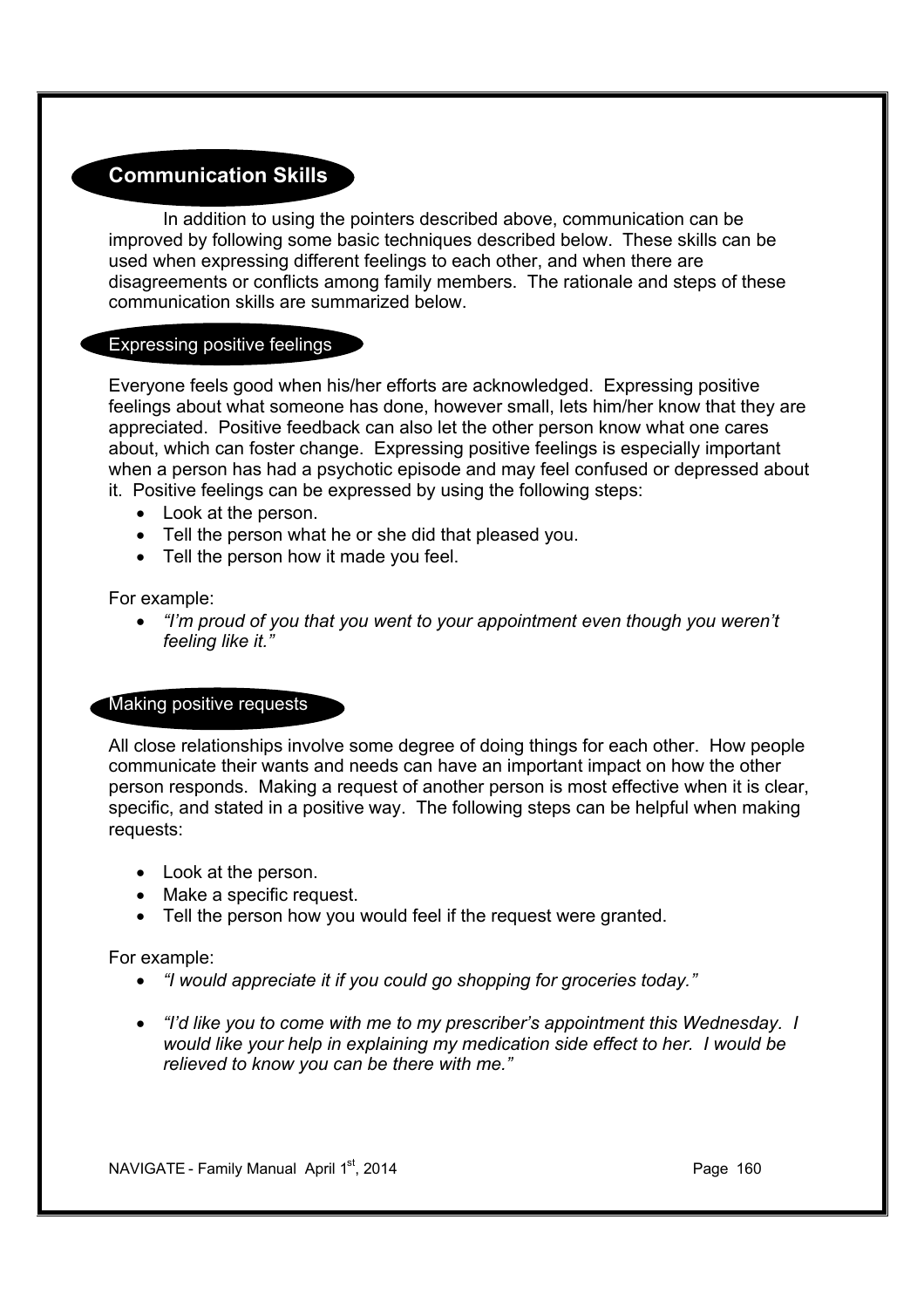## Expressing negative feelings

Everyone has negative feelings at some point. Being able to express unpleasant feelings constructively is crucial to resolving conflicts and getting along with other people. The following steps can be helpful in expressing and resolving negative feelings:

- · Look at the person and talk with a serious voice tone.
- · Tell the person what he or she did that displeased you.
- · Tell the person how it made you feel—be specific.
- · Make a request for change, if possible.

For example:

- · *"I was worried when you didn't come home from work at your usual time. In the future, if you think you're going to be late. Please call me."*
- · *"I'm angry that you stopped taking your medication. Can we talk about what your concerns are and work out a way to get them addressed?"*

#### Compromise and negotiation

People don't always agree on what they want to do together, how to achieve goals, or how to solve problems. Close relationships are based on a degree of "give and take" in which each person gives as well as takes. Being willing to compromise is an effective way of reaching resolution when there is disagreement between people, as outlined in the steps below:

- · Explain your viewpoint.
- · Listen to the other person's viewpoint.
- Repeat back what you heard (to show you understand).
- · Suggest a compromise.
- · Be open to talking over other possible compromises.

For example:

• Jane and Sam argued a lot about whether their 16 year old daughter Emma should have a curfew.

> Jane: *"I am worried Emma will get into trouble if she comes home late. I worry about problems with drinking or boys, and I can't sleep until she is home. I don't want her out past 11:00."*

Sam: *"I know you worry about Emma but she has been trustworthy and often if she goes to the late movie she won't even by out by 11:00. It is pretty early for a weekend."*

NAVIGATE - Family Manual April 1st, 2014 **Page 161** Page 161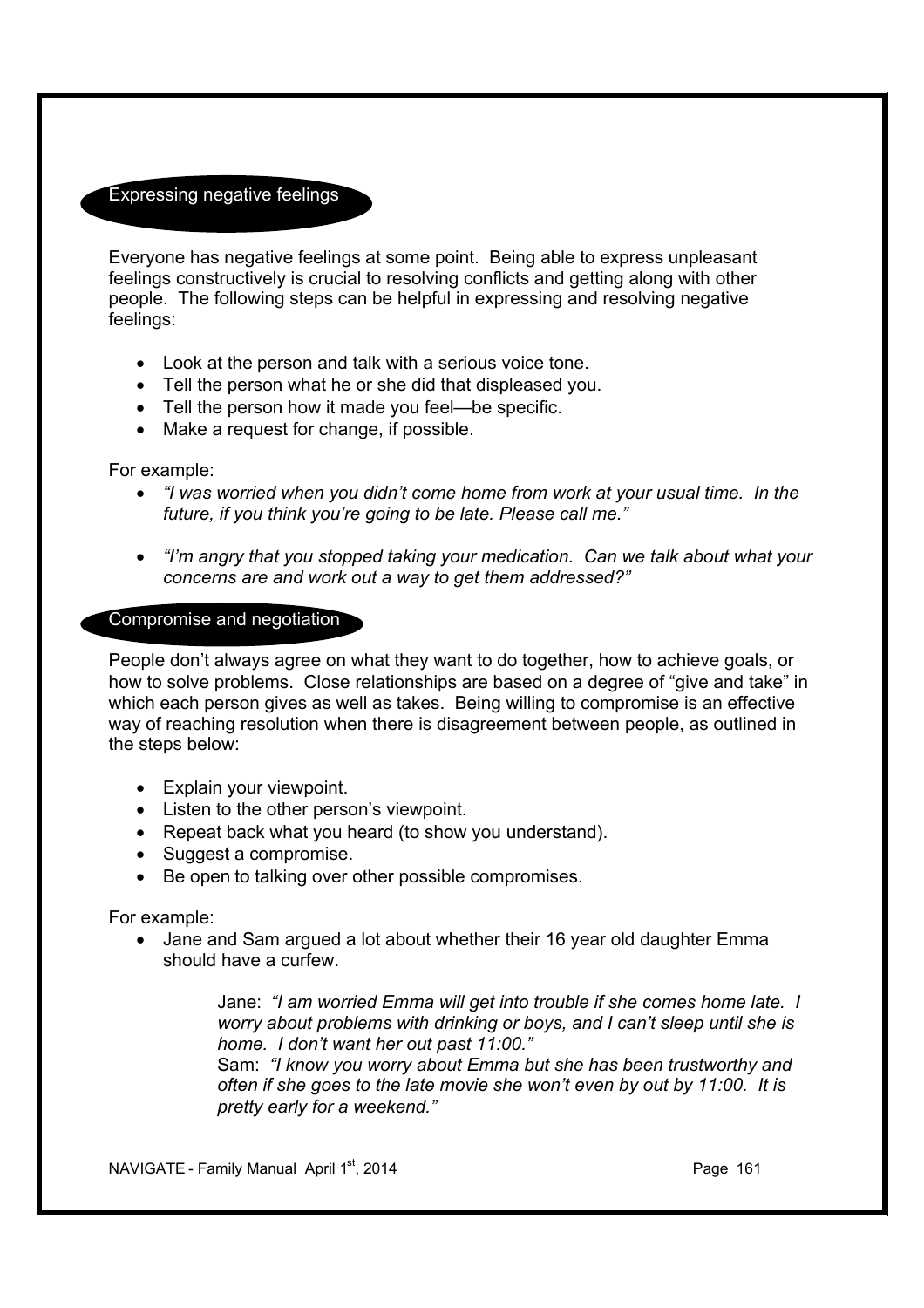Jane: *"So you think Emma is trustworthy and 11:00 is too early to come home if she were going to a movie. But you know I still worry. How about we let her stay out til midnight only one night on the weekend, and the other night on the weekend she needs to be in by 11:00?"*

#### Requesting a time-out

Sometimes when a person's feelings become very intense and heated it is difficult to communicate effectively or to resolve problems. Taking a break from intense feelings can provide time for people to calm down, collect their thoughts, and be able to deal with the situation as constructively as possible. The following steps can be used to request a time out:

- 1. Indicate that the situation is stressful.
- 2. Tell the person that it is interfering with good communication.
- 3. Explain that you would like to take a temporary break.
- 4. Say when you will be ready to talk and problem solve about the situation.

For example:

· *"I'm feeling stressed right now by this conversation. I'd like to take a break now and discuss this with you later when I'm feeling calmer."*

#### Questions:

· Which of these skills are members of your family already good at? Which do you need to practice?

#### The Importance of Practice

Communicating effectively is like any other skill—it takes practice to get good at it. Change is hard for everyone, and people may feel awkward or uncomfortable at first when trying to use the communication recommendations provided in this handout. With practice, the skills of good communication will feel natural over time, and the long-term rewards in terms of the quality of family relationships are well worth the effort.

Sometimes these communication changes seem hard to make and some people think "most people don't speak like this." The point here is to strengthen communication skills over and above "the average" to compensate for concentration and attentional problems that often are part of experiencing psychosis. Here, the goal is to be a better communicator than most people, to support the person in NAVIGATE's recovery.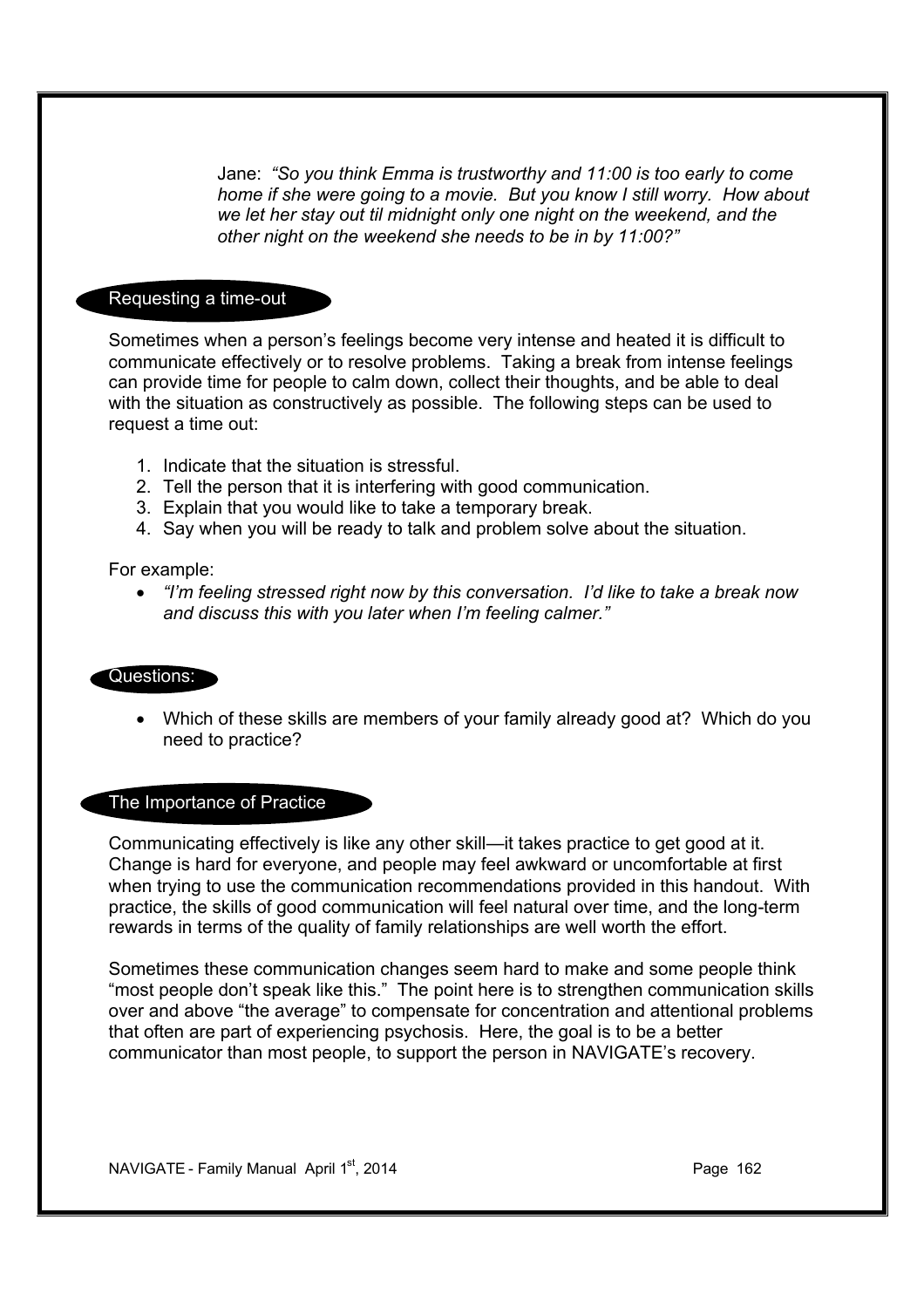Each of you will have the opportunity to practice at least one of the communication skills presented in the handout in the session. Which skills would you like to practice? Other family members should watch and make sure all the steps are covered.

## Home Practice Option

Between sessions, most people in our program find it helpful to try putting some knowledge or skill into practice at home, so they can see how it works in their own situation. Here is some home practice option for this handout that you can review now or at the end of the session.

**1.** Try one of these new skills each day, recording how it went on the worksheet on the next page.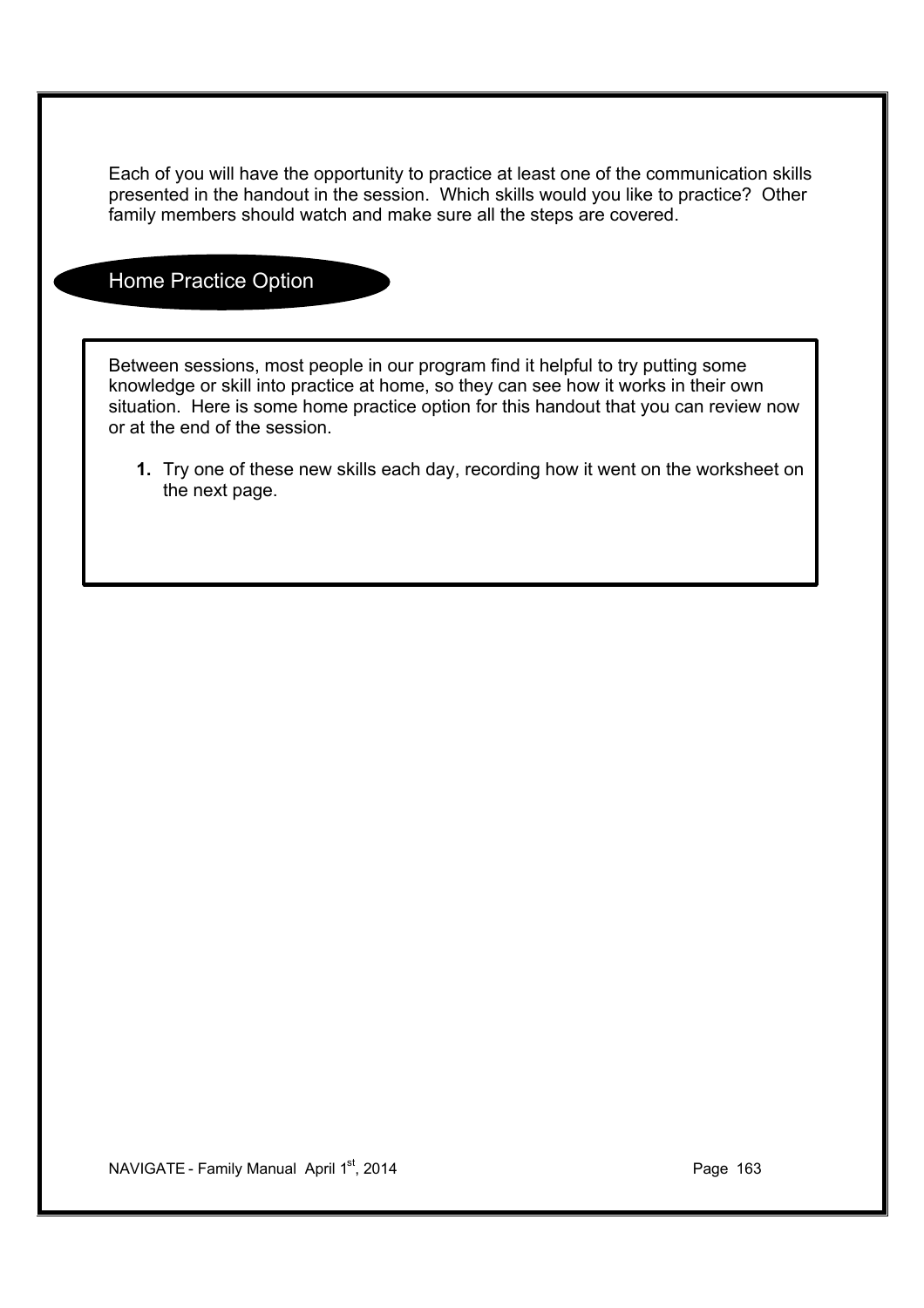# **Worksheet for Practicing Communication Skills**

Instructions: Choose a communication skill you would like to practice over the next week, and try to practice it every day. Write down the skill you would like to practice:

Use this worksheet to record the day, the person to whom you talked, and what you said.

\_\_\_\_\_\_\_\_\_\_\_\_\_\_\_\_\_\_\_\_\_\_\_\_\_\_\_\_\_\_\_\_\_\_\_\_\_\_\_\_\_\_\_\_\_\_\_\_\_\_\_\_\_\_\_\_\_\_\_\_\_\_

| Day | Person you talked to | Situation | What you said |
|-----|----------------------|-----------|---------------|
|     |                      |           |               |
|     |                      |           |               |
|     |                      |           |               |
|     |                      |           |               |
|     |                      |           |               |
|     |                      |           |               |
|     |                      |           |               |
|     |                      |           |               |
|     |                      |           |               |
|     |                      |           |               |
|     |                      |           |               |
|     |                      |           |               |
|     |                      |           |               |
|     |                      |           |               |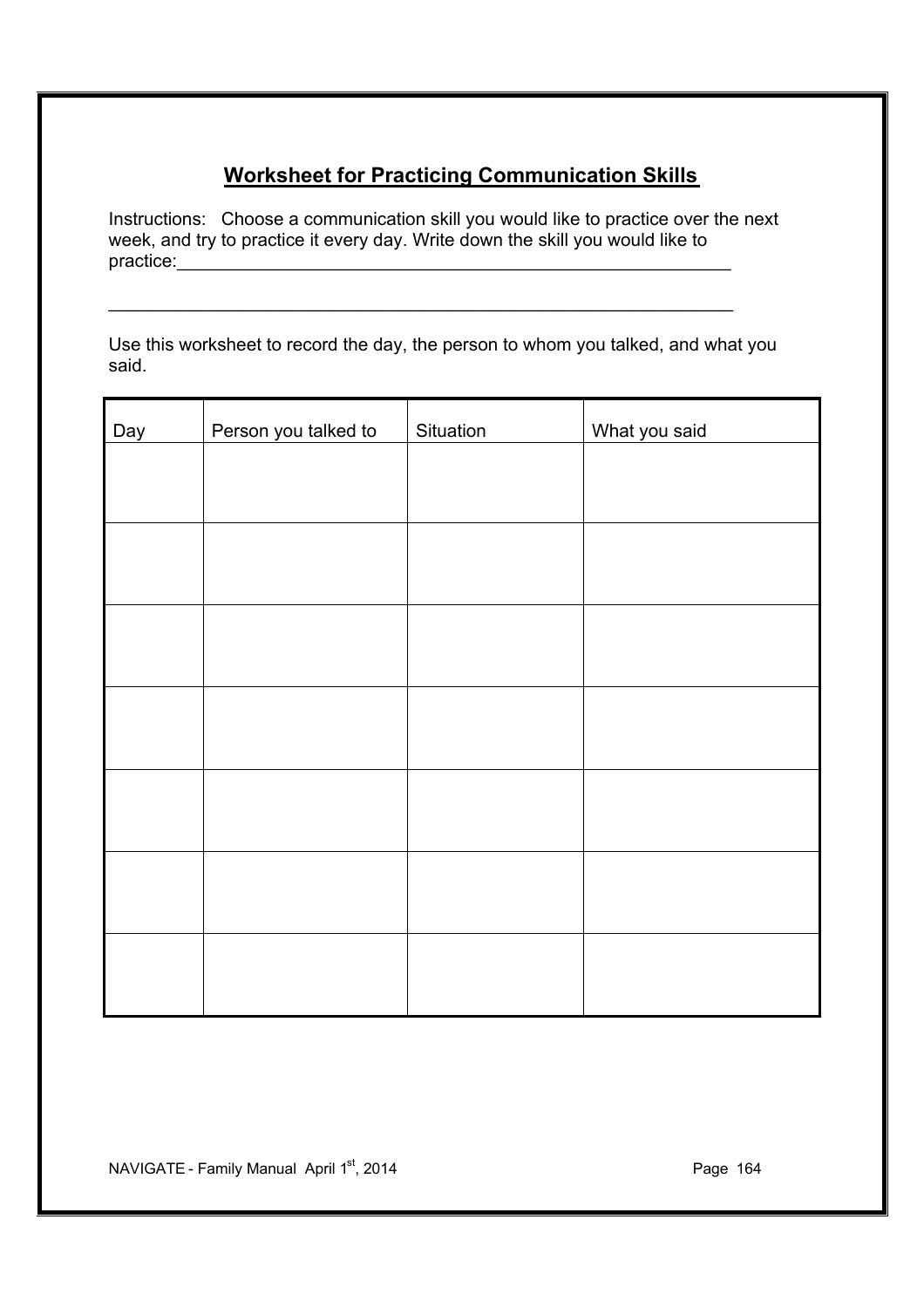# **Summary Points for Just the Facts-Effective Communication**

- · *Good communication can compensate for the attention and memory problems that occur with psychosis.*
- · *Statements should be brief, specific, and use "I" statements.*
- · *Practicing new ways of talking can be awkward but can be helpful.*
- · *Practice is important to strengthening to skills.*

NAVIGATE - Family Manual April 1<sup>st</sup>, 2014 **Page 165**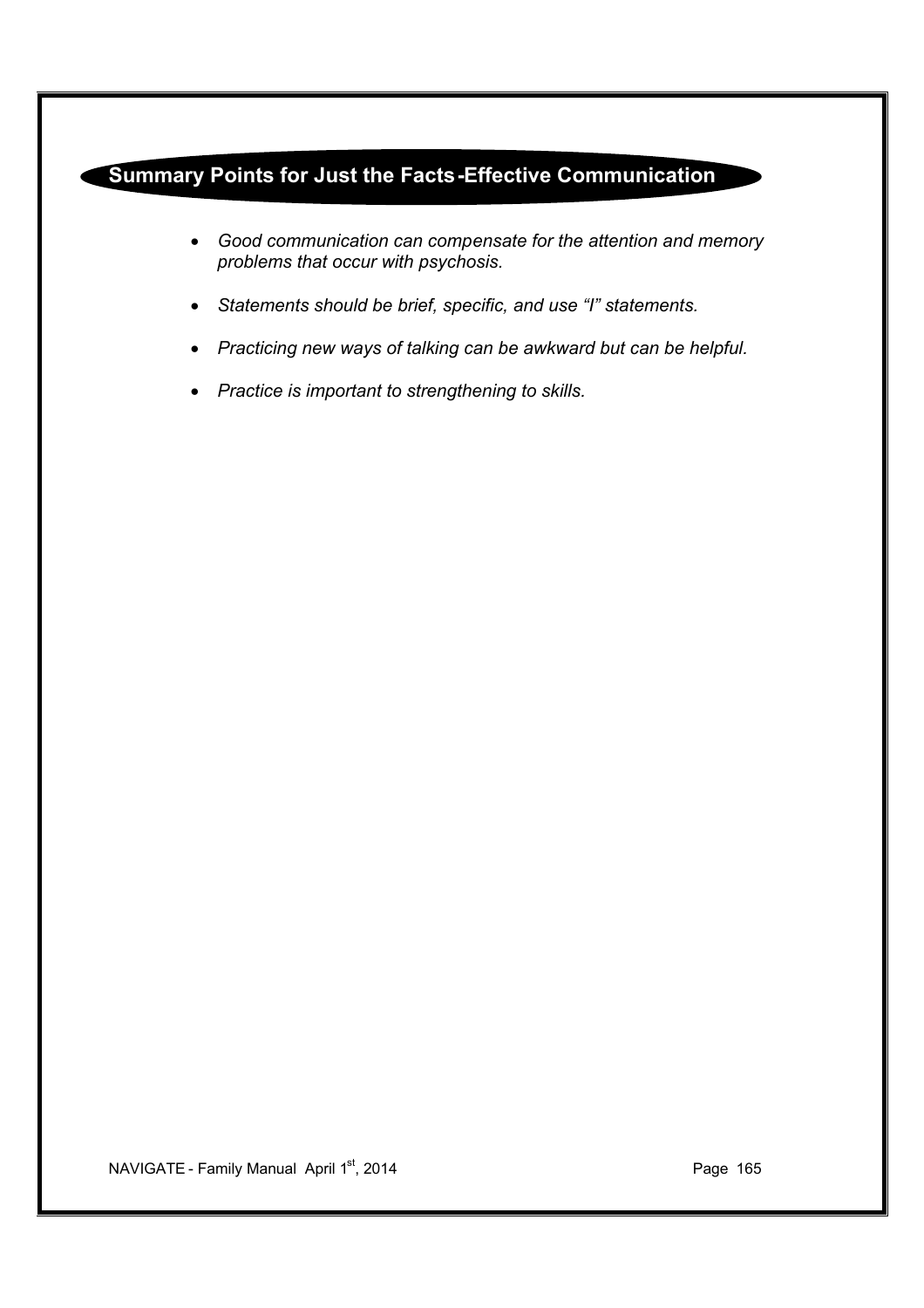# **JUST THE FACTS - A RELATIVE'S GUIDE TO SUPPORTING RECOVERY FROM PSYCHOSIS**

Loving a family member with a serious psychiatric illness can be challenging. The potential for a relapse and worries about the future often can weigh heavily on a relative's mind. Fortunately, a relapse is less likely to occur if a relative encourages a person who has had a psychotic episode to:

- · Take medication as prescribed.
- · Avoid drug and alcohol use.
- · Participate in a rehabilitation program and/or find something productive to do.
- · Limit the amount of stress experienced within the family.

#### High Levels of Tension Are Common in Many Families Dealing with a Psychotic Episode

Relatives can assume a positive role in managing stress in the family. Research conducted with families has found that a positive family environment among relatives and a person with psychosis plays a very important role in minimizing the progression of symptoms. When interacting with a person with a serious psychiatric illness, relatives often benefit from attempting to understand what their relative in NAVIGATE is experiencing, i.e. "trying to put themselves in the person's shoes." A person with a psychosis must cope with disturbing symptoms, side effects of prescribed medication, and the fact that he/she has an emotional or mental problem. These factors can seem like overwhelming challenges for both the person with psychosis and for those who care about him or her. Levels of tension, anxiety, and confusion may be high for both the person who has experienced a first episode of psychosis and his or her relative.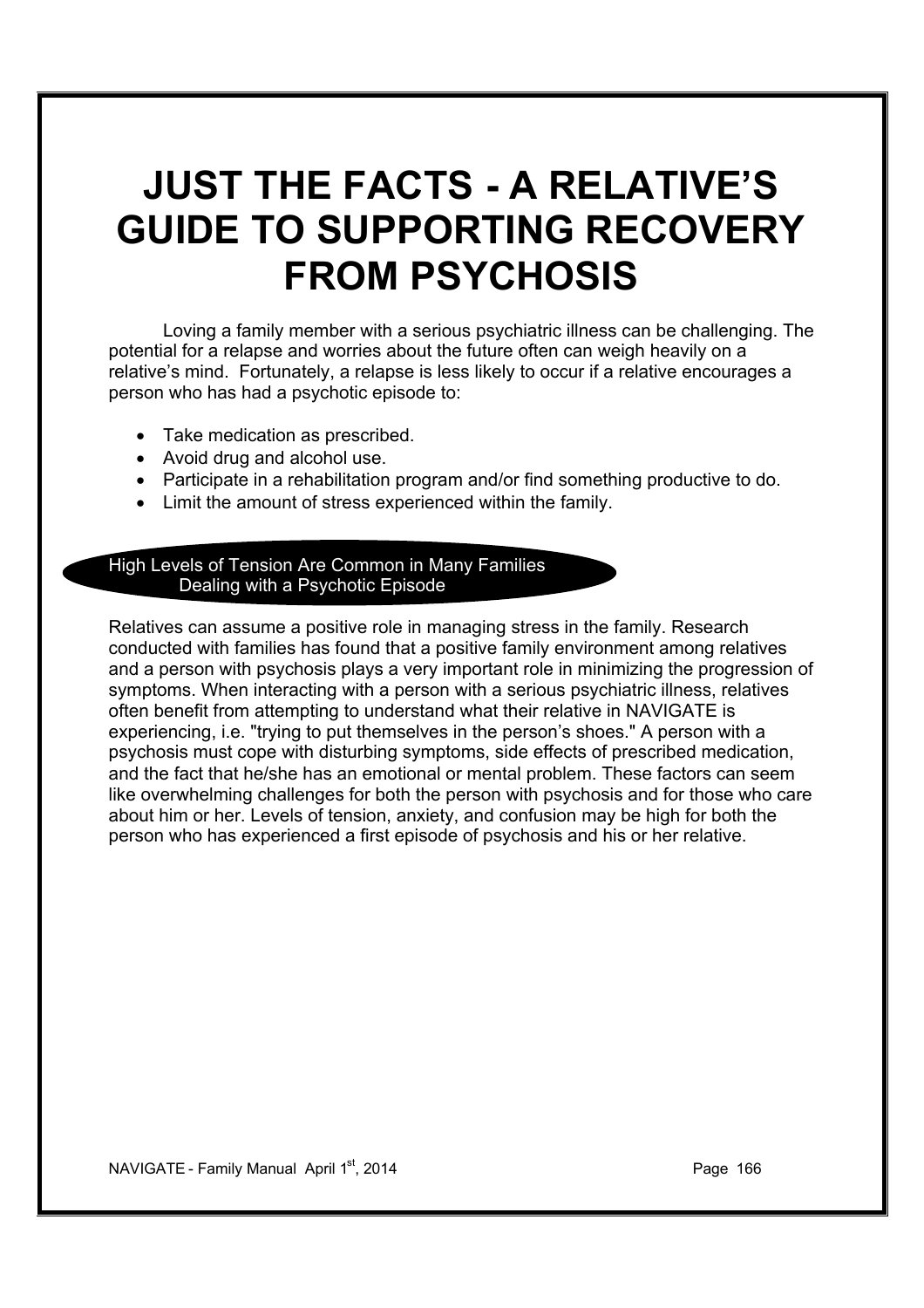#### Critical Communication Patterns Are a Problem

An experience of psychosis can be devastating. It is not surprising that loved ones of the person with the psychosis may frequently feel irritable or "on edge." Sometimes, this stress causes the relative to prompt or nag the person who has experienced the first episode of psychosis to try to get things under control. Criticism in families is normal. However, these types of communication patterns have been related to higher rates of relapse. Criticism and extreme self-sacrificing behavior, even if done for the own good of the person who is experiencing psychosis, often have a bad effect. Repeated prompting, correcting, and fault-finding may lead to an increase in symptoms. Relatives can become more aware of the behaviors they direct toward the individuals with a first episode of psychosis, and try to reduce ineffective prompting or criticism. The relative can become aware of the levels of criticism, nagging, and prompting within the family and attempt to limit the intensity and frequency with which they occur. If family members focus on reducing these behaviors, the stress level should lessen. One way to work to reduce criticism is to focus instead on praising desired positive changes, no matter how small they might seem.

**Focus on the positive rather than the negative whenever possible.**

#### Question:

What are two things family members can praise the relative in NAVIGATE for?

Home Practice Option

Between sessions, most people in our program find it helpful to try putting some knowledge or skill into practice at home, so they can see how it works in their own situation. Here is a home practice option for this handout that you can review now or at the end of the session.

**1.** Make sure family members praise the relative in NAVIGATE at least once daily over the next week about something positive he/she is doing.

### Extremely Self-Sacrificing Behavior May Create Difficulties

Many relatives are inclined to be extra watchful in caring for a family member with psychosis. Relatives may be reluctant to leave the patient unsupervised and may reduce work or social activities in order to increase the time they are available to assist the person experiencing the psychosis. However, persons who have had an episode of

NAVIGATE - Family Manual April  $1<sup>st</sup>$ , 2014 **Page 167** Page 167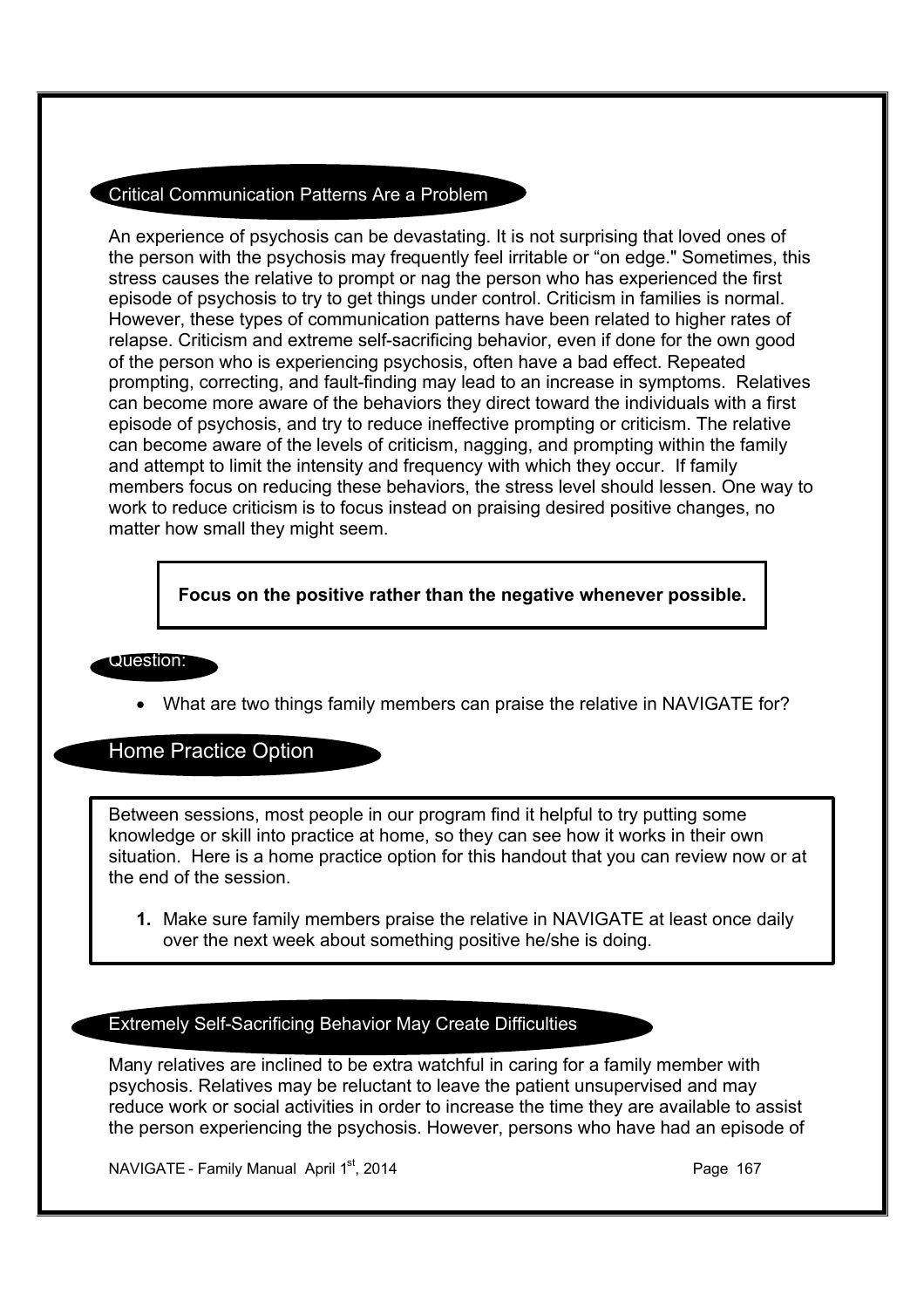psychosis are acutely sensitive to external pressure. They may find this additional supervision to be stressful. It may even create guilt in the person with psychosis, who sees his or her family member refuse positive social, job, or leisure opportunities on his or her behalf. Research shows that this self-sacrificing behavior may have the unintended impact of contributing to a worsening of symptoms. In short, relatives need to be sure they "get a life," even though the person in NAVIGATE is still recovering.

Relatives need to be sure they continue to develop their own lives.

Question:

· What is one activity, perhaps a hobby, family members have let go of but would like to spend more time on?

It is clear that the person who has experienced a psychotic episode can reduce the frequency of relapses by taking his/her medication as prescribed and avoiding the use of drugs and alcohol. The manner in which relatives interact with the relative with psychosis may also affect relapses. If relatives minimize the criticism, nagging, and extreme self-sacrificing behavior they exhibit, they can aid in the reduction of stress within the family. The frequency of relapse should be reduced, and the outcome of the person in NAVIGATE will be improved. As the relative in NAVIGATE improves, this will also have a positive impact on the rest of the family as well!

**Two Good Mottos: Don't sweat the small stuff!**

**Choose your battles wisely!**

# Home Practice Option

Between sessions, most people in our program find it helpful to try putting some knowledge or skill into practice at home, so they can see how it works in their own situation. Here is a home practice option for this handout that you can review now or at the end of the session.

**1.** Try to do one fun activity just for yourself this week.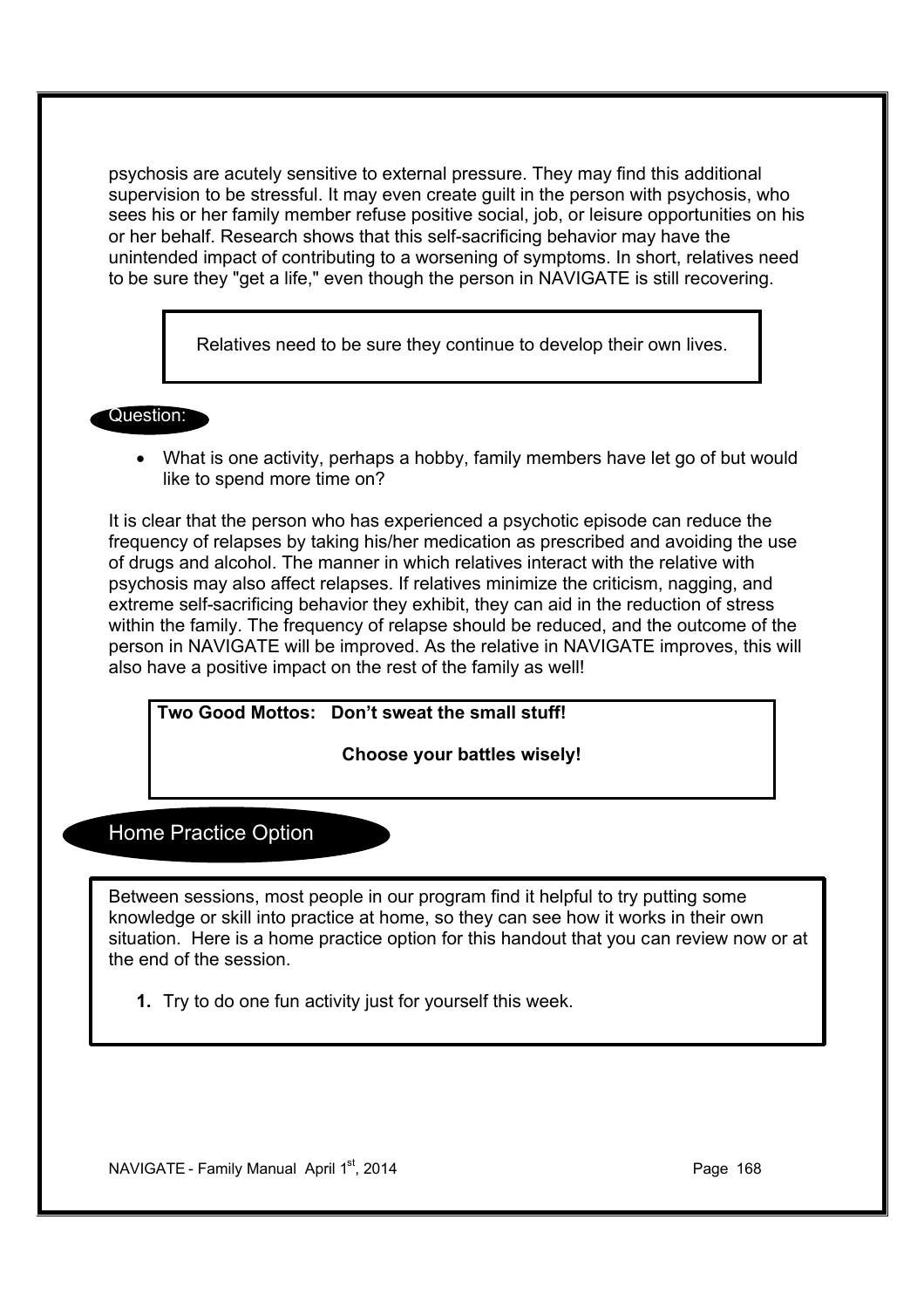# **Summary Points for Just the Facts-A Relative's Guide to Supporting Recovery from Psychosis**

- · *Relatives can be critical influences in recovery from psychosis.*
- · *Conflict in families can increase stress, which can make symptoms worse.*
- · *Paying attention to the positive helps increase support.*
- · *Relatives need to be sure they take care of themselves and have some fun too.*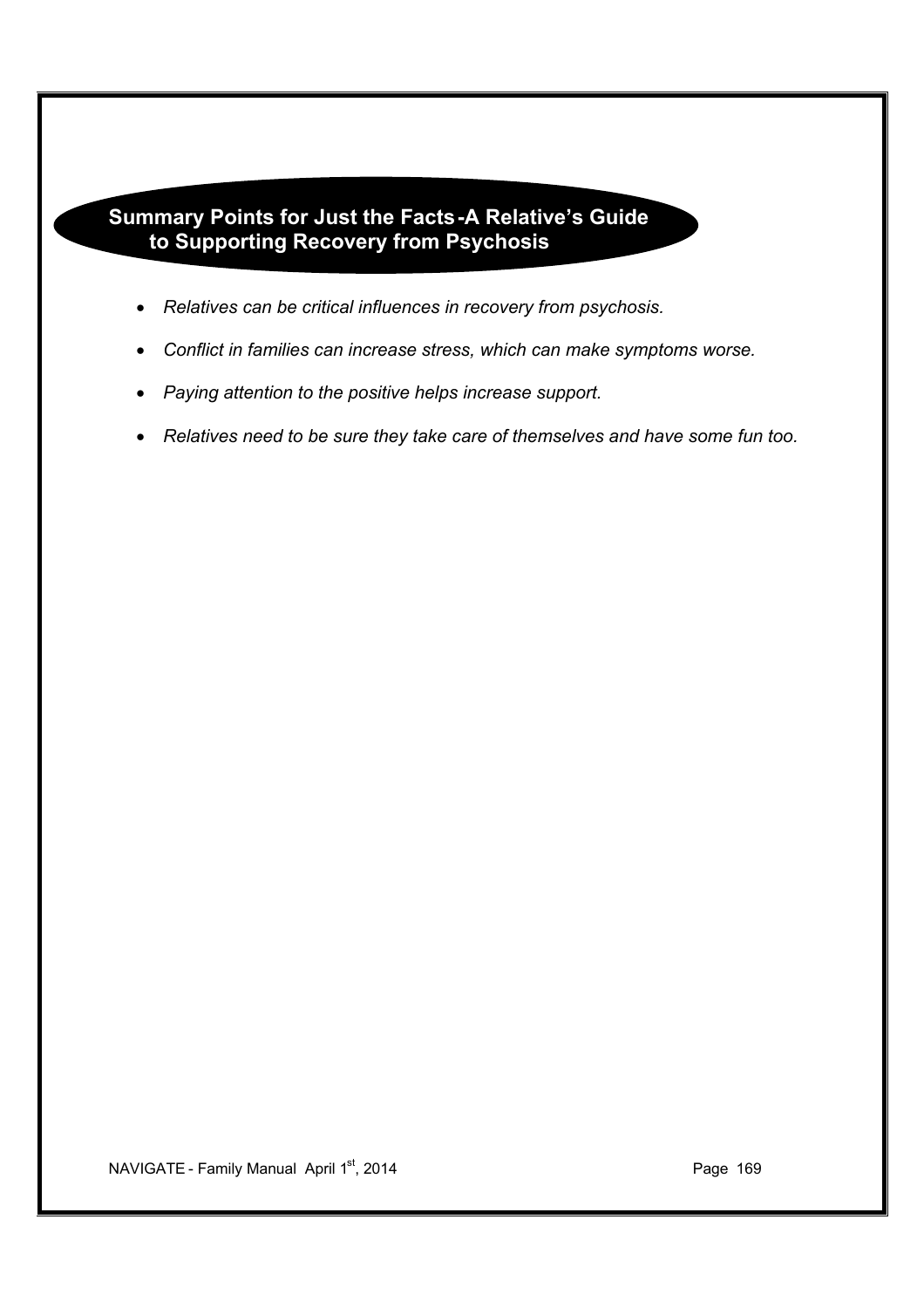# **JUST THE FACTS: BASIC FACTS ABOUT ALCOHOL AND DRUGS**

Alcohol and drug use are common behaviors that many people engage in. People who have had a recent psychosis are very sensitive to the effects of substances: even small amounts of alcohol or drug use can trigger symptoms or interfere with functioning. This module focuses on talking about substance use and psychosis. If substance use has been an issue for the relative in NAVIGATE, we want you to know that many people with psychosis and substance use problems have been able to reduce and stop using substances, taking control over their lives and their recovery.

## Question:

· Do family members think the relative in NAVIGATE has been using alcohol or drugs in the past couple of months? What makes you think so? How about before his/her psychotic episode?

## **Information about Commonly Used Substances**

Using alcohol and drugs is a common human behavior that dates back for thousands of years. For example, drinking a beer, a glass of wine, or a mixed drink is common in modern society. Similarly, using drugs such as marijuana, cocaine or speed, or ecstasy to get high, and feel energetic or relaxed is also common. These types of substances can make people feel good, but they can also cause problems for people who have experienced psychosis. This handout covers commonly used substances and their effects. It also explores reasons for using substances.

#### Commonly Used Substances and Their Effects

It is helpful to understand what people commonly experience when they use alcohol and drugs. The following table lists examples of both the positive and negative effects of alcohol and drugs.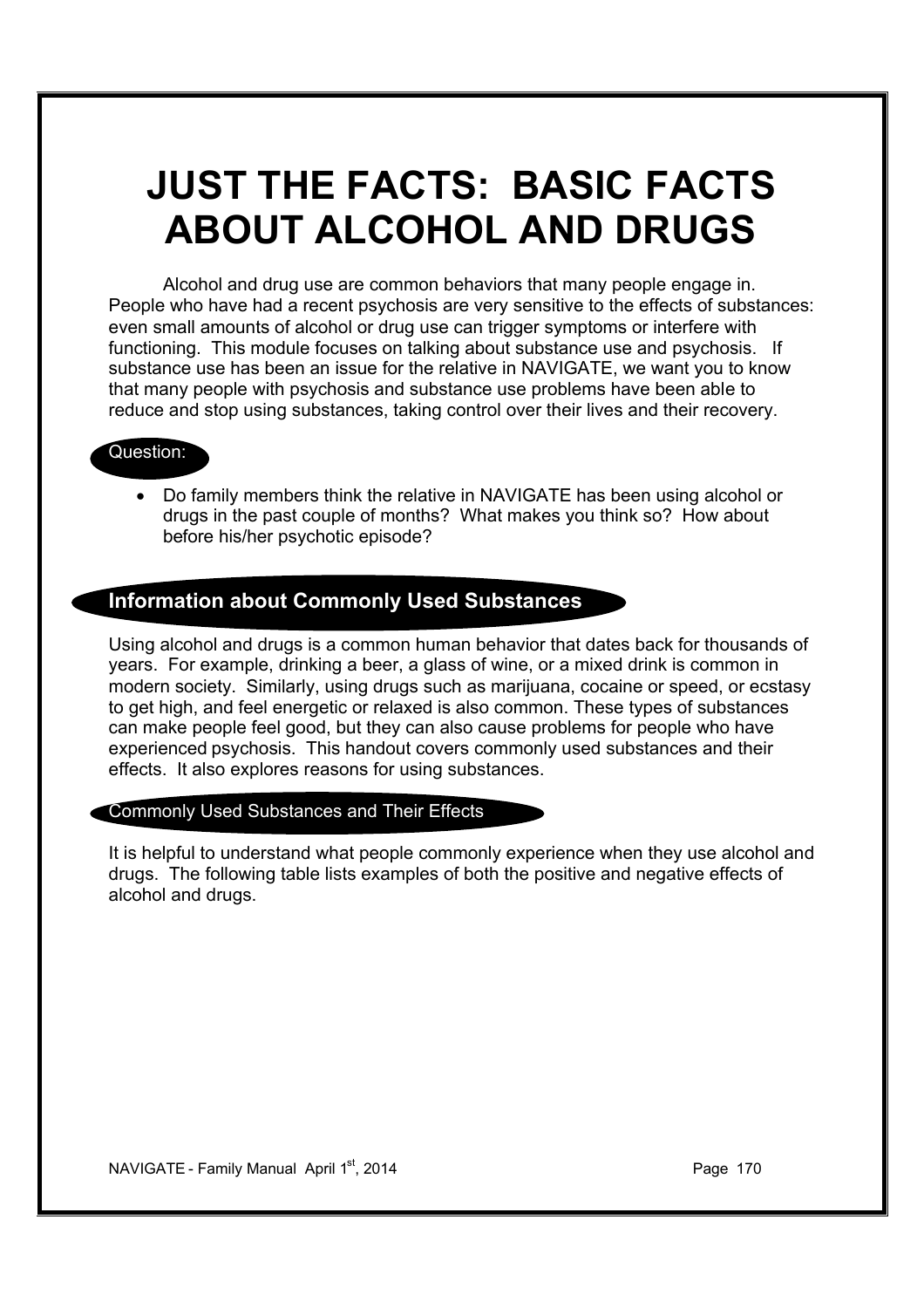|                       |                           | <b>Positive Effects</b>         |                         |
|-----------------------|---------------------------|---------------------------------|-------------------------|
| <b>Substance Type</b> | <b>Examples</b>           |                                 | <b>Negative Effects</b> |
| Alcohol               | Beer, wine, gin, whiskey  | -Relaxation                     | -Slower reaction time,  |
|                       | vodka, tequila            | -Lighter mood                   | feeling tired           |
|                       |                           |                                 | -Socially embarrassing  |
|                       |                           |                                 | behavior                |
|                       |                           |                                 |                         |
| Cannabis              | Marijuana, hash, THC      | -Relaxation                     | -Reduced reaction time  |
|                       |                           | -"High" feeling                 | and coordination        |
|                       |                           |                                 | -Feeling unmotivated    |
|                       |                           |                                 | -Feeling tired          |
|                       |                           |                                 | -Paranoia               |
|                       |                           |                                 | -Increased anxiety or   |
|                       |                           |                                 | feeling panicky         |
|                       |                           |                                 |                         |
| <b>Stimulants</b>     | Cocaine (powder/or crad   |                                 | -Increased anxiety      |
|                       | amphetamines (crystal     | - Feeling alert,                | -Paranoia and psychosis |
|                       | meth., Dexedrine, Ritalir | energetic                       | -Sleeplessness          |
|                       | Adderall, ephedrine       | -Euphoria                       | -Feeling jittery        |
|                       |                           |                                 |                         |
| Hallucinogens         | Ecstasy, LSD, peyote,     | -Increased                      | -Bad "trips"            |
|                       | mescaline                 | sensory                         | -Psychotic              |
|                       |                           | experiences                     | symptoms                |
|                       |                           | -Feeling of                     |                         |
|                       |                           | well-being                      |                         |
| Opiates               | Heroin, morphine,         | -Positive feeling d -Drowsiness |                         |
|                       | vicodin, Demerol,         | well-being                      |                         |
|                       | opium, Oxycontin          | -Relaxation                     | -Highly addictive       |
|                       |                           | -Reduced pain                   | -Risk of overdose       |
|                       |                           | sensitivity                     |                         |

# **Commonly Used Substances and Their Effects**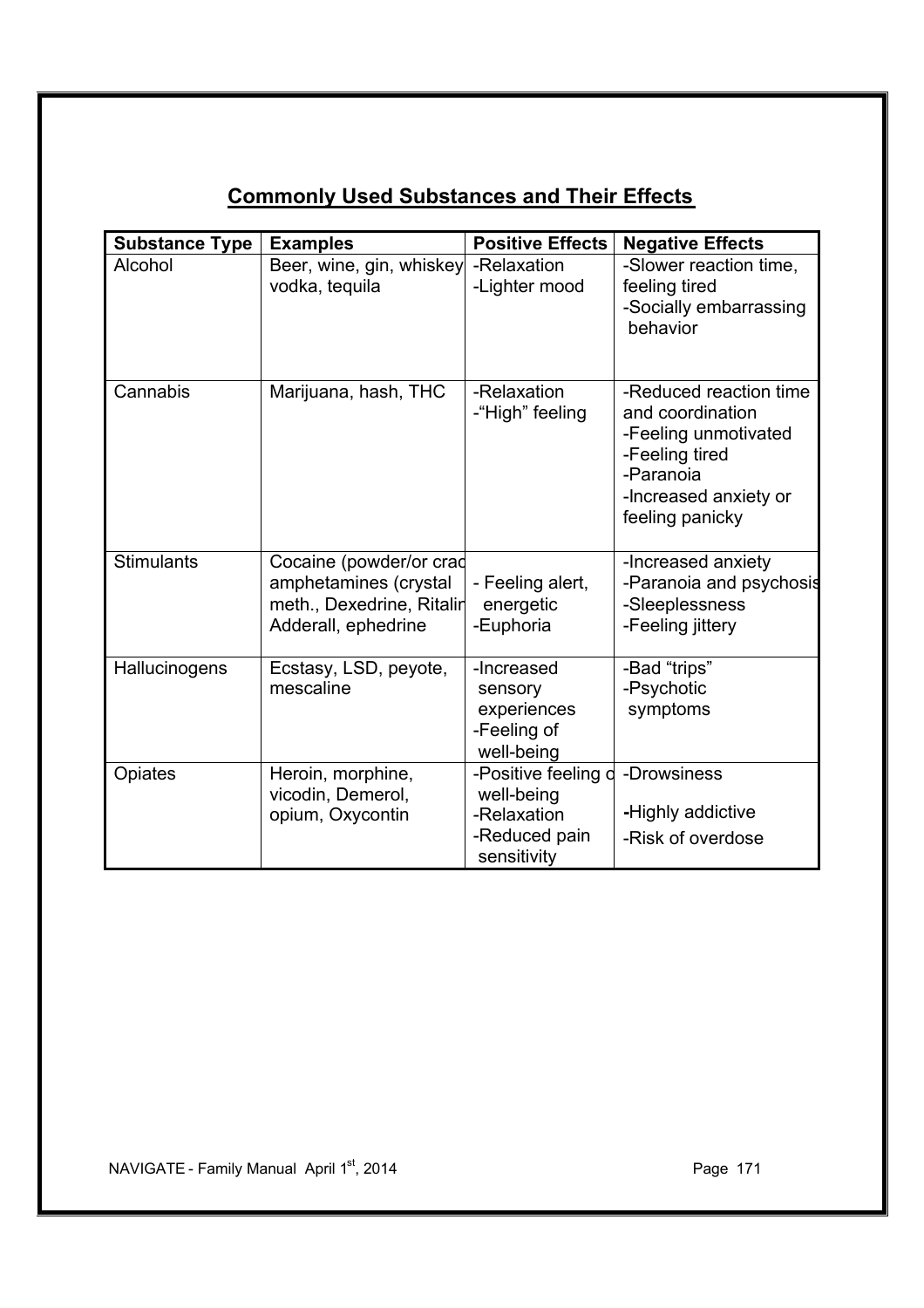# **Other Commonly Used Substances and Their Effects**

| <b>Substance Type</b>                                  | <b>Examples</b>                                                                                   | <b>Positive Effects</b>            | <b>Negative Effects</b>                                                                                      |
|--------------------------------------------------------|---------------------------------------------------------------------------------------------------|------------------------------------|--------------------------------------------------------------------------------------------------------------|
| <b>Inhalants</b>                                       | Glue, aerosols, paint                                                                             | -"High"<br>feeling                 | -Severe disorientation<br>-Toxic/brain damage                                                                |
| Over-the-counter<br>medications                        | Cough syrup, antihistamines and<br>related compounds (such as<br>Benadryl and other cold tablets) | -"High" feeling,<br>-Sedation      | -Drowsiness                                                                                                  |
| Caffeine                                               | Coffee, energy drinks, some teas,<br>some sodas                                                   | -Feeling alert                     | -Feeling jittery<br>-Interference with sleep                                                                 |
| <b>Nicotine</b>                                        | Smoking, chewing tobacco                                                                          | -Feeling<br>alert<br>-Feels good   | -Health problems, such as<br>emphysema, lung/throat/<br>mouth cancer                                         |
| <b>Benzodiazepines</b><br>(Anti-anxiety<br>medication) | Valium, Xanax, Klonopin, Ativan                                                                   | -Reduced<br>anxiety<br>-Relaxation | -"Rebound anxiety" when<br>medication wears off<br>-Loss of inhibition and<br>coordination<br>-Dulled senses |

## Questions:

- · Which of the substances has the relative in NAVIGATE ever tried? Anything he/she has tried (such as over the counter medicines or herbal preparations) that is not on the list?
- · What effects (either positive or negative) have family members noticed in their relative in NAVIGATE experiencing from each of the substances he/she has tried?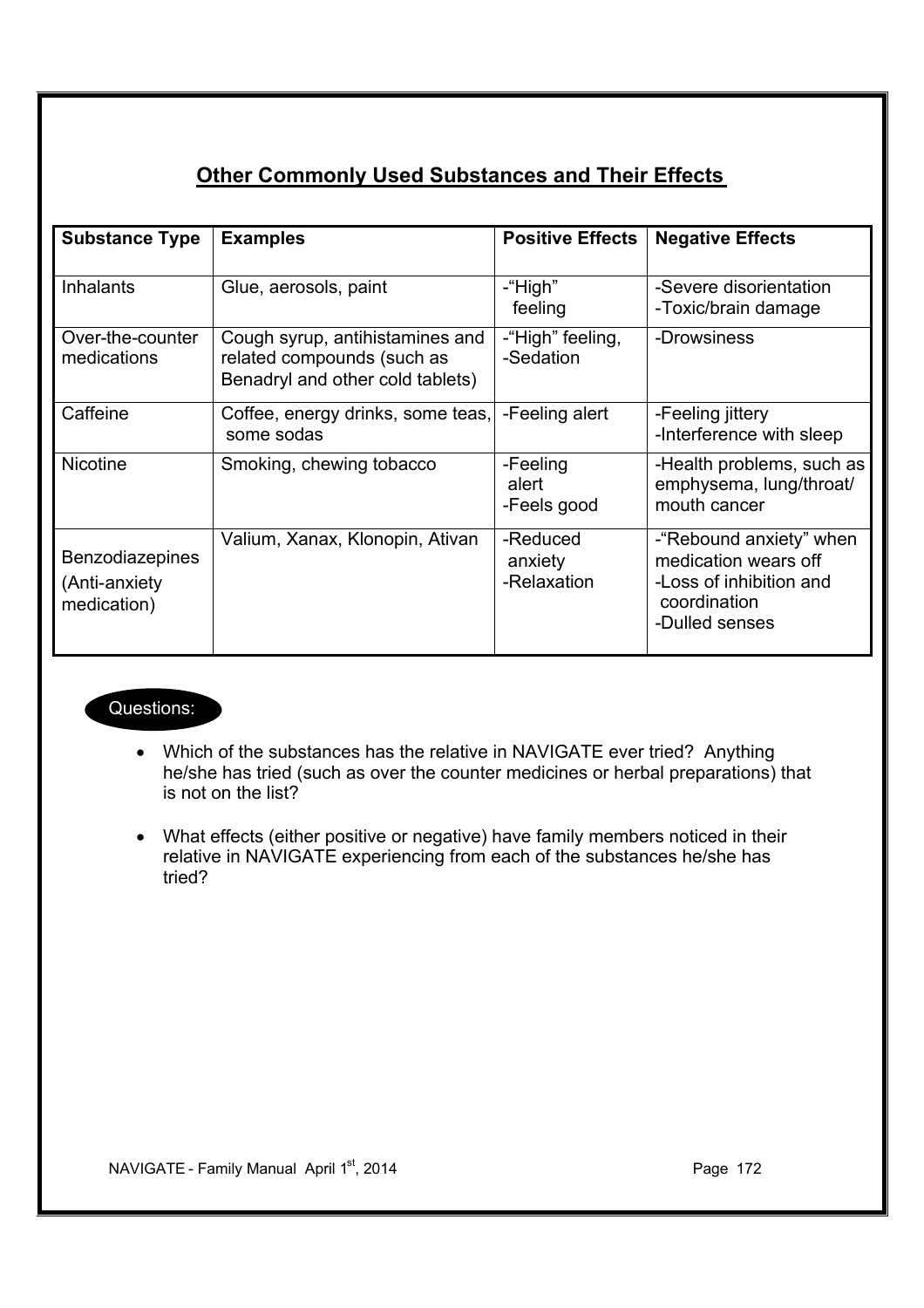# **Why do People Use Alcohol and Drugs?**

There are many reasons people use substances. Some of the most common reasons are described below.

#### Common Reasons for Using

#### $\Box$  To socialize  $\Box$

Using substances with other people can make you "one of the crowd." It can make it easier to meet people, to feel comfortable around people, or just give you something to do with friends to have fun or hang out. Using with friends can also be a way of reconnecting with people you haven't been in touch with for a while. People often use substances together at parties, celebrations, or holidays.

### To have fun

Alcohol or drugs can make people feel good, and fight boredom in their lives. Some substances may make people feel high, relaxed and mellow. Others can cause people to feel alert, energetic, and full of life.

#### To improve mood

People may use substances to counteract the effects of feeling bad. Alcohol and drugs can provide temporary relief from feeling depressed, anxious, or angry, although it can also contribute to negative feelings. For example, it is common for people to feel bad about themselves for being unproductive if they are spending a lot of time hung over.

#### To cope with symptoms

Some people use alcohol and drugs is to cope with symptoms. Alcohol and drugs may provide temporary relief from hearing voices or having other hallucinations. Using substances can reduce paranoid thinking, or being concerned that other people are looking at you, talking about you, or know what you are thinking. Some substances can increase concentration, which can help when one's attention easily wanders. Using substances to cope with symptoms can provide some temporary relief, but it can also worsen the problem in the long-run.

#### To help with sleep

Alcohol and drugs can make it easier to get to sleep. However, the sleep is often less restful and you may feel groggy in the morning.

NAVIGATE - Family Manual April  $1<sup>st</sup>$ , 2014 **Page 173** Page 173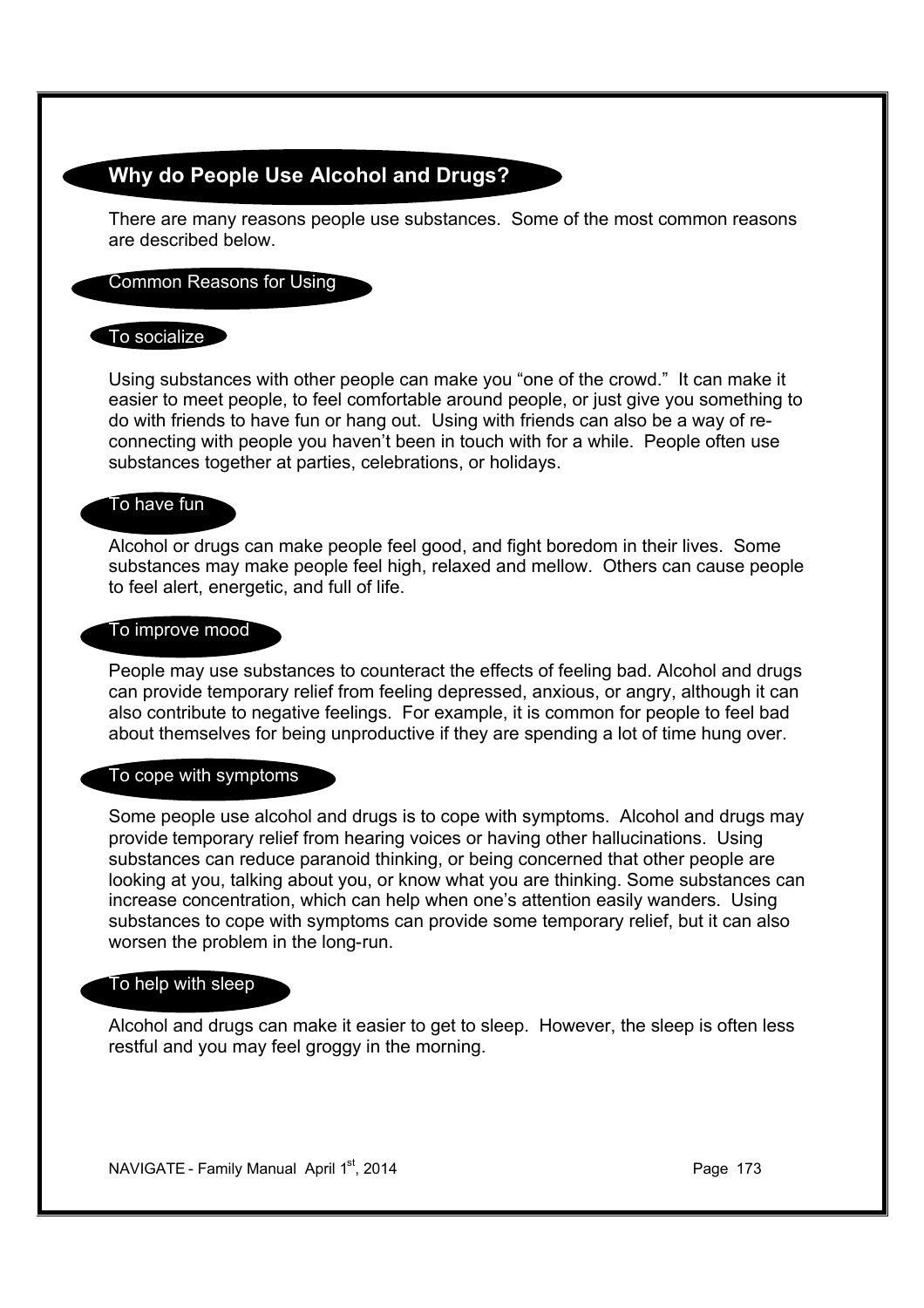#### To avoid other problems

People may also use substances as a way of distracting themselves from their problems. For example, people may use alcohol or drugs to distract themselves from problems with work or school, when they are having conflicts with others, because they are lonely, or because they are unhappy with themselves.

For these individuals, substance use may provide a temporary escape from a variety of life problems.

#### It becomes part of a daily routine

Some people use substances because it becomes part of their daily routine, and gives them something to look forward to. Everybody needs to have things they care about and look forward to doing, and for some people this includes using alcohol or drugs. For these individuals, using alcohol or drugs is more than just a habit; it is part of their lifestyle and an important part of how they live each day.

## Chasing the "good old days"

People who have had a psychotic episode sometimes resume using alcohol or drugs, often with their friends, after their symptoms are under control because they want to experience the same pleasure and enjoyment they previously had from using substances. This may work some of the time, but people often find that they are more sensitive to the effects of substances after their episode, and that the effects aren't as enjoyable as before.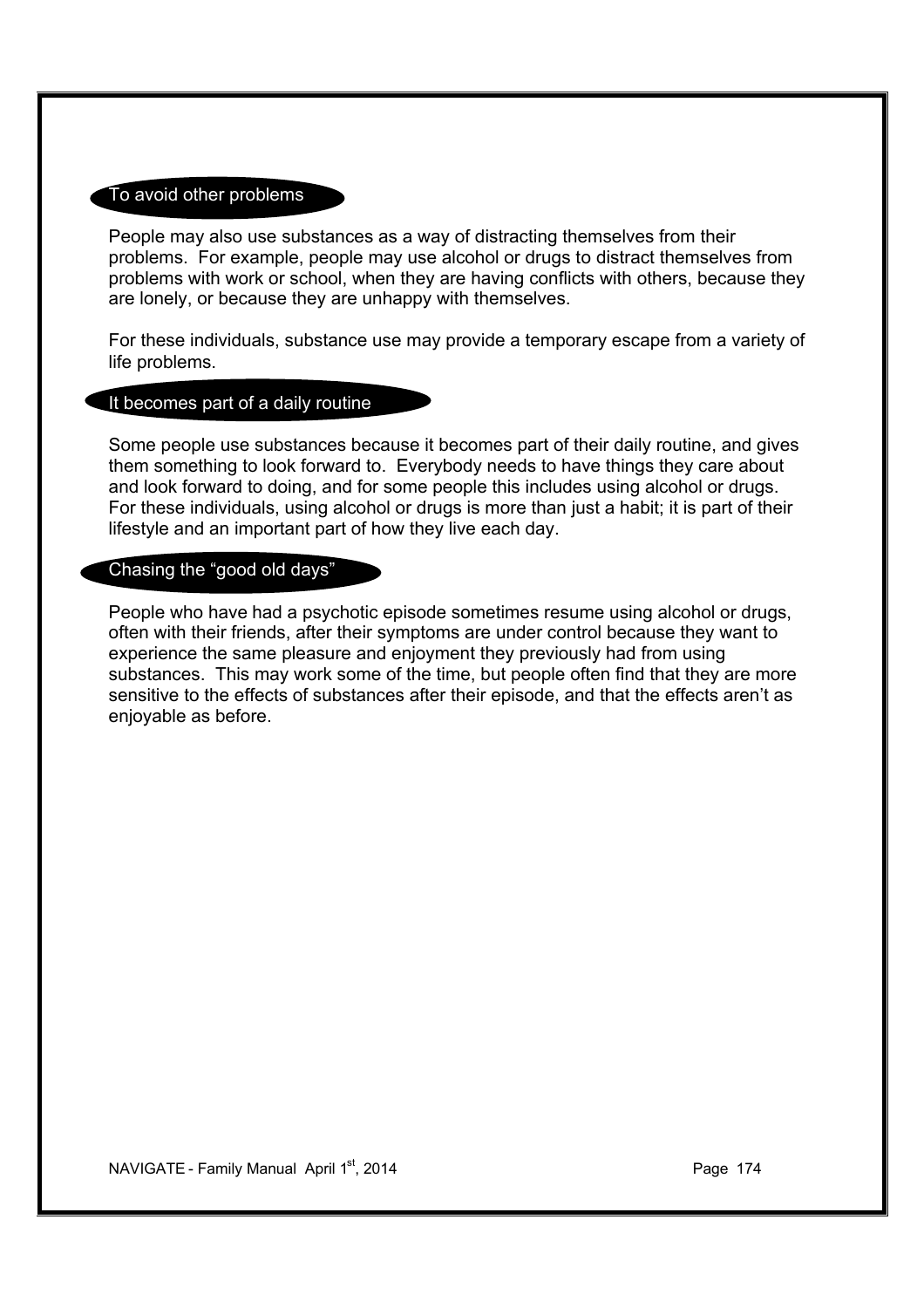#### Questions:

· Has the relative in NAVIGATE used substances for any of the reasons described above?

Home Practice Option

Between sessions, most people in our program find it helpful to try putting some knowledge or skill into practice at home, so they can see how it works in their own situation. Here is a home practice option for this handout that you can review now or at the end of the session.

**1.** Family members can consider asking the relative in NAVIGATE what he/she sees as the pros and cons of substance use at this point in his/her life. Keep calm during the conversation. Really try to see the world through your relative' eyes—you do not need to change his/her mind at this time.

# **Substance Use and Psychosis**

Using alcohol and drugs is common. However, substance use can also cause problems. People who have recently experienced a psychosis are especially sensitive to the effects of substances.

### Revisiting the Stress-Vulnerability Model

Alcohol and drugs can trigger symptoms and relapses of psychosis. The stressvulnerability model of psychosis helps explain why using even small amounts of substances can make symptoms worse, and lead to relapses and hospitalizations.

The figure below summarizes the stress-vulnerability model, which is also explained here.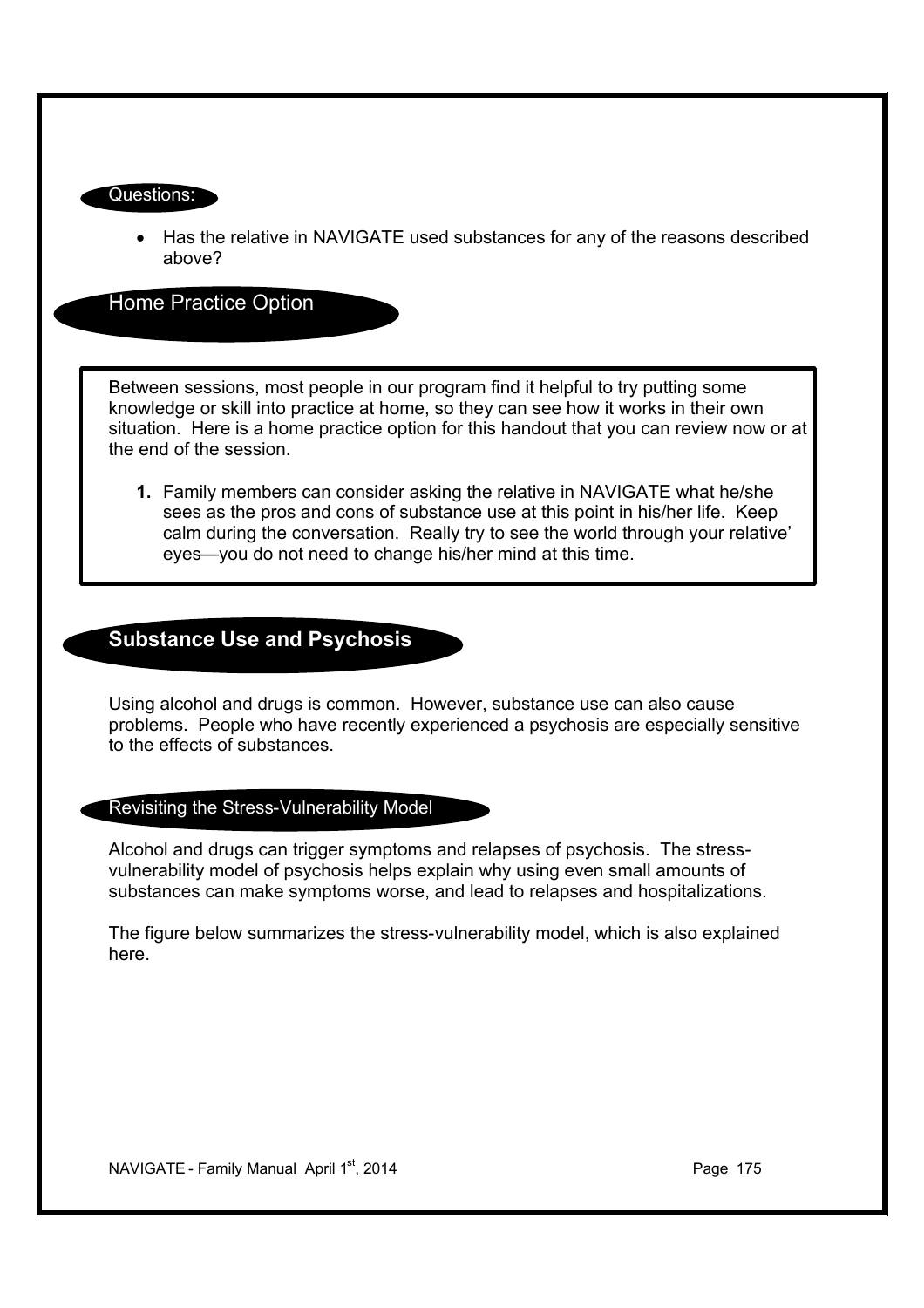# **Stress-Vulnerability Model**



The symptoms of psychosis are caused by biological factors (or vulnerabilities).

- · These biological factors and symptoms can be made worse by:
	- Alcohol and drugs
	- Stress
- These biological factors and symptoms can be improved by:
	- Taking medications
	- Learning effective strategies for coping with stress and symptoms
	- Good social support
	- Engaging in meaningful activities, such as work or school
	- Avoiding alcohol and drug use
- · Alcohol and drugs can directly affect the biological factors in the brain (brain chemicals or neurotransmitters) that cause psychosis, worsening symptoms.
- · Substance use can interfere with the protective effects of medication on reducing symptoms and causing relapses, leading to worse symptoms and more relapses.
- · Other effects leading to worsening of stress through negative consequences of using substances and/or effects on disrupting protective factors (e.g., loss of social support because of arguments about use, interference with a structured daily activity--missing work or school, etc.).

Psychosis makes people very sensitive to alcohol and drug effects. It is not necessarily that a person is drinking or using more—they may not be—but even a little bit may make him/her anxious or suspicious or make voices get worse. Even one beer can cause some people with first episode psychosis to have a problem, even if it never did in the past.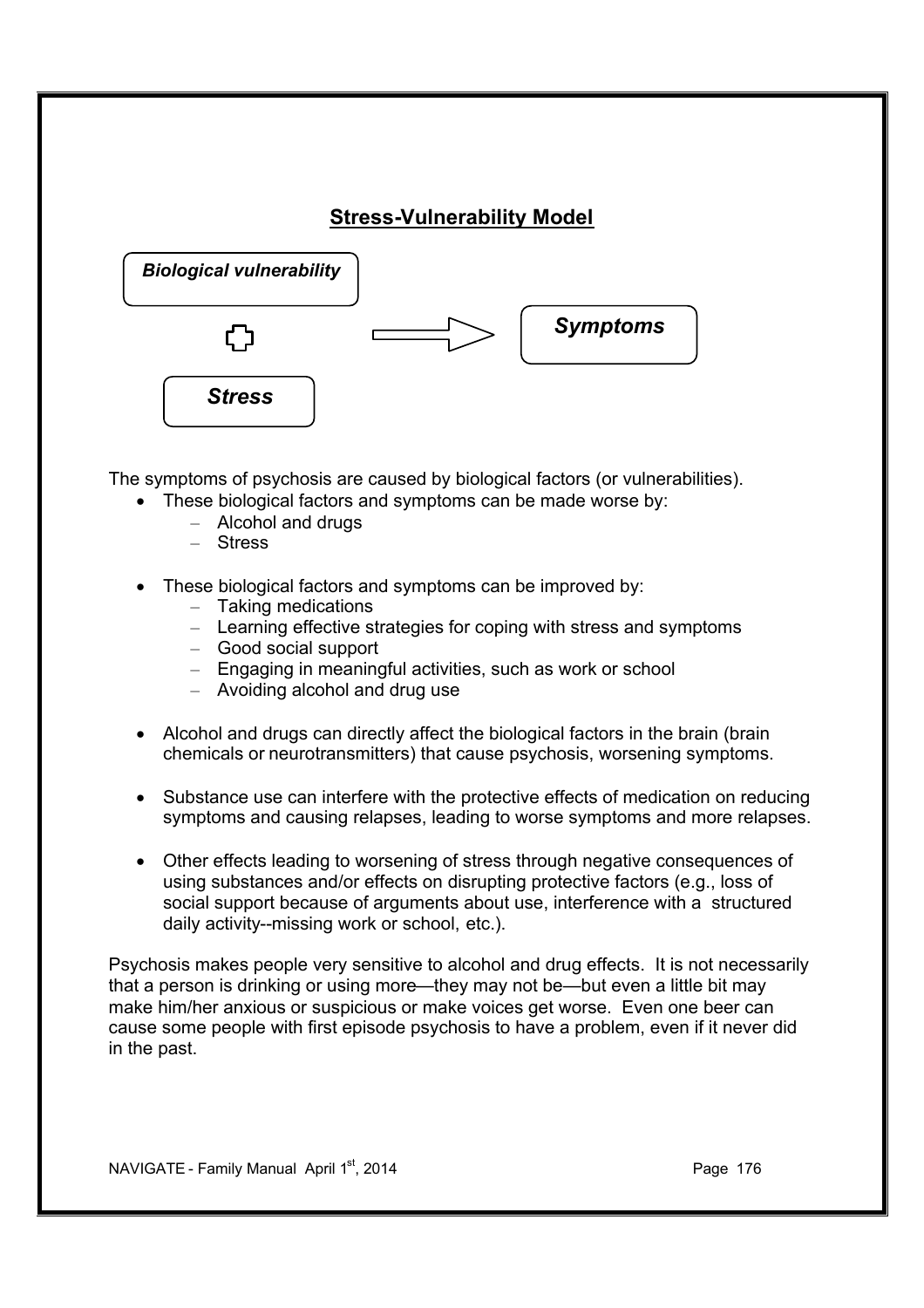#### Question:

· Has the relative in NAVIGATE appeared to have any change in sensitivity to alcohol or drugs since he/she experienced a psychotic episode? Like getting more suspicious after just one beer?

## **Other Problems Related to Alcohol and Drug Use**

In addition to increasing symptoms and causing relapses, drug and alcohol use can lead to other problems.

#### Interference with work or school

Using substances can get in the way of work or going to school. People may have difficulty focusing at work or school, and doing the best they are capable of. Or they may be late or miss work or school, because they were up late the night before or they just don't care as much.

#### Social problems

Substance use often causes conflicts with other people, either family members or friends. Relatives may be concerned about a loved one's use of alcohol or drugs, and this can lead to arguments and tension in the family. Substances can make people less predictable and harder to get along with. For example:

- · Acting more irritable or moody than usual.
- Not coming home when expected.
- · Not following through on responsibilities to others, such as chores, cooking, or cleaning.
- Not being as involved in friends' lives, such as not returning calls, not keeping up with communication, or canceling plans.

#### Questions:

- · Have family members told the relative in NAVIGATE they were concerned about his/her substance use?
- · Has substance use ever led to arguments or conflicts in with your family?
- · Substances can also cause problems related to the people with whom one uses. For example: Being impulsive when using, and doing things that are

NAVIGATE - Family Manual April  $1<sup>st</sup>$ , 2014 **Page 177** Page 177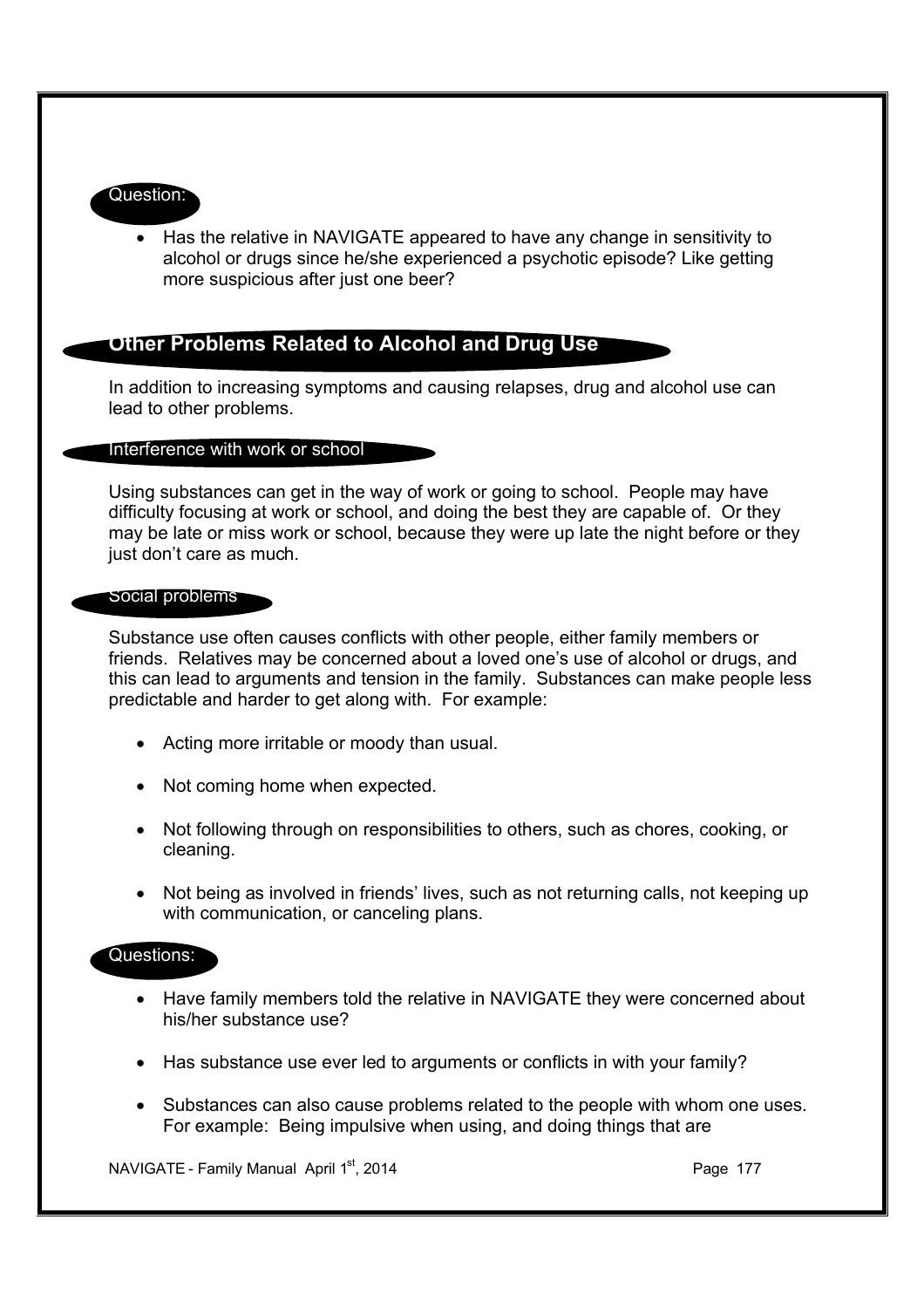embarrassing or get one in trouble, such as causing a disturbance, getting into fights, or having sex with someone the person doesn't know well.

· Being taken advantage of by other people, either sexually or financially. People may act like they are friends, but only because someone has something they want, such as money or the use of an apartment.

#### Daily living problems

People may not take care of themselves when they are using substances. They may not shower, brush their teeth, or keep up their appearance like they ordinarily would. Or they may not eat well, or take care of their room, apartment, or house.

#### Legal problems

Using substances can cause legal problems. For example, driving under the influence of alcohol or drugs is against the law and can result in severe penalties. People may be arrested for acting in an aggressive or disorderly way, or for possessing illegal drugs.

#### Safety problems

People may use substances in unsafe situations, such as driving under the influence, going to dangerous neighborhoods in order to buy drugs, or hanging out with people who may take advantage of them or harm them. Using substances can also make it easier to get into accidents, such as car accidents or tripping and falling down.

#### Problems achieving goals

Using alcohol or drugs can get in the way of people achieving their personal goals. It may be difficult to sort out whether psychosis or substance use has interfered with a person achieving his or her goals, because the two problems can interact with each other.

#### Health problems

Substances can cause a variety of health problems, both short- and long-term. Shortterm health problems include weight gain or loss, digestive problems, appetite disturbance, and sleep problems.

Long-term alcohol use can produce many problems, including liver problems such as cirrhosis. Substances such as cocaine, heroin, and amphetamines can cause blood borne infectious diseases such as hepatitis C and the HIV virus if snorting straws or needles are shared between different people. These are blood-borne diseases that can be spread through exposure to an infected person's blood, such as by sharing needles (injecting) or straws (snorting) for using these drugs.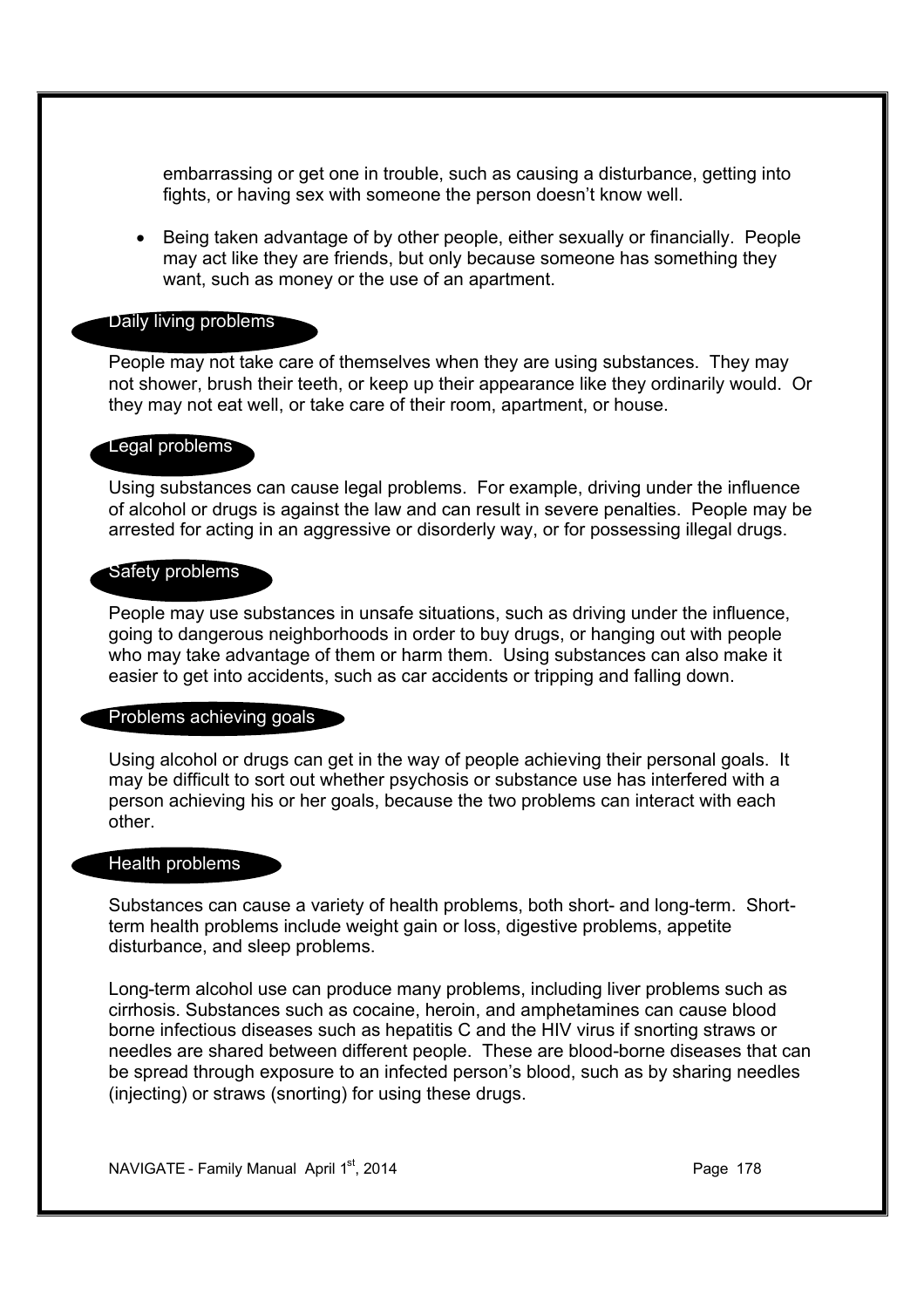People may also neglect to take care of chronic health conditions such as diabetes or to keep up with health protective behaviors like exercise because they are doing drugs.

#### Psychological dependence

Frequent use alcohol or drugs can lead to psychological dependence, such as:

- Spending a lot of time using substances
- · Giving up important activities in order to use
- · Using more than intended
- Trying unsuccessfully to stop

### Physical dependence

Frequent use of substances can also lead to developing tolerance, so that the person needs to take larger amounts to get the same effect they used to get. Another sign of physical dependence is experiencing withdrawal symptoms if they stop using, such as feeling shaky or nauseous.

#### Question:

· Has the relative in NAVIGATE developed any of these problems mentioned above because of substance use?

## **Tips to Help with a Relative's Substance Use**

Substance use is common in persons with a psychotic episode and it make take some time for the person using the substances to recognize there is a problem. There are things family members can do to help the situation. Here are some tips:

• Continue to use good communication skills about being concerned or worried; prompting and nagging about substance use tends to make it worse. For example, you can say *"I worry you will relapse when you drink more than a beer. Is there anything I can do to help"* instead of *"You have to quit drinking. Don't you remember what the prescriber said?"*

- · Provide praise for positive changes (e.g. avoiding substance using friends, even going a few days without using) no matter how small.
- · Do not contribute any money that your relative in NAVIGATE may be using for substances.
- · Set a good example yourself—do not use substances to excess.
- · Give a clear firm consistent message about why you are concerned about what your relative in NAVIGATE is doing that might interfere with his/.her recovery.

NAVIGATE - Family Manual April  $1<sup>st</sup>$ , 2014 **Page 179** Page 179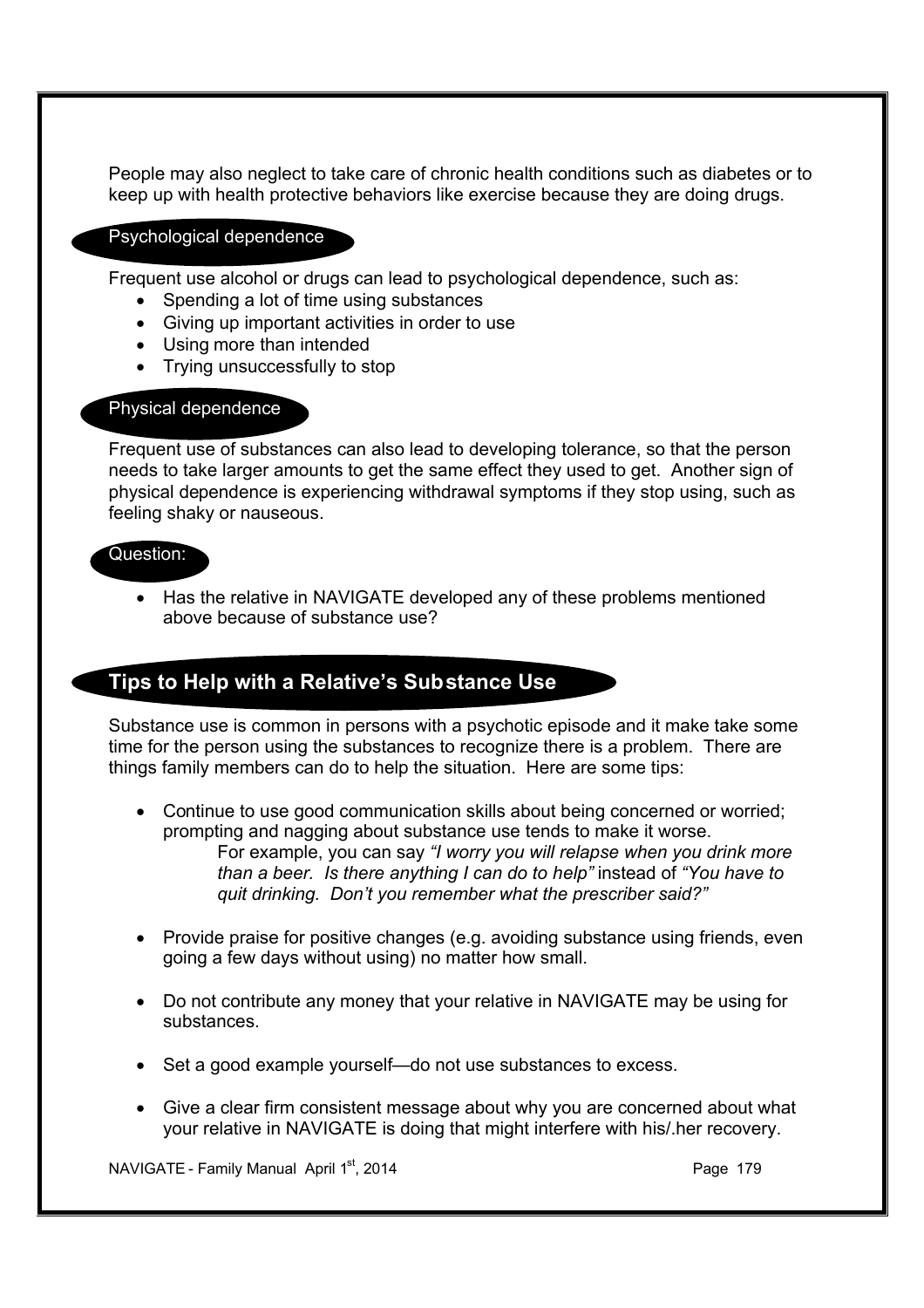## Home Practice Option

Between sessions, most people in our program find it helpful to try putting some knowledge or skill into practice at home, so they can see how it works in their own situation. Here is a home practice option for this handout that you can review now or at the end of the session.

**1.** Decide which of the tips outlined above family members are going to use over the next week and try them.

# **Summary Points for Just the Facts-Basic Facts about Alcohol and Drugs**

- · *Many people with a first episode of psychosis use substances.*
- · *Common reasons for using substances in psychosis include to socialize, have fun, cope with symptoms, and manage boredom.*
- · *People with psychosis are especially sensitive to substance use effects, so just a little bit can make the situation worse.*
- · *Relatives can help their loved ones with a first episode of psychosis begin to reduce or eliminate use.*
- · *Reducing or eliminating substance use can take a long time in first episode psychosis, but it is possible.*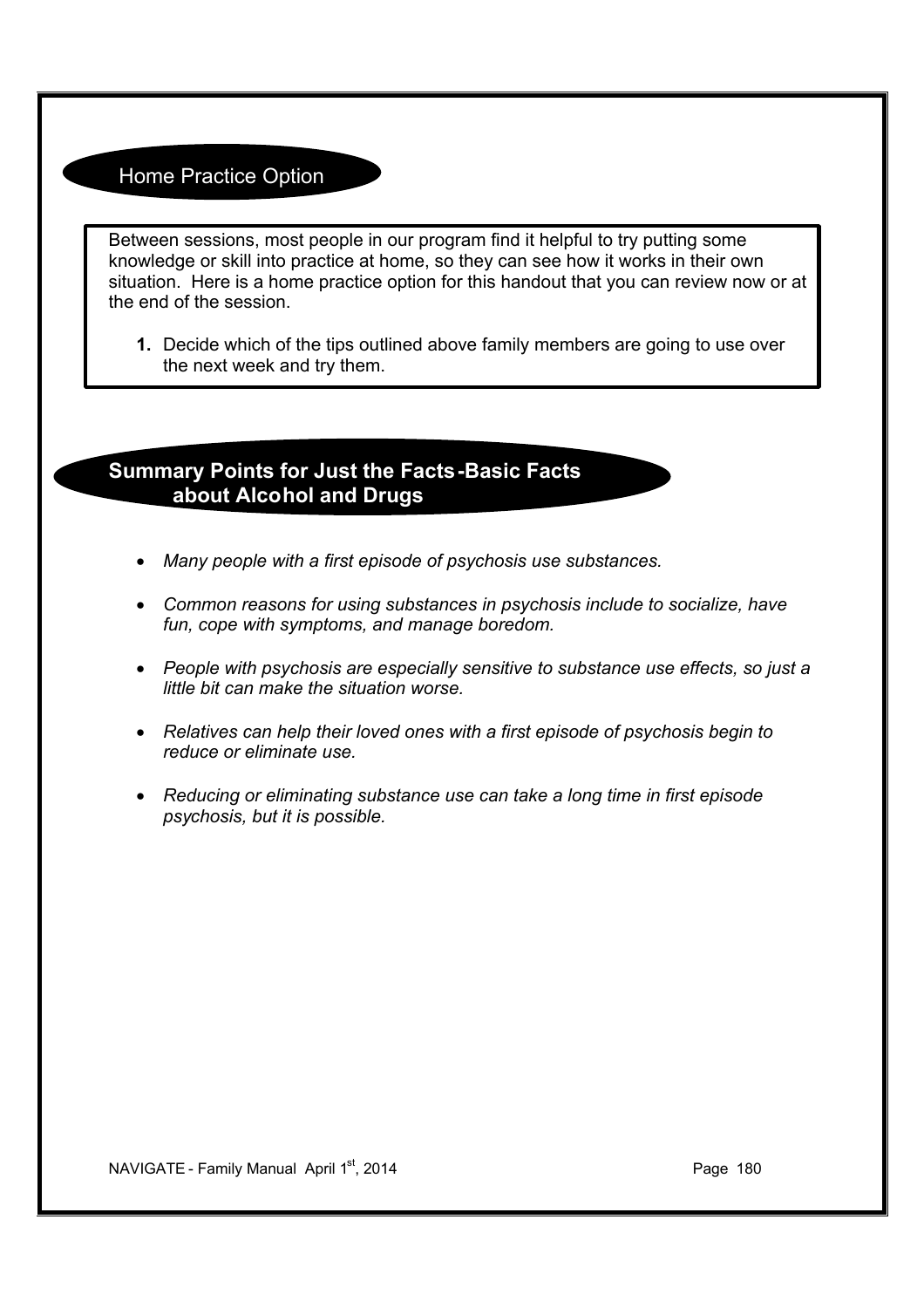# **Format for Monthly Check-Ins with the Family**

NAVIGATE - Family Manual April 1<sup>st</sup>, 2014 **Page 181** Page 181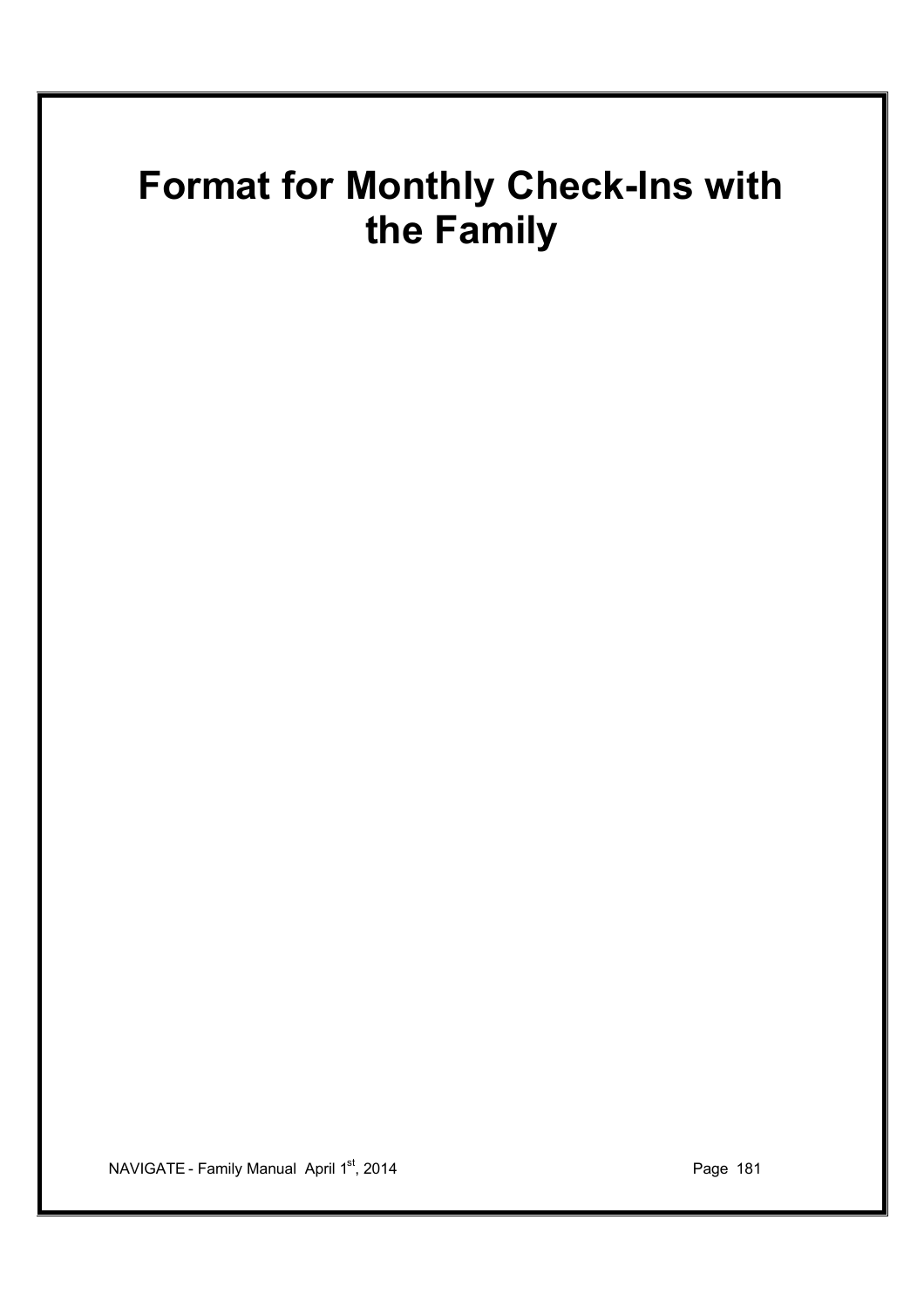# **Monthly Check-Ins with the Family**

It is critical for the client, relatives, and the treatment team to continue to be able to share information. Planned monthly contacts provide a forum for this information sharing, as well as providing an opportunity to assess how the family is faring. Meetings should be held in person the first year, with both the relatives and the client participating; however, it is preferable to have the meeting on the phone rather than missing it for a month. After the first year, if the client is doing well, phone check-ins with relatives may suffice. Participants should be called two days in advance to remind them of the face-to-face meetings. Typical monthly contact meetings would last for 45 minutes. As the participants raise issues, the family clinician reviews appropriate educational material, gives advice and guidance, or helps problem-solves to resolve concerns. If formal decision-making or problem-solving might benefit the family, the family clinician can also integrate these tools from the *Family Consultation to Solve Problems and Make Decisions* section of the manual. The family clinician also reminds families, as appropriate, that as clients progress through NAVIGATE, discharge to other treatment is a typical outcome and keeps the long-term focus on moving towards the client and family being as fully integrated into the "non-mental-health" community as possible.

### Introduction, Alliance Building, and Agenda Setting (5 Minutes)

Regardless of the main focus of this session, it begins with utilizing the alliance building techniques presented previously and setting the session agenda. In the alliance building stage, the family clinician greets participants warmly and asks how each person's week went, particularly emphasizing "any urgent issues that might get in the way of the work today." The goal is to be engaging, but not to be deterred by other issues, unless they are critical. The agenda for the session includes:

- 1) Review of client's current status.
- 2) Discussion of client's goals and relevant progress and ways family can help with goals.
- 3) Review of client's participation in treatment program.
- 4) Monitoring early warning signs.
- 5) Progress/concerns noted by family

*"It's good to see you all again. The session will run about 45 minutes, and I want to get a clear sense of how XXX is doing in his recovery and answer any questions you have and address any concerns. Any crises or urgent issues we need to address before we begin?"* 

### Review Of Client Status (10 Mins)

Here, the clinician prompts the client and family to discuss the client's current status. It is important to engage both the client and the relatives in the discussion and identify opportunities to review any of the educational material, as relevant. This is especially important if the relatives are critical of the client.

NAVIGATE - Family Manual April  $1<sup>st</sup>$ , 2014 **Page 182** Page 182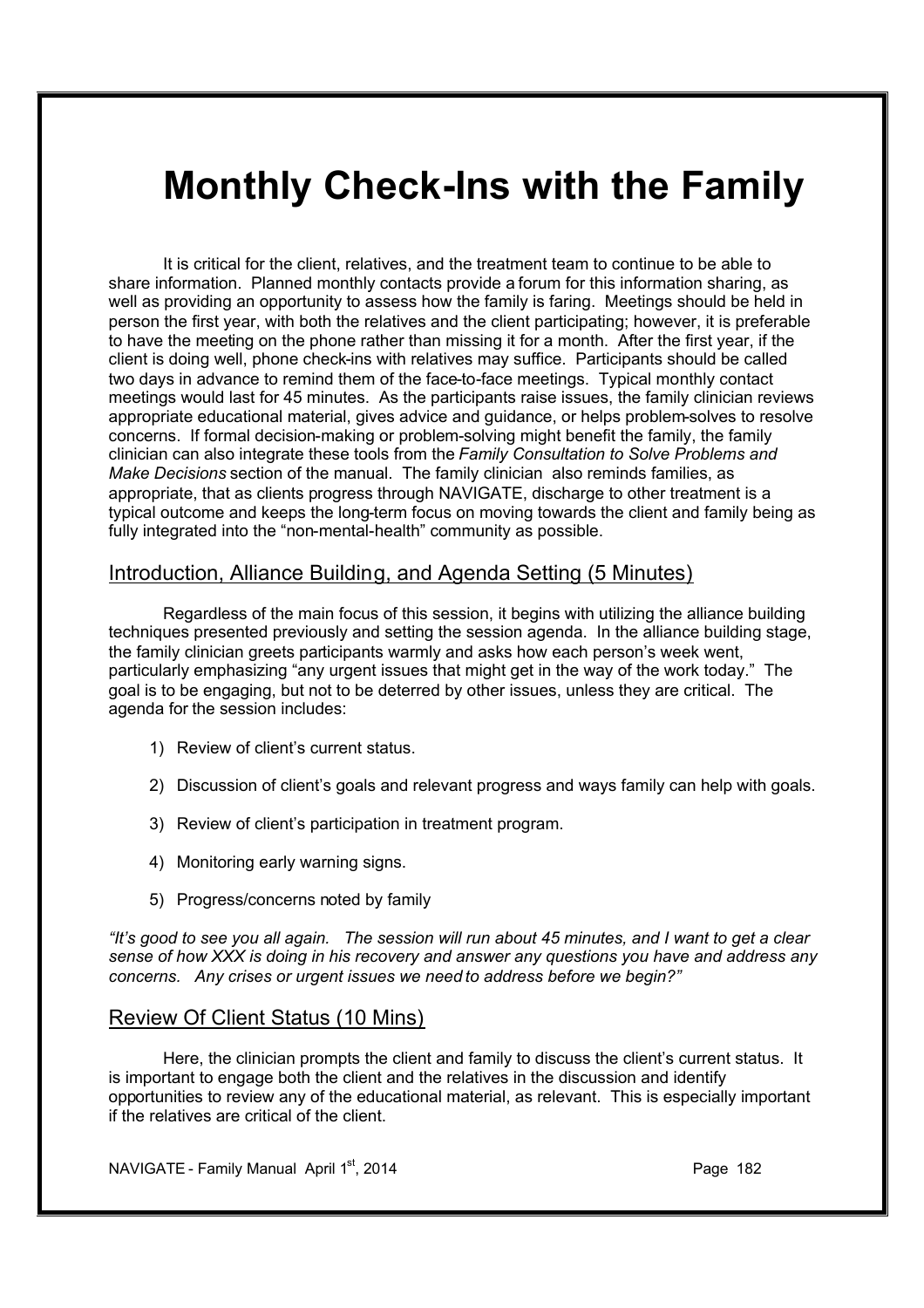(To Client) *"XXX, so how have things been going for you over the past month? What has been going well? Any problems? Any symptoms or issues troubling you? How has it been going with the medication? I know it can be hard to keep it all straight—how many times have you missed it in the last couple of weeks?"* 

*"How have things been going for you with your family? How have you all been getting along? Have you been seeing any friends? What about drugs or alcohol?"* 

(To Relatives) *"How has XXX been doing? What has been going well? What kinds of improvement have you noted? Any problems? Anything you are worried about? Any concerns on your end?"* 

### Discussion Of Client Goals And Progress, Including Possibilities For Family Assistance (10 Mins)

Here, the clinician prompts the client to discuss his/her treatment goals as well as progress on the goals. It is important to engage both the client and the relatives in the discussion, and to look for opportunities where clinical knowledge and skills can be integrated into family life.

(To Client) "*XXX, remind us all again what goals you have been working on in the IRT program? How have you been progressing on them? Anything you are proud of? Any problems working on the goals? Have you needed support people for these goals? Has your family been helping? Do you need help from your family?"* 

(To Relatives) *"What have you noticed about XXX's work on these goals? Anything come to mind? Any way you have been able to help?"*

### Review Of Client Participation In The Treatment Program, Including Discussion Of Next Steps And Length Of Time In Program (5 Mins )

The objective of this part of the session is to encourage the client to continue to participate in treatment and to evaluate the family's attitudes towards treatment participation. Any obstacles to participation are addressed.

*So, "XXX, how has it been going for you here at the program? Have you been making your appointments? Who are you working with now? Any difficulties with transportation to the clinic or getting there on time? What are you doing in the IRT program? Anything happening with work or school?"* 

*(To Relatives)* "*What has been going well about XXX coming to the treatment program? How are you feeling about that? Any concerns?"*

*(To All) "You all have been with the program for XX months now—how do you think it is going overall? Any thoughts about how long you might want to continue? Have any of you talked at all about how long you might want to be continuing with us in NAVIGATE?"*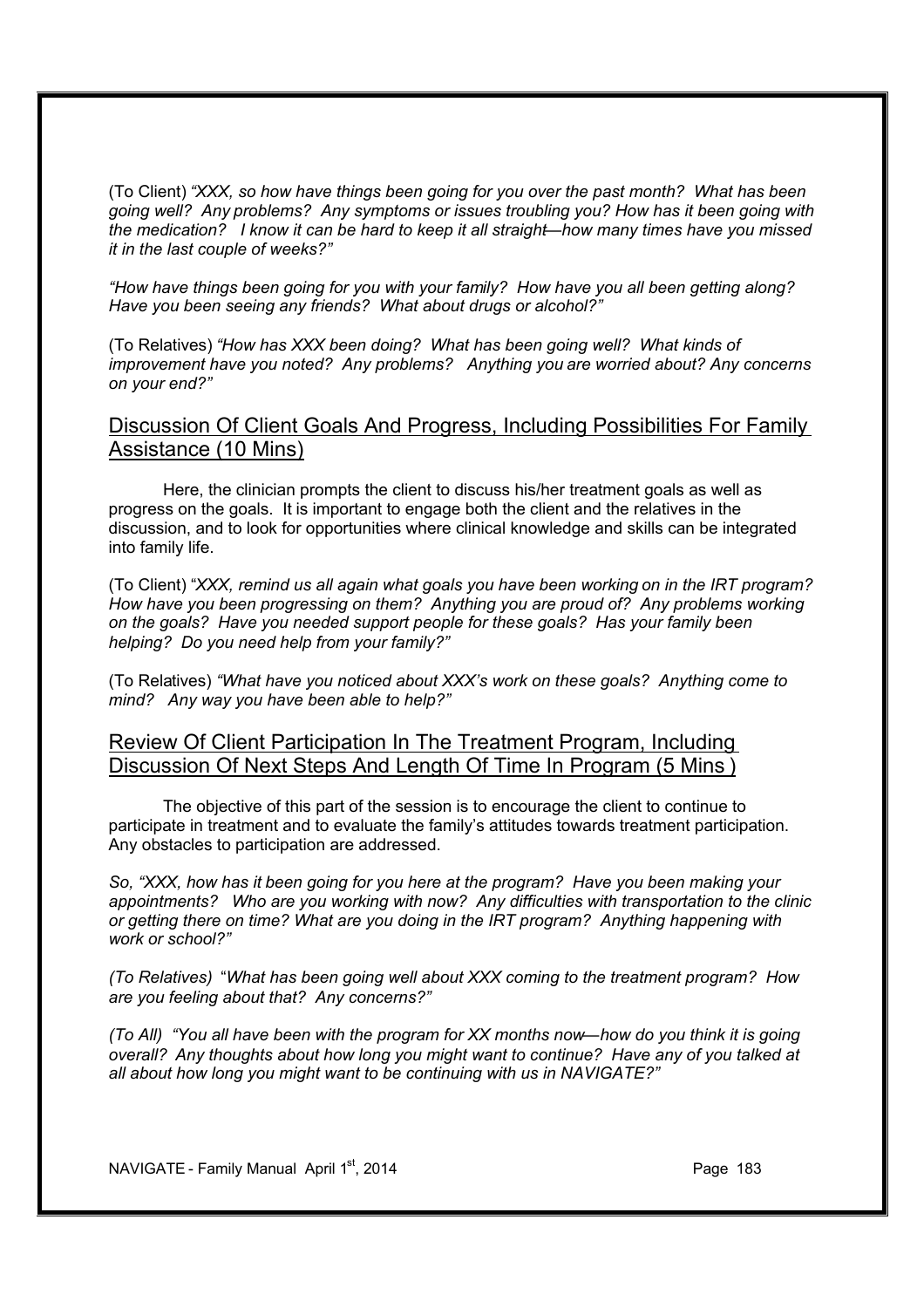### Monitoring Early Warning Signs (5 Mins)

The goal here is to check for the presence of early warning signs and model this checking for client and relatives. The client's completed relapse prevention sheet should be available for review.

*"I have a copy of your relapse prevention form here—let's quickly look it over. Has it changed at all?? Any of your warning signs flaring up? And what about stressors? Are any of these circumstances you mentioned happening now? How have you been handling this?"* 

### Opportunities For Family Input (10 Mins)

The goals here are to prompt the family to note any progress in the client, to be sure any family concerns are addressed, and to assess how the family is coping.

 (To relatives) "*We talked a bit about the improvements XXX is making—anything you are pleased with? Anything else going well from your perspective? Anything we did not mention that concerns you? Worried about anything else we did not mention yet? How have you all been doing? How are you bearing up?"*

### Closing The Session (5 Minutes)

The session should close with the clinician:

- asking if participants have anything else to add
- · summarizing the main points covered in the session
- making a plan for follow-up of any problem-solving done in the session
- · clarifying how the information obtained here will be utilized by the treatment team
- scheduling the next meeting date
- thanking the participants for attending

### After The Meeting

Confer with other NAVIGATE team members about any issues raised in the monthly check-in.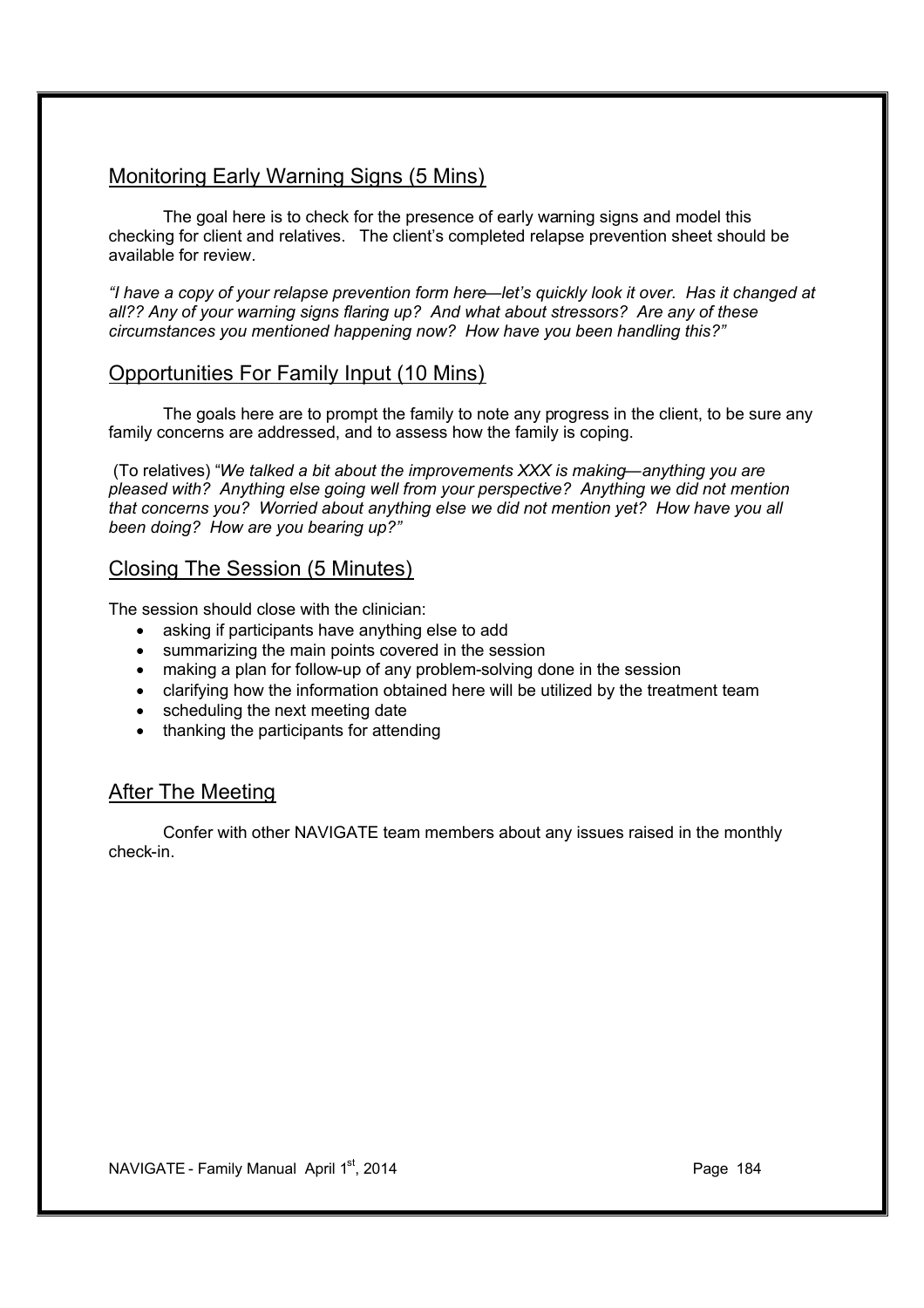# **Clinical Guideline for Family Consultation to Solve Problems and Make Decisions**

NAVIGATE - Family Manual April 1<sup>st</sup>, 2014 **Page 185**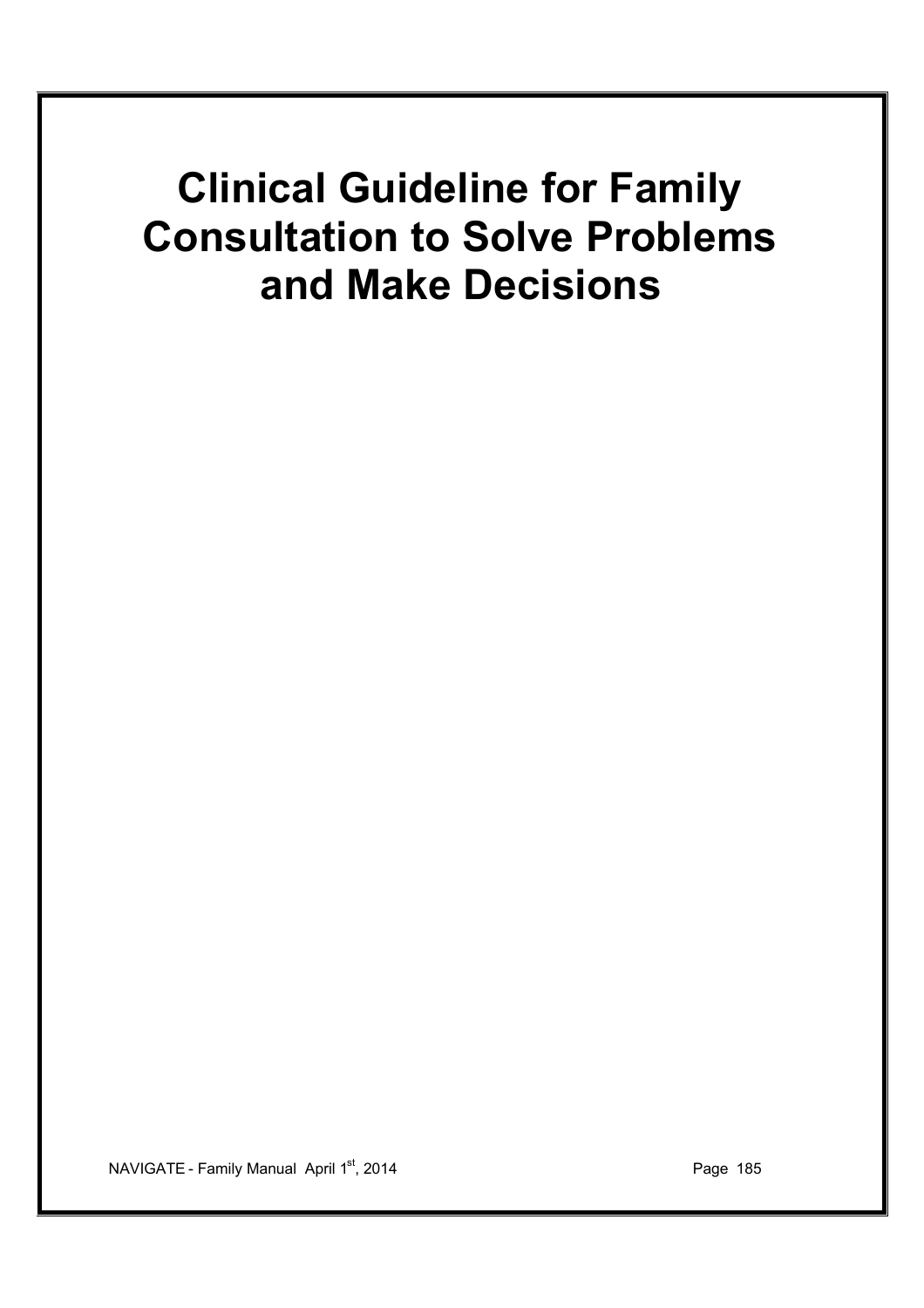# **Clinical Guideline for Family Consultation to Solve Problems and Make Decisions**

Consultation is offered to families on an "as needed" basis as problems arise after the education sessions. The family clinician may become aware of the problems from the team, during the monthly check-ins, or because someone in the family alerts him/her to a problem. Typically a course of family consultation will take from 1-5 sessions, with 3 being typical.

### Goals

- **1.** Identify the problem to be solved or decision to be made.
- **2.** Conduct a problem solving session or decisional balance as appropriate.
- **3.** Schedule a follow-up session as needed.
- **4.** Schedule subsequent meetings as needed to continue solution implementation.

### Materials Needed

Educational forms - Family Consultation to Solve Problems and Make Decisions

### **TEACHING STRATEGIES:**

- Begin by engaging participants in some small talk.
- · Elicit the purpose of the meeting from whomever brought up the issue.
- · Be prepared to conduct either problem-solving or complete a decisional balance.
- · Have family members take on as much responsibility for the meeting as possible.
- · Involve all participants.
- · Continue in multiple sessions until a resolution is found.

NAVIGATE - Family Manual April 1<sup>st</sup>, 2014 **Page 186** Page 186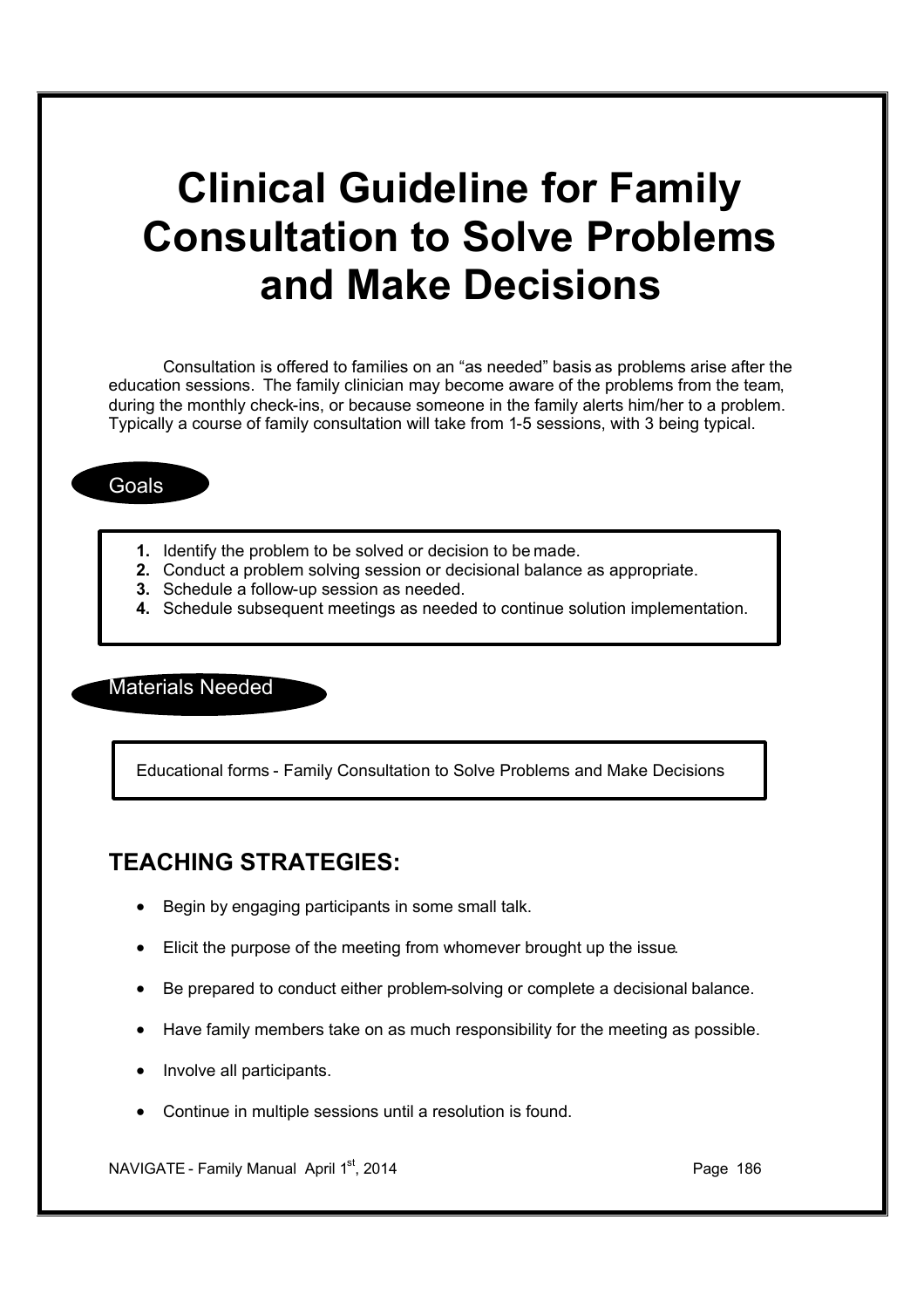## **TIPS FOR COMMON PROBLEMS:**

### **One Person Does Not Want to Solve the Problem**

• In general, there are two strategies for dealing with the difficulty of one person not wanting to be involved in solving the problem. First, an attempt can be made to redefine the problem so the person becomes more interested in participating in the discussion. For example, parents who were upset about their son's refusal to bathe regularly were able to engage him in a discussion by changing their definition of the problem from *"Joseph rarely bathes and smells unpleasant"* to *"Joseph doesn't like it when his parents nag him about bathing"*. The second strategy to use when one person will not participate in solving the problem is to meet without that person. For example, two parents had a daughter who smoked in all rooms of the house, despite clear household rules. Since they were unable to get her to cooperate to solve this problem, the parent chose to meet without their daughter to establish consequences for their daughter's breaking these rules, and then shared them with her.

#### **Choosing among Multiple Problems**

• Families may be besieged by many problems. Decisions must be made regarding which problems should be addressed first, second, and so on. The most important consideration when prioritizing problems is the urgency of the problem. Crisis oriented problems, such as suicidal thoughts, self-destructive behavior, violence or threats of violence toward others, or marked worsening in symptoms, must be addressed immediately. The next type of problems to be addressed is those related to a possible relapse of symptoms. For example, the abuse of drugs or alcohol, which can precipitate a relapse, is a high-priority problem. Similarly, it the person with psychosis stops taking medication or has begun to have early warning signs of a relapse, it is important to have a consultation to get help.

### **The Problem or Goal Is Too Broad and It Is Unclear Where to Start**

· Some problems or goals may be so large they seem to be as insurmountable. Breaking down a large problem into small, manageable chunks can aid the process of problem solving, just as a tall mountain can be climbed by taking many small steps. To break the problem down into smaller elements, identify what needs to be changed first, then second, etc. Try to make each element small enough so that is can be solved, and work on only one step at a time. For example, the client in one family was interested in improving his personal hygiene without prompting from family members. The task of improving hygiene, including bathing regularly, washing hair, brushing teeth, combing hair, and deodorant use, was too great to solve in a single family meeting. However, family members were able to make headway on the problem when they worked on improving only one hygiene area (e.g., brushing teeth) at a time; praise small steps toward the big goal.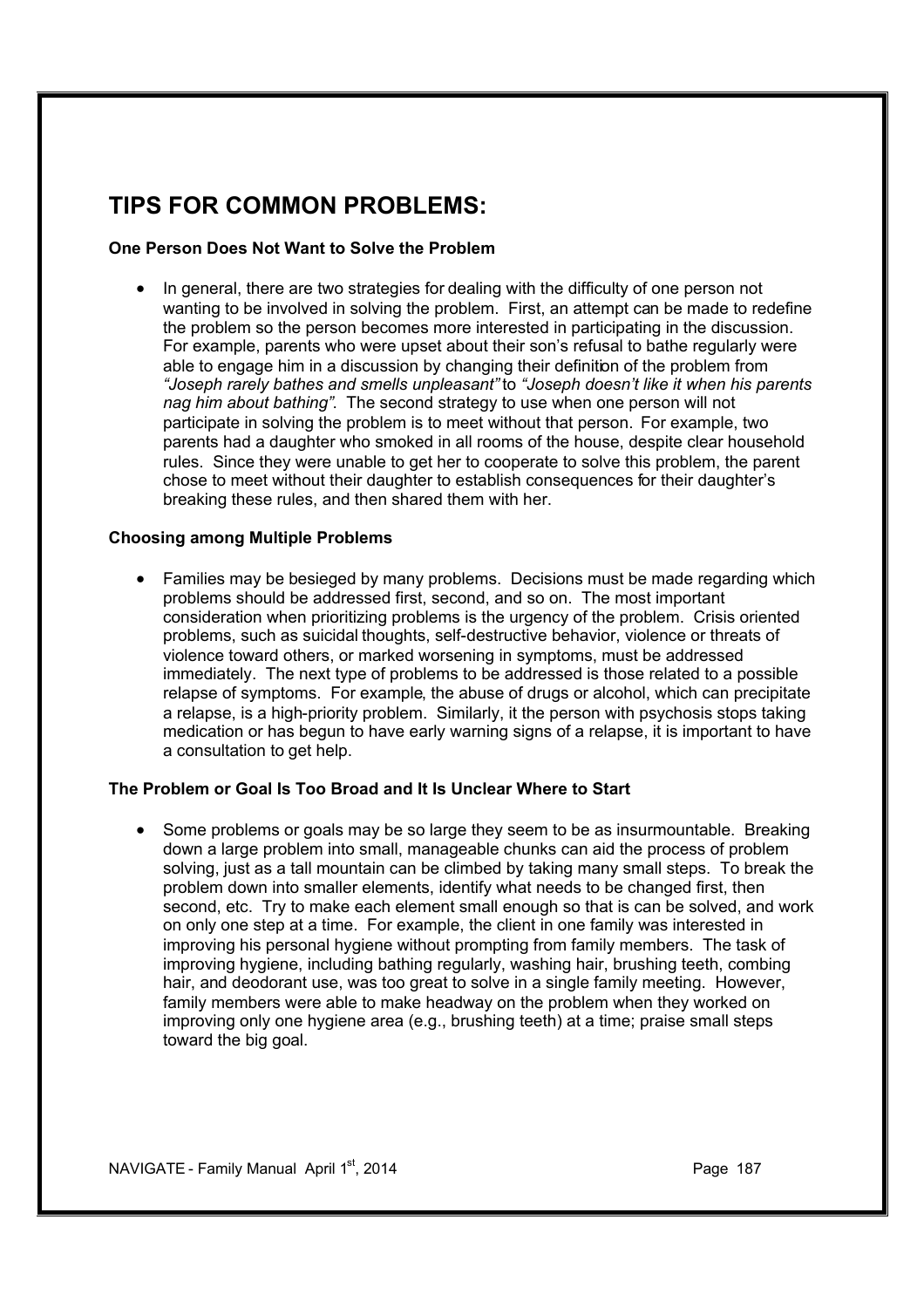### **The Consultations Result in Arguments**

· Meeting when tension is low and avoiding blaming statements can reduce arguments. Defining the problem very specifically, rather than generally, can also help prevent arguments. Focusing on how to improve things for the future, instead of dredging up the past, helps. When there is a conflict among family members, it is usually because each person has a different viewpoint about a problem that is difficult to change. Taking a brief time-out is also an option.

### **Participants Don't Follow Through on Plans**

- · There is usually one of three basic reasons why most family members do not follow through on a plan that has been agreed upon during consultation meeting in the clinic: 1) they forget; 2) they do not know exactly what they are supposed to do; 3) they do not believe the plan selected will lead to the best solution. Strategies for overcoming these obstacles are as follows:
	- **1.** Reminding people to follow through on their part of the plan can prevent forgetfulness. Reminders can be verbal or written. Some families post a list of all family members' roles in solving a problem. It is helpful to post the list in a prominent spot such as on a bulletin board or the refrigerator.
	- **2.** When a plan is being discussed in the consultation, efforts should be made to clarify exactly what each person's role is and what he or she is expected to do. The clinician should ask every family member what they promised to do between meetings to help each know his/her role.
	- **3.** Sometimes people do not do their part of a plan because they do not really believe that the plan will work, or they disagree with the definitions of the problem itself. If someone repeatedly does not follow through on the plan, despite reminders, this possibility should be explored. The solution may need to be adiusted.

### **No Matter How Hard the Family Tries, the Problem Cannot Be Solved**

· Sometimes it is difficult to solve a problem or achieve a goal despite many attempts. When all reasonable efforts have been made, redefining the problem or goal can be a useful strategy. For example, one participant in the NAVIGATE program, Sally, kept saying she wanted to quit smoking. Her parents thought that was a great idea-her father had lung cancer from smoking. Unfortunately, trying to quit smoking was very stressful and Sally got very irritable with all her parents and brother, had a hard time sleeping, and kept worrying about putting on weight. While Sally acknowledged smoking was a problem and not good for her health, all the family members decided that they would redefine the goal as "keeping Sally's smoking to less than half a pack a day" over the next three months until the daughter was a little more stable on her medication and the holidays were over. Sally agreed with the plan and quit smoking about 6 months later.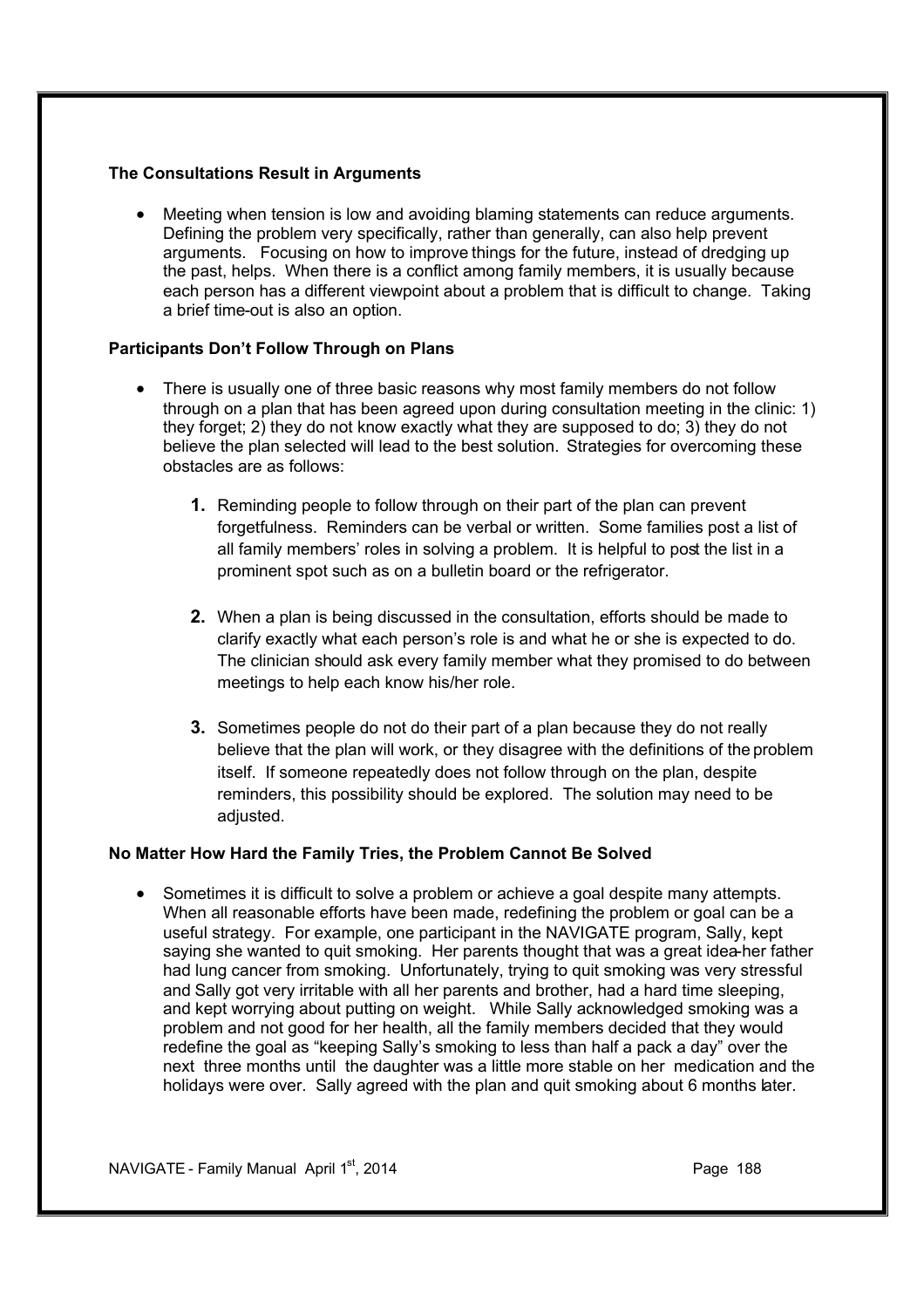## **THE MOST IMPORTANT GOAL OF THE SESSION:**

Resolve the issue the family wants to address.

## **EVALUATING GAINS:**

You should monitor progress by collecting information from all possible sources—the team, client report, family report, monthly check-ins—to see if the issue is improving.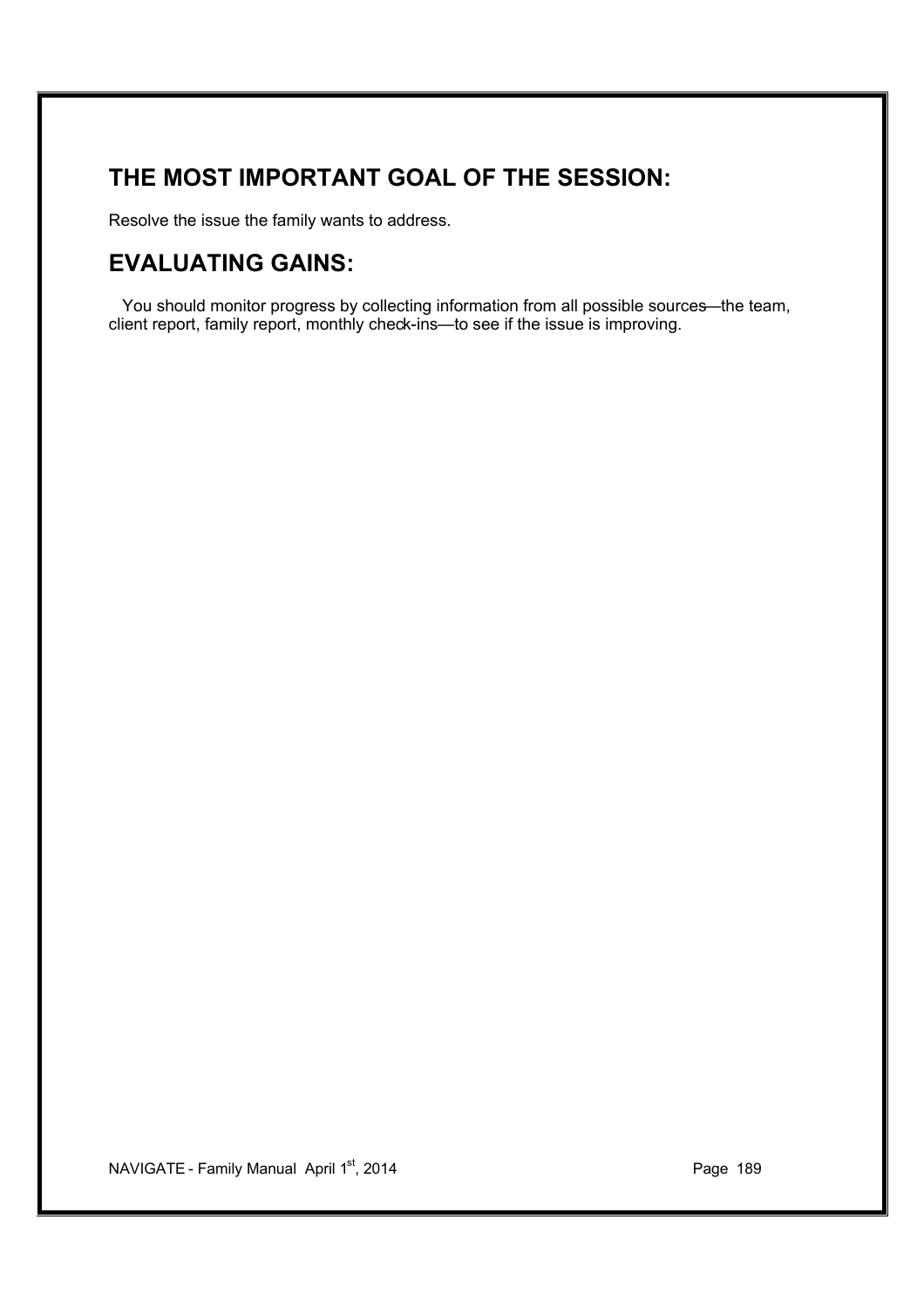# **Family Consultation to Solve Problems and Make Decisions Participant Handouts**

NAVIGATE - Family Manual April 1<sup>st</sup>, 2014 **Page 190** Page 190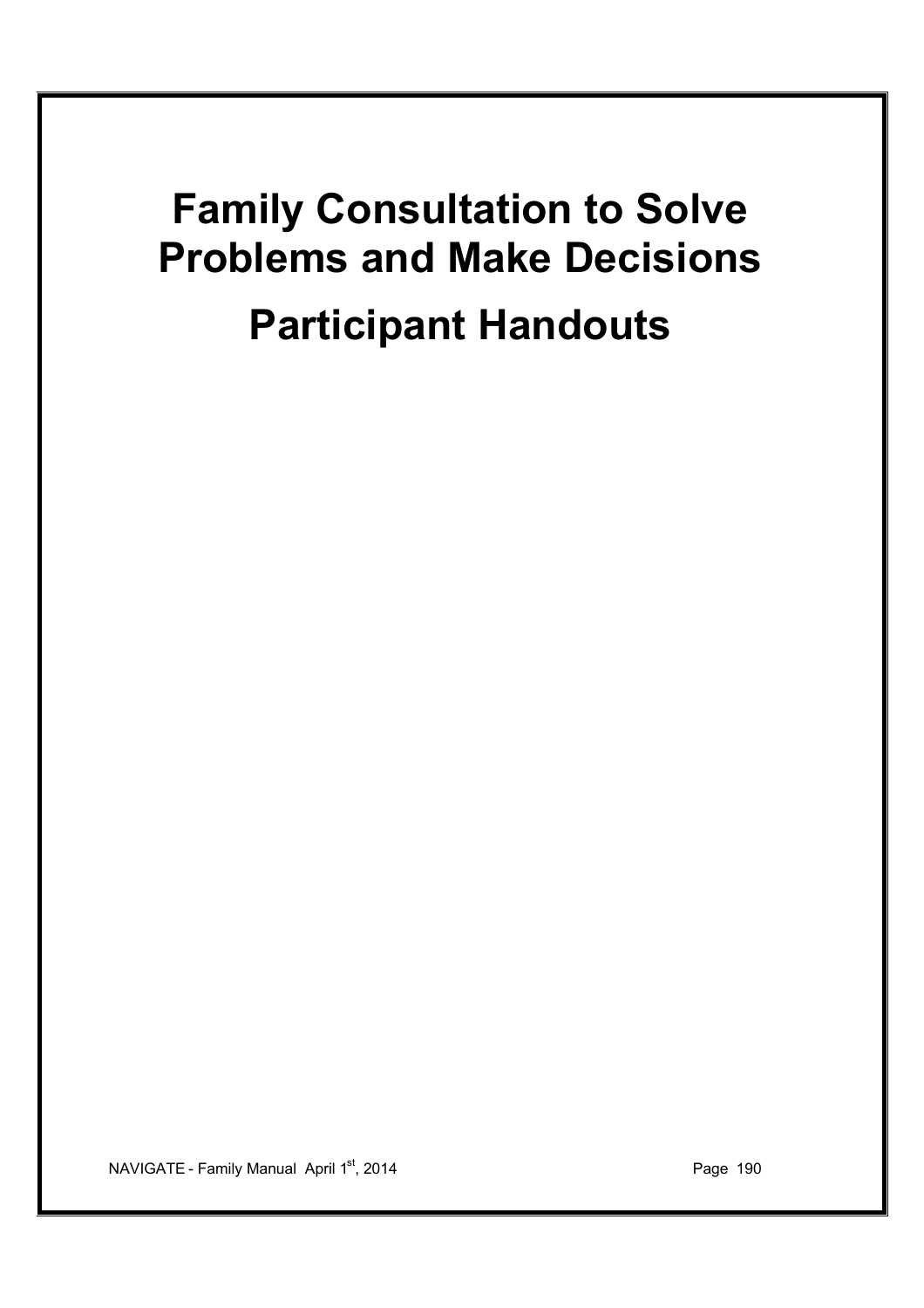# **Family Consultation to Solve Problems and Make Decisions**

Once family members have learned how to support recovery from psychosis in the educational phase of NAVIGATE, they are still likely to confront many challenging situations. In addition to the monthly follow-up meetings, the NAVIGATE team is available on an "as needed" basis to work with families to address issues and problems associated with recovery in psychosis. These problems are often related to issues confronting the person in NAVIGATE as he/she pursues goals—perhaps problems taking medication regularly, finding friends, learning to budget, or managing urges to use alcohol or drugs. Typically, a consultation will involve 2-3 meetings with the participants and the family clinician, each scheduled one or two weeks apart. For most problems, the more family members who can attend the sessions, the more likely it is the problem solving will be successful.

Many families find that working to solve problems *in a systematic way* can lead to better outcomes. Families can learn to use a specific set of strategies to resolve problems and meet goals effectively. In the NAVIGATE program, we often use this strategy as the foundation of family consultations. In this handout, we first discuss how to work on solving problems and present the steps of successful problem solving.

Some situations involve *making a decision* rather than solving a problem. For example, the person in NAVIGATE may need to decide whether to go back to school or to move from where he/she lives. In such a situation, making a decision then leads to problems that need to be solved. To increase the likelihood of making the best choice possible, using a structured approach to making a choice--a decisional balance-- may be helpful. The "nuts and bolts" of a decisional balance are presented in the second part of this handout.

### **Using a systematic approach can help families solve problems and make decisions better.**

### **Organizing Family Problem-Solving**

Families often find that following a specific structure for solving a problem can help to organize the members and keep them focused on the issue at hand. The family clinician helps organize the family and structure the discussion to follow the steps of problem-solving. Using these steps had been shown to increase the likelihood that successful solutions will be found.

NAVIGATE - Family Manual April 1st, 2014 **Page 191** Page 191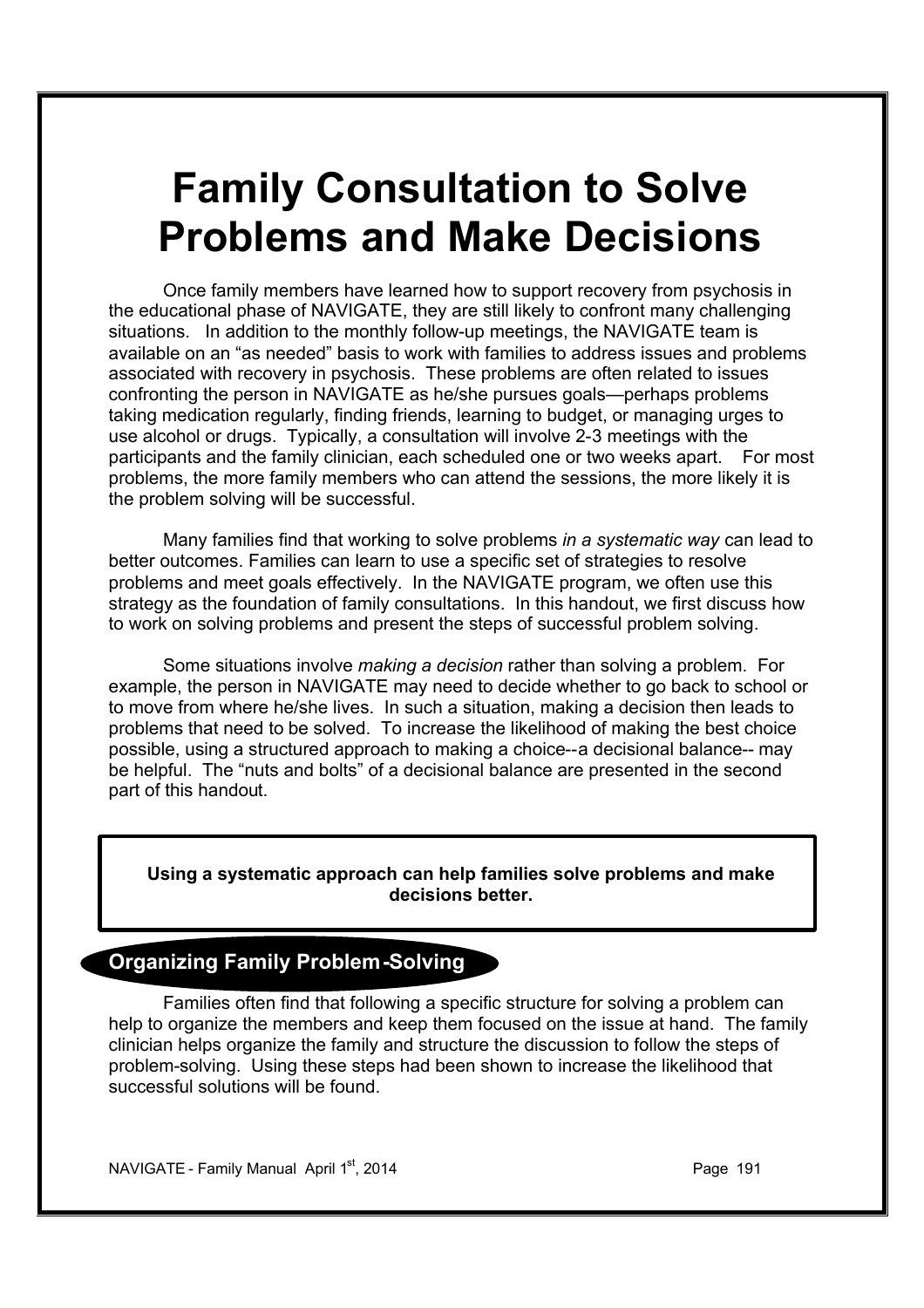### **Steps of Problem Solving and Goal Attainment**

The structured approach to solving problems in NAVIGATE follows six steps. The clinician works with family members and focuses on one step at a time. We encourage everyone to participate actively in the family discussion and all feedback is welcome.

The six steps are as follows:

- **1. Discuss the problem or goal.** All family members talk about the problem or goal and pay attention to what each person says. It is especially important for the people most involved to talk about how the problem affects them. When everyone has expressed opinions, family members try to arrive at a common definition of the problem or goal. This may require family members to compromise with each other. Wording the problem or goal positively in terms of how to change something can facilitate accomplishing this step. When family members agree on a specific definition, it is written down. During the discussion it may become clear that the problem actually involves a decision to be made. Strategies for good decision making are discussed below.
- **2. Brainstorm at least three possible solutions.** At the beginning of this step, family members review previous attempts to resolve the problem. This review helps avoid repeating the same mistakes. Then, everyone identifies as many potential solutions to the problem as possible. Do not evaluate the solutions at this time. Even "fantasy solutions", outlandish ideas, and humorous responses can be included. Everyone should contribute at least one idea, and no one is criticized.
- **3. Briefly evaluate each solution.** List the advantages and disadvantages of each idea for solving the problem or achieving the goal.
- **4. Choose the best solution.** Try to pick the easiest solution that is likely to work. The chosen solution(s) should be agreed upon by the family members. Sometimes, one or two solutions are clearly favored by everyone. Other times, family members may differ as to which solutions they prefer. Solutions may need to be modified or compromises made in order for the family members to reach agreement.
- **5. Plan the implementation.** When family members agree on how they want to solve the problem or achieve the goal, they need to formulate a plan to put their ideas into action. This plan addresses four key elements:

NAVIGATE - Family Manual April 1<sup>st</sup>, 2014 **Page 192** Page 192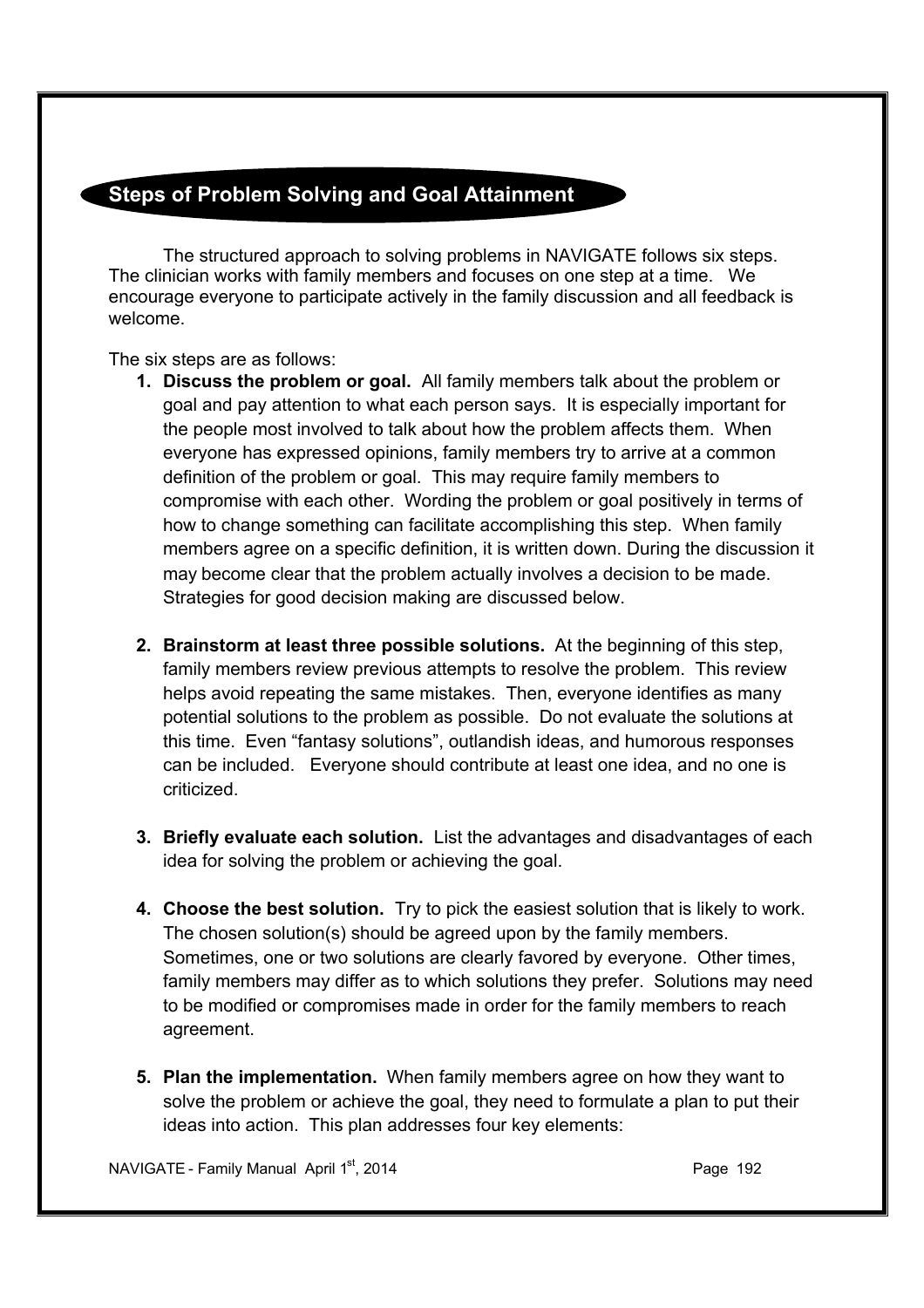- A. Time-frame. When will different parts of the plan be accomplished?
- B. Resources. Are any special resources needed to carry out the plan (e.g., money, skills, information)?
- C. Roles. Who is responsible for doing what?
- D. Possible obstacles. What could interfere with putting the plan in action? How could these obstacles be avoided and dealt with if they occur?
- 6. Review implementation at the next consultation; modify as needed. After the family has agreed upon a plan, a date is set to meet again and evaluate whether the plan was successful. At this meeting, family members will discuss and praise efforts that have been made to implement the plan and evaluate whether further effort is necessary to solve the problem or achieve the goal. The follow-up meeting can be just a few days away or a week away.

### Summary of Steps to Solve Problems and Achieve Goals:

- 1. Define the problem.
- 2. Generate possible solutions.
- 3. Evaluate each possible solution.
- 4. Choose the best solution or combination of solutions.
- 5. Plan how to carry out the solution(s).
- 6. Review implementation of the plan and praise all efforts.

### Here is an Example

Four members of a family, including the mother, two sons, and a daughter with first episode psychosis all lived together in a small apartment. One day, the daughter got into an argument with her boyfriend and threatened to throw a lamp at him. The boyfriend left but it appeared to the mother that her daughter was experiencing an increase in her symptoms. A consultation meeting with all family members was scheduled for the next morning with the clinical team. During the consultation meeting, after several minutes of discussion about the problem, everyone agreed to define the problem as "XXXX feels like she might hurt someone". The family identified six different possible solutions:

- 1. Take extra medication.
- 2. Go to the nearest hospital for an evaluation (and perhaps admission).
- 3. Daughter leaves the apartment.

NAVIGATE - Family Manual April 1st, 2014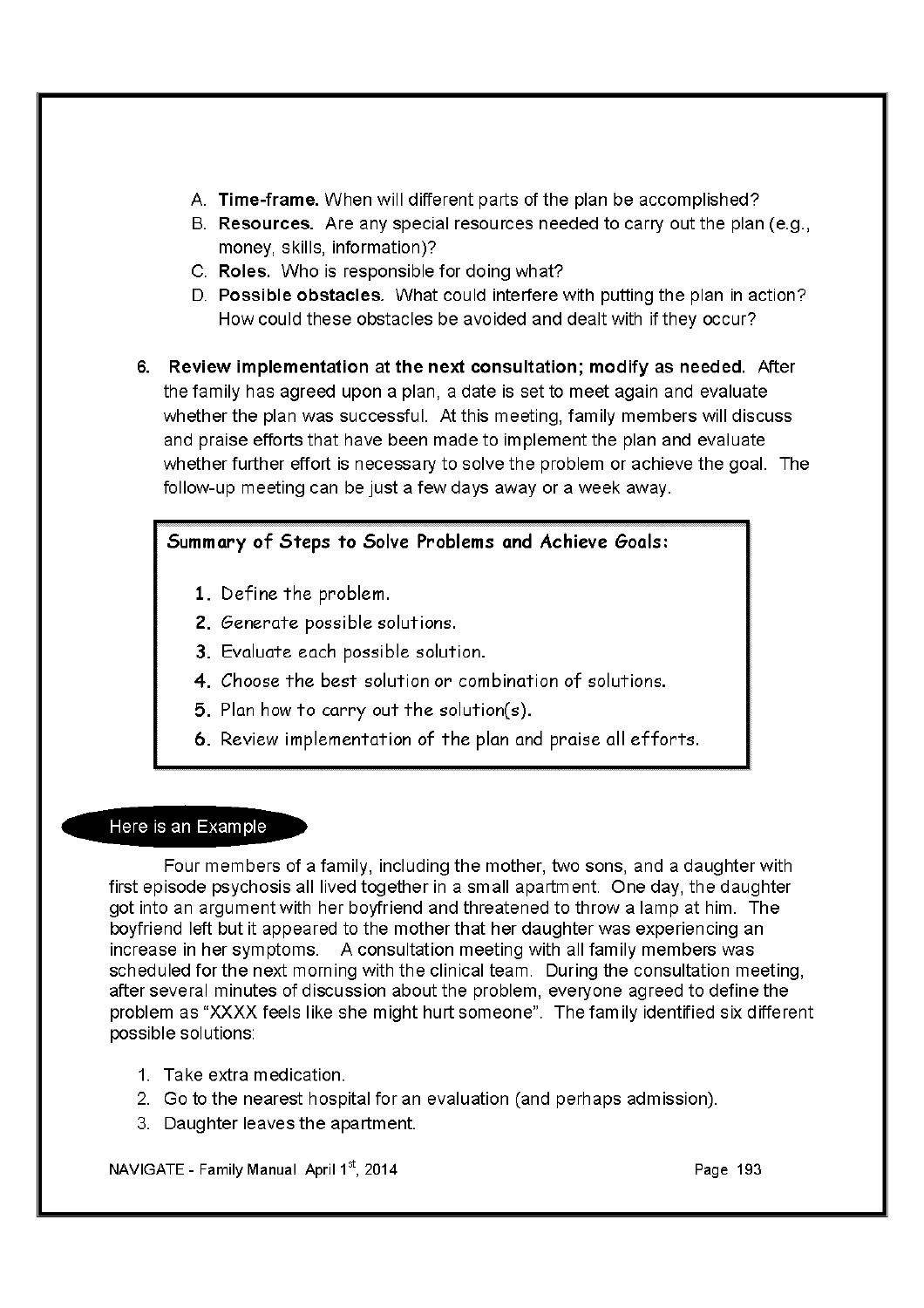- 4. Other family members leave the apartment.
- 5. Go to the hospital where the daughter was previously admitted.
- 6. Call the treatment team for an evaluation.

After considering the advantages and disadvantages of each possible solution, the family members agreed that the best solution was number 5, because the daughter felt the situation was urgent, and she was most comfortable going to a hospital where she was familiar with the treatment staff. A plan to implement the solution included the following steps:

- 1. Clinician calls hospital to see if there are available beds for admission. (If no beds are available, the closest hospital is called).
- 2. Mother calls cab for transportation to hospital.
- 3. Daughter packs clothes and toiletries.
- 4. One of the brothers accompanies his sister to hospital.

The plan was followed successfully, and the daughter was admitted to the hospital and got the treatment to help.

### Questions:

- · How does your family solve problems?
- What problem do you need to work on today?
- · Who can follow-up to see the solution is implemented?

### **Many difficulties in solving problems can be overcome**

### **Making Good Decisions**

Sometimes people are faced with complex situations that do not immediately lend themselves to the steps of problem solving. They require that a preliminary decision or choice be made before the initiation of problem solving. Typically, such decisions involve major lifestyle changes, such as whether the person in NAVIGATE should continue to live at home, enroll in school, begin using alcohol again, or tell friends about his/her recent problems with psychosis. To help make these difficult decisions best, the clinician can introduce the task of conducting a *decisional balance.*

A decisional balance involves learning steps similar to problem solving, including: (1) define the decision to be made; (2) generate a list of the advantages and

NAVIGATE - Family Manual April  $1<sup>st</sup>$ , 2014 **Page 194** Page 194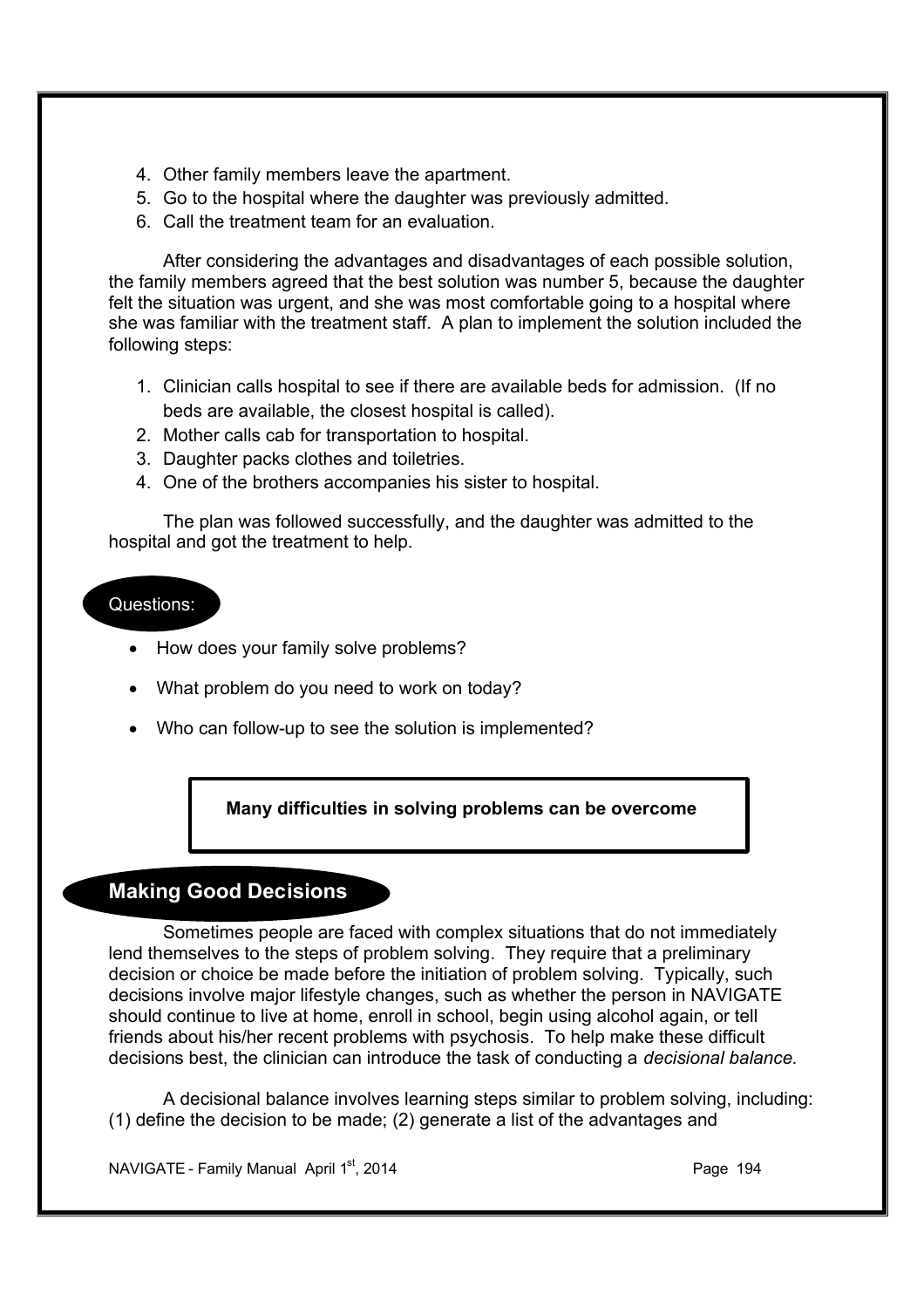disadvantages of one decision, and the advantages and disadvantages of another decision; (3) discuss the relative advantages and disadvantages; (4) select the best choice; (5) plan on how to implement the decision; and (6) follow up the plan at a later time. Everyone in the consultation should help give ideas for the decisional balance. An example of a decision balance completed by a family to weigh the advantages and disadvantages of their family member with psychosis quitting cocaine is provided in the table below.

| <b>Option A</b>   | <b>Potential Good</b>       | <b>Potential Bad</b>        |
|-------------------|-----------------------------|-----------------------------|
|                   | <b>Outcomes from Option</b> | <b>Outcomes from Option</b> |
|                   | A                           | A                           |
| Using cocaine     | Might have fun              | May get depressed           |
|                   | Feel more normal            | May end up in hospital      |
|                   | Will see friends            | Will have to be a           |
|                   |                             | newcomer at Cocaine         |
|                   |                             | Anonymous again             |
|                   |                             | Make family upset           |
| <b>Option B</b>   | <b>Potential Good</b>       | <b>Potential Bad</b>        |
|                   | <b>Outcomes from Option</b> | <b>Outcomes from Option</b> |
|                   | в                           | в                           |
| Not using cocaine | Can buy clothes with        | Will be bored               |
|                   | cash                        |                             |
|                   |                             |                             |
|                   |                             |                             |

### **Decisional Balance for Using or Not Using Cocaine**

Taken together, what is the best option? Not using

### **After the Decisional Balance is Completed:**

Once a course of action has been chosen, a variety of problems or goals can often be identified, to be worked on one at a time, using the problem-solving strategy discussed above. For example, with the person who completed the decision balance on cocaine use, his decision to avoid cocaine use resulted in a series of new problems, including:

- 1. Dealing with cocaine urges;
- 2. Finding sober friends; and
- 3. Finding transportation to a Cocaine Anonymous meeting.

The client and relatives were then able to define each of these as a specific problem or goal and used the steps of problem-solving that they had previously learned.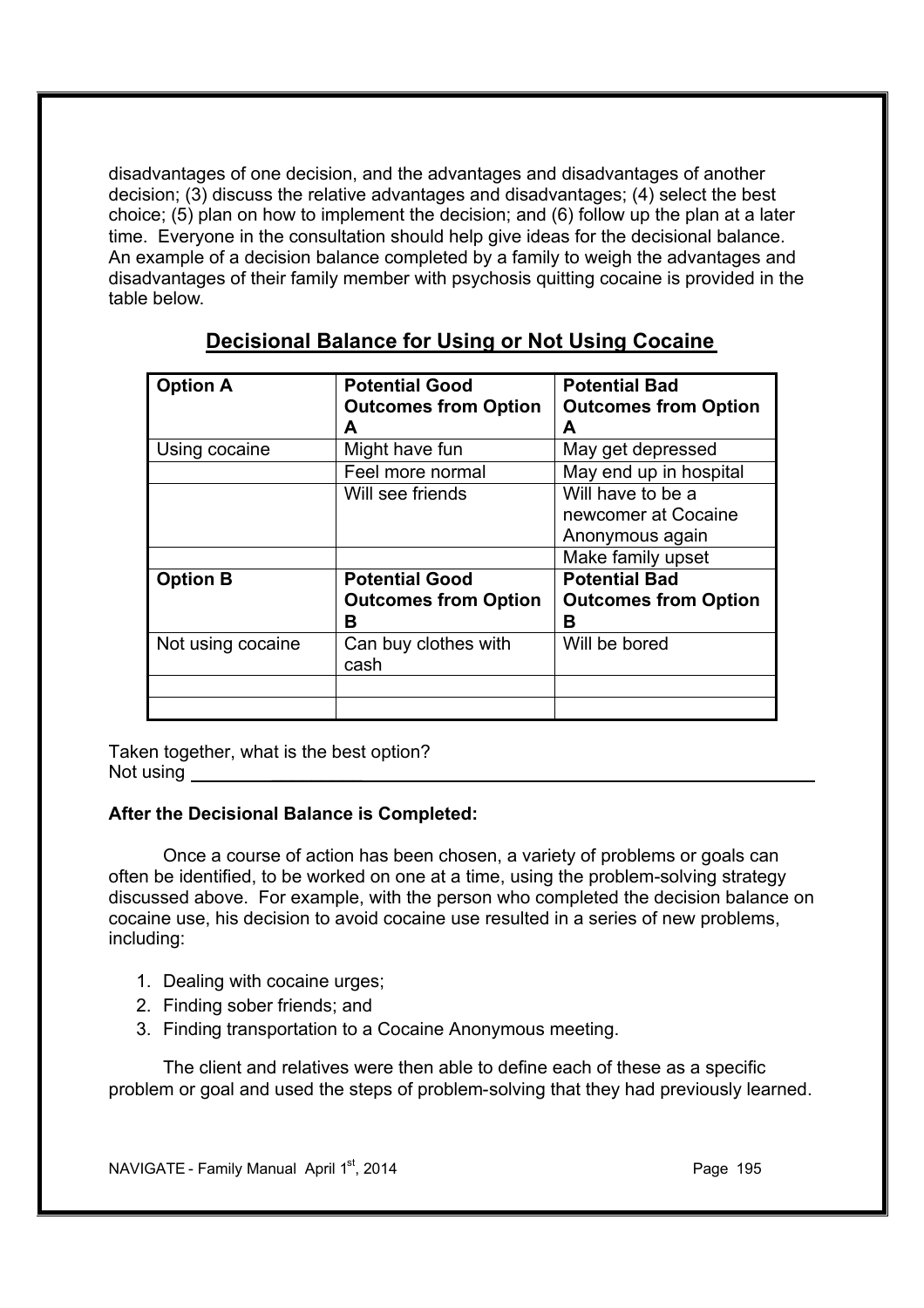### **Summary-Problem-Solving and Making Decisions**

- 1. Solving problems using a structured approach often leads to better outcomes.
- 2. Everyone's input is important
- 3. The steps to solve problems and achieve goals are:
	- a. Discuss the problem.
	- b. Brainstorm three possible solutions.
	- c. Briefly evaluate each solution.
	- d. Choose the best solution(s).
	- e. Plan the implementation.
	- f. Review implementation at next family meeting.
- 4. Families may encounter difficulties in solving problems together, but there are strategies for overcoming obstacles.
- 5. When there are important decisions to make, listing pros and cons in a decisional balance can be very useful.
- 6. Both problem solving and decisional balances are important parts of NAVIGATE family consultations.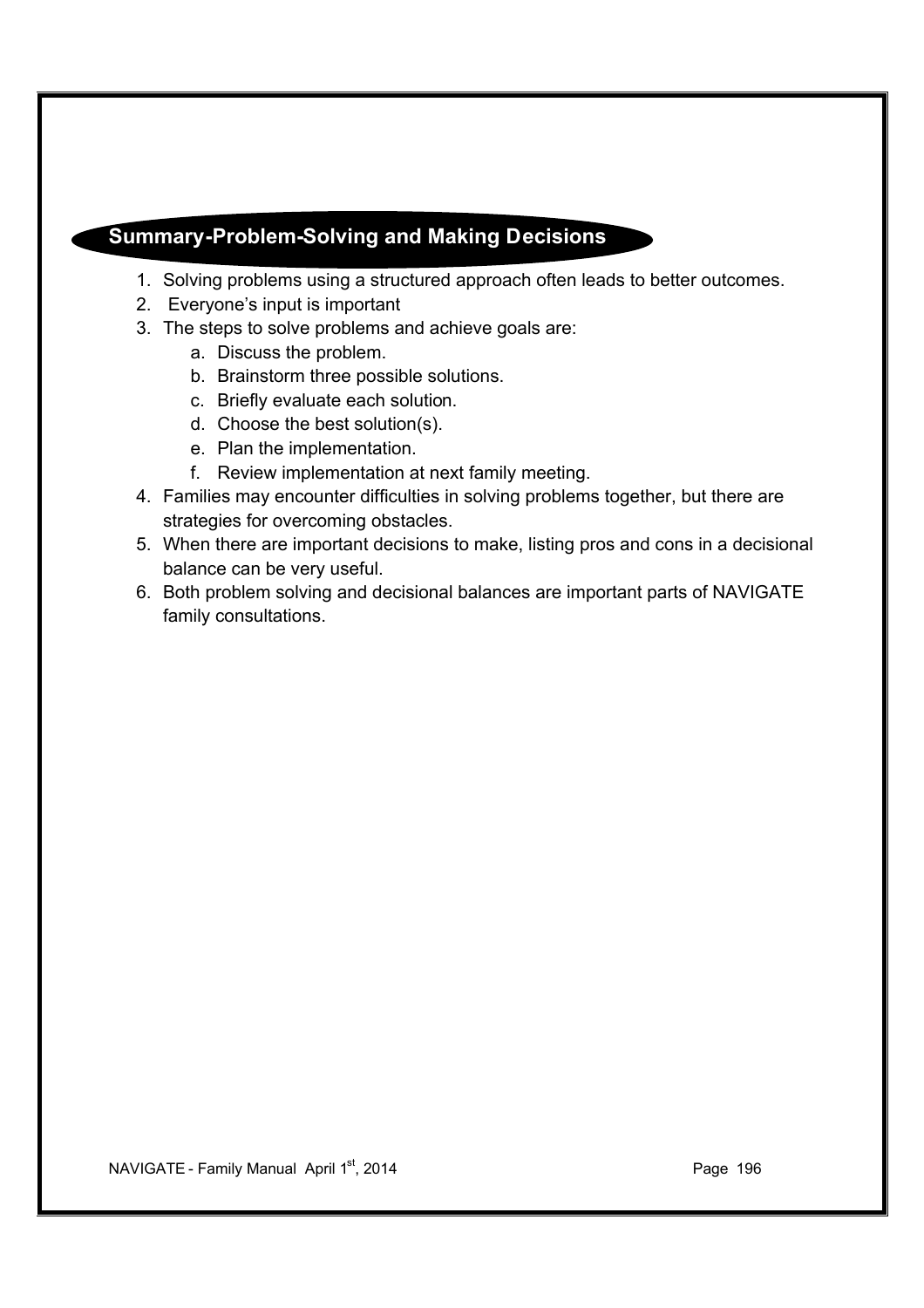# **Problem-Solving or Goal-Setting Sheet**

1. *Discuss the problem or goal.* Get everyone's opinion. Try to reach agreement on exactly what the problem/goal is. Write down *specifically* what it is

\_\_\_\_\_\_\_\_\_\_\_\_\_\_\_\_\_\_\_\_\_\_\_\_\_\_\_\_\_\_\_\_\_\_\_\_\_\_\_\_\_\_\_\_\_\_\_\_\_\_\_\_\_\_\_\_\_\_\_\_\_\_\_\_\_\_\_\_\_\_

| 2. Brainstorm at least three possible<br>solutions. Do note evaluate at this<br>time--wait till step 3. | 3. Briefly evaluate each solution. List major<br>advantages and disadvantages. |                                                                                                                       |
|---------------------------------------------------------------------------------------------------------|--------------------------------------------------------------------------------|-----------------------------------------------------------------------------------------------------------------------|
|                                                                                                         | <b>Advantages</b>                                                              | <b>Disadvantages</b>                                                                                                  |
|                                                                                                         |                                                                                |                                                                                                                       |
|                                                                                                         |                                                                                |                                                                                                                       |
|                                                                                                         |                                                                                | and the state of the state of the state of the                                                                        |
|                                                                                                         |                                                                                |                                                                                                                       |
|                                                                                                         | <u> 1950 - Johann John Stone, market francuski filozof (</u>                   | <u> La Carlo de la Carlo de la Carlo de la Carlo de la Carlo de la Carlo de la Carlo de la Carlo de la Carlo de l</u> |
|                                                                                                         |                                                                                |                                                                                                                       |
| (4)                                                                                                     |                                                                                |                                                                                                                       |
|                                                                                                         |                                                                                |                                                                                                                       |
| (5)                                                                                                     |                                                                                |                                                                                                                       |
| NAVIGATE - Family Manual April 1st, 2014                                                                |                                                                                | Page 197                                                                                                              |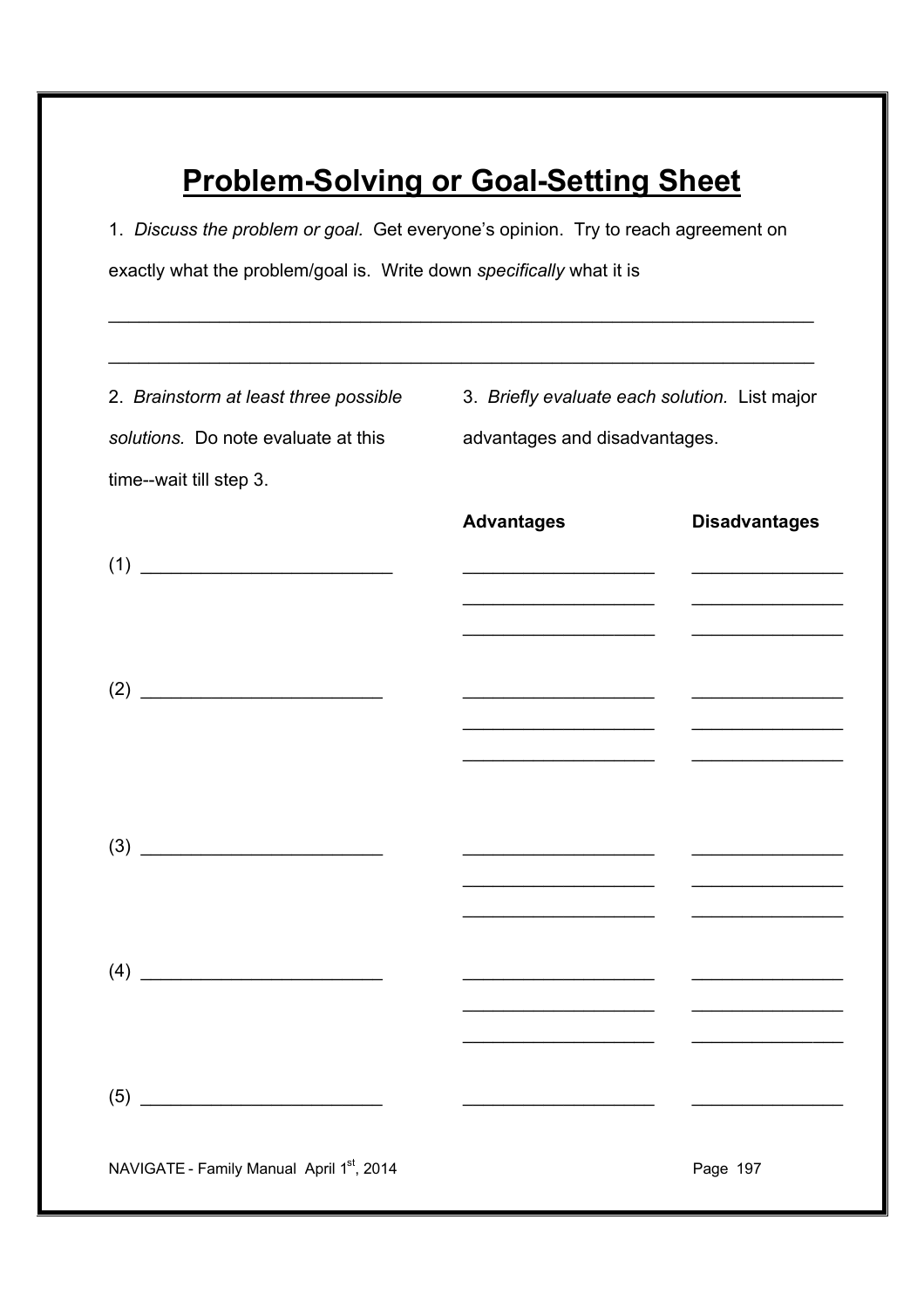4. *Choose the best solution(s).* Consider how easy it would be to implement the solution and how likely it is to be effective.

\_\_\_\_\_\_\_\_\_\_\_\_\_\_\_\_\_\_\_\_\_\_\_\_\_\_\_\_\_\_\_\_\_\_\_\_\_\_\_\_\_\_\_\_\_\_\_\_\_\_\_\_\_\_\_\_\_\_\_\_\_\_\_\_\_\_\_\_\_\_

\_\_\_\_\_\_\_\_\_\_\_\_\_\_\_\_\_\_\_\_\_\_\_\_\_\_\_\_\_\_\_\_\_\_\_\_\_\_\_\_\_\_\_\_\_\_\_\_\_\_\_\_\_\_\_\_\_\_\_\_\_\_\_\_\_\_\_\_\_\_

\_\_\_\_\_\_\_\_\_\_\_\_\_\_\_\_\_\_\_\_\_\_\_\_\_\_\_\_\_\_\_\_\_\_\_\_\_\_\_\_\_\_\_\_\_\_\_\_\_\_\_\_\_\_\_\_\_\_\_\_\_\_\_\_\_\_\_\_\_\_

\_\_\_\_\_\_\_\_\_\_\_\_\_\_\_\_\_\_\_\_\_\_\_\_\_\_\_\_\_\_\_\_\_\_\_\_\_\_\_\_\_\_\_\_\_\_\_\_\_\_\_\_\_\_\_\_\_\_\_\_\_\_\_\_\_\_\_\_\_\_

\_\_\_\_\_\_\_\_\_\_\_\_\_\_\_\_\_\_\_\_\_\_\_\_\_\_\_\_\_\_\_\_\_\_\_\_\_\_\_\_\_\_\_\_\_\_\_\_\_\_\_\_\_\_\_\_\_\_\_\_\_\_\_\_\_\_\_\_\_\_

\_\_\_\_\_\_\_\_\_\_\_\_\_\_\_\_\_\_\_\_\_\_\_\_\_\_\_\_\_\_\_\_\_\_\_\_\_\_\_\_\_\_\_\_\_\_\_\_\_\_\_\_\_\_\_\_\_\_\_\_\_\_\_\_\_\_\_\_\_\_

\_\_\_\_\_\_\_\_\_\_\_\_\_\_\_\_\_\_\_\_\_\_\_\_\_\_\_\_\_\_\_\_\_\_\_\_\_\_\_\_\_\_\_\_\_\_\_\_\_\_\_\_\_\_\_\_\_\_\_\_\_\_\_\_\_\_\_\_\_\_

\_\_\_\_\_\_\_\_\_\_\_\_\_\_\_\_\_\_\_\_\_\_\_\_\_\_\_\_\_\_\_\_\_\_\_\_\_\_\_\_\_\_\_\_\_\_\_\_\_\_\_\_\_\_\_\_\_\_\_\_\_\_\_\_\_\_\_\_\_\_

\_\_\_\_\_\_\_\_\_\_\_\_\_\_\_\_\_\_\_\_\_\_\_\_\_\_\_\_\_\_\_\_\_\_\_\_\_\_\_\_\_\_\_\_\_\_\_\_\_\_\_\_\_\_\_\_\_\_\_\_\_\_\_\_\_\_\_\_\_\_

\_\_\_\_\_\_\_\_\_\_\_\_\_\_\_\_\_\_\_\_\_\_\_\_\_\_\_\_\_\_\_\_\_\_\_\_\_\_\_\_\_\_\_\_\_\_\_\_\_\_\_\_\_\_\_\_\_\_\_\_\_\_\_\_\_\_\_\_\_\_

\_\_\_\_\_\_\_\_\_\_\_\_\_\_\_\_\_\_\_

\_\_\_\_\_\_\_\_\_\_\_\_\_\_\_

 $\overline{\phantom{a}}$ 

 $\overline{\phantom{a}}$  , and the set of the set of the set of the set of the set of the set of the set of the set of the set of the set of the set of the set of the set of the set of the set of the set of the set of the set of the s

5. *Plan the implementation.* When will it be implemented?

What resources are needed and how will they be obtained?

Who will do what to implement the solution?

List what might go wrong in the implementation and how to overcome it.

Practice any difficult parts of the plan.

Who will check that all the steps of the plan have been implemented?

6. *Review implementation at next family meeting.* (Date:\_\_\_\_\_\_\_\_\_\_\_ ) Revise as

needed.

NAVIGATE - Family Manual April 1<sup>st</sup>, 2014 **Page 198** Page 198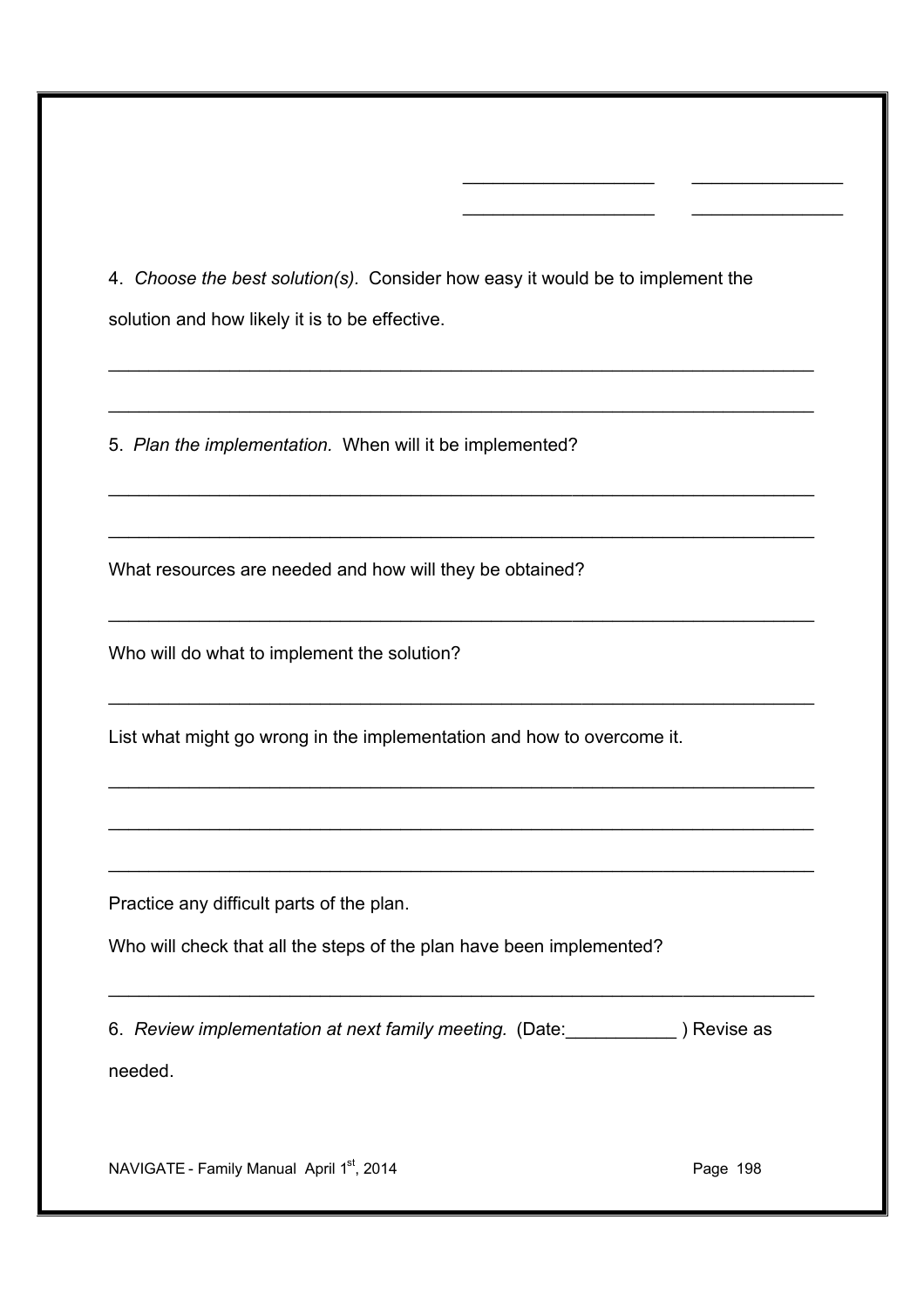# **Decisional Balance**

| <b>Option A</b> | <b>Potential Good</b><br><b>Outcomes from</b><br><b>Option A</b> | <b>Potential Bad</b><br><b>Outcomes from Option</b><br>A |
|-----------------|------------------------------------------------------------------|----------------------------------------------------------|
|                 |                                                                  |                                                          |
| <b>Option B</b> | <b>Potential Good</b><br><b>Outcomes from Option</b><br>B        | <b>Potential Bad</b><br><b>Outcomes from Option</b><br>B |
|                 |                                                                  |                                                          |
|                 |                                                                  |                                                          |
|                 |                                                                  |                                                          |
|                 |                                                                  |                                                          |

\_\_\_\_\_\_\_\_\_\_\_\_\_\_\_\_\_\_\_\_\_\_\_\_\_\_\_\_\_\_\_\_\_\_\_\_\_\_\_\_\_\_\_\_\_\_\_\_\_\_\_\_\_\_\_\_\_\_\_\_\_

Taken together, what is the best  $option?\_$ 

NAVIGATE - Family Manual April 1<sup>st</sup>, 2014 **Page 199** Page 199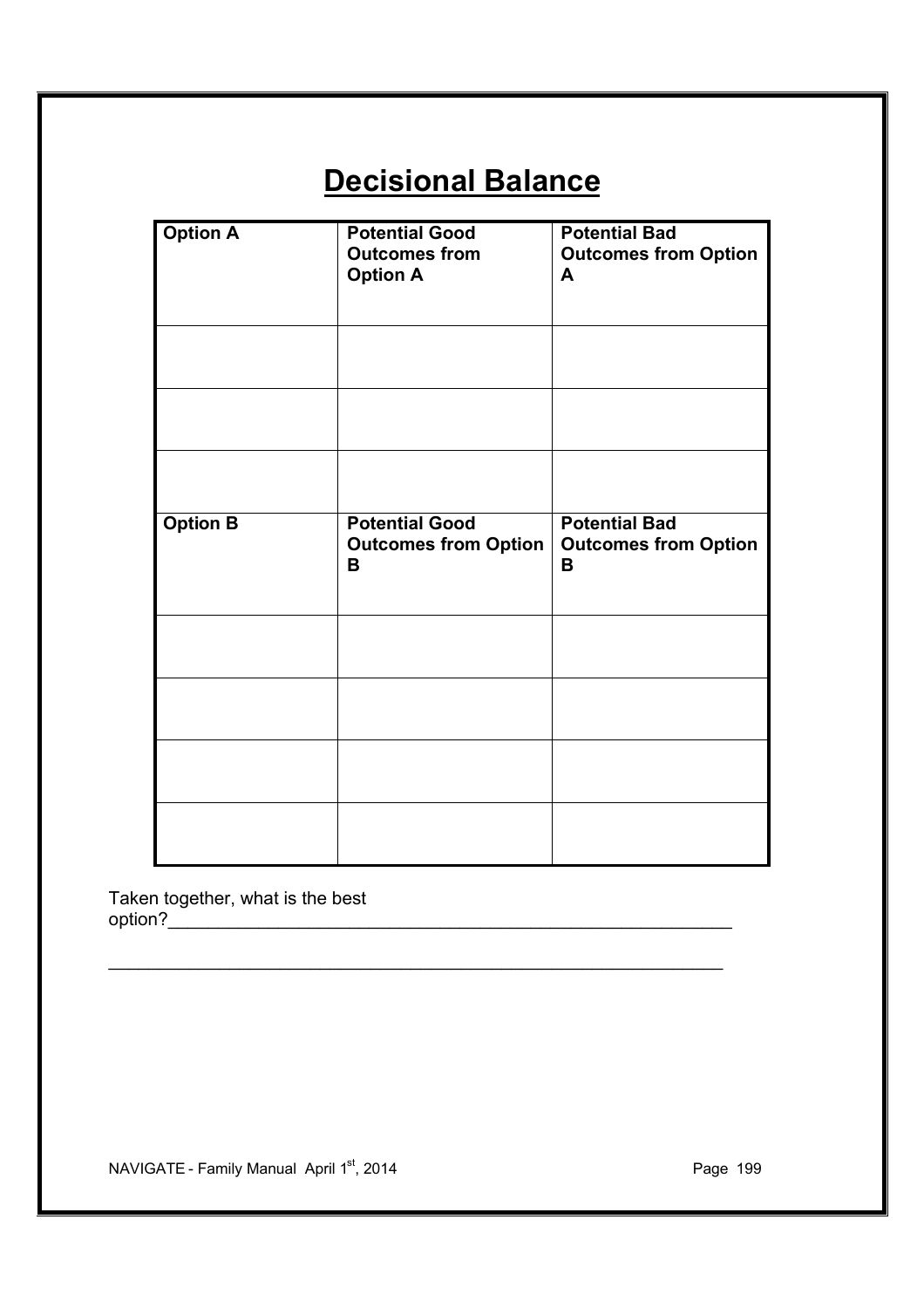# **Modified Intensive Skills Training (MIST)**

NAVIGATE - Family Manual April 1<sup>st</sup>, 2014 **Page 200** Page 200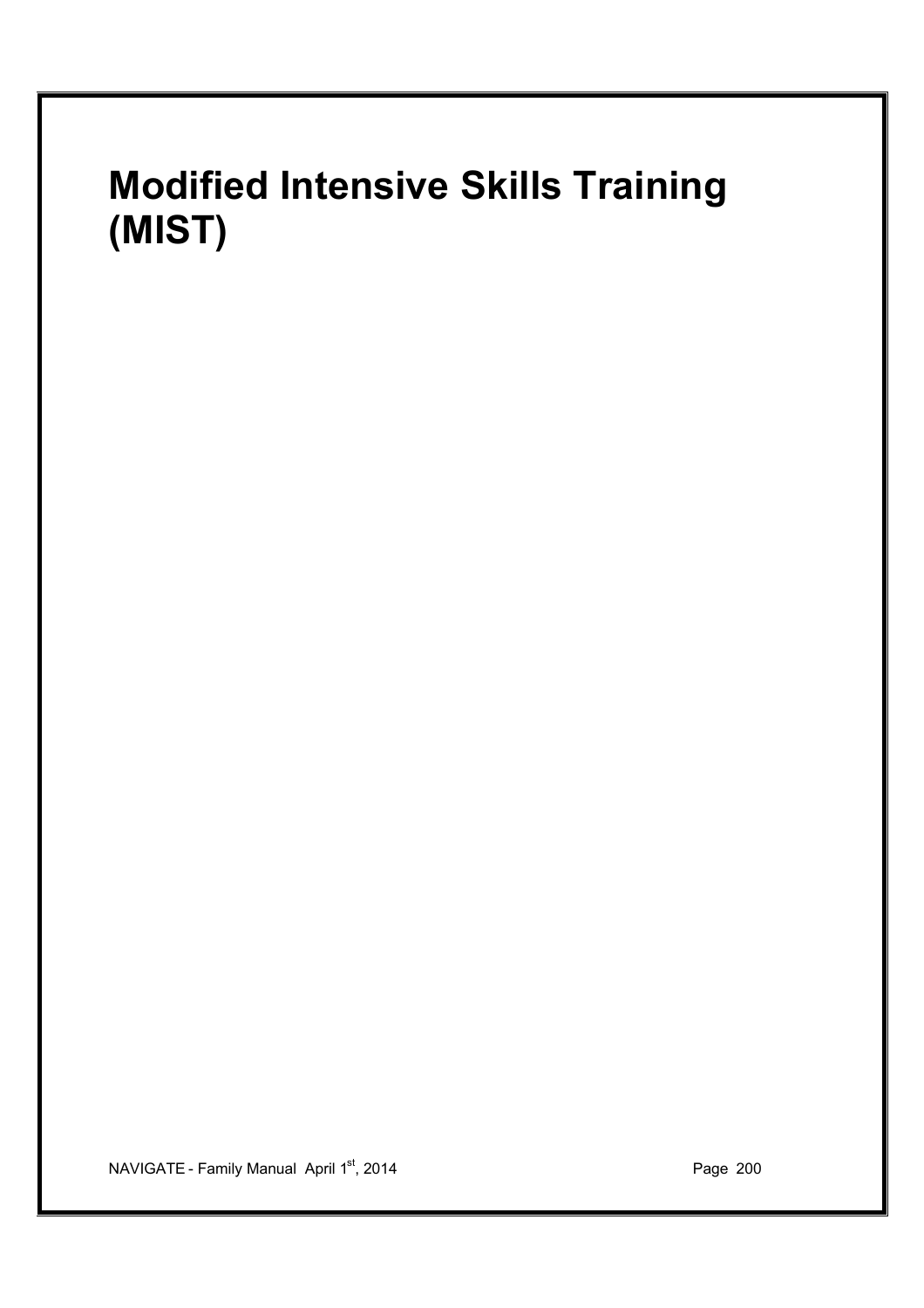# **Modified Intensive Skills Training (MIST)**

A Variation of Behavioral Family Therapy (BFT) for NAVIGATE

### **Overview**

Behavioral Family Therapy (BFT) uses educational and social learning techniques to teach family members information about psychiatric disorders and their treatment, and communication and problem-solving skills aimed at lowering stress and promoting family cooperation (Mueser & Glynn, 1999. Gingerich & Mueser, 2006). In addition, BFT facilitates the ability of the family to collaborate with the treatment team to support the client to pursue personal goals. Thus, the overarching goals of BFT are improved illness management, through collaboration between the family and the treatment team, and reduce family stress.

Sessions include the client and relatives with whom they have regular contact. The program is designed to meet the needs of family members in at least weekly contact, though this level of contact is not essential if a relative or significant other expresses a desire to be involved and a commitment to support the client in coping with his or her illness. Family members benefit from participating in all BFT sessions, although some, such as siblings who do not live nearby, may only attend selected sessions. It is recommended that family sessions include members who are sixteen or older. The clinician may want to meet separately with children in the family to respond to their specific concerns. BFT sessions last about an hour and are conducted on a declining contact basis.

Because BFT is being embedded in NAVIGATE family work after assessment and education, it will be modified slightly here with a greater emphasis on skills training—hence the title Modified Intensive Skills Training (MIST). MIST is a structured program aimed at teaching a specific curriculum, which is tailored to address the unique needs of the family, including the duration of sessions, the number of sessions spent on specific topic areas, and total length of the program. Most families will take about 6 months to complete MIST (e.g., weekly for three months, biweekly for two months and then a monthly follow-up). The structure and principles of BFT outlined above apply to MIST. MIST is divided into five stages, which build knowledge and skills in a step-bystep fashion. Table 1 lists the stages and the general guidelines for the number of sessions. Table 2 lists the typical flow of a session.

### Assessment

The individual assessment sessions with family members help the clinician revisit the material collected in the initial NAVIGATE family assessments and to identify

NAVIGATE - Family Manual April 1st, 2014 **Page 2014** Page 201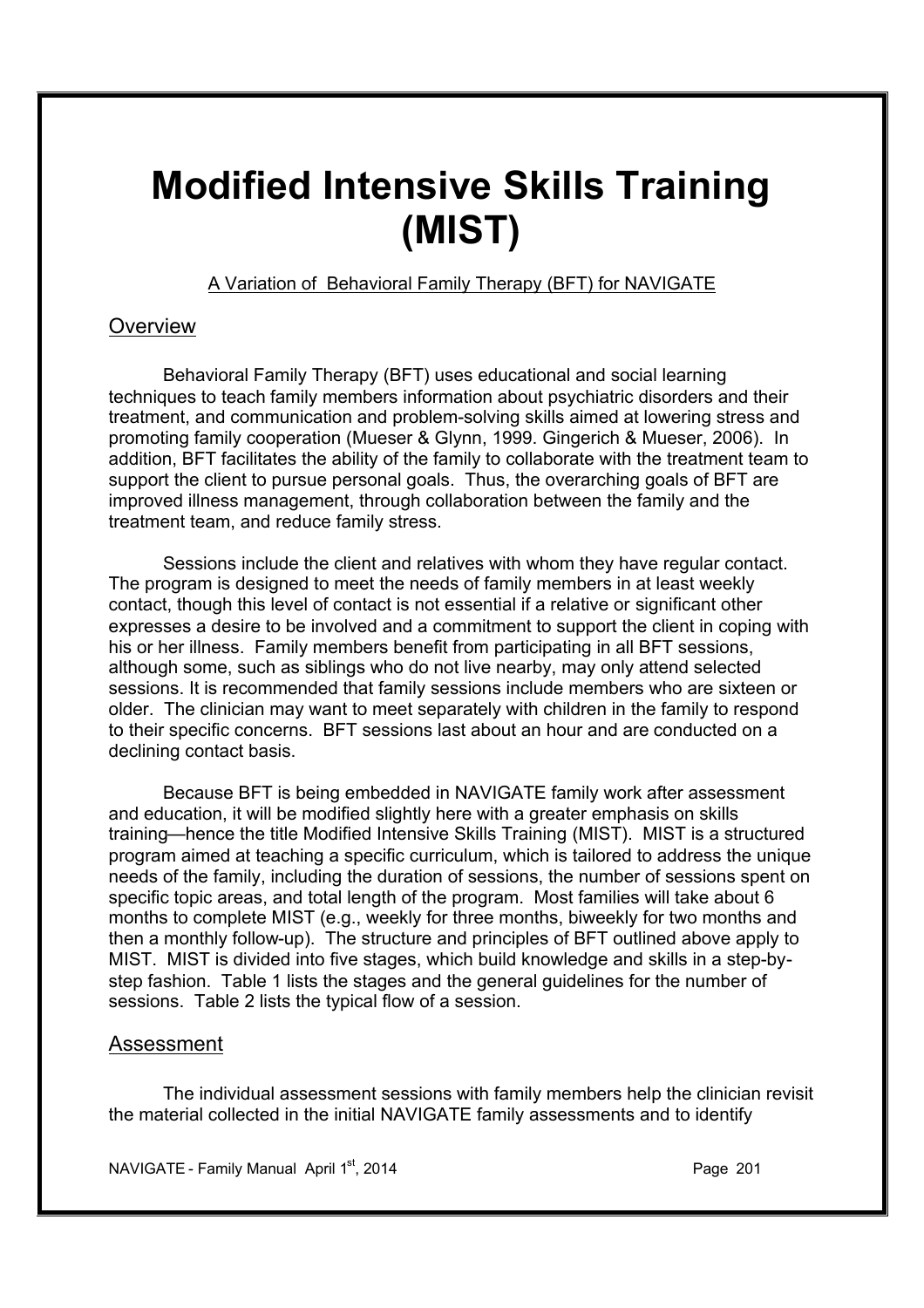personal goals for each participant. Some family members may find it difficult to identify personal goals on which to work, because they see their participation strictly as a way to help their relative with mental illness. The clinician can point out that the personal wellbeing of every family member is important and has an effect on overall stress in the family, which in turn affects the course of their relative's mental illness. Family members may benefit from hearing examples of personal goals that others have identified, such as improving physical fitness, developing a hobby or interest (e.g., music, art, sports, crafts), socializing more often, learning ways to reduce stress, eating more nutritional meals, and going out more often as a couple. If goals are very ambitious, the clinician can help break them down into small steps that can be accomplished one at a time in the 6 months of MIST. Note that the client may prefer to work on his/her IRT goal.

### **Education**

For this stage, the clinician meets with the family in a single session to review the key points of the NAVIGATE family education program covered at the beginning of the program. The summary points from each of the handouts can be used, with the ultimate objective being to assure that all participants can explain the vulnerabilitystress model in their own words, as this serves is the foundation for the subsequent skills training. The clinician pauses frequently to ask questions to make sure family members understand, and to help them apply the information to their own experiences. The person in NAVIAGTE is connoted to the relatives as the "expert" in the psychiatric illness and is asked to share what he or she has experienced. In educational sessions, it is important for the clinician to create an atmosphere where family members feel free to ask questions, express their opinions, and even to disagree with each other.

In MIST sessions, the clinician follows a structured agenda that involves reviewing family members' goals (identified and broken down into steps during the assessment stage), teaching new material, and developing home assignments to follow up what they are learning in the sessions. A fundamental component of all home assignments is asking the family to conduct a weekly family meeting where they review information or practice skills taught in sessions. These family meetings may be very short at first (15 minutes) as the members become comfortable talking with each other about psychiatric illness. Later in MIST, weekly family meetings are typically longer as they include practicing specific communication skills or solving problems together. Near the beginning of each session, the clinician inquires whether the family meeting was held and how it went. If the family has met, the clinician provides positive feedback, and if they did not meet, the clinician problem solves with them about any obstacles they encountered. If the clinician follows up routinely in this fashion, most family members will get into the habit of meeting together on their own in between sessions and doing home assignments.

### Communication Skills Training

Some families have excellent communication skills and need only a brief review, as provided in the NAVIGATE educational stage in the handout "Effective

NAVIGATE - Family Manual April  $1<sup>st</sup>$ , 2014 **Page 2021** Page 202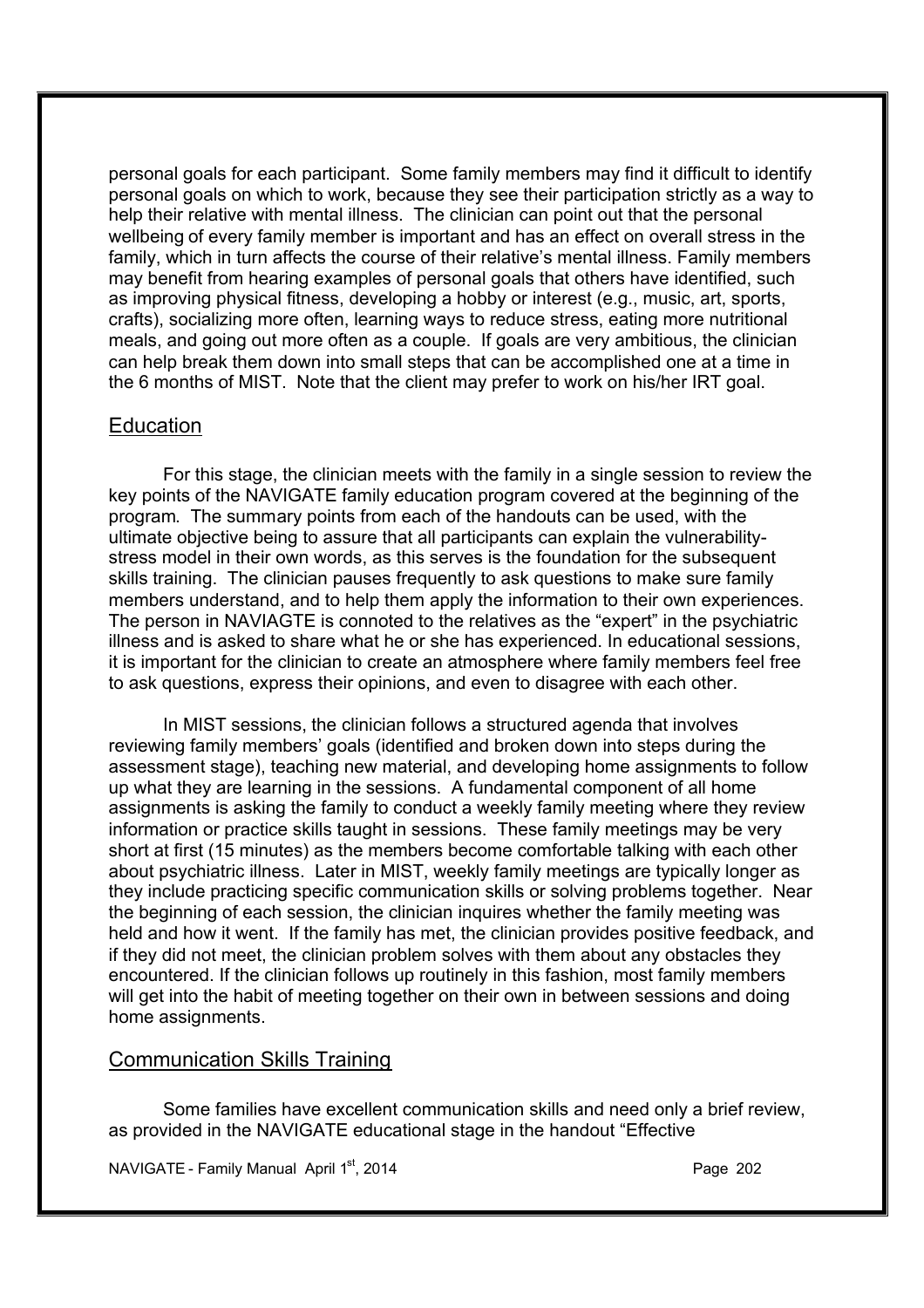Communication." Other families need specific training in communication skills to reduce stress in the household and to prepare them to discuss and solve problems in the next phase of MIST. In contrast to the communication skills review in the NAVIGATE educational program, the skills training in MIST is more detailed and directive. The clinician notes that good communication skills are helpful to any family, and are especially important when a family encounters stress or problems, such as those caused by mental illness. Communication skills are taught using the steps of social skills training (Bellack, Mueser, Gingerich, & Agresta, 2004; Gingerich, 2002; Liberman, Derisi, Mueser, 2001), as described below. The clinician

- **1.** Establishes a rationale for learning the skill. Asks family members why they think it could be helpful to learn (or strengthen) the skill.
- **2.** Breaks down the skill into 3-4 steps.
- **3.** Demonstrates the skill in a role play. Ask the family for feedback regarding the specific steps of the skill.
- **4.** Asks a family member to practice the skill in a role play, while others observe.
- **5.** Elicits positive feedback about what was done well in the role play. Provides extra positive feedback as necessary.
- **6.** If needed, provides a suggestion about how the person could perform the skill even better.
- **7.** Asks the family member to repeat the role play, requesting that he or she implement the suggestion for improvement.
- **8.** Asks family members to provide positive feedback and suggestions for additional improvement in the skill.
- **9.** Engages each family member in one or more role plays, providing positive feedback and suggestions for improvement after each role play.
- **10.**Develops a home assignment with family members to practice the skill in their everyday life.

Communication skills training focuses on six skills:

- · Expressing Positive Feelings
- · Making a Positive Request
- Expressing Unpleasant Feelings (such as annovance or sadness)
- · Active Listening
- · Compromise and Negotiation
- · Requesting a Time-Out

NAVIGATE - Family Manual April  $1<sup>st</sup>$ , 2014 **Page 203** Page 203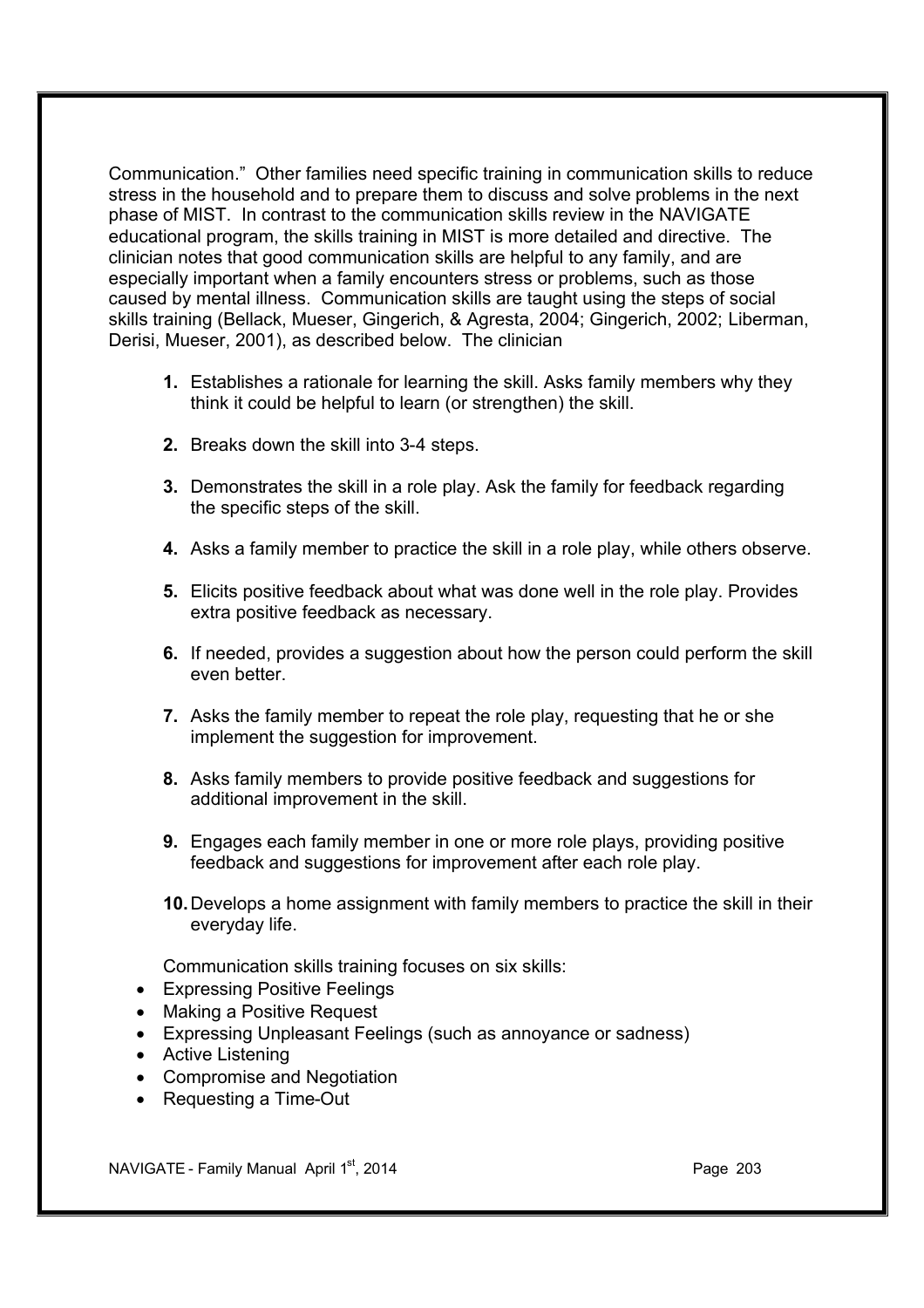Some families may need training in only one skill, whereas others may benefit from learning more skills. One or two training sessions (and occasionally more) are usually necessary for family members to learn a specific skill. Reproducible handouts of communication skills and home assignments (such as "Catch a Person Pleasing You" for practicing the skill of Expressing Positive Feelings) are available in Moser & Glynn (1999) and Mueser et al. (2003). An example of a skill sheet is depicted in Table 3.

### Problem Solving

Both the consultation meetings in NAVIGATE family work and MIST share an emphasis on problem-solving. In the consultation sessions, the goal is to help family members solve problems. However, one of the main goals of MIST is to *teach* families a systematic method of solving their own problems, rather than just helping solve them. The clinician emphasizes the importance of family members learning collaborative problem solving skills in order to solve problems on their own, rather than relying on professionals. Learning how to solve problems empowers the family to be more selfsufficient and able to deal with a variety of situations that may arise. The six steps of problem solving are summarized in Table 4.

In family problem solving, a "chairperson" is elected who guides the family through the steps and makes sure that everyone has input throughout the process. In addition, someone is usually asked to act as a "secretary," to write down the results of the problem solving on a summary sheet (see the Problem-Solving Record in Mueser & Glynn, 1999) so that family members can refer back to it. The role of the chairperson and secretary can be combined.

At the beginning of teaching problem solving, the clinician first explains the steps and demonstrates them by working on a specific problem with the family. The clinician should first help the family choose a problem or goal which is not extremely difficult to solve, such as identifying an activity that the family could do together or selecting a consistent time for weekly family meetings. Initially, the clinician takes the role of chairperson, helping members go through all 6 steps. As the family members gain experience, they gradually take on the role of problem solving on their own, with less and less assistance from the clinician. As the family gets better at problem solving, they can tackle more challenging problems related to the client, such as finding a part-time job, reducing substance use, making friends, or developing coping strategies for persistent symptoms, as well as working on the goals of other family members. Generally, we recommend family members complete at least two problems before moving to every other week sessions and at least four problems before moving to monthly check-ins.

### **Termination**

When family members have gained an understanding of psychosis and have made significant progress in their communication and problem-solving skills, the clinician works with them to plan for ending the intervention and then move to monthly

NAVIGATE - Family Manual April  $1<sup>st</sup>$ , 2014 **Page 204** Page 204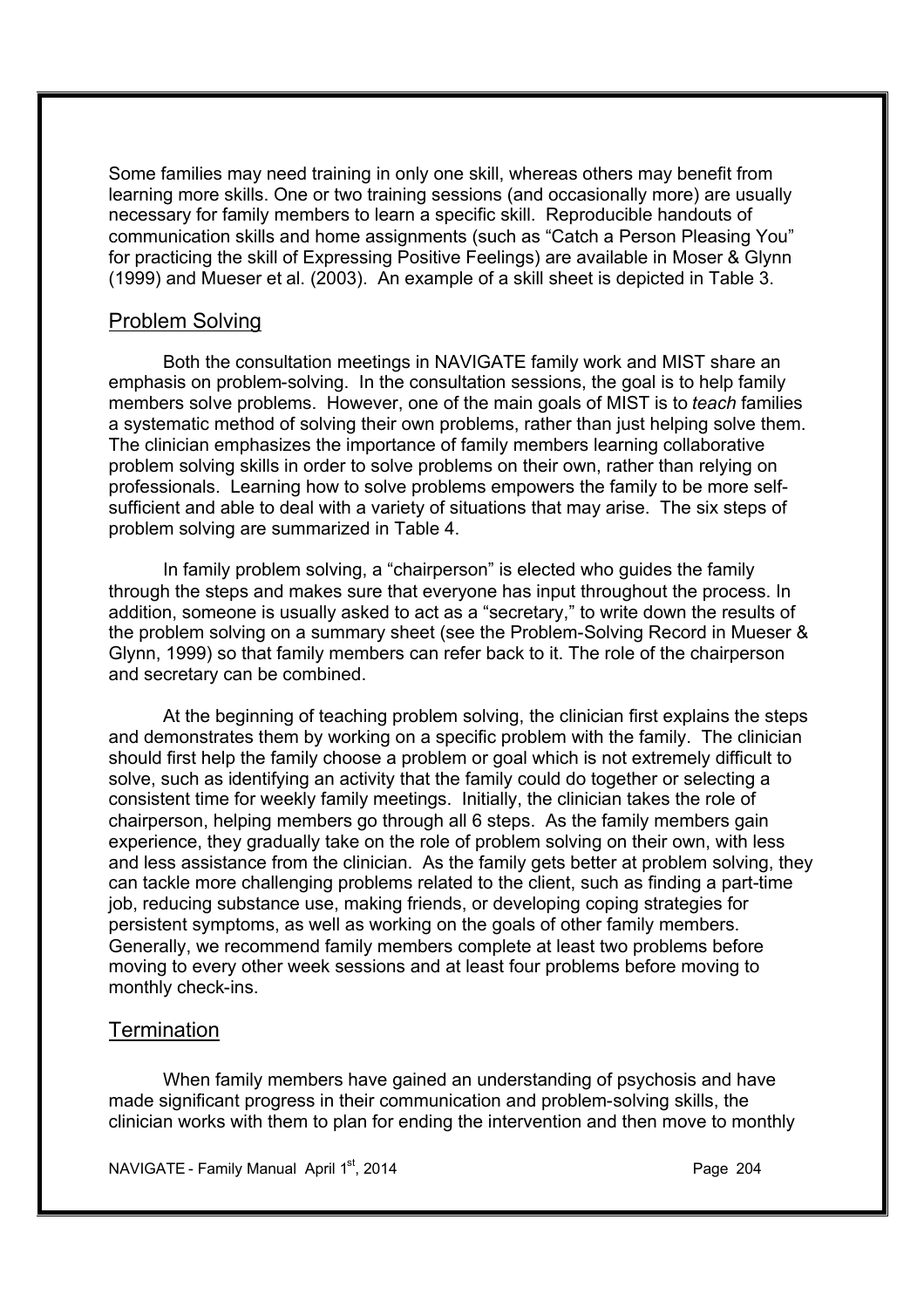check-ins and ongoing consultation in NAVIGATE. Some families take longer than others to complete MIST, depending on the knowledge and skills with which they started and the complexity of problems they experience. Likewise, families vary in the supports they require to maintain the progress they have made.

NAVIGATE - Family Manual April 1<sup>st</sup>, 2014 **Page 205**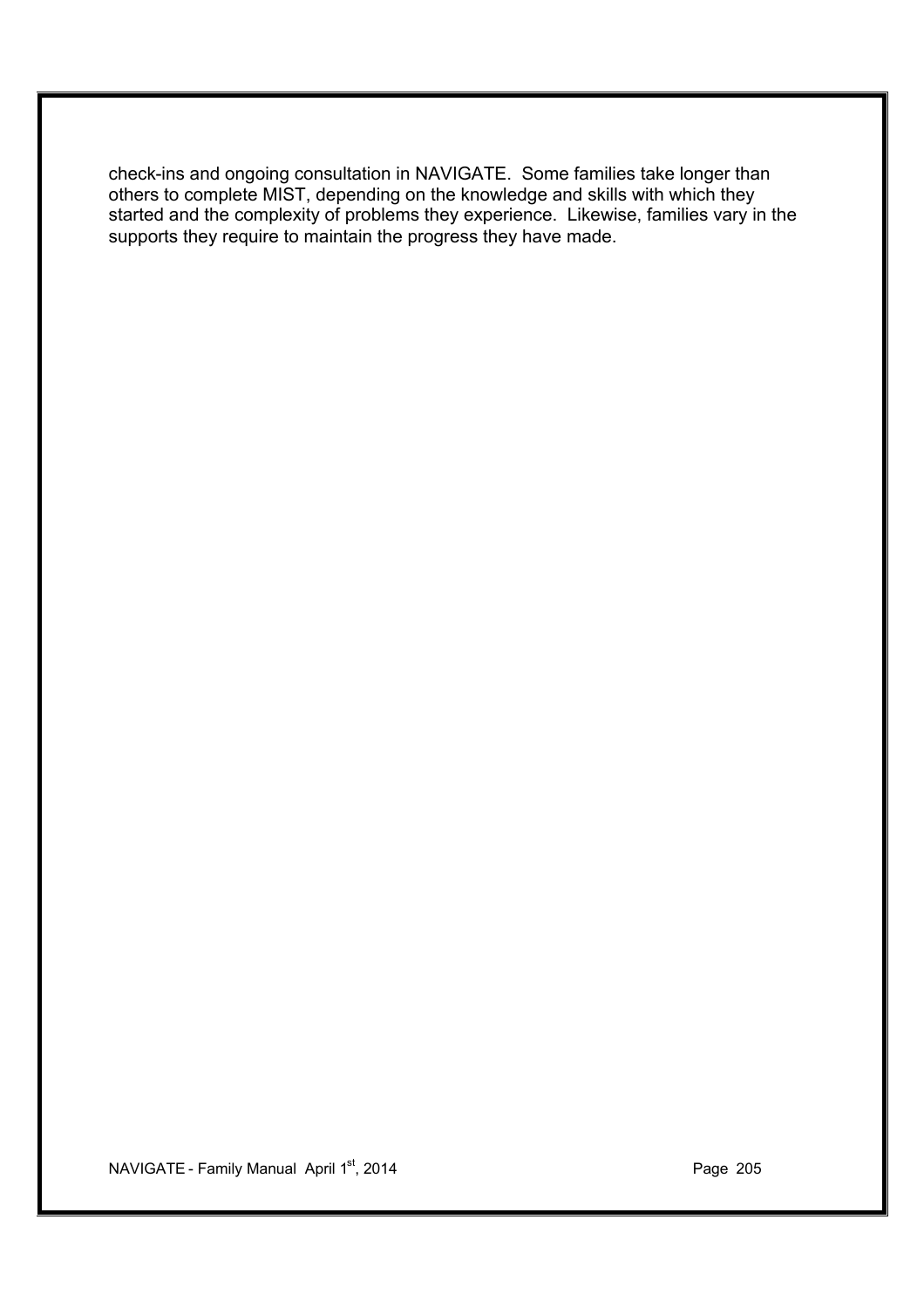### **References**

- Bellack, A. S., Mueser, K. T., Gingerich, S., & Agresta, J. (2004). *Social Skills Training for Schizophrenia: A Step-by-Step Guide* (Second ed.). New York: Guilford Press.
- Gingerich, S. (2002). Guidelines for social skills training for persons with mental illness. In A.R. Roberts and G.J. Greene (Eds.), *Social workers' desk reference*. New York: Oxford University Press.
- Gingerich, S., & Mueser, K.T. (2006). Family interventions for severe mental illness. In Ronen, T. and Freeman, A. (Eds.). *Cognitive behavior therapy in clinical social work practice* (pp. 327-351). New York: Springer Publishers.
- Liberman, R.P., DeRisi, W.J., & Mueser, K.T. (2001). *Social skills training for psychiatric patients*. Boston: Allyn and Bacon.
- Mueser, K. T., & Glynn, S. M. (1999). *Behavioral Family Therapy for Psychiatric Disorders* (Second ed.). Oakland, CA: New Harbinger.
- Mueser, K. T., Noordsy, D. L., Drake, R. E., & Fox, L. (2003). *Integrated Treatment for Dual Disorders: A Guide to Effective Practice*. New York: Guilford Press.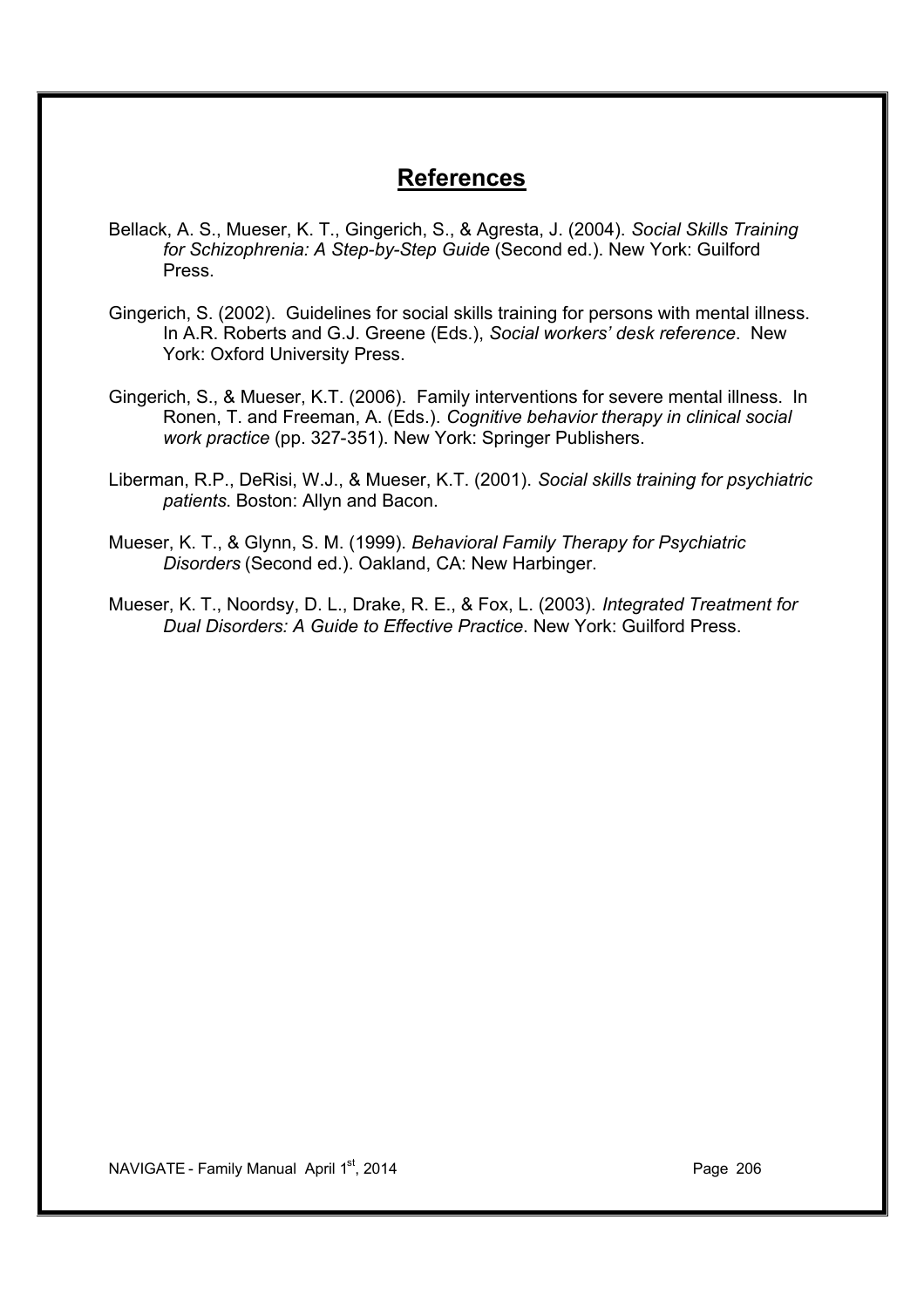## **Table 1: Stages of MIST**

| <b>BFT Stage</b>                         | Approximate # of sessions    |
|------------------------------------------|------------------------------|
| 1. Assessment                            | 1 session per family member; |
|                                          | 1 optional family session    |
| <b>Education Review</b><br>$\mathcal{P}$ | 1 family sessions            |
| 4. Communication skills training         | 4-6 family sessions          |
| 5. Problem-solving training              | 5-8 family sessions          |
| 6. Termination                           | 1 family session             |

NAVIGATE - Family Manual April 1<sup>st</sup>, 2014 **Page 207** Page 207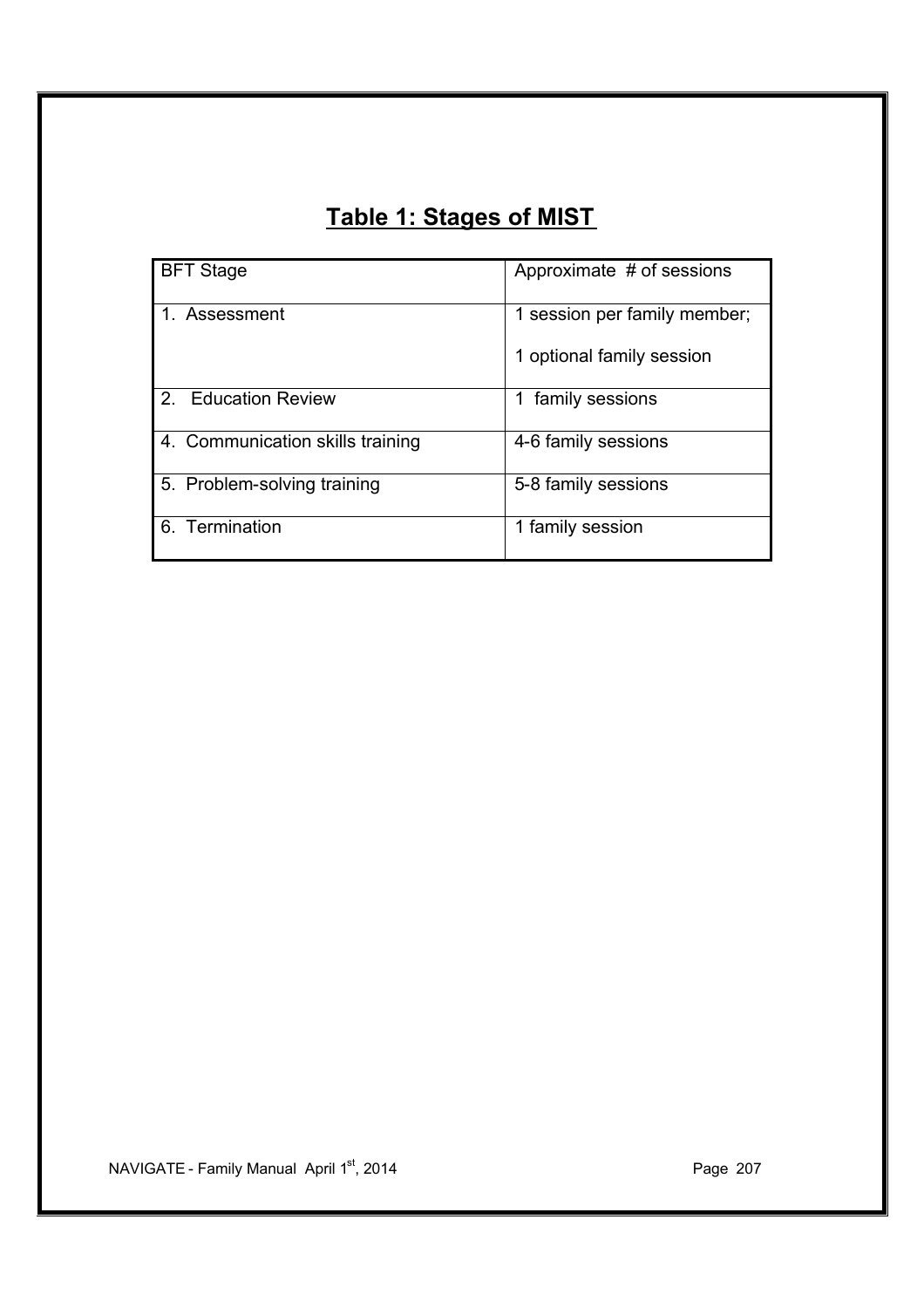## **Table 2 Structure of MIST Sessions**

| Activity                                              | <b>Time Period</b>         |
|-------------------------------------------------------|----------------------------|
|                                                       |                            |
| Welcome family members to the session, socialize      | 2-3 minutes                |
|                                                       |                            |
| informally, review the family's week                  |                            |
|                                                       |                            |
| Review individual family members' goals               | 5 minutes                  |
|                                                       |                            |
|                                                       |                            |
| Review home assignment and family meeting             | 5-15 minutes               |
|                                                       |                            |
| Present psychoeducational topic or teach skill        | 20-30 minutes              |
|                                                       |                            |
| Develop home assignment (including meeting            | 5 minutes                  |
|                                                       |                            |
| together as a family) to follow up what was taught in |                            |
|                                                       |                            |
|                                                       |                            |
| session                                               |                            |
|                                                       |                            |
| Summarize session and thank members for their         | 2-3 minutes                |
|                                                       |                            |
| participation                                         |                            |
|                                                       |                            |
| Optional: If necessary, reserve time to problem-      | 5-15 minutes at the end of |
|                                                       |                            |
|                                                       | the session                |
| solve urgent problems raised in the session (e.g.     |                            |
|                                                       |                            |
| Crises)                                               |                            |
|                                                       |                            |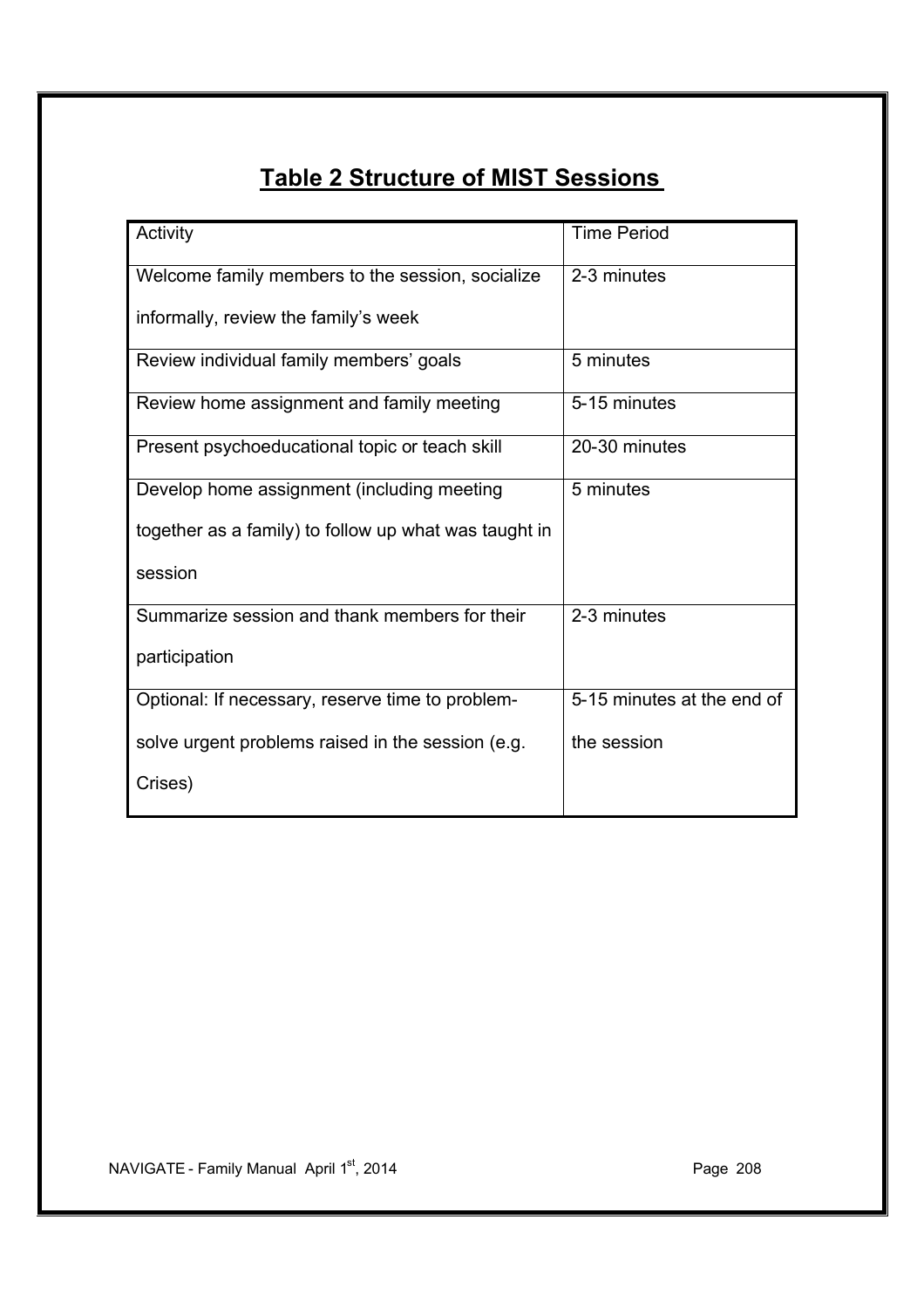## **Table 3: Steps of Expressing Unpleasant Feelings**

- · Look at the person.
- · Tell the person what he or she did to displease you. Be specific.
- · Tell the person the feeling it gave you. Be specific.
- · Make a positive request for change, if possible, so that the situation can be prevented in the future.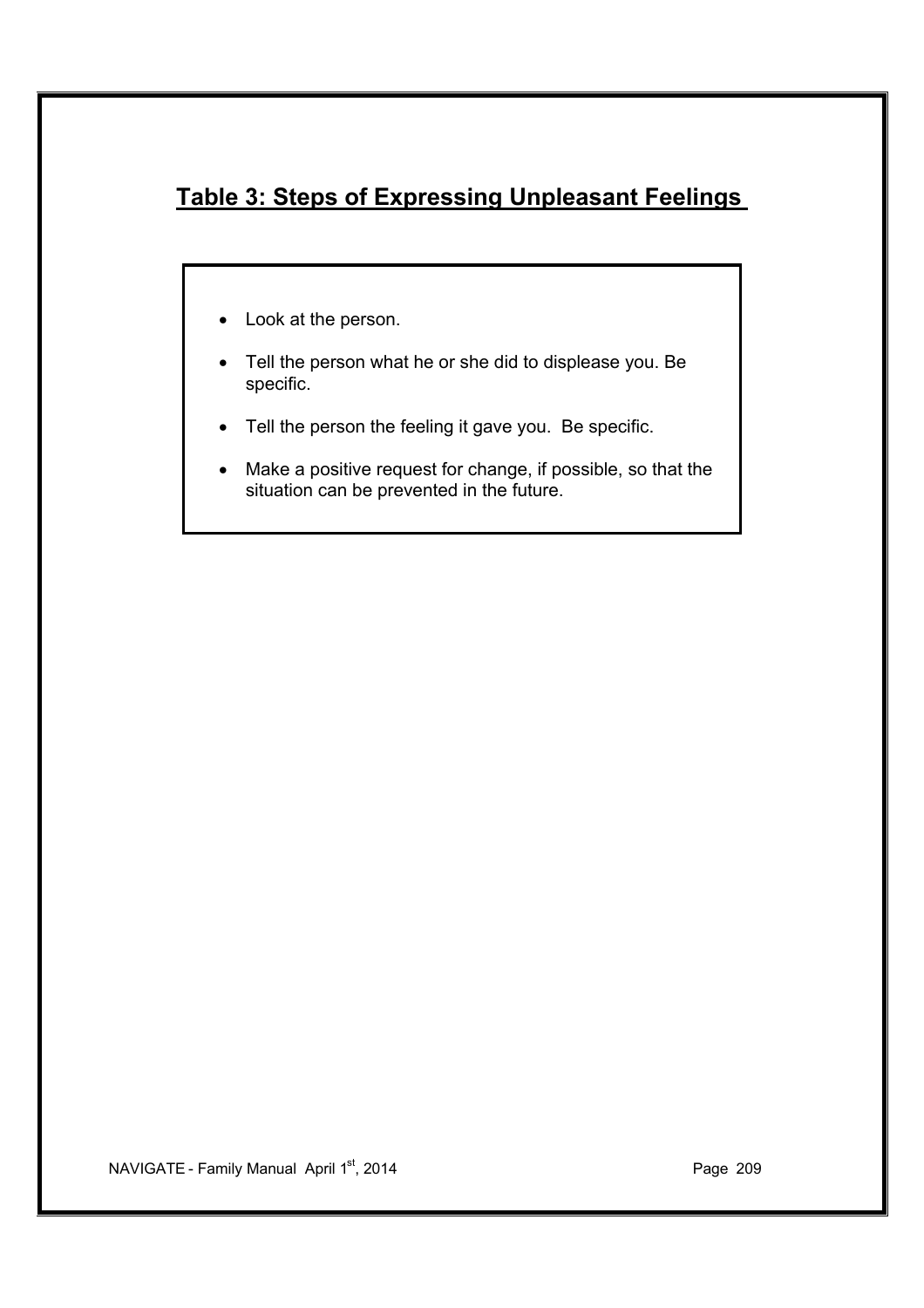## **Table 4: Step-By-Step Problem Solving**

## **Problem-Solving or Goal-Setting Sheet**

| 1. Discuss the problem or goal. Get everyone's opinion. Try to reach agreement on |                                                      |                                                                                                                                                                                                                                      |  |  |  |  |
|-----------------------------------------------------------------------------------|------------------------------------------------------|--------------------------------------------------------------------------------------------------------------------------------------------------------------------------------------------------------------------------------------|--|--|--|--|
| exactly what the problem/ goal is. Write down specifically what the problem/ goal |                                                      |                                                                                                                                                                                                                                      |  |  |  |  |
|                                                                                   |                                                      |                                                                                                                                                                                                                                      |  |  |  |  |
|                                                                                   |                                                      |                                                                                                                                                                                                                                      |  |  |  |  |
| 2. Brainstorm at least three possible                                             | 3. Briefly evaluate each solution. List major        |                                                                                                                                                                                                                                      |  |  |  |  |
| solutions. Do note evaluate at this<br>advantages and disadvantages.              |                                                      |                                                                                                                                                                                                                                      |  |  |  |  |
| time--wait till step 3.                                                           |                                                      |                                                                                                                                                                                                                                      |  |  |  |  |
|                                                                                   | <b>Advantages</b>                                    | <b>Disadvantages</b>                                                                                                                                                                                                                 |  |  |  |  |
| (1)                                                                               |                                                      |                                                                                                                                                                                                                                      |  |  |  |  |
|                                                                                   |                                                      | <u> Liston de la contrada de la contrada de la con</u>                                                                                                                                                                               |  |  |  |  |
|                                                                                   |                                                      |                                                                                                                                                                                                                                      |  |  |  |  |
|                                                                                   |                                                      | <u> The Communication of the Communication of the Communication of the Communication of the Communication of the Communication of the Communication of the Communication of the Communication of the Communication of the Commun</u> |  |  |  |  |
|                                                                                   | <u> 1980 - Jan Barnett, fransk politik (f. 1980)</u> | <u> Listen de la componentación de la componentación de la componentación de la componentación de la componentación de la componentación de la componentación de la componentación de la componentación de la componentación de </u> |  |  |  |  |
|                                                                                   |                                                      |                                                                                                                                                                                                                                      |  |  |  |  |
|                                                                                   |                                                      |                                                                                                                                                                                                                                      |  |  |  |  |
|                                                                                   |                                                      |                                                                                                                                                                                                                                      |  |  |  |  |
|                                                                                   |                                                      |                                                                                                                                                                                                                                      |  |  |  |  |
|                                                                                   |                                                      |                                                                                                                                                                                                                                      |  |  |  |  |
| (4)                                                                               |                                                      |                                                                                                                                                                                                                                      |  |  |  |  |
|                                                                                   |                                                      |                                                                                                                                                                                                                                      |  |  |  |  |
|                                                                                   |                                                      |                                                                                                                                                                                                                                      |  |  |  |  |
| NAVIGATE - Family Manual April 1st, 2014                                          |                                                      | Page 210                                                                                                                                                                                                                             |  |  |  |  |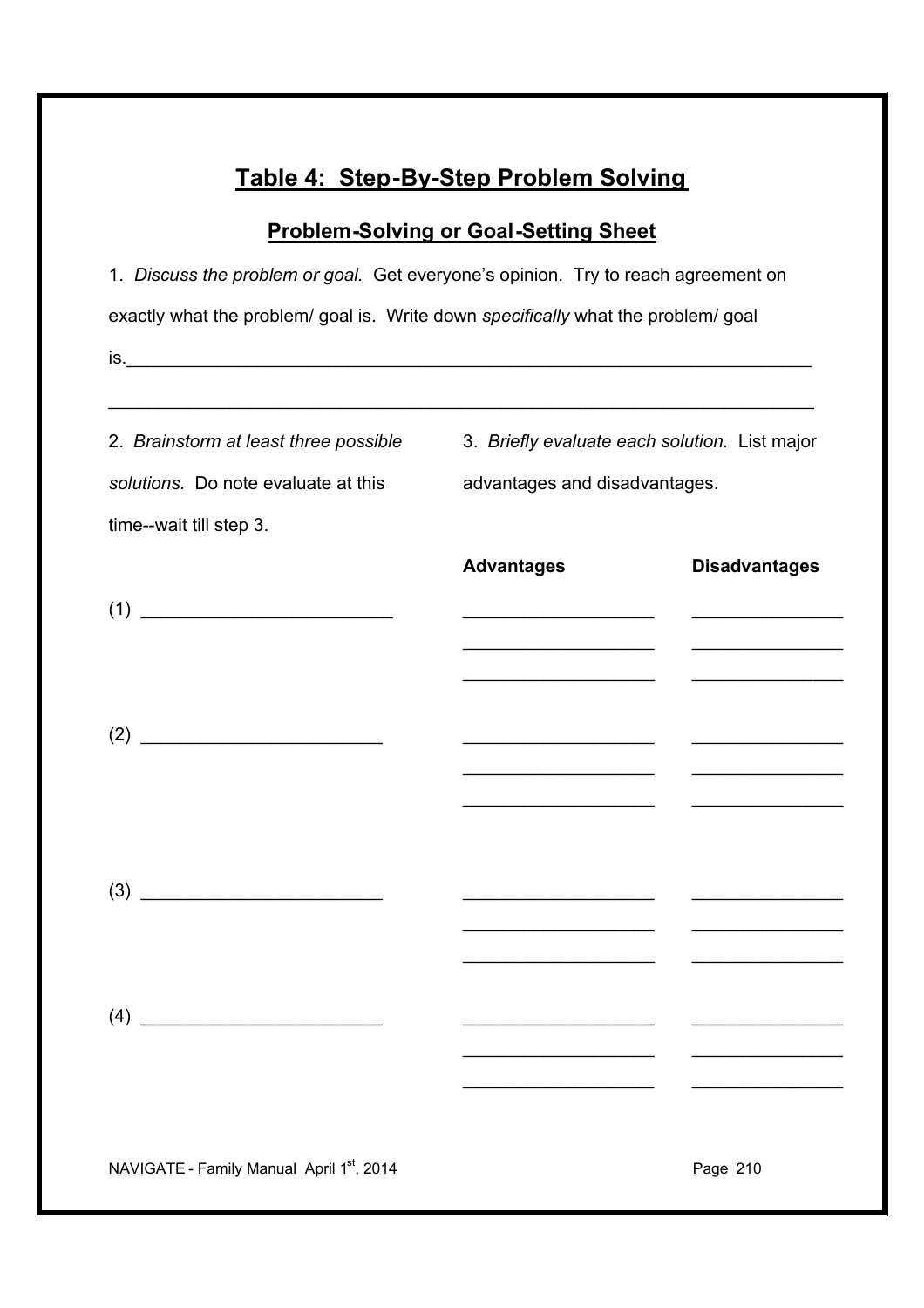4. *Choose the best solution(s).* Consider how easy it would be to implement the solution and how likely it is to be effective.

\_\_\_\_\_\_\_\_\_\_\_\_\_\_\_\_\_\_\_\_\_\_\_\_\_\_\_\_\_\_\_\_\_\_\_\_\_\_\_\_\_\_\_\_\_\_\_\_\_\_\_\_\_\_\_\_\_\_\_\_\_\_\_\_\_\_\_\_\_\_

\_\_\_\_\_\_\_\_\_\_\_\_\_\_\_\_\_\_\_\_\_\_\_\_\_\_\_\_\_\_\_\_\_\_\_\_\_\_\_\_\_\_\_\_\_\_\_\_\_\_\_\_\_\_\_\_\_\_\_\_\_\_\_\_\_\_\_\_\_\_

\_\_\_\_\_\_\_\_\_\_\_\_\_\_\_\_\_\_\_\_\_\_\_\_\_\_\_\_\_\_\_\_\_\_\_\_\_\_\_\_\_\_\_\_\_\_\_\_\_\_\_\_\_\_\_\_\_\_\_\_\_\_\_\_\_\_\_\_\_\_

\_\_\_\_\_\_\_\_\_\_\_\_\_\_\_\_\_\_\_\_\_\_\_\_\_\_\_\_\_\_\_\_\_\_\_\_\_\_\_\_\_\_\_\_\_\_\_\_\_\_\_\_\_\_\_\_\_\_\_\_\_\_\_\_\_\_\_\_\_\_

\_\_\_\_\_\_\_\_\_\_\_\_\_\_\_\_\_\_\_\_\_\_\_\_\_\_\_\_\_\_\_\_\_\_\_\_\_\_\_\_\_\_\_\_\_\_\_\_\_\_\_\_\_\_\_\_\_\_\_\_\_\_\_\_\_\_\_\_\_\_

\_\_\_\_\_\_\_\_\_\_\_\_\_\_\_\_\_\_\_\_\_\_\_\_\_\_\_\_\_\_\_\_\_\_\_\_\_\_\_\_\_\_\_\_\_\_\_\_\_\_\_\_\_\_\_\_\_\_\_\_\_\_\_\_\_\_\_\_\_\_

\_\_\_\_\_\_\_\_\_\_\_\_\_\_\_\_\_\_\_\_\_\_\_\_\_\_\_\_\_\_\_\_\_\_\_\_\_\_\_\_\_\_\_\_\_\_\_\_\_\_\_\_\_\_\_\_\_\_\_\_\_\_\_\_\_\_\_\_\_\_

\_\_\_\_\_\_\_\_\_\_\_\_\_\_\_\_\_\_\_\_\_\_\_\_\_\_\_\_\_\_\_\_\_\_\_\_\_\_\_\_\_\_\_\_\_\_\_\_\_\_\_\_\_\_\_\_\_\_\_\_\_\_\_\_\_\_\_\_\_\_

\_\_\_\_\_\_\_\_\_\_\_\_\_\_\_\_\_\_\_\_\_\_\_\_\_\_\_\_\_\_\_\_\_\_\_\_\_\_\_\_\_\_\_\_\_\_\_\_\_\_\_\_\_\_\_\_\_\_\_\_\_\_\_\_\_\_\_\_\_\_

\_\_\_\_\_\_\_\_\_\_\_\_\_\_\_\_\_\_\_\_\_\_\_\_\_\_\_\_\_\_\_\_\_\_\_\_\_\_\_\_\_\_\_\_\_\_\_\_\_\_\_\_\_\_\_\_\_\_\_\_\_\_\_\_\_\_\_\_\_\_

 $\overline{\phantom{a}}$  , which is a set of the set of the set of the set of the set of the set of the set of the set of the set of the set of the set of the set of the set of the set of the set of the set of the set of the set of th

\_\_\_\_\_\_\_\_\_\_\_\_\_\_\_

\_\_\_\_\_\_\_\_\_\_\_\_\_\_\_

 $\overline{\phantom{a}}$ 

 $\overline{\phantom{a}}$  , which is a set of the set of the set of the set of the set of the set of the set of the set of the set of the set of the set of the set of the set of the set of the set of the set of the set of the set of th

5. *Plan the implementation.* When will it be implemented?

What resources are needed and how will they be obtained?

Who will do what to implement the solution?

 $(5)$   $\overline{\phantom{a}}$ 

List what might go wrong in the implementation and how to overcome it.

Practice any difficult parts of the plan.

Who will check that all the steps of the plan have been implemented?

6. *Review implementation at next family meeting.* (Date:\_\_\_\_\_\_\_\_\_\_\_ ) Revise as

needed.

NAVIGATE - Family Manual April 1<sup>st</sup>, 2014 **Page 211** Page 211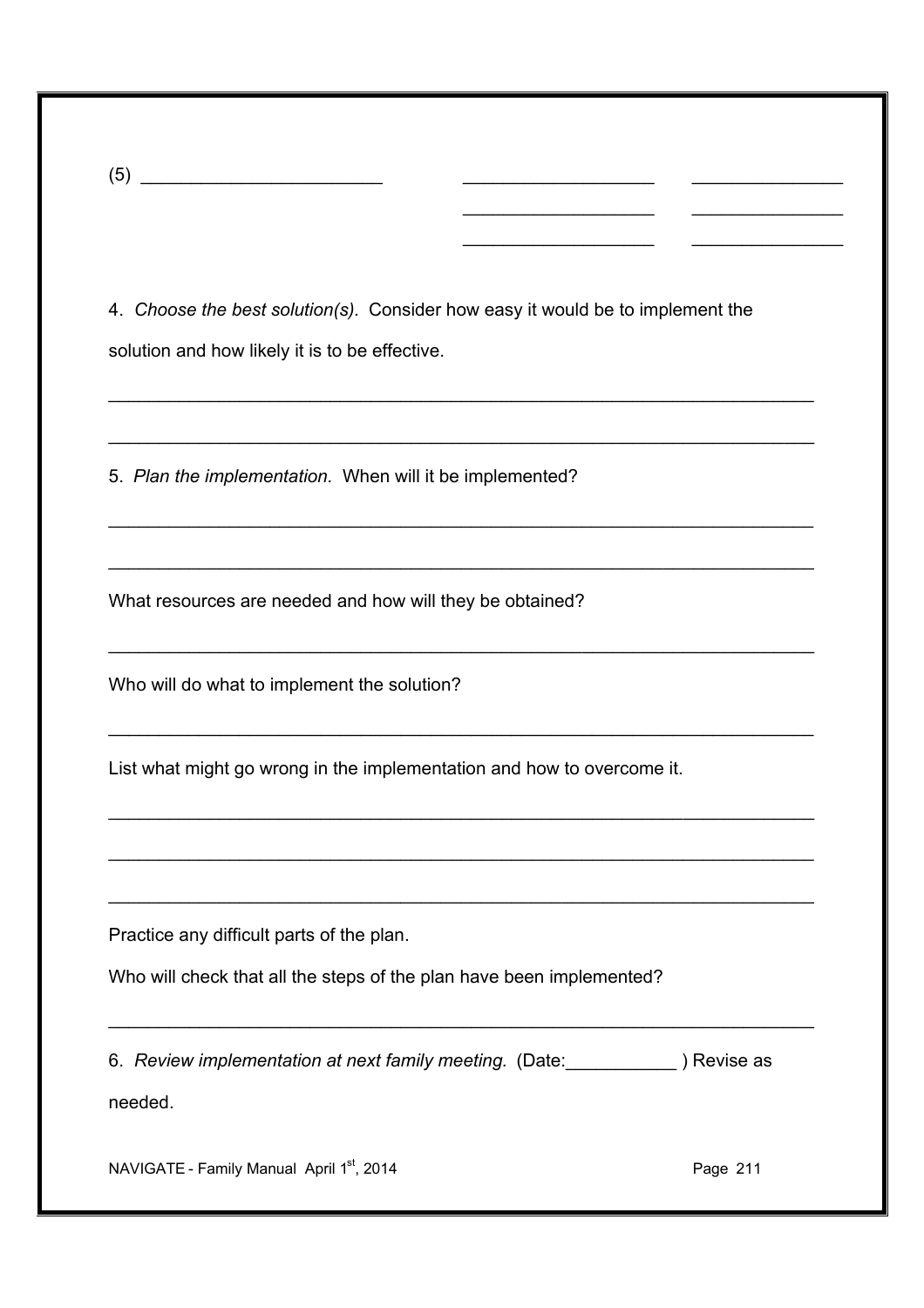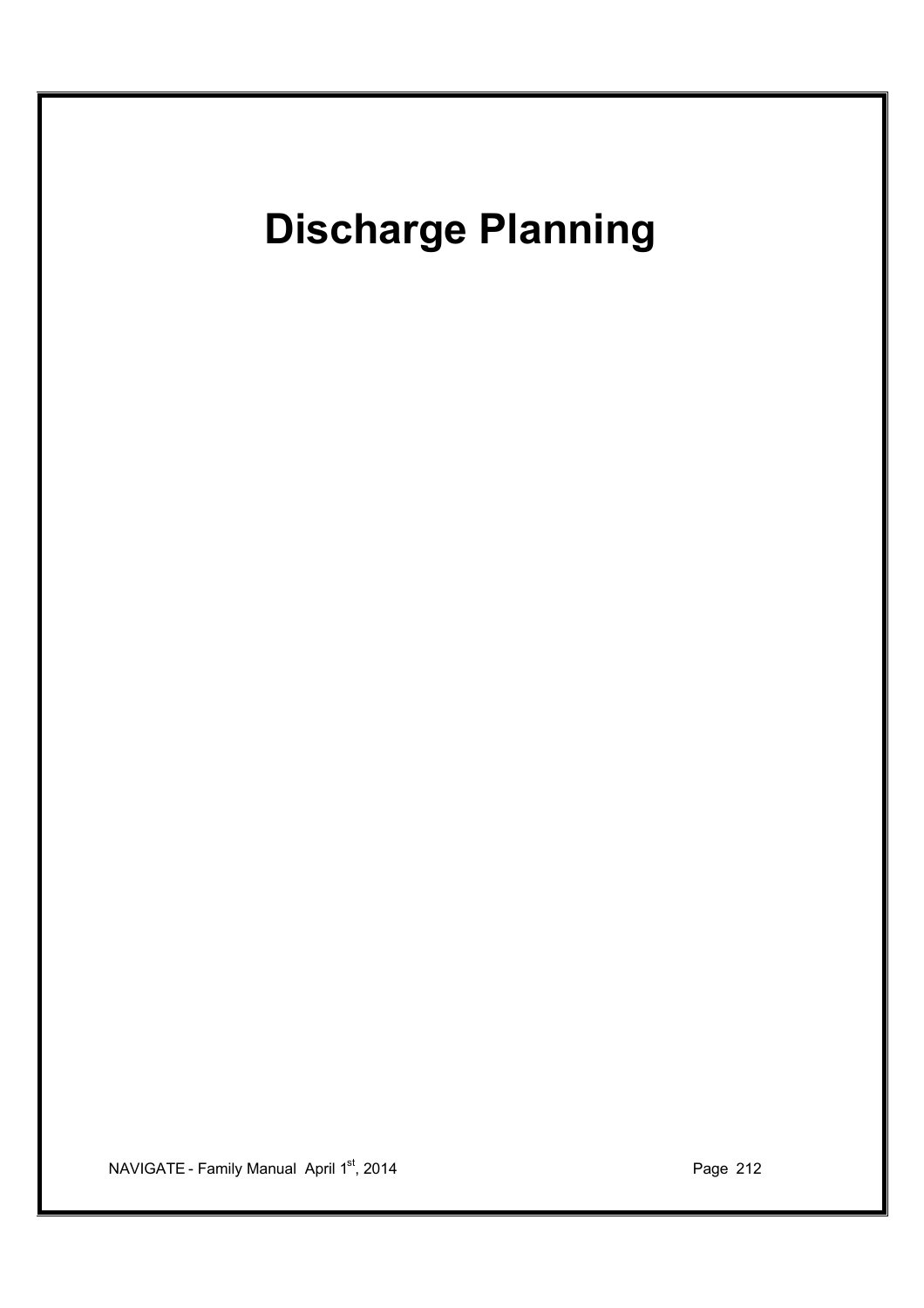# **Discharge Planning**

As the client and family are leaving the NAVIGATE program, the family clinician plans at least two conjoint sessions with the client and relatives. The goals of these sessions are to review progress made in the program, refine the discharge plan, and to make referrals to any additional resources needed by the family. These sessions can replace the monthly meetings. The format for these 45 minutes sessions is as follows:

## **First Family Discharge Planning Session**

### Introduction, Alliance Building, and Agenda Setting (5 Minutes)

Regardless of the main focus of this session, it begins with utilizing the alliance building techniques presented previously and setting the session agenda. In the alliance building stage, the clinician greets the participants warmly and asks how each person's week went, particularly emphasizing "any urgent issues that might get in the way of the work today." The goal is to be engaging, but not to be deterred by other issues, unless they are critical. The agenda for the session includes:

- 1. Review of client's current status
- 2. Begin/continue discussion of discharge planning
- 3. Review of client's participation in treatment program
- 4. Monitoring early warning signs
- 5. Referrals to community resources for family

*"It's good to see you all again. The session will run about 45 minutes, and the primary issue we will be discussing XXX's transition out of the NAVIGATE program. Any crises or urgent issues we need to address before we begin?"*

### Review of Client Status (5 Mins)

Here, the clinician prompts the client and family to discuss the client's current status. It is important to engage both the client and the relatives in the discussion, and look for opportunities to review any relevant educational material.

(To Client) "*XXX, so how have things been going for you over the past month? What has been going well? Any problems? Any symptoms or issues troubling you? How has it been going with the medication? I know it can be hard to keep it all straight—how many times have you missed it in the last couple of weeks?"* 

*"How have things been going for you with your family? How have you all been getting along? Have you been seeing any friends? What about drugs or alcohol?"* 

(To Relatives) *"How has XXX been doing? What has been going well? What kinds of improvement have you noted? Any problems? Anything you are worried about? Any concerns on your end?"* 

NAVIGATE - Family Manual April  $1<sup>st</sup>$ , 2014 **Page 213** Page 213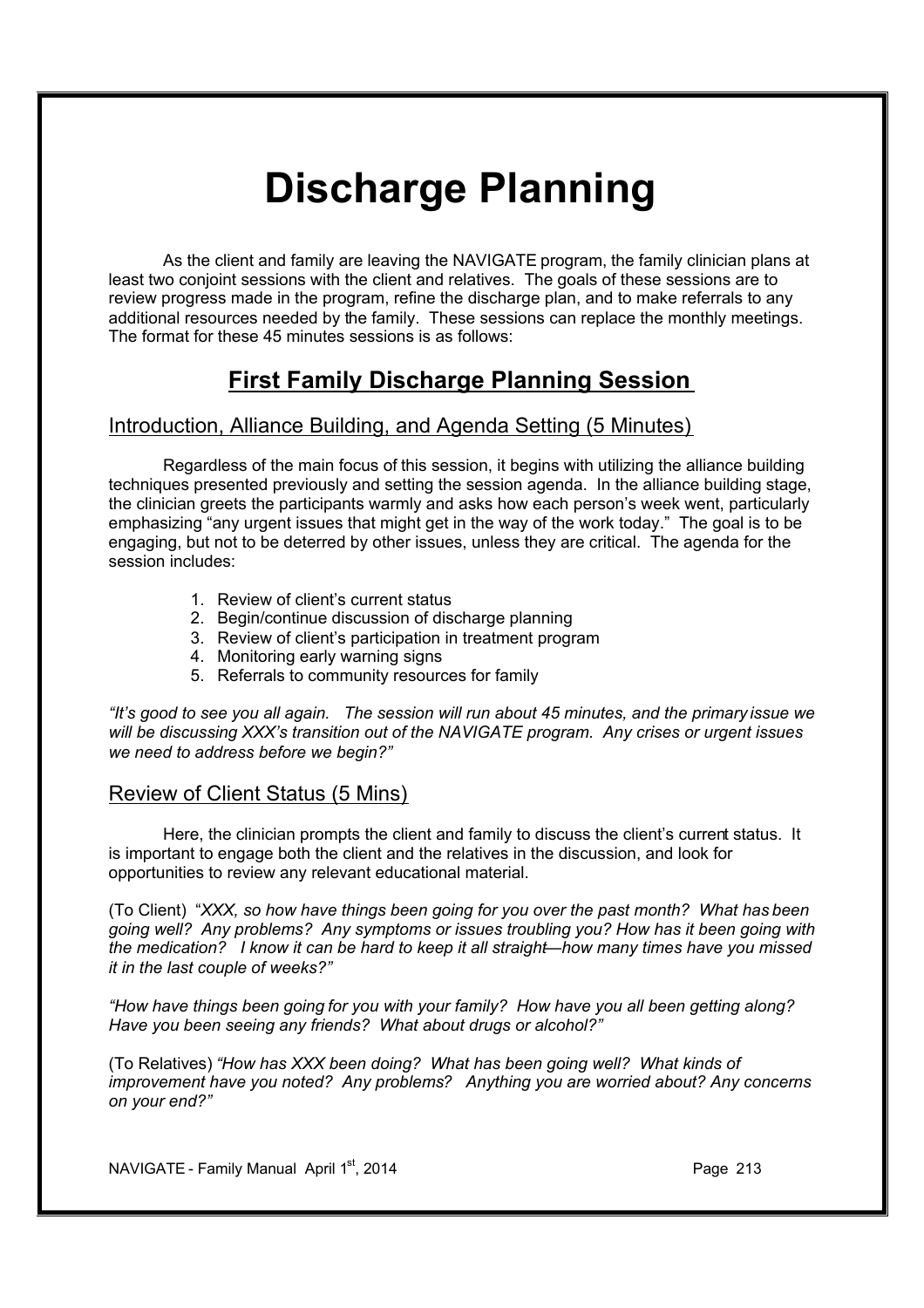### Discussion of Discharge Planning (10 Mins)

Here, the clinician begins or continues the discussion of the recommended treatment plan, and inquires about what the client and relatives perceive their needs to be. The clinician should be prepared to "fill in the gaps" if the client is uncertain about any aspect of the discharge planning.

(To Client) "*You have been talking with the team here about graduating from NAVIGATE. Why don't you tell your family a bit about that? How are you feeling about that? What do you think about this change? What might be good about it? What might be hard? I know you have been talking with the team—will you be getting any further treatment? Where? What will you do to make that happen? Have you made any contact yet? Do you anticipate any obstacles? How can I help?"* 

(To Relatives) *"What do you think about this change? What might be good about it? What might be hard? What are your concerns?"*

### Review of Client Participation in the Treatment Program (10 Mins)

The objectives of this part of the session are to review the client's progress, identify future plans, and have the family acknowledge the client's progress.

(To Client) "*Tell us a bit about your progress on your goals. How are you feeling about what you have accomplished*? *What are you most pleased about? What remains for you to work on?"*

(To Relatives) "*What has been going well about XXX since his/her coming to the treatment program? How are you feeling about his/her progress?"*

### Monitoring Early Warning Signs (5 Mins)

The goal here is to check for the presence of early warning signs and model this checking for client and relatives. You should bring to the meeting a copy of the client's completed relapse prevention sheet.

*"Sometimes a change of care can be stressful, so we want to keep an eye on this. I have a copy of your relapse prevention form here—let's quickly look it over. Any of your warning signs flaring up? And what about stressors? Any of these circumstances you mentioned happening now? How have you been handling this? How will you remember to keep monitoring your warning signs even when you leave our program? How can you all work together to do that?"* 

### Issues Raised For the Family by Discharge (10 Mins)

The goals here are to prompt the family to identify any needs that should be included as part of the discharge plan and/or to follow-up on prior referrals as appropriate.

 (To relatives) "*When you think of XXX leaving NAVIGATE, what issues come up for you? If you need support, any ideas how you might get it? What resources do you have? Do you need any referrals from us?" (*Provides information as needed)

NAVIGATE - Family Manual April  $1<sup>st</sup>$ , 2014 **Page 214** Page 214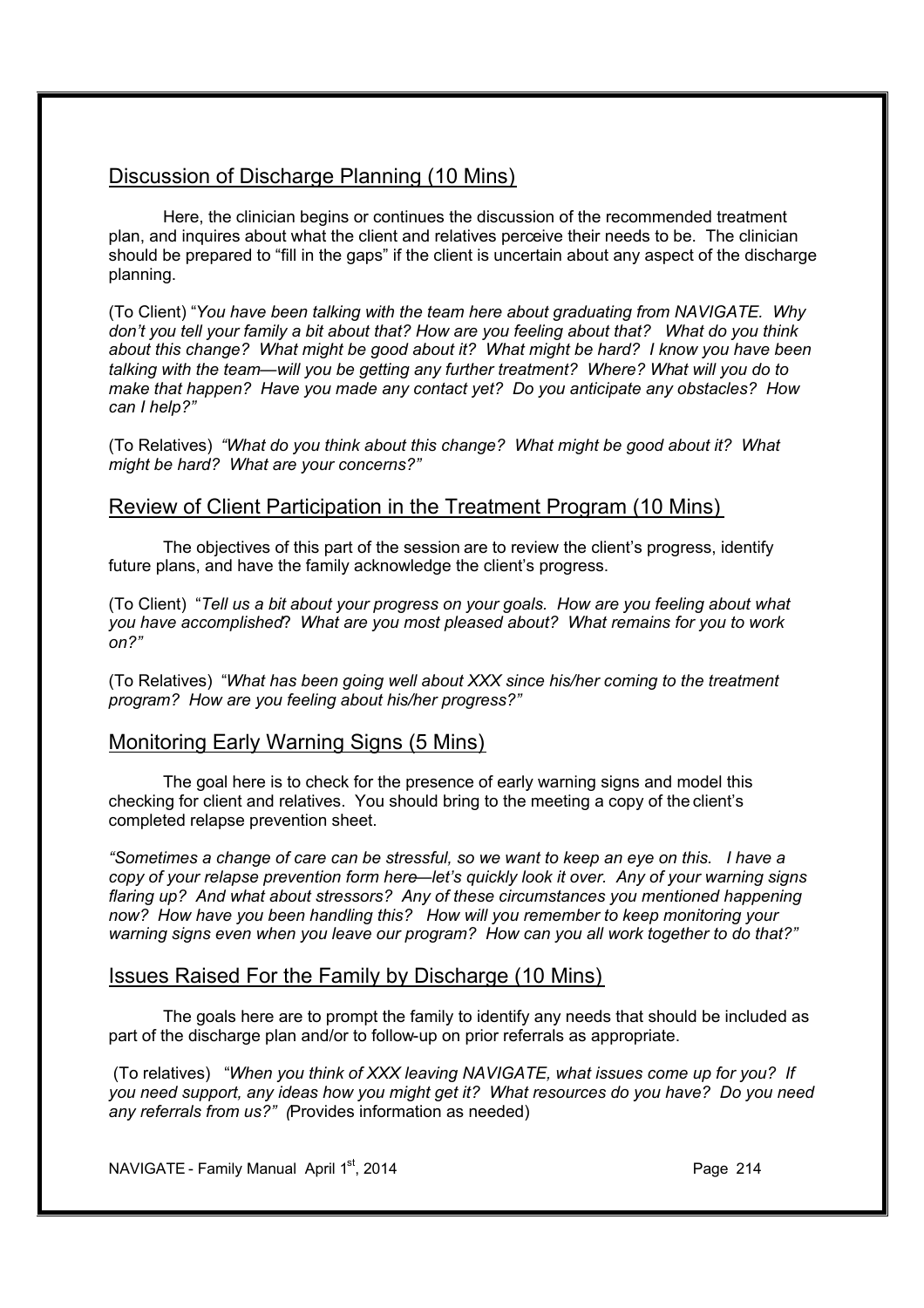### Closing the Session (5 Minutes)

The session should close with:

- · Asking if participants have anything else to add.
- · Summarizing the main points covered in the session.
- · Reminding client and relatives of tasks to be accomplished before the final session (e.g., appointments with new care providers, following up on referrals for support).
- · Asking client and relatives to be prepared to give him/her feedback on NAVIGATE at the next session.
- · Scheduling the final meeting date.
- · Thanking the participants for attending.

### Treatment Planning Between the Two Discharge Planning Sessions

The clinician should report to the team about any issues that arose as part of the first meeting and investigate referrals for any resources requested by the family.

## **Second Discharge Planning Session**

The goal of this session is to reiterate any recommendations made to the family about the discharge and to say goodbye to the family.

### Introduction, Alliance Building, and Agenda Setting (5 Minutes)

This session begins with utilizing the alliance building techniques presented previously and setting the session agenda. In the alliance building stage, the clinician should greet the participants warmly and ask how each person's week went, particularly emphasizing "any urgent issues that might get in the way of the work today." The goal is to be engaging, but not to be deterred by other issues, unless they are critical. The agenda for the session includes:

- 1. Review of client's current status.
- 2. Finalize discussion of discharge planning.
- 3. Review of client's participation in treatment program.
- 4. Monitoring early warning signs.
- 5. Follow-up on referrals to community resources for family.
- 6. Getting feedback on program.
- 7. Review of family strengths.

*"It's good to see you all again. The session will run about 45 minutes, and the primary issue is that we will be saying good bye to you all today. Any crises or urgent issues we need to address before we begin?"* 

NAVIGATE - Family Manual April 1<sup>st</sup>, 2014 **Page 215** Page 215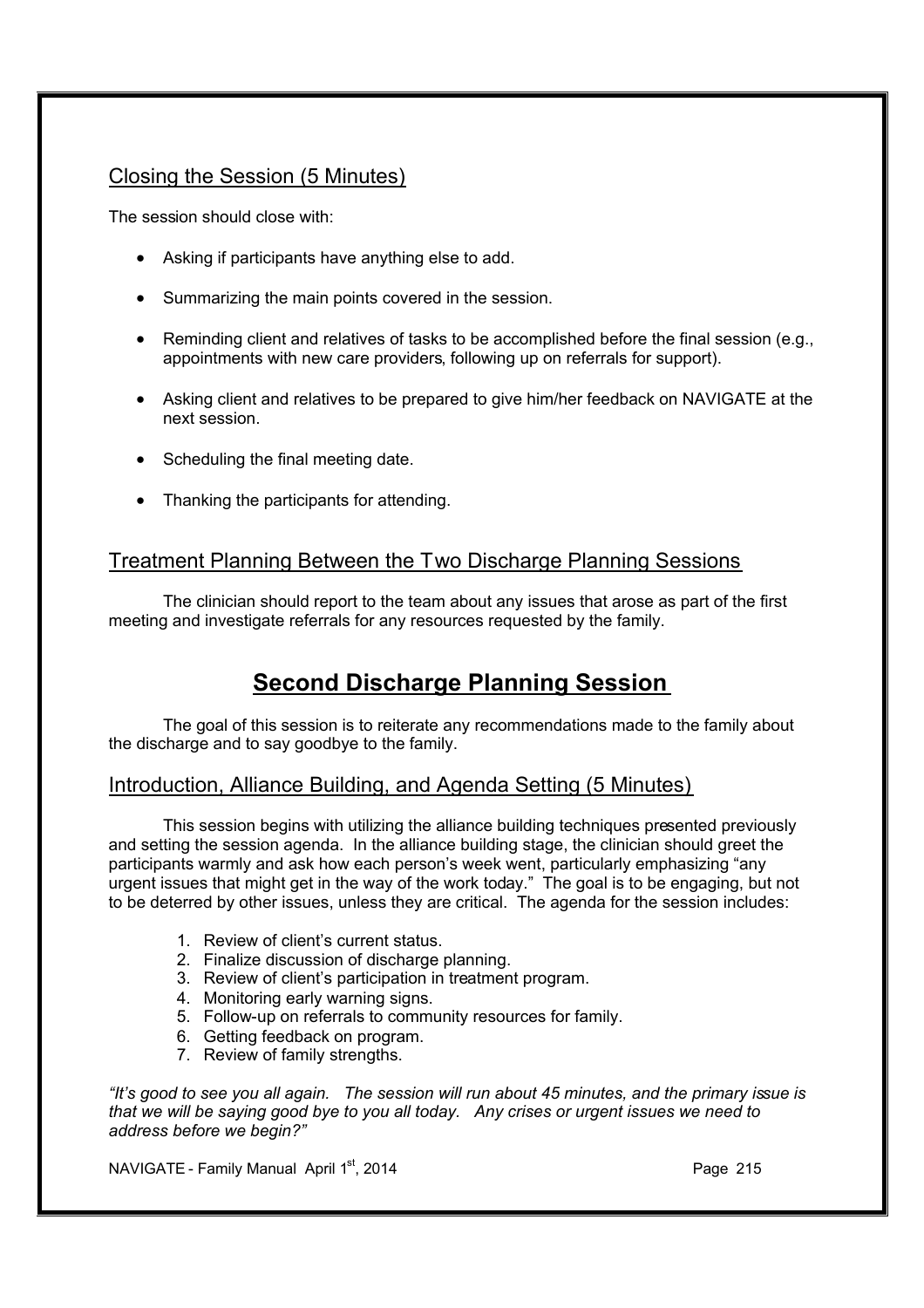### Review of Client Status (5 Mins)

Here, the clinician prompts the client and family to discuss the client's current status. It is important to engage both the client and the relatives in the discussion, and to identify opportunities to review relevant educational material.

(To Client) "*XXX, so how have things been going for you over the past month? What has been going well? Any problems? Any symptoms or issues troubling you? How is leaving NAVIGATE going? Do you notice yourself under any particular stress?"* 

(To Relatives) *"How has XXX been doing? What has been going well? Any problems? Anything you are worried about? Any concerns on your end?"* 

### Discussion of Discharge Planning (10 Mins)

Here, the clinician continues the discussion of the recommended treatment plan, and inquires about what the client and relatives perceive their needs to be. You should be prepared to "fill in the gaps" if the client is uncertain about any aspect of the discharge planning.

*"So I have here a summary of the discharge recommendations from our end—we have talked about all of these—here, let me give you a copy—any questions?"*

### Review of Client Participation in the Treatment Program (10 Mins)

The objectives of this part of the session are review the client's progress, identify future plans, and have the family acknowledge the client's progress.

(To Client) "*So, when you look over your work in NAVIGATE, which accomplishments are you most pleased with? What are you most surprised by? How are you feeling as you leave?"* 

(To Relatives) "*What has been going well about XXX since his/her coming to the treatment program? How are you feeling about his/her progress?"*

### Monitoring Early Warning Signs (5 Mins)

The goal here is to check for the presence of early warning signs and model this checking for client and relatives. The clinician should bring a copy of the client's completed relapse prevention sheet to the meeting.

*"We talked about how a change of care can be stressful so we want to keep an eye on this.*  Let's review your relapse prevention form—here is a copy. Any of your warning signs flaring *up? And what about stressors? Any of these circumstances you mentioned happening now? How have you been handling this? How will you remember to keep monitoring your warning signs even when you leave our program? How can you all work together to do that?"*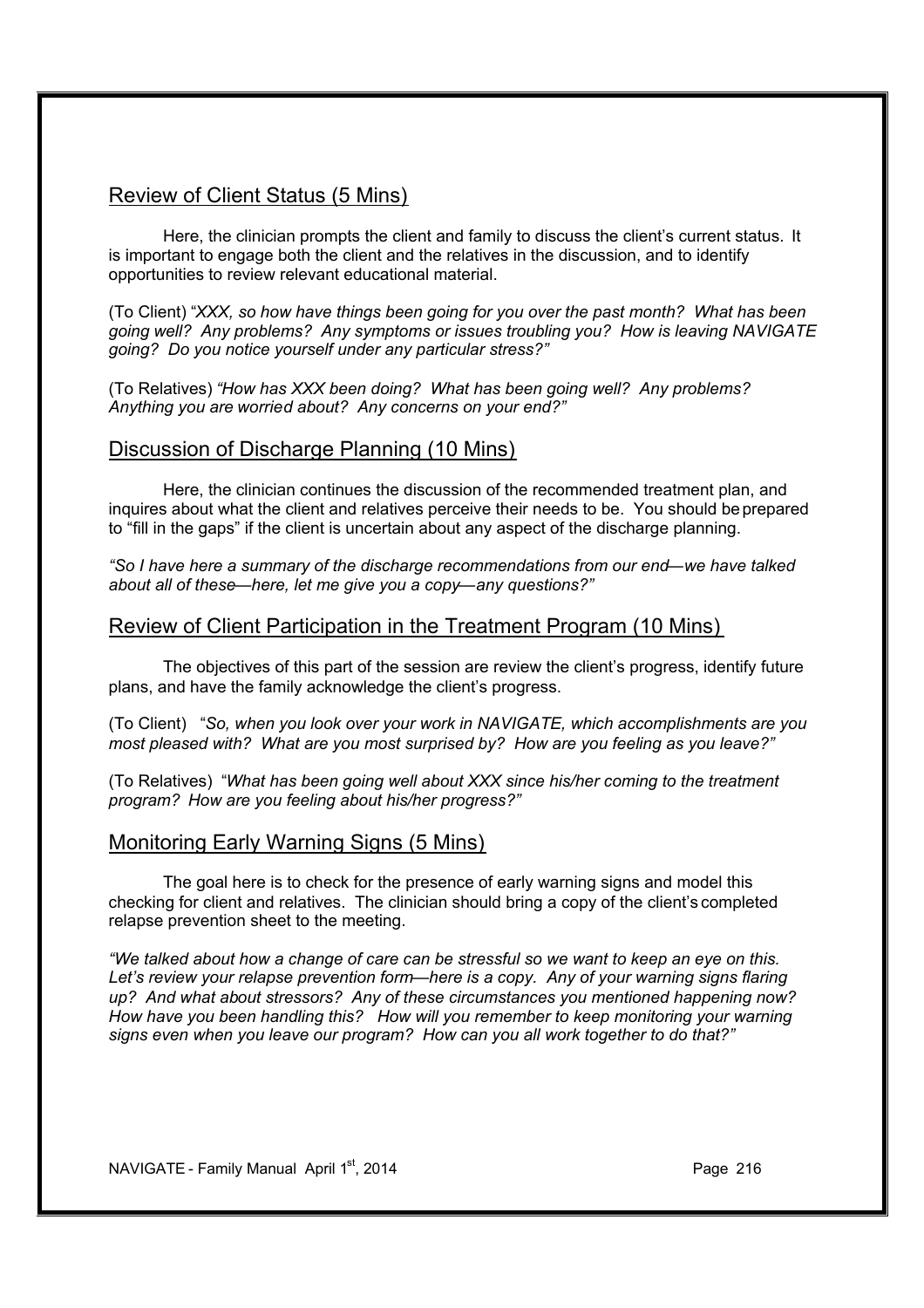# Follow- Up on Referrals as Needed (5 Mins)

The goal here is follow-up on any referrals for additional services given to client and relatives.

*"So, what were you going to follow-up on since our last meeting? How did that go? Any obstacles with which you want my help?"* 

# Obtaining Feedback On Navigate Program (10 Mins)

The goal is to provide every participant with an opportunity to discuss strengths and weaknesses of the NAVIGATE program, including but not limited to the family component.

*"I asked each of you last time to be thinking about what you had liked about the NAVIGATE program, and what we might improve. We are always trying to make things even better for clients and their families. I am going to ask about the overall NAVIGATE program and then the family part. So what did you like about the overall NAVIGATE program* (solicits feedback from each participant; uses active listening skills but does not evaluate responses). *So what could be improved in the program—anything you disliked?* (solicits feedback from each participant; uses active listening skills but does not evaluate responses). W*hat about the family portion? What did you like? What was helpful?* (solicits feedback from each participant; uses active listening skills but does not evaluate responses). *So what could be improved in the family program—anything you disliked?"* (solicits feedback from each participant; uses active listening skills but does not evaluate responses)

*"Thanks for that. I will be making sure the team gets your input".* 

## Acknowledgement of Family Strengths (Last Session) (5 Mins)

The goal here is to acknowledge the family's progress and strength. The clinician should be prepared to mention an asset of each attendee.

*"I have been thinking about when I first met you and how things have changed. I think of the progress you have made* (describes*) and the strengths I have admired* (mentions). *I have admired* (describes at least one asset for each participant). I am glad XXX is doing well enough to leave, but I am sad to see you all go."

*"Anyone else have any final words? Ok, I wish you all the best."*

## Closing the Session (5 Minutes)

The session should close with:

- · Asking if participants have anything else to add.
- · Summarizing the main points covered in the session.
- · Thanking the participants for attending.

NAVIGATE - Family Manual April  $1<sup>st</sup>$ , 2014 **Page 217** Page 217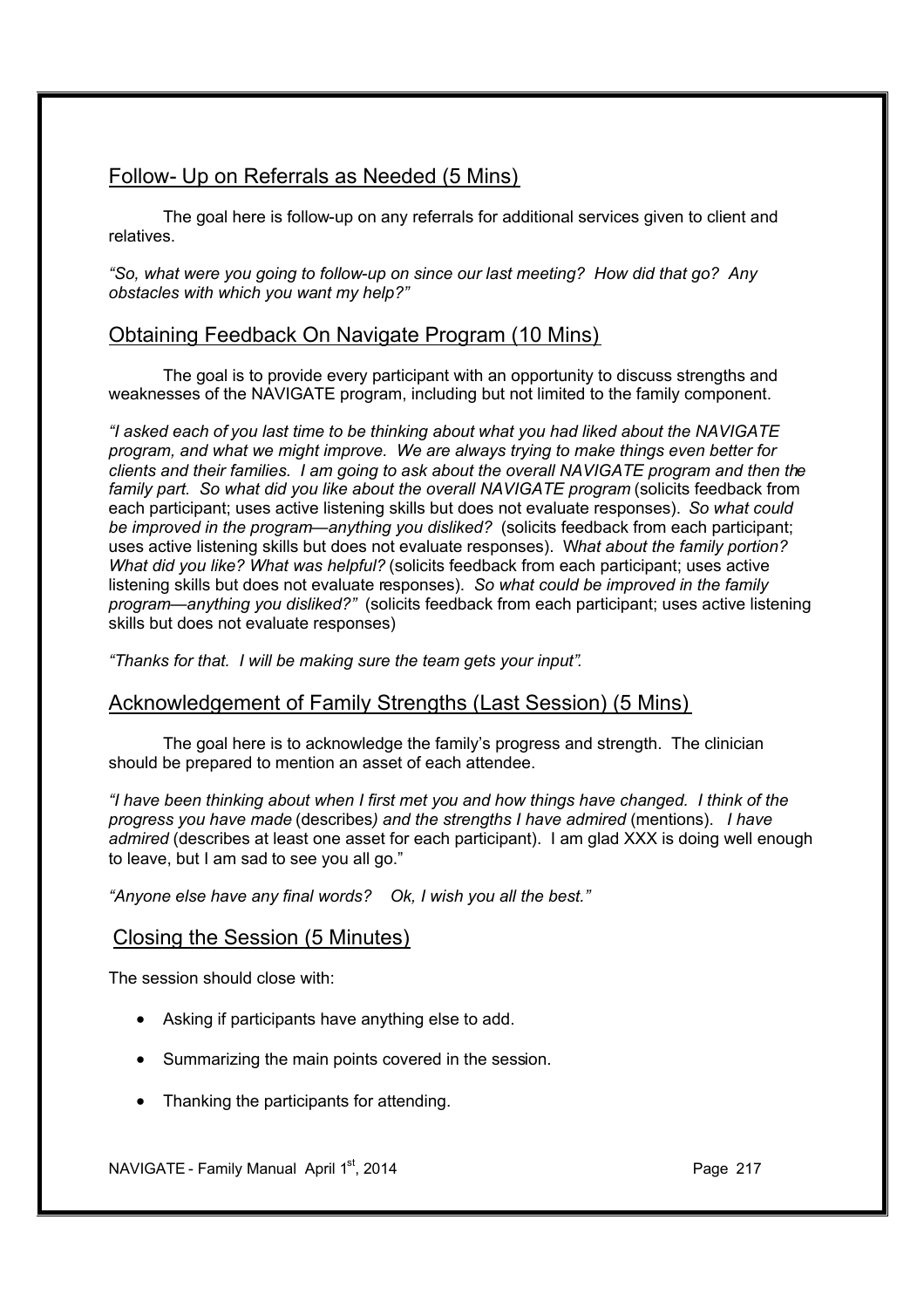# **Clinical Guideline for Discharge Planning**

NAVIGATE - Family Manual April 1<sup>st</sup>, 2014 **Page 218**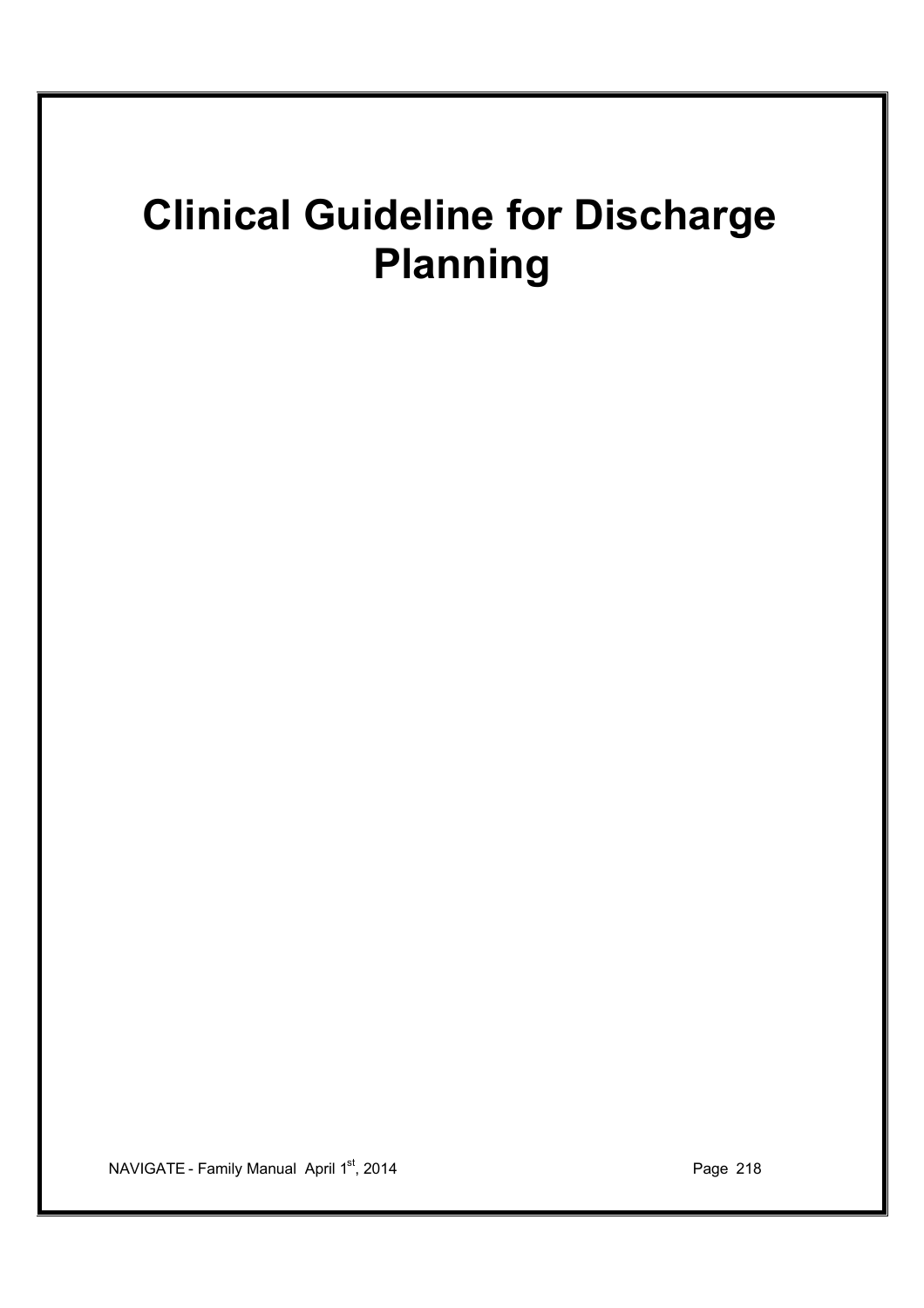# **Clinical Guideline for Discharge Planning**

Discharge from Navigate may be prompted by several circumstances—client progress, relocation, changes to another treatment team. During family meetings, the family clinician will put the expected timeline of progress in NAVIGATE in context, so discharge will not come as an unexpected event. At least two sessions should be devoted to specific discussion of family need and treatment transitions, as outlined in the section on discharge above. Most clients in NAVIGATE will be receiving referrals to other treatment programs by this point, typically involving stepped down care.

### **Goals**

- 1. Assure family understands next treatment options
- 2. Respond to any questions family has about discharge
- 3. Reinforce strengths family has exhibited.
- 4. Obtain feedback on NAVIGATE program.

### Materials Needed

Any referrals to subsequent treatment

# **TEACHING STRATEGIES:**

- · Begin by engaging participants in some small talk.
- Remind family about impending discharge.
- · Be prepared to conduct either problem-solving or complete a decisional balance if there are specific concerns about discharge/termination that require attention.
- · Involve all participants.
- Take time to highlight any strengths or progress participants have evidenced

# **THE MOST IMPORTANT GOAL OF THE SESSION:**

Shore up family strengths and make sure members understand recommended next steps.

NAVIGATE - Family Manual April  $1<sup>st</sup>$ , 2014 **Page 219** Page 219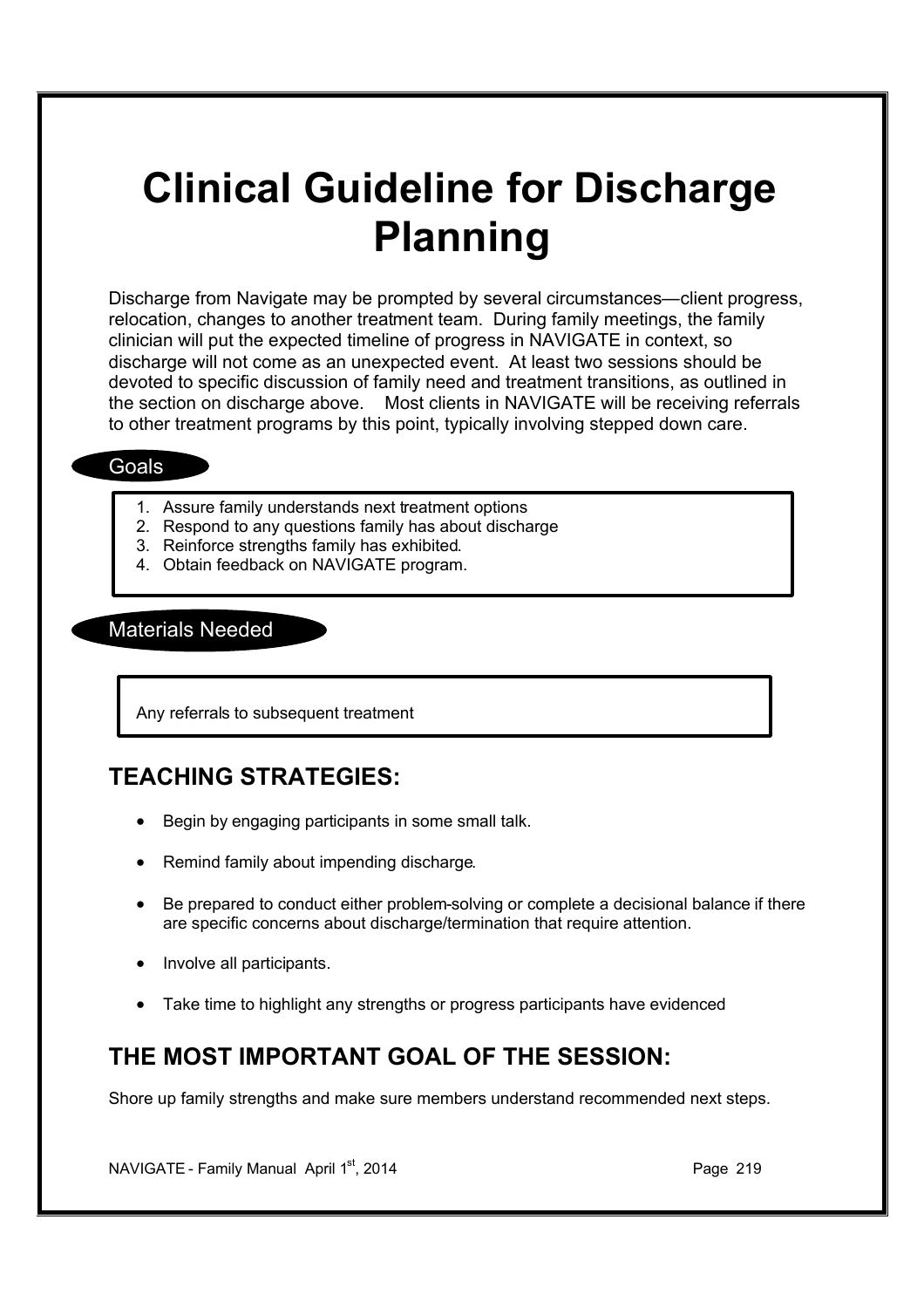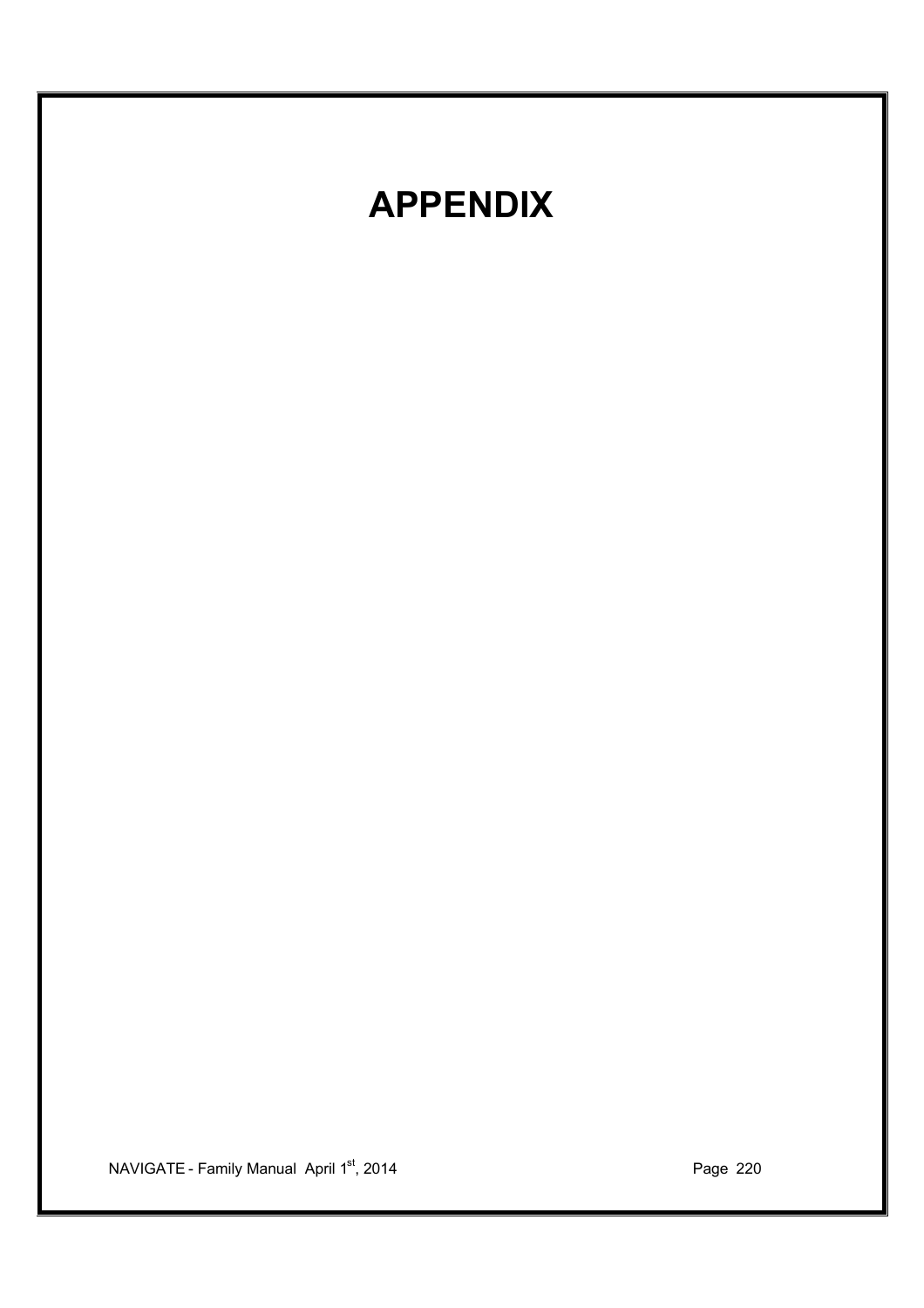# **Decisional Balance**

| <b>Option A</b> | <b>Potential Good</b><br><b>Outcomes from Option</b><br>A | <b>Potential Bad</b><br><b>Outcomes from Option</b><br>A |
|-----------------|-----------------------------------------------------------|----------------------------------------------------------|
|                 |                                                           |                                                          |
|                 |                                                           |                                                          |
| <b>Option B</b> | <b>Potential Good</b><br><b>Outcomes from Option</b><br>в | <b>Potential Bad</b><br><b>Outcomes from Option</b><br>B |
|                 |                                                           |                                                          |
|                 |                                                           |                                                          |
|                 |                                                           |                                                          |
|                 |                                                           |                                                          |

\_\_\_\_\_\_\_\_\_\_\_\_\_\_\_\_\_\_\_\_\_\_\_\_\_\_\_\_\_\_\_\_\_\_\_\_\_\_\_\_\_\_\_\_\_\_\_\_\_\_\_\_\_\_\_\_\_\_\_\_\_\_\_\_\_\_\_\_\_

Taken together, what is the best option?\_\_\_\_\_\_\_\_\_\_\_\_\_\_\_\_\_\_\_\_\_\_\_\_\_\_\_\_\_\_\_\_\_\_\_\_\_

NAVIGATE - Family Manual April 1<sup>st</sup>, 2014 **Page 221** Page 221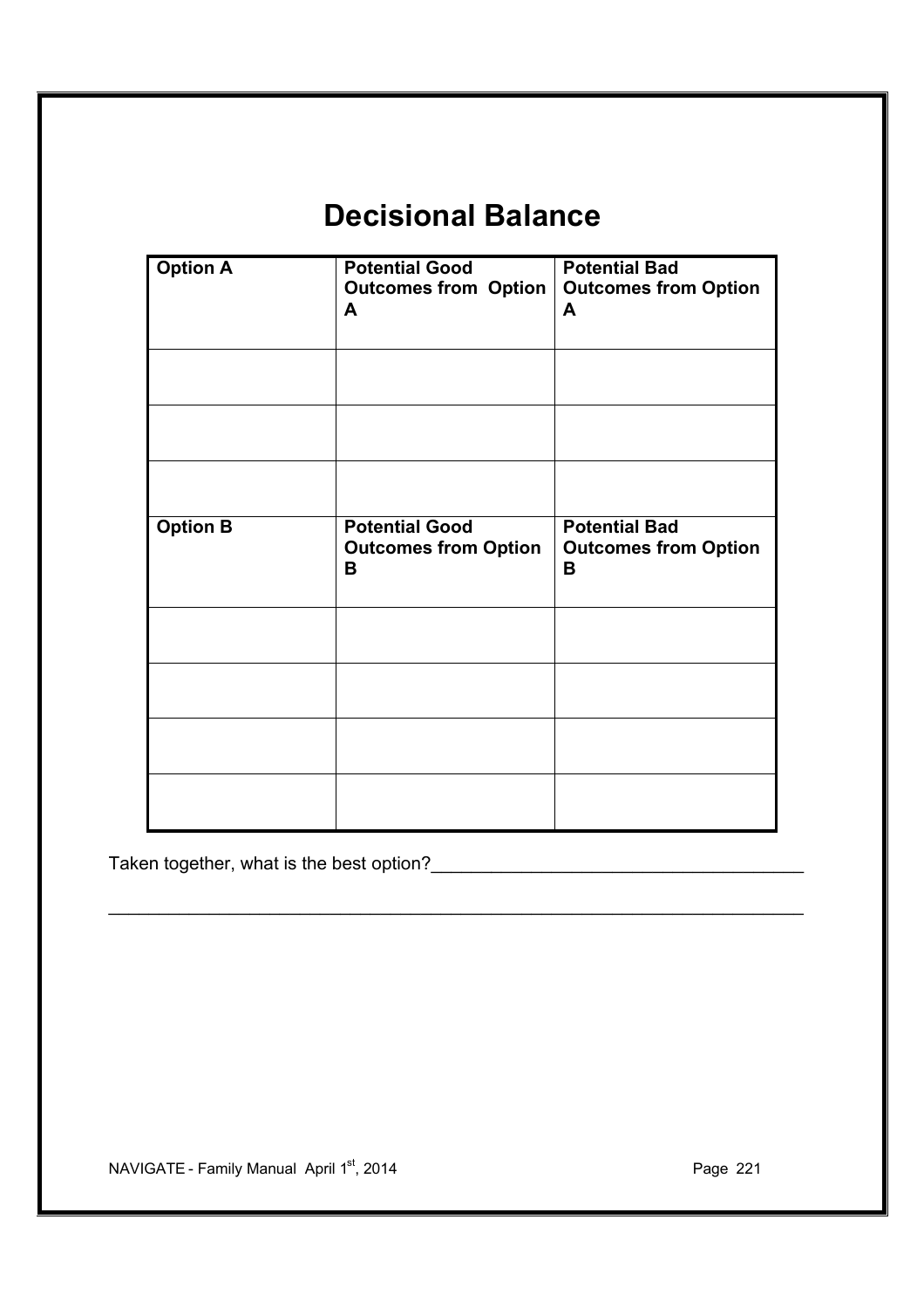# **Problem-Solving or Goal-Setting Sheet**

1. *Discuss the problem or goal.* Get everyone's opinion. Try to reach agreement on exactly what the problem/ goal is. Write down *specifically* what the problem/ goal  $is.$ 

| 2. Brainstorm at least three possible<br>solutions. Do note evaluate at this<br>time--wait till step 3. | 3. Briefly evaluate each solution. List major<br>advantages and disadvantages.                                                                                                                                                       |                                                                                                                       |
|---------------------------------------------------------------------------------------------------------|--------------------------------------------------------------------------------------------------------------------------------------------------------------------------------------------------------------------------------------|-----------------------------------------------------------------------------------------------------------------------|
|                                                                                                         | <b>Advantages</b>                                                                                                                                                                                                                    | <b>Disadvantages</b>                                                                                                  |
| (1)                                                                                                     | <u> 1950 - Johann Barbara, martin din bashkar a shekara ta 1960 - An tsara tsara tsara tsara tsara tsara tsara tsa</u>                                                                                                               |                                                                                                                       |
|                                                                                                         |                                                                                                                                                                                                                                      | <u> 1950 - Johann Barn, margaret eta industrial eta industrial eta industrial eta industrial eta industrial eta i</u> |
|                                                                                                         | <u> 1950 - Johann John Stone, market francuski filozof (</u><br><u> 1989 - Johann John Harry Harry Harry Harry Harry Harry Harry Harry Harry Harry Harry Harry Harry Harry Harry</u>                                                 | and the state of the state of the state of                                                                            |
|                                                                                                         | <u> 1989 - Johann Harry Harry Harry Harry Harry Harry Harry Harry Harry Harry Harry Harry Harry Harry Harry Harry Harry Harry Harry Harry Harry Harry Harry Harry Harry Harry Harry Harry Harry Harry Harry Harry Harry Harry Ha</u> |                                                                                                                       |
|                                                                                                         |                                                                                                                                                                                                                                      |                                                                                                                       |
|                                                                                                         |                                                                                                                                                                                                                                      | $\overline{\phantom{0}}$                                                                                              |
|                                                                                                         |                                                                                                                                                                                                                                      |                                                                                                                       |
| NAVIGATE - Family Manual April 1st, 2014                                                                | Page 222                                                                                                                                                                                                                             |                                                                                                                       |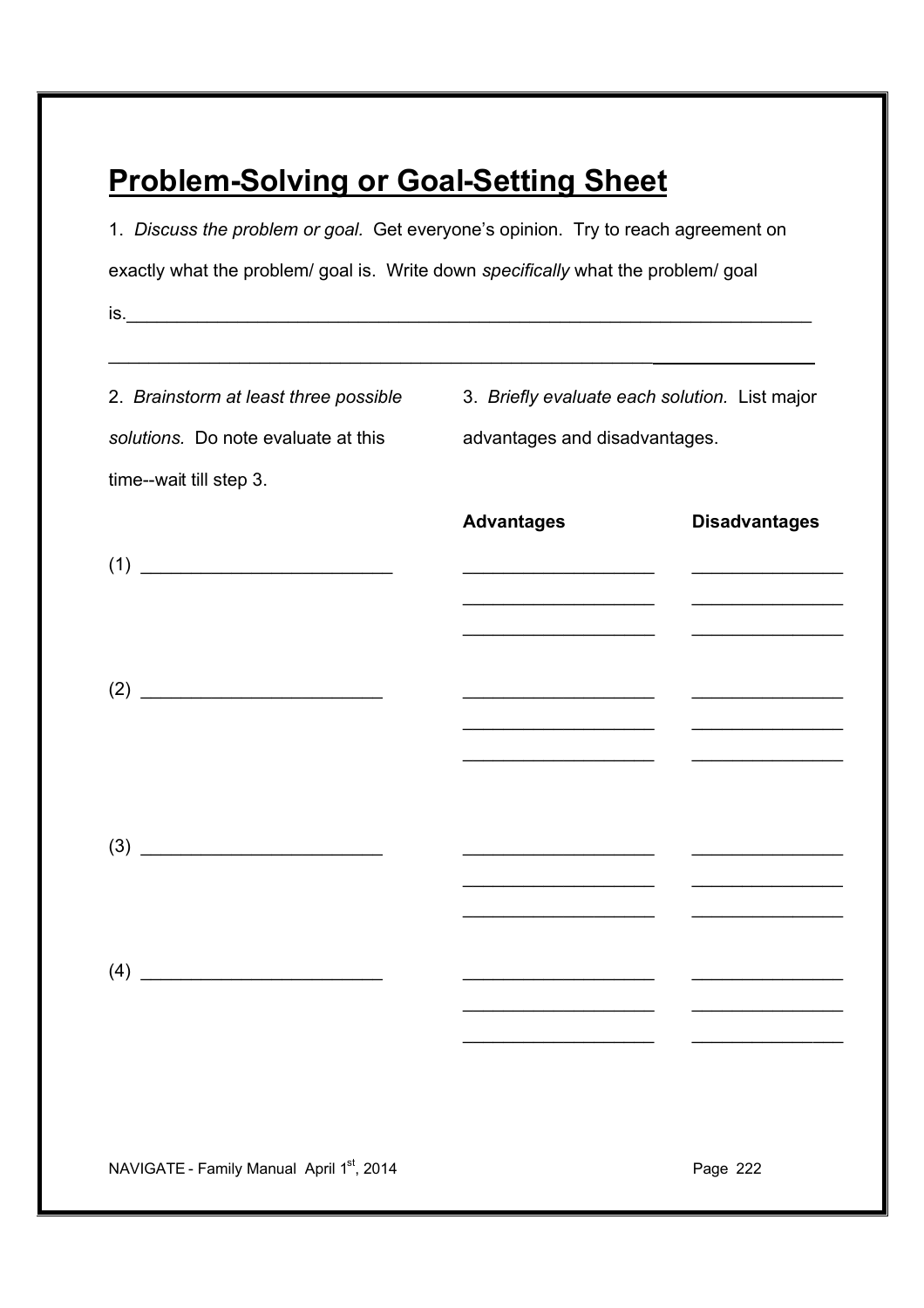| - 1<br>ורו<br>$\tilde{\phantom{a}}$<br>٠ |  |  |
|------------------------------------------|--|--|
|                                          |  |  |

4. Choose the best solution(s). Consider how easy it would be to implement the solution and how likely it is to be effective.

5. Plan the implementation. When will it be implemented?

What resources are needed and how will they be obtained?

Who will do what to implement the solution?

List what might go wrong in the implementation and how to overcome it.

NAVIGATE - Family Manual April 1st, 2014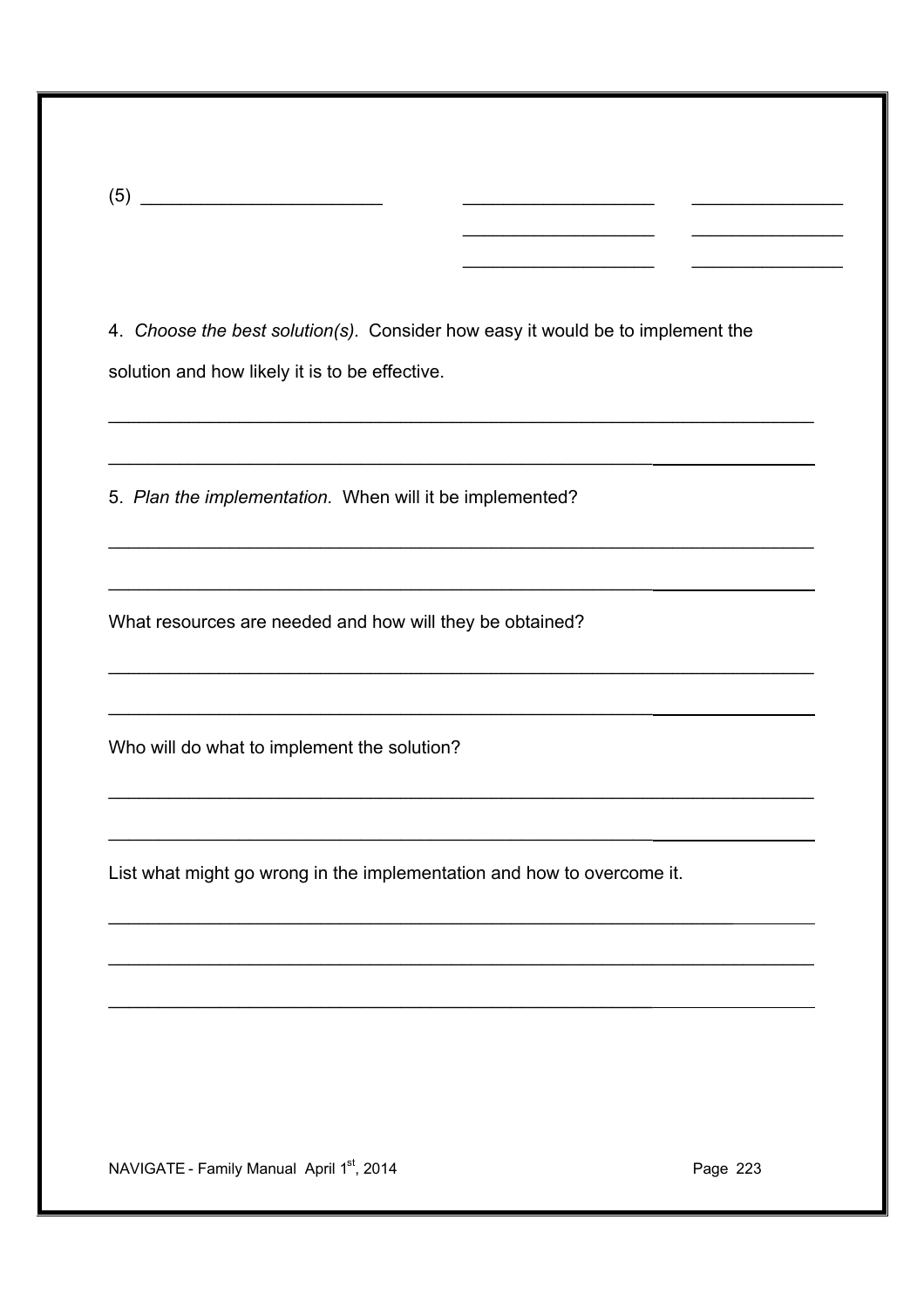Practice any difficult parts of the plan.

Who will check that all the steps of the plan have been implemented?

\_\_\_\_\_\_\_\_\_\_\_\_\_\_\_\_\_\_\_\_\_\_\_\_\_\_\_\_\_\_\_\_\_\_\_\_\_\_\_\_\_\_\_\_\_\_\_\_\_\_\_\_\_\_

6. *Review implementation at next family meeting.* (Date:\_\_\_\_\_\_\_\_\_\_\_ ) Revise as

\_\_\_\_\_\_\_\_\_\_\_\_\_\_\_\_\_\_\_\_\_\_\_\_\_\_\_\_\_\_\_\_\_\_\_\_\_\_\_\_\_\_\_\_\_\_\_\_\_\_\_\_\_\_\_\_\_\_\_\_\_\_\_\_\_\_\_\_\_\_

needed.

NAVIGATE - Family Manual April 1<sup>st</sup>, 2014 **Page 224** Page 224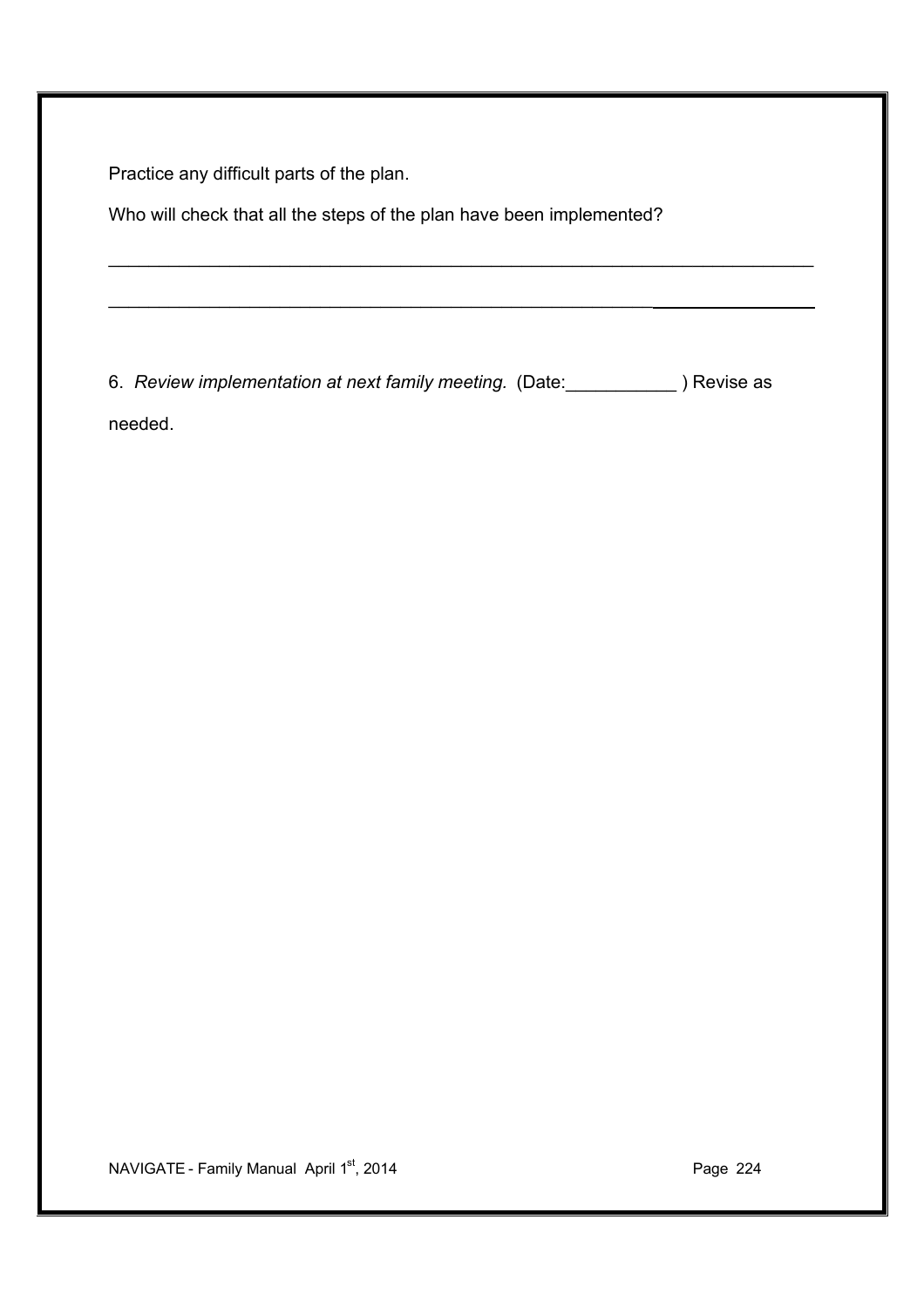# **Family Education (FE) Fidelity Scale**

Fidelity ratings are based on observation of a family session or listening to an audiotape of a family session.

| Clinician:<br><u>a sa mga salawang pagkalang ng mga sang</u><br>Date of Session: 1997<br>Date of Rating:<br><u> </u><br>Client ID: | Site:<br>Module & Topic<br>Name of Rating:<br><u> </u><br>Overall Session $#$ |
|------------------------------------------------------------------------------------------------------------------------------------|-------------------------------------------------------------------------------|
| <b>TYPE OF FAMILY SESSION</b>                                                                                                      |                                                                               |
| <b>Educational Session</b>                                                                                                         |                                                                               |
| Monthly Check-in                                                                                                                   |                                                                               |
| <b>Family Consultation</b>                                                                                                         |                                                                               |
| Modified Intensive Skills Training (MIST)                                                                                          |                                                                               |
| <b>Communication Skills Training</b>                                                                                               |                                                                               |
| Problem-Solving Session                                                                                                            |                                                                               |
| Other (specify)                                                                                                                    |                                                                               |
| <b>PERSONS WHO ATTENDED SESSION</b>                                                                                                |                                                                               |
| Client                                                                                                                             |                                                                               |
| Mother                                                                                                                             |                                                                               |
| Father                                                                                                                             |                                                                               |
|                                                                                                                                    |                                                                               |
| Spouse/Partner                                                                                                                     |                                                                               |
| Siblings (specify number) _____________                                                                                            |                                                                               |
| Children (specify number) _____________                                                                                            |                                                                               |
| Other relatives (specify number)                                                                                                   |                                                                               |
| Non-family members (specify number)                                                                                                |                                                                               |
| RAISE Team Members (specify number)                                                                                                |                                                                               |
| Professionals OTHER THAN RAISE Team Members (specify number)                                                                       |                                                                               |

NAVIGATE - Family Manual April 1<sup>st</sup>, 2014 **Page 225**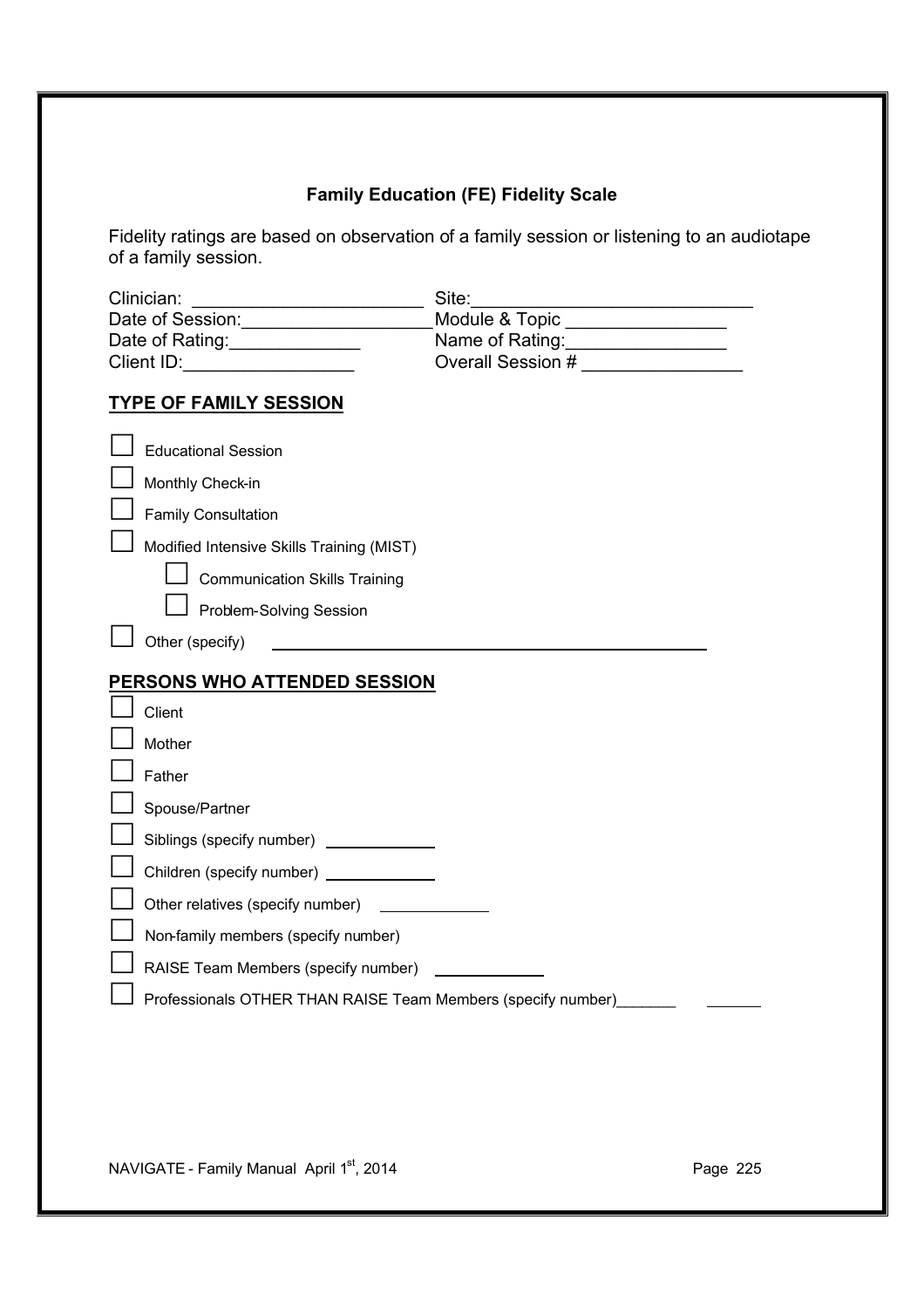#### **General Guidelines for FE FIDELITY Scale**

**1 2 3 4 5 NA** Unsatisfactory Needs Satisfactory Very Good Excellent Not Applicable or not Observed Improvement

**NOTE: SOME ITEMS ARE MARKED AS NOT APPLICABLE TO CERTAIN TYPES OF FAMILY SESSIONS. FOR EXAMPLE, IN MONTHLY CHECK-IN'S, CLINICIANS ARE NOT EXPECTED TO USE SKILLS TRAINING STRATEGIES.** 

- 1. Agenda Setting
	- Set specific agenda at the beginning of session
	- · Elicit other issues from client for agenda
	- · Implement specific agenda

Comments:

- 2. Review of Home Assignment (not applicable to monthly check-ins)
	- Review prior home assignment
	- · Reinforce any efforts to complete home assignment
	- · Identify and problem solve obstacles to completing home assignment
	- · If client or family struggles to complete home assignment from previous session, help to complete in session

Comments: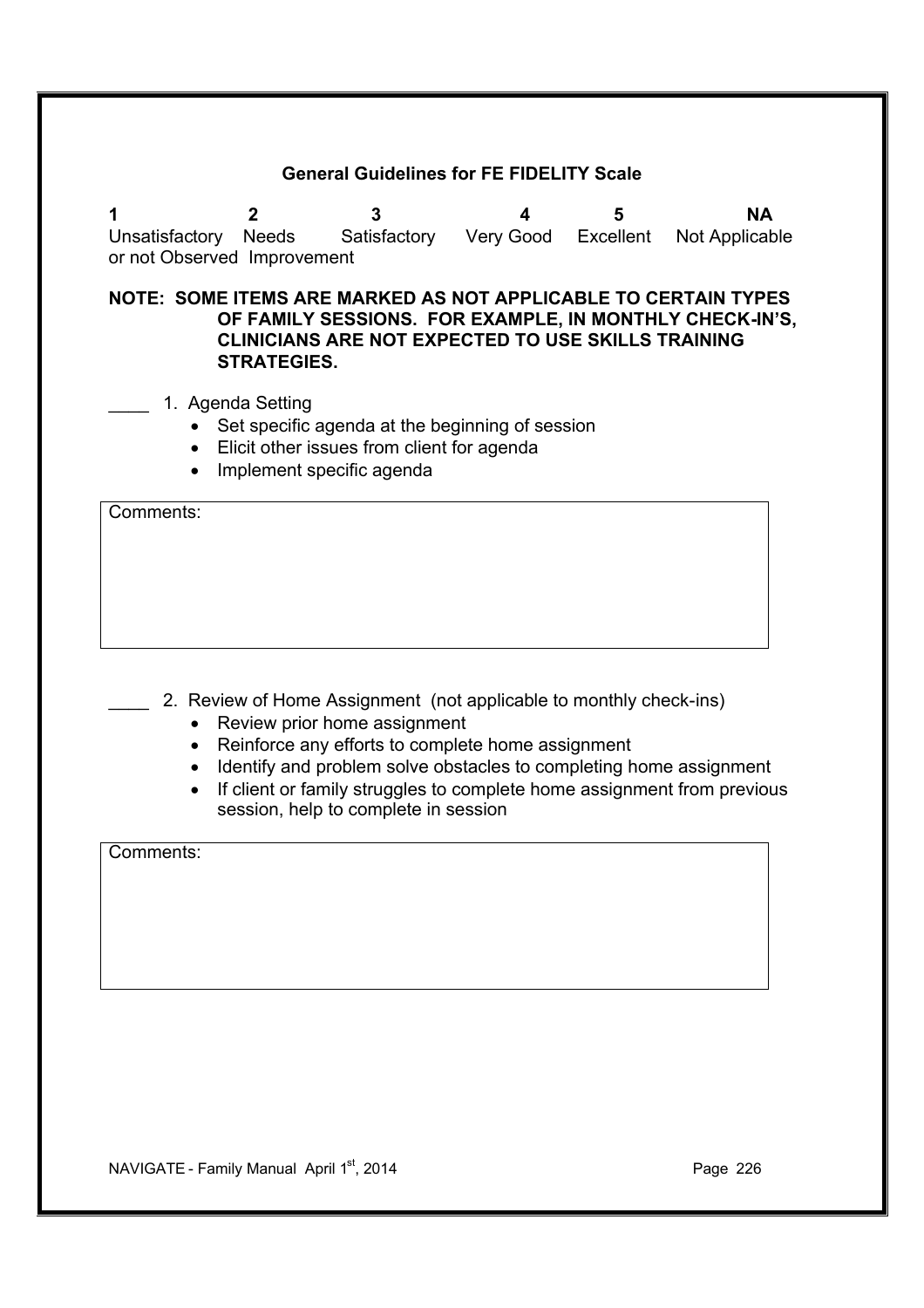- \_\_\_\_ 3. Use of family education handouts and worksheets
	- · Utilize handouts and worksheets to guide the session
	- · Answer and elicits questions
	- · Stay focused on topic

- 4. Motivational Enhancement Strategies
	- · Connect material and session content to client's goals
	- · Promote hope and positive expectations
	- · Explore pros and cons of change
	- · Reinforce "change" talk
	- · Reframe experiences in a positive light

Comments:

- \_\_\_\_ 5. Educational Strategies
	- · Provide information
	- · Connotes client as expert in his or her experience of illness
	- · Connotes all family members as expert in their own experience
	- · Elicit family members' experience related to presented material
	- · Adapt language to family's preferences
	- · Break down information into manageable chunks
	- Provide interim summaries
	- Ask questions to check for understanding

Comments:

NAVIGATE - Family Manual April 1<sup>st</sup>, 2014 **Page 227** Page 227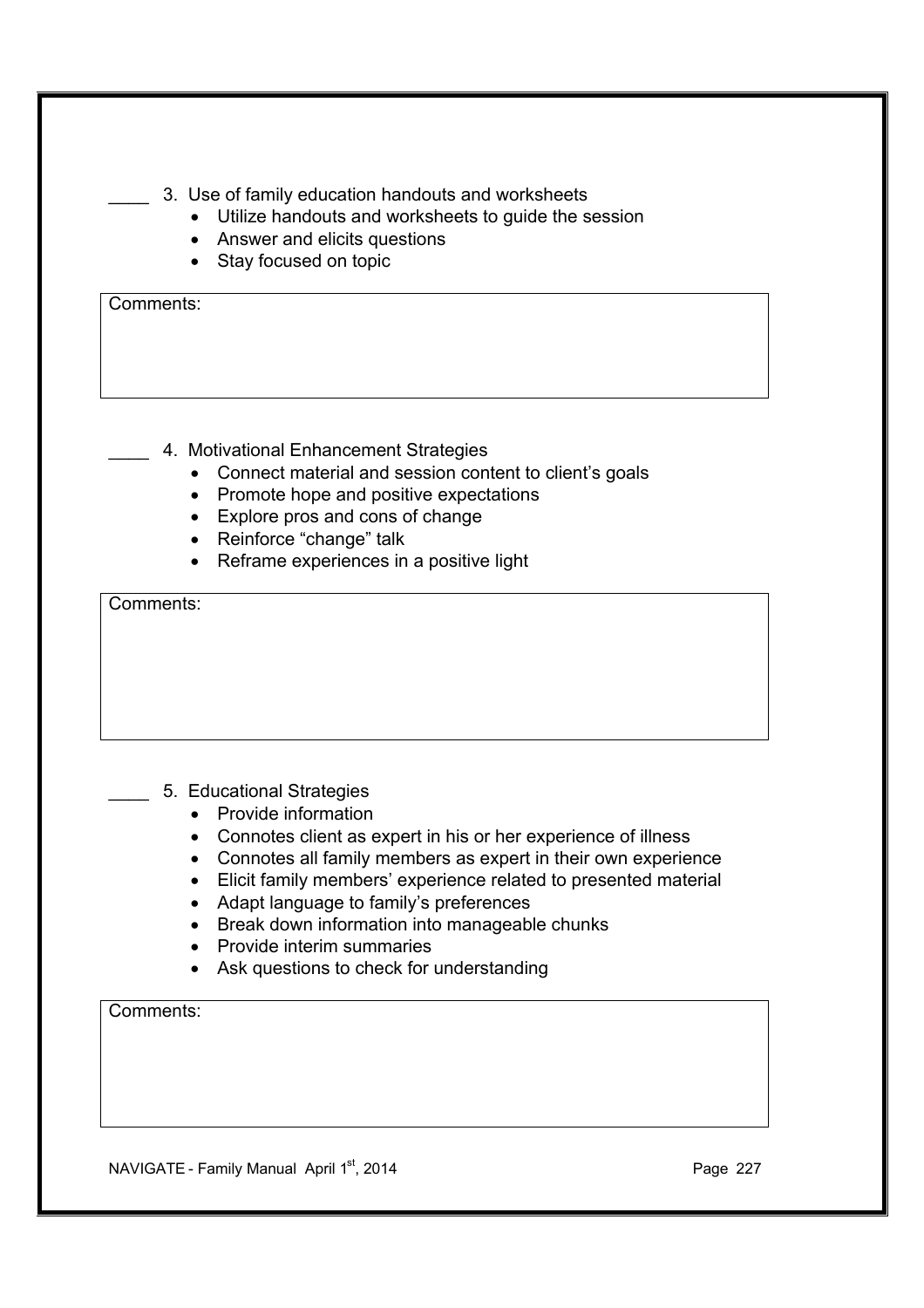- · Praise successive approximations (small steps) towards completion of home assignments, progress towards goals, using of strategies and learning of skills
- · Give positive, specific feedback about learning and using information, strategies and skills
- · Celebrate completion of modules
- · Reinforce on-topic comments and ignore off-topic comments

| Comments:                                                                                                       |
|-----------------------------------------------------------------------------------------------------------------|
|                                                                                                                 |
|                                                                                                                 |
|                                                                                                                 |
|                                                                                                                 |
| 7. Skills Training Strategies (not applicable to monthly check-in sessions)                                     |
| Use following skills training strategies for teaching families to use skills                                    |
| themselves, such as relaxation, communication, & problem-solving)                                               |
| Establish/elicit rationale for skill                                                                            |
| Discuss steps of skill                                                                                          |
| Model (demonstrate) the skill                                                                                   |
| Help family members practice the skill in one or more role plays (or other<br>exercise, such as deep breathing) |
| Provide feedback, starting with positive                                                                        |
| Help family members develop plan to practice skill outside the session                                          |
| Comments:                                                                                                       |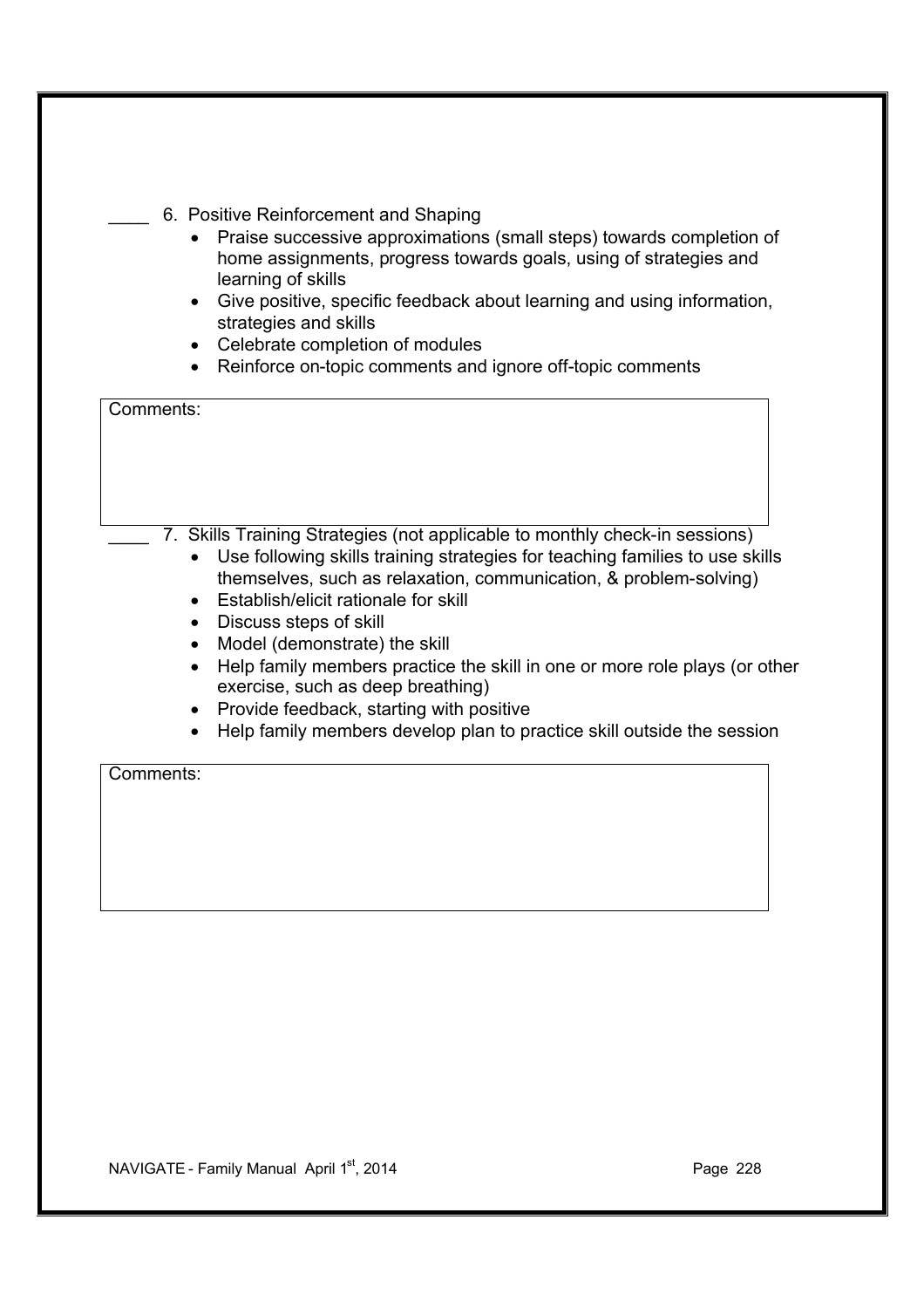- 8. Guiding family through steps of problem-solving
	- · Follow up on any previous problem-solving as needed
	- Identify and define problem or issue for current consultation, getting everyone's point of view
	- · Generate possible solutions, getting everyone's point of view
	- · Weigh pros and con's of possible solutions, getting everyone's point of view
	- Select solution to try, getting everyone's input
	- · Make a plan to implement the solution

- 9. Developing Home Assignment (not applicable to monthly check-in sessions)
	- · Help family members develop specific home assignment to practice or review material covered in session or take steps towards solving a problem or achieving a goal
	- · Help family members identify specific days, times, and places for completing the assignment
	- · Identify and problem solve potential obstacles
	- · Practice assignment in session if indicated
	- · Enlist help of others or access additional resources if indicated

Comments: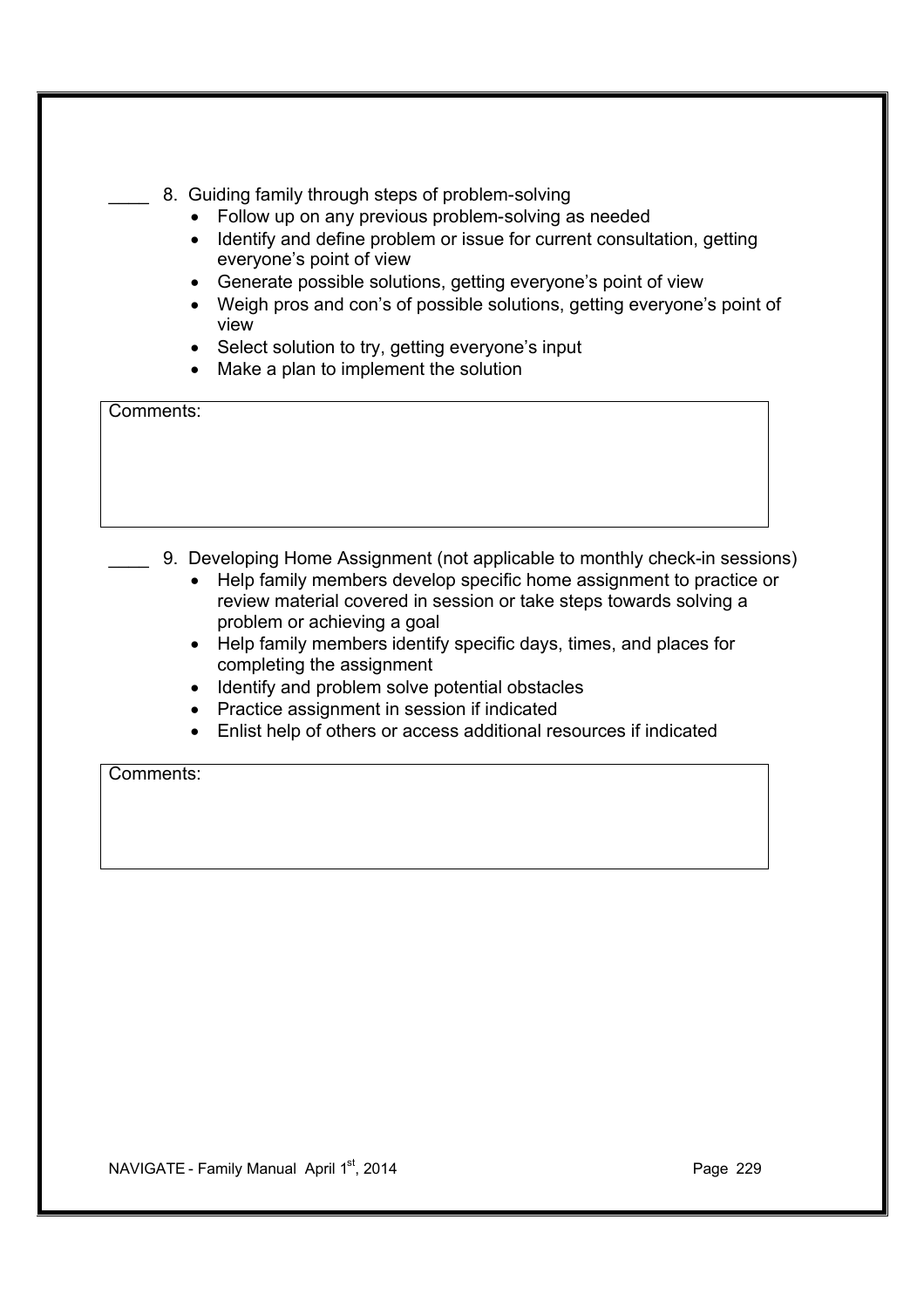10. Structuring the Session and Using Time Efficiently (structure for each type of family session is provided below)

- · Cover the content of the session at a pace that's comfortable for the client
- · Tactfully limit peripheral or unrelated discussion
- · Direct session appropriately, following structure of type of family as follows:

Education session: announce agenda, review home assignment, review previous family meeting, review written materials/worksheets, use role plays as appropriate, develop home practice option

Monthly check-in: announce agenda, review client's current status, discuss client's goals and relevant progress and ways family can help with goals, review client's participation in treatment program, monitor early warning signs, identify progress and concerns noted by family, make a plan for further contact or action if needed

Family consultation: announce agenda, identify problem or issue for current consultation, generate possible solutions, weight pro's and con's of possible solutions, select solution to try, make a plan to implement solution MIST: announce agenda, review home assignment, review previous meeting, review educational material, teach communication skill, teach problem-solving skill, develop home assignment

Comments:

- 11. Therapeutic Relationship
	- Convey warmth and empathy
	- · Express understanding and compassion about unpleasant experiences
	- Show flexibility in responding to each family member's concerns

Comments:

 $NAVIGATE - Family Manual$  April  $1^{st}$ , 2014 **Page 230** Page 230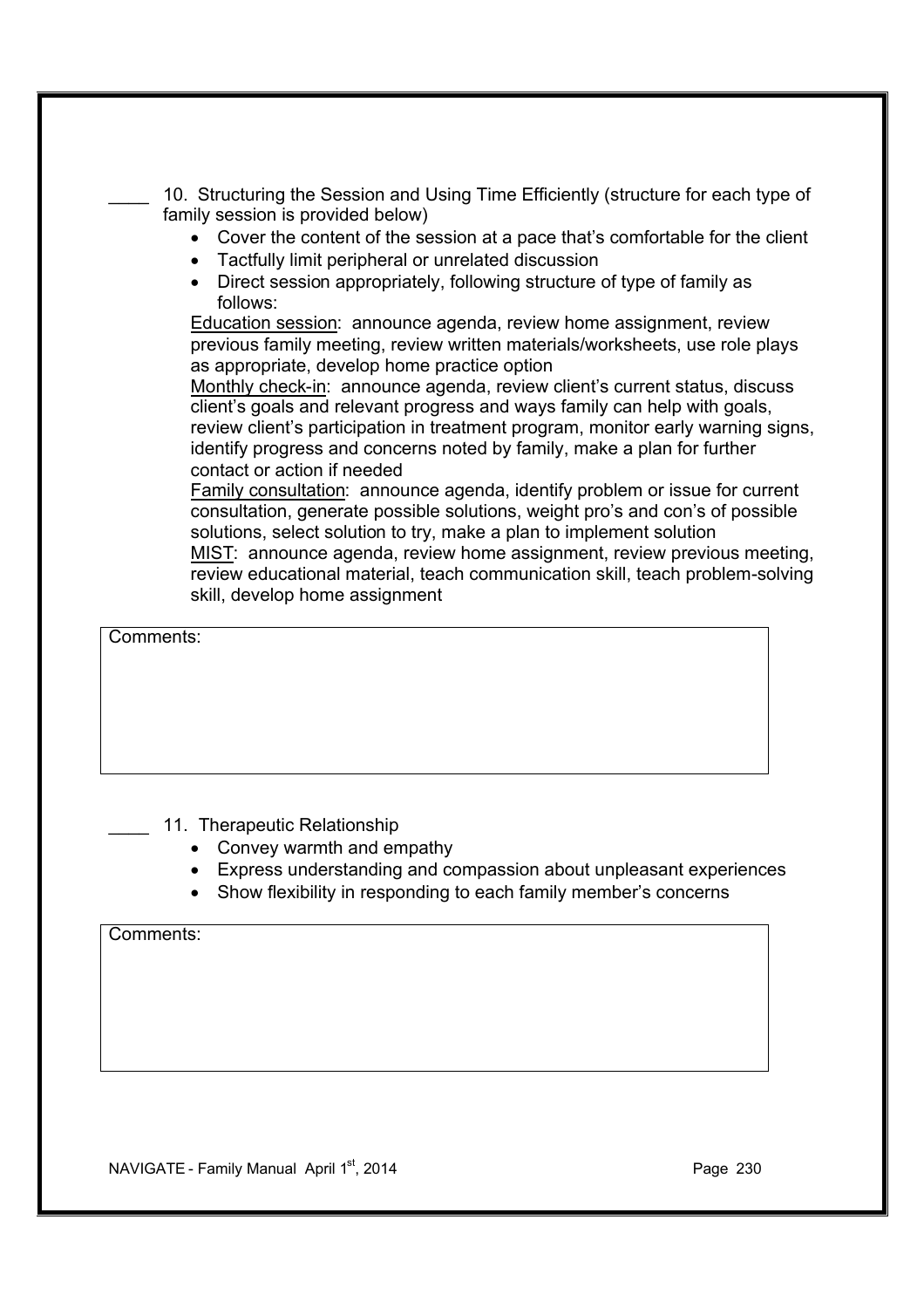- 12. Recovery/Resiliency Focus
	- · Express hope and optimism for the future
	- · Support or enhance each family member's self-efficacy
	- · Use of recovery and resiliency language when appropriate
	- · Help each family member take an active role in shared decision-making
	- · Expression of confidence all family members can make progress towards their goals
	- · Help all family members identify and build their own resiliency skills

NAVIGATE - Family Manual April 1<sup>st</sup>, 2014 **Page 231** Page 231